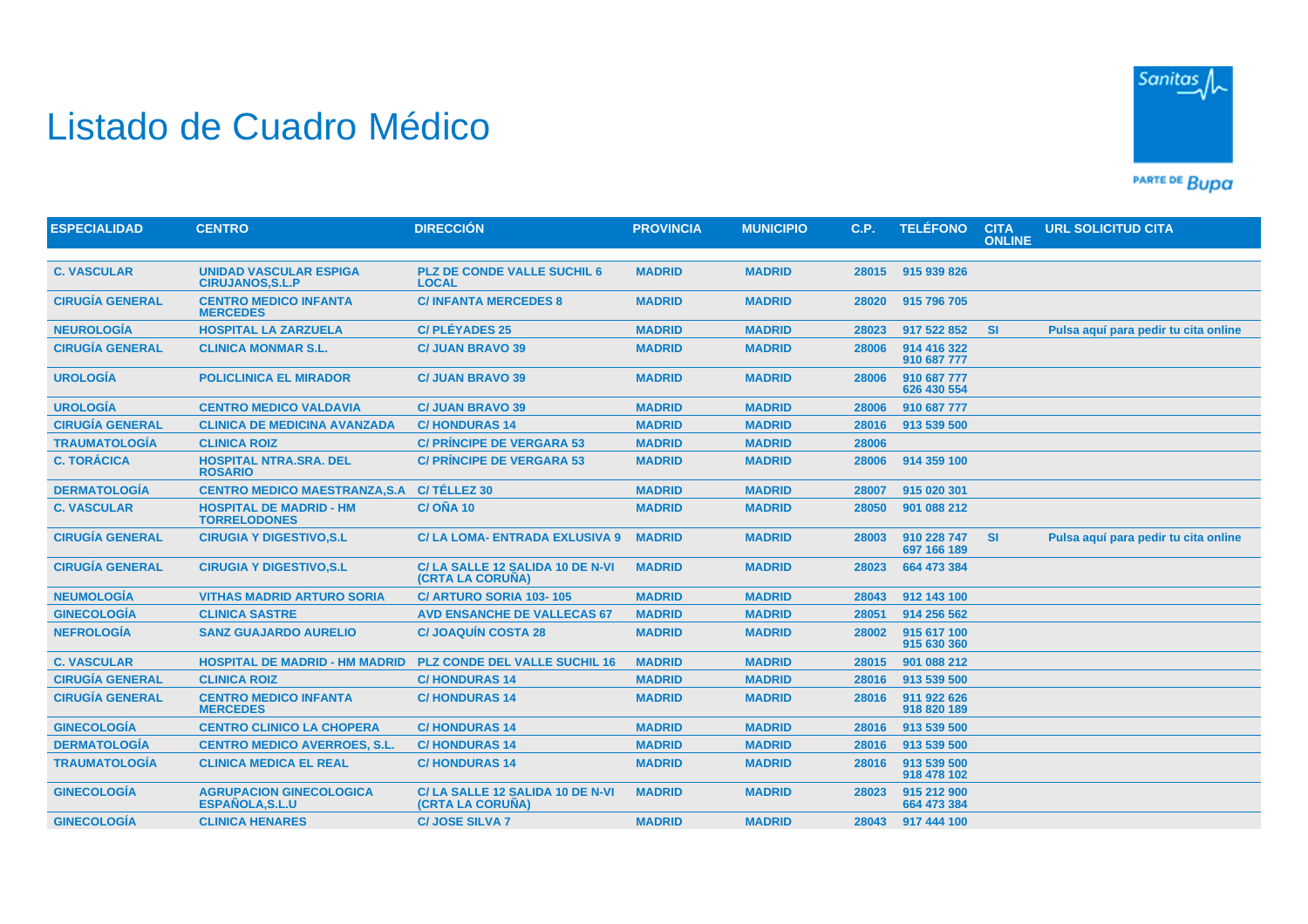| <b>CIRUGÍA GENERAL</b> | <b>MILENIUM CENTRO MEDICO NUÑEZ</b><br><b>DE BALBOA</b>           | <b>C/NUNEZ DE BALBOA 108 PISO</b><br><b>BAJO</b>                   | <b>MADRID</b> | <b>MADRID</b> | 28006 | 917 522 852                | -SI       | Pulsa aquí para pedir tu cita online |
|------------------------|-------------------------------------------------------------------|--------------------------------------------------------------------|---------------|---------------|-------|----------------------------|-----------|--------------------------------------|
| <b>UROLOGÍA</b>        | <b>INSTITUTO DE UROLOGIA DRES DE</b><br>LA PEÑA, HIDALGO y ALONSO | <b>C/PADILLA 20</b>                                                | <b>MADRID</b> | <b>MADRID</b> | 28006 | 914 351 600<br>914 359 992 |           |                                      |
| <b>ENDOCRINOLOGÍA</b>  | <b>CENTRO MEDICO INFANTA</b><br><b>MERCEDES</b>                   | <b>C/INFANTA MERCEDES 8</b>                                        | <b>MADRID</b> | <b>MADRID</b> | 28020 | 915 796 705                | <b>SI</b> | Pulsa aquí para pedir tu cita online |
| <b>GINECOLOGÍA</b>     | <b>MILENIUM CENTRO MEDICO</b><br><b>ALCORCON</b>                  | <b>C/PLÉYADES 25</b>                                               | <b>MADRID</b> | <b>MADRID</b> | 28023 | 917 522 852                |           |                                      |
| <b>GINECOLOGÍA</b>     | <b>CENTRO MEDICO AVERROES, S.L.</b>                               | <b>C/HONDURAS 14</b>                                               | <b>MADRID</b> | <b>MADRID</b> | 28016 | 913 539 500                |           |                                      |
| <b>TRAUMATOLOGIA</b>   | <b>CEMAJ ESPECIALIDADES Y</b><br><b>EMERGENCIAS</b>               | <b>C/ PRINCIPE DE VERGARA 53</b>                                   | <b>MADRID</b> | <b>MADRID</b> | 28006 | 914 359 100                |           |                                      |
| <b>CIRUGÍA GENERAL</b> | <b>CEA SALUD</b>                                                  | <b>C/ CEA BERMUDEZ 61</b>                                          | <b>MADRID</b> | <b>MADRID</b> | 28003 | 913 993 025                |           |                                      |
| <b>ENDOCRINOLOGÍA</b>  | <b>CENTRO MEDICO MAESTRANZA, S.A.</b>                             | C/TÉLLEZ 30                                                        | <b>MADRID</b> | <b>MADRID</b> | 28007 | 915 020 301                |           |                                      |
| <b>CARDIOLOGÍA</b>     | <b>HOSPITAL LA MORALEJA-EDIFICIO</b><br><b>ANA DE AUSTRIA</b>     | <b>AVD FRANCISCO PI Y MARGALL 81</b>                               | <b>MADRID</b> | <b>MADRID</b> | 28050 | 917 522 852                |           |                                      |
| <b>TRAUMATOLOGÍA</b>   | <b>CENTRO MEDICO AVERROES, S.L.</b>                               | C/LA SALLE 12 SALIDA 10 DE N-VI<br>(CRTA LA CORUNA)                | <b>MADRID</b> | <b>MADRID</b> | 28023 | 915 129 034<br>915 129 000 |           |                                      |
| <b>TRAUMATOLOGÍA</b>   | <b>CLINICA MONMAR S.L.</b>                                        | C/ LA SALLE 12 SALIDA 10 DE N-VI<br>(CRTA LA CORUNA)               | <b>MADRID</b> | <b>MADRID</b> | 28023 | 915 129 000<br>915 129 026 |           |                                      |
| <b>UROLOGÍA</b>        | <b>NUEVO CENTRO MEDICO</b><br><b>MAJADAHONDA</b>                  | C/LA SALLE 12 SALIDA 10 DE N-VI<br>(CRTA LA CORUNA)                | <b>MADRID</b> | <b>MADRID</b> | 28023 | 915 129 000<br>915 129 026 |           |                                      |
| <b>NEUMOLOGÍA</b>      | <b>VITHAS MADRID ARTURO SORIA</b>                                 | C/ ARTURO SORIA 103-105                                            | <b>MADRID</b> | <b>MADRID</b> | 28043 | 912 143 100<br>914 130 061 |           |                                      |
| <b>GINECOLOGÍA</b>     | <b>AGRUPACION GINECOLOGICA</b><br><b>ESPAÑOLA, S.L.U</b>          | <b>C/EDUARDO DATO 3</b>                                            | <b>MADRID</b> | <b>MADRID</b> | 28010 | 917 375 222                |           |                                      |
| <b>NEUROLOGÍA</b>      | <b>HOSPITAL LA ZARZUELA</b>                                       | C/ PRINCIPE DE VERGARA (SERV.<br><b>NEUROLOGIA DR ANCIONES) 53</b> | <b>MADRID</b> | <b>MADRID</b> | 28006 | 915 778 037                |           |                                      |
| <b>UROLOGÍA</b>        | <b>CLINICA CEMTRO</b>                                             | <b>AVD DEL VENTISQUERO DE LA</b><br><b>CONDESA 48</b>              | <b>MADRID</b> | <b>MADRID</b> | 28034 | 917 355 757                |           |                                      |
| <b>UROLOGÍA</b>        | <b>CENTRO MEDICO AVERROES, S.L.</b>                               | <b>C/JOAQUIN COSTA 28</b>                                          | <b>MADRID</b> | <b>MADRID</b> | 28002 | 626 482 523<br>915 617 100 |           |                                      |
| <b>TRAUMATOLOGÍA</b>   | <b>HOSPITAL DE MADRID - HM MADRID</b>                             | <b>PLZ CONDE DEL VALLE SUCHIL 16</b>                               | <b>MADRID</b> | <b>MADRID</b> | 28015 | 901 088 212                |           |                                      |
| <b>CIRUGÍA GENERAL</b> | <b>CIRUGIA Y DIGESTIVO, S.L.</b>                                  | <b>C/HONDURAS14</b>                                                | <b>MADRID</b> | <b>MADRID</b> | 28016 | 913 539 500                |           |                                      |
| <b>TRAUMATOLOGÍA</b>   | <b>POLICLINICA EL MIRADOR</b>                                     | <b>C/ PRINCIPE DE VERGARA 53</b>                                   | <b>MADRID</b> | <b>MADRID</b> | 28006 | 911 610 334<br>649 486 619 |           |                                      |
| <b>C. VASCULAR</b>     | <b>INSTITUTO VASCULAR</b><br><b>INTERNACIONAL</b>                 | <b>C/ JORGE JUAN 82</b>                                            | <b>MADRID</b> | <b>MADRID</b> | 28009 | 915 751 411                | <b>SI</b> | Pulsa aquí para pedir tu cita online |
| <b>UROLOGÍA</b>        | <b>CLINICA CEMTRO</b>                                             | <b>AVD VENTISQUERO DE LA</b><br><b>CONDESA 42</b>                  | <b>MADRID</b> | <b>MADRID</b> | 28035 | 917 355 757                |           |                                      |
| <b>DERMATOLOGÍA</b>    | <b>CEA SALUD</b>                                                  | <b>C/ CEA BERMÚDEZ 61</b>                                          | <b>MADRID</b> | <b>MADRID</b> | 28003 | 913 993 025                |           |                                      |
| <b>TRAUMATOLOGÍA</b>   | <b>CENTRO MEDICO MAESTRANZA, S.A.</b>                             | C/TÉLLEZ 30                                                        | <b>MADRID</b> | <b>MADRID</b> | 28007 | 915 020 301                |           |                                      |
| <b>DERMATOLOGÍA</b>    | <b>DERMATOCLINIC</b>                                              | C/ ALCALÁ 338                                                      | <b>MADRID</b> | <b>MADRID</b> | 28027 | 914 083 596                |           |                                      |
| <b>DIGESTIVO</b>       | <b>CIRUGIA Y DIGESTIVO, S.L.</b>                                  | <b>C/LA LOMA- ENTRADA EXLUSIVA 9</b>                               | <b>MADRID</b> | <b>MADRID</b> | 28003 | 910 228 747<br>697 166 189 | <b>SI</b> | Pulsa aquí para pedir tu cita online |
| <b>CIRUGÍA GENERAL</b> | <b>CLINICA SASTRE</b>                                             | <b>AVD ENSANCHE DE VALLECAS 67</b>                                 | <b>MADRID</b> | <b>MADRID</b> | 28051 | 914 256 562                |           |                                      |
| <b>GINECOLOGÍA</b>     | <b>CLINICA SASTRE</b>                                             | <b>C/ PILAR DE MADARIAGA ROJO 11</b>                               | <b>MADRID</b> | <b>MADRID</b> | 28051 | 914 256 562                |           |                                      |
| <b>ENDOCRINOLOGÍA</b>  | <b>CLINICA ABLA</b>                                               | <b>C/ JESUS APRENDIZ 23</b>                                        | <b>MADRID</b> | <b>MADRID</b> | 28007 | 914 090 114                |           |                                      |
| <b>GINECOLOGÍA</b>     | <b>PERALES Y TABARA</b>                                           | <b>C/JOAQUÍN COSTA 28</b>                                          | <b>MADRID</b> | <b>MADRID</b> | 28002 | 915 617 100<br>915 630 360 |           |                                      |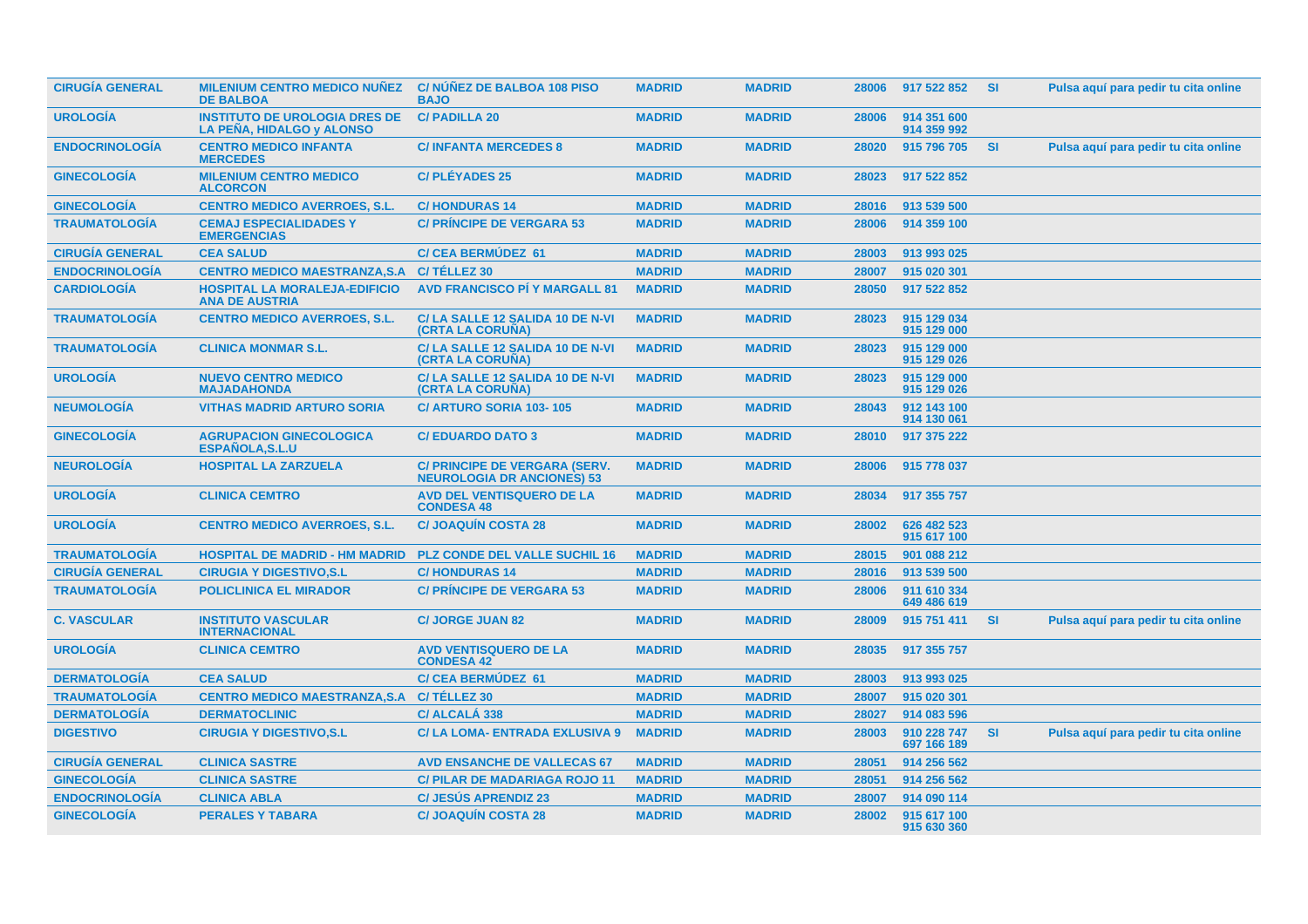| <b>DERMATOLOGÍA</b>    | <b>CLINICA VALDELAFUENTES</b>                                     | <b>C/JOAQUÍN COSTA 28</b>                           | <b>MADRID</b> | <b>MADRID</b> | 28002 | 915 617 100<br>915 630 360 |           |                                      |
|------------------------|-------------------------------------------------------------------|-----------------------------------------------------|---------------|---------------|-------|----------------------------|-----------|--------------------------------------|
| <b>GINECOLOGÍA</b>     | <b>PERALES Y TABARA</b>                                           | <b>C/ JOAQUIN COSTA 28</b>                          | <b>MADRID</b> | <b>MADRID</b> | 28002 | 915 630 167                |           |                                      |
| <b>UROLOGÍA</b>        | <b>INSTITUTO DE UROLOGIA DRES DE</b><br>LA PEÑA, HIDALGO y ALONSO | <b>C/JOAQUIN COSTA 28</b>                           | <b>MADRID</b> | <b>MADRID</b> | 28002 | 915 630 360                |           |                                      |
| <b>GINECOLOGÍA</b>     | <b>POLICLINICA EL MIRADOR</b>                                     | <b>C/PLÉYADES 25</b>                                | <b>MADRID</b> | <b>MADRID</b> | 28023 | 917 522 852                |           |                                      |
| <b>DIGESTIVO</b>       | <b>CIRUGIA Y DIGESTIVO, S.L.</b>                                  | <b>C/HONDURAS14</b>                                 | <b>MADRID</b> | <b>MADRID</b> | 28016 | 913 539 500                |           |                                      |
| <b>UROLOGÍA</b>        | <b>CLINICA ROIZ</b>                                               | <b>C/HONDURAS14</b>                                 | <b>MADRID</b> | <b>MADRID</b> | 28016 | 913 539 500                |           |                                      |
| <b>GINECOLOGÍA</b>     | <b>CLINICA SASTRE</b>                                             | <b>C/SERRANO 199</b>                                | <b>MADRID</b> | <b>MADRID</b> | 28016 | 915 649 944                |           |                                      |
| <b>NEUROCIRUGÍA</b>    | <b>RODA FRADE JOSE MARIA</b>                                      | <b>C/ PRÍNCIPE DE VERGARA 53</b>                    | <b>MADRID</b> | <b>MADRID</b> | 28006 | 914 359 100                | <b>SI</b> | Pulsa aquí para pedir tu cita online |
| <b>GINECOLOGÍA</b>     | <b>PERALES Y TABARA</b>                                           | <b>C/ PRÍNCIPE DE VERGARA 53</b>                    | <b>MADRID</b> | <b>MADRID</b> | 28006 | 914 313 829<br>914 359 100 |           |                                      |
| <b>CIRUGÍA GENERAL</b> | <b>MILENIUM CENTRO MEDICO NUÑEZ</b><br><b>DE BALBOA</b>           | <b>AVD FRANCISCO PI Y MARGALL 81</b>                | <b>MADRID</b> | <b>MADRID</b> | 28050 | 917 522 852                |           |                                      |
| <b>MED. INTERNA</b>    | <b>PEREZ MAESTU RAMON</b>                                         | <b>C/HERMANO GARATE 6</b>                           | <b>MADRID</b> | <b>MADRID</b> | 28020 | 915 714 253                |           |                                      |
| <b>TRAUMATOLOGÍA</b>   | <b>CENTRO MEDICO BARAJAS</b>                                      | <b>C/BAHIA DE GANDO 1 CC BAHIA</b><br><b>CENTER</b> | <b>MADRID</b> | <b>MADRID</b> | 28042 | 670 734 029<br>917 462 195 |           |                                      |
| <b>CARDIOLOGÍA</b>     | <b>HOSPITAL LA MORALEJA-EDIFICIO</b><br><b>ANA DE AUSTRIA</b>     | <b>C/ ARROYO DE VALDEBEBAS 5</b>                    | <b>MADRID</b> | <b>MADRID</b> | 28050 | 917 522 852                | <b>SI</b> | Pulsa aquí para pedir tu cita online |
| <b>TRAUMATOLOGÍA</b>   | <b>CLINICA ROIZ</b>                                               | <b>C/DOCTOR ESQUERDO, NUM. 83</b>                   | <b>MADRID</b> | <b>MADRID</b> | 28007 | 918 284 342<br>915 732 022 |           |                                      |
| <b>MED. INTERNA</b>    | <b>HOSPITAL SAN FRANCISCO DE</b><br><b>ASIS</b>                   | <b>C/JOAQUÍN COSTA 28</b>                           | <b>MADRID</b> | <b>MADRID</b> | 28002 | 915 630 360                | <b>SI</b> | Pulsa aquí para pedir tu cita online |
| <b>CIRUGÍA GENERAL</b> | <b>MILENIUM CENTRO MEDICO NUNEZ</b><br><b>DE BALBOA</b>           | <b>C/PLÉYADES 25</b>                                | <b>MADRID</b> | <b>MADRID</b> | 28023 |                            |           |                                      |
| <b>GINECOLOGÍA</b>     | <b>CEA SALUD</b>                                                  | <b>C/PLÉYADES 25</b>                                | <b>MADRID</b> | <b>MADRID</b> | 28023 | 917 522 852                |           |                                      |
| <b>GINECOLOGÍA</b>     | <b>CENTRO MEDICO AVERROES, S.L.</b>                               | <b>C/PLÉYADES 25</b>                                | <b>MADRID</b> | <b>MADRID</b> | 28023 | 917 522 852                |           |                                      |
| <b>UROLOGÍA</b>        | <b>CENTRO CLINICO LA CHOPERA</b>                                  | <b>C/HONDURAS14</b>                                 | <b>MADRID</b> | <b>MADRID</b> | 28016 | 913 539 500                |           |                                      |
| <b>GINECOLOGÍA</b>     | <b>POLICLINICA EL MIRADOR</b>                                     | <b>C/HONDURAS14</b>                                 | <b>MADRID</b> | <b>MADRID</b> | 28016 | 913 539 500                |           |                                      |
| <b>CIRUGÍA GENERAL</b> | <b>POLICLINICA EL MIRADOR</b>                                     | <b>C/HONDURAS14</b>                                 | <b>MADRID</b> | <b>MADRID</b> | 28016 | 913 539 500                |           |                                      |
| <b>CIRUGÍA GENERAL</b> | <b>CLINICA VALDELAFUENTES</b>                                     | <b>C/HONDURAS14</b>                                 | <b>MADRID</b> | <b>MADRID</b> | 28016 | 913 539 500                |           |                                      |
| <b>CIRUGÍA GENERAL</b> | <b>NUEVO CENTRO MEDICO</b><br><b>MAJADAHONDA</b>                  | <b>C/HONDURAS14</b>                                 | <b>MADRID</b> | <b>MADRID</b> | 28016 | 913 539 500                |           |                                      |
| <b>NEUROLOGÍA</b>      | <b>HOSPITAL LA ZARZUELA</b>                                       | <b>C/ PRÍNCIPE DE VERGARA 53</b>                    | <b>MADRID</b> | <b>MADRID</b> | 28006 | 914 359 100                |           |                                      |
| <b>UROLOGÍA</b>        | <b>CENTRO MEDICO SANTO DOMINGO</b>                                | C/OÑA 10                                            | <b>MADRID</b> | <b>MADRID</b> | 28050 | 901 088 212                |           |                                      |
| <b>TRAUMATOLOGÍA</b>   | <b>NUEVO CENTRO MEDICO</b><br><b>MAJADAHONDA</b>                  | C/LA SALLE 12 SALIDA 10 DE N-VI<br>(CRTA LA CORUNA) | <b>MADRID</b> | <b>MADRID</b> | 28023 | 915 129 000<br>915 129 026 |           |                                      |
| <b>UROLOGÍA</b>        | <b>NUEVO CENTRO MEDICO</b><br><b>MAJADAHONDA</b>                  | <b>C/DOCTOR ESQUERDO, NUM. 83</b>                   | <b>MADRID</b> | <b>MADRID</b> | 28007 | 915 042 886<br>915 732 022 |           |                                      |
| <b>TRAUMATOLOGÍA</b>   | <b>CEA SALUD</b>                                                  | <b>C/ JOAQUIN COSTA 28</b>                          | <b>MADRID</b> | <b>MADRID</b> | 28002 | 915 617 100<br>915 755 024 |           |                                      |
| <b>MED. INTERNA</b>    | <b>HOSPITAL SAN FRANCISCO DE</b><br><b>ASIS</b>                   | <b>C/JOAQUIN COSTA 28</b>                           | <b>MADRID</b> | <b>MADRID</b> | 28002 | 915 617 100<br>915 630 360 | <b>SI</b> | Pulsa aquí para pedir tu cita online |
| <b>CIRUGÍA GENERAL</b> | <b>CLINICA DE MEDICINA AVANZADA</b>                               | <b>C/JOAQUÍN COSTA 28</b>                           | <b>MADRID</b> | <b>MADRID</b> | 28002 | 915 617 100                |           |                                      |
| <b>GINECOLOGÍA</b>     | <b>CENTRO CLINICO LA CHOPERA</b>                                  | <b>C/PLÉYADES 25</b>                                | <b>MADRID</b> | <b>MADRID</b> | 28023 | 917 522 852                |           |                                      |
| <b>TRAUMATOLOGÍA</b>   | <b>NUEVO CENTRO MEDICO</b><br><b>MAJADAHONDA</b>                  | <b>C/HONDURAS 14</b>                                | <b>MADRID</b> | <b>MADRID</b> | 28016 | 913 539 500                |           |                                      |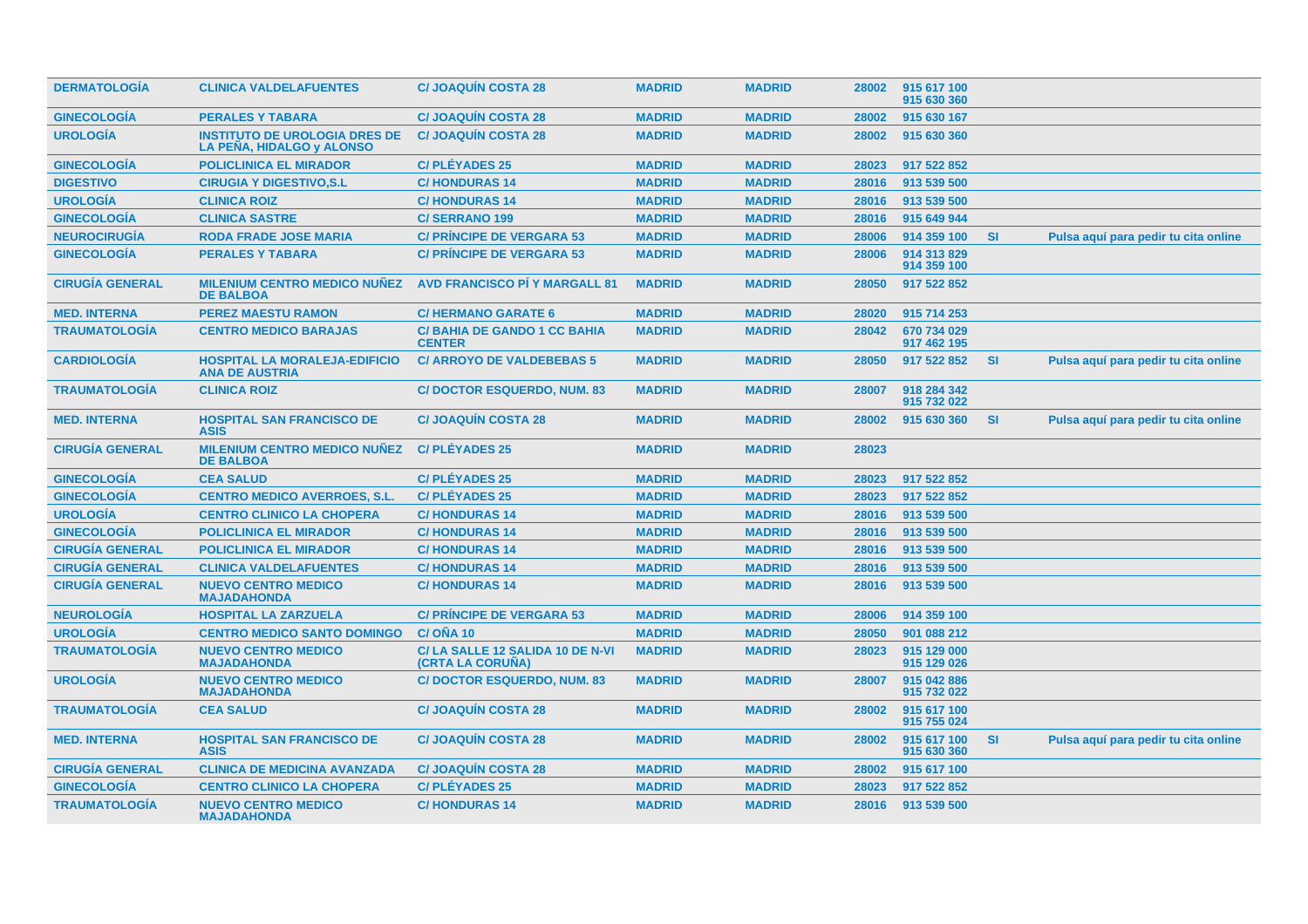| <b>GINECOLOGIA</b>     | <b>AGRUPACION GINECOLOGICA</b><br><b>ESPANOLA.S.L.U</b>  | <b>C/HONDURAS 14</b>                                       | <b>MADRID</b> | <b>MADRID</b> | 28016 | 911 922 626<br>918 820 189 |           |                                      |
|------------------------|----------------------------------------------------------|------------------------------------------------------------|---------------|---------------|-------|----------------------------|-----------|--------------------------------------|
| <b>TRAUMATOLOGÍA</b>   | <b>CENTRO CLINICO LA CHOPERA</b>                         | <b>C/HONDURAS14</b>                                        | <b>MADRID</b> | <b>MADRID</b> | 28016 | 913 539 500                |           |                                      |
| <b>TRAUMATOLOGÍA</b>   | <b>CENTRO MEDICO TRES CANTOS</b>                         | <b>C/HONDURAS14</b>                                        | <b>MADRID</b> | <b>MADRID</b> | 28016 | 913 539 500                |           |                                      |
| <b>MED. INTERNA</b>    | <b>COMAGON MED-III</b>                                   | <b>C/ CLAUDIO COELLO 117</b>                               | <b>MADRID</b> | <b>MADRID</b> | 28006 | 912 908 079                |           |                                      |
| <b>GINECOLOGÍA</b>     | <b>PERALES Y TABARA</b>                                  | <b>C/ DUQUE DE SEVILLA 16</b>                              | <b>MADRID</b> | <b>MADRID</b> | 28002 | 917 450 437                |           |                                      |
| <b>CIRUGÍA GENERAL</b> | <b>CENTRO MEDICO VALDAVIA</b>                            | <b>AVD VENTISQUERO DE LA</b><br><b>CONDESA 42</b>          | <b>MADRID</b> | <b>MADRID</b> | 28035 | 917 355 764<br>917 355 757 |           |                                      |
| <b>GINECOLOGÍA</b>     | <b>CEA SALUD</b>                                         | <b>C/CEA BERMUDEZ 61</b>                                   | <b>MADRID</b> | <b>MADRID</b> | 28003 | 913 993 025                |           |                                      |
| <b>NEUROLOGÍA</b>      | <b>CEA SALUD</b>                                         | <b>C/CEA BERMÚDEZ 61</b>                                   | <b>MADRID</b> | <b>MADRID</b> | 28003 | 913 993 025                |           |                                      |
| <b>GERIATRÍA</b>       | <b>PEREZ GUTIERREZ JOSE LUIS</b>                         | <b>C/ JOAQUÍN COSTA 28</b>                                 | <b>MADRID</b> | <b>MADRID</b> | 28002 | 915 628 152                |           |                                      |
| <b>NEFROLOGÍA</b>      | <b>SANZ GUAJARDO AURELIO</b>                             | <b>C/ JOAQUÍN COSTA 28</b>                                 | <b>MADRID</b> | <b>MADRID</b> | 28002 | 915 630 360                |           |                                      |
| <b>UROLOGÍA</b>        | <b>CLINICA MONMAR S.L.</b>                               | C/LA SALLE 12 SALIDA 10 DE N-VI<br>(CRTA LA CORUÑA)        | <b>MADRID</b> | <b>MADRID</b> | 28023 | 915 129 000<br>915 129 026 |           |                                      |
| <b>TRAUMATOLOGÍA</b>   | <b>CLINICA SASTRE</b>                                    | <b>AVD ENSANCHE DE VALLECAS 67</b>                         | <b>MADRID</b> | <b>MADRID</b> | 28051 | 914 256 562                |           |                                      |
| <b>TRAUMATOLOGÍA</b>   | <b>CENTRO MEDICO VALDAVIA</b>                            | <b>C/DOCTOR ESQUERDO, NUM. 83</b>                          | <b>MADRID</b> | <b>MADRID</b> | 28007 | 638 566 368                |           |                                      |
| <b>GINECOLOGÍA</b>     | <b>CENTRO MEDICO INFANTA</b><br><b>MERCEDES</b>          | <b>C/INFANTA MERCEDES 8</b>                                | <b>MADRID</b> | <b>MADRID</b> | 28020 | 915 796 705                |           |                                      |
| <b>C. VASCULAR</b>     | <b>UNIDAD VASCULAR ESPIGA</b><br><b>CIRUJANOS, S.L.P</b> | <b>PLZ CONDE DEL VALLE SUCHIL 16</b>                       | <b>MADRID</b> | <b>MADRID</b> | 28015 | 901 088 212<br>914 476 600 |           |                                      |
| <b>GINECOLOGÍA</b>     | <b>CEA SALUD</b>                                         | <b>C/HONDURAS14</b>                                        | <b>MADRID</b> | <b>MADRID</b> | 28016 | 913 539 500                |           |                                      |
| <b>CIRUGÍA GENERAL</b> | <b>CLINICA SASTRE</b>                                    | <b>C/HONDURAS14</b>                                        | <b>MADRID</b> | <b>MADRID</b> | 28016 | 913 539 500                |           |                                      |
| <b>UROLOGÍA</b>        | <b>CLINICA VALDELAFUENTES</b>                            | <b>C/HONDURAS14</b>                                        | <b>MADRID</b> | <b>MADRID</b> | 28016 | 913 539 500                |           |                                      |
| <b>TRAUMATOLOGÍA</b>   | <b>CEA SALUD</b>                                         | <b>C/ CEA BERMÚDEZ 61</b>                                  | <b>MADRID</b> | <b>MADRID</b> | 28003 | 913 993 025                |           |                                      |
| <b>CIRUGÍA GENERAL</b> | <b>CEA SALUD</b>                                         | C/LA SALLE 12 SALIDA 10 DE N-VI<br><b>(CRTA LA CORUNA)</b> | <b>MADRID</b> | <b>MADRID</b> | 28023 | 915 129 000<br>915 129 026 |           |                                      |
| <b>NEUROFISIOLOGÍA</b> | <b>HOSPITAL LA MORALEJA</b>                              | <b>AVD FRANCISCO PI Y MARGALL 81</b>                       | <b>MADRID</b> | <b>MADRID</b> | 28050 | 917 522 852                |           |                                      |
| <b>HEMATOLOGÍA</b>     | <b>HOSPITAL LA MORALEJA</b>                              | <b>AVD FRANCISCO PI Y MARGALL 81</b>                       | <b>MADRID</b> | <b>MADRID</b> | 28050 | 917 522 852                | <b>SI</b> | Pulsa aquí para pedir tu cita online |
| <b>OFTALMOLOGÍA</b>    | <b>HOSPITAL LA MORALEJA</b>                              | <b>AVD FRANCISCO PI Y MARGALL 81</b>                       | <b>MADRID</b> | <b>MADRID</b> | 28050 | 917 522 852                | <b>SI</b> | Pulsa aquí para pedir tu cita online |
| <b>C. MAXILOFACIAL</b> | <b>HOSPITAL LA MORALEJA</b>                              | <b>AVD FRANCISCO PI Y MARGALL 81</b>                       | <b>MADRID</b> | <b>MADRID</b> | 28050 | 917 522 852                | SI        | Pulsa aquí para pedir tu cita online |
| <b>MATRONA</b>         | <b>HOSPITAL LA MORALEJA</b>                              | <b>AVD FRANCISCO PÍ Y MARGALL 81</b>                       | <b>MADRID</b> | <b>MADRID</b> | 28050 | 917 522 852                |           |                                      |
| <b>C. TORÁCICA</b>     | <b>HOSPITAL LA MORALEJA</b>                              | <b>AVD FRANCISCO PI Y MARGALL 81</b>                       | <b>MADRID</b> | <b>MADRID</b> | 28050 | 917 522 852                | <b>SI</b> | Pulsa aquí para pedir tu cita online |
| <b>ONCOLOGÍA</b>       | <b>HOSPITAL LA MORALEJA</b>                              | <b>AVD FRANCISCO PI Y MARGALL 81</b>                       | <b>MADRID</b> | <b>MADRID</b> | 28050 | 917 522 852                | <b>SI</b> | Pulsa aquí para pedir tu cita online |
| <b>TRAUMATOLOGIA</b>   | <b>HOSPITAL LA MORALEJA</b>                              | <b>AVD FRANCISCO PI Y MARGALL 81</b>                       | <b>MADRID</b> | <b>MADRID</b> | 28050 | 917 522 852                | <b>SI</b> | Pulsa aquí para pedir tu cita online |
| <b>MED. FAMILIAR</b>   | <b>MDH CENTROS MEDICOS</b>                               | <b>AVD SAN LUIS 166 LOCAL 4</b>                            | <b>MADRID</b> | <b>MADRID</b> | 28033 | 913 884 434<br>913 027 283 | SI        | Pulsa aquí para pedir tu cita online |
| <b>RADIOTERAPIA</b>    | <b>HOSPITAL BEATA MARIA ANA DE</b><br><b>JESUS</b>       | <b>C/DOCTOR ESQUERDO, NUM. 83</b>                          | <b>MADRID</b> | <b>MADRID</b> | 28007 | 914 416 322<br>915 044 488 |           |                                      |
| <b>RADIODIAGNOST.</b>  | <b>GABINETE DE ULTRASONOGRAFIA</b><br><b>CLINICA</b>     | <b>C/O'DONNELL 49 BAJO DERECHA</b>                         | <b>MADRID</b> | <b>MADRID</b> | 28009 | 915 735 604<br>915 735 603 |           |                                      |
| <b>ONCOLOGÍA</b>       | <b>HOSPITAL LA ZARZUELA</b>                              | <b>C/PLÉYADES 25</b>                                       | <b>MADRID</b> | <b>MADRID</b> | 28023 | 917 522 852                | <b>SI</b> | Pulsa aquí para pedir tu cita online |
| <b>HEMATOLOGÍA</b>     | <b>HOSPITAL LA ZARZUELA</b>                              | <b>C/PLÉYADES 25</b>                                       | <b>MADRID</b> | <b>MADRID</b> | 28023 | 917 522 852                | <b>SI</b> | Pulsa aguí para pedir tu cita online |
| <b>UROLOGÍA</b>        | <b>HOSPITAL LA MORALEJA</b>                              | <b>C/HONDURAS14</b>                                        | <b>MADRID</b> | <b>MADRID</b> | 28016 | 913 939 511<br>913 539 500 |           |                                      |
| <b>HEMATOLOGÍA</b>     | <b>HOSPITAL VIRGEN DEL MAR</b>                           | <b>C/HONDURAS14</b>                                        | <b>MADRID</b> | <b>MADRID</b> | 28016 | 913 539 500                | <b>SI</b> | Pulsa aquí para pedir tu cita online |
| RADIODIAGNÓST.         | <b>HOSPITAL LA MORALEJA</b>                              | <b>AVD FRANCISCO PI Y MARGALL 81</b>                       | <b>MADRID</b> | <b>MADRID</b> | 28050 | 917 522 852                |           |                                      |
|                        |                                                          |                                                            |               |               |       |                            |           |                                      |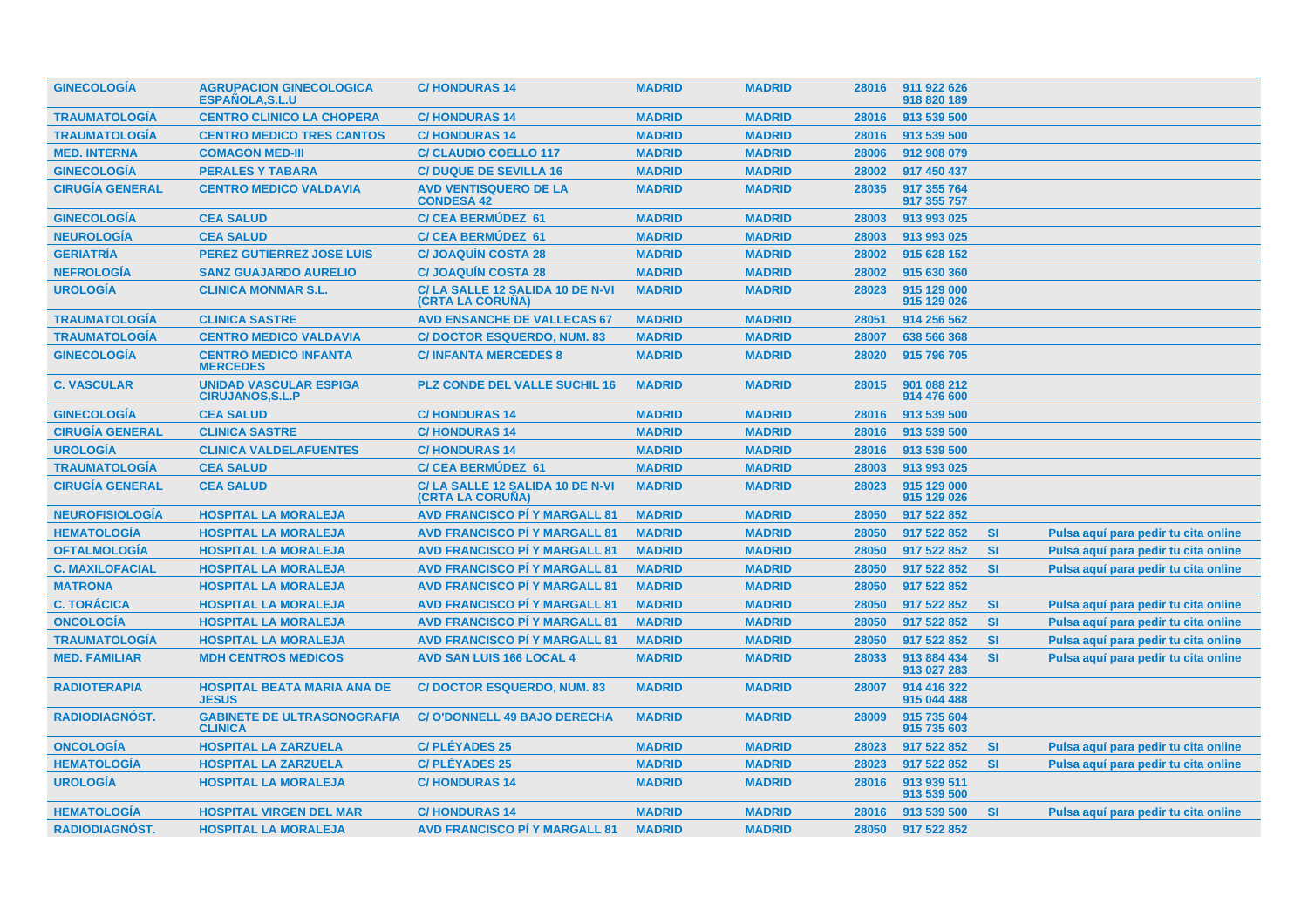| <b>NEUROCIRUGÍA</b>    | <b>HOSPITAL LA MORALEJA</b>                                         | <b>AVD FRANCISCO PI Y MARGALL 81</b>                  | <b>MADRID</b> | <b>MADRID</b> | 28050 | 917 522 852                | <b>SI</b> | Pulsa aquí para pedir tu cita online |
|------------------------|---------------------------------------------------------------------|-------------------------------------------------------|---------------|---------------|-------|----------------------------|-----------|--------------------------------------|
| <b>NEFROLOGÍA</b>      | <b>HOSPITAL LA MORALEJA</b>                                         | <b>AVD FRANCISCO PÍ Y MARGALL 81</b>                  | <b>MADRID</b> | <b>MADRID</b> | 28050 | 917 522 852                | <b>SI</b> | Pulsa aguí para pedir tu cita online |
| <b>O.R.L.</b>          | <b>HOSPITAL LA MORALEJA</b>                                         | <b>AVD FRANCISCO PI Y MARGALL 81</b>                  | <b>MADRID</b> | <b>MADRID</b> | 28050 | 917 522 852                | <b>SI</b> | Pulsa aquí para pedir tu cita online |
| <b>URGENCIAS</b>       | <b>HOSPITAL LA MORALEJA</b>                                         | <b>AVD FRANCISCO PÍ Y MARGALL 81</b>                  | <b>MADRID</b> | <b>MADRID</b> | 28050 | 917 522 852                |           |                                      |
| <b>NEUMOLOGÍA</b>      | <b>HOSPITAL LA MORALEJA</b>                                         | <b>AVD FRANCISCO PI Y MARGALL 81</b>                  | <b>MADRID</b> | <b>MADRID</b> | 28050 | 917 522 852                | <b>SI</b> | Pulsa aquí para pedir tu cita online |
| <b>C. VASCULAR</b>     | <b>HOSPITAL LA MORALEJA</b>                                         | <b>AVD FRANCISCO PÍ Y MARGALL 81</b>                  | <b>MADRID</b> | <b>MADRID</b> | 28050 | 917 522 852                | <b>SI</b> | Pulsa aquí para pedir tu cita online |
| <b>C. CARDIOVASC.</b>  | <b>HOSPITAL LA MORALEJA</b>                                         | <b>AVD FRANCISCO PI Y MARGALL 81</b>                  | <b>MADRID</b> | <b>MADRID</b> | 28050 | 917 522 852                |           |                                      |
| <b>UROLOGÍA</b>        | <b>HOSPITAL LA MORALEJA</b>                                         | <b>AVD FRANCISCO PÍ Y MARGALL 81</b>                  | <b>MADRID</b> | <b>MADRID</b> | 28050 | 917 522 852                | <b>SI</b> | Pulsa aquí para pedir tu cita online |
| <b>CARDIOLOGÍA</b>     | <b>HOSPITAL LA MORALEJA</b>                                         | <b>AVD FRANCISCO PI Y MARGALL 81</b>                  | <b>MADRID</b> | <b>MADRID</b> | 28050 | 917 522 852                | <b>SI</b> | Pulsa aquí para pedir tu cita online |
| <b>GINECOLOGÍA</b>     | <b>PRIETO ALONSO, JOSE LUIS</b>                                     | C/ JOSÉ ABASCAL 52 PISO BAJO -<br><b>PUERTA IZDA.</b> | <b>MADRID</b> | <b>MADRID</b> | 28003 | 917 238 248                |           |                                      |
| <b>ANESTESIOLOGÍA</b>  | DR.AVELLANAL Y ASOCIADOS, S.L.P                                     | <b>PLZ DE CONDE VALLE SUCHIL 6</b><br><b>LOCAL</b>    | <b>MADRID</b> | <b>MADRID</b> | 28015 | 915 939 826                |           |                                      |
| <b>MED. INTERNA</b>    | <b>CLINICA CEMTRO</b>                                               | <b>AVD VENTISQUERO DE LA</b><br><b>CONDESA 42</b>     | <b>MADRID</b> | <b>MADRID</b> | 28035 | 917 355 764<br>917 355 757 | <b>SI</b> | Pulsa aquí para pedir tu cita online |
| <b>ANESTESIOLOGÍA</b>  | DR.AVELLANAL Y ASOCIADOS, S.L.P                                     | <b>C/SAGASTA 16</b>                                   | <b>MADRID</b> | <b>MADRID</b> | 28004 | 914 458 738                |           |                                      |
| <b>ALERGOLOGÍA</b>     | <b>HOSPITAL LA MORALEJA</b>                                         | <b>AVD FRANCISCO PI Y MARGALL 81</b>                  | <b>MADRID</b> | <b>MADRID</b> | 28050 | 917 522 852                | <b>SI</b> | Pulsa aquí para pedir tu cita online |
| <b>ENDOCRINOLOGÍA</b>  | <b>HOSPITAL LA MORALEJA</b>                                         | <b>AVD FRANCISCO PI Y MARGALL 81</b>                  | <b>MADRID</b> | <b>MADRID</b> | 28050 | 917 522 852                | <b>SI</b> | Pulsa aquí para pedir tu cita online |
| <b>ANESTESIOLOGÍA</b>  | DR.AVELLANAL Y ASOCIADOS, S.L.P AVD FRANCISCO PÍ Y MARGALL 81       |                                                       | <b>MADRID</b> | <b>MADRID</b> | 28050 | 917 522 852                |           |                                      |
| <b>C. PEDIÁTRICA</b>   | <b>HOSPITAL LA MORALEJA</b>                                         | <b>AVD FRANCISCO PI Y MARGALL 81</b>                  | <b>MADRID</b> | <b>MADRID</b> | 28050 | 917 522 852                |           |                                      |
| <b>ANATOMOPATOLO.</b>  | <b>HOSPITAL LA MORALEJA</b>                                         | <b>AVD FRANCISCO PI Y MARGALL 81</b>                  | <b>MADRID</b> | <b>MADRID</b> | 28050 | 917 522 852                |           |                                      |
| <b>DIGESTIVO</b>       | <b>DIGESTIVO MEDICO QUIRURGICA</b>                                  | <b>C/DOCTOR ESQUERDO 59</b>                           | <b>MADRID</b> | <b>MADRID</b> | 28007 | 915 042 552                |           |                                      |
| <b>CIRUGÍA GENERAL</b> | <b>HOSPITAL BEATA MARIA ANA DE</b><br><b>JESUS</b>                  | <b>C/DOCTOR ESQUERDO, NUM. 83</b>                     | <b>MADRID</b> | <b>MADRID</b> | 28007 | 914 416 322<br>914 097 919 | <b>SI</b> | Pulsa aquí para pedir tu cita online |
| <b>TRAUMATOLOGÍA</b>   | <b>HOSPITAL SAN RAFAEL</b>                                          | <b>C/SERRANO 199</b>                                  | <b>MADRID</b> | <b>MADRID</b> | 28016 | 915 649 944                |           |                                      |
| <b>NEUROCIRUGÍA</b>    | <b>GARCIA DE SOLA, RAFAEL</b>                                       | <b>C/ PRINCIPE DE VERGARA 53</b>                      | <b>MADRID</b> | <b>MADRID</b> | 28006 | 914 359 100                |           |                                      |
| <b>MED. FAMILIAR</b>   | <b>MDH CENTROS MEDICOS</b>                                          | <b>C/ ALGABEÑO 119 LC. 13-14</b>                      | <b>MADRID</b> | <b>MADRID</b> | 28043 | 913 884 434                |           |                                      |
| <b>NEUMOLOGÍA</b>      | <b>RESPIRAMA SL</b>                                                 | C/FERNANDEZ DE LA HOZ 45                              | <b>MADRID</b> | <b>MADRID</b> | 28010 | 914 473 499<br>914 472 100 |           |                                      |
| <b>MED. NUCLEAR</b>    | <b>HOSPITAL LA MORALEJA</b>                                         | <b>AVD FRANCISCO PÍ Y MARGALL 81</b>                  | <b>MADRID</b> | <b>MADRID</b> | 28050 | 917 522 852                |           |                                      |
| <b>HOSP. GENERAL</b>   | <b>HOSPITAL LA MORALEJA</b>                                         | <b>AVD FRANCISCO PI Y MARGALL 81</b>                  | <b>MADRID</b> | <b>MADRID</b> | 28050 | 917 522 852                |           |                                      |
| <b>C. REPARADORA</b>   | <b>HOSPITAL LA MORALEJA</b>                                         | <b>AVD FRANCISCO PI Y MARGALL 81</b>                  | <b>MADRID</b> | <b>MADRID</b> | 28050 | 917 522 852                |           |                                      |
| <b>MED. INTERNA</b>    | <b>HOSPITAL LA MORALEJA</b>                                         | <b>AVD FRANCISCO PI Y MARGALL 81</b>                  | <b>MADRID</b> | <b>MADRID</b> | 28050 | 917 522 852                | <b>SI</b> | Pulsa aquí para pedir tu cita online |
| <b>MED. INTERNA</b>    | <b>CLINICA CEMTRO</b>                                               | <b>AVD MONASTERIO DE SILOS 85</b>                     | <b>MADRID</b> | <b>MADRID</b> | 28049 | 917 355 757                |           |                                      |
| <b>DIGESTIVO</b>       | <b>DIGESTIVO MEDICO QUIRURGICA</b>                                  | <b>C/DOCTOR ESQUERDO, NUM. 83</b>                     | <b>MADRID</b> | <b>MADRID</b> | 28007 | 915 042 552                |           |                                      |
| <b>OFTALMOLOGÍA</b>    | <b>SUAREZ LEOZ, MARTA</b>                                           | <b>C/HONDURAS14</b>                                   | <b>MADRID</b> | <b>MADRID</b> | 28016 | 913 539 500                |           |                                      |
| <b>C. VASCULAR</b>     | <b>HOSPITAL NTRA.SRA. DEL</b><br><b>ROSARIO</b>                     | <b>C/ PRINCIPE DE VERGARA 53</b>                      | <b>MADRID</b> | <b>MADRID</b> | 28006 | 914 359 100                |           |                                      |
| <b>GINECOLOGÍA</b>     | <b>PRIETO ALONSO, JOSE LUIS</b>                                     | <b>C/ PRINCIPE DE VERGARA 53</b>                      | <b>MADRID</b> | <b>MADRID</b> | 28006 | 914 359 100                |           |                                      |
| <b>MED. INTERNA</b>    | <b>CLINICA CEMTRO</b>                                               | <b>AVD VENTISQUERO DE LA</b><br><b>CONDESA 42</b>     | <b>MADRID</b> | <b>MADRID</b> | 28035 | 917 355 757                | <b>SI</b> | Pulsa aquí para pedir tu cita online |
| <b>MED. NUCLEAR</b>    | <b>INSTITUTO TECNOLOGICO DE</b><br><b>SERVICIOS SANITARIOS S.L.</b> | <b>C/ ARTURO SORIA 270</b>                            | <b>MADRID</b> | <b>MADRID</b> | 28033 | 917 878 600                |           |                                      |
| <b>ANESTESIOLOGIA</b>  | <b>HOSPITAL LA MORALEJA</b>                                         | <b>AVD FRANCISCO PI Y MARGALL 81</b>                  | <b>MADRID</b> | <b>MADRID</b> | 28050 | 917 522 852                | <b>SI</b> | Pulsa aquí para pedir tu cita online |
| <b>DERMATOLOGÍA</b>    | <b>HOSPITAL LA MORALEJA</b>                                         | <b>AVD FRANCISCO PÍ Y MARGALL 81</b>                  | <b>MADRID</b> | <b>MADRID</b> | 28050 | 917 522 852                | <b>SI</b> | Pulsa aquí para pedir tu cita online |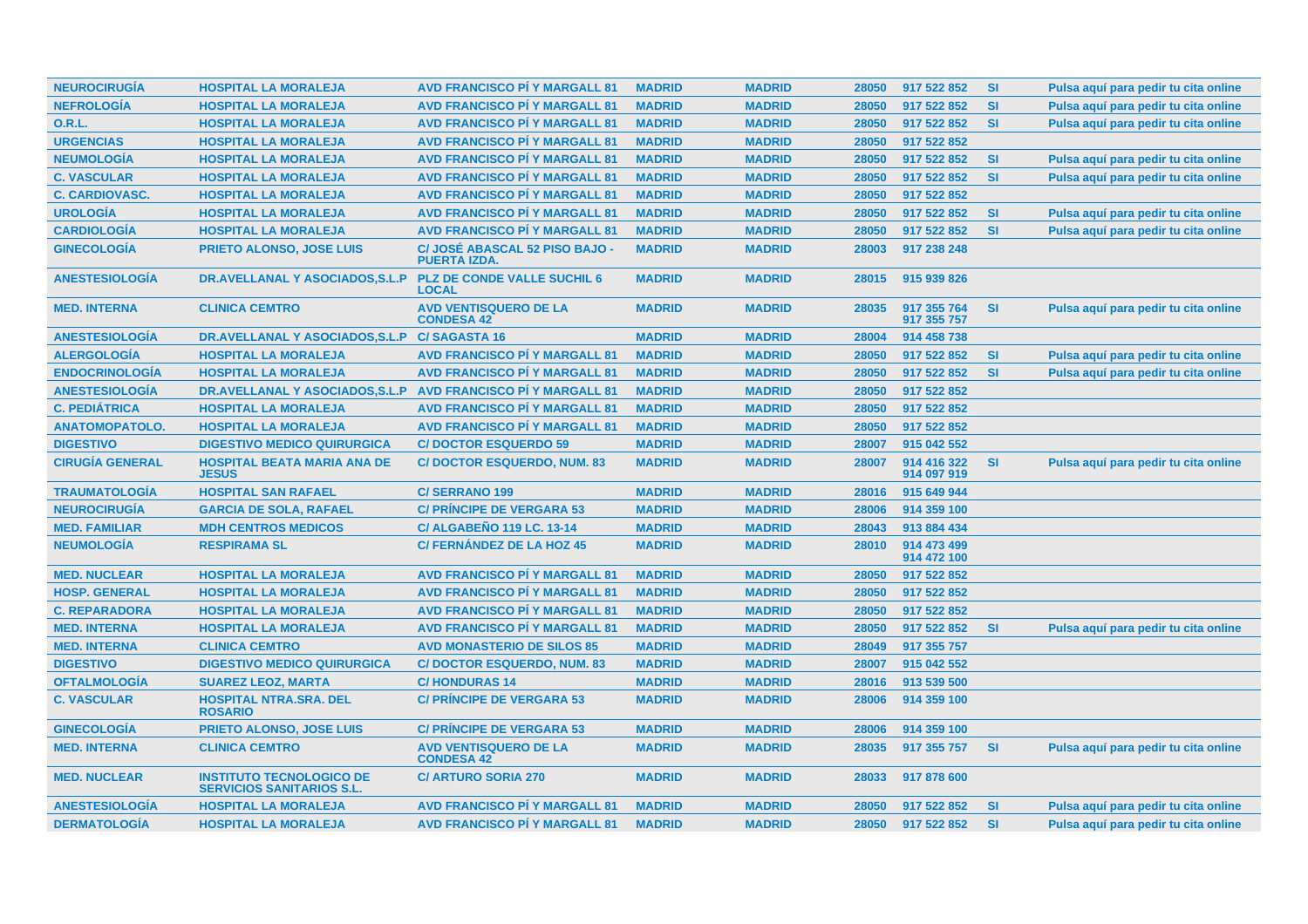| <b>NEUROLOGIA</b>      | <b>HOSPITAL LA MORALEJA</b>                                     | <b>AVD FRANCISCO PI Y MARGALL 81</b>            | <b>MADRID</b> | <b>MADRID</b> | 28050 | 917 522 852                | <b>SI</b> | Pulsa aquí para pedir tu cita online |
|------------------------|-----------------------------------------------------------------|-------------------------------------------------|---------------|---------------|-------|----------------------------|-----------|--------------------------------------|
| <b>ANÁLISIS</b>        | <b>HOSPITAL LA MORALEJA</b>                                     | <b>AVD FRANCISCO PI Y MARGALL 81</b>            | <b>MADRID</b> | <b>MADRID</b> | 28050 | 917 522 852                |           |                                      |
| <b>CIRUGÍA GENERAL</b> | <b>HOSPITAL LA MORALEJA</b>                                     | <b>AVD FRANCISCO PI Y MARGALL 81</b>            | <b>MADRID</b> | <b>MADRID</b> | 28050 | 917 522 852                | <b>SI</b> | Pulsa aguí para pedir tu cita online |
| <b>PLAN DE SALUD</b>   | <b>HOSPITAL LA MORALEJA</b>                                     | <b>AVD FRANCISCO PÍ Y MARGALL 81</b>            | <b>MADRID</b> | <b>MADRID</b> | 28050 | 917 522 852                |           |                                      |
| <b>GENÉTICA</b>        | <b>HOSPITAL LA MORALEJA</b>                                     | <b>AVD FRANCISCO PI Y MARGALL 81</b>            | <b>MADRID</b> | <b>MADRID</b> | 28050 | 917 522 852                |           |                                      |
| <b>ANESTESIOLOGÍA</b>  | DR.AVELLANAL Y ASOCIADOS, S.L.P                                 | <b>C/DOCTOR ESQUERDO, NUM. 83</b>               | <b>MADRID</b> | <b>MADRID</b> | 28007 | 918 284 342<br>915 732 022 |           |                                      |
| <b>C. VASCULAR</b>     | <b>HOSPITAL NTRA.SRA. DEL</b><br><b>ROSARIO</b>                 | <b>C/ PRINCIPE DE VERGARA 53</b>                | <b>MADRID</b> | <b>MADRID</b> | 28006 | 914 313 829<br>914 359 100 |           |                                      |
| <b>NEUROCIRUGÍA</b>    | <b>GARCIA DE SOLA, RAFAEL</b>                                   | <b>C/ PRINCIPE DE VERGARA 53</b>                | <b>MADRID</b> | <b>MADRID</b> | 28006 | 914 313 744<br>914 359 100 |           |                                      |
| <b>HEMATOLOGÍA</b>     | <b>MILENIUM CENTRO MEDICO NUÑEZ</b><br><b>DE BALBOA</b>         | C/NUNEZ DE BALBOA 108 PISO<br><b>BAJO</b>       | <b>MADRID</b> | <b>MADRID</b> | 28006 | 917 522 852                | <b>SI</b> | Pulsa aguí para pedir tu cita online |
| <b>OFTALMOLOGÍA</b>    | <b>SUAREZ LEOZ, MARTA</b>                                       | <b>C/ MODESTO LAFUENTE 9</b>                    | <b>MADRID</b> | <b>MADRID</b> | 28010 | 914 471 114                |           |                                      |
| <b>RADIODIAGNÓST.</b>  | <b>HOSPITAL BEATA MARIA ANA DE</b><br><b>JESUS</b>              | <b>C/DOCTOR ESQUERDO, NUM. 83</b>               | <b>MADRID</b> | <b>MADRID</b> | 28007 | 914 097 919<br>915 044 488 |           |                                      |
| <b>ENDOCRINOLOGÍA</b>  | <b>CENTRO DE ENDOCRINOLOGIA,</b><br><b>DIABETES Y NUTRICION</b> | <b>C/JOSÉ ORTEGA Y GASSET 40</b>                | <b>MADRID</b> | <b>MADRID</b> | 28006 | 914 312 115<br>914 312 430 |           |                                      |
| <b>HEMATOLOGIA</b>     | <b>HOSPITAL LA ZARZUELA</b>                                     | <b>C/PLÉYADES 25</b>                            | <b>MADRID</b> | <b>MADRID</b> | 28023 | 915 858 053<br>917 522 852 | <b>SI</b> | Pulsa aquí para pedir tu cita online |
| <b>GINECOLOGÍA</b>     | <b>HOSPITAL LA ZARZUELA</b>                                     | <b>C/PLÉYADES 25</b>                            | <b>MADRID</b> | <b>MADRID</b> | 28023 | 917 522 852                | <b>SI</b> | Pulsa aquí para pedir tu cita online |
| <b>GINECOLOGIA</b>     | <b>HOSPITAL LA ZARZUELA</b>                                     | <b>C/PLÉYADES 25</b>                            | <b>MADRID</b> | <b>MADRID</b> | 28023 | 917 522 852<br>913 571 008 | <b>SI</b> | Pulsa aquí para pedir tu cita online |
| <b>AREAS PEDIÁTRI.</b> | <b>HOSPITAL LA MORALEJA</b>                                     | <b>AVD FRANCISCO PÍ Y MARGALL 81</b>            | <b>MADRID</b> | <b>MADRID</b> | 28050 | 917 522 852                | <b>SI</b> | Pulsa aquí para pedir tu cita online |
| <b>DIGESTIVO</b>       | <b>HOSPITAL LA MORALEJA</b>                                     | <b>AVD FRANCISCO PI Y MARGALL 81</b>            | <b>MADRID</b> | <b>MADRID</b> | 28050 | 917 522 852                | <b>SI</b> | Pulsa aquí para pedir tu cita online |
| O.R.L.                 | <b>DOÑAMAYOR HERNANDEZ CARLOS</b>                               | <b>AVD BRUSELAS 69</b>                          | <b>MADRID</b> | <b>MADRID</b> | 28028 | 917 269 656                |           |                                      |
| <b>DIGESTIVO</b>       | <b>DIGESTIVO MEDICO QUIRURGICA</b>                              | <b>C/DOCTOR ESQUERDO, NUM, 83</b>               | <b>MADRID</b> | <b>MADRID</b> | 28007 | 915 732 022                |           |                                      |
| <b>RADIOTERAPIA</b>    | <b>HOSPITAL BEATA MARIA ANA DE</b><br><b>JESUS</b>              | <b>C/DOCTOR ESQUERDO, NUM. 83</b>               | <b>MADRID</b> | <b>MADRID</b> | 28007 | 915 042 552<br>915 732 022 |           |                                      |
| <b>PSICOLOGÍA</b>      | <b>HOSPITAL LA MORALEJA</b>                                     | <b>AVD FRANCISCO PI Y MARGALL 81</b>            | <b>MADRID</b> | <b>MADRID</b> | 28050 | 917 522 852                | <b>SI</b> | Pulsa aquí para pedir tu cita online |
| <b>GINECOLOGÍA</b>     | <b>HOSPITAL LA MORALEJA</b>                                     | <b>AVD FRANCISCO PI Y MARGALL 81</b>            | <b>MADRID</b> | <b>MADRID</b> | 28050 | 917 522 852                | <b>SI</b> | Pulsa aquí para pedir tu cita online |
| <b>HOSP, DE DIA</b>    | <b>HOSPITAL LA MORALEJA</b>                                     | <b>AVD FRANCISCO PI Y MARGALL 81</b>            | <b>MADRID</b> | <b>MADRID</b> | 28050 | 917 522 852                |           |                                      |
| <b>GINECOLOGÍA</b>     | <b>HOSPITAL LA MORALEJA-EDIFICIO</b><br><b>ANA DE AUSTRIA</b>   | <b>AVD FRANCISCO PÍ Y MARGALL 81</b>            | <b>MADRID</b> | <b>MADRID</b> | 28050 | 917 522 852                |           |                                      |
| <b>REHABILITACIÓN</b>  | <b>CENTRO IPTEM</b>                                             | <b>C/NUNEZ DE BALBOA 85</b>                     | <b>MADRID</b> | <b>MADRID</b> | 28006 | 917 556 156                |           |                                      |
| <b>NEUMOLOGÍA</b>      | <b>RESPIRAMA SL</b>                                             | <b>C/DOCTOR ESQUERDO, NUM. 83</b>               | <b>MADRID</b> | <b>MADRID</b> | 28007 | 915 044 488<br>619 273 979 |           |                                      |
| <b>MATRONA</b>         | <b>HOSPITAL LA MORALEJA</b>                                     | <b>C/PLÉYADES 25</b>                            | <b>MADRID</b> | <b>MADRID</b> | 28023 | 917 522 852                |           |                                      |
| <b>C. VASCULAR</b>     | <b>HOSPITAL LA MORALEJA</b>                                     | <b>C/PLÉYADES 25</b>                            | <b>MADRID</b> | <b>MADRID</b> | 28023 | 917 522 852                |           |                                      |
| <b>NEUROCIRUGÍA</b>    | <b>GARCIA DE SOLA, RAFAEL</b>                                   | <b>C/HERMOSILLA 31</b>                          | <b>MADRID</b> | <b>MADRID</b> | 28001 | 616 988 296<br>917 811 101 |           |                                      |
| <b>DIETÉT/NUTRIC.</b>  | <b>HOSPITAL LA MORALEJA</b>                                     | <b>AVD FRANCISCO PI Y MARGALL 81</b>            | <b>MADRID</b> | <b>MADRID</b> | 28050 | 917 522 852                |           |                                      |
| <b>FISIOTERAPIA</b>    | <b>CENTRO IPTEM</b>                                             | <b>C/NUÑEZ DE BALBOA 85</b>                     | <b>MADRID</b> | <b>MADRID</b> | 28006 | 917 556 156                |           |                                      |
| <b>PUERICULTURA</b>    | <b>CENTRO MEDICO ARROYO FRESNO,</b><br>S.L.                     | <b>C/ DEL CERRO MINGUETE 5 LOCAL</b><br>$2 - 3$ | <b>MADRID</b> | <b>MADRID</b> | 28035 | 917 399 511                |           |                                      |
| <b>GINECOLOGÍA</b>     | <b>HOSPITAL LA MORALEJA-EDIFICIO</b><br><b>ANA DE AUSTRIA</b>   | <b>C/ ARROYO DE VALDEBEBAS 5</b>                | <b>MADRID</b> | <b>MADRID</b> | 28050 | 917 522 852                | <b>SI</b> | Pulsa aquí para pedir tu cita online |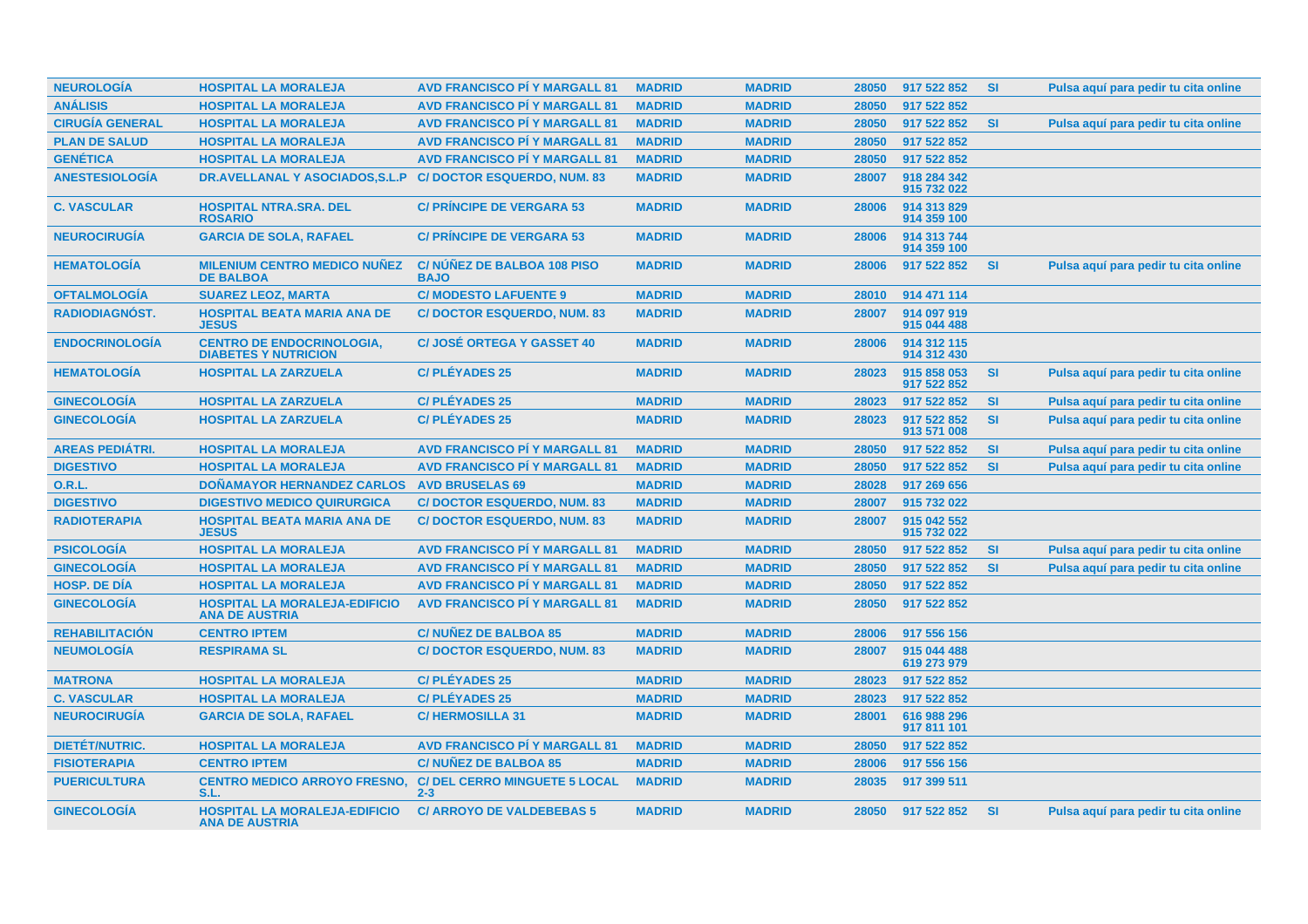| <b>CIRUGÍA GENERAL</b> | <b>HOSPITAL BEATA MARIA ANA DE</b><br><b>JESUS</b>                             | <b>C/DOCTOR ESQUERDO, NUM. 83</b>                                    | <b>MADRID</b> | <b>MADRID</b> |       | 28007 915 732 022          | - SI      | Pulsa aquí para pedir tu cita online |
|------------------------|--------------------------------------------------------------------------------|----------------------------------------------------------------------|---------------|---------------|-------|----------------------------|-----------|--------------------------------------|
| 0.R.L.                 | <b>DONAMAYOR HERNANDEZ CARLOS</b>                                              | <b>C/JOAQUIN COSTA 28</b>                                            | <b>MADRID</b> | <b>MADRID</b> | 28002 | 915 630 360<br>915 630 361 |           |                                      |
| <b>C. REPARADORA</b>   | <b>HOSPITAL LA MORALEJA-EDIFICIO</b><br><b>ANA DE AUSTRIA</b>                  | <b>C/ CAMINO DE VALDEVEBAS 5</b>                                     | <b>MADRID</b> | <b>MADRID</b> | 28051 | 917 679 100                |           |                                      |
| <b>ANATOMOPATOLO.</b>  | <b>HOSPITAL LA MORALEJA-EDIFICIO</b><br><b>ANA DE AUSTRIA</b>                  | <b>C/ ARROYO DE VALDEBEBAS 5</b>                                     | <b>MADRID</b> | <b>MADRID</b> | 28050 | 917 679 100                |           |                                      |
| <b>NEUROFISIOLOGIA</b> | <b>HOSPITAL LA MORALEJA-EDIFICIO</b><br><b>ANA DE AUSTRIA</b>                  | <b>C/ ARROYO DE VALDEBEBAS 5</b>                                     | <b>MADRID</b> | <b>MADRID</b> | 28050 | 917 522 852                |           |                                      |
| <b>LOGOFONIATRIA</b>   | <b>HOSPITAL LA MORALEJA-EDIFICIO</b><br><b>ANA DE AUSTRIA</b>                  | <b>C/ ARROYO DE VALDEBEBAS 5</b>                                     | <b>MADRID</b> | <b>MADRID</b> | 28050 | 917 522 852                |           |                                      |
| <b>FISIOTERAPIA</b>    | <b>HOSPITAL LA MORALEJA-EDIFICIO</b><br><b>ANA DE AUSTRIA</b>                  | <b>C/ ARROYO DE VALDEBEBAS 5</b>                                     | <b>MADRID</b> | <b>MADRID</b> | 28051 | 917 679 100                |           |                                      |
| <b>AREAS PEDIÁTRI.</b> | <b>SAGARMINAGA VILLANUEVA</b><br><b>BEGOÑA</b>                                 | <b>C/DONOSO CORTÉS 80</b>                                            | <b>MADRID</b> | <b>MADRID</b> | 28015 | 915 432 249<br>915 444 543 |           |                                      |
| <b>CIRUGÍA GENERAL</b> | <b>FERNANDEZ CEBRIAN JOSE MARIA</b>                                            | <b>C/JOAQUIN COSTA 28</b>                                            | <b>MADRID</b> | <b>MADRID</b> | 28002 | 915 617 100                |           |                                      |
| <b>TRAUMATOLOGÍA</b>   | dr. de miguel, dr. miranda                                                     | <b>C/ PRINCIPE DE VERGARA 53</b>                                     | <b>MADRID</b> | <b>MADRID</b> | 28006 | 914 359 100                |           |                                      |
| <b>REHABILITACIÓN</b>  | <b>CORPORACION FISIOGESTION</b>                                                | <b>AVD SANTA EUGENIA 25</b>                                          | <b>MADRID</b> | <b>MADRID</b> | 28031 | 911 414 956                |           |                                      |
| <b>REHABILITACIÓN</b>  | <b>CORPORACION FISIOGESTION</b>                                                | <b>C/MIGUEL FLETA 12</b>                                             | <b>MADRID</b> | <b>MADRID</b> | 28037 | 911 414 956                |           |                                      |
| <b>OFTALMOLOGÍA</b>    | <b>MIRANZA IOA MADRID</b>                                                      | <b>C/ GALILEO 104</b>                                                | <b>MADRID</b> | <b>MADRID</b> | 28003 | 915 353 570                |           |                                      |
| <b>REHABILITACIÓN</b>  | <b>CORPORACION FISIOGESTION</b>                                                | <b>C/ CAMINO DE VINATEROS 3</b>                                      | <b>MADRID</b> | <b>MADRID</b> | 28030 | 911 414 956                |           |                                      |
| <b>OFTALMOLOGÍA</b>    | <b>MIRANZA IOA MADRID</b>                                                      | <b>C/ GALILEO 108</b>                                                | <b>MADRID</b> | <b>MADRID</b> | 28003 | 915 353 570                |           |                                      |
| <b>LOGOPEDIA</b>       | <b>HOSPITAL LA MORALEJA-EDIFICIO</b><br><b>ANA DE AUSTRIA</b>                  | <b>C/ CAMINO DE VALDEVEBAS 5</b>                                     | <b>MADRID</b> | <b>MADRID</b> | 28051 | 917 679 100                |           |                                      |
| RADIODIAGNÓST.         | <b>HOSPITAL LA MORALEJA-EDIFICIO</b><br><b>ANA DE AUSTRIA</b>                  | <b>C/ ARROYO DE VALDEBEBAS 5</b>                                     | <b>MADRID</b> | <b>MADRID</b> | 28050 | 917 522 852                |           |                                      |
| <b>MED. INTERNA</b>    | <b>HOSPITAL LA MORALEJA-EDIFICIO</b><br><b>ANA DE AUSTRIA</b>                  | <b>C/ ARROYO DE VALDEBEBAS 5</b>                                     | <b>MADRID</b> | <b>MADRID</b> | 28050 | 917 522 852                | <b>SI</b> | Pulsa aquí para pedir tu cita online |
| <b>PODOLOGÍA</b>       | <b>HOSPITAL LA MORALEJA-EDIFICIO</b><br><b>ANA DE AUSTRIA</b>                  | <b>C/ ARROYO DE VALDEBEBAS 5</b>                                     | <b>MADRID</b> | <b>MADRID</b> | 28050 | 917 679 100<br>917 522 852 |           |                                      |
| <b>DERMATOLOGÍA</b>    | <b>HOSPITAL LA MORALEJA-EDIFICIO</b><br><b>ANA DE AUSTRIA</b>                  | <b>C/ ARROYO DE VALDEBEBAS 5</b>                                     | <b>MADRID</b> | <b>MADRID</b> | 28050 | 917 679 100                | <b>SI</b> | Pulsa aquí para pedir tu cita online |
| <b>ENDOCRINOLOGÍA</b>  | <b>HOSPITAL LA MORALEJA-EDIFICIO</b><br><b>ANA DE AUSTRIA</b>                  | <b>C/ ARROYO DE VALDEBEBAS 5</b>                                     | <b>MADRID</b> | <b>MADRID</b> | 28050 | 917 522 852                | <b>SI</b> | Pulsa aquí para pedir tu cita online |
| <b>O.R.L.</b>          | <b>MISADIROM ESTETICA Y</b><br><b>PATOLOGIA DE CARA Y</b><br><b>CUELLO.S.L</b> | <b>C/DIEGO DE LEÓN 47</b>                                            | <b>MADRID</b> | <b>MADRID</b> | 28006 | 915 634 504                |           |                                      |
| <b>UROLOGIA</b>        | <b>HOSPITAL LA MORALEJA-EDIFICIO</b><br><b>ANA DE AUSTRIA</b>                  | <b>AVD FRANCISCO PI Y MARGALL 81</b>                                 | <b>MADRID</b> | <b>MADRID</b> | 28050 | 917 522 852                |           |                                      |
| <b>REHABILITACION</b>  | <b>CORPORACION FISIOGESTION</b>                                                | <b>C/ MOTA DEL CUERVO 12</b>                                         | <b>MADRID</b> | <b>MADRID</b> | 28043 | 911 414 956                |           |                                      |
| <b>REHABILITACION</b>  | <b>CORPORACION FISIOGESTION</b>                                                | <b>C/ LEON GIL DE PALACIO (ESQUINA</b><br><b>CALLE TELLEZ, 19) 2</b> | <b>MADRID</b> | <b>MADRID</b> | 28007 | 911 414 956                |           |                                      |
| <b>HOSP. DE DIA</b>    | <b>HOSPITAL LA MORALEJA-EDIFICIO</b><br><b>ANA DE AUSTRIA</b>                  | <b>C/ ARROYO DE VALDEBEBAS 5</b>                                     | <b>MADRID</b> | <b>MADRID</b> | 28050 | 917 679 100<br>917 522 852 |           |                                      |
| <b>DIETET/NUTRIC.</b>  | <b>HOSPITAL LA MORALEJA-EDIFICIO</b><br><b>ANA DE AUSTRIA</b>                  | <b>C/ ARROYO DE VALDEBEBAS 5</b>                                     | <b>MADRID</b> | <b>MADRID</b> | 28050 | 917 522 852                |           |                                      |
| <b>OFTALMOLOGÍA</b>    | <b>HOSPITAL LA MORALEJA-EDIFICIO</b><br><b>ANA DE AUSTRIA</b>                  | <b>C/ ARROYO DE VALDEBEBAS 5</b>                                     | <b>MADRID</b> | <b>MADRID</b> |       | 28050 917 679 100          | - SI      | Pulsa aquí para pedir tu cita online |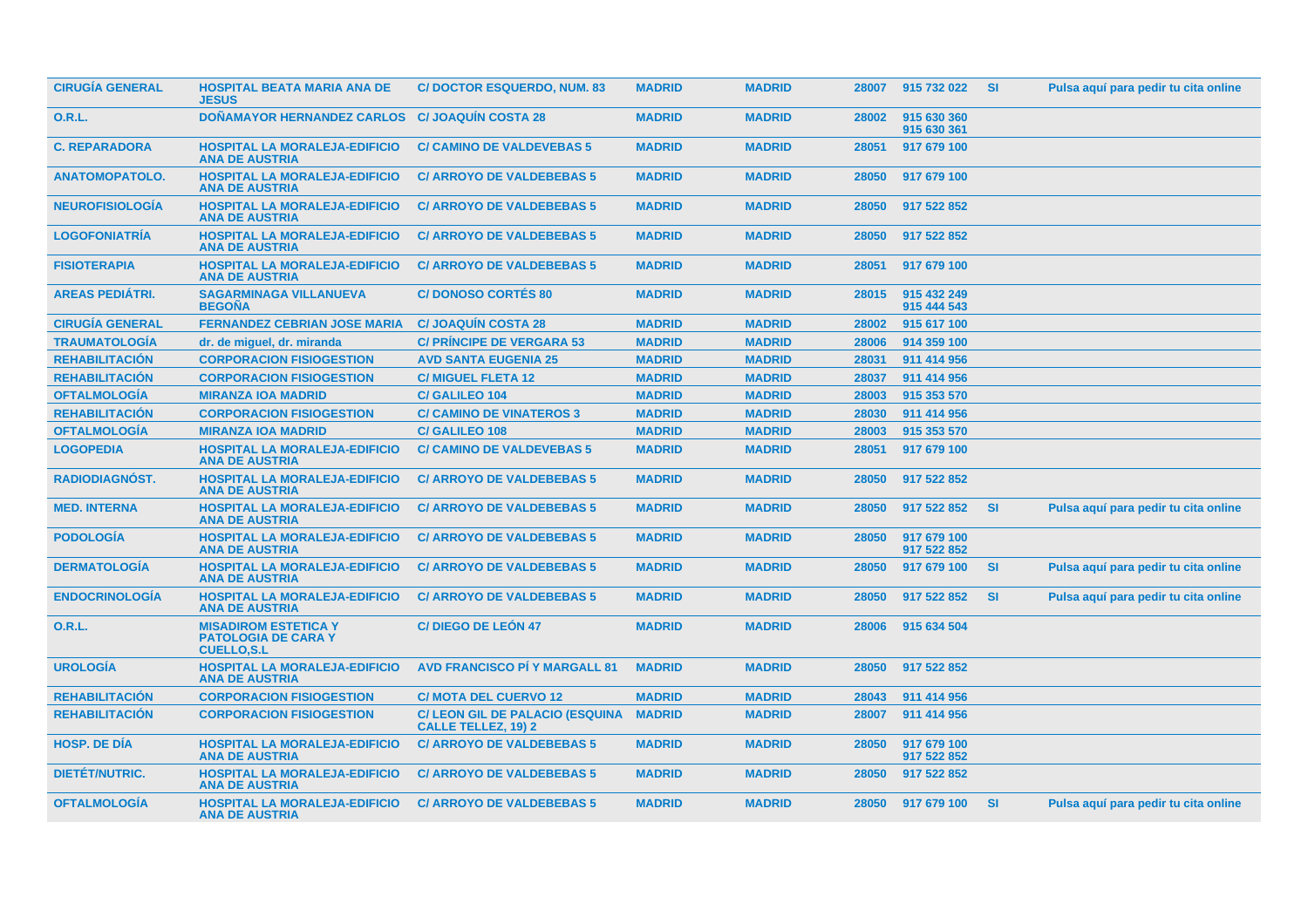| <b>O.R.L.</b>          | <b>HOSPITAL LA MORALEJA-EDIFICIO</b><br><b>ANA DE AUSTRIA</b> | <b>C/ ARROYO DE VALDEBEBAS 5</b>     | <b>MADRID</b> | <b>MADRID</b> | 28050 | 917 522 852                | -SI.      | Pulsa aquí para pedir tu cita online |
|------------------------|---------------------------------------------------------------|--------------------------------------|---------------|---------------|-------|----------------------------|-----------|--------------------------------------|
| <b>PSICOLOGÍA</b>      | <b>HOSPITAL LA MORALEJA-EDIFICIO</b><br><b>ANA DE AUSTRIA</b> | <b>C/ ARROYO DE VALDEBEBAS 5</b>     | <b>MADRID</b> | <b>MADRID</b> | 28051 | 917 679 100                |           |                                      |
| <b>PUERICULTURA</b>    | <b>RUIZ COTOLI SILVIA</b>                                     | <b>C/ MÉRIDA 8 PISO BAJO</b>         | <b>MADRID</b> | <b>MADRID</b> | 28030 | 913 711 080                |           |                                      |
| <b>REHABILITACIÓN</b>  | <b>CORPORACION FISIOGESTION</b>                               | <b>C/FERNÁN GONZÁLEZ 41</b>          | <b>MADRID</b> | <b>MADRID</b> | 28009 | 911 414 956                |           |                                      |
| <b>REHABILITACIÓN</b>  | <b>CORPORACION FISIOGESTION</b>                               | <b>C/ JUAN RAMON JIMENEZ 28</b>      | <b>MADRID</b> | <b>MADRID</b> | 28036 | 911 414 956                |           |                                      |
| <b>UROLOGÍA</b>        | <b>HOSPITAL LA MORALEJA-EDIFICIO</b><br><b>ANA DE AUSTRIA</b> | <b>C/ ARROYO DE VALDEBEBAS 5</b>     | <b>MADRID</b> | <b>MADRID</b> | 28050 | 917 522 852                | <b>SI</b> | Pulsa aquí para pedir tu cita online |
| <b>NEUROLOGIA</b>      | <b>HOSPITAL LA MORALEJA-EDIFICIO</b><br><b>ANA DE AUSTRIA</b> | <b>C/ ARROYO DE VALDEBEBAS 5</b>     | <b>MADRID</b> | <b>MADRID</b> | 28050 | 917 522 852                | <b>SI</b> | Pulsa aquí para pedir tu cita online |
| <b>C. VASCULAR</b>     | <b>HOSPITAL SAN RAFAEL</b>                                    | <b>C/SERRANO 199</b>                 | <b>MADRID</b> | <b>MADRID</b> | 28016 | 915 649 959<br>915 649 944 | <b>SI</b> | Pulsa aquí para pedir tu cita online |
| <b>TRAUMATOLOGÍA</b>   | dr. de miguel, dr. miranda                                    | <b>C/ PRINCIPE DE VERGARA 53</b>     | <b>MADRID</b> | <b>MADRID</b> | 28006 | 914 359 100<br>917 813 690 |           |                                      |
| <b>REHABILITACIÓN</b>  | <b>CORPORACION FISIOGESTION</b>                               | <b>C/ JULIA GARCÍA BOUTÁN 37</b>     | <b>MADRID</b> | <b>MADRID</b> | 28022 | 911 414 956                |           |                                      |
| <b>MED. INTERNA</b>    | <b>HOSPITAL LA MORALEJA-EDIFICIO</b><br><b>ANA DE AUSTRIA</b> | <b>AVD FRANCISCO PÍ Y MARGALL 81</b> | <b>MADRID</b> | <b>MADRID</b> | 28050 | 917 522 852                |           |                                      |
| <b>TRAUMATOLOGIA</b>   | <b>HOSPITAL LA MORALEJA-EDIFICIO</b><br><b>ANA DE AUSTRIA</b> | <b>C/ ARROYO DE VALDEBEBAS 5</b>     | <b>MADRID</b> | <b>MADRID</b> | 28050 | 917 522 852                | <b>SI</b> | Pulsa aquí para pedir tu cita online |
| <b>FISIOTERAPIA</b>    | <b>HOSPITAL LA MORALEJA-EDIFICIO</b><br><b>ANA DE AUSTRIA</b> | <b>C/ ARROYO DE VALDEBEBAS 5</b>     | <b>MADRID</b> | <b>MADRID</b> | 28050 | 917 522 852                |           |                                      |
| <b>REHABILITACIÓN</b>  | <b>HOSPITAL LA MORALEJA-EDIFICIO</b><br><b>ANA DE AUSTRIA</b> | <b>C/ ARROYO DE VALDEBEBAS 5</b>     | <b>MADRID</b> | <b>MADRID</b> | 28050 | 917 522 852                | <b>SI</b> | Pulsa aquí para pedir tu cita online |
| <b>CARDIOLOGIA</b>     | <b>HOSPITAL BEATA MARIA ANA DE</b><br><b>JESUS</b>            | <b>C/DOCTOR ESQUERDO, NUM. 83</b>    | <b>MADRID</b> | <b>MADRID</b> | 28007 | 915 044 488                |           |                                      |
| <b>FISIOTERAPIA</b>    | <b>CORPORACION FISIOGESTION</b>                               | <b>C/ CEA BERMUDEZ 66</b>            | <b>MADRID</b> | <b>MADRID</b> | 28003 | 911 414 956                |           |                                      |
| <b>OFTALMOLOGÍA</b>    | <b>HOSPITAL LA MORALEJA-EDIFICIO</b><br><b>ANA DE AUSTRIA</b> | <b>AVD FRANCISCO PI Y MARGALL 81</b> | <b>MADRID</b> | <b>MADRID</b> | 28050 | 917 522 852                |           |                                      |
| <b>ANÁLISIS</b>        | <b>HOSPITAL LA MORALEJA-EDIFICIO</b><br><b>ANA DE AUSTRIA</b> | <b>C/ ARROYO DE VALDEBEBAS 5</b>     | <b>MADRID</b> | <b>MADRID</b> | 28050 | 917 522 852                |           |                                      |
| <b>OFTALMOLOGÍA</b>    | <b>MIRANZA IOA MADRID</b>                                     | <b>C/ GALILEO 110</b>                | <b>MADRID</b> | <b>MADRID</b> | 28003 | 915 353 570                |           |                                      |
| <b>REHABILITACIÓN</b>  | <b>CORPORACION FISIOGESTION</b>                               | <b>C/ CEA BERMUDEZ 66</b>            | <b>MADRID</b> | <b>MADRID</b> | 28003 | 911 414 956                |           |                                      |
| <b>HEMATOLOGÍA</b>     | <b>M.D.ANDERSON INTERNATIONAL</b><br><b>ESPAÑA</b>            | <b>C/ ARTURO SORIA 270</b>           | <b>MADRID</b> | <b>MADRID</b> | 28033 | 917 878 600                |           |                                      |
| <b>REHABILITACIÓN</b>  | <b>CORPORACION FISIOGESTION</b>                               | <b>PSO DE LA CASTELLANA 121</b>      | <b>MADRID</b> | <b>MADRID</b> | 28046 | 911 414 956                |           |                                      |
| <b>NEUROFISIOLOGÍA</b> | <b>HOSPITAL LA MORALEJA-EDIFICIO</b><br><b>ANA DE AUSTRIA</b> | <b>AVD FRANCISCO PI Y MARGALL 81</b> | <b>MADRID</b> | <b>MADRID</b> | 28050 | 917 522 852                |           |                                      |
| <b>NEUROLOGÍA</b>      | <b>HOSPITAL LA MORALEJA-EDIFICIO</b><br><b>ANA DE AUSTRIA</b> | <b>AVD FRANCISCO PÍ Y MARGALL 81</b> | <b>MADRID</b> | <b>MADRID</b> | 28050 | 917 522 852                |           |                                      |
| <b>REHABILITACIÓN</b>  | <b>CORPORACION FISIOGESTION</b>                               | <b>C/ ALDEANUEVA DE LA VERA 16</b>   | <b>MADRID</b> | <b>MADRID</b> | 28044 | 911 414 956                |           |                                      |
| <b>FISIOTERAPIA</b>    | <b>CORPORACION FISIOGESTION</b>                               | <b>C/MAESTRO GUERRERO 8</b>          | <b>MADRID</b> | <b>MADRID</b> | 28015 | 911 414 956                |           |                                      |
| <b>REHABILITACIÓN</b>  | <b>CORPORACION FISIOGESTION</b>                               | <b>C/DE LA LAGUNA 129</b>            | <b>MADRID</b> | <b>MADRID</b> | 28025 | 911 414 956                |           |                                      |
| <b>REHABILITACIÓN</b>  | <b>CORPORACION FISIOGESTION</b>                               | <b>C/FERMIN CABALLERO 47</b>         | <b>MADRID</b> | <b>MADRID</b> | 28034 | 911 414 956                |           |                                      |
| <b>DERMATOLOGIA</b>    | <b>HOSPITAL LA MORALEJA-EDIFICIO</b><br><b>ANA DE AUSTRIA</b> | <b>C/ ARROYO DE VALDEBEBAS 5</b>     | <b>MADRID</b> | <b>MADRID</b> | 28050 | 917 522 852                | <b>SI</b> | Pulsa aquí para pedir tu cita online |
| <b>ANESTESIOLOGIA</b>  | <b>HOSPITAL LA MORALEJA-EDIFICIO</b><br><b>ANA DE AUSTRIA</b> | <b>C/ ARROYO DE VALDEBEBAS 5</b>     | <b>MADRID</b> | <b>MADRID</b> | 28050 | 917 522 852                |           |                                      |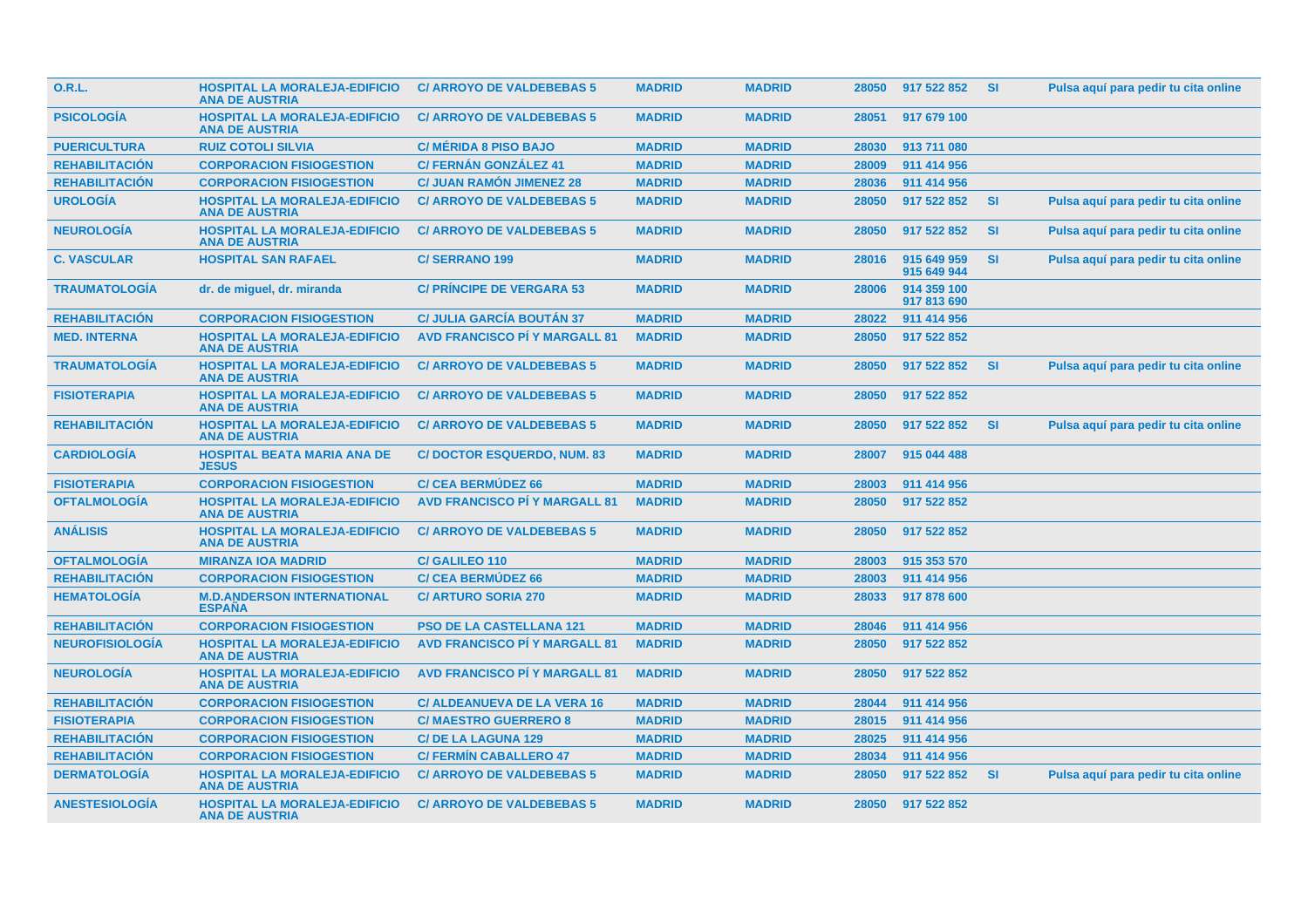| <b>MATRONA</b>         | <b>HOSPITAL LA MORALEJA-EDIFICIO</b><br><b>ANA DE AUSTRIA</b>                  | <b>C/ ARROYO DE VALDEBEBAS 5</b>                         | <b>MADRID</b> | <b>MADRID</b> | 28050 | 917 522 852                |           |                                      |
|------------------------|--------------------------------------------------------------------------------|----------------------------------------------------------|---------------|---------------|-------|----------------------------|-----------|--------------------------------------|
| <b>ANESTESIOLOGIA</b>  | <b>HOSPITAL LA MORALEJA-EDIFICIO</b><br><b>ANA DE AUSTRIA</b>                  | <b>C/ ARROYO DE VALDEBEBAS 5</b>                         | <b>MADRID</b> | <b>MADRID</b> | 28050 | 917 679 100                |           |                                      |
| <b>MED. FAMILIAR</b>   | <b>DAVALOS DE HARO MARIA</b>                                                   | <b>PSO HABANA 170</b>                                    | <b>MADRID</b> | <b>MADRID</b> | 28036 | 913 596 083<br>913 597 064 |           |                                      |
| <b>UROLOGIA</b>        | <b>HOSPITAL SAN RAFAEL</b>                                                     | <b>C/SERRANO 199</b>                                     | <b>MADRID</b> | <b>MADRID</b> | 28016 | 630 175 053<br>915 649 944 |           |                                      |
| <b>REHABILITACION</b>  | <b>CORPORACION FISIOGESTION</b>                                                | <b>C/ GUZMÁN EL BUENO 102</b>                            | <b>MADRID</b> | <b>MADRID</b> | 28003 | 911 414 956                |           |                                      |
| <b>C. REPARADORA</b>   | <b>HOSPITAL LA MORALEJA-EDIFICIO</b><br><b>ANA DE AUSTRIA</b>                  | <b>AVD FRANCISCO PI Y MARGALL 81</b>                     | <b>MADRID</b> | <b>MADRID</b> | 28050 | 917 522 852                |           |                                      |
| <b>REUMATOLOGÍA</b>    | <b>HOSPITAL LA MORALEJA-EDIFICIO</b><br><b>ANA DE AUSTRIA</b>                  | <b>C/ ARROYO DE VALDEBEBAS 5</b>                         | <b>MADRID</b> | <b>MADRID</b> | 28050 | 917 679 100<br>917 679 470 |           |                                      |
| <b>C. REPARADORA</b>   | <b>HOSPITAL LA MORALEJA-EDIFICIO</b><br><b>ANA DE AUSTRIA</b>                  | <b>C/ ARROYO DE VALDEBEBAS 5</b>                         | <b>MADRID</b> | <b>MADRID</b> | 28050 | 917 679 100<br>917 522 852 | <b>SI</b> | Pulsa aquí para pedir tu cita online |
| <b>O.R.L.</b>          | <b>MISADIROM ESTETICA Y</b><br><b>PATOLOGIA DE CARA Y</b><br><b>CUELLO,S.L</b> | <b>C/ CASTELLO 80 CONSULTAS</b><br><b>EXTERNAS</b>       | <b>MADRID</b> | <b>MADRID</b> | 28006 | 914 359 100                |           |                                      |
| <b>O.R.L.</b>          | <b>MISADIROM ESTETICA Y</b><br><b>PATOLOGIA DE CARA Y</b><br><b>CUELLO.S.L</b> | <b>C/ PRINCIPE DE VERGARA 53</b>                         | <b>MADRID</b> | <b>MADRID</b> | 28006 | 914 359 100                |           |                                      |
| <b>DERMATOLOGIA</b>    | <b>HOSPITAL LA MORALEJA-EDIFICIO</b><br><b>ANA DE AUSTRIA</b>                  | <b>AVD FRANCISCO PI Y MARGALL 81</b>                     | <b>MADRID</b> | <b>MADRID</b> | 28050 | 917 522 852                |           |                                      |
| <b>TRAUMATOLOGIA</b>   | <b>HOSPITAL LA MORALEJA-EDIFICIO</b><br><b>ANA DE AUSTRIA</b>                  | <b>AVD FRANCISCO PÍ Y MARGALL 81</b>                     | <b>MADRID</b> | <b>MADRID</b> | 28050 | 917 522 852                |           |                                      |
| <b>O.R.L.</b>          | <b>HOSPITAL LA MORALEJA-EDIFICIO</b><br><b>ANA DE AUSTRIA</b>                  | <b>AVD FRANCISCO PÍ Y MARGALL 81</b>                     | <b>MADRID</b> | <b>MADRID</b> | 28050 | 917 522 852                |           |                                      |
| <b>REHABILITACIÓN</b>  | <b>CORPORACION FISIOGESTION</b>                                                | <b>C/SANGENJO 34</b>                                     | <b>MADRID</b> | <b>MADRID</b> | 28034 | 911 414 956                |           |                                      |
| <b>REHABILITACIÓN</b>  | <b>CORPORACION FISIOGESTION</b>                                                | <b>C/ PASEO DE LA HABANA 137</b>                         | <b>MADRID</b> | <b>MADRID</b> | 28036 | 911 414 956                |           |                                      |
| <b>REHABILITACION</b>  | <b>CORPORACION FISIOGESTION</b>                                                | <b>C/MAESTRO GUERRERO 8</b>                              | <b>MADRID</b> | <b>MADRID</b> | 28015 | 911 414 956                |           |                                      |
| <b>OFTALMOLOGÍA</b>    | <b>HOSPITAL LA MORALEJA-EDIFICIO</b><br><b>ANA DE AUSTRIA</b>                  | <b>C/ ARROYO DE VALDEBEBAS 5</b>                         | <b>MADRID</b> | <b>MADRID</b> | 28050 |                            | <b>SI</b> | Pulsa aquí para pedir tu cita online |
| <b>PSICOLOGIA</b>      | <b>HOSPITAL LA MORALEJA-EDIFICIO</b><br><b>ANA DE AUSTRIA</b>                  | <b>C/ ARROYO DE VALDEBEBAS 5</b>                         | <b>MADRID</b> | <b>MADRID</b> | 28050 | 917 679 100                | <b>SI</b> | Pulsa aquí para pedir tu cita online |
| <b>TRAUMATOLOGÍA</b>   | <b>CLINICA CEMTRO</b>                                                          | <b>AVD VENTISQUERO DE LA</b><br><b>CONDESA 42</b>        | <b>MADRID</b> | <b>MADRID</b> | 28035 | 917 355 757                |           |                                      |
| <b>TRAUMATOLOGÍA</b>   | <b>CLINICA CEMTRO</b>                                                          | <b>AVD VENTISQUERO DE LA</b><br><b>CONDESA 42</b>        | <b>MADRID</b> | <b>MADRID</b> | 28035 | 917 355 764<br>917 355 757 |           |                                      |
| <b>TRAUMATOLOGIA</b>   | <b>CLINICA CEMTRO</b>                                                          | <b>AVD DEL VENTISQUERO DE LA</b><br><b>CONDESA 48</b>    | <b>MADRID</b> | <b>MADRID</b> | 28034 | 917 355 757                |           |                                      |
| <b>MED. INTERNA</b>    | <b>HOSPITAL SAN RAFAEL</b>                                                     | <b>C/SERRANO 199</b>                                     | <b>MADRID</b> | <b>MADRID</b> | 28016 | 915 649 944                |           |                                      |
| <b>MED. FAMILIAR</b>   | <b>VAZQUEZ CARRION IZIAR CARMEN</b>                                            | <b>C/ JOSÉ ORTEGA Y GASSET 65 PISO</b><br>1 <sup>0</sup> | <b>MADRID</b> | <b>MADRID</b> | 28006 | 673 247 779                |           |                                      |
| <b>AREAS PEDIÁTRI.</b> | <b>CENTRO MEDICO M. SALDAÑA</b>                                                | <b>C/ VIRGEN DE LAS VINAS 9</b>                          | <b>MADRID</b> | <b>MADRID</b> | 28031 | 913 313 933                |           |                                      |
| <b>ENDOCRINOLOGIA</b>  | <b>MILENIUM CENTRO MEDICO NUÑEZ</b><br><b>DE BALBOA</b>                        | <b>C/NUNEZ DE BALBOA 108 PISO</b><br><b>BAJO</b>         | <b>MADRID</b> | <b>MADRID</b> | 28006 | 917 522 852                | <b>SI</b> | Pulsa aquí para pedir tu cita online |
| <b>TRAUMATOLOGIA</b>   | <b>CENTRO MEDICO INFANTA</b><br><b>MERCEDES</b>                                | <b>C/INFANTA MERCEDES 8</b>                              | <b>MADRID</b> | <b>MADRID</b> | 28020 | 915 796 705                |           |                                      |
| <b>DIGESTIVO</b>       | <b>MILENIUM CENTRO MEDICO NUÑEZ</b><br><b>DE BALBOA</b>                        | C/ NÚÑEZ DE BALBOA 108 PISO<br><b>BAJO</b>               | <b>MADRID</b> | <b>MADRID</b> | 28006 | 917 522 852                | <b>SI</b> | Pulsa aquí para pedir tu cita online |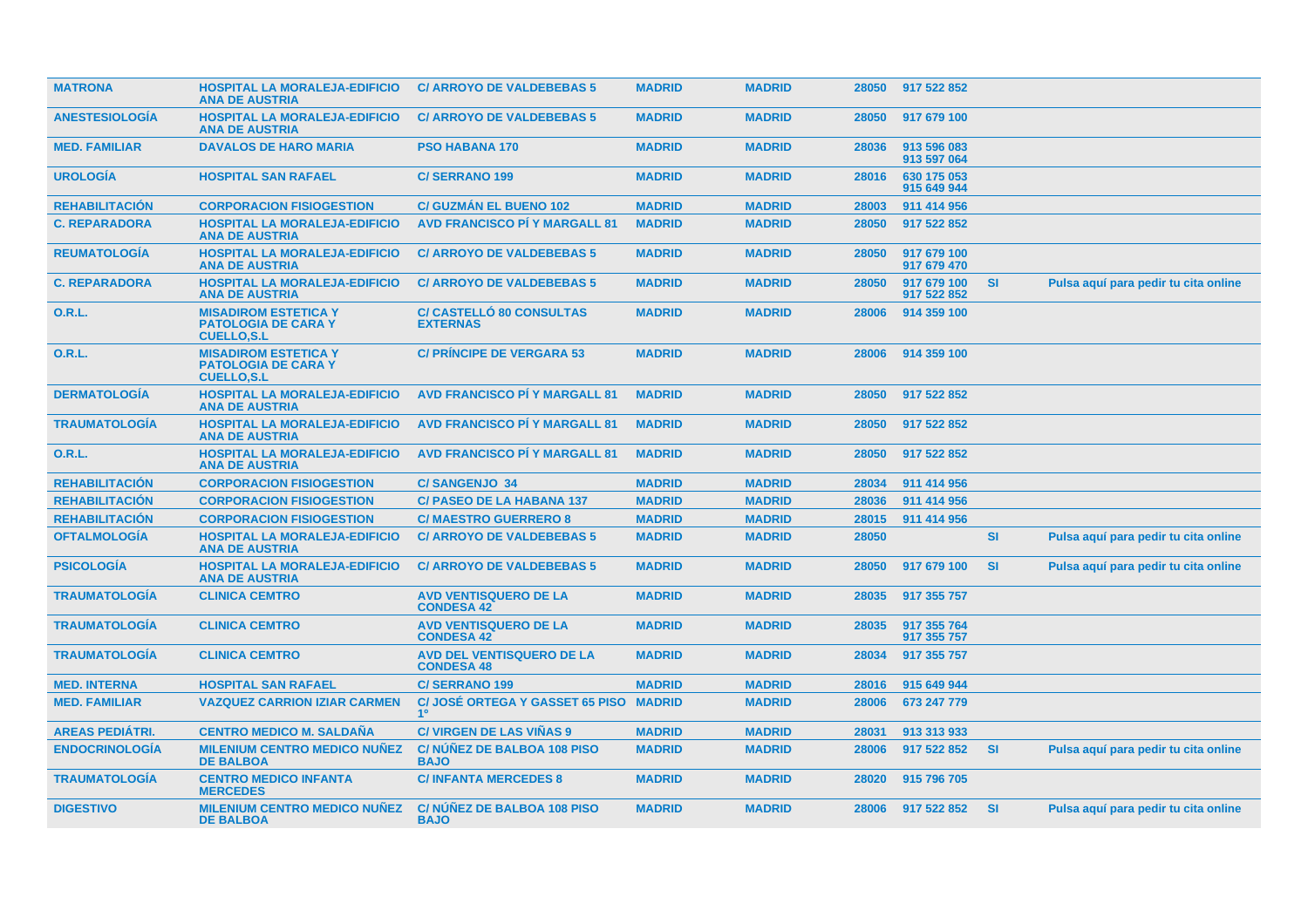| <b>TRAUMATOLOGIA</b>   | <b>MILENIUM CENTRO MEDICO</b><br><b>ALCORCON</b>                                               | <b>C/PLÉYADES 25</b>                                                | <b>MADRID</b> | <b>MADRID</b> |       | 28023 917 522 852          |           |                                      |
|------------------------|------------------------------------------------------------------------------------------------|---------------------------------------------------------------------|---------------|---------------|-------|----------------------------|-----------|--------------------------------------|
| <b>CARDIOLOGIA</b>     | <b>HOSPITAL VIRGEN DEL MAR</b><br><b>EDIFICIO LOPEZ POZAS</b>                                  | <b>C/HONDURAS 14</b>                                                | <b>MADRID</b> | <b>MADRID</b> | 28016 | 913 539 500                |           |                                      |
| <b>TRAUMATOLOGIA</b>   | <b>MILENIUM CENTRO MEDICO</b><br><b>ALCOBENDAS</b>                                             | <b>AVD FRANCISCO PI Y MARGALL 81</b>                                | <b>MADRID</b> | <b>MADRID</b> | 28050 | 917 522 852                | <b>SI</b> | Pulsa aquí para pedir tu cita online |
| <b>CARDIOLOGIA</b>     | <b>HOSPITAL VIRGEN DEL MAR</b><br><b>EDIFICIO LOPEZ POZAS</b>                                  | <b>C/GENERAL LÓPEZ POZAS 10</b>                                     | <b>MADRID</b> | <b>MADRID</b> | 28036 | 913 539 500                | <b>SI</b> | Pulsa aquí para pedir tu cita online |
| <b>TRAUMATOLOGIA</b>   | <b>CENTRO MEDICO INFANTA</b><br><b>MERCEDES</b>                                                | <b>C/ JOAQUIN COSTA 28</b>                                          | <b>MADRID</b> | <b>MADRID</b> | 28002 | 915 617 100<br>915 630 360 |           |                                      |
| <b>NEUROLOGÍA</b>      | <b>MILENIUM CENTRO MEDICO COSTA</b><br><b>RICA</b>                                             | <b>AVD FRANCISCO PI Y MARGALL 81</b>                                | <b>MADRID</b> | <b>MADRID</b> | 28050 | 917 522 852                |           |                                      |
| <b>AREAS PEDIATRI.</b> | <b>CENTRO MEDICO SANITAS</b><br><b>VALDEBEBAS</b>                                              | <b>AVD FRANCISCO PI Y MARGALL 81</b>                                | <b>MADRID</b> | <b>MADRID</b> | 28050 |                            |           |                                      |
| 0.R.L.                 | <b>MILENIUM CENTRO MEDICO</b><br><b>NICASIO GALLEGO</b>                                        | <b>AVD FRANCISCO PI Y MARGALL 81</b>                                | <b>MADRID</b> | <b>MADRID</b> | 28050 | 917 522 852                |           |                                      |
| <b>ODONTOESTOMATOL</b> | <b>CLINICA DENTAL SANITAS</b><br><b>MILENIUM ALCALA</b>                                        | C/ ALCALÁ 339                                                       | <b>MADRID</b> | <b>MADRID</b> | 28027 | 914 065 185                |           |                                      |
| <b>REHABILITACIÓN</b>  | Centro de Rehabilitación Avanzada<br><b>Castellana</b>                                         | <b>C/ JUAN HURTADO DE MENDOZA 11</b>                                | <b>MADRID</b> | <b>MADRID</b> | 28046 | 914 585 441                | <b>SI</b> | Pulsa aquí para pedir tu cita online |
| <b>C. VASCULAR</b>     | <b>MILENIUM CENTRO MEDICO NUNEZ</b><br><b>DE BALBOA</b>                                        | C/NUNEZ DE BALBOA 108 PISO<br><b>BAJO</b>                           | <b>MADRID</b> | <b>MADRID</b> | 28006 | 919 999 999<br>917 165 805 | <b>SI</b> | Pulsa aquí para pedir tu cita online |
| <b>OFTALMOLOGÍA</b>    | <b>MILENIUM CENTRO MEDICO NUÑEZ</b><br><b>DE BALBOA</b>                                        | <b>C/NUNEZ DE BALBOA 108 PISO</b><br><b>BAJO</b>                    | <b>MADRID</b> | <b>MADRID</b> | 28006 | 917 522 852                | <b>SI</b> | Pulsa aquí para pedir tu cita online |
| <b>DERMATOLOGIA</b>    | <b>MILENIUM CENTRO MEDICO NUÑEZ</b><br><b>DE BALBOA</b>                                        | C/NUNEZ DE BALBOA 108 PISO<br><b>BAJO</b>                           | <b>MADRID</b> | <b>MADRID</b> | 28006 | 917 522 852                | <b>SI</b> | Pulsa aquí para pedir tu cita online |
| <b>ALERGOLOGÍA</b>     | <b>MILENIUM CENTRO MEDICO NUNEZ</b><br><b>DE BALBOA</b>                                        | <b>C/NUNEZ DE BALBOA 108 PISO</b><br><b>BAJO</b>                    | <b>MADRID</b> | <b>MADRID</b> | 28006 | 917 522 852                | <b>SI</b> | Pulsa aquí para pedir tu cita online |
| <b>GERIATRÍA</b>       | <b>SERVICIO DE GERIATRIA DE</b><br><b>SANITAS HOSPITALES</b>                                   | C/NUNEZ DE BALBOA 108 PISO<br><b>BAJO</b>                           | <b>MADRID</b> | <b>MADRID</b> | 28006 | 917 522 852                |           |                                      |
| <b>MED. FAMILIAR</b>   | <b>MILENIUM CENTRO MEDICO NUÑEZ</b><br><b>DE BALBOA</b>                                        | C/NUNEZ DE BALBOA 108 PISO<br><b>BAJO</b>                           | <b>MADRID</b> | <b>MADRID</b> | 28006 | 917 522 852                | <b>SI</b> | Pulsa aquí para pedir tu cita online |
| <b>ODONTOESTOMATOL</b> | <b>CLINICA DENTAL SANITAS</b><br><b>MILENIUM CHUECA</b>                                        | <b>C/HORTALEZA 106</b>                                              | <b>MADRID</b> | <b>MADRID</b> | 28004 | 915 687 982                |           |                                      |
| <b>C. MAXILOFACIAL</b> | <b>CLINICA DENTAL SANITAS</b><br><b>MILENIUM GAZTAMBIDE</b>                                    | <b>C/DE GAZTAMBIDE 31</b>                                           | <b>MADRID</b> | <b>MADRID</b> | 28015 | 915 500 476<br>915 500 478 |           |                                      |
| <b>ODONTOESTOMATOL</b> | <b>UNIDAD DE ODONTOLOGIA Y</b><br><b>CIRUGIA ORAL HOSPITAL</b><br>UNIVERSITARIO DE LA ZARZUELA | <b>C/PLÉYADES 25</b>                                                | <b>MADRID</b> | <b>MADRID</b> | 28023 | 915 858 990                |           |                                      |
| <b>FISIOTERAPIA</b>    | <b>SANITAS RESPONDE, S.L.</b>                                                                  | <b>EDF DE ATENCIÓN EXCLUSIVA</b><br><b>TELEFONICA (902300922) -</b> | <b>MADRID</b> | <b>MADRID</b> | 28001 |                            |           |                                      |
| <b>C. MAXILOFACIAL</b> | <b>CLINICA DENTAL SANITAS</b><br><b>MILENIUM VALDEBEBAS</b>                                    | <b>AVD MANUEL FRAGA IRIBARNE 66</b><br><b>LOCAL 8</b>               | <b>MADRID</b> | <b>MADRID</b> | 28055 | 915 310 275                |           |                                      |
| <b>OFTALMOLOGÍA</b>    | <b>CENTRO MEDICO SANITAS</b><br><b>VALDEBEBAS</b>                                              | <b>AVD JUAN ANTONIO SAMARANCH</b><br>85                             | <b>MADRID</b> | <b>MADRID</b> | 28055 |                            |           |                                      |
| <b>ANATOMOPATOLO.</b>  | <b>CENTRO MEDICO SANITAS</b><br><b>VALDEBEBAS</b>                                              | <b>AVD JUAN ANTONIO SAMARANCH</b><br>85                             | <b>MADRID</b> | <b>MADRID</b> | 28055 |                            |           |                                      |
| <b>ONCOLOGIA</b>       | <b>HOSPITAL VIRGEN DEL MAR</b><br><b>EDIFICIO LOPEZ POZAS</b>                                  | C/ GENERAL LÓPEZ POZAS 10                                           | <b>MADRID</b> | <b>MADRID</b> | 28036 | 913 539 500                |           |                                      |
| <b>AREAS PEDIÁTRI.</b> | <b>HOSPITAL VIRGEN DEL MAR</b><br><b>EDIFICIO LOPEZ POZAS</b>                                  | <b>C/ GENERAL LÓPEZ POZAS 10</b>                                    | <b>MADRID</b> | <b>MADRID</b> |       | 28036 913 539 500          |           |                                      |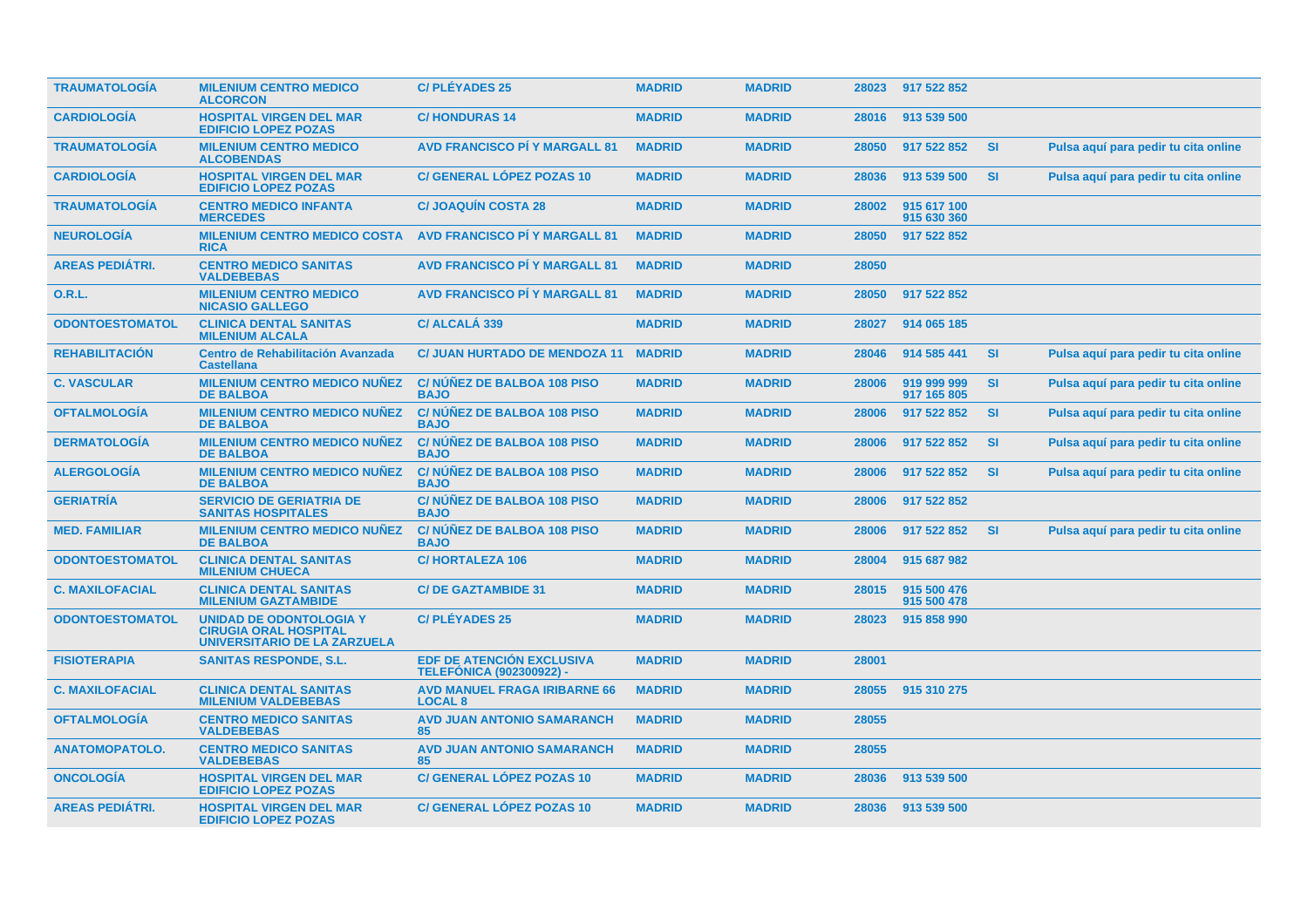| <b>RADIODIAGNÓST.</b>  | <b>HOSPITAL VIRGEN DEL MAR</b><br><b>EDIFICIO LOPEZ POZAS</b> | <b>C/ GENERAL LOPEZ POZAS 10</b> | <b>MADRID</b> | <b>MADRID</b> |       | 28036 913 539 500          |           |                                      |
|------------------------|---------------------------------------------------------------|----------------------------------|---------------|---------------|-------|----------------------------|-----------|--------------------------------------|
| <b>OFTALMOLOGÍA</b>    | <b>HOSPITAL VIRGEN DEL MAR</b><br><b>EDIFICIO LOPEZ POZAS</b> | <b>C/ GENERAL LÓPEZ POZAS 10</b> | <b>MADRID</b> | <b>MADRID</b> | 28036 | 913 539 500                | <b>SI</b> | Pulsa aquí para pedir tu cita online |
| <b>ENFERMERIA</b>      | <b>HOSPITAL VIRGEN DEL MAR</b><br><b>EDIFICIO LOPEZ POZAS</b> | <b>C/ GENERAL LOPEZ POZAS 10</b> | <b>MADRID</b> | <b>MADRID</b> | 28036 | 913 539 500                |           |                                      |
| <b>ODONTOESTOMATOL</b> | <b>CLINICA DENTAL SANITAS</b><br><b>MILENIUM GENERAL ORAA</b> | <b>C/ GENERAL ORAÁ 73</b>        | <b>MADRID</b> | <b>MADRID</b> | 28006 | 918 396 982                |           |                                      |
| <b>PODOLOGIA</b>       | <b>CENTRO DE REHABILITACION</b><br><b>AVANZADA SERRANO</b>    | <b>C/SERRANO 67</b>              | <b>MADRID</b> | <b>MADRID</b> | 28006 | 913 779 750                |           |                                      |
| <b>PSICOLOGÍA</b>      | <b>HOSPITAL VIRGEN DEL MAR</b><br><b>EDIFICIO LOPEZ POZAS</b> | <b>C/ GENERAL LOPEZ POZAS 22</b> | <b>MADRID</b> | <b>MADRID</b> | 28036 | 917 030 128                | <b>SI</b> | Pulsa aquí para pedir tu cita online |
| <b>MED. INTERNA</b>    | <b>HOSPITAL VIRGEN DEL MAR</b><br><b>EDIFICIO LOPEZ POZAS</b> | <b>C/ GENERAL LOPEZ POZAS 22</b> | <b>MADRID</b> | <b>MADRID</b> | 28036 | 917 030 128                |           |                                      |
| <b>ENFERMERÍA</b>      | <b>SANITAS ACUDE</b>                                          | C/ ATENCIÓN A DOMICILIO (S.A.C)  | <b>MADRID</b> | <b>MADRID</b> | 28001 | 913 245 240                |           |                                      |
| <b>RADIODIAGNÓST.</b>  | <b>MILENIUM CENTRO MEDICO REINA</b><br><b>VICTORIA</b>        | <b>C/BEATRIZ DE BOBADILLA 9</b>  | <b>MADRID</b> | <b>MADRID</b> | 28040 | 917 522 852                |           |                                      |
| <b>GINECOLOGÍA</b>     | <b>MILENIUM CENTRO MEDICO REINA</b><br><b>VICTORIA</b>        | <b>C/BEATRIZ DE BOBADILLA 9</b>  | <b>MADRID</b> | <b>MADRID</b> | 28040 | 917 522 852                | <b>SI</b> | Pulsa aquí para pedir tu cita online |
| <b>DIETET/NUTRIC.</b>  | <b>MILENIUM CENTRO MEDICO REINA</b><br><b>VICTORIA</b>        | <b>C/BEATRIZ DE BOBADILLA 9</b>  | <b>MADRID</b> | <b>MADRID</b> | 28040 | 917 522 852                |           |                                      |
| <b>C. REPARADORA</b>   | <b>MILENIUM CENTRO MEDICO REINA</b><br><b>VICTORIA</b>        | <b>C/BEATRIZ DE BOBADILLA 9</b>  | <b>MADRID</b> | <b>MADRID</b> | 28040 | 917 522 852                |           |                                      |
| 0.R.L.                 | <b>HOSPITAL LA ZARZUELA</b>                                   | <b>C/PLÉYADES 25</b>             | <b>MADRID</b> | <b>MADRID</b> | 28023 | 917 522 852                | <b>SI</b> | Pulsa aquí para pedir tu cita online |
| <b>ALERGOLOGÍA</b>     | <b>HOSPITAL LA ZARZUELA</b>                                   | <b>C/PLÉYADES 25</b>             | <b>MADRID</b> | <b>MADRID</b> | 28023 | 917 522 852                | <b>SI</b> | Pulsa aguí para pedir tu cita online |
| <b>UROLOGÍA</b>        | <b>MILENIUM CENTRO MEDICO NUÑEZ</b><br><b>DE BALBOA</b>       | <b>C/PLÉYADES 25</b>             | <b>MADRID</b> | <b>MADRID</b> | 28023 |                            |           |                                      |
| <b>NEFROLOGÍA</b>      | <b>HOSPITAL LA ZARZUELA</b>                                   | <b>C/PLÉYADES 25</b>             | <b>MADRID</b> | <b>MADRID</b> | 28023 | 917 522 852                | <b>SI</b> | Pulsa aquí para pedir tu cita online |
| <b>C. CARDIOVASC.</b>  | <b>HOSPITAL LA ZARZUELA</b>                                   | <b>C/PLÉYADES 25</b>             | <b>MADRID</b> | <b>MADRID</b> | 28023 | 917 522 852                |           |                                      |
| <b>GINECOLOGÍA</b>     | <b>MILENIUM CENTRO MEDICO LAS</b><br><b>ROZAS</b>             | <b>C/PLÉYADES 25</b>             | <b>MADRID</b> | <b>MADRID</b> | 28023 | 917 522 852                |           |                                      |
| <b>NEUROFISIOLOGÍA</b> | <b>HOSPITAL LA ZARZUELA</b>                                   | <b>C/PLÉYADES 25</b>             | <b>MADRID</b> | <b>MADRID</b> | 28023 | 917 522 852                |           |                                      |
| <b>C. REPARADORA</b>   | <b>HOSPITAL LA ZARZUELA</b>                                   | <b>C/PLEYADES 25</b>             | <b>MADRID</b> | <b>MADRID</b> | 28023 | 917 522 852                | <b>SI</b> | Pulsa aquí para pedir tu cita online |
| <b>ANÁLISIS</b>        | <b>HOSPITAL LA ZARZUELA</b>                                   | <b>C/PLÉYADES 25</b>             | <b>MADRID</b> | <b>MADRID</b> | 28023 | 917 522 852                | <b>SI</b> | Pulsa aquí para pedir tu cita online |
| <b>AREAS PEDIÁTRI.</b> | <b>HOSPITAL LA ZARZUELA</b>                                   | <b>C/PLÉYADES 25</b>             | <b>MADRID</b> | <b>MADRID</b> | 28023 | 917 522 852                | <b>SI</b> | Pulsa aquí para pedir tu cita online |
| <b>DERMATOLOGÍA</b>    | <b>HOSPITAL LA ZARZUELA</b>                                   | <b>C/PLÉYADES 25</b>             | <b>MADRID</b> | <b>MADRID</b> | 28023 | 917 522 852                | <b>SI</b> | Pulsa aguí para pedir tu cita online |
| <b>C. VASCULAR</b>     | <b>HOSPITAL LA ZARZUELA</b>                                   | <b>C/PLEYADES 25</b>             | <b>MADRID</b> | <b>MADRID</b> | 28023 | 915 858 053<br>917 522 852 | <b>SI</b> | Pulsa aquí para pedir tu cita online |
| <b>CARDIOLOGÍA</b>     | <b>HOSPITAL LA ZARZUELA</b>                                   | <b>C/PLÉYADES 25</b>             | <b>MADRID</b> | <b>MADRID</b> | 28023 | 917 522 852                | <b>SI</b> | Pulsa aquí para pedir tu cita online |
| <b>REUMATOLOGÍA</b>    | <b>HOSPITAL LA ZARZUELA</b>                                   | <b>C/PLÉYADES 25</b>             | <b>MADRID</b> | <b>MADRID</b> | 28023 | 915 858 053<br>917 522 852 | SI        | Pulsa aquí para pedir tu cita online |
| <b>C. REPARADORA</b>   | <b>MILENIUM CENTRO MEDICO NUÑEZ</b><br><b>DE BALBOA</b>       | <b>C/PLÉYADES 25</b>             | <b>MADRID</b> | <b>MADRID</b> | 28023 |                            |           |                                      |
| <b>MED. INTERNA</b>    | <b>HOSPITAL VIRGEN DEL MAR</b>                                | <b>C/HONDURAS 14</b>             | <b>MADRID</b> | <b>MADRID</b> | 28016 | 913 539 500                | <b>SI</b> | Pulsa aguí para pedir tu cita online |
| <b>C. REPARADORA</b>   | <b>HOSPITAL VIRGEN DEL MAR</b><br><b>EDIFICIO LOPEZ POZAS</b> | <b>C/HONDURAS 14</b>             | <b>MADRID</b> | <b>MADRID</b> | 28016 | 913 539 500                |           |                                      |
| <b>M. DEPORTIVA</b>    | <b>HOSPITAL VIRGEN DEL MAR</b>                                | <b>C/HONDURAS14</b>              | <b>MADRID</b> | <b>MADRID</b> | 28016 |                            | SI        | Pulsa aquí para pedir tu cita online |
| <b>TRAUMATOLOGÍA</b>   | <b>MILENIUM CENTRO MEDICO COSTA</b><br><b>RICA</b>            | <b>C/HONDURAS 14</b>             | <b>MADRID</b> | <b>MADRID</b> | 28016 | 913 539 500                |           |                                      |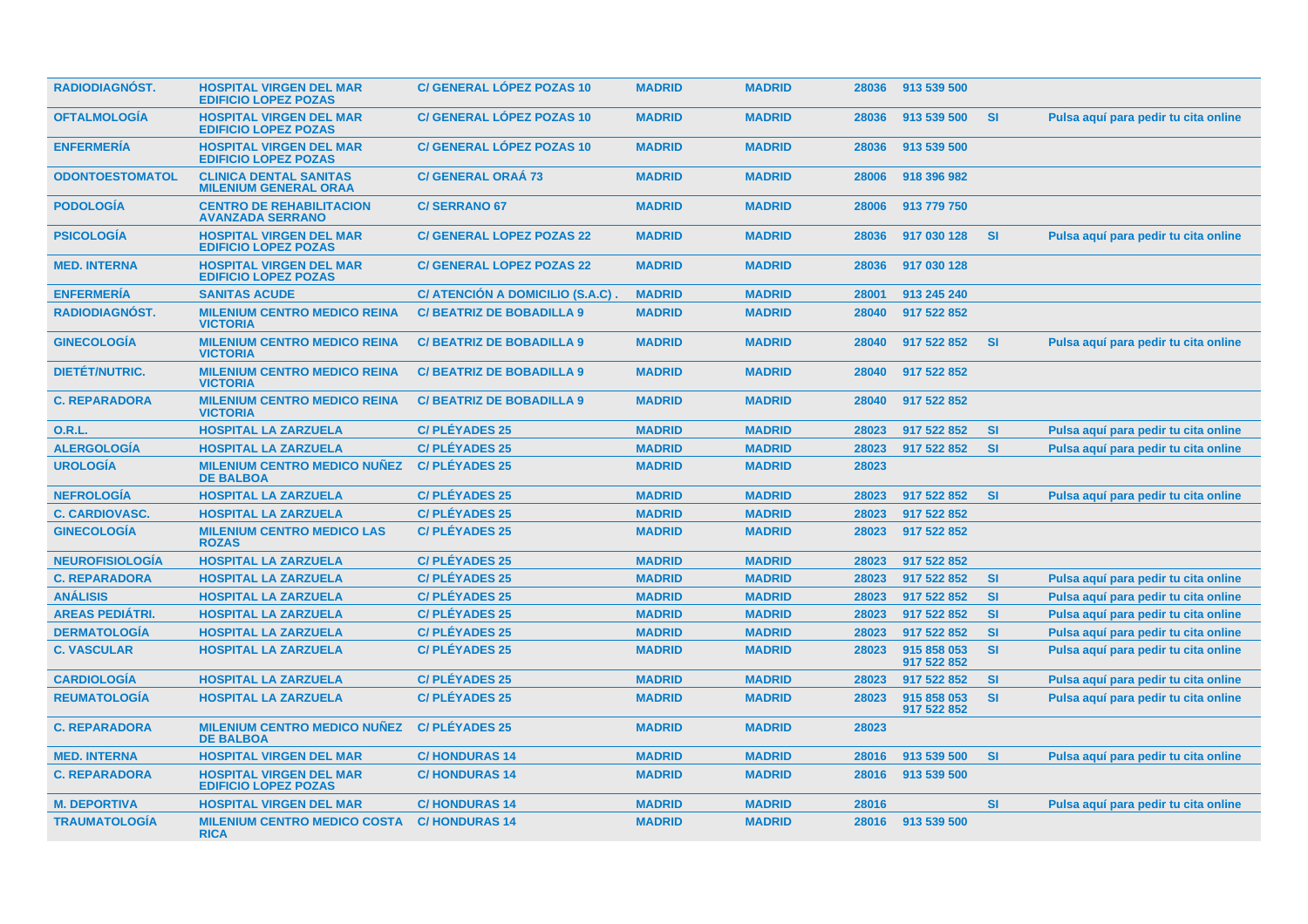| <b>CIRUGÍA GENERAL</b> | <b>HOSPITAL VIRGEN DEL MAR</b>                                     | <b>C/HONDURAS14</b>                              | <b>MADRID</b> | <b>MADRID</b> | 28016 | 913 539 500                | <b>SI</b> | Pulsa aquí para pedir tu cita online |
|------------------------|--------------------------------------------------------------------|--------------------------------------------------|---------------|---------------|-------|----------------------------|-----------|--------------------------------------|
| <b>OFTALMOLOGÍA</b>    | <b>MILENIUM CENTRO MEDICO NUÑEZ</b><br><b>DE BALBOA</b>            | <b>C/HONDURAS 14</b>                             | <b>MADRID</b> | <b>MADRID</b> | 28016 | 913 539 500                |           |                                      |
| <b>CARDIOLOGÍA</b>     | <b>HOSPITAL VIRGEN DEL MAR</b>                                     | <b>C/HONDURAS14</b>                              | <b>MADRID</b> | <b>MADRID</b> | 28016 | 913 539 500                | <b>SI</b> | Pulsa aquí para pedir tu cita online |
| <b>GINECOLOGÍA</b>     | <b>HOSPITAL VIRGEN DEL MAR</b>                                     | <b>C/HONDURAS14</b>                              | <b>MADRID</b> | <b>MADRID</b> | 28016 | 913 539 500                | SI        | Pulsa aquí para pedir tu cita online |
| <b>CARDIOLOGÍA</b>     | <b>MILENIUM CENTRO MEDICO COSTA</b><br><b>RICA</b>                 | <b>C/HONDURAS14</b>                              | <b>MADRID</b> | <b>MADRID</b> | 28016 | 913 539 500                |           |                                      |
| <b>TRAUMATOLOGÍA</b>   | <b>HOSPITAL VIRGEN DEL MAR</b>                                     | <b>C/HONDURAS14</b>                              | <b>MADRID</b> | <b>MADRID</b> | 28016 | 913 539 500                | <b>SI</b> | Pulsa aquí para pedir tu cita online |
| <b>AREAS PEDIÁTRI.</b> | <b>HOSPITAL VIRGEN DEL MAR</b>                                     | <b>C/HONDURAS14</b>                              | <b>MADRID</b> | <b>MADRID</b> | 28016 | 913 539 500                | <b>SI</b> | Pulsa aquí para pedir tu cita online |
| <b>OFTALMOLOGÍA</b>    | <b>HOSPITAL VIRGEN DEL MAR</b>                                     | <b>C/HONDURAS14</b>                              | <b>MADRID</b> | <b>MADRID</b> | 28016 | 913 539 500                |           |                                      |
| <b>C. VASCULAR</b>     | <b>HOSPITAL VIRGEN DEL MAR</b>                                     | <b>C/HONDURAS14</b>                              | <b>MADRID</b> | <b>MADRID</b> | 28016 | 913 539 500                | <b>SI</b> | Pulsa aquí para pedir tu cita online |
| <b>GINECOLOGIA</b>     | <b>MILENIUM CENTRO MEDICO NUÑEZ</b><br><b>DE BALBOA</b>            | <b>C/ PRINCIPE DE VERGARA 53</b>                 | <b>MADRID</b> | <b>MADRID</b> | 28006 | 914 313 829<br>914 359 100 |           |                                      |
| <b>UROLOGÍA</b>        | <b>MILENIUM CENTRO MEDICO COSTA</b><br><b>RICA</b>                 | <b>PLZ JOSÉ MARÍA SOLER 7</b>                    | <b>MADRID</b> | <b>MADRID</b> | 28016 | 917 522 852                | <b>SI</b> | Pulsa aquí para pedir tu cita online |
| <b>TRAUMATOLOGIA</b>   | <b>MILENIUM CENTRO MEDICO COSTA</b><br><b>RICA</b>                 | <b>PLZ JOSÉ MARÍA SOLER 7</b>                    | <b>MADRID</b> | <b>MADRID</b> | 28016 | 917 522 852                | <b>SI</b> | Pulsa aquí para pedir tu cita online |
| <b>ENFERMERÍA</b>      | <b>MILENIUM CENTRO MEDICO COSTA</b><br><b>RICA</b>                 | <b>PLZ JOSÉ MARÍA SOLER 7</b>                    | <b>MADRID</b> | <b>MADRID</b> | 28016 | 917 522 852                |           |                                      |
| <b>ANÁLISIS</b>        | <b>MILENIUM CENTRO MEDICO COSTA</b><br><b>RICA</b>                 | <b>PLZ JOSÉ MARÍA SOLER 7</b>                    | <b>MADRID</b> | <b>MADRID</b> | 28016 | 917 522 852                |           |                                      |
| <b>NEUMOLOGIA</b>      | <b>MILENIUM CENTRO MEDICO COSTA</b><br><b>RICA</b>                 | <b>PLZ JOSÉ MARÍA SOLER 7</b>                    | <b>MADRID</b> | <b>MADRID</b> | 28016 | 917 522 852                | <b>SI</b> | Pulsa aquí para pedir tu cita online |
| <b>PSICOLOGÍA</b>      | <b>MILENIUM CENTRO MEDICO COSTA</b><br><b>RICA</b>                 | <b>PLZ JOSÉ MARÍA SOLER 7</b>                    | <b>MADRID</b> | <b>MADRID</b> | 28016 | 917 522 852                | <b>SI</b> | Pulsa aquí para pedir tu cita online |
| <b>GINECOLOGÍA</b>     | <b>MILENIUM CENTRO MEDICO COSTA</b><br><b>RICA</b>                 | <b>PLZ JOSÉ MARÍA SOLER 7</b>                    | <b>MADRID</b> | <b>MADRID</b> | 28016 | 917 522 852                | <b>SI</b> | Pulsa aquí para pedir tu cita online |
| <b>C. MAXILOFACIAL</b> | <b>CLINICA DENTAL SANITAS</b><br><b>MILENIUM MONFORTE DE LEMOS</b> | <b>AVD MONFORTE DE LEMOS 179</b>                 | <b>MADRID</b> | <b>MADRID</b> | 28029 | 917 365 283                |           |                                      |
| <b>OFTALMOLOGÍA</b>    | <b>MILENIUM CENTRO MEDICO</b><br><b>NICASIO GALLEGO</b>            | <b>AVD FRANCISCO PI Y MARGALL 81</b>             | <b>MADRID</b> | <b>MADRID</b> | 28050 | 917 522 852                |           |                                      |
| <b>C. VASCULAR</b>     | <b>HOSPITAL LA ZARZUELA</b>                                        | <b>AVD FRANCISCO PÍ Y MARGALL 81</b>             | <b>MADRID</b> | <b>MADRID</b> | 28050 | 917 522 852                |           |                                      |
| <b>PSIQUIATRÍA</b>     | <b>MILENIUM CENTRO MEDICO</b><br><b>NICASIO GALLEGO</b>            | <b>AVD FRANCISCO PÍ Y MARGALL 81</b>             | <b>MADRID</b> | <b>MADRID</b> | 28050 | 917 522 852                |           |                                      |
| <b>ALERGOLOGIA</b>     | <b>MILENIUM CENTRO MEDICO</b><br><b>NICASIO GALLEGO</b>            | <b>AVD FRANCISCO PÍ Y MARGALL 81</b>             | <b>MADRID</b> | <b>MADRID</b> | 28050 | 917 522 852                |           |                                      |
| <b>ENDOCRINOLOGIA</b>  | <b>MILENIUM CENTRO MEDICO</b><br><b>NICASIO GALLEGO</b>            | <b>AVD FRANCISCO PÍ Y MARGALL 81</b>             | <b>MADRID</b> | <b>MADRID</b> | 28050 | 917 522 852                |           |                                      |
| <b>C. MAXILOFACIAL</b> | <b>CLINICA DENTAL SANITAS</b><br><b>MILENIUM SANTA HORTENSIA</b>   | <b>C/ PADRE CLARET 1</b>                         | <b>MADRID</b> | <b>MADRID</b> | 28002 | 915 103 730                |           |                                      |
| <b>ODONTOESTOMATOL</b> | <b>CLINICA DENTAL SANITAS</b><br><b>MILENIUM GENERAL RICARDOS</b>  | <b>C/ GENERAL RICARDOS 181</b>                   | <b>MADRID</b> | <b>MADRID</b> | 28019 | 915 257 031                |           |                                      |
| <b>ODONTOESTOMATOL</b> | <b>CLINICA DENTAL SANITAS</b><br><b>MILENIUM LUCHANA</b>           | <b>C/LUCHANA 31</b>                              | <b>MADRID</b> | <b>MADRID</b> | 28010 | 917 165 835                |           |                                      |
| <b>DIETÉT/NUTRIC.</b>  | Centro de Rehabilitación Avanzada<br><b>Castellana</b>             | C/ JUAN HURTADO DE MENDOZA 11 MADRID             |               | <b>MADRID</b> | 28046 | 914 585 441                |           |                                      |
| <b>PODOLOGIA</b>       | <b>MILENIUM CENTRO MEDICO NUÑEZ</b><br><b>DE BALBOA</b>            | <b>C/NUNEZ DE BALBOA 108 PISO</b><br><b>BAJO</b> | <b>MADRID</b> | <b>MADRID</b> | 28006 | 917 165 805<br>917 165 800 |           |                                      |
| <b>PSIQUIATRÍA</b>     | <b>MILENIUM CENTRO MEDICO NUÑEZ</b><br><b>DE BALBOA</b>            | <b>C/NUNEZ DE BALBOA 108 PISO</b><br><b>BAJO</b> | <b>MADRID</b> | <b>MADRID</b> | 28006 |                            |           |                                      |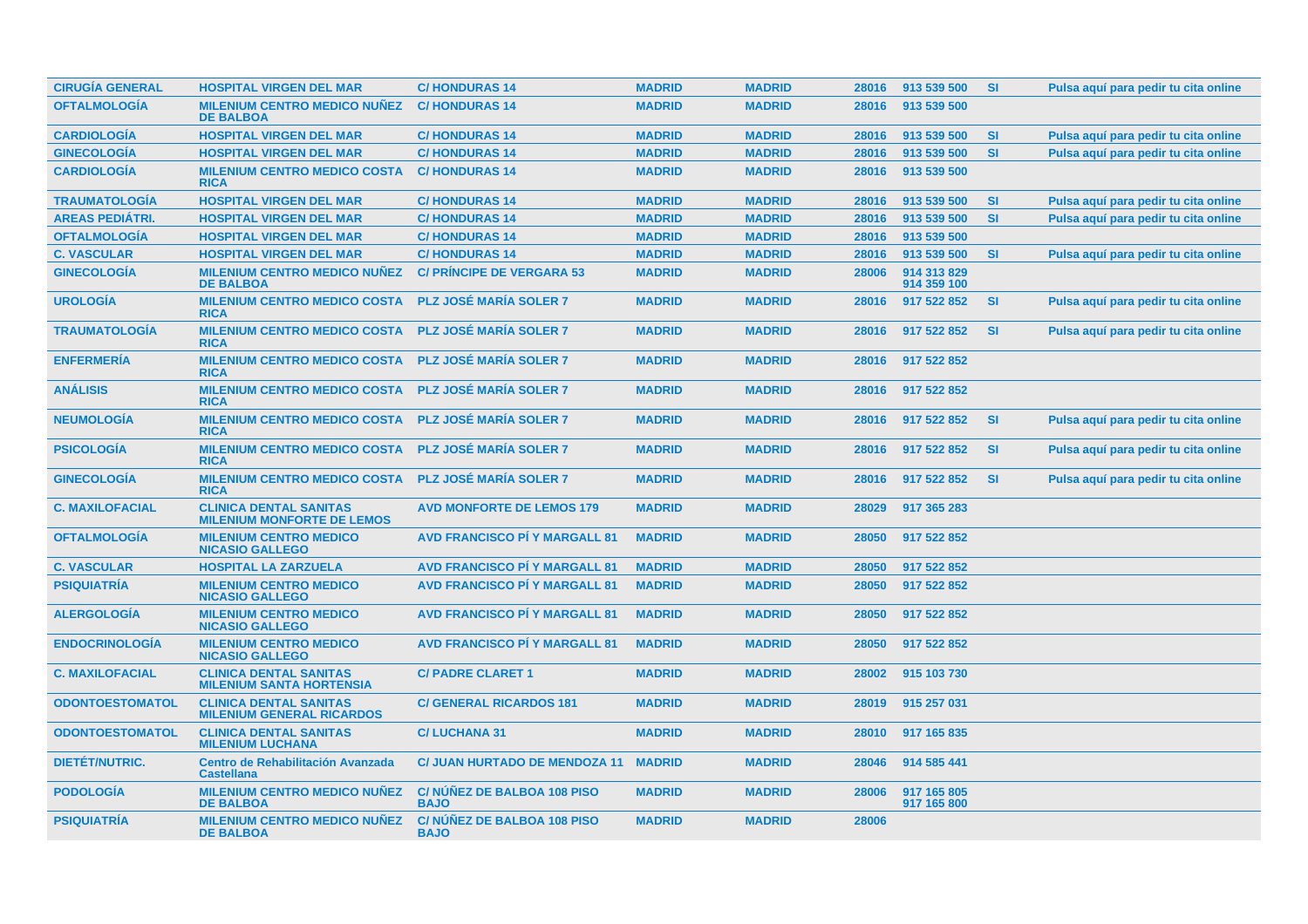| <b>REHABILITACIÓN</b>  | <b>MILENIUM CENTRO MEDICO NUÑEZ</b><br><b>DE BALBOA</b>                                       | <b>C/NUNEZ DE BALBOA 108 PISO</b><br><b>BAJO</b>                                         | <b>MADRID</b> | <b>MADRID</b> | 28006 | 917 522 852                | <b>SI</b> | Pulsa aquí para pedir tu cita online |
|------------------------|-----------------------------------------------------------------------------------------------|------------------------------------------------------------------------------------------|---------------|---------------|-------|----------------------------|-----------|--------------------------------------|
| <b>ANESTESIOLOGIA</b>  | <b>MILENIUM CENTRO MEDICO NUÑEZ</b><br><b>DE BALBOA</b>                                       | <b>C/NUNEZ DE BALBOA 108 PISO</b><br><b>BAJO</b>                                         | <b>MADRID</b> | <b>MADRID</b> | 28006 | 917 165 805<br>917 165 800 | <b>SI</b> | Pulsa aquí para pedir tu cita online |
| <b>CARDIOLOGÍA</b>     | <b>MILENIUM CENTRO MEDICO NUÑEZ</b><br><b>DE BALBOA</b>                                       | C/ NUNEZ DE BALBOA 108 PISO<br><b>BAJO</b>                                               | <b>MADRID</b> | <b>MADRID</b> | 28006 | 917 522 852                | <b>SI</b> | Pulsa aquí para pedir tu cita online |
| <b>NEUMOLOGÍA</b>      | <b>MILENIUM CENTRO MEDICO NUÑEZ</b><br><b>DE BALBOA</b>                                       | C/ NÚÑEZ DE BALBOA 108 PISO<br><b>BAJO</b>                                               | <b>MADRID</b> | <b>MADRID</b> | 28006 | 917 522 852                | <b>SI</b> | Pulsa aquí para pedir tu cita online |
| <b>ENFERMERÍA</b>      | <b>SANITAS ACUDE</b>                                                                          | C/ ATENCIÓN A DOMICILIO (S.A.C)                                                          | <b>MADRID</b> | <b>MADRID</b> | 28001 | 913 245 240                |           |                                      |
| <b>C. MAXILOFACIAL</b> | <b>CLINICA DENTAL SANITAS</b><br><b>MILENIUM EL CORTE INGLES</b><br><b>NUEVOS MINISTERIOS</b> | C/ RAIMUNDO FERNÁNDEZ<br><b>VILLAVERDE 79 PLANTA S1 EL</b><br><b>CORTE INGLES</b>        | <b>MADRID</b> | <b>MADRID</b> | 28003 | 917 705 931                |           |                                      |
| <b>ODONTOESTOMATOL</b> | <b>CLINICA DENTAL SANITAS</b><br><b>MILENIUM EL CORTE INGLES</b><br><b>NUEVOS MINISTERIOS</b> | <b>C/ RAIMUNDO FERNÁNDEZ</b><br><b>VILLAVERDE 79 PLANTA S1 EL</b><br><b>CORTE INGLES</b> | <b>MADRID</b> | <b>MADRID</b> | 28003 | 917 705 931                |           |                                      |
| <b>ODONTOESTOMATOL</b> | <b>CLINICA DENTAL SANITAS</b><br><b>MILENIUM CIUDAD LINEAL</b>                                | C/ ALCALÁ 433                                                                            | <b>MADRID</b> | <b>MADRID</b> | 28027 | 914 498 400                |           |                                      |
| <b>C. MAXILOFACIAL</b> | <b>CLINICA DENTAL SANITAS</b><br><b>MILENIUM GUZMAN EL BUENO</b>                              | <b>C/ GUZMÁN EL BUENO 135</b>                                                            | <b>MADRID</b> | <b>MADRID</b> | 28003 | 810 512 155                |           |                                      |
| <b>ODONTOESTOMATOL</b> | <b>CLINICA DENTAL SANITAS</b><br><b>MILENIUM MENDEZ ALVARO</b>                                | <b>C/ MÉNDEZ ÁLVARO 77</b>                                                               | <b>MADRID</b> | <b>MADRID</b> | 28045 | 919 072 103                |           |                                      |
| <b>ENFERMERIA</b>      | <b>CENTRO MEDICO SANITAS</b><br><b>VALDEBEBAS</b>                                             | <b>AVD JUAN ANTONIO SAMARANCH</b><br>85                                                  | <b>MADRID</b> | <b>MADRID</b> | 28055 |                            |           |                                      |
| <b>ANÁLISIS</b>        | <b>CENTRO MEDICO SANITAS</b><br><b>VALDEBEBAS</b>                                             | <b>AVD JUAN ANTONIO SAMARANCH</b><br>85                                                  | <b>MADRID</b> | <b>MADRID</b> | 28055 |                            |           |                                      |
| <b>NEUMOLOGÍA</b>      | <b>HOSPITAL VIRGEN DEL MAR</b><br><b>EDIFICIO LOPEZ POZAS</b>                                 | <b>C/ GENERAL LÓPEZ POZAS 10</b>                                                         | <b>MADRID</b> | <b>MADRID</b> | 28036 | 913 539 500                | <b>SI</b> | Pulsa aquí para pedir tu cita online |
| <b>ANÁLISIS</b>        | <b>HOSPITAL VIRGEN DEL MAR</b><br><b>EDIFICIO LOPEZ POZAS</b>                                 | <b>C/ GENERAL LÓPEZ POZAS 10</b>                                                         | <b>MADRID</b> | <b>MADRID</b> | 28036 | 913 539 500                |           |                                      |
| <b>C. REPARADORA</b>   | <b>HOSPITAL VIRGEN DEL MAR</b><br><b>EDIFICIO LOPEZ POZAS</b>                                 | <b>C/ GENERAL LÓPEZ POZAS 10</b>                                                         | <b>MADRID</b> | <b>MADRID</b> | 28036 | 913 539 500                |           |                                      |
| <b>REUMATOLOGIA</b>    | <b>HOSPITAL VIRGEN DEL MAR</b><br><b>EDIFICIO LOPEZ POZAS</b>                                 | <b>C/ GENERAL LÓPEZ POZAS 10</b>                                                         | <b>MADRID</b> | <b>MADRID</b> | 28036 | 913 539 500                | <b>SI</b> | Pulsa aquí para pedir tu cita online |
| <b>OFTALMOLOGÍA</b>    | <b>CENTRO MEDICO SANITAS</b><br><b>VALDEBEBAS</b>                                             | <b>C/ ARROYO DE VALDEBEBAS 5</b>                                                         | <b>MADRID</b> | <b>MADRID</b> | 28050 |                            |           |                                      |
| <b>ANÁLISIS</b>        | <b>LAC SANITAS</b>                                                                            | <b>C/ ARROYO DE VALDEBEBAS 5</b>                                                         | <b>MADRID</b> | <b>MADRID</b> | 28050 | 917 522 852                |           |                                      |
| <b>UROLOGÍA</b>        | <b>HOSPITAL VIRGEN DEL MAR</b><br><b>EDIFICIO LOPEZ POZAS</b>                                 | <b>C/ MARÍA DE MOLINA 22</b>                                                             | <b>MADRID</b> | <b>MADRID</b> | 28006 | 915 134 950<br>686 083 040 |           |                                      |
| <b>OFTALMOLOGIA</b>    | <b>MILENIUM CENTRO MEDICO CONDE</b><br><b>DUQUE</b>                                           | <b>C/ CONDE DUQUE 21</b>                                                                 | <b>MADRID</b> | <b>MADRID</b> | 28015 | 917 522 852                | <b>SI</b> | Pulsa aquí para pedir tu cita online |
| <b>ENDOCRINOLOGIA</b>  | <b>MILENIUM CENTRO MEDICO CONDE</b><br><b>DUQUE</b>                                           | <b>C/ CONDE DUQUE 21</b>                                                                 | <b>MADRID</b> | <b>MADRID</b> | 28015 | 915 482 184<br>915 425 977 | SI        | Pulsa aquí para pedir tu cita online |
| <b>ENFERMERIA</b>      | <b>MILENIUM CENTRO MEDICO CONDE C/ CONDE DUQUE 21</b><br><b>DUQUE</b>                         |                                                                                          | <b>MADRID</b> | <b>MADRID</b> | 28015 | 917 522 852                |           |                                      |
| <b>O.R.L.</b>          | MILENIUM CENTRO MEDICO CONDE C/ CONDE DUQUE 21<br><b>DUQUE</b>                                |                                                                                          | <b>MADRID</b> | <b>MADRID</b> | 28015 | 917 522 852                | <b>SI</b> | Pulsa aquí para pedir tu cita online |
| <b>DIETÉT/NUTRIC.</b>  | <b>MILENIUM CENTRO MEDICO</b><br><b>NICASIO GALLEGO</b>                                       | <b>C/NICASIO GALLEGO 8-10</b>                                                            | <b>MADRID</b> | <b>MADRID</b> | 28010 | 915 939 210<br>917 522 852 |           |                                      |
| <b>ANATOMOPATOLO.</b>  | <b>MILENIUM CENTRO MEDICO NUÑEZ</b><br><b>DE BALBOA</b>                                       | C/ NUNEZ DE BALBOA 108 PISO<br><b>BAJO</b>                                               | <b>MADRID</b> | <b>MADRID</b> | 28006 | 917 522 852                |           |                                      |
| <b>NEUROLOGIA</b>      | <b>MILENIUM CENTRO MEDICO NUÑEZ</b><br><b>DE BALBOA</b>                                       | <b>C/NUNEZ DE BALBOA 108 PISO</b><br><b>BAJO</b>                                         | <b>MADRID</b> | <b>MADRID</b> |       | 28006 917 522 852          | -SI.      | Pulsa aguí para pedir tu cita online |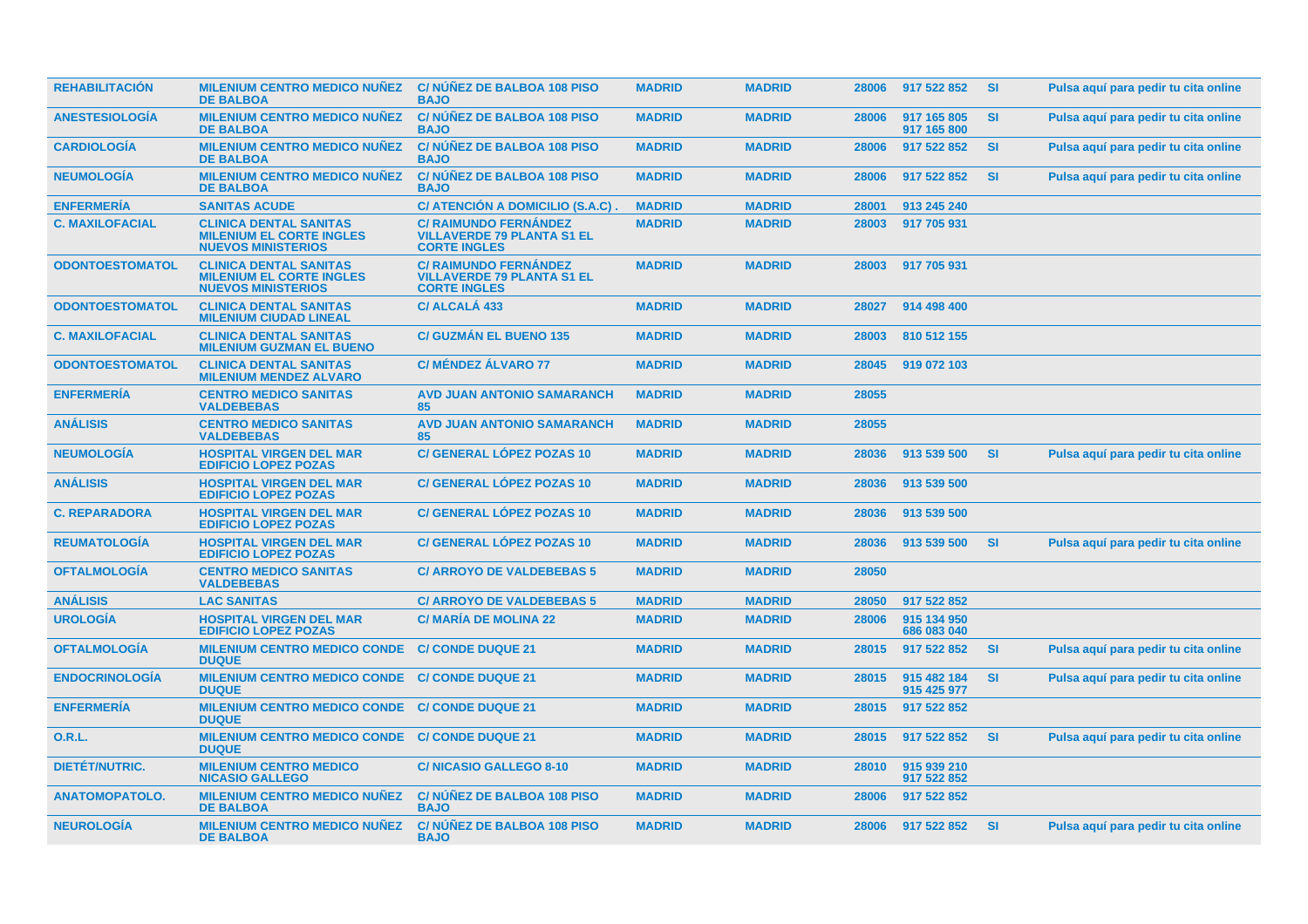| <b>FISIOTERAPIA</b>    | <b>CENTRO DE BIENESTAR ISAAC</b><br><b>PERAL</b>                 | C/ ISAAC PERAL 4 PISO 1º         | <b>MADRID</b> | <b>MADRID</b> |       | 28015 916 859 325          |           |                                      |
|------------------------|------------------------------------------------------------------|----------------------------------|---------------|---------------|-------|----------------------------|-----------|--------------------------------------|
| <b>REHABILITACION</b>  | <b>CENTRO DE BIENESTAR ISAAC</b><br><b>PERAL</b>                 | C/ISAAC PERAL 4 PISO 1º          | <b>MADRID</b> | <b>MADRID</b> | 28015 | 916 859 325                | <b>SI</b> | Pulsa aquí para pedir tu cita online |
| <b>PSICOLOGIA</b>      | <b>CENTRO DE BIENESTAR ISAAC</b><br><b>PERAL</b>                 | C/ISAAC PERAL 4 PISO 1º          | <b>MADRID</b> | <b>MADRID</b> | 28015 | 916 859 325                | <b>SI</b> | Pulsa aquí para pedir tu cita online |
| <b>C. MAXILOFACIAL</b> | <b>CLINICA DENTAL SANITAS</b><br><b>MILENIUM CIUDAD LINEAL</b>   | C/ ALCALÁ 433                    | <b>MADRID</b> | <b>MADRID</b> | 28027 | 914 498 400                |           |                                      |
| <b>ODONTOESTOMATOL</b> | <b>CLINICA DENTAL SANITAS</b><br><b>MILENIUM GUZMAN EL BUENO</b> | <b>C/ GUZMAN EL BUENO 135</b>    | <b>MADRID</b> | <b>MADRID</b> | 28003 | 810 512 155                |           |                                      |
| <b>ENDOCRINOLOGÍA</b>  | <b>HOSPITAL VIRGEN DEL MAR</b><br><b>EDIFICIO LOPEZ POZAS</b>    | <b>C/ GENERAL LÓPEZ POZAS 10</b> | <b>MADRID</b> | <b>MADRID</b> | 28036 | 913 539 500                |           |                                      |
| <b>ANÁLISIS</b>        | <b>LAC SANITAS</b>                                               | <b>C/ GENERAL LOPEZ POZAS 22</b> | <b>MADRID</b> | <b>MADRID</b> | 28036 | 913 432 320                |           |                                      |
| <b>ENFERMERÍA</b>      | <b>LAC SANITAS</b>                                               | <b>C/ GENERAL LOPEZ POZAS 22</b> | <b>MADRID</b> | <b>MADRID</b> | 28036 | 913 432 320                |           |                                      |
| <b>ANÁLISIS</b>        | <b>MILENIUM CENTRO MEDICO CONDE</b><br><b>DUQUE</b>              | <b>C/ CONDE DUQUE 21</b>         | <b>MADRID</b> | <b>MADRID</b> | 28015 | 917 522 852                |           |                                      |
| <b>GERIATRIA</b>       | <b>SERVICIO DE GERIATRIA DE</b><br><b>SANITAS HOSPITALES</b>     | <b>C/ CONDE DUQUE 21</b>         | <b>MADRID</b> | <b>MADRID</b> | 28015 | 917 522 852                |           |                                      |
| <b>ENDOCRINOLOGÍA</b>  | <b>MILENIUM CENTRO MEDICO</b><br><b>NICASIO GALLEGO</b>          | <b>C/NICASIO GALLEGO 8-10</b>    | <b>MADRID</b> | <b>MADRID</b> | 28010 | 915 913 254<br>917 522 852 | SI        | Pulsa aquí para pedir tu cita online |
| <b>TRAUMATOLOGÍA</b>   | <b>MILENIUM CENTRO MEDICO</b><br><b>NICASIO GALLEGO</b>          | <b>C/NICASIO GALLEGO 8-10</b>    | <b>MADRID</b> | <b>MADRID</b> | 28010 | 915 913 264<br>915 913 254 | <b>SI</b> | Pulsa aquí para pedir tu cita online |
| <b>ALERGOLOGÍA</b>     | <b>MILENIUM CENTRO MEDICO</b><br><b>NICASIO GALLEGO</b>          | <b>C/NICASIO GALLEGO 8-10</b>    | <b>MADRID</b> | <b>MADRID</b> | 28010 | 915 913 264<br>915 939 019 | <b>SI</b> | Pulsa aquí para pedir tu cita online |
| <b>RADIOTERAPIA</b>    | <b>HOSPITAL LA ZARZUELA</b>                                      | <b>C/JOAQUIN COSTA 28</b>        | <b>MADRID</b> | <b>MADRID</b> | 28002 | 915 630 360                |           |                                      |
| <b>PSIQUIATRIA</b>     | <b>MILENIUM CENTRO MEDICO REINA</b><br><b>VICTORIA</b>           | <b>C/BEATRIZ DE BOBADILLA 9</b>  | <b>MADRID</b> | <b>MADRID</b> | 28040 | 917 522 852                | <b>SI</b> | Pulsa aquí para pedir tu cita online |
| <b>DIGESTIVO</b>       | <b>HOSPITAL LA ZARZUELA</b>                                      | <b>C/PLEYADES 25</b>             | <b>MADRID</b> | <b>MADRID</b> | 28023 | 915 858 053<br>917 522 852 | SI        | Pulsa aquí para pedir tu cita online |
| <b>OFTALMOLOGÍA</b>    | <b>HOSPITAL LA ZARZUELA</b>                                      | <b>C/PLÉYADES 25</b>             | <b>MADRID</b> | <b>MADRID</b> | 28023 | 917 522 852                | <b>SI</b> | Pulsa aquí para pedir tu cita online |
| <b>LOGOPEDIA</b>       | <b>HOSPITAL LA ZARZUELA</b>                                      | <b>C/PLÉYADES 25</b>             | <b>MADRID</b> | <b>MADRID</b> | 28023 | 917 522 852                |           |                                      |
| <b>C. REPARADORA</b>   | <b>MILENIUM CENTRO MEDICO REINA</b><br><b>VICTORIA</b>           | <b>C/PLÉYADES 25</b>             | <b>MADRID</b> | <b>MADRID</b> | 28023 | 917 522 852                |           |                                      |
| <b>C. MAXILOFACIAL</b> | <b>HOSPITAL LA ZARZUELA</b>                                      | <b>C/PLÉYADES 25</b>             | <b>MADRID</b> | <b>MADRID</b> | 28023 | 917 522 852                | <b>SI</b> | Pulsa aquí para pedir tu cita online |
| <b>MED. INTERNA</b>    | <b>HOSPITAL LA ZARZUELA</b>                                      | <b>C/PLÉYADES 25</b>             | <b>MADRID</b> | <b>MADRID</b> | 28023 | 915 858 053<br>917 522 852 | <b>SI</b> | Pulsa aquí para pedir tu cita online |
| <b>UROLOGIA</b>        | <b>MILENIUM CENTRO MEDICO</b><br><b>ALCORCON</b>                 | <b>C/PLÉYADES 25</b>             | <b>MADRID</b> | <b>MADRID</b> | 28023 | 917 522 852                |           |                                      |
| <b>NEUMOLOGÍA</b>      | <b>HOSPITAL VIRGEN DEL MAR</b>                                   | <b>C/HONDURAS14</b>              | <b>MADRID</b> | <b>MADRID</b> | 28016 | 913 539 500                |           |                                      |
| <b>DIETÉT/NUTRIC.</b>  | <b>HOSPITAL VIRGEN DEL MAR</b>                                   | <b>C/HONDURAS14</b>              | <b>MADRID</b> | <b>MADRID</b> | 28016 | 913 939 511<br>913 539 500 |           |                                      |
| <b>C. REPARADORA</b>   | <b>HOSPITAL VIRGEN DEL MAR</b>                                   | <b>C/HONDURAS14</b>              | <b>MADRID</b> | <b>MADRID</b> | 28016 | 913 539 500                | <b>SI</b> | Pulsa aquí para pedir tu cita online |
| <b>O.R.L.</b>          | <b>HOSPITAL VIRGEN DEL MAR</b>                                   | <b>C/HONDURAS14</b>              | <b>MADRID</b> | <b>MADRID</b> | 28016 | 913 539 500                | <b>SI</b> | Pulsa aquí para pedir tu cita online |
| <b>ANESTESIOLOGÍA</b>  | <b>HOSPITAL VIRGEN DEL MAR</b>                                   | <b>C/HONDURAS14</b>              | <b>MADRID</b> | <b>MADRID</b> | 28016 | 913 539 500                | <b>SI</b> | Pulsa aquí para pedir tu cita online |
| <b>ANATOMOPATOLO.</b>  | <b>HOSPITAL VIRGEN DEL MAR</b>                                   | <b>C/HONDURAS14</b>              | <b>MADRID</b> | <b>MADRID</b> | 28016 | 913 539 500                |           |                                      |
| <b>ENDOCRINOLOGIA</b>  | <b>HOSPITAL VIRGEN DEL MAR</b>                                   | <b>C/HONDURAS14</b>              | <b>MADRID</b> | <b>MADRID</b> | 28016 | 913 539 500                | <b>SI</b> | Pulsa aquí para pedir tu cita online |
| <b>OFTALMOLOGÍA</b>    | <b>HOSPITAL VIRGEN DEL MAR</b><br><b>EDIFICIO LOPEZ POZAS</b>    | <b>C/HONDURAS 14</b>             | <b>MADRID</b> | <b>MADRID</b> | 28016 | 913 539 500                |           |                                      |
| <b>ENFERMERIA</b>      | <b>HOSPITAL VIRGEN DEL MAR</b>                                   | <b>C/HONDURAS 14</b>             | <b>MADRID</b> | <b>MADRID</b> | 28016 | 913 539 500                |           |                                      |
|                        |                                                                  |                                  |               |               |       |                            |           |                                      |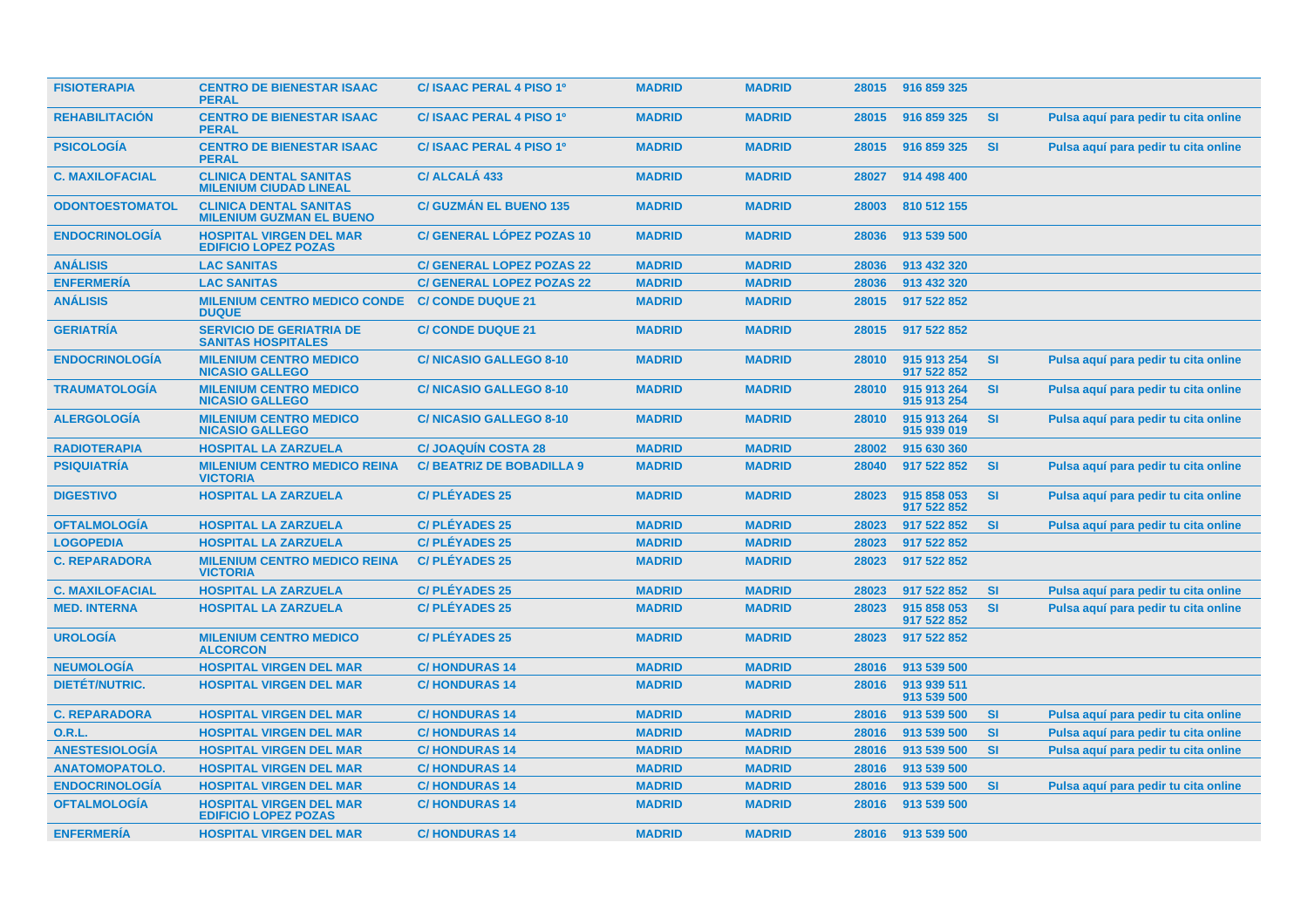| <b>NEUROFISIOLOGÍA</b> | <b>HOSPITAL VIRGEN DEL MAR</b>                                    | <b>C/HONDURAS14</b>                  | <b>MADRID</b> | <b>MADRID</b> | 28016 | 913 539 500                |           |                                      |
|------------------------|-------------------------------------------------------------------|--------------------------------------|---------------|---------------|-------|----------------------------|-----------|--------------------------------------|
| <b>REUMATOLOGÍA</b>    | <b>HOSPITAL VIRGEN DEL MAR</b>                                    | <b>C/HONDURAS14</b>                  | <b>MADRID</b> | <b>MADRID</b> | 28016 | 913 539 500                | <b>SI</b> | Pulsa aquí para pedir tu cita online |
| <b>GINECOLOGÍA</b>     | <b>MILENIUM CENTRO MEDICO COSTA</b><br><b>RICA</b>                | <b>C/HONDURAS14</b>                  | <b>MADRID</b> | <b>MADRID</b> | 28016 | 913 539 500                |           |                                      |
| <b>TRAUMATOLOGIA</b>   | <b>HOSPITAL VIRGEN DEL MAR</b><br><b>EDIFICIO LOPEZ POZAS</b>     | <b>C/HONDURAS14</b>                  | <b>MADRID</b> | <b>MADRID</b> | 28016 | 913 539 500                |           |                                      |
| <b>UROLOGÍA</b>        | <b>HOSPITAL LA ZARZUELA</b>                                       | <b>C/PLÉYADES 25</b>                 | <b>MADRID</b> | <b>MADRID</b> | 28023 | 917 522 852                | <b>SI</b> | Pulsa aguí para pedir tu cita online |
| <b>ANESTESIOLOGÍA</b>  | <b>HOSPITAL LA ZARZUELA</b>                                       | <b>C/PLÉYADES 25</b>                 | <b>MADRID</b> | <b>MADRID</b> | 28023 | 917 522 852                | <b>SI</b> | Pulsa aquí para pedir tu cita online |
| <b>FISIOTERAPIA</b>    | <b>HOSPITAL LA ZARZUELA</b>                                       | <b>C/PLEYADES 25</b>                 | <b>MADRID</b> | <b>MADRID</b> | 28023 | 917 522 852                |           |                                      |
| <b>ENDOCRINOLOGÍA</b>  | <b>HOSPITAL LA ZARZUELA</b>                                       | <b>C/PLÉYADES 25</b>                 | <b>MADRID</b> | <b>MADRID</b> | 28023 | 915 858 053<br>917 522 852 | SI        | Pulsa aquí para pedir tu cita online |
| <b>DERMATOLOGÍA</b>    | <b>MILENIUM CENTRO MEDICO CONDE</b><br><b>DUQUE</b>               | <b>C/PLÉYADES 25</b>                 | <b>MADRID</b> | <b>MADRID</b> | 28023 | 917 522 852                |           |                                      |
| <b>NEUMOLOGÍA</b>      | <b>HOSPITAL LA ZARZUELA</b>                                       | <b>C/PLÉYADES 25</b>                 | <b>MADRID</b> | <b>MADRID</b> | 28023 | 917 522 852                | <b>SI</b> | Pulsa aguí para pedir tu cita online |
| <b>GINECOLOGÍA</b>     | <b>MILENIUM CENTRO MEDICO NUÑEZ</b><br><b>DE BALBOA</b>           | <b>C/PLÉYADES 25</b>                 | <b>MADRID</b> | <b>MADRID</b> | 28023 |                            |           |                                      |
| <b>TRAUMATOLOGÍA</b>   | <b>HOSPITAL LA ZARZUELA</b>                                       | <b>C/PLÉYADES 25</b>                 | <b>MADRID</b> | <b>MADRID</b> | 28023 | 915 858 053<br>917 522 852 | <b>SI</b> | Pulsa aquí para pedir tu cita online |
| <b>ENFERMERIA</b>      | <b>HOSPITAL LA ZARZUELA</b>                                       | <b>C/PLÉYADES 25</b>                 | <b>MADRID</b> | <b>MADRID</b> | 28023 | 917 522 852                |           |                                      |
| <b>NEFROLOGIA</b>      | <b>HOSPITAL LA ZARZUELA</b>                                       | <b>C/PLEYADES 25</b>                 | <b>MADRID</b> | <b>MADRID</b> | 28023 | 915 858 053<br>917 522 852 | <b>SI</b> | Pulsa aquí para pedir tu cita online |
| <b>CIRUGÍA GENERAL</b> | <b>HOSPITAL LA ZARZUELA</b>                                       | <b>C/PLÉYADES 25</b>                 | <b>MADRID</b> | <b>MADRID</b> | 28023 | 917 522 852                | <b>SI</b> | Pulsa aquí para pedir tu cita online |
| <b>OFTALMOLOGÍA</b>    | <b>MILENIUM CENTRO MEDICO</b><br><b>ALCORCON</b>                  | <b>C/PLÉYADES 25</b>                 | <b>MADRID</b> | <b>MADRID</b> | 28023 | 917 522 852                |           |                                      |
| <b>HOSP, DE DIA</b>    | <b>HOSPITAL VIRGEN DEL MAR</b>                                    | <b>C/HONDURAS14</b>                  | <b>MADRID</b> | <b>MADRID</b> | 28016 | 913 539 500                |           |                                      |
| <b>M. DEPORTIVA</b>    | <b>HOSPITAL VIRGEN DEL MAR</b>                                    | <b>C/HONDURAS14</b>                  | <b>MADRID</b> | <b>MADRID</b> | 28016 | 913 939 511<br>913 539 500 | SI        | Pulsa aquí para pedir tu cita online |
| <b>M. DEPORTIVA</b>    | <b>MILENIUM CENTRO MEDICO NUÑEZ</b><br><b>DE BALBOA</b>           | <b>C/HONDURAS 14</b>                 | <b>MADRID</b> | <b>MADRID</b> | 28016 | 911 922 626<br>918 820 189 |           |                                      |
| <b>GERIATRÍA</b>       | <b>SERVICIO DE GERIATRIA DE</b><br><b>SANITAS HOSPITALES</b>      | <b>C/HONDURAS 14</b>                 | <b>MADRID</b> | <b>MADRID</b> | 28016 |                            |           |                                      |
| <b>C. PEDIÁTRICA</b>   | <b>HOSPITAL VIRGEN DEL MAR</b>                                    | <b>C/HONDURAS14</b>                  | <b>MADRID</b> | <b>MADRID</b> | 28016 | 913 539 500                |           |                                      |
| <b>C. CARDIOVASC.</b>  | <b>HOSPITAL VIRGEN DEL MAR</b>                                    | <b>C/HONDURAS14</b>                  | <b>MADRID</b> | <b>MADRID</b> | 28016 | 913 539 500                |           |                                      |
| <b>DERMATOLOGÍA</b>    | <b>MILENIUM CENTRO MEDICO NUÑEZ</b><br><b>DE BALBOA</b>           | <b>C/HONDURAS 14</b>                 | <b>MADRID</b> | <b>MADRID</b> | 28016 | 913 539 500                |           |                                      |
| <b>RADIOTERAPIA</b>    | <b>HOSPITAL LA ZARZUELA</b>                                       | <b>C/EMILIO VARGAS 16</b>            | <b>MADRID</b> | <b>MADRID</b> | 28043 | 915 155 354                |           |                                      |
| <b>MED. FAMILIAR</b>   | <b>SANITAS RESPONDE, S.L.</b>                                     | <b>C/ RIBERA DEL LOIRA 52</b>        | <b>MADRID</b> | <b>MADRID</b> | 28042 |                            |           |                                      |
| <b>NEUROLOGÍA</b>      | <b>MILENIUM CENTRO MEDICO COSTA</b><br><b>RICA</b>                | <b>PLZ JOSÉ MARÍA SOLER 7</b>        | <b>MADRID</b> | <b>MADRID</b> | 28016 | 917 522 852                | <b>SI</b> | Pulsa aquí para pedir tu cita online |
| <b>LOGOPEDIA</b>       | <b>MILENIUM CENTRO MEDICO COSTA</b><br><b>RICA</b>                | <b>PLZ JOSÉ MARÍA SOLER 7</b>        | <b>MADRID</b> | <b>MADRID</b> | 28016 | 917 522 852                |           |                                      |
| <b>C. PEDIÁTRICA</b>   | <b>MILENIUM CENTRO MEDICO COSTA</b><br><b>RICA</b>                | <b>PLZ JOSÉ MARÍA SOLER 7</b>        | <b>MADRID</b> | <b>MADRID</b> | 28016 | 917 522 852                |           |                                      |
| <b>ALERGOLOGÍA</b>     | <b>HOSPITAL VIRGEN DEL MAR</b>                                    | C/ NTRA. SRA DE LUJÁN 25             | <b>MADRID</b> | <b>MADRID</b> | 28016 | 913 532 550                |           |                                      |
| <b>ODONTOESTOMATOL</b> | <b>CLINICA DENTAL SANITAS</b><br><b>MILENIUM AV. DE MORATALAZ</b> | <b>AVD DE MORATALAZ 125</b>          | <b>MADRID</b> | <b>MADRID</b> | 28030 | 914 375 435                |           |                                      |
| <b>CIRUGÍA GENERAL</b> | <b>MILENIUM CENTRO MEDICO</b><br><b>ALCOBENDAS</b>                | <b>AVD FRANCISCO PI Y MARGALL 81</b> | <b>MADRID</b> | <b>MADRID</b> | 28050 | 913 149 629<br>917 522 852 |           |                                      |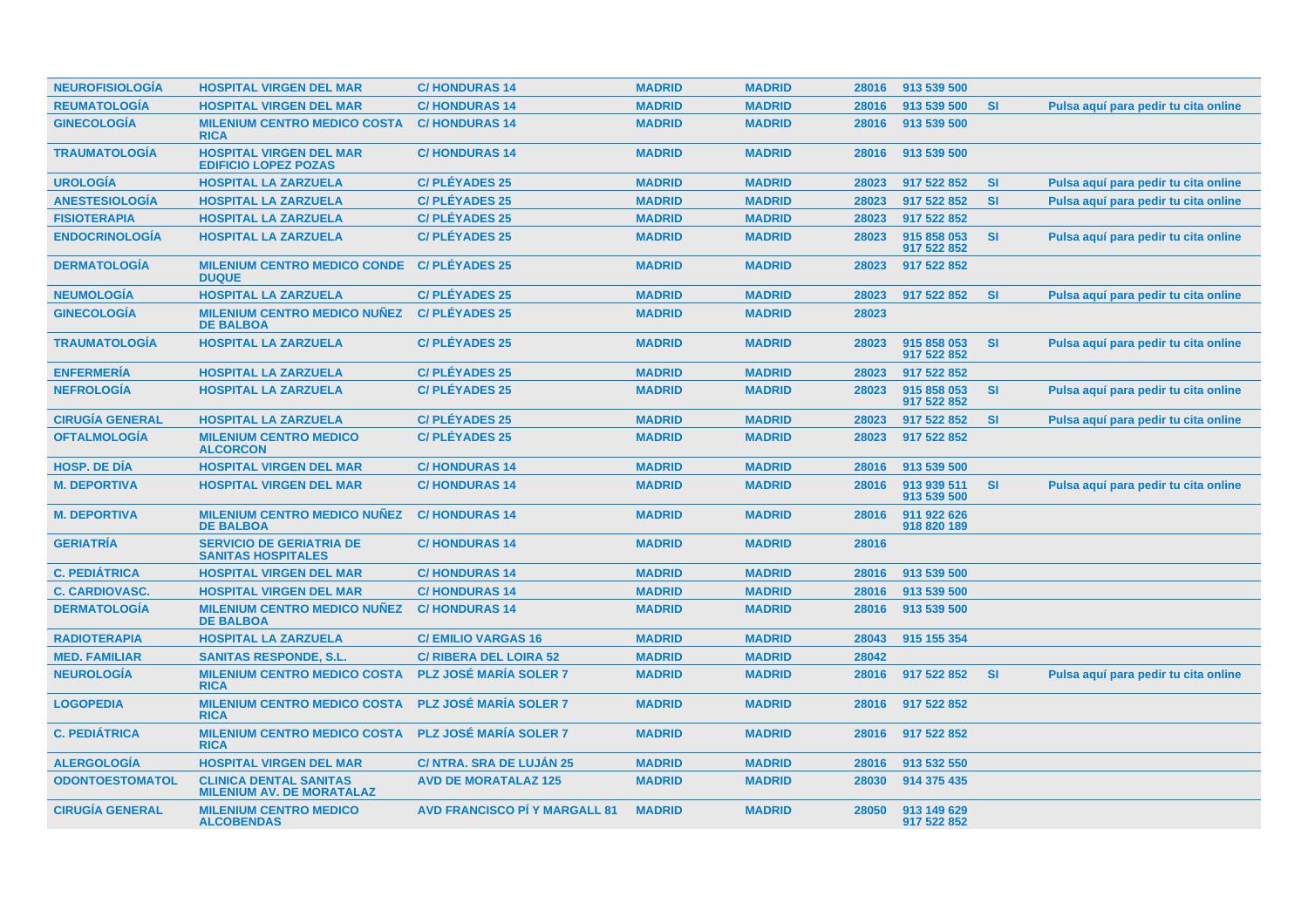| <b>UROLOGÍA</b>        | <b>CENTRO MEDICO SANITAS</b><br><b>VALDEBEBAS</b>                                      | <b>AVD FRANCISCO PI Y MARGALL 81</b>                                       | <b>MADRID</b> | <b>MADRID</b> | 28050 |                            |           |                                      |
|------------------------|----------------------------------------------------------------------------------------|----------------------------------------------------------------------------|---------------|---------------|-------|----------------------------|-----------|--------------------------------------|
| <b>NEUROCIRUGÍA</b>    | <b>MILENIUM CENTRO MEDICO COSTA</b><br><b>RICA</b>                                     | <b>AVD FRANCISCO PÍ Y MARGALL 81</b>                                       | <b>MADRID</b> | <b>MADRID</b> | 28050 | 917 522 852                |           |                                      |
| 0.R.L.                 | <b>CENTRO MEDICO SANITAS</b><br><b>VALDEBEBAS</b>                                      | <b>AVD FRANCISCO PÍ Y MARGALL 81</b>                                       | <b>MADRID</b> | <b>MADRID</b> | 28050 |                            |           |                                      |
| <b>TRAUMATOLOGÍA</b>   | <b>MILENIUM CENTRO MEDICO</b><br><b>NICASIO GALLEGO</b>                                | <b>AVD FRANCISCO PÍ Y MARGALL 81</b>                                       | <b>MADRID</b> | <b>MADRID</b> | 28050 | 917 522 852                |           |                                      |
| <b>GINECOLOGÍA</b>     | <b>MILENIUM CENTRO MEDICO</b><br><b>ALCOBENDAS</b>                                     | <b>AVD FRANCISCO PÍ Y MARGALL 81</b>                                       | <b>MADRID</b> | <b>MADRID</b> | 28050 | 917 522 852                |           |                                      |
| <b>DERMATOLOGÍA</b>    | <b>MILENIUM CENTRO MEDICO COSTA</b><br><b>RICA</b>                                     | <b>AVD FRANCISCO PÍ Y MARGALL 81</b>                                       | <b>MADRID</b> | <b>MADRID</b> | 28050 | 917 522 852                |           |                                      |
| 0.R.L.                 | <b>MILENIUM CENTRO MEDICO</b><br><b>ALCOBENDAS</b>                                     | <b>AVD FRANCISCO PÍ Y MARGALL 81</b>                                       | <b>MADRID</b> | <b>MADRID</b> | 28050 | 917 522 852                |           |                                      |
| <b>C. MAXILOFACIAL</b> | <b>CLINICA DENTAL SANITAS</b><br><b>MILENIUM VICALVARO</b>                             | C/ CAMINO VIEJO DE VICÁLVARO 46 MADRID                                     |               | <b>MADRID</b> | 28032 | 917 577 660                |           |                                      |
| <b>C. MAXILOFACIAL</b> | <b>CLINICA DENTAL SANITAS</b><br><b>MILENIUM LUCHANA</b>                               | <b>C/LUCHANA 31</b>                                                        | <b>MADRID</b> | <b>MADRID</b> | 28010 | 917 165 835                |           |                                      |
| <b>ODONTOESTOMATOL</b> | <b>CLINICA DENTAL SANITAS</b><br><b>MILENIUM FERMIN CABALLERO</b>                      | <b>C/ FERMIN CABALLERO 42</b>                                              | <b>MADRID</b> | <b>MADRID</b> | 28034 | 912 440 774<br>912 440 704 |           |                                      |
| <b>FISIOTERAPIA</b>    | <b>Centro de Rehabilitación Avanzada</b><br><b>Castellana</b>                          | <b>PSO DE LA CASTELLANA 172</b>                                            | <b>MADRID</b> | <b>MADRID</b> | 28046 | 914 585 441                |           |                                      |
| <b>PSICOLOGÍA</b>      | Centro de Rehabilitación Avanzada<br><b>Castellana</b>                                 | <b>C/ JUAN HURTADO DE MENDOZA 11</b>                                       | <b>MADRID</b> | <b>MADRID</b> | 28046 | 914 585 441                | <b>SI</b> | Pulsa aquí para pedir tu cita online |
| <b>PSICOLOGÍA</b>      | Centro de Rehabilitación Avanzada<br><b>Castellana</b>                                 | <b>PSO DE LA CASTELLANA 172</b>                                            | <b>MADRID</b> | <b>MADRID</b> | 28046 | 914 585 441                | <b>SI</b> | Pulsa aquí para pedir tu cita online |
| <b>UROLOGÍA</b>        | <b>MILENIUM CENTRO MEDICO NUNEZ</b><br><b>DE BALBOA</b>                                | C/NUNEZ DE BALBOA 108 PISO<br><b>BAJO</b>                                  | <b>MADRID</b> | <b>MADRID</b> | 28006 | 917 522 852                | <b>SI</b> | Pulsa aquí para pedir tu cita online |
| <b>AREAS PEDIÁTRI.</b> | <b>MILENIUM CENTRO MEDICO COSTA</b><br><b>RICA</b>                                     | <b>AVD FRANCISCO PÍ Y MARGALL 81</b>                                       | <b>MADRID</b> | <b>MADRID</b> | 28050 | 917 522 852                |           |                                      |
| <b>OFTALMOLOGÍA</b>    | <b>MILENIUM CENTRO MEDICO COSTA</b><br><b>RICA</b>                                     | <b>AVD FRANCISCO PÍ Y MARGALL 81</b>                                       | <b>MADRID</b> | <b>MADRID</b> | 28050 | 917 522 852                |           |                                      |
| <b>DERMATOLOGÍA</b>    | <b>MILENIUM CENTRO MEDICO</b><br><b>ALCOBENDAS</b>                                     | <b>AVD FRANCISCO PI Y MARGALL 81</b>                                       | <b>MADRID</b> | <b>MADRID</b> | 28050 | 917 522 852                |           |                                      |
| <b>UROLOGÍA</b>        | <b>MILENIUM CENTRO MEDICO</b><br><b>NICASIO GALLEGO</b>                                | <b>AVD FRANCISCO PÍ Y MARGALL 81</b>                                       | <b>MADRID</b> | <b>MADRID</b> | 28050 | 917 522 852                | <b>SI</b> | Pulsa aquí para pedir tu cita online |
| <b>C. PEDIÁTRICA</b>   | <b>MILENIUM CENTRO MEDICO COSTA</b><br><b>RICA</b>                                     | <b>AVD FRANCISCO PÍ Y MARGALL 81</b>                                       | <b>MADRID</b> | <b>MADRID</b> | 28050 | 917 522 852                |           |                                      |
| <b>MED. INTERNA</b>    | <b>MILENIUM CENTRO MEDICO</b><br><b>NICASIO GALLEGO</b>                                | <b>AVD FRANCISCO PI Y MARGALL 81</b>                                       | <b>MADRID</b> | <b>MADRID</b> | 28050 | 917 522 852                |           |                                      |
| <b>CIRUGÍA GENERAL</b> | <b>MILENIUM CENTRO MEDICO</b><br><b>NICASIO GALLEGO</b>                                | <b>AVD FRANCISCO PÍ Y MARGALL 81</b>                                       | <b>MADRID</b> | <b>MADRID</b> | 28050 | 917 522 852                |           |                                      |
| <b>REUMATOLOGÍA</b>    | <b>MILENIUM CENTRO MEDICO</b><br><b>NICASIO GALLEGO</b>                                | <b>AVD FRANCISCO PÍ Y MARGALL 81</b>                                       | <b>MADRID</b> | <b>MADRID</b> | 28050 | 917 522 852                | <b>SI</b> | Pulsa aquí para pedir tu cita online |
| <b>DIGESTIVO</b>       | <b>MILENIUM CENTRO MEDICO COSTA</b><br><b>RICA</b>                                     | <b>AVD FRANCISCO PI Y MARGALL 81</b>                                       | <b>MADRID</b> | <b>MADRID</b> | 28050 | 917 522 852                |           |                                      |
| <b>ODONTOESTOMATOL</b> | <b>CLINICA DENTAL SANITAS</b><br><b>MILENIUM CASTELLO</b>                              | <b>C/ CASTELLÓ 60</b>                                                      | <b>MADRID</b> | <b>MADRID</b> | 28001 | 914 324 243                |           |                                      |
| <b>C. MAXILOFACIAL</b> | <b>CLINICA DENTAL SANITAS</b><br><b>MILENIUM EL CORTE INGLES</b><br><b>SANCHINARRO</b> | C/ MARGARITA DE PARMA 1<br><b>PLANTA SEMISOTANO CORTE</b><br><b>INGLÉS</b> | <b>MADRID</b> | <b>MADRID</b> | 28050 | 917 577 650                |           |                                      |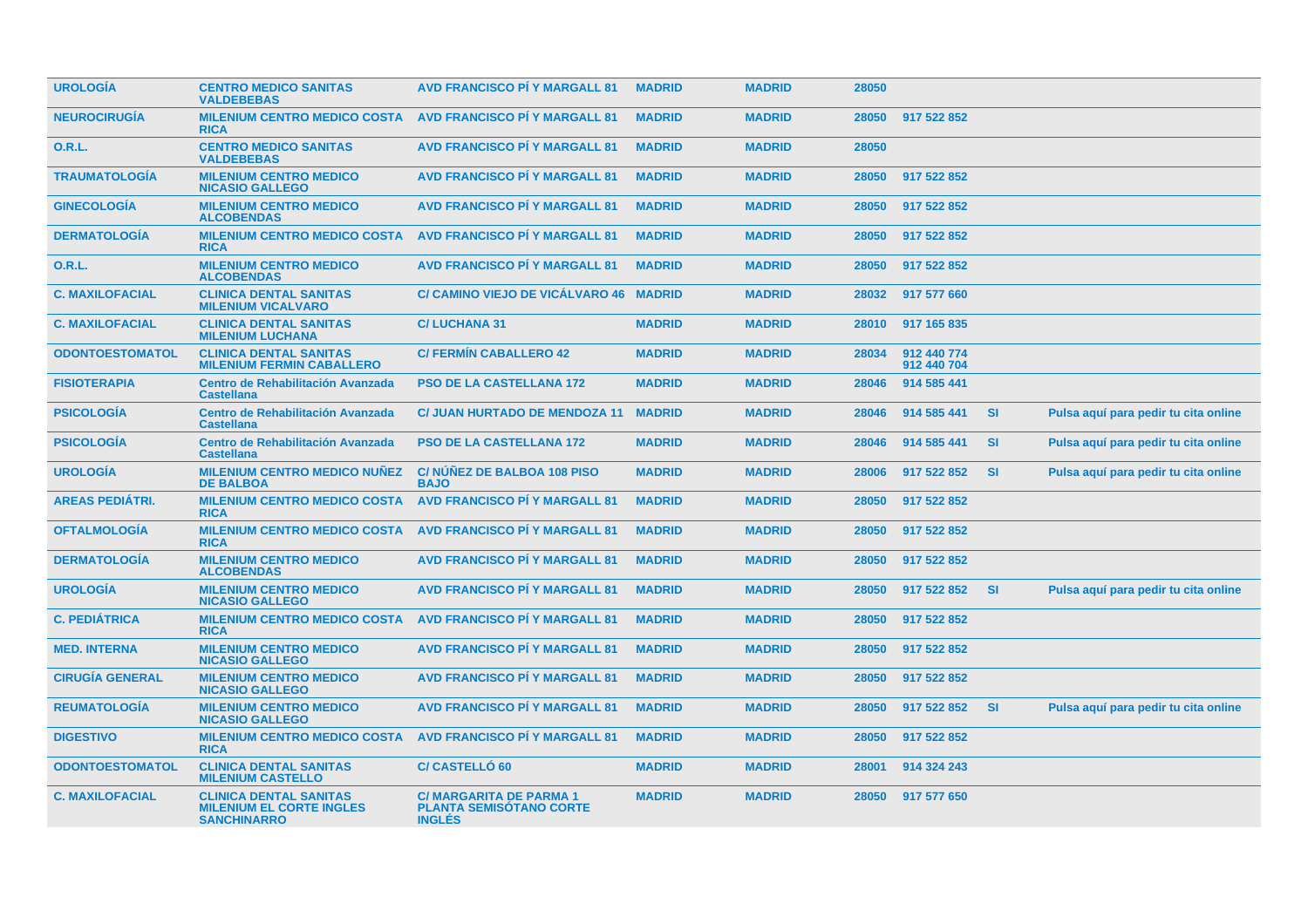| <b>ODONTOESTOMATOL</b> | <b>CLINICA DENTAL SANITAS</b><br><b>MILENIUM EL CORTE INGLES</b><br><b>SANCHINARRO</b>             | <b>C/MARGARITA DE PARMA 1</b><br><b>PLANTA SEMISÓTANO CORTE</b><br><b>INGLÉS</b> | <b>MADRID</b> | <b>MADRID</b> |       | 28050 917 577 650          |           |                                      |
|------------------------|----------------------------------------------------------------------------------------------------|----------------------------------------------------------------------------------|---------------|---------------|-------|----------------------------|-----------|--------------------------------------|
| <b>ODONTOESTOMATOL</b> | <b>CLINICA DENTAL SANITAS</b><br><b>MILENIUM EL CORTE INGLES</b><br><b>CALLAO</b>                  | <b>PLZ CALLAO 2 PLANTA 8ª EL</b><br><b>CORTE INGLÉS</b>                          | <b>MADRID</b> | <b>MADRID</b> |       | 28013 917 165 840          |           |                                      |
| <b>TRAUMATOLOGÍA</b>   | <b>MILENIUM CENTRO MEDICO NUÑEZ</b><br><b>DE BALBOA</b>                                            | C/ NÚÑEZ DE BALBOA 108 PISO<br><b>BAJO</b>                                       | <b>MADRID</b> | <b>MADRID</b> | 28006 | 917 522 852                | <b>SI</b> | Pulsa aquí para pedir tu cita online |
| <b>ANÁLISIS</b>        | <b>MILENIUM CENTRO MEDICO NUÑEZ</b><br><b>DE BALBOA</b>                                            | <b>C/NUNEZ DE BALBOA 108 PISO</b><br><b>BAJO</b>                                 | <b>MADRID</b> | <b>MADRID</b> | 28006 | 917 522 852                |           |                                      |
| <b>ONCOLOGIA</b>       | <b>MILENIUM CENTRO MEDICO NUÑEZ</b><br><b>DE BALBOA</b>                                            | <b>C/NUNEZ DE BALBOA 108 PISO</b><br><b>BAJO</b>                                 | <b>MADRID</b> | <b>MADRID</b> | 28006 | 917 522 852                | <b>SI</b> | Pulsa aquí para pedir tu cita online |
| 0.R.L.                 | <b>MILENIUM CENTRO MEDICO NUÑEZ</b><br><b>DE BALBOA</b>                                            | <b>C/NUNEZ DE BALBOA 108 PISO</b><br><b>BAJO</b>                                 | <b>MADRID</b> | <b>MADRID</b> | 28006 | 917 522 852                | <b>SI</b> | Pulsa aquí para pedir tu cita online |
| <b>PSICOLOGÍA</b>      | <b>HOSPITAL LA ZARZUELA</b>                                                                        | <b>C/ CAMINO DE LA ZARZUELA 11</b>                                               | <b>MADRID</b> | <b>MADRID</b> | 28023 | 917 402 082                | <b>SI</b> | Pulsa aquí para pedir tu cita online |
| <b>ODONTOESTOMATOL</b> | <b>CLINICA DENTAL SANITAS</b><br><b>MILENIUM SAINZ DE BARANDA</b>                                  | <b>AVD ALCALDE SAINZ DE BARANDA</b><br>31                                        | <b>MADRID</b> | <b>MADRID</b> | 28009 | 917 015 160                |           |                                      |
| <b>C. MAXILOFACIAL</b> | <b>CLINICA DENTAL SANITAS</b><br><b>MILENIUM GENERAL PERON</b>                                     | <b>AVD GENERAL PERON 1</b>                                                       | <b>MADRID</b> | <b>MADRID</b> | 28020 | 917 800 000                |           |                                      |
| <b>ODONTOESTOMATOL</b> | <b>UNIDAD DE ODONTOLOGIA Y</b><br><b>CIRUGIA ORAL HOSPITAL</b><br><b>UNIVERSITARIO LA MORALEJA</b> | <b>AVD FRANCISCO PI Y MARGALL 81</b><br>2ª PLANTA                                | <b>MADRID</b> | <b>MADRID</b> | 28050 | 917 679 136                |           |                                      |
| <b>MED. INTERNA</b>    | <b>HOSPITAL VIRGEN DEL MAR</b><br><b>EDIFICIO LOPEZ POZAS</b>                                      | <b>C/ GENERAL LÓPEZ POZAS 10</b>                                                 | <b>MADRID</b> | <b>MADRID</b> | 28036 | 913 539 500                | <b>SI</b> | Pulsa aquí para pedir tu cita online |
| <b>ANATOMOPATOLO.</b>  | <b>HOSPITAL VIRGEN DEL MAR</b><br><b>EDIFICIO LOPEZ POZAS</b>                                      | <b>C/ GENERAL LÓPEZ POZAS 10</b>                                                 | <b>MADRID</b> | <b>MADRID</b> | 28036 | 913 539 500                |           |                                      |
| <b>TRAUMATOLOGIA</b>   | <b>HOSPITAL VIRGEN DEL MAR</b><br><b>EDIFICIO LOPEZ POZAS</b>                                      | <b>C/ GENERAL LÓPEZ POZAS 10</b>                                                 | <b>MADRID</b> | <b>MADRID</b> | 28036 | 913 539 500                | <b>SI</b> | Pulsa aquí para pedir tu cita online |
| <b>ANÁLISIS</b>        | <b>LAC SANITAS</b>                                                                                 | <b>C/ GENERAL LÓPEZ POZAS 10</b>                                                 | <b>MADRID</b> | <b>MADRID</b> | 28036 | 913 432 324                |           |                                      |
| <b>HOSP. DE DÍA</b>    | <b>HOSPITAL VIRGEN DEL MAR</b><br><b>EDIFICIO LOPEZ POZAS</b>                                      | <b>C/ GENERAL LÓPEZ POZAS 10</b>                                                 | <b>MADRID</b> | <b>MADRID</b> | 28036 | 913 539 500                |           |                                      |
| <b>GINECOLOGÍA</b>     | <b>HOSPITAL VIRGEN DEL MAR</b><br><b>EDIFICIO LOPEZ POZAS</b>                                      | <b>C/GENERAL LÓPEZ POZAS 10</b>                                                  | <b>MADRID</b> | <b>MADRID</b> | 28036 | 913 539 500                | <b>SI</b> | Pulsa aquí para pedir tu cita online |
| <b>PSIQUIATRÍA</b>     | <b>MILENIUM CENTRO MEDICO CONDE</b><br><b>DUQUE</b>                                                | <b>C/ CONDE DUQUE 21</b>                                                         | <b>MADRID</b> | <b>MADRID</b> | 28015 | 917 522 852                | <b>SI</b> | Pulsa aquí para pedir tu cita online |
| <b>C. VASCULAR</b>     | <b>MILENIUM CENTRO MEDICO CONDE</b><br><b>DUQUE</b>                                                | <b>C/ CONDE DUQUE 21</b>                                                         | <b>MADRID</b> | <b>MADRID</b> | 28015 | 915 412 815<br>915 410 094 | <b>SI</b> | Pulsa aquí para pedir tu cita online |
| <b>TRAUMATOLOGIA</b>   | MILENIUM CENTRO MEDICO CONDE C/ CONDE DUQUE 21<br><b>DUQUE</b>                                     |                                                                                  | <b>MADRID</b> | <b>MADRID</b> | 28015 | 917 522 852                | <b>SI</b> | Pulsa aquí para pedir tu cita online |
| <b>UROLOGÍA</b>        | <b>MILENIUM CENTRO MEDICO</b><br><b>NICASIO GALLEGO</b>                                            | <b>C/NICASIO GALLEGO 8-10</b>                                                    | <b>MADRID</b> | <b>MADRID</b> | 28010 | 915 913 264<br>915 939 210 | <b>SI</b> | Pulsa aquí para pedir tu cita online |
| <b>PSICOLOGIA</b>      | <b>CENTRO DE BIENESTAR FORTUNY</b>                                                                 | <b>C/FORTUNY 14</b>                                                              | <b>MADRID</b> | <b>MADRID</b> | 28010 | 913 107 300                | <b>SI</b> | Pulsa aquí para pedir tu cita online |
| <b>MED. FAMILIAR</b>   | <b>MILENIUM CENTRO MEDICO REINA</b><br><b>VICTORIA</b>                                             | <b>C/BEATRIZ DE BOBADILLA 9</b>                                                  | <b>MADRID</b> | <b>MADRID</b> | 28040 | 917 522 852                | <b>SI</b> | Pulsa aquí para pedir tu cita online |
| <b>PODOLOGÍA</b>       | <b>MILENIUM CENTRO MEDICO REINA</b><br><b>VICTORIA</b>                                             | <b>C/BEATRIZ DE BOBADILLA 9</b>                                                  | <b>MADRID</b> | <b>MADRID</b> | 28040 | 917 522 852                |           |                                      |
| <b>ANÁLISIS</b>        | <b>MILENIUM CENTRO MEDICO REINA</b><br><b>VICTORIA</b>                                             | <b>C/BEATRIZ DE BOBADILLA 9</b>                                                  | <b>MADRID</b> | <b>MADRID</b> | 28040 | 917 522 852                |           |                                      |
| <b>C. TORÁCICA</b>     | <b>HOSPITAL LA ZARZUELA</b>                                                                        | <b>C/PLÉYADES 25</b>                                                             | <b>MADRID</b> | <b>MADRID</b> | 28023 | 917 522 852                | <b>SI</b> | Pulsa aguí para pedir tu cita online |
| <b>REUMATOLOGÍA</b>    | <b>HOSPITAL LA ZARZUELA</b>                                                                        | <b>C/PLÉYADES 25</b>                                                             | <b>MADRID</b> | <b>MADRID</b> | 28023 | 917 522 852                | <b>SI</b> | Pulsa aquí para pedir tu cita online |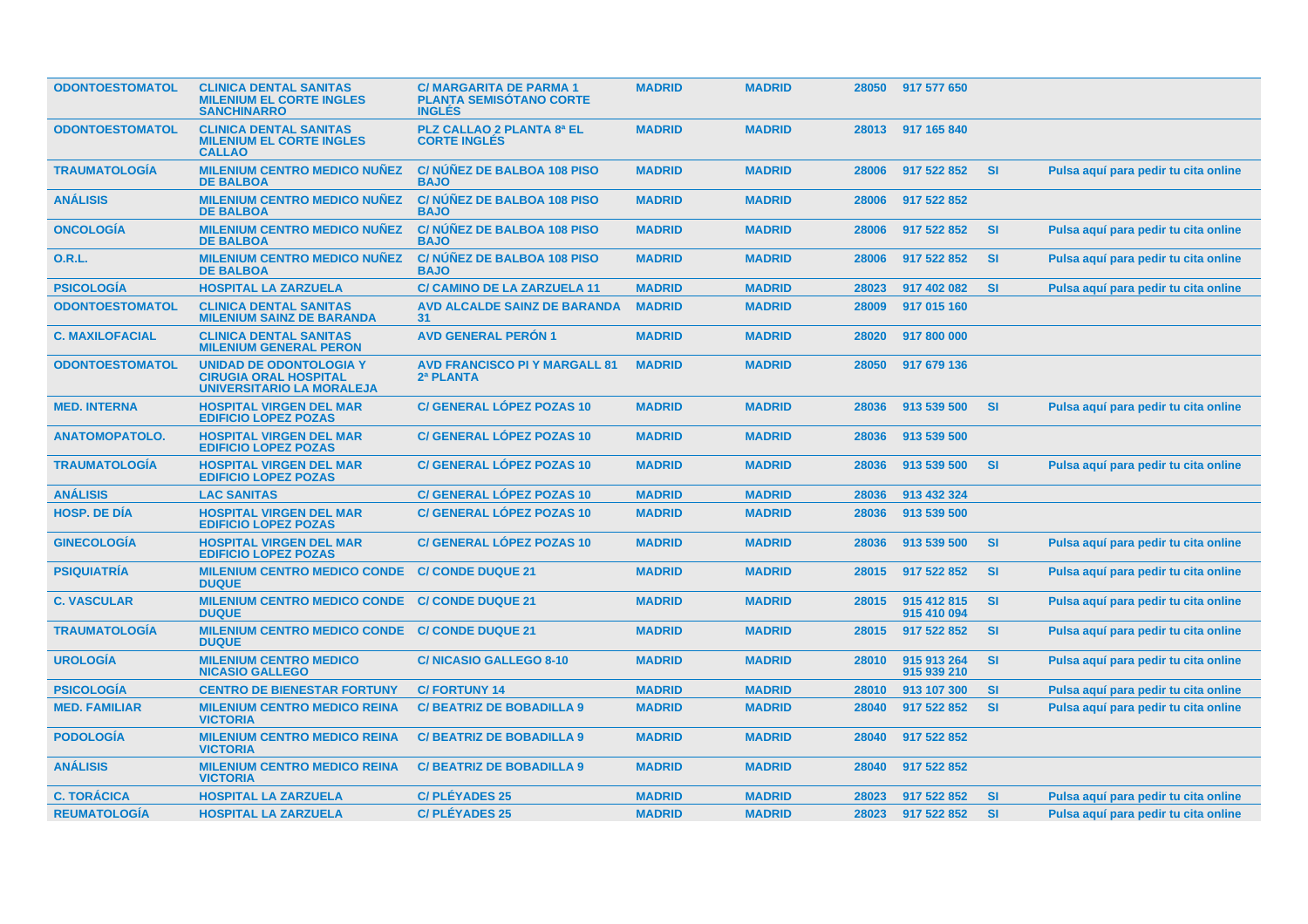| <b>DIETET/NUTRIC.</b>  | MILENIUM CENTRO MEDICO CONDE C/ CONDE DUQUE 21<br><b>DUQUE</b>    |                                                              | <b>MADRID</b> | <b>MADRID</b> |       | 28015 917 522 852          |           |                                      |
|------------------------|-------------------------------------------------------------------|--------------------------------------------------------------|---------------|---------------|-------|----------------------------|-----------|--------------------------------------|
| <b>DERMATOLOGÍA</b>    | <b>MILENIUM CENTRO MEDICO</b><br><b>NICASIO GALLEGO</b>           | <b>C/NICASIO GALLEGO 8-10</b>                                | <b>MADRID</b> | <b>MADRID</b> | 28010 | 915 913 264<br>915 939 210 | <b>SI</b> | Pulsa aquí para pedir tu cita online |
| <b>RADIODIAGNOST.</b>  | <b>MILENIUM CENTRO MEDICO</b><br><b>NICASIO GALLEGO</b>           | <b>C/NICASIO GALLEGO 8-10</b>                                | <b>MADRID</b> | <b>MADRID</b> | 28010 | 915 939 210<br>917 522 852 |           |                                      |
| <b>NEUROLOGÍA</b>      | <b>MILENIUM CENTRO MEDICO</b><br><b>NICASIO GALLEGO</b>           | <b>C/NICASIO GALLEGO 8-10</b>                                | <b>MADRID</b> | <b>MADRID</b> | 28010 | 915 913 264<br>915 939 210 |           |                                      |
| <b>CARDIOLOGÍA</b>     | <b>MILENIUM CENTRO MEDICO</b><br><b>NICASIO GALLEGO</b>           | <b>C/NICASIO GALLEGO 8-10</b>                                | <b>MADRID</b> | <b>MADRID</b> | 28010 | 915 913 264<br>915 913 254 | <b>SI</b> | Pulsa aquí para pedir tu cita online |
| <b>PODOLOGIA</b>       | <b>MILENIUM CENTRO MEDICO</b><br><b>NICASIO GALLEGO</b>           | <b>C/NICASIO GALLEGO 8-10</b>                                | <b>MADRID</b> | <b>MADRID</b> | 28010 | 915 913 264<br>915 913 254 |           |                                      |
| <b>CARDIOLOGÍA</b>     | <b>HLZ-SERVICIO CARDIOLOGIA DR.</b><br><b>ASIN CARDIEL</b>        | <b>C/ JOAQUÍN COSTA 28</b>                                   | <b>MADRID</b> | <b>MADRID</b> | 28002 | 677 199 131<br>915 617 100 |           |                                      |
| <b>ANATOMOPATOLO.</b>  | <b>MILENIUM CENTRO MEDICO REINA</b><br><b>VICTORIA</b>            | <b>C/BEATRIZ DE BOBADILLA 9</b>                              | <b>MADRID</b> | <b>MADRID</b> | 28040 | 917 522 852                |           |                                      |
| <b>C. VASCULAR</b>     | <b>HOSPITAL LA ZARZUELA</b>                                       | <b>C/PLÉYADES 25</b>                                         | <b>MADRID</b> | <b>MADRID</b> | 28023 | 917 522 852                | <b>SI</b> | Pulsa aquí para pedir tu cita online |
| <b>RADIODIAGNÓST.</b>  | <b>HOSPITAL LA ZARZUELA</b>                                       | <b>C/PLÉYADES 25</b>                                         | <b>MADRID</b> | <b>MADRID</b> | 28023 | 915 858 053<br>917 522 852 |           |                                      |
| <b>UROLOGÍA</b>        | <b>MILENIUM CENTRO MEDICO LAS</b><br><b>ROZAS</b>                 | <b>C/PLÉYADES 25</b>                                         | <b>MADRID</b> | <b>MADRID</b> | 28023 | 917 522 852                |           |                                      |
| <b>NEUROCIRUGIA</b>    | <b>HOSPITAL LA ZARZUELA</b>                                       | <b>C/PLÉYADES 25</b>                                         | <b>MADRID</b> | <b>MADRID</b> | 28023 | 917 522 852                | <b>SI</b> | Pulsa aguí para pedir tu cita online |
| <b>C. REPARADORA</b>   | <b>MILENIUM CENTRO MEDICO</b><br><b>ALCORCON</b>                  | <b>C/PLÉYADES 25</b>                                         | <b>MADRID</b> | <b>MADRID</b> | 28023 | 917 522 852                |           |                                      |
| <b>C. TORÁCICA</b>     | <b>HOSPITAL LA ZARZUELA</b>                                       | <b>C/PLÉYADES 25</b>                                         | <b>MADRID</b> | <b>MADRID</b> | 28023 | 915 858 053<br>917 522 852 | <b>SI</b> | Pulsa aquí para pedir tu cita online |
| <b>O.R.L.</b>          | <b>MILENIUM CENTRO MEDICO NUÑEZ</b><br><b>DE BALBOA</b>           | <b>C/PLÉYADES 25</b>                                         | <b>MADRID</b> | <b>MADRID</b> | 28023 |                            |           |                                      |
| <b>GENÉTICA</b>        | <b>HOSPITAL LA ZARZUELA</b>                                       | <b>C/PLÉYADES 25</b>                                         | <b>MADRID</b> | <b>MADRID</b> | 28023 | 917 522 852                |           |                                      |
| <b>DERMATOLOGÍA</b>    | <b>MILENIUM CENTRO MEDICO REINA</b><br><b>VICTORIA</b>            | <b>C/PLÉYADES 25</b>                                         | <b>MADRID</b> | <b>MADRID</b> | 28023 | 917 522 852                |           |                                      |
| <b>REHABILITACIÓN</b>  | <b>HOSPITAL LA ZARZUELA</b>                                       | <b>C/PLÉYADES 25</b>                                         | <b>MADRID</b> | <b>MADRID</b> | 28023 | 917 522 852                | <b>SI</b> | Pulsa aquí para pedir tu cita online |
| <b>DERMATOLOGÍA</b>    | <b>CENTRO DE BIENESTAR FORTUNY</b>                                | <b>C/HONDURAS14</b>                                          | <b>MADRID</b> | <b>MADRID</b> | 28016 | 913 539 500                |           |                                      |
| <b>M. DEPORTIVA</b>    | <b>HOSPITAL VIRGEN DEL MAR</b>                                    | <b>C/HONDURAS14</b>                                          | <b>MADRID</b> | <b>MADRID</b> | 28016 | 913 539 500                | <b>SI</b> | Pulsa aquí para pedir tu cita online |
| <b>GINECOLOGIA</b>     | <b>HOSPITAL VIRGEN DEL MAR</b><br><b>EDIFICIO LOPEZ POZAS</b>     | <b>C/HONDURAS 14</b>                                         | <b>MADRID</b> | <b>MADRID</b> | 28016 | 913 539 500                |           |                                      |
| <b>NEUROLOGÍA</b>      | <b>HOSPITAL VIRGEN DEL MAR</b>                                    | <b>C/HONDURAS14</b>                                          | <b>MADRID</b> | <b>MADRID</b> | 28016 | 913 539 500                | <b>SI</b> | Pulsa aquí para pedir tu cita online |
| <b>C. TORÁCICA</b>     | <b>HOSPITAL VIRGEN DEL MAR</b>                                    | <b>C/HONDURAS14</b>                                          | <b>MADRID</b> | <b>MADRID</b> | 28016 | 913 539 500                |           |                                      |
| <b>PLAN DE SALUD</b>   | <b>MILENIUM CENTRO MEDICO COSTA</b><br><b>RICA</b>                | <b>PLZ JOSÉ MARÍA SOLER 7</b>                                | <b>MADRID</b> | <b>MADRID</b> | 28016 | 917 522 852                |           |                                      |
| <b>REHABILITACIÓN</b>  | <b>MILENIUM CENTRO MEDICO COSTA</b><br><b>RICA</b>                | <b>PLZ JOSÉ MARÍA SOLER 7</b>                                | <b>MADRID</b> | <b>MADRID</b> | 28016 | 917 522 852                | <b>SI</b> | Pulsa aquí para pedir tu cita online |
| 0.R.L.                 | <b>MILENIUM CENTRO MEDICO COSTA</b><br><b>RICA</b>                | <b>PLZ JOSÉ MARÍA SOLER 7</b>                                | <b>MADRID</b> | <b>MADRID</b> | 28016 | 917 522 852                | <b>SI</b> | Pulsa aquí para pedir tu cita online |
| <b>C. MAXILOFACIAL</b> | <b>CLINICA DENTAL SANITAS</b><br><b>MILENIUM SANCHINARRO</b>      | <b>C/ PRINCIPE CARLOS 60 ESQUINA</b><br><b>C/MARIA TUDOR</b> | <b>MADRID</b> | <b>MADRID</b> | 28050 | 917 501 070                |           |                                      |
| <b>GERIATRÍA</b>       | <b>SERVICIO DE GERIATRIA DE</b><br><b>SANITAS HOSPITALES</b>      | <b>C/ NTRA. SRA DE LUJÁN 25</b>                              | <b>MADRID</b> | <b>MADRID</b> | 28016 |                            |           |                                      |
| <b>ODONTOESTOMATOL</b> | <b>CLINICA DENTAL SANITAS</b><br><b>MILENIUM MODESTO LAFUENTE</b> | <b>C/DE MODESTO LA FUENTE 63</b>                             | <b>MADRID</b> | <b>MADRID</b> |       | 28003 915 985 808          |           |                                      |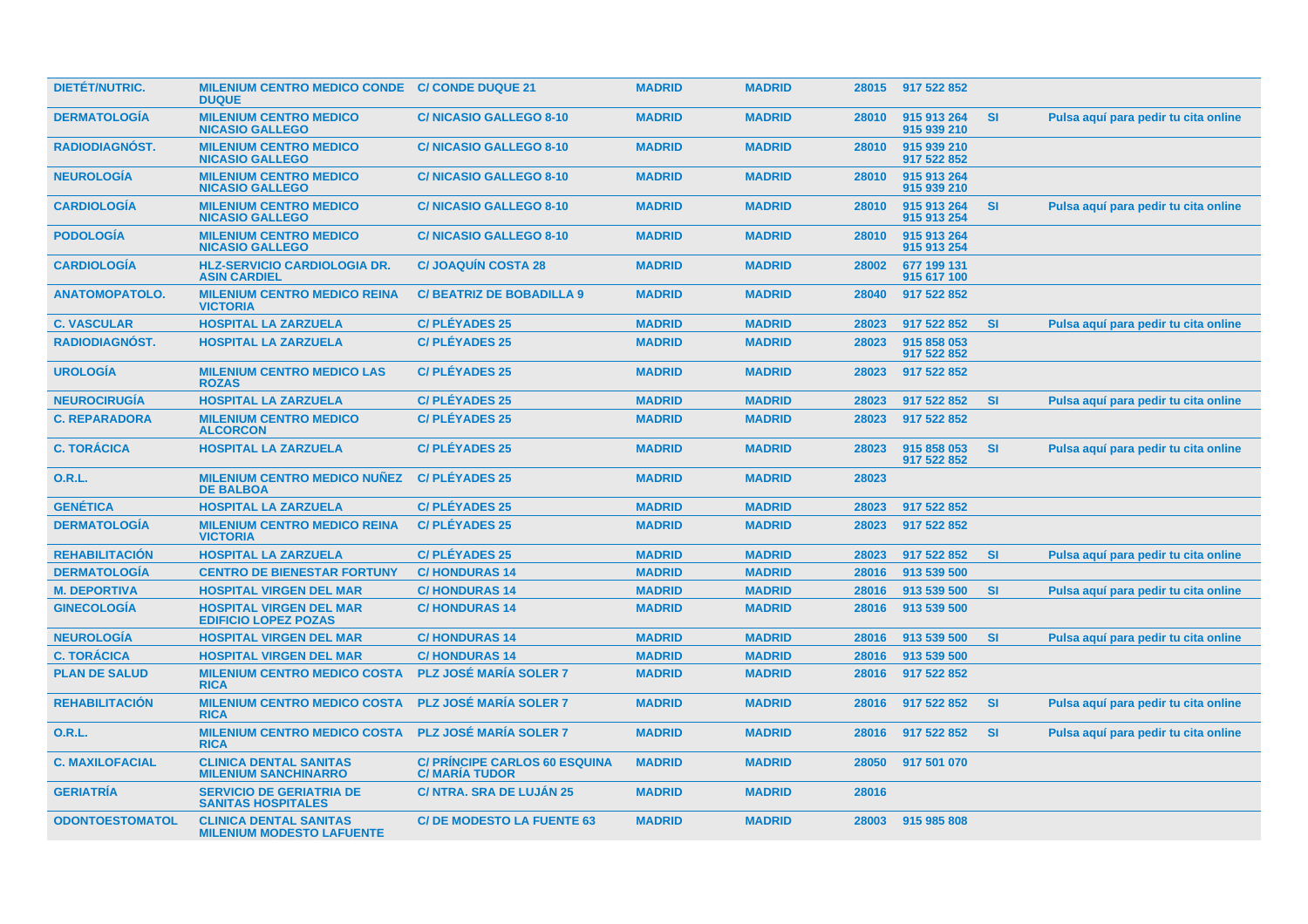| <b>C. MAXILOFACIAL</b> | <b>CLINICA DENTAL SANITAS</b><br><b>MILENIUM AV. DE MORATALAZ</b> | <b>AVD DE MORATALAZ 125</b>               | <b>MADRID</b> | <b>MADRID</b> |       | 28030 914 375 435          |           |                                      |
|------------------------|-------------------------------------------------------------------|-------------------------------------------|---------------|---------------|-------|----------------------------|-----------|--------------------------------------|
| <b>TRAUMATOLOGIA</b>   | <b>MILENIUM CENTRO MEDICO COSTA</b><br><b>RICA</b>                | <b>AVD FRANCISCO PI Y MARGALL 81</b>      | <b>MADRID</b> | <b>MADRID</b> | 28050 | 917 522 852                |           |                                      |
| <b>CIRUGÍA GENERAL</b> | <b>MILENIUM CENTRO MEDICO COSTA</b><br><b>RICA</b>                | <b>AVD FRANCISCO PI Y MARGALL 81</b>      | <b>MADRID</b> | <b>MADRID</b> | 28050 | 917 522 852                |           |                                      |
| RADIODIAGNÓST.         | <b>HOSPITAL LA ZARZUELA</b>                                       | <b>C/PLÉYADES 25</b>                      | <b>MADRID</b> | <b>MADRID</b> | 28023 | 917 522 852                |           |                                      |
| <b>O.R.L.</b>          | <b>MILENIUM CENTRO MEDICO LAS</b><br><b>ROZAS</b>                 | <b>C/PLÉYADES 25</b>                      | <b>MADRID</b> | <b>MADRID</b> | 28023 | 917 522 852                |           |                                      |
| <b>DIGESTIVO</b>       | <b>MILENIUM CENTRO MEDICO COSTA</b><br><b>RICA</b>                | <b>C/HONDURAS 14</b>                      | <b>MADRID</b> | <b>MADRID</b> | 28016 | 913 539 500                |           |                                      |
| <b>DERMATOLOGÍA</b>    | <b>HOSPITAL VIRGEN DEL MAR</b>                                    | <b>C/HONDURAS14</b>                       | <b>MADRID</b> | <b>MADRID</b> | 28016 | 913 539 500                | <b>SI</b> | Pulsa aquí para pedir tu cita online |
| <b>DIGESTIVO</b>       | <b>HOSPITAL VIRGEN DEL MAR</b>                                    | <b>C/HONDURAS14</b>                       | <b>MADRID</b> | <b>MADRID</b> | 28016 | 913 539 500                | <b>SI</b> | Pulsa aquí para pedir tu cita online |
| <b>MED. FAMILIAR</b>   | <b>MILENIUM CENTRO MEDICO COSTA</b><br><b>RICA</b>                | <b>PLZ JOSÉ MARÍA SOLER 7</b>             | <b>MADRID</b> | <b>MADRID</b> | 28016 | 917 522 852                | <b>SI</b> | Pulsa aquí para pedir tu cita online |
| <b>ANÁLISIS</b>        | <b>LAC SANITAS</b>                                                | <b>AVD FRANCISCO PI Y MARGALL 81</b>      | <b>MADRID</b> | <b>MADRID</b> | 28050 | 917 522 852                |           |                                      |
| <b>ENDOCRINOLOGÍA</b>  | <b>MILENIUM CENTRO MEDICO COSTA</b><br><b>RICA</b>                | <b>AVD FRANCISCO PI Y MARGALL 81</b>      | <b>MADRID</b> | <b>MADRID</b> | 28050 | 917 522 852                |           |                                      |
| <b>ALERGOLOGIA</b>     | <b>MILENIUM CENTRO MEDICO COSTA</b><br><b>RICA</b>                | <b>AVD FRANCISCO PÍ Y MARGALL 81</b>      | <b>MADRID</b> | <b>MADRID</b> | 28050 | 917 522 852                |           |                                      |
| <b>ODONTOESTOMATOL</b> | <b>CLINICA DENTAL SANITAS</b><br><b>MILENIUM SANTA HORTENSIA</b>  | <b>C/ PADRE CLARET 1</b>                  | <b>MADRID</b> | <b>MADRID</b> | 28002 | 915 103 730                |           |                                      |
| <b>C. MAXILOFACIAL</b> | <b>CLINICA DENTAL SANITAS</b><br><b>MILENIUM ALCALA</b>           | C/ ALCALÁ 339                             | <b>MADRID</b> | <b>MADRID</b> | 28027 | 914 065 185                |           |                                      |
| <b>PODOLOGÍA</b>       | Centro de Rehabilitación Avanzada<br><b>Castellana</b>            | <b>C/ JUAN HURTADO DE MENDOZA 11</b>      | <b>MADRID</b> | <b>MADRID</b> | 28046 | 914 585 441                |           |                                      |
| <b>AREAS PEDIÁTRI.</b> | <b>MILENIUM CENTRO MEDICO NUÑEZ</b><br><b>DE BALBOA</b>           | C/NUNEZ DE BALBOA 108 PISO<br><b>BAJO</b> | <b>MADRID</b> | <b>MADRID</b> | 28006 | 917 522 852                | <b>SI</b> | Pulsa aquí para pedir tu cita online |
| <b>M. DEPORTIVA</b>    | <b>MILENIUM CENTRO MEDICO NUÑEZ</b><br><b>DE BALBOA</b>           | C/NUNEZ DE BALBOA 108 PISO<br><b>BAJO</b> | <b>MADRID</b> | <b>MADRID</b> | 28006 | 917 165 805<br>917 165 800 |           |                                      |
| <b>ODONTOESTOMATOL</b> | <b>CLINICA DENTAL SANITAS</b><br><b>MILENIUM MONTECARMELO</b>     | <b>AVD DE MONTECARMELO 7-9</b>            | <b>MADRID</b> | <b>MADRID</b> | 28049 | 917 575 625                |           |                                      |
| <b>ENDOCRINOLOGIA</b>  | <b>CENTRO MEDICO SANITAS</b><br><b>VALDEBEBAS</b>                 | <b>AVD JUAN ANTONIO SAMARANCH</b><br>85   | <b>MADRID</b> | <b>MADRID</b> | 28055 |                            | <b>SI</b> | Pulsa aquí para pedir tu cita online |
| <b>DIETÉT/NUTRIC.</b>  | <b>CENTRO MEDICO SANITAS</b><br><b>VALDEBEBAS</b>                 | <b>AVD JUAN ANTONIO SAMARANCH</b><br>85   | <b>MADRID</b> | <b>MADRID</b> | 28055 |                            |           |                                      |
| <b>TRAUMATOLOGÍA</b>   | <b>CENTRO MEDICO SANITAS</b><br><b>VALDEBEBAS</b>                 | <b>AVD JUAN ANTONIO SAMARANCH</b><br>85   | <b>MADRID</b> | <b>MADRID</b> | 28055 |                            | <b>SI</b> | Pulsa aquí para pedir tu cita online |
| <b>C. VASCULAR</b>     | <b>HOSPITAL VIRGEN DEL MAR</b><br><b>EDIFICIO LOPEZ POZAS</b>     | <b>C/ GENERAL LÓPEZ POZAS 10</b>          | <b>MADRID</b> | <b>MADRID</b> | 28036 | 913 539 500                |           |                                      |
| <b>ANÁLISIS</b>        | <b>LAC SANITAS</b>                                                | <b>C/ GENERAL LÓPEZ POZAS 10</b>          | <b>MADRID</b> | <b>MADRID</b> | 28036 |                            |           |                                      |
| <b>REHABILITACIÓN</b>  | <b>CENTRO DE REHABILITACION</b><br><b>AVANZADA SERRANO</b>        | <b>C/SERRANO 67</b>                       | <b>MADRID</b> | <b>MADRID</b> | 28006 | 913 779 750                |           |                                      |
| <b>NEUMOLOGIA</b>      | <b>HOSPITAL VIRGEN DEL MAR</b><br><b>EDIFICIO LOPEZ POZAS</b>     | <b>C/ GENERAL LOPEZ POZAS 22</b>          | <b>MADRID</b> | <b>MADRID</b> | 28036 | 913 432 320                |           |                                      |
| <b>PSICOLOGIA</b>      | <b>MILENIUM CENTRO MEDICO CONDE</b><br><b>DUQUE</b>               | <b>C/ CONDE DUQUE 21</b>                  | <b>MADRID</b> | <b>MADRID</b> | 28015 | 917 522 852                | <b>SI</b> | Pulsa aquí para pedir tu cita online |
| <b>MED. INTERNA</b>    | <b>MILENIUM CENTRO MEDICO CONDE</b><br><b>DUQUE</b>               | <b>C/ CONDE DUQUE 21</b>                  | <b>MADRID</b> | <b>MADRID</b> | 28015 | 915 482 184<br>915 425 977 | <b>SI</b> | Pulsa aquí para pedir tu cita online |
| <b>GINECOLOGÍA</b>     | MILENIUM CENTRO MEDICO CONDE C/ CONDE DUQUE 21<br><b>DUQUE</b>    |                                           | <b>MADRID</b> | <b>MADRID</b> | 28015 | 917 522 852                |           |                                      |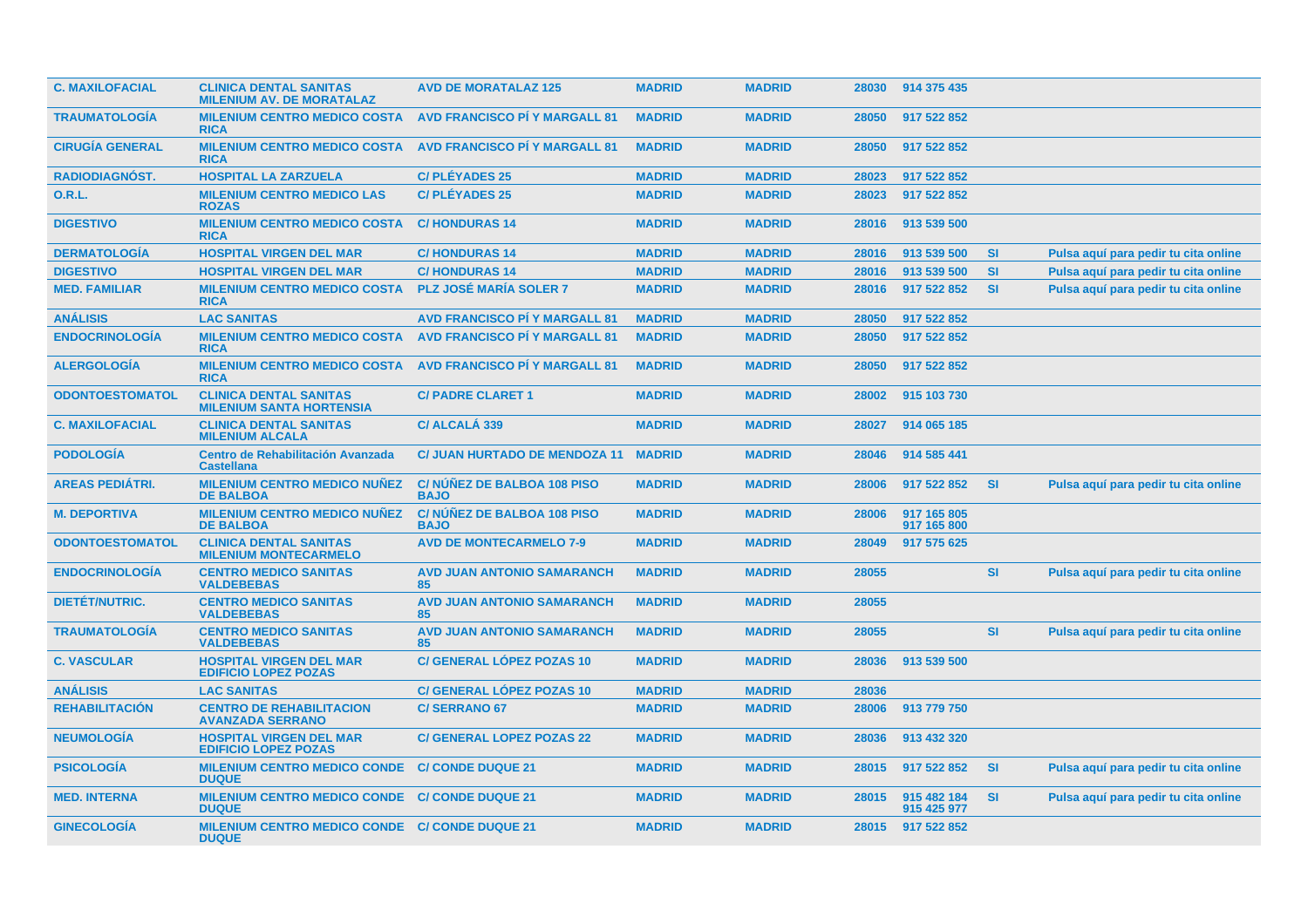| <b>ANATOMOPATOLO.</b>  | MILENIUM CENTRO MEDICO CONDE C/ CONDE DUQUE 21<br><b>DUQUE</b> |                                                       | <b>MADRID</b> | <b>MADRID</b> |       | 28015 917 522 852          |           |                                      |
|------------------------|----------------------------------------------------------------|-------------------------------------------------------|---------------|---------------|-------|----------------------------|-----------|--------------------------------------|
| <b>PODOLOGIA</b>       | <b>CENTRO DE BIENESTAR ISAAC</b><br><b>PERAL</b>               | C/ ISAAC PERAL 4 PISO 1º                              | <b>MADRID</b> | <b>MADRID</b> | 28015 | 916 859 325                |           |                                      |
| <b>ODONTOESTOMATOL</b> | <b>CLINICA DENTAL SANITAS</b><br><b>MILENIUM VALDEBEBAS</b>    | <b>AVD MANUEL FRAGA IRIBARNE 66</b><br><b>LOCAL 8</b> | <b>MADRID</b> | <b>MADRID</b> | 28055 | 915 310 275                |           |                                      |
| <b>MED. FAMILIAR</b>   | <b>CENTRO MEDICO SANITAS</b><br><b>VALDEBEBAS</b>              | <b>AVD JUAN ANTONIO SAMARANCH</b><br>85               | <b>MADRID</b> | <b>MADRID</b> | 28055 |                            | SI        | Pulsa aquí para pedir tu cita online |
| <b>UROLOGÍA</b>        | <b>HOSPITAL VIRGEN DEL MAR</b><br><b>EDIFICIO LOPEZ POZAS</b>  | <b>C/ GENERAL LÓPEZ POZAS 10</b>                      | <b>MADRID</b> | <b>MADRID</b> | 28036 | 913 539 500                | <b>SI</b> | Pulsa aquí para pedir tu cita online |
| <b>ANÁLISIS</b>        | <b>LAC SANITAS</b>                                             | C/ GENERAL LÓPEZ POZAS 10                             | <b>MADRID</b> | <b>MADRID</b> | 28036 | 913 432 320                |           |                                      |
| <b>FISIOTERAPIA</b>    | <b>CENTRO DE REHABILITACION</b><br><b>AVANZADA SERRANO</b>     | <b>C/SERRANO 67</b>                                   | <b>MADRID</b> | <b>MADRID</b> | 28006 | 913 779 750                |           |                                      |
| <b>PSICOLOGIA</b>      | <b>CENTRO DE REHABILITACION</b><br><b>AVANZADA SERRANO</b>     | <b>C/SERRANO 67</b>                                   | <b>MADRID</b> | <b>MADRID</b> | 28006 | 913 779 750                |           |                                      |
| <b>ANÁLISIS</b>        | <b>HOSPITAL VIRGEN DEL MAR</b><br><b>EDIFICIO LOPEZ POZAS</b>  | <b>C/ GENERAL LOPEZ POZAS 22</b>                      | <b>MADRID</b> | <b>MADRID</b> | 28036 | 913 432 320                |           |                                      |
| <b>ENFERMERÍA</b>      | <b>HOSPITAL VIRGEN DEL MAR</b><br><b>EDIFICIO LOPEZ POZAS</b>  | <b>C/ GENERAL LOPEZ POZAS 22</b>                      | <b>MADRID</b> | <b>MADRID</b> | 28036 | 913 432 320                |           |                                      |
| <b>ANESTESIOLOGIA</b>  | <b>MILENIUM CENTRO MEDICO CONDE</b><br><b>DUQUE</b>            | <b>C/ CONDE DUQUE 21</b>                              | <b>MADRID</b> | <b>MADRID</b> | 28015 | 917 522 852                | <b>SI</b> | Pulsa aquí para pedir tu cita online |
| <b>RADIODIAGNÓST.</b>  | <b>MILENIUM CENTRO MEDICO CONDE</b><br><b>DUQUE</b>            | <b>C/ CONDE DUQUE 21</b>                              | <b>MADRID</b> | <b>MADRID</b> | 28015 | 915 412 815<br>915 482 184 |           |                                      |
| <b>PLAN DE SALUD</b>   | <b>MILENIUM CENTRO MEDICO CONDE</b><br><b>DUQUE</b>            | <b>C/ CONDE DUQUE 21</b>                              | <b>MADRID</b> | <b>MADRID</b> | 28015 | 917 522 852                |           |                                      |
| <b>PSIQUIATRÍA</b>     | <b>MILENIUM CENTRO MEDICO</b><br><b>NICASIO GALLEGO</b>        | <b>C/NICASIO GALLEGO 8-10</b>                         | <b>MADRID</b> | <b>MADRID</b> | 28010 | 915 913 264<br>915 913 254 | <b>SI</b> | Pulsa aquí para pedir tu cita online |
| <b>ANATOMOPATOLO.</b>  | <b>MILENIUM CENTRO MEDICO</b><br><b>NICASIO GALLEGO</b>        | <b>C/NICASIO GALLEGO 8-10</b>                         | <b>MADRID</b> | <b>MADRID</b> | 28010 |                            |           |                                      |
| <b>ANÁLISIS</b>        | <b>MILENIUM CENTRO MEDICO</b><br><b>NICASIO GALLEGO</b>        | <b>C/NICASIO GALLEGO 8-10</b>                         | <b>MADRID</b> | <b>MADRID</b> | 28010 |                            |           |                                      |
| <b>REUMATOLOGÍA</b>    | <b>MILENIUM CENTRO MEDICO</b><br><b>NICASIO GALLEGO</b>        | <b>C/NICASIO GALLEGO 8-10</b>                         | <b>MADRID</b> | <b>MADRID</b> | 28010 | 915 913 264<br>915 939 210 | SI        | Pulsa aquí para pedir tu cita online |
| <b>TRAUMATOLOGÍA</b>   | <b>MILENIUM CENTRO MEDICO REINA</b><br><b>VICTORIA</b>         | <b>C/BEATRIZ DE BOBADILLA 9</b>                       | <b>MADRID</b> | <b>MADRID</b> | 28040 | 917 522 852<br>915 361 121 | <b>SI</b> | Pulsa aquí para pedir tu cita online |
| <b>GINECOLOGIA</b>     | <b>HOSPITAL VIRGEN DEL MAR</b><br><b>EDIFICIO LOPEZ POZAS</b>  | <b>C/PLÉYADES 25</b>                                  | <b>MADRID</b> | <b>MADRID</b> | 28023 | 917 522 852                |           |                                      |
| <b>GINECOLOGIA</b>     | <b>MILENIUM CENTRO MEDICO REINA</b><br><b>VICTORIA</b>         | <b>C/PLÉYADES 25</b>                                  | <b>MADRID</b> | <b>MADRID</b> | 28023 | 917 522 852                |           |                                      |
| <b>CIRUGÍA GENERAL</b> | <b>MILENIUM CENTRO MEDICO</b><br><b>ALCORCON</b>               | <b>C/PLÉYADES 25</b>                                  | <b>MADRID</b> | <b>MADRID</b> | 28023 | 917 522 852                |           |                                      |
| <b>ANESTESIOLOGIA</b>  | <b>HOSPITAL LA ZARZUELA</b>                                    | <b>C/PLÉYADES 25</b>                                  | <b>MADRID</b> | <b>MADRID</b> | 28023 | 915 858 053<br>917 522 852 | SI        | Pulsa aquí para pedir tu cita online |
| <b>DIGESTIVO</b>       | <b>HOSPITAL LA ZARZUELA</b>                                    | <b>C/PLÉYADES 25</b>                                  | <b>MADRID</b> | <b>MADRID</b> | 28023 | 917 522 852                | <b>SI</b> | Pulsa aquí para pedir tu cita online |
| <b>URGENCIAS</b>       | <b>HOSPITAL LA ZARZUELA</b>                                    | <b>C/PLÉYADES 25</b>                                  | <b>MADRID</b> | <b>MADRID</b> | 28023 | 629 544 468<br>609 618 661 |           |                                      |
| <b>PODOLOGÍA</b>       | <b>HOSPITAL LA ZARZUELA</b>                                    | <b>C/PLÉYADES 25</b>                                  | <b>MADRID</b> | <b>MADRID</b> | 28023 | 917 522 852                |           |                                      |
| <b>ALERGOLOGÍA</b>     | <b>HOSPITAL LA ZARZUELA</b>                                    | <b>C/PLÉYADES 25</b>                                  | <b>MADRID</b> | <b>MADRID</b> | 28023 | 915 858 053<br>917 522 852 | <b>SI</b> | Pulsa aquí para pedir tu cita online |
| <b>MATRONA</b>         | <b>HOSPITAL LA ZARZUELA</b>                                    | <b>C/PLÉYADES 25</b>                                  | <b>MADRID</b> | <b>MADRID</b> | 28023 | 915 858 053<br>917 522 852 |           |                                      |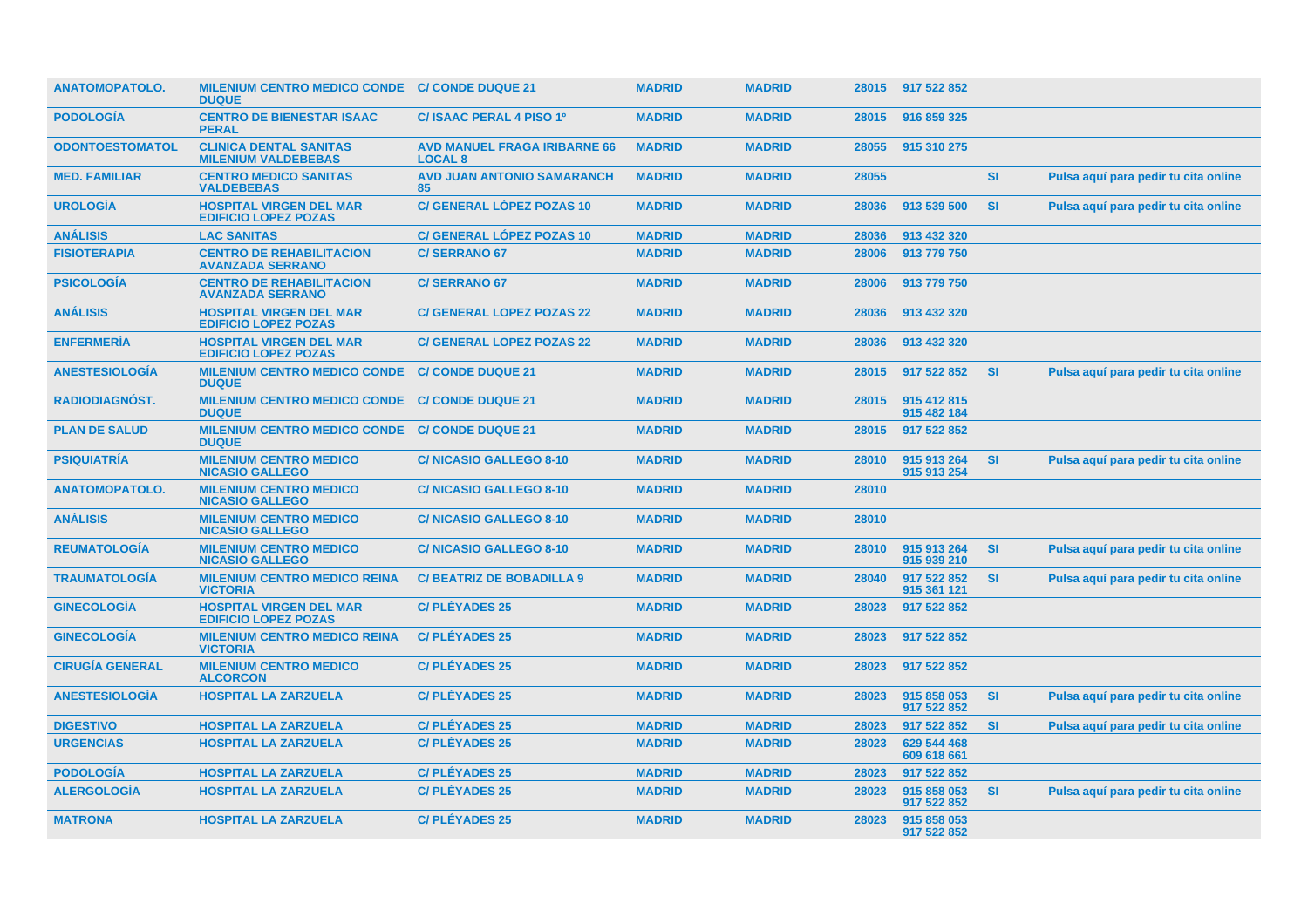| <b>ENDOCRINOLOGÍA</b>  | <b>HOSPITAL LA ZARZUELA</b>                                        | <b>C/PLÉYADES 25</b>                 | <b>MADRID</b> | <b>MADRID</b> | 28023 | 917 522 852                | <b>SI</b> | Pulsa aquí para pedir tu cita online |
|------------------------|--------------------------------------------------------------------|--------------------------------------|---------------|---------------|-------|----------------------------|-----------|--------------------------------------|
| <b>HOSP. GENERAL</b>   | <b>HOSPITAL LA ZARZUELA</b>                                        | <b>C/PLÉYADES 25</b>                 | <b>MADRID</b> | <b>MADRID</b> | 28023 | 913 571 008                |           |                                      |
| <b>C. VASCULAR</b>     | <b>MILENIUM CENTRO MEDICO CONDE</b><br><b>DUQUE</b>                | <b>C/PLÉYADES 25</b>                 | <b>MADRID</b> | <b>MADRID</b> | 28023 | 917 522 852                |           |                                      |
| <b>C. PEDIÁTRICA</b>   | <b>HOSPITAL LA ZARZUELA</b>                                        | <b>C/PLÉYADES 25</b>                 | <b>MADRID</b> | <b>MADRID</b> | 28023 | 917 522 852                | <b>SI</b> | Pulsa aquí para pedir tu cita online |
| <b>DERMATOLOGÍA</b>    | <b>HOSPITAL LA ZARZUELA</b>                                        | <b>C/PLÉYADES 25</b>                 | <b>MADRID</b> | <b>MADRID</b> | 28023 | 915 858 053<br>917 522 852 | <b>SI</b> | Pulsa aquí para pedir tu cita online |
| <b>C. PEDIÁTRICA</b>   | <b>HOSPITAL LA ZARZUELA</b>                                        | <b>C/PLÉYADES 25</b>                 | <b>MADRID</b> | <b>MADRID</b> | 28023 | 915 858 053<br>917 522 852 | <b>SI</b> | Pulsa aquí para pedir tu cita online |
| <b>ANATOMOPATOLO.</b>  | <b>HOSPITAL LA ZARZUELA</b>                                        | <b>C/PLÉYADES 25</b>                 | <b>MADRID</b> | <b>MADRID</b> | 28023 | 917 522 852<br>913 571 008 |           |                                      |
| <b>UROLOGÍA</b>        | <b>MILENIUM CENTRO MEDICO CONDE</b><br><b>DUQUE</b>                | <b>C/PLÉYADES 25</b>                 | <b>MADRID</b> | <b>MADRID</b> | 28023 | 917 522 852                |           |                                      |
| <b>MED. INTERNA</b>    | <b>HOSPITAL LA ZARZUELA</b>                                        | <b>C/PLÉYADES 25</b>                 | <b>MADRID</b> | <b>MADRID</b> | 28023 | 917 522 852                | <b>SI</b> | Pulsa aquí para pedir tu cita online |
| <b>NEUROCIRUGÍA</b>    | <b>HOSPITAL VIRGEN DEL MAR</b>                                     | <b>C/HONDURAS 14</b>                 | <b>MADRID</b> | <b>MADRID</b> | 28016 | 913 539 500                | <b>SI</b> | Pulsa aquí para pedir tu cita online |
| <b>C. VASCULAR</b>     | <b>HOSPITAL VIRGEN DEL MAR</b><br><b>EDIFICIO LOPEZ POZAS</b>      | <b>C/HONDURAS 14</b>                 | <b>MADRID</b> | <b>MADRID</b> | 28016 | 913 539 500                |           |                                      |
| <b>HOSP. GENERAL</b>   | <b>HOSPITAL VIRGEN DEL MAR</b>                                     | <b>C/HONDURAS 14</b>                 | <b>MADRID</b> | <b>MADRID</b> | 28016 | 913 539 500                |           |                                      |
| <b>TRANSPORTE</b>      | <b>SANITAS ACUDE</b>                                               | <b>C/ RIBERA DEL LOIRA 52</b>        | <b>MADRID</b> | <b>MADRID</b> | 28042 |                            |           |                                      |
| <b>GINECOLOGÍA</b>     | <b>SANITAS RESPONDE, S.L.</b>                                      | <b>C/RIBERA DEL LOIRA 52</b>         | <b>MADRID</b> | <b>MADRID</b> | 28042 |                            |           |                                      |
| <b>OFTALMOLOGÍA</b>    | <b>HOSPITAL LA ZARZUELA</b>                                        | <b>C/ ANA TERESA 24</b>              | <b>MADRID</b> | <b>MADRID</b> | 28023 | 915 858 760<br>913 078 942 |           |                                      |
| <b>RADIODIAGNÓST.</b>  | <b>MILENIUM CENTRO MEDICO COSTA</b><br><b>RICA</b>                 | <b>PLZ JOSÉ MARÍA SOLER 7</b>        | <b>MADRID</b> | <b>MADRID</b> | 28016 | 917 522 852                |           |                                      |
| <b>CARDIOLOGÍA</b>     | <b>MILENIUM CENTRO MEDICO COSTA</b><br><b>RICA</b>                 | <b>PLZ JOSÉ MARÍA SOLER 7</b>        | <b>MADRID</b> | <b>MADRID</b> | 28016 | 913 531 414<br>917 522 852 | <b>SI</b> | Pulsa aquí para pedir tu cita online |
| <b>PSIQUIATRÍA</b>     | <b>MILENIUM CENTRO MEDICO COSTA</b><br><b>RICA</b>                 | <b>PLZ JOSÉ MARÍA SOLER 7</b>        | <b>MADRID</b> | <b>MADRID</b> | 28016 | 917 522 852                | <b>SI</b> | Pulsa aquí para pedir tu cita online |
| <b>ENDOCRINOLOGÍA</b>  | <b>MILENIUM CENTRO MEDICO COSTA</b><br><b>RICA</b>                 | <b>PLZ JOSÉ MARÍA SOLER 7</b>        | <b>MADRID</b> | <b>MADRID</b> | 28016 | 917 522 852                | <b>SI</b> | Pulsa aquí para pedir tu cita online |
| <b>OFTALMOLOGÍA</b>    | <b>MILENIUM CENTRO MEDICO COSTA</b><br><b>RICA</b>                 | <b>PLZ JOSÉ MARÍA SOLER 7</b>        | <b>MADRID</b> | <b>MADRID</b> | 28016 | 917 522 852                | <b>SI</b> | Pulsa aquí para pedir tu cita online |
| <b>NEUROFISIOLOGIA</b> | <b>MILENIUM CENTRO MEDICO COSTA</b><br><b>RICA</b>                 | <b>PLZ JOSÉ MARÍA SOLER 7</b>        | <b>MADRID</b> | <b>MADRID</b> | 28016 | 917 522 852                |           |                                      |
| <b>CIRUGÍA GENERAL</b> | <b>MILENIUM CENTRO MEDICO COSTA</b><br><b>RICA</b>                 | <b>PLZ JOSÉ MARÍA SOLER 7</b>        | <b>MADRID</b> | <b>MADRID</b> | 28016 | 913 531 455                | <b>SI</b> | Pulsa aquí para pedir tu cita online |
| <b>DERMATOLOGÍA</b>    | <b>MILENIUM CENTRO MEDICO COSTA</b><br><b>RICA</b>                 | <b>PLZ JOSÉ MARÍA SOLER 7</b>        | <b>MADRID</b> | <b>MADRID</b> | 28016 | 917 522 852                | <b>SI</b> | Pulsa aquí para pedir tu cita online |
| <b>GERIATRÍA</b>       | <b>SERVICIO DE GERIATRIA DE</b><br><b>SANITAS HOSPITALES</b>       | <b>PLZ JOSÉ MARÍA SOLER 7</b>        | <b>MADRID</b> | <b>MADRID</b> | 28016 | 913 531 414                |           |                                      |
| <b>DIGESTIVO</b>       | <b>MILENIUM CENTRO MEDICO COSTA</b><br><b>RICA</b>                 | <b>PLZ JOSÉ MARÍA SOLER 7</b>        | <b>MADRID</b> | <b>MADRID</b> | 28016 | 917 522 852                | <b>SI</b> | Pulsa aquí para pedir tu cita online |
| <b>ODONTOESTOMATOL</b> | <b>CLINICA DENTAL SANITAS</b><br><b>MILENIUM MONFORTE DE LEMOS</b> | <b>AVD MONFORTE DE LEMOS 179</b>     | <b>MADRID</b> | <b>MADRID</b> | 28029 | 917 365 283                |           |                                      |
| <b>UROLOGÍA</b>        | <b>MILENIUM CENTRO MEDICO COSTA</b><br><b>RICA</b>                 | <b>AVD FRANCISCO PÍ Y MARGALL 81</b> | <b>MADRID</b> | <b>MADRID</b> | 28050 | 917 522 852                |           |                                      |
| <b>FISIOTERAPIA</b>    | <b>PROVEEDOR FICTICIO TIS</b>                                      | <b>AVD FRANCISCO PÍ Y MARGALL 81</b> | <b>MADRID</b> | <b>MADRID</b> | 28050 | 917 522 852                |           |                                      |
| <b>CARDIOLOGÍA</b>     | <b>MILENIUM CENTRO MEDICO COSTA</b><br><b>RICA</b>                 | <b>AVD FRANCISCO PI Y MARGALL 81</b> | <b>MADRID</b> | <b>MADRID</b> | 28050 | 917 522 852                |           |                                      |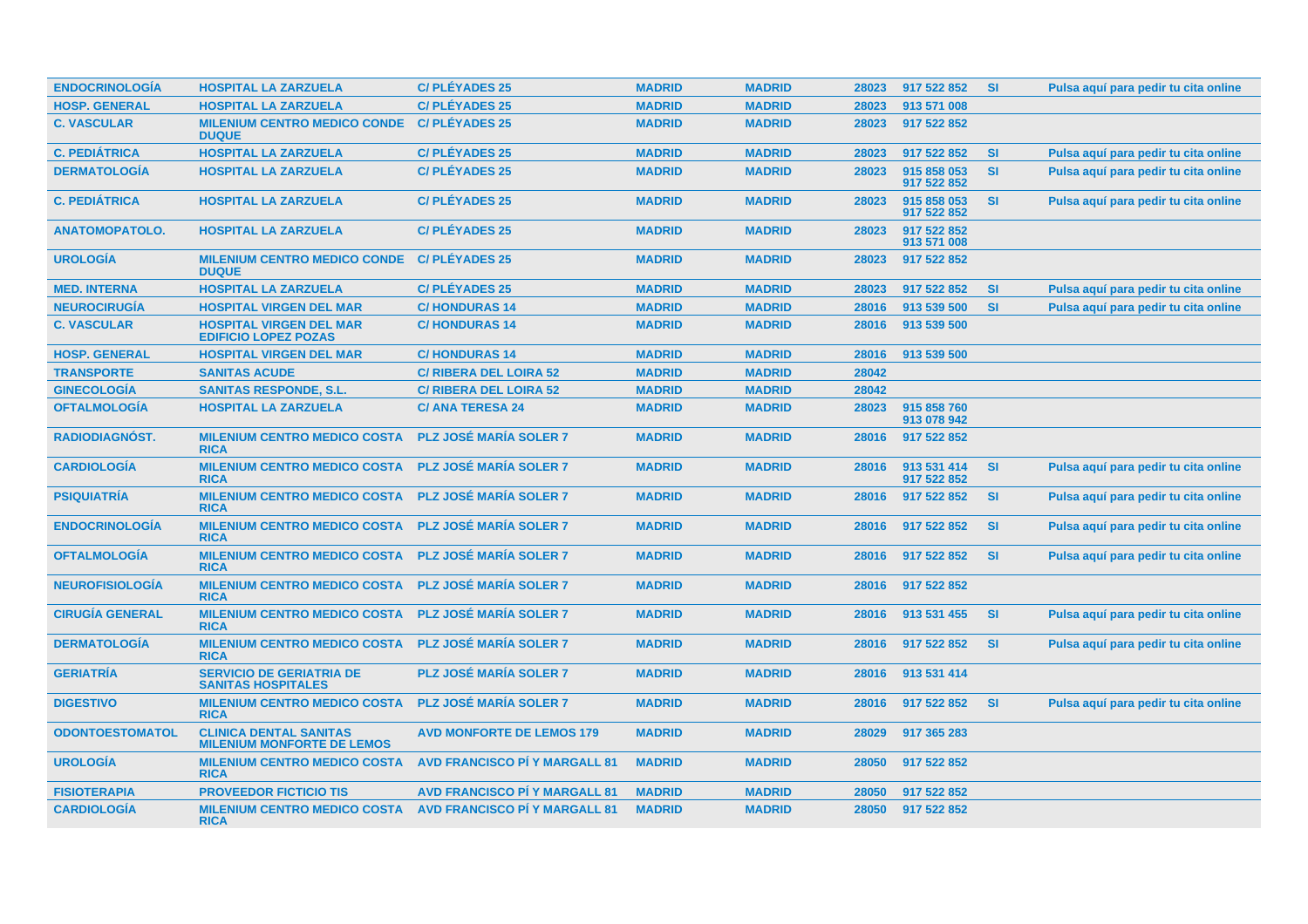| <b>O.R.L.</b>          | <b>MILENIUM CENTRO MEDICO COSTA AVD FRANCISCO PI Y MARGALL 81</b><br><b>RICA</b>                 |                                                                    | <b>MADRID</b> | <b>MADRID</b> |       | 28050 917 522 852          |           |                                      |
|------------------------|--------------------------------------------------------------------------------------------------|--------------------------------------------------------------------|---------------|---------------|-------|----------------------------|-----------|--------------------------------------|
| <b>GINECOLOGIA</b>     | <b>MILENIUM CENTRO MEDICO COSTA</b><br><b>RICA</b>                                               | <b>AVD FRANCISCO PI Y MARGALL 81</b>                               | <b>MADRID</b> | <b>MADRID</b> | 28050 | 917 522 852                |           |                                      |
| <b>DERMATOLOGÍA</b>    | <b>MILENIUM CENTRO MEDICO</b><br><b>NICASIO GALLEGO</b>                                          | <b>AVD FRANCISCO PÍ Y MARGALL 81</b>                               | <b>MADRID</b> | <b>MADRID</b> | 28050 | 917 522 852                |           |                                      |
| <b>CIRUGÍA GENERAL</b> | <b>CENTRO MEDICO SANITAS</b><br><b>VALDEBEBAS</b>                                                | <b>AVD FRANCISCO PÍ Y MARGALL 81</b>                               | <b>MADRID</b> | <b>MADRID</b> | 28050 |                            |           |                                      |
| <b>DIETÉT/NUTRIC.</b>  | <b>Centro de Rehabilitación Avanzada</b><br><b>Castellana</b>                                    | <b>PSO DE LA CASTELLANA 172</b>                                    | <b>MADRID</b> | <b>MADRID</b> | 28046 | 914 585 441                |           |                                      |
| <b>C. REPARADORA</b>   | <b>MILENIUM CENTRO MEDICO NUÑEZ</b><br><b>DE BALBOA</b>                                          | <b>C/NUNEZ DE BALBOA 108 PISO</b><br><b>BAJO</b>                   | <b>MADRID</b> | <b>MADRID</b> | 28006 | 917 522 852                |           |                                      |
| <b>NEUROCIRUGIA</b>    | <b>MILENIUM CENTRO MEDICO NUÑEZ</b><br><b>DE BALBOA</b>                                          | C/ NÚÑEZ DE BALBOA 108 PISO<br><b>BAJO</b>                         | <b>MADRID</b> | <b>MADRID</b> | 28006 | 917 165 805<br>917 165 800 |           |                                      |
| <b>ODONTOESTOMATOL</b> | <b>CLINICA DENTAL SANITAS</b><br><b>MILENIUM EL CORTE INGLES</b><br><b>CAMPO DE LAS NACIONES</b> | <b>AVD DE LOS ANDES 50 PLANTA</b><br><b>BAJA EL CORTE INGLÉS</b>   | <b>MADRID</b> | <b>MADRID</b> | 28042 | 913 917 550                |           |                                      |
| <b>NEUROFISIOLOGÍA</b> | <b>HOSPITAL LA ZARZUELA</b>                                                                      | C/ PRINCIPE DE VERGARA (SERV.<br><b>NEUROLOGIA DR ANCIONES) 53</b> | <b>MADRID</b> | <b>MADRID</b> | 28006 | 915 778 037                |           |                                      |
| <b>FISIOTERAPIA</b>    | <b>Centro de Rehabilitación Avanzada</b><br><b>Castellana</b>                                    | <b>C/ JUAN HURTADO DE MENDOZA 11</b>                               | <b>MADRID</b> | <b>MADRID</b> | 28046 | 914 585 441                |           |                                      |
| <b>PLAN DE SALUD</b>   | <b>MILENIUM CENTRO MEDICO NUÑEZ</b><br><b>DE BALBOA</b>                                          | C/NUNEZ DE BALBOA 108 PISO<br><b>BAJO</b>                          | <b>MADRID</b> | <b>MADRID</b> | 28006 | 917 522 852                |           |                                      |
| <b>ANÁLISIS</b>        | <b>LAC SANITAS</b>                                                                               | <b>C/NUNEZ DE BALBOA 108 PISO</b><br><b>BAJO</b>                   | <b>MADRID</b> | <b>MADRID</b> | 28006 | 917 522 852                |           |                                      |
| <b>DIETÉT/NUTRIC.</b>  | <b>MILENIUM CENTRO MEDICO NUNEZ</b><br><b>DE BALBOA</b>                                          | <b>C/NUNEZ DE BALBOA 108 PISO</b><br><b>BAJO</b>                   | <b>MADRID</b> | <b>MADRID</b> | 28006 | 917 522 852                |           |                                      |
| <b>REUMATOLOGÍA</b>    | <b>MILENIUM CENTRO MEDICO NUÑEZ</b><br><b>DE BALBOA</b>                                          | C/ NUNEZ DE BALBOA 108 PISO<br><b>BAJO</b>                         | <b>MADRID</b> | <b>MADRID</b> | 28006 | 917 522 852                | <b>SI</b> | Pulsa aquí para pedir tu cita online |
| <b>GINECOLOGIA</b>     | <b>MILENIUM CENTRO MEDICO NUÑEZ</b><br><b>DE BALBOA</b>                                          | C/NUNEZ DE BALBOA 108 PISO<br><b>BAJO</b>                          | <b>MADRID</b> | <b>MADRID</b> | 28006 | 917 522 852                | <b>SI</b> | Pulsa aquí para pedir tu cita online |
| <b>C. MAXILOFACIAL</b> | <b>CLINICA DENTAL SANITAS</b><br><b>MILENIUM PRINCIPE DE VERGARA</b>                             | <b>C/ PRINCIPE DE VERGARA 262</b>                                  | <b>MADRID</b> | <b>MADRID</b> | 28016 | 913 532 908                |           |                                      |
| <b>ODONTOESTOMATOL</b> | <b>CLINICA DENTAL SANITAS</b><br><b>MILENIUM PRINCIPE DE VERGARA</b>                             | <b>C/ PRINCIPE DE VERGARA 262</b>                                  | <b>MADRID</b> | <b>MADRID</b> | 28016 | 913 532 908                |           |                                      |
| <b>MED. FAMILIAR</b>   | <b>SANITAS ACUDE</b>                                                                             | C/ ATENCIÓN A DOMICILIO (S.A.C).                                   | <b>MADRID</b> | <b>MADRID</b> | 28001 | 913 245 240                |           |                                      |
| <b>C. MAXILOFACIAL</b> | <b>UNIDAD DE ODONTOLOGIA Y</b><br><b>CIRUGIA ORAL HOSPITAL</b><br>UNIVERSITARIO DE LA ZARZUELA   | <b>C/PLÉYADES 25</b>                                               | <b>MADRID</b> | <b>MADRID</b> | 28023 | 915 858 990                |           |                                      |
| <b>ODONTOESTOMATOL</b> | <b>CLINICA DENTAL SANITAS</b><br><b>MILENIUM GENERAL PERON</b>                                   | <b>AVD GENERAL PERON 1</b>                                         | <b>MADRID</b> | <b>MADRID</b> | 28020 | 917 800 000                |           |                                      |
| O.R.L.                 | <b>CENTRO MEDICO SANITAS</b><br><b>VALDEBEBAS</b>                                                | <b>AVD JUAN ANTONIO SAMARANCH</b><br>85                            | <b>MADRID</b> | <b>MADRID</b> | 28055 |                            | <b>SI</b> | Pulsa aquí para pedir tu cita online |
| <b>REHABILITACIÓN</b>  | <b>CENTRO MEDICO SANITAS</b><br><b>VALDEBEBAS</b>                                                | <b>AVD JUAN ANTONIO SAMARANCH</b><br>85                            | <b>MADRID</b> | <b>MADRID</b> | 28055 |                            | <b>SI</b> | Pulsa aquí para pedir tu cita online |
| <b>PODOLOGIA</b>       | <b>CENTRO MEDICO SANITAS</b><br><b>VALDEBEBAS</b>                                                | <b>AVD JUAN ANTONIO SAMARANCH</b><br>85                            | <b>MADRID</b> | <b>MADRID</b> | 28055 | 913 606 115                |           |                                      |
| <b>CIRUGÍA GENERAL</b> | <b>CENTRO MEDICO SANITAS</b><br><b>VALDEBEBAS</b>                                                | <b>AVD JUAN ANTONIO SAMARANCH</b><br>85                            | <b>MADRID</b> | <b>MADRID</b> | 28055 |                            | <b>SI</b> | Pulsa aquí para pedir tu cita online |
| <b>DERMATOLOGIA</b>    | <b>HOSPITAL VIRGEN DEL MAR</b><br><b>EDIFICIO LOPEZ POZAS</b>                                    | <b>C/ GENERAL LOPEZ POZAS 10</b>                                   | <b>MADRID</b> | <b>MADRID</b> |       | 28036 913 539 500          | -SI       | Pulsa aquí para pedir tu cita online |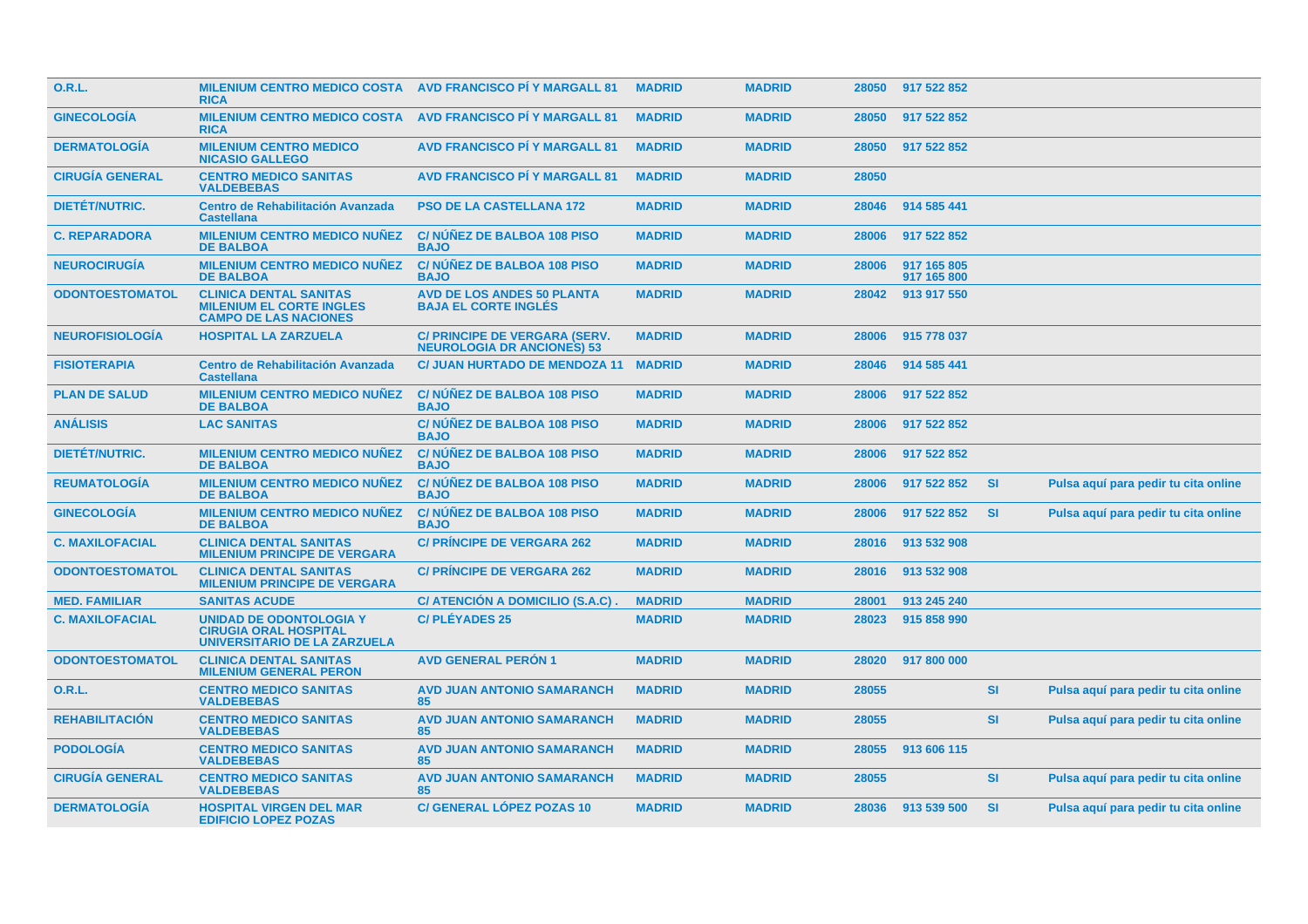| <b>ANESTESIOLOGIA</b>  | <b>HOSPITAL VIRGEN DEL MAR</b><br><b>EDIFICIO LOPEZ POZAS</b>         | <b>C/ GENERAL LÓPEZ POZAS 10</b> | <b>MADRID</b> | <b>MADRID</b> | 28036 | 913 539 500                |           |                                      |
|------------------------|-----------------------------------------------------------------------|----------------------------------|---------------|---------------|-------|----------------------------|-----------|--------------------------------------|
| <b>GERIATRÍA</b>       | <b>SERVICIO DE GERIATRIA DE</b><br><b>SANITAS HOSPITALES</b>          | <b>C/ GENERAL LÓPEZ POZAS 10</b> | <b>MADRID</b> | <b>MADRID</b> | 28036 |                            |           |                                      |
| <b>MED. FAMILIAR</b>   | <b>HOSPITAL VIRGEN DEL MAR</b><br><b>EDIFICIO LOPEZ POZAS</b>         | <b>C/ GENERAL LOPEZ POZAS 22</b> | <b>MADRID</b> | <b>MADRID</b> | 28036 | 917 030 128                | <b>SI</b> | Pulsa aquí para pedir tu cita online |
| <b>MED. FAMILIAR</b>   | <b>MILENIUM CENTRO MEDICO CONDE</b><br><b>DUQUE</b>                   | <b>C/ CONDE DUQUE 21</b>         | <b>MADRID</b> | <b>MADRID</b> | 28015 | 917 522 852                | <b>SI</b> | Pulsa aquí para pedir tu cita online |
| <b>ANÁLISIS</b>        | <b>LAC SANITAS</b>                                                    | <b>C/ CONDE DUQUE 21</b>         | <b>MADRID</b> | <b>MADRID</b> | 28015 | 917 522 852                |           |                                      |
| <b>NEUROLOGÍA</b>      | <b>MILENIUM CENTRO MEDICO CONDE</b><br><b>DUQUE</b>                   | <b>C/ CONDE DUQUE 21</b>         | <b>MADRID</b> | <b>MADRID</b> | 28015 | 915 482 184<br>915 425 977 | SI        | Pulsa aquí para pedir tu cita online |
| <b>PSICOLOGÍA</b>      | <b>MILENIUM CENTRO MEDICO</b><br><b>NICASIO GALLEGO</b>               | <b>C/NICASIO GALLEGO 8-10</b>    | <b>MADRID</b> | <b>MADRID</b> | 28010 | 915 939 210<br>917 522 852 | <b>SI</b> | Pulsa aquí para pedir tu cita online |
| 0.R.L.                 | <b>MILENIUM CENTRO MEDICO</b><br><b>NICASIO GALLEGO</b>               | <b>C/NICASIO GALLEGO 8-10</b>    | <b>MADRID</b> | <b>MADRID</b> | 28010 | 915 913 264<br>915 939 210 | <b>SI</b> | Pulsa aquí para pedir tu cita online |
| <b>ANÁLISIS</b>        | <b>LAC SANITAS</b>                                                    | <b>C/NICASIO GALLEGO 8-10</b>    | <b>MADRID</b> | <b>MADRID</b> | 28010 | 917 522 852                |           |                                      |
| <b>MED. FAMILIAR</b>   | <b>MILENIUM CENTRO MEDICO</b><br><b>NICASIO GALLEGO</b>               | <b>C/NICASIO GALLEGO 8-10</b>    | <b>MADRID</b> | <b>MADRID</b> | 28010 | 915 913 264<br>915 913 254 |           |                                      |
| <b>C. MAXILOFACIAL</b> | <b>CLINICA DENTAL SANITAS</b><br><b>MILENIUM AV. DEL MEDITERRANEO</b> | <b>AVD DEL MEDITERRÁNEO 9</b>    | <b>MADRID</b> | <b>MADRID</b> | 28007 | 914 342 233                |           |                                      |
| <b>REUMATOLOGIA</b>    | <b>MILENIUM CENTRO MEDICO REINA</b><br><b>VICTORIA</b>                | <b>C/BEATRIZ DE BOBADILLA 9</b>  | <b>MADRID</b> | <b>MADRID</b> | 28040 | 917 522 852                | <b>SI</b> | Pulsa aquí para pedir tu cita online |
| <b>ANÁLISIS</b>        | <b>LAC SANITAS</b>                                                    | <b>C/BEATRIZ DE BOBADILLA 9</b>  | <b>MADRID</b> | <b>MADRID</b> | 28040 | 917 522 852                |           |                                      |
| <b>ANÁLISIS</b>        | <b>LAC SANITAS</b>                                                    | <b>C/PLÉYADES 25</b>             | <b>MADRID</b> | <b>MADRID</b> | 28023 | 917 522 852                |           |                                      |
| <b>OFTALMOLOGÍA</b>    | <b>MILENIUM CENTRO MEDICO LAS</b><br><b>ROZAS</b>                     | <b>C/PLÉYADES 25</b>             | <b>MADRID</b> | <b>MADRID</b> | 28023 | 917 522 852                |           |                                      |
| <b>OFTALMOLOGÍA</b>    | <b>MILENIUM CENTRO MEDICO NUÑEZ</b><br><b>DE BALBOA</b>               | <b>C/PLÉYADES 25</b>             | <b>MADRID</b> | <b>MADRID</b> | 28023 |                            |           |                                      |
| 0.R.L.                 | <b>MILENIUM CENTRO MEDICO</b><br><b>ALCORCON</b>                      | <b>C/PLÉYADES 25</b>             | <b>MADRID</b> | <b>MADRID</b> | 28023 | 917 522 852                |           |                                      |
| <b>UROLOGÍA</b>        | <b>HOSPITAL LA ZARZUELA</b>                                           | <b>C/PLÉYADES 25</b>             | <b>MADRID</b> | <b>MADRID</b> | 28023 | 917 522 852<br>913 571 008 | <b>SI</b> | Pulsa aquí para pedir tu cita online |
| <b>DERMATOLOGIA</b>    | <b>MILENIUM CENTRO MEDICO COSTA</b><br><b>RICA</b>                    | <b>C/HONDURAS 14</b>             | <b>MADRID</b> | <b>MADRID</b> | 28016 | 913 539 500                |           |                                      |
| 0.R.L.                 | <b>MILENIUM CENTRO MEDICO NUÑEZ</b><br><b>DE BALBOA</b>               | <b>C/HONDURAS 14</b>             | <b>MADRID</b> | <b>MADRID</b> | 28016 | 913 539 500                |           |                                      |
| <b>ANÁLISIS</b>        | <b>LAC SANITAS</b>                                                    | <b>C/HONDURAS 14</b>             | <b>MADRID</b> | <b>MADRID</b> | 28016 | 913 539 500                |           |                                      |
| <b>TRAUMATOLOGÍA</b>   | <b>MILENIUM CENTRO MEDICO REINA</b><br><b>VICTORIA</b>                | <b>C/HONDURAS 14</b>             | <b>MADRID</b> | <b>MADRID</b> | 28016 | 911 922 626<br>626 482 523 |           |                                      |
| <b>NEUMOLOGÍA</b>      | <b>HOSPITAL VIRGEN DEL MAR</b><br><b>EDIFICIO LOPEZ POZAS</b>         | <b>C/HONDURAS 14</b>             | <b>MADRID</b> | <b>MADRID</b> | 28016 | 913 539 500                |           |                                      |
| 0.R.L.                 | <b>MILENIUM CENTRO MEDICO CONDE</b><br><b>DUQUE</b>                   | <b>C/PLÉYADES 25</b>             | <b>MADRID</b> | <b>MADRID</b> | 28023 | 917 522 852                |           |                                      |
| <b>DERMATOLOGÍA</b>    | <b>MILENIUM CENTRO MEDICO</b><br><b>ALCORCON</b>                      | <b>C/PLÉYADES 25</b>             | <b>MADRID</b> | <b>MADRID</b> | 28023 | 917 522 852                |           |                                      |
| <b>HOSP, DE DIA</b>    | <b>HOSPITAL LA ZARZUELA</b>                                           | <b>C/PLÉYADES 25</b>             | <b>MADRID</b> | <b>MADRID</b> | 28023 | 913 571 008                |           |                                      |
| <b>URGENCIAS</b>       | <b>HOSPITAL VIRGEN DEL MAR</b>                                        | <b>C/HONDURAS 14</b>             | <b>MADRID</b> | <b>MADRID</b> | 28016 | 913 539 500                | <b>SI</b> | Pulsa aguí para pedir tu cita online |
| <b>DERMATOLOGÍA</b>    | <b>HOSPITAL VIRGEN DEL MAR</b><br><b>EDIFICIO LOPEZ POZAS</b>         | <b>C/HONDURAS 14</b>             | <b>MADRID</b> | <b>MADRID</b> |       | 28016 913 539 500          |           |                                      |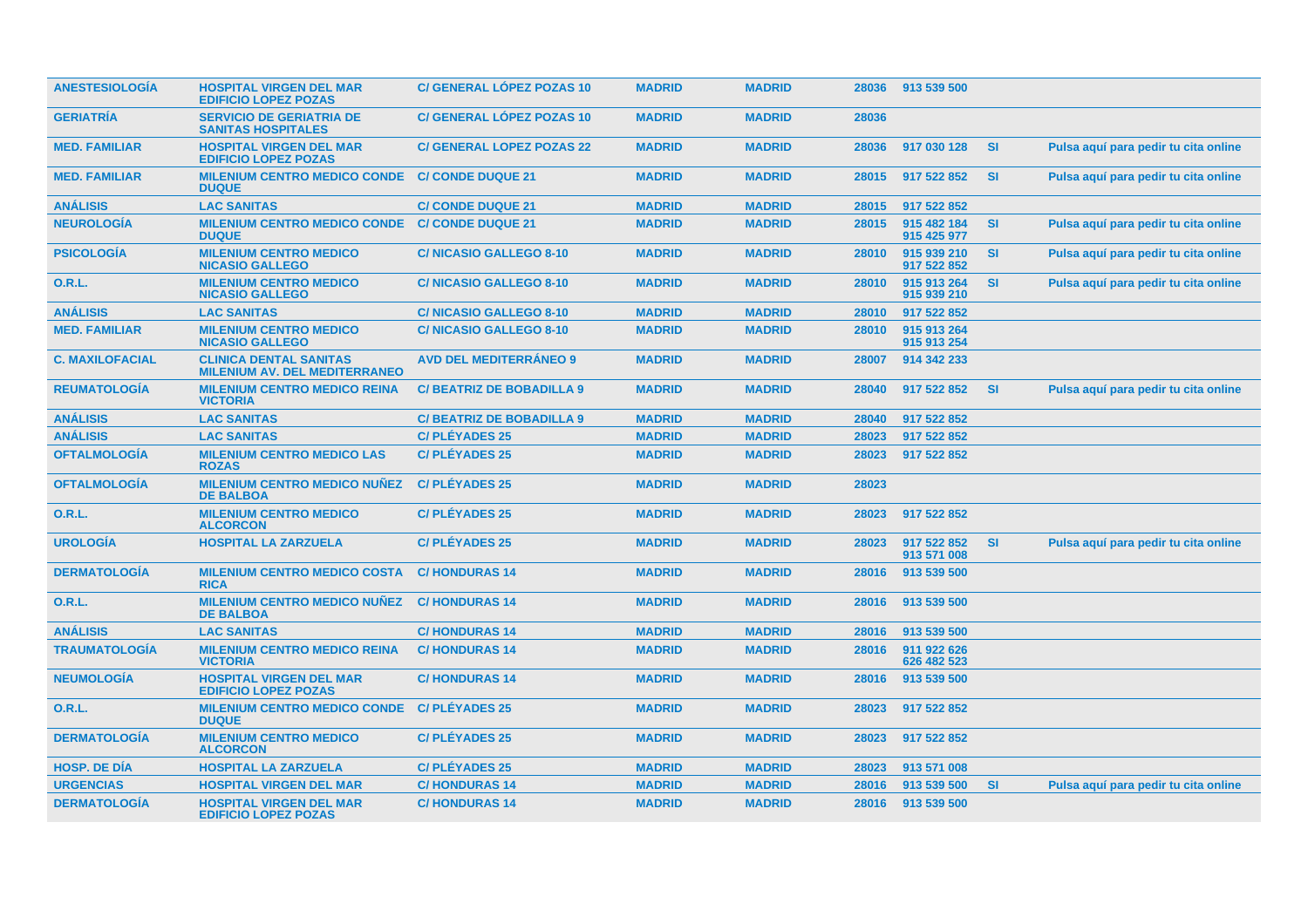| <b>UROLOGIA</b>        | <b>HOSPITAL VIRGEN DEL MAR</b><br><b>EDIFICIO LOPEZ POZAS</b>    | <b>C/HONDURAS 14</b>                                             | <b>MADRID</b> | <b>MADRID</b> |       | 28016 913 539 500          |           |                                      |
|------------------------|------------------------------------------------------------------|------------------------------------------------------------------|---------------|---------------|-------|----------------------------|-----------|--------------------------------------|
| <b>DERMATOLOGIA</b>    | <b>MILENIUM CENTRO MEDICO</b><br><b>NICASIO GALLEGO</b>          | <b>C/HONDURAS 14</b>                                             | <b>MADRID</b> | <b>MADRID</b> | 28016 | 913 539 500                |           |                                      |
| <b>ALERGOLOGIA</b>     | <b>HOSPITAL VIRGEN DEL MAR</b>                                   | <b>C/HONDURAS14</b>                                              | <b>MADRID</b> | <b>MADRID</b> | 28016 | 913 539 500                | <b>SI</b> | Pulsa aquí para pedir tu cita online |
| <b>C. PEDIÁTRICA</b>   | <b>HOSPITAL VIRGEN DEL MAR</b><br><b>EDIFICIO LOPEZ POZAS</b>    | <b>C/HONDURAS 14</b>                                             | <b>MADRID</b> | <b>MADRID</b> | 28016 | 913 539 500                |           |                                      |
| <b>TRAUMATOLOGÍA</b>   | <b>MILENIUM CENTRO MEDICO</b><br><b>NICASIO GALLEGO</b>          | <b>C/HONDURAS 14</b>                                             | <b>MADRID</b> | <b>MADRID</b> | 28016 | 913 539 500                |           |                                      |
| <b>ANÁLISIS</b>        | <b>HOSPITAL VIRGEN DEL MAR</b>                                   | <b>C/HONDURAS 14</b>                                             | <b>MADRID</b> | <b>MADRID</b> | 28016 | 913 539 500                |           |                                      |
| <b>NEFROLOGÍA</b>      | <b>HOSPITAL VIRGEN DEL MAR</b>                                   | <b>C/HONDURAS14</b>                                              | <b>MADRID</b> | <b>MADRID</b> | 28016 | 913 539 500                | <b>SI</b> | Pulsa aquí para pedir tu cita online |
| <b>PLAN DE SALUD</b>   | <b>SANITAS RESPONDE, S.L.</b>                                    | <b>C/ RIBERA DEL LOIRA 52</b>                                    | <b>MADRID</b> | <b>MADRID</b> | 28042 |                            |           |                                      |
| <b>ANÁLISIS</b>        | <b>LAC SANITAS</b>                                               | <b>PLZ JOSÉ MARÍA SOLER 7</b>                                    | <b>MADRID</b> | <b>MADRID</b> | 28016 | 917 522 852                |           |                                      |
| <b>DIETÉT/NUTRIC.</b>  | <b>MILENIUM CENTRO MEDICO COSTA</b><br><b>RICA</b>               | <b>PLZ JOSÉ MARÍA SOLER 7</b>                                    | <b>MADRID</b> | <b>MADRID</b> | 28016 | 917 522 852                |           |                                      |
| <b>ALERGOLOGÍA</b>     | <b>MILENIUM CENTRO MEDICO COSTA</b><br><b>RICA</b>               | <b>PLZ JOSÉ MARÍA SOLER 7</b>                                    | <b>MADRID</b> | <b>MADRID</b> | 28016 | 913 531 414<br>917 522 852 | <b>SI</b> | Pulsa aquí para pedir tu cita online |
| <b>NEUROCIRUGÍA</b>    | <b>MILENIUM CENTRO MEDICO COSTA</b><br><b>RICA</b>               | <b>PLZ JOSÉ MARÍA SOLER 7</b>                                    | <b>MADRID</b> | <b>MADRID</b> | 28016 | 917 522 852                |           |                                      |
| <b>REUMATOLOGÍA</b>    | <b>MILENIUM CENTRO MEDICO COSTA</b><br><b>RICA</b>               | <b>PLZ JOSÉ MARÍA SOLER 7</b>                                    | <b>MADRID</b> | <b>MADRID</b> | 28016 | 917 522 852                | <b>SI</b> | Pulsa aquí para pedir tu cita online |
| <b>C. MAXILOFACIAL</b> | <b>CLINICA DENTAL SANITAS</b><br><b>MILENIUM AV. DE SAN LUIS</b> | <b>AVD DE SAN LUIS 156</b>                                       | <b>MADRID</b> | <b>MADRID</b> | 28033 | 913 846 174                |           |                                      |
| <b>DERMATOLOGÍA</b>    | <b>CENTRO MEDICO SANITAS</b><br><b>VALDEBEBAS</b>                | <b>AVD FRANCISCO PÍ Y MARGALL 81</b>                             | <b>MADRID</b> | <b>MADRID</b> | 28050 |                            |           |                                      |
| <b>GINECOLOGÍA</b>     | <b>CENTRO MEDICO SANITAS</b><br><b>VALDEBEBAS</b>                | <b>AVD FRANCISCO PÍ Y MARGALL 81</b>                             | <b>MADRID</b> | <b>MADRID</b> | 28050 |                            |           |                                      |
| <b>AREAS PEDIÁTRI.</b> | <b>HOSPITAL LA ZARZUELA</b>                                      | <b>AVD FRANCISCO PI Y MARGALL 81</b>                             | <b>MADRID</b> | <b>MADRID</b> | 28050 | 917 522 852                | <b>SI</b> | Pulsa aquí para pedir tu cita online |
| <b>ODONTOESTOMATOL</b> | <b>CLINICA DENTAL SANITAS</b><br><b>MILENIUM AV. DE DAROCA</b>   | <b>AVD DE DAROCA 44 ESQ. C/</b><br><b>APOSTOL SANTIAGO Nº 61</b> | <b>MADRID</b> | <b>MADRID</b> | 28017 | 917 269 291                |           |                                      |
| <b>ODONTOESTOMATOL</b> | <b>CLINICA DENTAL SANITAS</b><br><b>MILENIUM SANCHINARRO</b>     | <b>C/ PRINCIPE CARLOS 60 ESQUINA</b><br><b>C/MARIA TUDOR</b>     | <b>MADRID</b> | <b>MADRID</b> | 28050 | 917 501 070                |           |                                      |
| <b>ODONTOESTOMATOL</b> | <b>CLINICA DENTAL SANITAS</b><br><b>MILENIUM AV. DE SAN LUIS</b> | <b>AVD DE SAN LUIS 156</b>                                       | <b>MADRID</b> | <b>MADRID</b> | 28033 | 913 846 174                |           |                                      |
| <b>REUMATOLOGIA</b>    | <b>MILENIUM CENTRO MEDICO COSTA</b><br><b>RICA</b>               | <b>AVD FRANCISCO PÍ Y MARGALL 81</b>                             | <b>MADRID</b> | <b>MADRID</b> | 28050 | 917 522 852                |           |                                      |
| <b>CARDIOLOGIA</b>     | <b>MILENIUM CENTRO MEDICO</b><br><b>NICASIO GALLEGO</b>          | <b>AVD FRANCISCO PI Y MARGALL 81</b>                             | <b>MADRID</b> | <b>MADRID</b> | 28050 | 917 522 852                |           |                                      |
| <b>NEUROLOGIA</b>      | <b>MILENIUM CENTRO MEDICO</b><br><b>NICASIO GALLEGO</b>          | <b>AVD FRANCISCO PI Y MARGALL 81</b>                             | <b>MADRID</b> | <b>MADRID</b> | 28050 | 917 522 852                |           |                                      |
| <b>NEUMOLOGIA</b>      | <b>MILENIUM CENTRO MEDICO COSTA</b><br><b>RICA</b>               | <b>AVD FRANCISCO PÍ Y MARGALL 81</b>                             | <b>MADRID</b> | <b>MADRID</b> | 28050 | 917 522 852                |           |                                      |
| <b>ODONTOESTOMATOL</b> | <b>CLINICA DENTAL SANITAS</b><br><b>MILENIUM VICALVARO</b>       | C/ CAMINO VIEJO DE VICÁLVARO 46 MADRID                           |               | <b>MADRID</b> | 28032 | 917 577 660                |           |                                      |
| <b>PODOLOGIA</b>       | Centro de Rehabilitación Avanzada<br><b>Castellana</b>           | <b>PSO DE LA CASTELLANA 172</b>                                  | <b>MADRID</b> | <b>MADRID</b> | 28046 | 914 585 441                |           |                                      |
| <b>REHABILITACIÓN</b>  | <b>Centro de Rehabilitación Avanzada</b><br><b>Castellana</b>    | <b>PSO DE LA CASTELLANA 172</b>                                  | <b>MADRID</b> | <b>MADRID</b> | 28046 | 914 585 441                | <b>SI</b> | Pulsa aquí para pedir tu cita online |
| <b>ENFERMERÍA</b>      | <b>MILENIUM CENTRO MEDICO NUÑEZ</b><br><b>DE BALBOA</b>          | C/NUNEZ DE BALBOA 108 PISO<br><b>BAJO</b>                        | <b>MADRID</b> | <b>MADRID</b> | 28006 | 917 522 852                |           |                                      |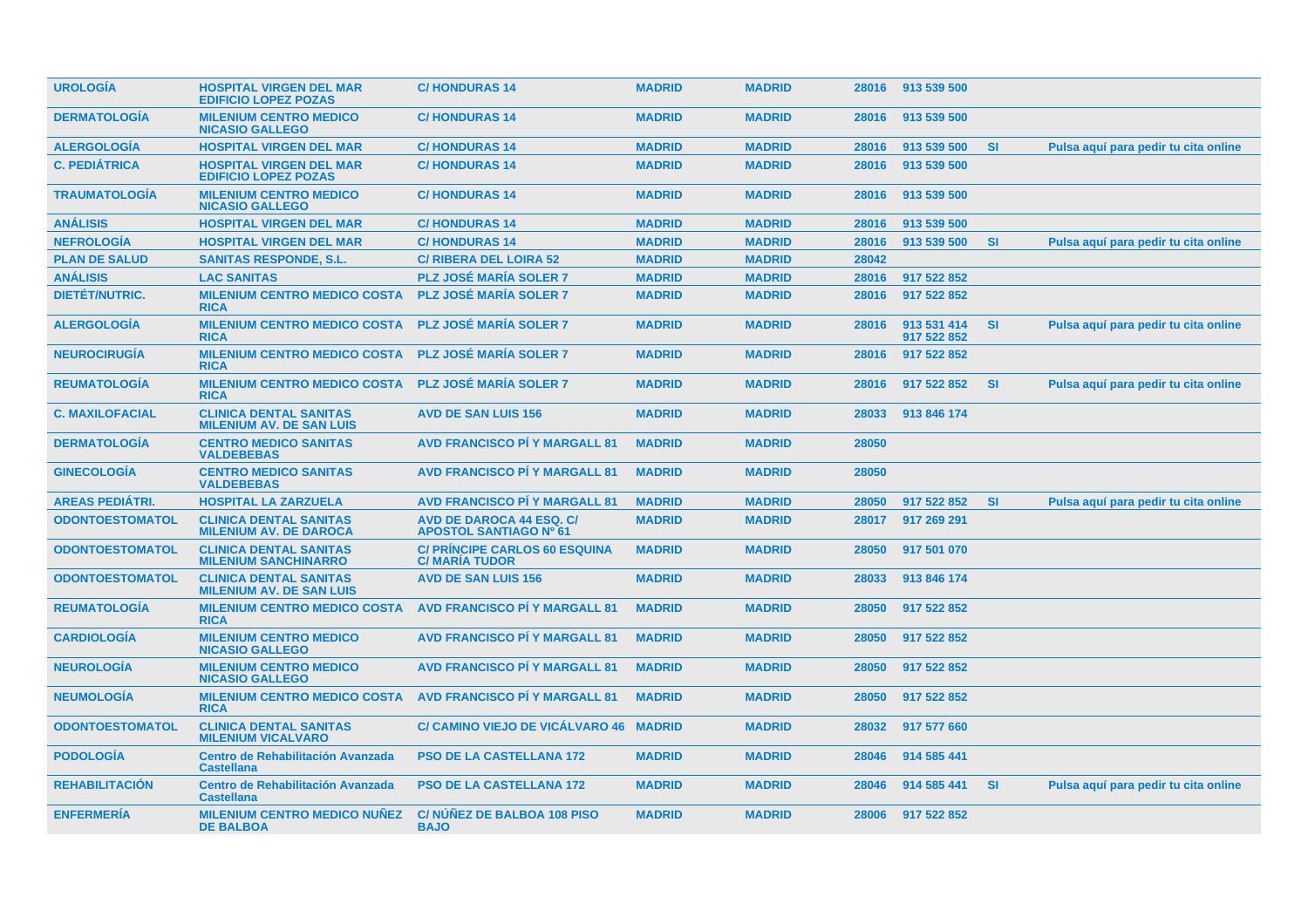| <b>RADIODIAGNÓST.</b>  | <b>MILENIUM CENTRO MEDICO NUÑEZ</b><br><b>DE BALBOA</b>               | <b>C/NUNEZ DE BALBOA 108 PISO</b><br><b>BAJO</b> | <b>MADRID</b> | <b>MADRID</b> | 28006 | 917 522 852                |           |                                      |
|------------------------|-----------------------------------------------------------------------|--------------------------------------------------|---------------|---------------|-------|----------------------------|-----------|--------------------------------------|
| <b>PSICOLOGIA</b>      | <b>MILENIUM CENTRO MEDICO NUÑEZ</b><br><b>DE BALBOA</b>               | <b>C/NUNEZ DE BALBOA 108 PISO</b><br><b>BAJO</b> | <b>MADRID</b> | <b>MADRID</b> | 28006 | 917 522 852                | <b>SI</b> | Pulsa aquí para pedir tu cita online |
| <b>ODONTOESTOMATOL</b> | <b>CLINICA DENTAL SANITAS</b><br><b>MILENIUM GAZTAMBIDE</b>           | <b>C/DE GAZTAMBIDE 31</b>                        | <b>MADRID</b> | <b>MADRID</b> | 28015 | 915 500 476<br>915 500 478 |           |                                      |
| <b>ODONTOESTOMATOL</b> | <b>CLINICA DENTAL SANITAS</b><br><b>MILENIUM LA GAVIA</b>             | <b>C/ ADOLFO BIOY CASARES 3-5</b>                | <b>MADRID</b> | <b>MADRID</b> | 28051 | 914 255 307                |           |                                      |
| <b>RADIOTERAPIA</b>    | <b>HOSPITAL LA ZARZUELA</b>                                           | <b>C/PLÉYADES 25</b>                             | <b>MADRID</b> | <b>MADRID</b> | 28023 | 917 522 852                |           |                                      |
| <b>PSICOLOGÍA</b>      | <b>CENTRO MEDICO SANITAS</b><br><b>VALDEBEBAS</b>                     | <b>AVD JUAN ANTONIO SAMARANCH</b><br>85          | <b>MADRID</b> | <b>MADRID</b> | 28055 |                            | <b>SI</b> | Pulsa aquí para pedir tu cita online |
| <b>RADIODIAGNÓST.</b>  | <b>CENTRO MEDICO SANITAS</b><br><b>VALDEBEBAS</b>                     | <b>AVD JUAN ANTONIO SAMARANCH</b><br>85          | <b>MADRID</b> | <b>MADRID</b> | 28055 |                            |           |                                      |
| <b>AREAS PEDIÁTRI.</b> | <b>CENTRO MEDICO SANITAS</b><br><b>VALDEBEBAS</b>                     | <b>AVD JUAN ANTONIO SAMARANCH</b><br>85          | <b>MADRID</b> | <b>MADRID</b> | 28055 | 913 606 115<br>608 146 682 | <b>SI</b> | Pulsa aquí para pedir tu cita online |
| <b>DERMATOLOGIA</b>    | <b>CENTRO MEDICO SANITAS</b><br><b>VALDEBEBAS</b>                     | <b>AVD JUAN ANTONIO SAMARANCH</b><br>85          | <b>MADRID</b> | <b>MADRID</b> | 28055 |                            | SI        | Pulsa aquí para pedir tu cita online |
| <b>GINECOLOGÍA</b>     | <b>CENTRO MEDICO SANITAS</b><br><b>VALDEBEBAS</b>                     | <b>AVD JUAN ANTONIO SAMARANCH</b><br>85          | <b>MADRID</b> | <b>MADRID</b> | 28055 |                            | <b>SI</b> | Pulsa aquí para pedir tu cita online |
| <b>UROLOGÍA</b>        | <b>CENTRO MEDICO SANITAS</b><br><b>VALDEBEBAS</b>                     | <b>AVD JUAN ANTONIO SAMARANCH</b><br>85          | <b>MADRID</b> | <b>MADRID</b> | 28055 |                            | <b>SI</b> | Pulsa aquí para pedir tu cita online |
| <b>O.R.L.</b>          | <b>HOSPITAL VIRGEN DEL MAR</b><br><b>EDIFICIO LOPEZ POZAS</b>         | <b>C/ GENERAL LÓPEZ POZAS 10</b>                 | <b>MADRID</b> | <b>MADRID</b> | 28036 | 913 539 500                | SI        | Pulsa aquí para pedir tu cita online |
| <b>C. PEDIÁTRICA</b>   | <b>HOSPITAL VIRGEN DEL MAR</b><br><b>EDIFICIO LOPEZ POZAS</b>         | <b>C/ GENERAL LÓPEZ POZAS 10</b>                 | <b>MADRID</b> | <b>MADRID</b> | 28036 | 913 539 500                |           |                                      |
| <b>MED. FAMILIAR</b>   | <b>HOSPITAL VIRGEN DEL MAR</b><br><b>EDIFICIO LOPEZ POZAS</b>         | <b>C/ GENERAL LÓPEZ POZAS 10</b>                 | <b>MADRID</b> | <b>MADRID</b> | 28036 | 913 539 500                | <b>SI</b> | Pulsa aquí para pedir tu cita online |
| <b>ALERGOLOGIA</b>     | <b>MILENIUM CENTRO MEDICO CONDE</b><br><b>DUQUE</b>                   | <b>C/ CONDE DUQUE 21</b>                         | <b>MADRID</b> | <b>MADRID</b> | 28015 | 915 482 184<br>915 425 977 | <b>SI</b> | Pulsa aquí para pedir tu cita online |
| <b>REUMATOLOGÍA</b>    | MILENIUM CENTRO MEDICO CONDE C/ CONDE DUQUE 21<br><b>DUQUE</b>        |                                                  | <b>MADRID</b> | <b>MADRID</b> | 28015 | 917 522 852                | <b>SI</b> | Pulsa aquí para pedir tu cita online |
| <b>UROLOGÍA</b>        | <b>MILENIUM CENTRO MEDICO CONDE</b><br><b>DUQUE</b>                   | <b>C/ CONDE DUQUE 21</b>                         | <b>MADRID</b> | <b>MADRID</b> | 28015 | 917 522 852                |           |                                      |
| <b>REHABILITACION</b>  | MILENIUM CENTRO MEDICO CONDE C/ CONDE DUQUE 21<br><b>DUQUE</b>        |                                                  | <b>MADRID</b> | <b>MADRID</b> | 28015 | 917 522 852                | <b>SI</b> | Pulsa aguí para pedir tu cita online |
| <b>DERMATOLOGIA</b>    | <b>MILENIUM CENTRO MEDICO CONDE</b><br><b>DUQUE</b>                   | <b>C/ CONDE DUQUE 21</b>                         | <b>MADRID</b> | <b>MADRID</b> | 28015 | 917 522 852                | <b>SI</b> | Pulsa aquí para pedir tu cita online |
| <b>MED. INTERNA</b>    | <b>MILENIUM CENTRO MEDICO</b><br><b>NICASIO GALLEGO</b>               | <b>C/NICASIO GALLEGO 8-10</b>                    | <b>MADRID</b> | <b>MADRID</b> | 28010 | 915 913 264<br>915 913 254 | <b>SI</b> | Pulsa aquí para pedir tu cita online |
| <b>CIRUGÍA GENERAL</b> | <b>MILENIUM CENTRO MEDICO</b><br><b>NICASIO GALLEGO</b>               | <b>C/NICASIO GALLEGO 8-10</b>                    | <b>MADRID</b> | <b>MADRID</b> | 28010 | 915 913 264<br>915 913 254 |           |                                      |
| <b>ODONTOESTOMATOL</b> | <b>CLINICA DENTAL SANITAS</b><br><b>MILENIUM AV. DEL MEDITERRANEO</b> | <b>AVD DEL MEDITERRANEO 9</b>                    | <b>MADRID</b> | <b>MADRID</b> | 28007 | 914 342 233                |           |                                      |
| <b>PODOLOGIA</b>       | <b>CENTRO DE BIENESTAR FORTUNY</b>                                    | <b>C/FORTUNY 14</b>                              | <b>MADRID</b> | <b>MADRID</b> | 28010 | 913 107 300                |           |                                      |
| <b>REHABILITACIÓN</b>  | <b>CENTRO DE BIENESTAR FORTUNY</b>                                    | <b>C/FORTUNY 14</b>                              | <b>MADRID</b> | <b>MADRID</b> | 28010 | 913 107 300                | SI        | Pulsa aquí para pedir tu cita online |
| <b>DERMATOLOGÍA</b>    | <b>CENTRO DE BIENESTAR FORTUNY</b>                                    | <b>C/FORTUNY 14</b>                              | <b>MADRID</b> | <b>MADRID</b> | 28010 | 913 107 300                | SI        | Pulsa aquí para pedir tu cita online |
| <b>ENDOCRINOLOGÍA</b>  | <b>MILENIUM CENTRO MEDICO REINA</b><br><b>VICTORIA</b>                | <b>C/BEATRIZ DE BOBADILLA 9</b>                  | <b>MADRID</b> | <b>MADRID</b> | 28040 | 917 522 852                | <b>SI</b> | Pulsa aquí para pedir tu cita online |
| <b>TRAUMATOLOGIA</b>   | <b>HOSPITAL LA ZARZUELA</b>                                           | <b>C/PLEYADES 25</b>                             | <b>MADRID</b> | <b>MADRID</b> | 28023 | 917 522 852                | <b>SI</b> | Pulsa aquí para pedir tu cita online |
| <b>NEUMOLOGIA</b>      | <b>MILENIUM CENTRO MEDICO CONDE</b><br><b>DUQUE</b>                   | <b>C/ CONDE DUQUE 21</b>                         | <b>MADRID</b> | <b>MADRID</b> | 28015 | 915 412 815<br>915 482 184 | <b>SI</b> | Pulsa aquí para pedir tu cita online |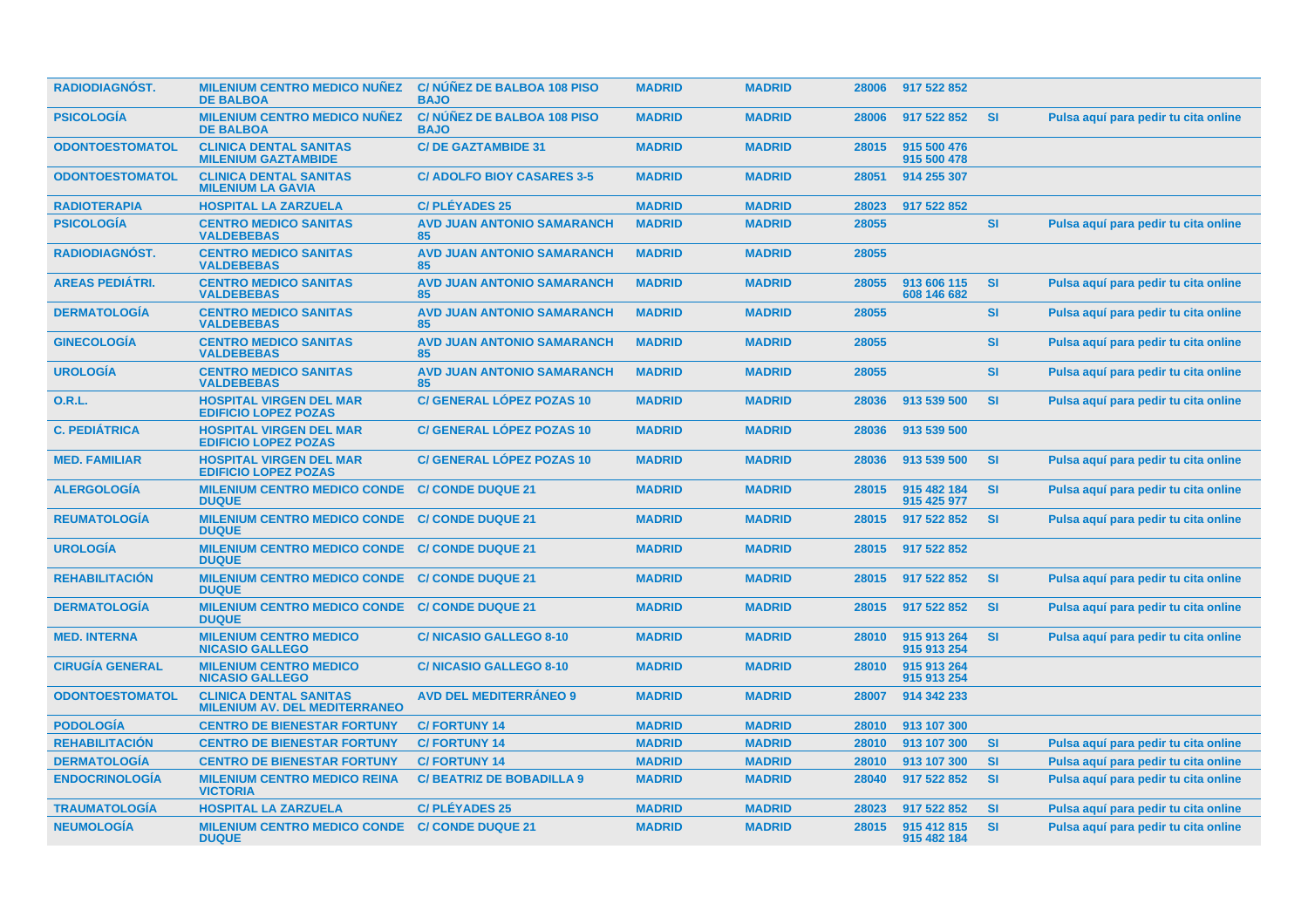| <b>PODOLOGIA</b>       | MILENIUM CENTRO MEDICO CONDE C/ CONDE DUQUE 21<br><b>DUQUE</b> |                                                        | <b>MADRID</b> | <b>MADRID</b> | 28015 | 915 412 815<br>915 425 977 |           |                                      |
|------------------------|----------------------------------------------------------------|--------------------------------------------------------|---------------|---------------|-------|----------------------------|-----------|--------------------------------------|
| <b>GERIATRIA</b>       | <b>SERVICIO DE GERIATRIA DE</b><br><b>SANITAS HOSPITALES</b>   | <b>C/NICASIO GALLEGO 8-10</b>                          | <b>MADRID</b> | <b>MADRID</b> | 28010 |                            |           |                                      |
| <b>ANÁLISIS</b>        | <b>MILENIUM CENTRO MEDICO</b><br><b>NICASIO GALLEGO</b>        | <b>C/NICASIO GALLEGO 8-10</b>                          | <b>MADRID</b> | <b>MADRID</b> | 28010 | 915 939 210<br>917 522 852 |           |                                      |
| <b>OFTALMOLOGIA</b>    | <b>MILENIUM CENTRO MEDICO</b><br><b>NICASIO GALLEGO</b>        | <b>C/NICASIO GALLEGO 8-10</b>                          | <b>MADRID</b> | <b>MADRID</b> | 28010 | 915 913 264<br>915 939 210 | <b>SI</b> | Pulsa aquí para pedir tu cita online |
| DIETÉT/NUTRIC.         | <b>CENTRO DE BIENESTAR FORTUNY</b>                             | <b>C/FORTUNY 14</b>                                    | <b>MADRID</b> | <b>MADRID</b> | 28010 | 913 107 300                |           |                                      |
| <b>FISIOTERAPIA</b>    | <b>CENTRO DE BIENESTAR FORTUNY</b>                             | <b>C/FORTUNY 14</b>                                    | <b>MADRID</b> | <b>MADRID</b> | 28010 | 913 107 300                |           |                                      |
| <b>MED. FAMILIAR</b>   | <b>SANITAS ACUDE</b>                                           | C/ ATENCIÓN A DOMICILIO (S.A.C)                        | <b>MADRID</b> | <b>MADRID</b> | 28001 | 913 245 240                |           |                                      |
| <b>PSICOLOGÍA</b>      | <b>MILENIUM CENTRO MEDICO REINA</b><br><b>VICTORIA</b>         | <b>C/BEATRIZ DE BOBADILLA 9</b>                        | <b>MADRID</b> | <b>MADRID</b> | 28040 | 917 522 852                | <b>SI</b> | Pulsa aquí para pedir tu cita online |
| <b>DERMATOLOGÍA</b>    | <b>MILENIUM CENTRO MEDICO REINA</b><br><b>VICTORIA</b>         | <b>C/BEATRIZ DE BOBADILLA 9</b>                        | <b>MADRID</b> | <b>MADRID</b> | 28040 | 917 522 852                | <b>SI</b> | Pulsa aquí para pedir tu cita online |
| <b>PLAN DE SALUD</b>   | <b>MILENIUM CENTRO MEDICO REINA</b><br><b>VICTORIA</b>         | <b>C/BEATRIZ DE BOBADILLA 9</b>                        | <b>MADRID</b> | <b>MADRID</b> | 28040 | 917 522 852                |           |                                      |
| <b>URGENCIAS</b>       | <b>HOSPITAL LA ZARZUELA</b>                                    | <b>C/PLÉYADES 25</b>                                   | <b>MADRID</b> | <b>MADRID</b> | 28023 | 916 184 163<br>913 571 008 |           |                                      |
| <b>PLAN DE SALUD</b>   | <b>HOSPITAL LA ZARZUELA</b>                                    | <b>C/PLÉYADES 25</b>                                   | <b>MADRID</b> | <b>MADRID</b> | 28023 | 917 522 852                |           |                                      |
| <b>DERMATOLOGÍA</b>    | <b>MILENIUM CENTRO MEDICO LAS</b><br><b>ROZAS</b>              | <b>C/PLÉYADES 25</b>                                   | <b>MADRID</b> | <b>MADRID</b> | 28023 | 917 522 852                |           |                                      |
| <b>TRAUMATOLOGÍA</b>   | <b>MILENIUM CENTRO MEDICO LAS</b><br><b>ROZAS</b>              | <b>C/PLÉYADES 25</b>                                   | <b>MADRID</b> | <b>MADRID</b> | 28023 | 917 522 852                |           |                                      |
| <b>DIETET/NUTRIC.</b>  | <b>HOSPITAL LA ZARZUELA</b>                                    | <b>C/PLEYADES 25</b>                                   | <b>MADRID</b> | <b>MADRID</b> | 28023 | 917 522 852                |           |                                      |
| <b>URGENCIAS</b>       | <b>HOSPITAL LA ZARZUELA</b>                                    | <b>C/PLÉYADES 25</b>                                   | <b>MADRID</b> | <b>MADRID</b> | 28023 | 917 522 852                |           |                                      |
| <b>CIRUGÍA GENERAL</b> | <b>MILENIUM CENTRO MEDICO LAS</b><br><b>ROZAS</b>              | <b>C/PLEYADES 25</b>                                   | <b>MADRID</b> | <b>MADRID</b> | 28023 | 917 522 852                |           |                                      |
| <b>PSIQUIATRÍA</b>     | <b>HOSPITAL LA ZARZUELA</b>                                    | <b>C/PLÉYADES 25</b>                                   | <b>MADRID</b> | <b>MADRID</b> | 28023 | 917 522 852                |           |                                      |
| <b>DERMATOLOGÍA</b>    | <b>MILENIUM CENTRO MEDICO NUÑEZ</b><br><b>DE BALBOA</b>        | <b>C/PLÉYADES 25</b>                                   | <b>MADRID</b> | <b>MADRID</b> | 28023 |                            |           |                                      |
| <b>UROLOGÍA</b>        | <b>MILENIUM CENTRO MEDICO COSTA</b><br><b>RICA</b>             | <b>C/HONDURAS 14</b>                                   | <b>MADRID</b> | <b>MADRID</b> | 28016 | 913 939 511<br>913 539 500 |           |                                      |
| <b>OFTALMOLOGÍA</b>    | MILENIUM CENTRO MEDICO COSTA C/ HONDURAS 14<br><b>RICA</b>     |                                                        | <b>MADRID</b> | <b>MADRID</b> | 28016 | 913 539 500                |           |                                      |
| <b>RADIODIAGNÓST.</b>  | <b>HOSPITAL VIRGEN DEL MAR</b>                                 | <b>C/HONDURAS 14</b>                                   | <b>MADRID</b> | <b>MADRID</b> | 28016 | 913 539 500                |           |                                      |
| <b>O.R.L.</b>          | <b>HOSPITAL VIRGEN DEL MAR</b><br><b>EDIFICIO LOPEZ POZAS</b>  | <b>C/HONDURAS 14</b>                                   | <b>MADRID</b> | <b>MADRID</b> | 28016 | 913 539 500                |           |                                      |
| <b>REUMATOLOGIA</b>    | <b>HOSPITAL VIRGEN DEL MAR</b><br><b>EDIFICIO LOPEZ POZAS</b>  | <b>C/HONDURAS 14</b>                                   | <b>MADRID</b> | <b>MADRID</b> | 28016 | 913 539 500                |           |                                      |
| <b>C. PEDIÁTRICA</b>   | <b>MILENIUM CENTRO MEDICO COSTA</b><br><b>RICA</b>             | <b>C/HONDURAS 14</b>                                   | <b>MADRID</b> | <b>MADRID</b> | 28016 | 913 539 500                |           |                                      |
| <b>ANÁLISIS</b>        | <b>HOSPITAL VIRGEN DEL MAR</b>                                 | <b>C/HONDURAS14</b>                                    | <b>MADRID</b> | <b>MADRID</b> | 28016 | 913 939 511<br>913 539 500 |           |                                      |
| <b>ANATOMOPATOLO.</b>  | <b>MILENIUM CENTRO MEDICO COSTA</b><br><b>RICA</b>             | <b>PLZ JOSÉ MARÍA SOLER 7</b>                          | <b>MADRID</b> | <b>MADRID</b> | 28016 | 917 522 852                |           |                                      |
| <b>ODONTOESTOMATOL</b> | <b>CLINICA DENTAL MILENIUM LAS</b><br><b>ROSAS</b>             | <b>C/DE CALABRIA 5 SEMIESQUINA C/</b><br><b>SUECIA</b> | <b>MADRID</b> | <b>MADRID</b> | 28022 | 917 609 200<br>618 519 134 |           |                                      |
| <b>ODONTOESTOMATOL</b> | <b>CLINICA DENTAL MILENIUM</b><br><b>ALAMEDA DE OSUNA</b>      | <b>C/ RIOJA 7 ALAMEDA DE OSUNA</b>                     | <b>MADRID</b> | <b>MADRID</b> |       | 28042 917 434 521          |           |                                      |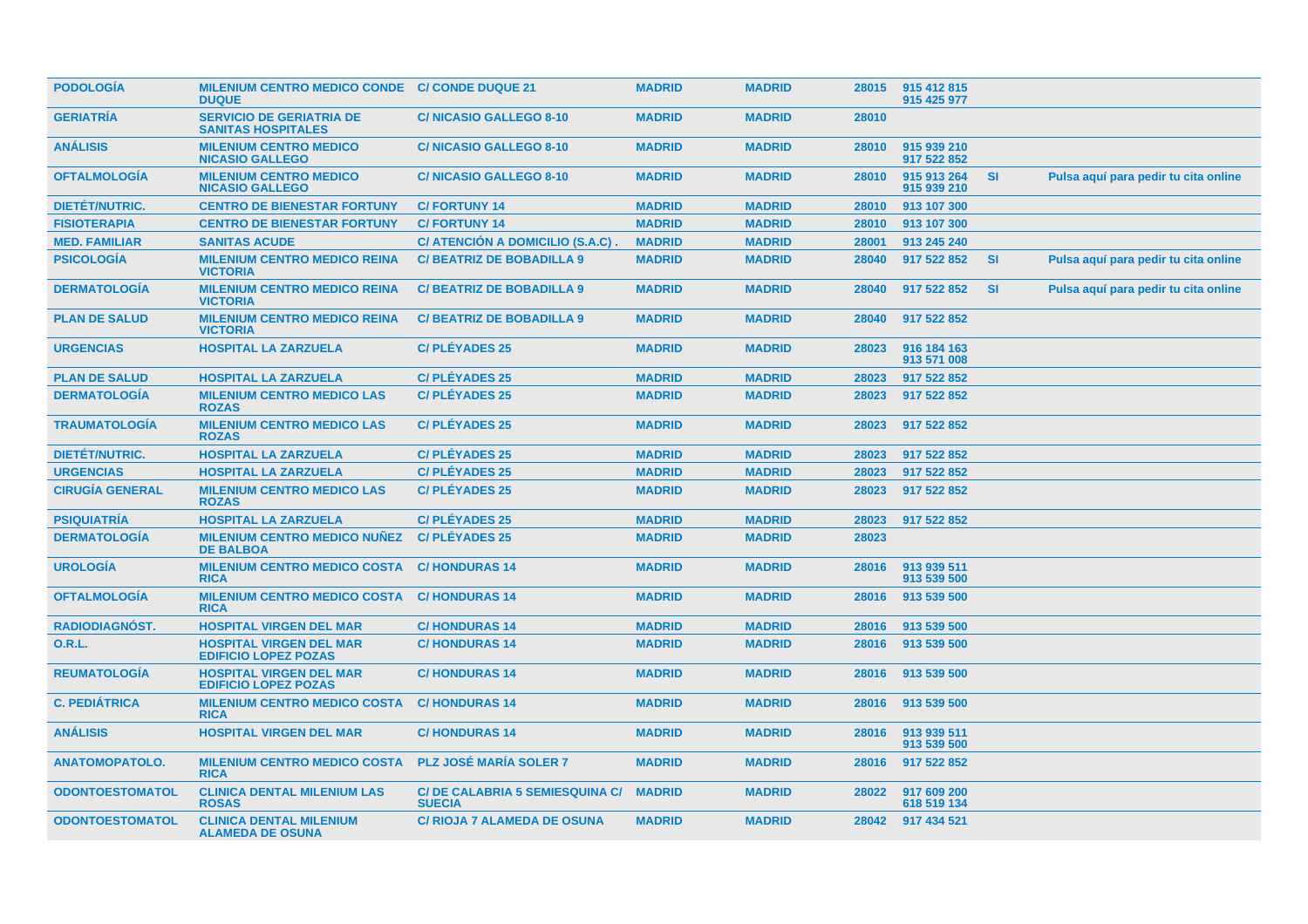| <b>C. MAXILOFACIAL</b> | <b>CLINICA DENTAL MILENIUM</b><br><b>PUERTA DE TOLEDO</b>                | C/TOLEDO <sub>171</sub>                                             | <b>MADRID</b> | <b>MADRID</b> | 28005 | 915 176 660                |
|------------------------|--------------------------------------------------------------------------|---------------------------------------------------------------------|---------------|---------------|-------|----------------------------|
| <b>ODONTOESTOMATOL</b> | <b>CLINICA DENTAL MILENIUM</b><br><b>ARAVACA</b>                         | <b>C/PLEYADES 7</b>                                                 | <b>MADRID</b> | <b>MADRID</b> | 28023 | 913 071 628                |
| <b>ODONTOESTOMATOL</b> | <b>CLINICA DENTAL MILENIUM</b><br><b>PUERTA DE TOLEDO</b>                | <b>C/TOLEDO 171</b>                                                 | <b>MADRID</b> | <b>MADRID</b> | 28005 | 915 176 660                |
| <b>C. MAXILOFACIAL</b> | <b>CLINICA DENTAL MILENIUM</b><br><b>MIRASIERRA</b>                      | <b>C/ CERRO MINGUETE 7</b>                                          | <b>MADRID</b> | <b>MADRID</b> | 28035 | 913 624 713                |
| <b>ODONTOESTOMATOL</b> | <b>CLINICA DENTAL MILENIUM</b><br><b>FERROCARRIL</b>                     | <b>C/FERROCARRIL 16</b>                                             | <b>MADRID</b> | <b>MADRID</b> | 28045 | 915 392 590                |
| <b>C. MAXILOFACIAL</b> | <b>CLINICA DENTAL MILENIUM</b><br><b>FERROCARRIL</b>                     | <b>C/FERROCARRIL 16</b>                                             | <b>MADRID</b> | <b>MADRID</b> | 28045 | 915 392 590                |
| <b>ODONTOESTOMATOL</b> | <b>CLINICA DENTAL MILENIUM</b><br><b>DOCTOR ESQUERDO</b>                 | <b>C/DOCTOR ESQUERDO 10</b>                                         | <b>MADRID</b> | <b>MADRID</b> | 28028 | 914 024 341                |
| <b>ODONTOESTOMATOL</b> | <b>CLINICA DENTAL MILENIUM PASEO</b><br><b>DE LA CASTELLANA</b>          | <b>C/PINTOR JUAN GRIS 3</b><br><b>SEMIESQUINA Pº CASTELLANA 119</b> | <b>MADRID</b> | <b>MADRID</b> | 28020 | 917 702 991                |
| <b>C. MAXILOFACIAL</b> | <b>CLINICA DENTAL MILENIUM PASEO</b><br><b>DE LA CASTELLANA</b>          | <b>C/PINTOR JUAN GRIS 3</b><br><b>SEMIESQUINA Pº CASTELLANA 119</b> | <b>MADRID</b> | <b>MADRID</b> | 28020 | 917 702 991                |
| <b>C. MAXILOFACIAL</b> | <b>CLINICA DENTAL MILENIUM</b><br><b>ALAMEDA DE OSUNA</b>                | <b>C/ RIOJA 7 ALAMEDA DE OSUNA</b>                                  | <b>MADRID</b> | <b>MADRID</b> | 28042 | 917 434 521                |
| <b>ODONTOESTOMATOL</b> | <b>CLINICA DENTAL MILENIUM</b><br><b>MIRASIERRA</b>                      | <b>C/ CERRO MINGUETE 7</b>                                          | <b>MADRID</b> | <b>MADRID</b> | 28035 | 913 624 713                |
| <b>ODONTOESTOMATOL</b> | <b>CLINICA DENTAL MILENIUM MAR DE C/TIBERIADES 4-6</b><br><b>CRISTAL</b> |                                                                     | <b>MADRID</b> | <b>MADRID</b> | 28043 | 917 644 073                |
| <b>ODONTOESTOMATOL</b> | <b>CLINICA DENTAL MILENIUM</b><br><b>FERRAZ</b>                          | <b>C/FERRAZ 58</b>                                                  | <b>MADRID</b> | <b>MADRID</b> | 28008 | 915 416 306                |
| <b>TRAUMATOLOGIA</b>   | <b>CENTRO MEDICO LAS TABLAS, S.L.</b>                                    | <b>C/ PRINCIPE DE VERGARA 53</b>                                    | <b>MADRID</b> | <b>MADRID</b> | 28006 | 914 359 100                |
| <b>MED. FAMILIAR</b>   | <b>GABINETE MEDICO DELICIAS 65</b>                                       | <b>PSO DELICIAS 65 EDIF. A ESC 1ª</b><br><b>BAJO</b>                | <b>MADRID</b> | <b>MADRID</b> | 28045 | 912 974 000<br>912 974 002 |
| <b>LOGOPEDIA</b>       | <b>CENTRO DE PSICOTERAPIA</b><br><b>ECOUTE</b>                           | <b>C/ GENERAL PERON 19</b>                                          | <b>MADRID</b> | <b>MADRID</b> | 28020 | 915 564 578                |
| <b>DERMATOLOGÍA</b>    | <b>CENTRO MEDICO LAS TABLAS, S.L.</b>                                    | <b>C/PALAS DE REY 28-30</b>                                         | <b>MADRID</b> | <b>MADRID</b> | 28050 | 917 505 668<br>917 505 669 |
| <b>C. VASCULAR</b>     | <b>ESPAÑA CAPARROS, GABRIEL</b>                                          | <b>C/ZURBANO 67</b>                                                 | <b>MADRID</b> | <b>MADRID</b> | 28010 | 914 416 322<br>914 416 318 |
| <b>DIGESTIVO</b>       | <b>CEA SALUD</b>                                                         | <b>C/CEA BERMUDEZ 61</b>                                            | <b>MADRID</b> | <b>MADRID</b> | 28003 | 913 993 025                |
| <b>FISIOTERAPIA</b>    | <b>CENTRO DE FISIOTERAPIA</b><br><b>FISHEMO, S.L.</b>                    | <b>C/PONFERRADA 31 BAJO</b>                                         | <b>MADRID</b> | <b>MADRID</b> | 28029 | 917 308 705                |
| <b>TRAUMATOLOGIA</b>   | <b>CENTRO MEDICO PARIS</b>                                               | <b>C/HONDURAS 14</b>                                                | <b>MADRID</b> | <b>MADRID</b> | 28016 | 913 539 500                |
| <b>TRAUMATOLOGIA</b>   | <b>FERNANDEZ FERNANDEZ-ARROYO</b><br><b>ANTONIO JESUS</b>                | <b>C/CARTAGENA 111</b>                                              | <b>MADRID</b> | <b>MADRID</b> | 28002 | 910 687 000<br>917 238 248 |
| <b>DERMATOLOGIA</b>    | <b>CENTRO MEDICO NUNEZ DE</b><br><b>BALBOA</b>                           | <b>C/SERRANO 199</b>                                                | <b>MADRID</b> | <b>MADRID</b> | 28016 | 915 649 944                |
| <b>OFTALMOLOGÍA</b>    | <b>CENTRO MEDICO NUNEZ DE</b><br><b>BALBOA</b>                           | C/SANTA CRUZ DE MARCENADO 33 MADRID                                 |               | <b>MADRID</b> | 28015 | 915 484 271                |
| <b>REUMATOLOGÍA</b>    | <b>CEA SALUD</b>                                                         | <b>C/CEA BERMUDEZ 61</b>                                            | <b>MADRID</b> | <b>MADRID</b> | 28003 | 913 993 025                |
| <b>PSICOLOGIA</b>      | <b>CEA SALUD</b>                                                         | <b>C/CEA BERMUDEZ 61</b>                                            | <b>MADRID</b> | <b>MADRID</b> | 28003 | 913 993 025                |
| <b>MED. FAMILIAR</b>   | <b>CEA SALUD</b>                                                         | <b>C/CEA BERMUDEZ 61</b>                                            | <b>MADRID</b> | <b>MADRID</b> | 28003 | 913 993 025                |
| <b>FISIOTERAPIA</b>    | <b>CEFISA</b>                                                            | C/LEÓN GIL DE PALACIO 2 (ESQ.<br>TÉLLEZ 19)                         | <b>MADRID</b> | <b>MADRID</b> | 28007 | 914 341 201                |
|                        |                                                                          |                                                                     |               |               |       |                            |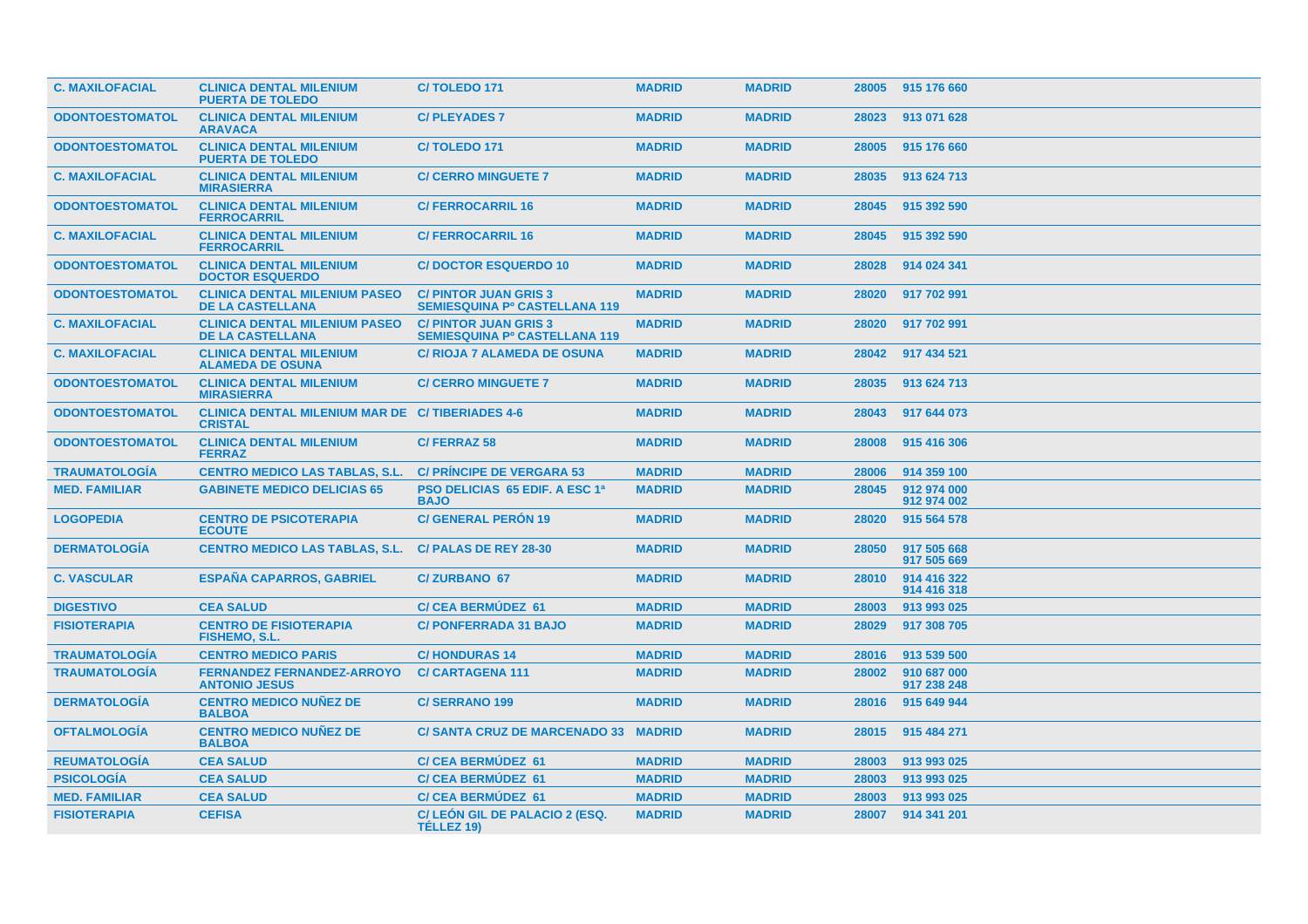| <b>TRAUMATOLOGÍA</b>   | <b>CENTRO MEDICO LAS TABLAS, S.L. C/ PALAS DE REY 28-30</b>           |                                                                     | <b>MADRID</b> | <b>MADRID</b> | 28050 | 917 505 668<br>917 505 669 |
|------------------------|-----------------------------------------------------------------------|---------------------------------------------------------------------|---------------|---------------|-------|----------------------------|
| <b>FISIOTERAPIA</b>    | <b>FISIOCOR 2004</b>                                                  | <b>PSO DE LA CASTELLANA 121</b>                                     | <b>MADRID</b> | <b>MADRID</b> | 28046 | 629 177 531<br>915 980 371 |
| <b>UROLOGIA</b>        | <b>CENTRO MEDICO PARIS</b>                                            | C/LA SALLE 12 SALIDA 10 DE N-VI<br>(CRTA LA CORUÑA)                 | <b>MADRID</b> | <b>MADRID</b> | 28023 | 915 129 034<br>915 129 000 |
| <b>CIRUGÍA GENERAL</b> | <b>CENTRO MEDICO PARIS</b>                                            | C/LA SALLE 12 SALIDA 10 DE N-VI<br>(CRTA LA CORUÑA)                 | <b>MADRID</b> | <b>MADRID</b> | 28023 | 915 129 034<br>915 129 000 |
| <b>UROLOGÍA</b>        | <b>CEA SALUD</b>                                                      | C/LA SALLE 12 SALIDA 10 DE N-VI<br><b>(CRTA LA CORUÑA)</b>          | <b>MADRID</b> | <b>MADRID</b> | 28023 | 915 129 000                |
| <b>FISIOTERAPIA</b>    | <b>FISIOTEAM, S.L.</b>                                                | <b>C/ MOTA DEL CUERVO 12</b>                                        | <b>MADRID</b> | <b>MADRID</b> | 28043 | 917 591 117<br>619 749 277 |
| <b>PSICOLOGÍA</b>      | <b>CLINICA ABLA</b>                                                   | <b>C/JESÚS APRENDIZ 23</b>                                          | <b>MADRID</b> | <b>MADRID</b> | 28007 | 914 090 114                |
| <b>PODOLOGÍA</b>       | Fisioterapia podología rehabilitación<br><b>Fisiocare Las Tablas</b>  | <b>C/VALCARLOS 15 PISO BAJO</b><br><b>LOCAL</b>                     | <b>MADRID</b> | <b>MADRID</b> | 28050 | 912 383 455                |
| <b>ENFERMERIA</b>      | <b>CENTRO MEDICO FERMIN</b><br><b>CABALLERO</b>                       | <b>C/ FERMÍN CABALLERO 47</b>                                       | <b>MADRID</b> | <b>MADRID</b> | 28034 | 917 306 678<br>665 867 894 |
| <b>C. VASCULAR</b>     | <b>ESPANA CAPARROS, GABRIEL</b>                                       | <b>C/DOCTOR ESQUERDO, NUM. 83</b>                                   | <b>MADRID</b> | <b>MADRID</b> | 28007 | 914 416 318<br>915 044 488 |
| <b>UROLOGÍA</b>        | <b>CENTRO MEDICO PARIS</b>                                            | <b>C/DOCTOR ESQUERDO, NUM. 83</b>                                   | <b>MADRID</b> | <b>MADRID</b> | 28007 | 915 732 022                |
| <b>UROLOGÍA</b>        | <b>CENTRO MEDICO INTEGRAL</b><br><b>HENARES</b>                       | <b>C/JOAQUIN COSTA 28</b>                                           | <b>MADRID</b> | <b>MADRID</b> | 28002 | 626 482 523<br>661 973 979 |
| <b>TRAUMATOLOGÍA</b>   | <b>SOCYT 2000 S.L</b>                                                 | <b>C/SERRANO 199</b>                                                | <b>MADRID</b> | <b>MADRID</b> | 28016 | 915 649 944<br>915 592 224 |
| <b>ENFERMERÍA</b>      | <b>CEA SALUD</b>                                                      | <b>C/CEA BERMUDEZ 61</b>                                            | <b>MADRID</b> | <b>MADRID</b> | 28003 | 913 993 025                |
| <b>O.R.L.</b>          | <b>GABINETE MEDICO DELICIAS 65</b>                                    | <b>PSO DELICIAS 65 EDIF. A ESC 1ª</b><br><b>BAJO</b>                | <b>MADRID</b> | <b>MADRID</b> | 28045 | 912 974 000<br>912 974 002 |
| <b>RADIODIAGNÓST.</b>  | <b>GABINETE MEDICO DELICIAS 65</b>                                    | <b>PSO DELICIAS 65 EDIF. A ESC 1ª</b><br><b>BAJO</b>                | <b>MADRID</b> | <b>MADRID</b> | 28045 | 912 974 000<br>912 974 002 |
| <b>DERMATOLOGÍA</b>    | <b>CENTRO MEDICO NUÑEZ DE</b><br><b>BALBOA</b>                        | C/NÚÑEZ DE BALBOA 48                                                | <b>MADRID</b> | <b>MADRID</b> | 28001 | 914 449 867                |
| <b>FISIOTERAPIA</b>    | <b>CONGAR REHABILITACION SL</b>                                       | <b>C/SANGENJO 34</b>                                                | <b>MADRID</b> | <b>MADRID</b> | 28034 | 606 641 222<br>913 785 551 |
| <b>FISIOTERAPIA</b>    | <b>CENTRO MEDICO FERMIN</b><br><b>CABALLERO</b>                       | <b>C/ FERMIN CABALLERO 47</b>                                       | <b>MADRID</b> | <b>MADRID</b> | 28034 | 917 306 678<br>665 867 894 |
| <b>O.R.L.</b>          | <b>CEA SALUD</b>                                                      | C/LA SALLE 12 SALIDA 10 DE N-VI<br>(CRTA LA CORUÑA)                 | <b>MADRID</b> | <b>MADRID</b> | 28023 | 915 129 000<br>915 129 026 |
| <b>REHABILITACIÓN</b>  | <b>ACACIAS CENTRO DE</b><br><b>REHABILITACION</b>                     | <b>PSO ACACIAS 39 (ESQ. NOGALES,</b><br>$\left( \mathbf{1} \right)$ | <b>MADRID</b> | <b>MADRID</b> | 28005 | 915 392 678                |
| <b>FISIOTERAPIA</b>    | <b>CLINICAS RETIRO</b>                                                | <b>C/ FERNÁN GONZÁLEZ 41</b>                                        | <b>MADRID</b> | <b>MADRID</b> | 28009 | 914 335 519<br>914 009 318 |
| <b>MED. FAMILIAR</b>   | <b>CLINICAS RETIRO</b>                                                | <b>C/ FERNÁN GONZÁLEZ 41</b>                                        | <b>MADRID</b> | <b>MADRID</b> | 28009 | 914 335 519<br>914 009 318 |
| <b>ENFERMERÍA</b>      | <b>CLINICAS RETIRO</b>                                                | <b>C/ FERNÁN GONZÁLEZ 41</b>                                        | <b>MADRID</b> | <b>MADRID</b> | 28009 | 914 335 519<br>914 009 318 |
| <b>PODOLOGIA</b>       | <b>CENTRO MEDICO Y</b><br><b>REHABILITACION PREMIUM MADRID</b><br>S.L | <b>C/VICTOR DE LA SERNA 4</b>                                       | <b>MADRID</b> | <b>MADRID</b> | 28016 | 915 105 635                |
| <b>PSICOLOGIA</b>      | <b>IRF LASALLE REHABILITACION Y</b><br><b>ESPECIALIDADES MEDICAS</b>  | <b>C/ GANÍMEDES 11 CENTRO</b><br><b>ASISTENCIAL</b>                 | <b>MADRID</b> | <b>MADRID</b> |       | 28023 917 400 826          |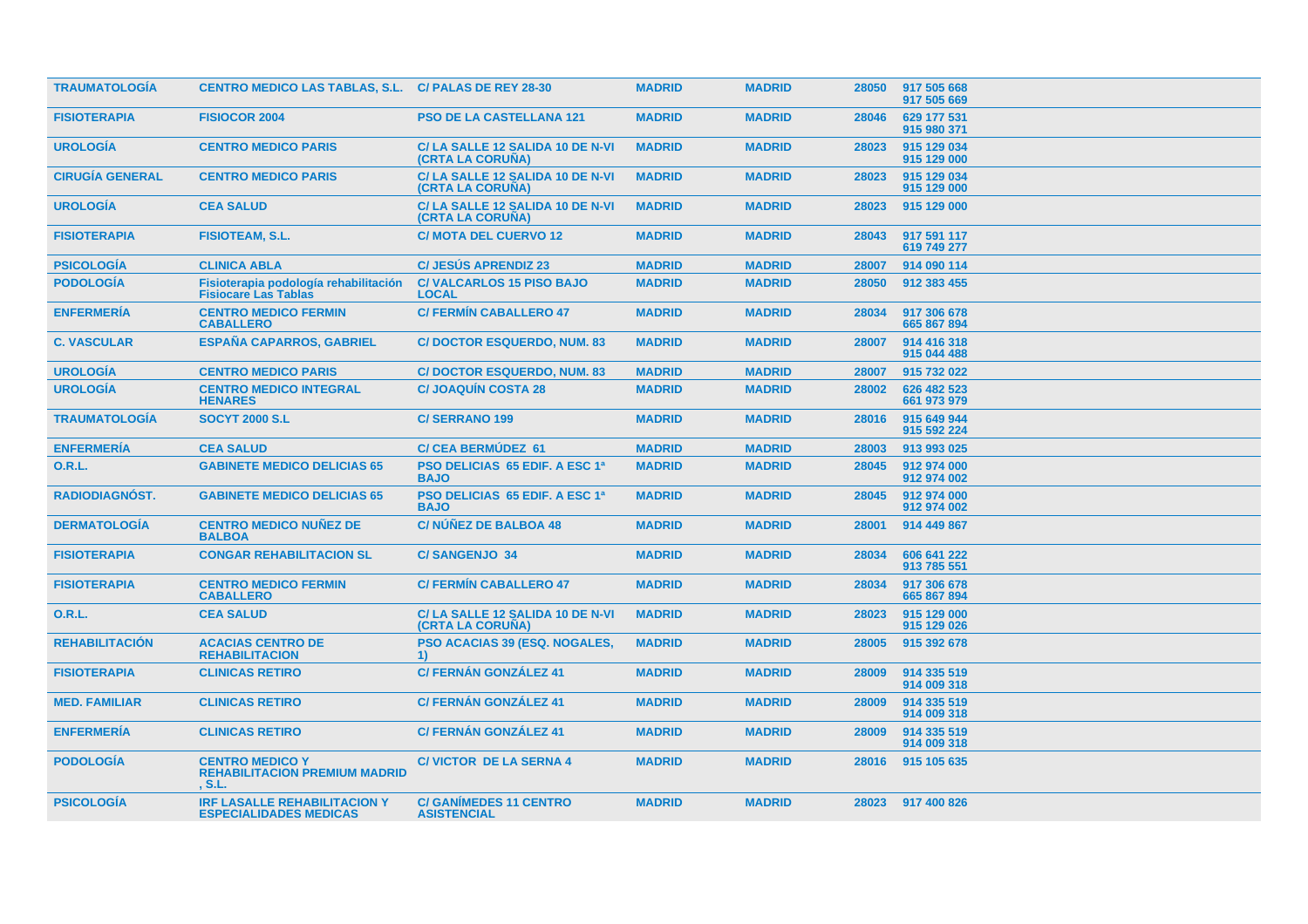| <b>PODOLOGIA</b>       | <b>CENTRO MEDICO FERMIN</b><br><b>CABALLERO</b>           | <b>C/ FERMIN CABALLERO 47</b>                        | <b>MADRID</b> | <b>MADRID</b> | 28034 | 917 306 678<br>665 867 894 |           |                                      |
|------------------------|-----------------------------------------------------------|------------------------------------------------------|---------------|---------------|-------|----------------------------|-----------|--------------------------------------|
| <b>OFTALMOLOGIA</b>    | <b>CENTRO MEDICO PARIS</b>                                | <b>C/PLÉYADES 25</b>                                 | <b>MADRID</b> | <b>MADRID</b> | 28023 | 917 522 852                |           |                                      |
| <b>GINECOLOGÍA</b>     | <b>GABINETE MEDICO DELICIAS 65</b>                        | <b>C/PLÉYADES 25</b>                                 | <b>MADRID</b> | <b>MADRID</b> | 28023 | 917 522 852                |           |                                      |
| <b>C. REPARADORA</b>   | <b>CENTRO MEDICO INTEGRAL</b><br><b>HENARES</b>           | <b>C/HONDURAS14</b>                                  | <b>MADRID</b> | <b>MADRID</b> | 28016 | 913 539 500                |           |                                      |
| <b>ENDOCRINOLOGÍA</b>  | <b>CEA SALUD</b>                                          | <b>C/ CEA BERMUDEZ 61</b>                            | <b>MADRID</b> | <b>MADRID</b> | 28003 | 913 993 025                |           |                                      |
| RADIODIAGNÓST.         | <b>CEA SALUD</b>                                          | <b>C/ CEA BERMUDEZ 61</b>                            | <b>MADRID</b> | <b>MADRID</b> | 28003 | 913 993 025                |           |                                      |
| <b>PUERICULTURA</b>    | <b>GABINETE MEDICO DELICIAS 65</b>                        | <b>PSO DELICIAS 65 EDIF. A ESC 1ª</b><br><b>BAJO</b> | <b>MADRID</b> | <b>MADRID</b> | 28045 | 912 974 000<br>912 974 002 |           |                                      |
| <b>PSICOLOGIA</b>      | <b>CENTRO DE PSICOTERAPIA</b><br><b>ECOUTE</b>            | <b>C/ GENERAL PERON 19</b>                           | <b>MADRID</b> | <b>MADRID</b> | 28020 | 915 564 578<br>625 935 311 | <b>SI</b> | Pulsa aquí para pedir tu cita online |
| <b>AREAS PEDIATRI.</b> | <b>CENTRO MEDICO LAS TABLAS, S.L.</b>                     | C/ PALAS DE REY 28-30                                | <b>MADRID</b> | <b>MADRID</b> | 28050 | 917 505 668<br>917 505 669 |           |                                      |
| <b>TRAUMATOLOGÍA</b>   | <b>FERNANDEZ FERNANDEZ-ARROYO</b><br><b>ANTONIO JESUS</b> | <b>PSO DE LA CASTELLANA 224</b>                      | <b>MADRID</b> | <b>MADRID</b> | 28046 | 913 150 105                |           |                                      |
| <b>UROLOGÍA</b>        | <b>CENTRO MEDICO NUÑEZ DE</b><br><b>BALBOA</b>            | <b>C/NUNEZ DE BALBOA 48</b>                          | <b>MADRID</b> | <b>MADRID</b> | 28001 | 914 449 867                |           |                                      |
| <b>DERMATOLOGÍA</b>    | <b>CLINICAS RETIRO</b>                                    | <b>C/FERNÁN GONZÁLEZ 41</b>                          | <b>MADRID</b> | <b>MADRID</b> | 28009 | 914 335 519<br>914 009 318 |           |                                      |
| <b>LOGOPEDIA</b>       | <b>CORPORACION FISIOGESTION</b>                           | <b>C/MAESTRO GUERRERO 8</b>                          | <b>MADRID</b> | <b>MADRID</b> | 28015 | 911 414 956                |           |                                      |
| <b>ALERGOLOGÍA</b>     | <b>CENTRO MEDICO NUÑEZ DE</b><br><b>BALBOA</b>            | <b>C/NUNEZ DE BALBOA 48</b>                          | <b>MADRID</b> | <b>MADRID</b> | 28001 | 914 449 867                |           |                                      |
| <b>ENFERMERÍA</b>      | <b>CENTRO MEDICO NUÑEZ DE</b><br><b>BALBOA</b>            | C/NÚÑEZ DE BALBOA 48                                 | <b>MADRID</b> | <b>MADRID</b> | 28001 | 914 449 867                |           |                                      |
| <b>GINECOLOGÍA</b>     | <b>CENTRO MEDICO NUÑEZ DE</b><br><b>BALBOA</b>            | <b>C/NUNEZ DE BALBOA 48</b>                          | <b>MADRID</b> | <b>MADRID</b> | 28001 | 914 449 867                |           |                                      |
| <b>TRAUMATOLOGIA</b>   | <b>CENTRO MEDICO FERMIN</b><br><b>CABALLERO</b>           | <b>C/ FERMIN CABALLERO 47</b>                        | <b>MADRID</b> | <b>MADRID</b> | 28034 | 917 306 678<br>665 867 894 |           |                                      |
| <b>UROLOGIA</b>        | <b>CENTRO MEDICO FERMIN</b><br><b>CABALLERO</b>           | <b>C/ FERMIN CABALLERO 47</b>                        | <b>MADRID</b> | <b>MADRID</b> | 28034 | 917 306 678<br>665 867 894 |           |                                      |
| <b>FISIOTERAPIA</b>    | <b>ACACIAS CENTRO DE</b><br><b>REHABILITACION</b>         | <b>PSO ACACIAS 39 (ESQ. NOGALES,</b><br>1)           | <b>MADRID</b> | <b>MADRID</b> | 28005 | 915 392 678                |           |                                      |
| <b>PSICOLOGÍA</b>      | <b>CLINICAS RETIRO</b>                                    | <b>C/ FERNÁN GONZÁLEZ 41</b>                         | <b>MADRID</b> | <b>MADRID</b> | 28009 | 914 335 519<br>914 009 318 |           |                                      |
| <b>REUMATOLOGÍA</b>    | <b>CENTRO MEDICO FERMIN</b><br><b>CABALLERO</b>           | <b>C/ FERMIN CABALLERO 47</b>                        | <b>MADRID</b> | <b>MADRID</b> | 28034 | 917 306 678<br>665 867 894 |           |                                      |
| <b>DERMATOLOGÍA</b>    | <b>ORDAS IZQUIERDO, FERNANDO</b>                          | <b>C/ PADRE DAMIAN 37</b>                            | <b>MADRID</b> | <b>MADRID</b> | 28036 | 913 431 432                |           |                                      |
| 0.R.L.                 | <b>CENTRO MEDICO FERMIN</b><br><b>CABALLERO</b>           | <b>C/ FERMIN CABALLERO 47</b>                        | <b>MADRID</b> | <b>MADRID</b> | 28034 | 917 306 678<br>665 867 894 |           |                                      |
| <b>GINECOLOGÍA</b>     | <b>CENTRO MEDICO FERMIN</b><br><b>CABALLERO</b>           | <b>C/ FERMIN CABALLERO 47</b>                        | <b>MADRID</b> | <b>MADRID</b> | 28034 | 917 306 678<br>665 867 894 |           |                                      |
| <b>DERMATOLOGÍA</b>    | <b>CENTRO MEDICO FERMIN</b><br><b>CABALLERO</b>           | <b>C/ FERMIN CABALLERO 47</b>                        | <b>MADRID</b> | <b>MADRID</b> | 28034 | 917 306 678<br>665 867 894 |           |                                      |
| 0.R.L.                 | <b>CENTRO MEDICO INTEGRAL</b><br><b>HENARES</b>           | <b>C/HONDURAS 14</b>                                 | <b>MADRID</b> | <b>MADRID</b> | 28016 | 913 539 500                |           |                                      |
| <b>GINECOLOGÍA</b>     | <b>CENTRO MEDICO PARIS</b>                                | <b>C/JOSÉ SILVA 7</b>                                | <b>MADRID</b> | <b>MADRID</b> | 28043 | 901 088 212<br>914 153 000 |           |                                      |
| <b>MED. FAMILIAR</b>   | CENTRO MEDICO LAS TABLAS, S.L. C/ PALAS DE REY 28-30      |                                                      | <b>MADRID</b> | <b>MADRID</b> | 28050 | 917 505 668<br>917 505 669 |           |                                      |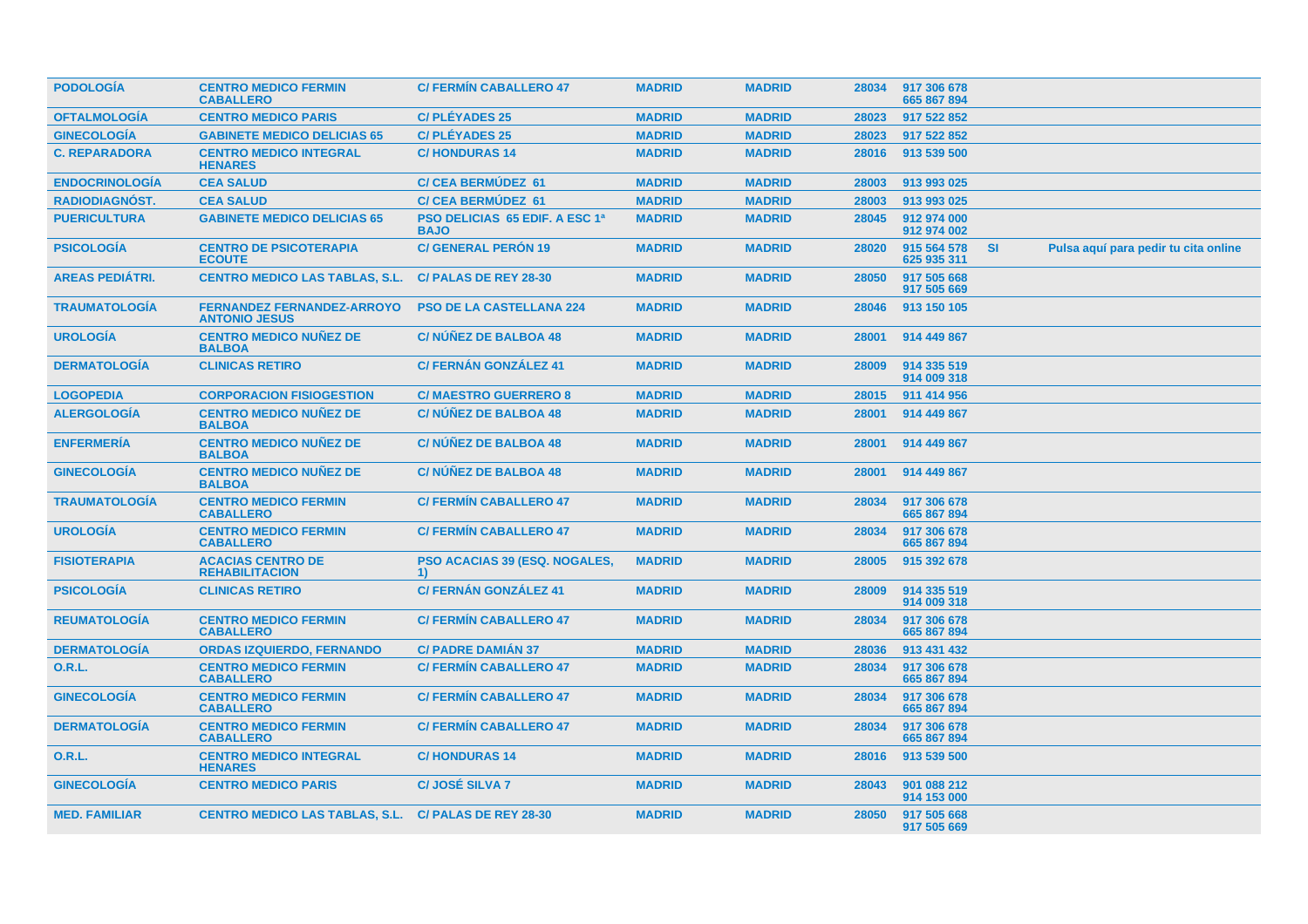| <b>PSIQUIATRIA</b>     | <b>CENTRO MEDICO NUÑEZ DE</b><br><b>BALBOA</b>                           | <b>C/NUNEZ DE BALBOA 48</b>                                 | <b>MADRID</b> | <b>MADRID</b> | 28001 | 914 449 867                |           |                                      |
|------------------------|--------------------------------------------------------------------------|-------------------------------------------------------------|---------------|---------------|-------|----------------------------|-----------|--------------------------------------|
| <b>OFTALMOLOGIA</b>    | <b>CENTRO MEDICO NUNEZ DE</b><br><b>BALBOA</b>                           | <b>C/NUNEZ DE BALBOA 48</b>                                 | <b>MADRID</b> | <b>MADRID</b> | 28001 | 914 449 867                |           |                                      |
| <b>PODOLOGÍA</b>       | <b>CONGAR REHABILITACION SL</b>                                          | <b>C/SANGENJO 34</b>                                        | <b>MADRID</b> | <b>MADRID</b> | 28034 | 913 785 551                |           |                                      |
| <b>NEUROLOGÍA</b>      | <b>CLINICAS RETIRO</b>                                                   | <b>C/ FERNÁN GONZÁLEZ 41</b>                                | <b>MADRID</b> | <b>MADRID</b> | 28009 | 914 335 519<br>914 009 318 |           |                                      |
| <b>C. VASCULAR</b>     | <b>ESPAÑA CAPARROS, GABRIEL</b>                                          | C/ ARTURO SORIA 103-105                                     | <b>MADRID</b> | <b>MADRID</b> | 28043 | 912 143 100                |           |                                      |
| <b>O.R.L.</b>          | <b>GABINETE MEDICO DELICIAS 65</b>                                       | C/ ARTURO SORIA 103-105                                     | <b>MADRID</b> | <b>MADRID</b> | 28043 | 912 143 100                |           |                                      |
| <b>RADIODIAGNÓST.</b>  | <b>CENTRO MEDICO FERMIN</b><br><b>CABALLERO</b>                          | <b>C/ FERMIN CABALLERO 47</b>                               | <b>MADRID</b> | <b>MADRID</b> | 28034 | 917 306 678<br>665 867 894 |           |                                      |
| <b>MED. INTERNA</b>    | <b>CENTRO MEDICO FERMIN</b><br><b>CABALLERO</b>                          | <b>C/ FERMIN CABALLERO 47</b>                               | <b>MADRID</b> | <b>MADRID</b> | 28034 | 917 306 678<br>665 867 894 |           |                                      |
| <b>GINECOLOGÍA</b>     | <b>GABINETE MEDICO DELICIAS 65</b>                                       | <b>C/HONDURAS 14</b>                                        | <b>MADRID</b> | <b>MADRID</b> | 28016 | 913 539 500                |           |                                      |
| <b>TRAUMATOLOGÍA</b>   | <b>CENTRO MEDICO FERMIN</b><br><b>CABALLERO</b>                          | <b>C/HONDURAS14</b>                                         | <b>MADRID</b> | <b>MADRID</b> | 28016 | 913 539 500                |           |                                      |
| <b>GINECOLOGÍA</b>     | <b>CENTRO MEDICO INTEGRAL</b><br><b>HENARES</b>                          | <b>C/CARTAGENA 111</b>                                      | <b>MADRID</b> | <b>MADRID</b> | 28002 | 910 687 000<br>917 238 248 |           |                                      |
| <b>RADIODIAGNOST.</b>  | <b>TERAPEUTICA ENDOVASCULAR Y</b><br><b>PERCUTANEA</b>                   | <b>C/ PRINCIPE DE VERGARA 53</b>                            | <b>MADRID</b> | <b>MADRID</b> | 28006 |                            |           |                                      |
| <b>NEUMOLOGÍA</b>      | <b>CEA SALUD</b>                                                         | <b>C/ CEA BERMUDEZ 61</b>                                   | <b>MADRID</b> | <b>MADRID</b> | 28003 | 913 993 025                |           |                                      |
| <b>O.R.L.</b>          | <b>CEA SALUD</b>                                                         | <b>C/CEA BERMUDEZ 61</b>                                    | <b>MADRID</b> | <b>MADRID</b> | 28003 | 913 993 025                |           |                                      |
| <b>UROLOGÍA</b>        | <b>GABINETE MEDICO DELICIAS 65</b>                                       | <b>PSO DELICIAS 65 EDIF. A ESC 1ª</b><br><b>BAJO</b>        | <b>MADRID</b> | <b>MADRID</b> | 28045 | 912 974 000<br>912 974 002 |           |                                      |
| <b>GINECOLOGÍA</b>     | <b>GABINETE MEDICO DELICIAS 65</b>                                       | <b>PSO DELICIAS 65 EDIF. A ESC 1ª</b><br><b>BAJO</b>        | <b>MADRID</b> | <b>MADRID</b> | 28045 | 912 974 000<br>912 974 002 |           |                                      |
| <b>PSIQUIATRIA</b>     | <b>CENTRO DE PSICOTERAPIA</b><br><b>ECOUTE</b>                           | <b>C/ GENERAL PERON 19</b>                                  | <b>MADRID</b> | <b>MADRID</b> | 28020 | 915 564 578                |           |                                      |
| <b>CARDIOLOGÍA</b>     | <b>CEA SALUD</b>                                                         | <b>C/CEA BERMUDEZ 61</b>                                    | <b>MADRID</b> | <b>MADRID</b> | 28003 | 913 993 025                |           |                                      |
| <b>DERMATOLOGÍA</b>    | <b>GABINETE MEDICO DELICIAS 65</b>                                       | PSO DELICIAS 65 EDIF. A ESC 1ª<br><b>BAJO</b>               | <b>MADRID</b> | <b>MADRID</b> | 28045 | 912 974 000<br>912 974 002 |           |                                      |
| <b>FISIOTERAPIA</b>    | <b>ARISED REHABILITACION</b>                                             | <b>AVD SANTA EUGENIA 25</b>                                 | <b>MADRID</b> | <b>MADRID</b> | 28031 | 913 322 479                |           |                                      |
| <b>MED. FAMILIAR</b>   | <b>CENTRO MEDICO NUNEZ DE</b><br><b>BALBOA</b>                           | <b>C/NUNEZ DE BALBOA 48</b>                                 | <b>MADRID</b> | <b>MADRID</b> | 28001 | 914 449 867                |           |                                      |
| <b>CARDIOLOGIA</b>     | <b>CENTRO MEDICO NUÑEZ DE</b><br><b>BALBOA</b>                           | <b>C/NUNEZ DE BALBOA 48</b>                                 | <b>MADRID</b> | <b>MADRID</b> | 28001 | 914 449 867                |           |                                      |
| <b>LOGOPEDIA</b>       | <b>CENTRO MEDICO NUÑEZ DE</b><br><b>BALBOA</b>                           | C/NÚÑEZ DE BALBOA 48                                        | <b>MADRID</b> | <b>MADRID</b> | 28001 | 914 449 867                |           |                                      |
| <b>UROLOGIA</b>        | <b>CENTRO MEDICO NUÑEZ DE</b><br><b>BALBOA</b>                           | C/ LA SALLE 12 SALIDA 10 DE N-VI<br><b>(CRTA LA CORUNA)</b> | <b>MADRID</b> | <b>MADRID</b> | 28023 | 655 039 686<br>913 449 823 |           |                                      |
| <b>NEUROFISIOLOGIA</b> | <b>CLINICAS RETIRO</b>                                                   | <b>C/ FERNÁN GONZÁLEZ 41</b>                                | <b>MADRID</b> | <b>MADRID</b> | 28009 | 914 335 519<br>914 009 318 |           |                                      |
| <b>PUERICULTURA</b>    | <b>CLINICAS RETIRO</b>                                                   | <b>C/ FERNÁN GONZÁLEZ 41</b>                                | <b>MADRID</b> | <b>MADRID</b> | 28009 | 914 335 519<br>914 009 318 |           |                                      |
| <b>PSICOLOGÍA</b>      | <b>CENTRO MEDICO Y</b><br><b>REHABILITACION PREMIUM MADRID</b><br>. S.L. | <b>C/ VICTOR DE LA SERNA 4</b>                              | <b>MADRID</b> | <b>MADRID</b> | 28016 | 915 105 635                | <b>SI</b> | Pulsa aquí para pedir tu cita online |
| <b>FISIOTERAPIA</b>    | <b>IRF LASALLE REHABILITACION Y</b><br><b>ESPECIALIDADES MEDICAS</b>     | <b>C/ GANIMEDES 11 CENTRO</b><br><b>ASISTENCIAL</b>         | <b>MADRID</b> | <b>MADRID</b> | 28023 | 917 400 826                |           |                                      |
| <b>LOGOPEDIA</b>       | <b>CLINICA ABLA</b>                                                      | <b>C/ JESUS APRENDIZ 23</b>                                 | <b>MADRID</b> | <b>MADRID</b> |       | 28007 914 090 114          |           |                                      |
|                        |                                                                          |                                                             |               |               |       |                            |           |                                      |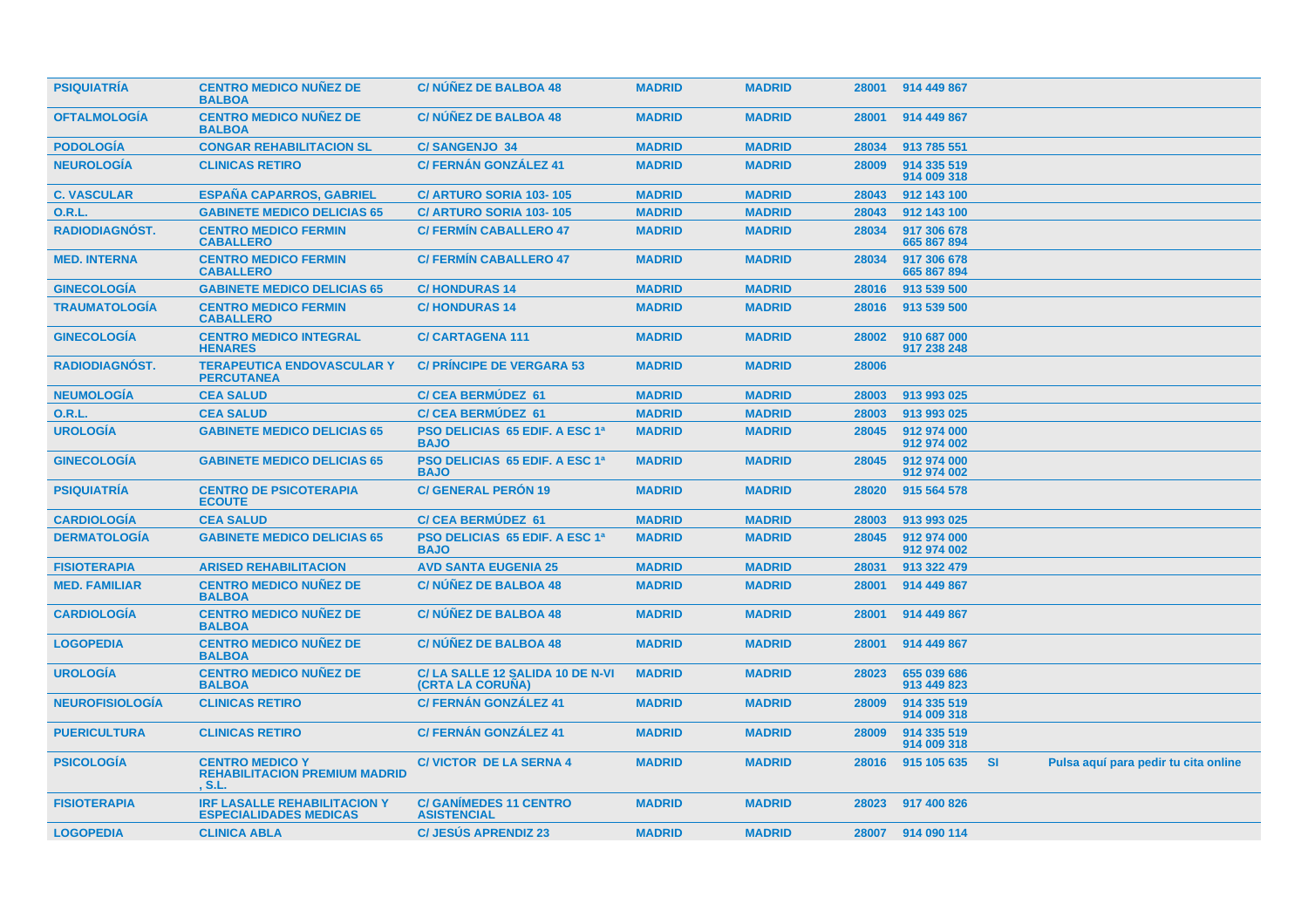| <b>FISIOTERAPIA</b>    | Fisioterapia podología rehabilitación<br><b>Fisiocare Las Tablas</b> | <b>C/VALCARLOS 15 PISO BAJO</b><br><b>LOCAL</b>                    | <b>MADRID</b> | <b>MADRID</b> | 28050 | 912 383 455                |
|------------------------|----------------------------------------------------------------------|--------------------------------------------------------------------|---------------|---------------|-------|----------------------------|
| <b>REHABILITACION</b>  | Fisioterapia podología rehabilitación<br><b>Fisiocare Las Tablas</b> | <b>C/VALCARLOS 15 PISO BAJO</b><br><b>LOCAL</b>                    | <b>MADRID</b> | <b>MADRID</b> | 28050 | 912 383 455                |
| <b>MED. FAMILIAR</b>   | <b>CENTRO MEDICO FERMIN</b><br><b>CABALLERO</b>                      | <b>C/ FERMÍN CABALLERO 47</b>                                      | <b>MADRID</b> | <b>MADRID</b> | 28034 | 917 306 678<br>665 867 894 |
| <b>TRAUMATOLOGIA</b>   | <b>CENTRO MEDICO LAS TABLAS, S.L.</b>                                | <b>C/HONDURAS 14</b>                                               | <b>MADRID</b> | <b>MADRID</b> | 28016 | 913 539 500                |
| <b>C. VASCULAR</b>     | <b>CENTRO MEDICO NUNEZ DE</b><br><b>BALBOA</b>                       | <b>C/SERRANO 199</b>                                               | <b>MADRID</b> | <b>MADRID</b> | 28016 | 915 649 944                |
| <b>ALERGOLOGIA</b>     | <b>CEA SALUD</b>                                                     | <b>C/ CEA BERMUDEZ 61</b>                                          | <b>MADRID</b> | <b>MADRID</b> | 28003 | 913 993 025                |
| <b>PSIQUIATRÍA</b>     | <b>CEA SALUD</b>                                                     | <b>C/ CEA BERMUDEZ 61</b>                                          | <b>MADRID</b> | <b>MADRID</b> | 28003 | 913 993 025                |
| <b>PODOLOGÍA</b>       | <b>CEA SALUD</b>                                                     | <b>C/CEA BERMUDEZ 61</b>                                           | <b>MADRID</b> | <b>MADRID</b> | 28003 | 913 993 025                |
| <b>GINECOLOGÍA</b>     | <b>TOCOGYN</b>                                                       | <b>C/ PRINCIPE DE VERGARA 53</b>                                   | <b>MADRID</b> | <b>MADRID</b> | 28006 | 914 359 100                |
| <b>FISIOTERAPIA</b>    | <b>ILUNION, FISIOTERAPIA Y SALUD</b>                                 | <b>C/NURIA 42</b>                                                  | <b>MADRID</b> | <b>MADRID</b> | 28034 | 917 355 050                |
| <b>AREAS PEDIATRI.</b> | <b>CEA SALUD</b>                                                     | <b>C/ CEA BERMUDEZ 61</b>                                          | <b>MADRID</b> | <b>MADRID</b> | 28003 | 913 307 936<br>913 993 025 |
| <b>UROLOGÍA</b>        | <b>CEA SALUD</b>                                                     | <b>C/CEA BERMUDEZ 61</b>                                           | <b>MADRID</b> | <b>MADRID</b> | 28003 | 913 993 025                |
| <b>C. VASCULAR</b>     | <b>CENTRO MEDICO NUÑEZ DE</b><br><b>BALBOA</b>                       | <b>C/NUNEZ DE BALBOA 48</b>                                        | <b>MADRID</b> | <b>MADRID</b> | 28001 | 914 449 867                |
| <b>NEUROLOGÍA</b>      | <b>CENTRO MEDICO NUÑEZ DE</b><br><b>BALBOA</b>                       | <b>C/NÚÑEZ DE BALBOA 48</b>                                        | <b>MADRID</b> | <b>MADRID</b> | 28001 | 914 449 867                |
| <b>FISIOTERAPIA</b>    | <b>SANICOR 2008, S.L.</b>                                            | <b>C/ JUAN RAMON JIMENEZ 28</b>                                    | <b>MADRID</b> | <b>MADRID</b> | 28036 | 917 030 482                |
| <b>DIGESTIVO</b>       | <b>CENTRO MEDICO FERMIN</b><br><b>CABALLERO</b>                      | <b>C/ FERMIN CABALLERO 47</b>                                      | <b>MADRID</b> | <b>MADRID</b> | 28034 | 917 306 678<br>665 867 894 |
| <b>UROLOGIA</b>        | <b>CENTRO MEDICO FERMIN</b><br><b>CABALLERO</b>                      | C/LA SALLE 12 SALIDA 10 DE N-VI<br>(CRTA LA CORUNA)                | <b>MADRID</b> | <b>MADRID</b> | 28023 | 915 129 000<br>915 129 026 |
| <b>ENDOCRINOLOGIA</b>  | <b>CENTRO MEDICO NUÑEZ DE</b><br><b>BALBOA</b>                       | C/NÚÑEZ DE BALBOA 48                                               | <b>MADRID</b> | <b>MADRID</b> | 28001 | 914 449 867                |
| 0.R.L.                 | <b>CENTRO MEDICO FERMIN</b><br><b>CABALLERO</b>                      | C/LA SALLE 12 SALIDA 10 DE N-VI<br><b>(CRTA LA CORUNA)</b>         | <b>MADRID</b> | <b>MADRID</b> | 28023 | 915 129 000<br>915 129 026 |
| <b>O.R.L.</b>          | <b>CENTRO MEDICO PARIS</b>                                           | C/LA SALLE 12 SALIDA 10 DE N-VI<br>(CRTA LA CORUNA)                | <b>MADRID</b> | <b>MADRID</b> | 28023 | 915 129 034<br>915 129 000 |
| <b>PODOLOGIA</b>       | <b>ACACIAS CENTRO DE</b><br><b>REHABILITACION</b>                    | <b>PSO ACACIAS 39 (ESQ. NOGALES,</b><br>$\left( \mathbf{1}\right)$ | <b>MADRID</b> | <b>MADRID</b> | 28005 | 915 392 678                |
| <b>PSIQUIATRÍA</b>     | <b>CLINICAS RETIRO</b>                                               | <b>C/ FERNÁN GONZÁLEZ 41</b>                                       | <b>MADRID</b> | <b>MADRID</b> | 28009 | 914 335 519<br>914 009 318 |
| <b>UROLOGÍA</b>        | <b>GRUPO UROLOGICO X X I</b>                                         | <b>C/MAIQUEZ 21</b>                                                | <b>MADRID</b> | <b>MADRID</b> | 28029 | 914 090 130                |
| <b>CARDIOLOGIA</b>     | <b>CENTRO MEDICO FERMIN</b><br><b>CABALLERO</b>                      | <b>C/ FERMIN CABALLERO 47</b>                                      | <b>MADRID</b> | <b>MADRID</b> | 28034 | 917 306 678<br>665 867 894 |
| <b>ENDOCRINOLOGIA</b>  | <b>CENTRO MEDICO FERMIN</b><br><b>CABALLERO</b>                      | <b>C/ FERMIN CABALLERO 47</b>                                      | <b>MADRID</b> | <b>MADRID</b> | 28034 | 917 306 678<br>665 867 894 |
| <b>CIRUGÍA GENERAL</b> | <b>CENTRO MEDICO INTEGRAL</b><br><b>HENARES</b>                      | <b>C/DOCTOR ESQUERDO, NUM. 83</b>                                  | <b>MADRID</b> | <b>MADRID</b> | 28007 | 915 732 022<br>654 495 788 |
| <b>TRAUMATOLOGIA</b>   | <b>REHABILITACION SAN FERNANDO,</b><br>S.L.                          | <b>C/DOCTOR ESQUERDO, NUM. 83</b>                                  | <b>MADRID</b> | <b>MADRID</b> | 28007 | 915 732 022<br>914 090 903 |
| 0.R.L.                 | <b>GABINETE MEDICO DELICIAS 65</b>                                   | <b>C/JOAQUIN COSTA 28</b>                                          | <b>MADRID</b> | <b>MADRID</b> | 28002 | 915 617 100<br>915 630 360 |
| <b>ALERGOLOGÍA</b>     | <b>CENTRO MEDICO FERMIN</b><br><b>CABALLERO</b>                      | <b>C/ FERMIN CABALLERO 47</b>                                      | <b>MADRID</b> | <b>MADRID</b> | 28034 | 917 306 678<br>665 867 894 |
| <b>GINECOLOGÍA</b>     | <b>CENTRO GINECOLOGICO LAUSSEL</b>                                   | <b>C/PLÉYADES 25</b>                                               | <b>MADRID</b> | <b>MADRID</b> | 28023 | 917 522 852                |
|                        |                                                                      |                                                                    |               |               |       |                            |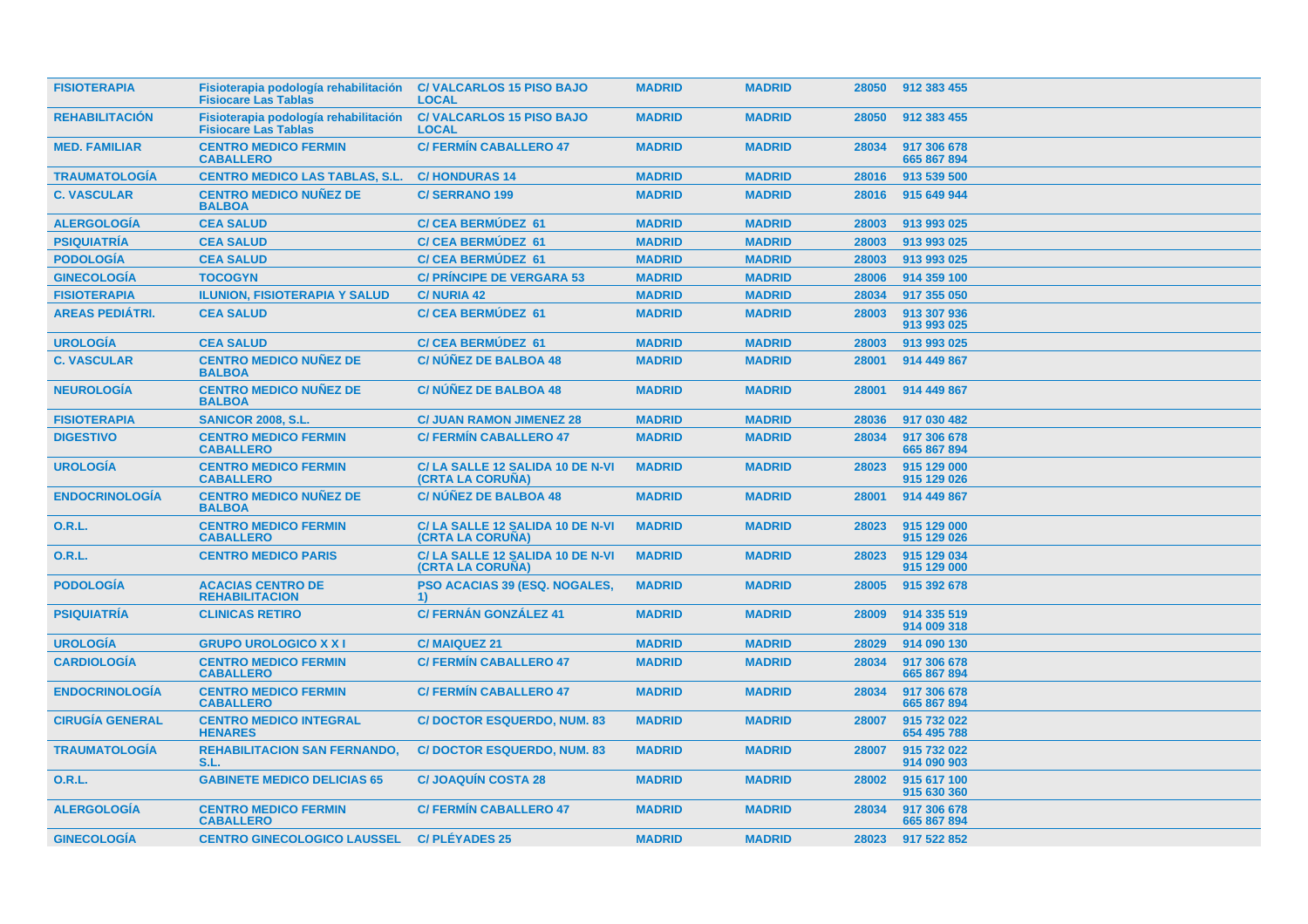| <b>CIRUGÍA GENERAL</b> | <b>CENTRO MEDICO PARIS</b>                               | <b>C/HONDURAS14</b>                 | <b>MADRID</b> | <b>MADRID</b> | 28016 | 913 539 500                |           |                                      |
|------------------------|----------------------------------------------------------|-------------------------------------|---------------|---------------|-------|----------------------------|-----------|--------------------------------------|
| <b>OFTALMOLOGÍA</b>    | <b>CENTRO MEDICO INTEGRAL</b><br><b>HENARES</b>          | <b>C/HONDURAS14</b>                 | <b>MADRID</b> | <b>MADRID</b> | 28016 | 626 482 523<br>913 539 500 |           |                                      |
| <b>OFTALMOLOGIA</b>    | <b>CLINICA OFTALMOLOGICA DR.</b><br>ROMO, S.L.           | <b>C/SANTA CRUZ DE MARCENADO 33</b> | <b>MADRID</b> | <b>MADRID</b> | 28015 | 915 484 271<br>915 740 661 |           |                                      |
| <b>REUMATOLOGÍA</b>    | <b>CENTRO MEDICO CARPETANA</b>                           | <b>C/OCA 104</b>                    | <b>MADRID</b> | <b>MADRID</b> | 28025 | 914 652 928                |           |                                      |
| <b>DIGESTIVO</b>       | <b>CENTRO MEDICO CARPETANA</b>                           | <b>C/ MANUEL ÁLVAREZ 4</b>          | <b>MADRID</b> | <b>MADRID</b> | 28025 | 914 652 928<br>915 256 843 |           |                                      |
| <b>ENFERMERÍA</b>      | <b>CENTRO MEDICO CARPETANA</b>                           | <b>C/ MANUEL ALVAREZ 4</b>          | <b>MADRID</b> | <b>MADRID</b> | 28025 | 914 652 928                |           |                                      |
| <b>LOGOFONIATRIA</b>   | <b>CENTRO MEDICO CARPETANA</b>                           | <b>C/ MANUEL ALVAREZ 4</b>          | <b>MADRID</b> | <b>MADRID</b> | 28025 | 914 652 928                |           |                                      |
| <b>ALERGOLOGÍA</b>     | <b>CENTRO MEDICO CARPETANA</b>                           | <b>C/ MANUEL ÁLVAREZ 4</b>          | <b>MADRID</b> | <b>MADRID</b> | 28025 | 914 652 928<br>915 256 843 |           |                                      |
| <b>OFTALMOLOGIA</b>    | <b>CLINICA OFTALMOLOGICA DR.</b><br>ROMO, S.L.           | C/IBIZA 37                          | <b>MADRID</b> | <b>MADRID</b> | 28009 | 915 740 623                |           |                                      |
| <b>MED. FAMILIAR</b>   | <b>CENTRO MEDICO CARPETANA</b>                           | <b>C/VIA CARPETANA 201</b>          | <b>MADRID</b> | <b>MADRID</b> | 28047 | 915 251 695<br>914 652 928 |           |                                      |
| <b>PODOLOGÍA</b>       | <b>CLINICA MELISA S.L</b>                                | <b>C/ ALDEANUEVA DE LA VERA 16</b>  | <b>MADRID</b> | <b>MADRID</b> | 28044 | 917 060 570                |           |                                      |
| <b>OFTALMOLOGÍA</b>    | <b>CENTRO PRINCIPE DE VERGARA</b>                        | <b>C/ PRINCIPE DE VERGARA 134</b>   | <b>MADRID</b> | <b>MADRID</b> | 28002 | 915 631 418                |           |                                      |
| <b>GINECOLOGÍA</b>     | <b>CLINICA MONTERREY</b>                                 | <b>C/ LEOPOLDO ALAS CLARIN 51</b>   | <b>MADRID</b> | <b>MADRID</b> | 28035 | 913 731 961                |           |                                      |
| <b>PUERICULTURA</b>    | <b>CLINICA SILVANO</b>                                   | <b>C/SILVANO 139</b>                | <b>MADRID</b> | <b>MADRID</b> | 28043 | 913 887 909<br>913 885 603 |           |                                      |
| <b>DERMATOLOGÍA</b>    | <b>CLINICA HERNANZ S.L.</b>                              | <b>C/JOAQUIN COSTA 28</b>           | <b>MADRID</b> | <b>MADRID</b> | 28002 | 915 628 152<br>915 630 360 |           |                                      |
| <b>CIRUGÍA GENERAL</b> | <b>CENTRO MEDICO HABANA</b>                              | <b>PSO HABANA 170</b>               | <b>MADRID</b> | <b>MADRID</b> | 28036 | 913 596 083                |           |                                      |
| <b>DERMATOLOGÍA</b>    | <b>CENTRO MEDICO HABANA</b>                              | <b>PSO HABANA 170</b>               | <b>MADRID</b> | <b>MADRID</b> | 28036 | 913 596 083                |           |                                      |
| <b>PSIQUIATRÍA</b>     | <b>CENTRO MEDICO HABANA</b>                              | PSO HABANA 170                      | <b>MADRID</b> | <b>MADRID</b> | 28036 | 913 596 083                |           |                                      |
| <b>GINECOLOGÍA</b>     | <b>CENTRO PRINCIPE DE VERGARA</b>                        | <b>C/ PRÍNCIPE DE VERGARA 134</b>   | <b>MADRID</b> | <b>MADRID</b> | 28002 | 915 631 418                |           |                                      |
| <b>PUERICULTURA</b>    | <b>CONSULTORIO MEDICO ALAMEDA</b><br><b>OSUNA, S.L</b>   | C/RIOJA 19                          | <b>MADRID</b> | <b>MADRID</b> | 28042 | 917 471 510                |           |                                      |
| <b>OFTALMOLOGÍA</b>    | <b>SEBASTIAN DE ERICE SANCHEZ-</b><br><b>OCANA MARIA</b> | <b>C/JOAQUIN COSTA 28</b>           | <b>MADRID</b> | <b>MADRID</b> | 28002 | 915 617 100<br>915 630 360 |           |                                      |
| <b>CIRUGÍA GENERAL</b> | <b>CLINICA MEDICO QUIRURGICA</b><br><b>ROKAVA</b>        | <b>C/JOSÉ ORTEGA Y GASSET 40</b>    | <b>MADRID</b> | <b>MADRID</b> | 28006 | 914 356 518<br>914 315 972 |           |                                      |
| <b>ENFERMERIA</b>      | <b>CENTRO MEDICO HABANA</b>                              | <b>PSO HABANA 170</b>               | <b>MADRID</b> | <b>MADRID</b> | 28036 | 913 596 083                |           |                                      |
| <b>UROLOGÍA</b>        | <b>CENTRO MEDICO INFANTA</b><br><b>MERCEDES</b>          | <b>C/INFANTA MERCEDES 8</b>         | <b>MADRID</b> | <b>MADRID</b> | 28020 | 915 796 705                |           |                                      |
| <b>ENFERMERÍA</b>      | <b>CENTRO MEDICO INFANTA</b><br><b>MERCEDES</b>          | <b>C/INFANTA MERCEDES 8</b>         | <b>MADRID</b> | <b>MADRID</b> | 28020 | 915 796 705                |           |                                      |
| <b>MED. FAMILIAR</b>   | <b>CENTRO MEDICO INFANTA</b><br><b>MERCEDES</b>          | <b>C/INFANTA MERCEDES 8</b>         | <b>MADRID</b> | <b>MADRID</b> | 28020 | 915 796 705                | <b>SI</b> | Pulsa aquí para pedir tu cita online |
| <b>GINECOLOGÍA</b>     | <b>CENTRO MEDICO CARPETANA</b>                           | <b>C/CARTAGENA 111</b>              | <b>MADRID</b> | <b>MADRID</b> | 28002 |                            |           |                                      |
| <b>MED. FAMILIAR</b>   | <b>POLICLINICA MEPRYSA</b>                               | <b>C/MONTESA 15</b>                 | <b>MADRID</b> | <b>MADRID</b> | 28006 | 914 016 336<br>914 014 338 |           |                                      |
| <b>DERMATOLOGÍA</b>    | <b>POLICLINICA MEPRYSA</b>                               | <b>C/MONTESA 15</b>                 | <b>MADRID</b> | <b>MADRID</b> | 28006 | 914 016 336<br>914 014 338 |           |                                      |
| <b>RADIODIAGNOST.</b>  | <b>CENTRO MEDICO CARPETANA</b>                           | <b>C/OCA 104</b>                    | <b>MADRID</b> | <b>MADRID</b> | 28025 | 914 652 928                |           |                                      |
| RADIODIAGNÓST.         | <b>CENTRO MEDICO CARPETANA</b>                           | <b>C/ MANUEL ALVAREZ 3</b>          | <b>MADRID</b> | <b>MADRID</b> | 28025 | 914 652 928                |           |                                      |
| <b>GINECOLOGÍA</b>     | <b>CENTRO MEDICO CARPETANA</b>                           | <b>C/ MANUEL ALVAREZ 3</b>          | <b>MADRID</b> | <b>MADRID</b> | 28025 | 914 652 928                |           |                                      |
|                        |                                                          |                                     |               |               |       |                            |           |                                      |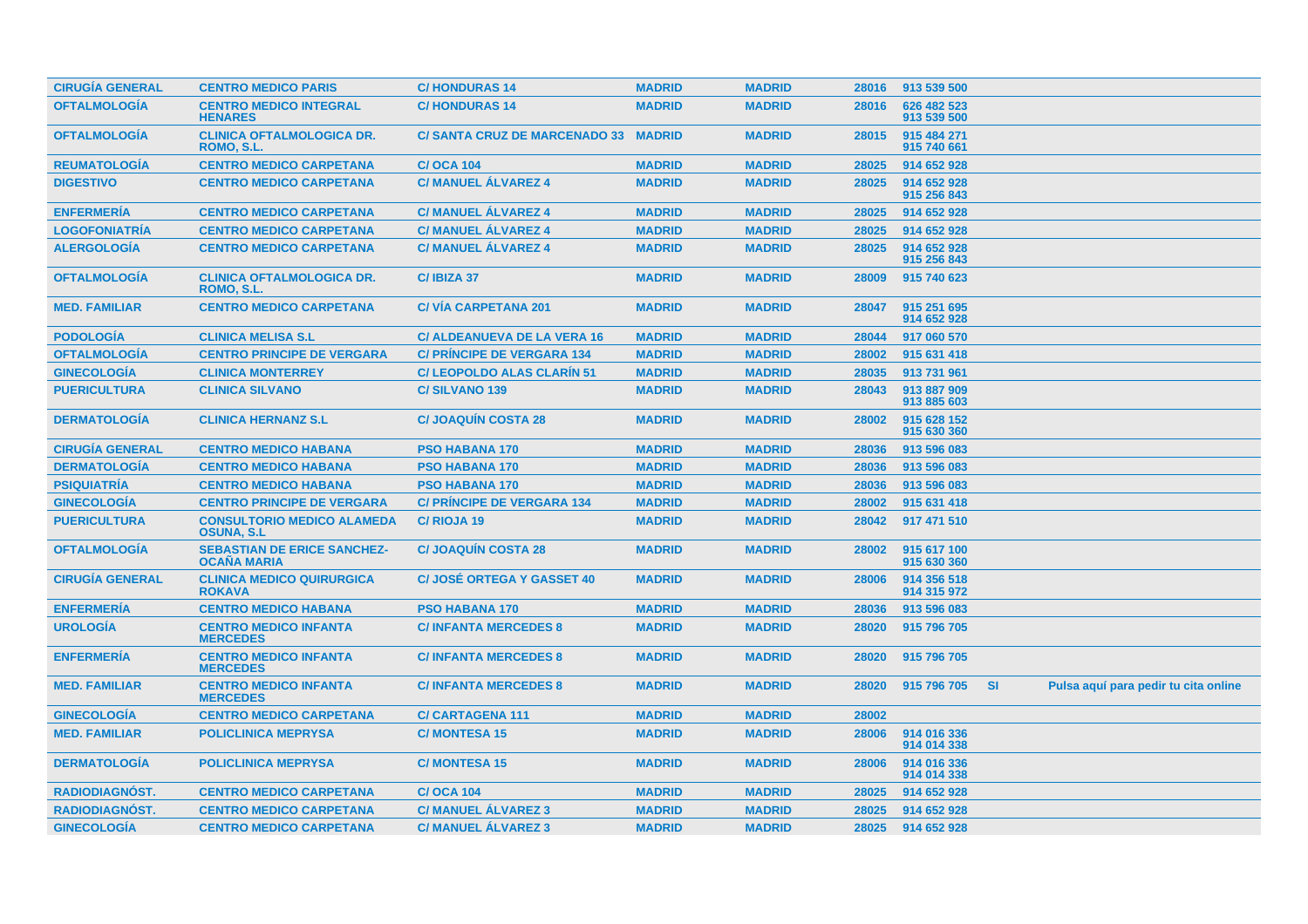| <b>C. MAXILOFACIAL</b> | <b>CENTRO MEDICO CARPETANA</b>                                     | <b>C/HONDURAS14</b>                                | <b>MADRID</b> | <b>MADRID</b> | 28016 | 913 539 500                |           |                                      |
|------------------------|--------------------------------------------------------------------|----------------------------------------------------|---------------|---------------|-------|----------------------------|-----------|--------------------------------------|
| <b>CIRUGÍA GENERAL</b> | <b>FERNANDEZ LOPEZ ANGEL P.</b>                                    | <b>C/HONDURAS 14</b>                               | <b>MADRID</b> | <b>MADRID</b> | 28016 | 913 539 500                |           |                                      |
| <b>O.R.L.</b>          | <b>CENTRO MEDICO CARPETANA</b>                                     | <b>C/ JUAN BRAVO 49 3 PLANTA</b>                   | <b>MADRID</b> | <b>MADRID</b> | 28006 | 910 687 999<br>648 764 149 |           |                                      |
| <b>ALERGOLOGÍA</b>     | <b>POLICLINICA MEPRYSA</b>                                         | <b>C/MONTESA 15</b>                                | <b>MADRID</b> | <b>MADRID</b> | 28006 | 914 016 336<br>914 014 338 |           |                                      |
| <b>NEUROLOGÍA</b>      | <b>POLICLINICA MEPRYSA</b>                                         | <b>C/MONTESA 15</b>                                | <b>MADRID</b> | <b>MADRID</b> | 28006 | 914 016 336                |           |                                      |
| <b>DERMATOLOGÍA</b>    | <b>DERMOMEDIC CENTER, S.L.</b>                                     | <b>C/ JORGE JUAN 36</b>                            | <b>MADRID</b> | <b>MADRID</b> | 28001 | 915 769 054                |           |                                      |
| <b>FISIOTERAPIA</b>    | <b>FISIOTERAPIA LAS ROSAS</b>                                      | <b>C/ JULIA GARCÍA BOUTÁN 37</b>                   | <b>MADRID</b> | <b>MADRID</b> | 28022 | 912 335 053                |           |                                      |
| <b>O.R.L.</b>          | <b>CENTRO MEDICO CARPETANA</b>                                     | <b>C/HONDURAS 14</b>                               | <b>MADRID</b> | <b>MADRID</b> | 28016 | 913 539 500                |           |                                      |
| <b>GINECOLOGÍA</b>     | <b>CENTRO MEDICO HABANA</b>                                        | <b>C/HONDURAS14</b>                                | <b>MADRID</b> | <b>MADRID</b> | 28016 | 913 539 500                |           |                                      |
| <b>CIRUGÍA GENERAL</b> | <b>CENTRO MEDICO HABANA</b>                                        | <b>C/HONDURAS14</b>                                | <b>MADRID</b> | <b>MADRID</b> | 28016 |                            |           |                                      |
| <b>CIRUGÍA GENERAL</b> | <b>FERNANDEZ LOPEZ ANGEL P.</b>                                    | <b>C/HONDURAS 14</b>                               | <b>MADRID</b> | <b>MADRID</b> | 28016 |                            |           |                                      |
| <b>OFTALMOLOGIA</b>    | <b>NABIL RAGAEI KAMEL</b>                                          | <b>C/CARTAGENA 111</b>                             | <b>MADRID</b> | <b>MADRID</b> | 28002 | 910 687 000                |           |                                      |
| <b>GINECOLOGÍA</b>     | <b>CENTRO MEDICO CARPETANA</b>                                     | <b>C/JOSÉ SILVA 7</b>                              | <b>MADRID</b> | <b>MADRID</b> | 28043 | 914 153 305                |           |                                      |
| <b>OFTALMOLOGIA</b>    | <b>SEBASTIAN DE ERICE SANCHEZ-</b><br><b>OCAÑA MARIA</b>           | <b>C/ORENSE 29</b>                                 | <b>MADRID</b> | <b>MADRID</b> | 28020 | 915 970 385                |           |                                      |
| <b>NEUROLOGÍA</b>      | <b>CENTRO MEDICO CARPETANA</b>                                     | <b>C/OCA 104</b>                                   | <b>MADRID</b> | <b>MADRID</b> | 28025 | 914 652 928                |           |                                      |
| <b>C. VASCULAR</b>     | <b>CENTRO MEDICO CARPETANA</b>                                     | <b>C/ MANUEL ALVAREZ 3</b>                         | <b>MADRID</b> | <b>MADRID</b> | 28025 | 914 652 928                |           |                                      |
| <b>UROLOGÍA</b>        | <b>CENTRO MEDICO CARPETANA</b>                                     | <b>C/VIA CARPETANA 177</b>                         | <b>MADRID</b> | <b>MADRID</b> | 28047 | 914 652 928<br>915 256 864 |           |                                      |
| <b>CARDIOLOGIA</b>     | <b>CENTRO MEDICO CARPETANA</b>                                     | <b>C/VIA CARPETANA 177</b>                         | <b>MADRID</b> | <b>MADRID</b> | 28047 | 914 652 928                |           |                                      |
| <b>UROLOGÍA</b>        | <b>CENTRO PRINCIPE DE VERGARA</b>                                  | <b>C/ONA 10</b>                                    | <b>MADRID</b> | <b>MADRID</b> | 28050 | 901 088 212                |           |                                      |
| <b>FISIOTERAPIA</b>    | <b>CLINICA MELISA S.L</b>                                          | <b>C/ ALDEANUEVA DE LA VERA 16</b>                 | <b>MADRID</b> | <b>MADRID</b> | 28044 | 917 060 570                |           |                                      |
| <b>LOGOPEDIA</b>       | <b>CLINICA MELISA S.L</b>                                          | <b>C/ ALDEANUEVA DE LA VERA 16</b>                 | <b>MADRID</b> | <b>MADRID</b> | 28044 | 917 060 570                |           |                                      |
| <b>LOGOPEDIA</b>       | <b>CLINICA MELISA S.L</b>                                          | <b>C/DE LA LAGUNA 129</b>                          | <b>MADRID</b> | <b>MADRID</b> | 28025 | 912 585 250                |           |                                      |
| <b>FISIOTERAPIA</b>    | <b>CLINICA MELISA S.L</b>                                          | <b>C/DE LA LAGUNA 129</b>                          | <b>MADRID</b> | <b>MADRID</b> | 28025 | 912 585 250                |           |                                      |
| <b>PSICOLOGÍA</b>      | <b>CLINICA MELISA S.L</b>                                          | <b>C/DE LA LAGUNA 129</b>                          | <b>MADRID</b> | <b>MADRID</b> | 28025 | 912 585 250                |           |                                      |
| <b>DERMATOLOGIA</b>    | <b>CLINICA GONZALEZ CAVADA, S.L.</b>                               | <b>C/O'DONNELL 15</b>                              | <b>MADRID</b> | <b>MADRID</b> | 28009 | 915 780 419<br>915 755 581 |           |                                      |
| <b>CARDIOLOGÍA</b>     | <b>CENTRO PRINCIPE DE VERGARA</b>                                  | <b>C/ PRINCIPE DE VERGARA 134</b>                  | <b>MADRID</b> | <b>MADRID</b> | 28002 | 915 631 418                |           |                                      |
| <b>DERMATOLOGÍA</b>    | <b>CLINICA MONTERREY</b>                                           | <b>C/LEOPOLDO ALAS CLARIN 51</b>                   | <b>MADRID</b> | <b>MADRID</b> | 28035 | 913 733 221<br>913 731 961 |           |                                      |
| <b>MED. FAMILIAR</b>   | <b>CONSULTORIO MEDICO ALAMEDA</b><br><b>OSUNA, S.L</b>             | C/RIOJA 19                                         | <b>MADRID</b> | <b>MADRID</b> | 28042 | 917 471 510                | <b>SI</b> | Pulsa aquí para pedir tu cita online |
| <b>ALERGOLOGÍA</b>     | <b>CLINICA SILVANO</b>                                             | <b>C/SILVANO 139</b>                               | <b>MADRID</b> | <b>MADRID</b> | 28043 | 913 887 909<br>913 885 603 |           |                                      |
| <b>GINECOLOGIA</b>     | <b>CENTRO PRINCIPE DE VERGARA</b>                                  | <b>C/JOAQUIN COSTA 28</b>                          | <b>MADRID</b> | <b>MADRID</b> | 28002 | 915 755 024                |           |                                      |
| <b>OFTALMOLOGIA</b>    | DRA. RAQUEL MARTIN-CARABIAS Y C/ ZURBANO 49<br><b>FERRAZ, S.L.</b> |                                                    | <b>MADRID</b> | <b>MADRID</b> | 28010 | 913 100 600<br>913 101 261 |           |                                      |
| <b>DERMATOLOGIA</b>    | <b>MARQUES SERRANO OLGA</b>                                        | <b>C/ CASTELLÓ 80 CONSULTAS</b><br><b>EXTERNAS</b> | <b>MADRID</b> | <b>MADRID</b> | 28006 | 914 313 829                |           |                                      |
| <b>OFTALMOLOGÍA</b>    | <b>CENTRO MEDICO HABANA</b>                                        | <b>PSO HABANA 170</b>                              | <b>MADRID</b> | <b>MADRID</b> | 28036 | 913 596 083                |           |                                      |
| <b>NEUMOLOGÍA</b>      | <b>CENTRO MEDICO HABANA</b>                                        | <b>PSO HABANA 170</b>                              | <b>MADRID</b> | <b>MADRID</b> | 28036 | 913 596 083                |           |                                      |
| <b>UROLOGIA</b>        | <b>CENTRO MEDICO HABANA</b>                                        | <b>PSO HABANA 170</b>                              | <b>MADRID</b> | <b>MADRID</b> | 28036 | 913 596 083                |           |                                      |
|                        |                                                                    |                                                    |               |               |       |                            |           |                                      |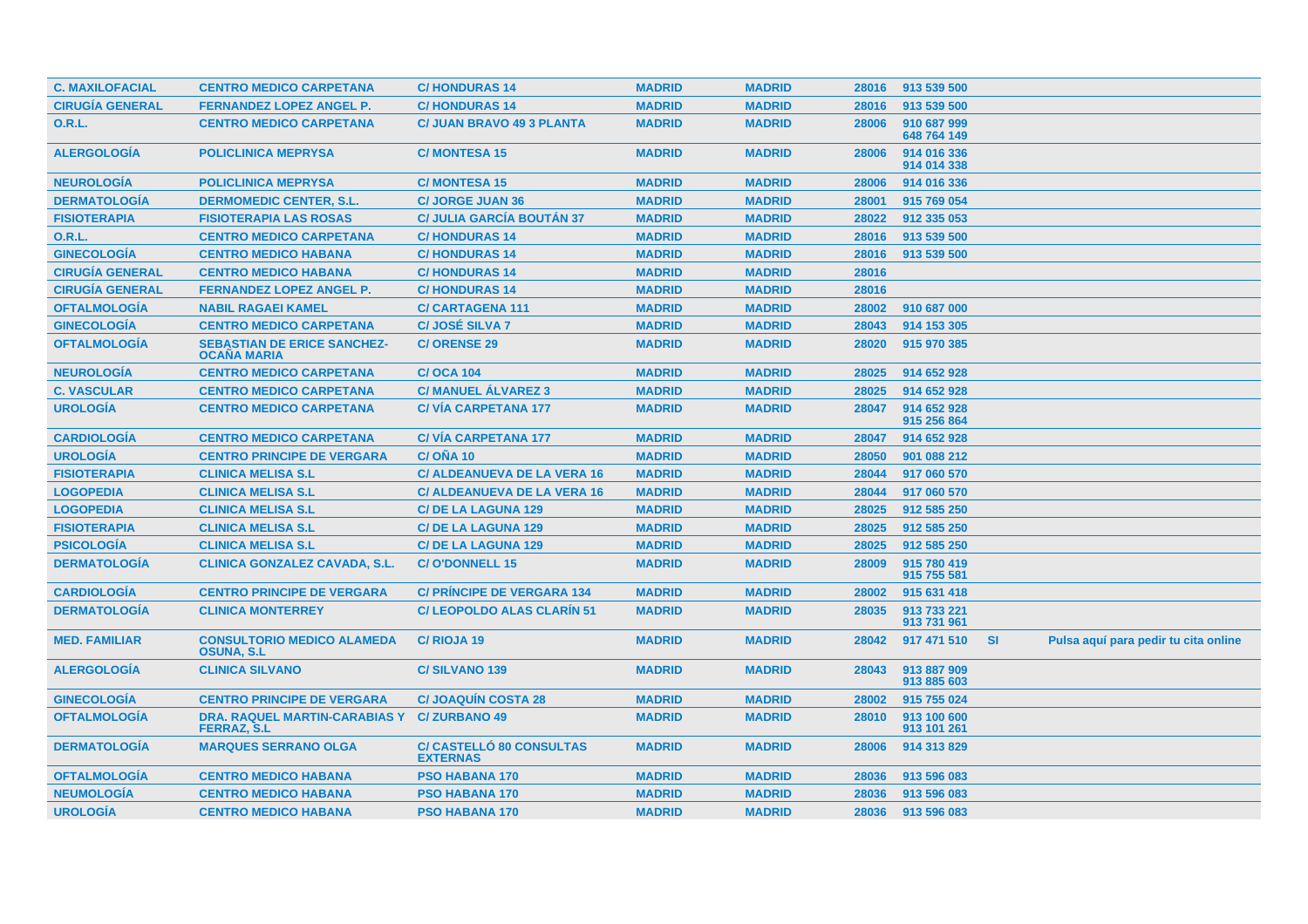| <b>DERMATOLOGIA</b>    | <b>CENTRO MEDICO INFANTA</b><br><b>MERCEDES</b>           | <b>C/INFANTA MERCEDES 8</b>          | <b>MADRID</b> | <b>MADRID</b> | 28020 | 915 796 705                |
|------------------------|-----------------------------------------------------------|--------------------------------------|---------------|---------------|-------|----------------------------|
| <b>GINECOLOGIA</b>     | <b>CENTRO MEDICO HABANA</b>                               | <b>C/PLÉYADES 25</b>                 | <b>MADRID</b> | <b>MADRID</b> | 28023 | 917 522 852                |
| <b>O.R.L.</b>          | <b>CENTRO MEDICO CARPETANA</b>                            | <b>C/CARTAGENA 111</b>               | <b>MADRID</b> | <b>MADRID</b> | 28002 |                            |
| <b>GINECOLOGÍA</b>     | <b>CLINICA SILVANO</b>                                    | <b>C/CARTAGENA 111</b>               | <b>MADRID</b> | <b>MADRID</b> | 28002 |                            |
| <b>DERMATOLOGÍA</b>    | <b>CONSULTA DE DERMATOLOGIA</b><br><b>BARRANTES, S.L.</b> | <b>C/VELÁZQUEZ 124</b>               | <b>MADRID</b> | <b>MADRID</b> | 28006 | 915 617 218                |
| <b>GINECOLOGÍA</b>     | <b>POLICLINICA MEPRYSA</b>                                | <b>C/MONTESA 15</b>                  | <b>MADRID</b> | <b>MADRID</b> | 28006 | 914 014 338                |
| <b>DERMATOLOGÍA</b>    | <b>CENTRO MEDICO CARPETANA</b>                            | <b>C/ MANUEL ÁLVAREZ 3</b>           | <b>MADRID</b> | <b>MADRID</b> | 28025 | 914 652 928                |
| <b>DERMATOLOGÍA</b>    | <b>CLINICA BETERE-MARCOS</b>                              | <b>C/O'DONNELL 25</b>                | <b>MADRID</b> | <b>MADRID</b> | 28009 | 917 812 757                |
| <b>PSICOLOGÍA</b>      | <b>CLINICA MELISA S.L</b>                                 | <b>C/ ALDEANUEVA DE LA VERA 16</b>   | <b>MADRID</b> | <b>MADRID</b> | 28044 | 917 060 570                |
| <b>FISIOTERAPIA</b>    | <b>AQUILES FISIOSALUD, S.L.</b>                           | <b>C/ CAMINO VINATEROS 3</b>         | <b>MADRID</b> | <b>MADRID</b> | 28030 | 914 398 814                |
| <b>DERMATOLOGÍA</b>    | <b>GONZALEZ OTERO, MARIA JOSE</b>                         | C/ ARTURO SORIA 103-105              | <b>MADRID</b> | <b>MADRID</b> | 28043 | 912 143 100                |
| <b>MED. FAMILIAR</b>   | <b>CLINICA MONTERREY</b>                                  | <b>C/LEOPOLDO ALAS CLARÍN 51</b>     | <b>MADRID</b> | <b>MADRID</b> | 28035 | 913 731 961                |
| <b>TRAUMATOLOGIA</b>   | <b>CENTRO MEDICO CARPETANA</b>                            | <b>C/DOCTOR ESQUERDO, NUM. 83</b>    | <b>MADRID</b> | <b>MADRID</b> | 28007 | 918 284 342<br>915 732 022 |
| <b>OFTALMOLOGÍA</b>    | <b>NABIL RAGAEI KAMEL</b>                                 | <b>C/DOCTOR ESQUERDO, NUM. 83</b>    | <b>MADRID</b> | <b>MADRID</b> | 28007 | 915 044 488<br>915 732 022 |
| <b>GINECOLOGÍA</b>     | <b>CENTRO MEDICO HABANA</b>                               | <b>PSO HABANA 170</b>                | <b>MADRID</b> | <b>MADRID</b> | 28036 | 913 596 083                |
| <b>ENDOCRINOLOGÍA</b>  | <b>CENTRO MEDICO HABANA</b>                               | <b>PSO HABANA 170</b>                | <b>MADRID</b> | <b>MADRID</b> | 28036 | 913 596 083                |
| <b>RADIODIAGNÓST.</b>  | <b>CENTRO MEDICO INFANTA</b><br><b>MERCEDES</b>           | <b>C/INFANTA MERCEDES 8</b>          | <b>MADRID</b> | <b>MADRID</b> | 28020 | 915 796 705                |
| <b>PUERICULTURA</b>    | <b>CENTRO MEDICO INFANTA</b><br><b>MERCEDES</b>           | <b>C/INFANTA MERCEDES 8</b>          | <b>MADRID</b> | <b>MADRID</b> | 28020 | 915 796 705                |
| <b>DERMATOLOGÍA</b>    | <b>MARQUES SERRANO OLGA</b>                               | <b>C/PLÉYADES 25</b>                 | <b>MADRID</b> | <b>MADRID</b> | 28023 | 917 522 852                |
| <b>DIGESTIVO</b>       | <b>CENTRO MEDICO CARPETANA</b>                            | <b>PLZ CONDE DEL VALLE SUCHIL 16</b> | <b>MADRID</b> | <b>MADRID</b> | 28015 | 914 476 600                |
| <b>UROLOGIA</b>        | <b>CENTRO MEDICO CARPETANA</b>                            | <b>C/ JUAN BRAVO 39</b>              | <b>MADRID</b> | <b>MADRID</b> | 28006 | 910 687 777                |
| <b>CIRUGÍA GENERAL</b> | <b>CENTRO MEDICO HABANA</b>                               | <b>C/HONDURAS14</b>                  | <b>MADRID</b> | <b>MADRID</b> | 28016 | 913 539 500                |
| <b>UROLOGÍA</b>        | <b>CENTRO MEDICO HABANA</b>                               | <b>C/HONDURAS14</b>                  | <b>MADRID</b> | <b>MADRID</b> | 28016 | 913 539 500                |
| <b>TRAUMATOLOGÍA</b>   | <b>CENTRO MEDICO CARPETANA</b>                            | <b>C/HONDURAS14</b>                  | <b>MADRID</b> | <b>MADRID</b> | 28016 | 913 539 500                |
| <b>DERMATOLOGÍA</b>    | <b>CENTRO MEDICO CARPETANA</b>                            | <b>C/CARTAGENA 111</b>               | <b>MADRID</b> | <b>MADRID</b> | 28002 |                            |
| <b>DERMATOLOGIA</b>    | <b>CLINICA HERNANZ S.L</b>                                | C/LÓPEZ DE HOYOS 164                 | <b>MADRID</b> | <b>MADRID</b> | 28002 | 915 196 335                |
| <b>ENFERMERÍA</b>      | <b>POLICLINICA MEPRYSA</b>                                | <b>C/MONTESA 15</b>                  | <b>MADRID</b> | <b>MADRID</b> | 28006 | 914 016 336<br>914 014 338 |
| <b>PODOLOGÍA</b>       | <b>POLICLINICA MEPRYSA</b>                                | <b>C/MONTESA 15</b>                  | <b>MADRID</b> | <b>MADRID</b> | 28006 | 914 016 336<br>914 014 338 |
| <b>OFTALMOLOGÍA</b>    | <b>CENTRO MEDICO CARPETANA</b>                            | <b>C/ MANUEL ÁLVAREZ 4</b>           | <b>MADRID</b> | <b>MADRID</b> | 28025 | 914 652 928<br>915 256 843 |
| <b>ANATOMOPATOLO.</b>  | <b>CENTRO MEDICO CARPETANA</b>                            | <b>C/ MANUEL ALVAREZ 3</b>           | <b>MADRID</b> | <b>MADRID</b> | 28025 | 914 652 928                |
| <b>DERMATOLOGÍA</b>    | <b>CONSULTORIO MEDICO ALAMEDA</b><br><b>OSUNA, S.L.</b>   | C/ RIOJA 19                          | <b>MADRID</b> | <b>MADRID</b> | 28042 | 917 471 510                |
| <b>GINECOLOGÍA</b>     | <b>CLINICA SILVANO</b>                                    | <b>C/SILVANO 139</b>                 | <b>MADRID</b> | <b>MADRID</b> | 28043 | 913 887 909<br>913 885 603 |
| <b>OFTALMOLOGÍA</b>    | <b>CENTRO MEDICO HABANA</b>                               | <b>C/JOAQUIN COSTA 28</b>            | <b>MADRID</b> | <b>MADRID</b> | 28002 |                            |
| <b>CIRUGÍA GENERAL</b> | <b>CERQUELLA HERNANDEZ CARLOS</b><br><b>MARIA</b>         | <b>C/ GRANJA 8</b>                   | <b>MADRID</b> | <b>MADRID</b> | 28003 | 914 155 250                |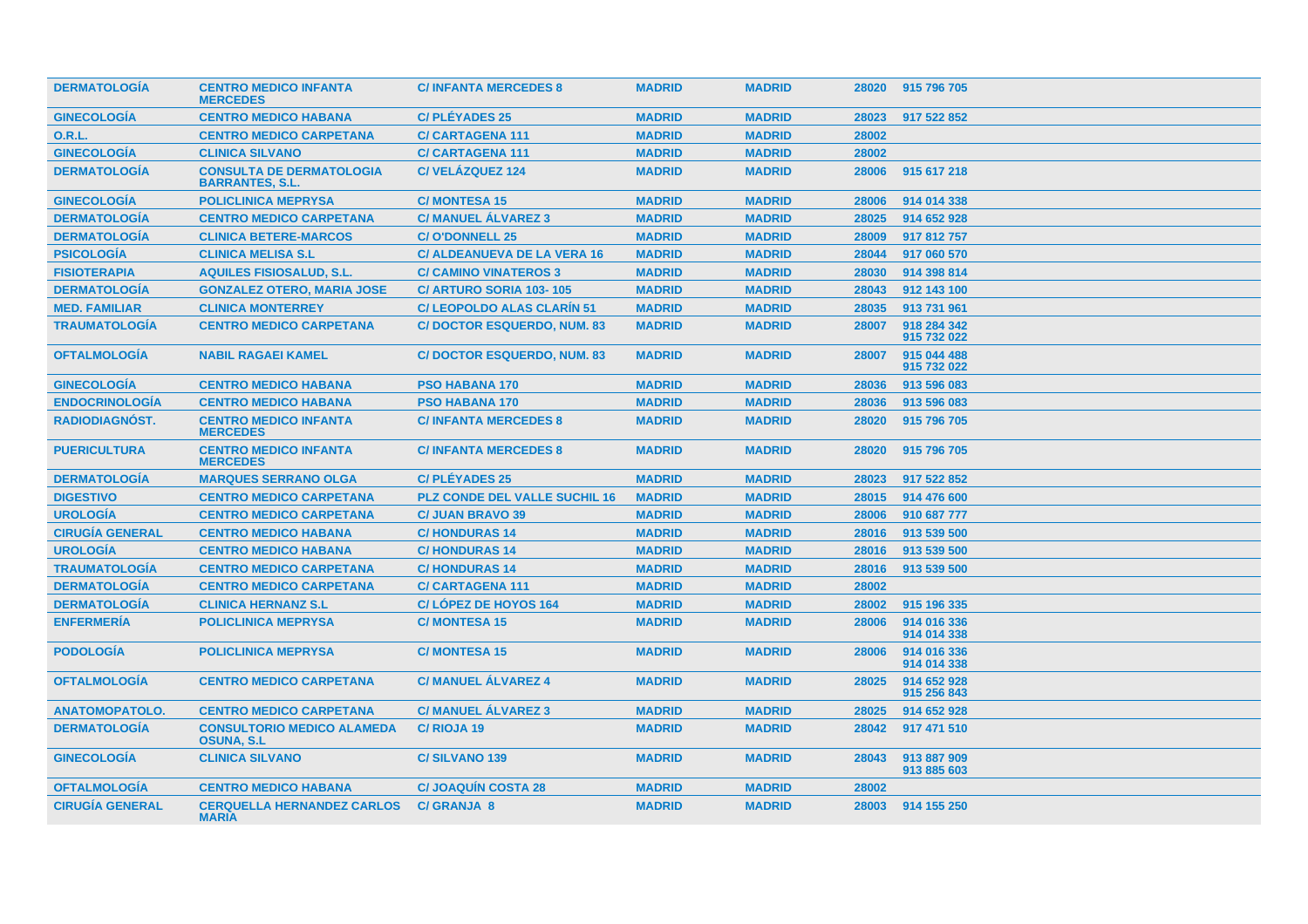| <b>CARDIOLOGÍA</b>     | <b>CENTRO INTEGRAL DE</b><br><b>DIAGNOSTICO CARDIOVASCULAR</b> | <b>C/ MARTINEZ IZQUIERDO 7</b>       | <b>MADRID</b> | <b>MADRID</b> | 28028 | 913 556 554                |
|------------------------|----------------------------------------------------------------|--------------------------------------|---------------|---------------|-------|----------------------------|
| <b>ALERGOLOGIA</b>     | <b>CENTRO MEDICO HABANA</b>                                    | <b>PSO HABANA 170</b>                | <b>MADRID</b> | <b>MADRID</b> | 28036 | 913 596 083                |
| <b>CIRUGÍA GENERAL</b> | <b>CLINICA MEDICO QUIRURGICA</b><br><b>ROKAVA</b>              | <b>C/HONDURAS 14</b>                 | <b>MADRID</b> | <b>MADRID</b> | 28016 | 913 539 500                |
| <b>TRAUMATOLOGIA</b>   | <b>CENTRO MEDICO HABANA</b>                                    | <b>C/HONDURAS14</b>                  | <b>MADRID</b> | <b>MADRID</b> | 28016 | 913 539 500                |
| <b>CIRUGÍA GENERAL</b> | <b>GONZALEZ-GARZON MONTES</b><br><b>ANTONIO</b>                | <b>C/HONDURAS 14</b>                 | <b>MADRID</b> | <b>MADRID</b> | 28016 | 913 539 500                |
| <b>ENFERMERÍA</b>      | <b>CENTRO MEDICO HABANA</b>                                    | <b>C/ VICTOR ANDRÉS BELAUNDE 53</b>  | <b>MADRID</b> | <b>MADRID</b> | 28016 | 913 596 083                |
| <b>HEMATOLOGIA</b>     | <b>CENTRO MEDICO CARPETANA</b>                                 | <b>C/MANUEL ALVAREZ 4</b>            | <b>MADRID</b> | <b>MADRID</b> | 28025 | 914 652 928<br>915 256 843 |
| <b>O.R.L.</b>          | <b>CENTRO MEDICO CARPETANA</b>                                 | <b>C/MANUEL ÁLVAREZ 4</b>            | <b>MADRID</b> | <b>MADRID</b> | 28025 | 914 652 928<br>915 256 843 |
| <b>C. MAXILOFACIAL</b> | <b>CENTRO MEDICO CARPETANA</b>                                 | <b>C/OCA 104</b>                     | <b>MADRID</b> | <b>MADRID</b> | 28025 | 915 251 695<br>914 652 928 |
| <b>TRAUMATOLOGÍA</b>   | <b>CENTRO MEDICO CARPETANA</b>                                 | <b>C/OCA 104</b>                     | <b>MADRID</b> | <b>MADRID</b> | 28025 | 914 652 928                |
| <b>ENDOCRINOLOGÍA</b>  | <b>CENTRO MEDICO CARPETANA</b>                                 | <b>C/MANUEL ALVAREZ 4</b>            | <b>MADRID</b> | <b>MADRID</b> | 28025 | 914 652 928<br>915 256 843 |
| <b>NEUMOLOGÍA</b>      | <b>CENTRO MEDICO CARPETANA</b>                                 | <b>C/ MANUEL ALVAREZ 3</b>           | <b>MADRID</b> | <b>MADRID</b> | 28025 | 914 652 928                |
| <b>C. REPARADORA</b>   | <b>CENTRO MEDICO CARPETANA</b>                                 | <b>C/ MANUEL ALVAREZ 3</b>           | <b>MADRID</b> | <b>MADRID</b> | 28025 | 914 652 928                |
| <b>RADIODIAGNOST.</b>  | <b>CENTRO MEDICO CARPETANA</b>                                 | <b>C/VIA CARPETANA 201</b>           | <b>MADRID</b> | <b>MADRID</b> | 28047 | 915 251 695<br>914 652 928 |
| <b>AREAS PEDIÁTRI.</b> | <b>CENTRO MEDICO CARPETANA</b>                                 | <b>C/VIA CARPETANA 201</b>           | <b>MADRID</b> | <b>MADRID</b> | 28047 | 915 251 695<br>914 652 928 |
| <b>PODOLOGIA</b>       | <b>CLINICA MELISA S.L.</b>                                     | <b>C/DE LA LAGUNA 129</b>            | <b>MADRID</b> | <b>MADRID</b> | 28025 | 912 585 250                |
| <b>UROLOGIA</b>        | <b>CENTRO PRINCIPE DE VERGARA</b>                              | <b>C/ PRINCIPE DE VERGARA 134</b>    | <b>MADRID</b> | <b>MADRID</b> | 28002 | 915 631 418                |
| <b>O.R.L.</b>          | <b>CENTRO PRINCIPE DE VERGARA</b>                              | <b>C/ PRINCIPE DE VERGARA 134</b>    | <b>MADRID</b> | <b>MADRID</b> | 28002 | 915 631 418                |
| <b>ENFERMERÍA</b>      | <b>CLINICA MONTERREY</b>                                       | <b>C/LEOPOLDO ALAS CLARIN 51</b>     | <b>MADRID</b> | <b>MADRID</b> | 28035 | 913 731 961                |
| <b>ENFERMERÍA</b>      | <b>CONSULTORIO MEDICO ALAMEDA</b><br><b>OSUNA, S.L.</b>        | C/RIOJA 19                           | <b>MADRID</b> | <b>MADRID</b> | 28042 | 917 471 510                |
| <b>MED. FAMILIAR</b>   | <b>CLINICA SILVANO</b>                                         | <b>C/SILVANO 139</b>                 | <b>MADRID</b> | <b>MADRID</b> | 28043 | 913 887 909<br>913 885 603 |
| <b>OFTALMOLOGÍA</b>    | <b>CLINICA SILVANO</b>                                         | C/SILVANO 139                        | <b>MADRID</b> | <b>MADRID</b> | 28043 | 913 887 909<br>913 885 603 |
| <b>OFTALMOLOGÍA</b>    | <b>CENTRO MEDICO CARPETANA</b>                                 | <b>C/DOCTOR ESQUERDO, NUM. 83</b>    | <b>MADRID</b> | <b>MADRID</b> | 28007 | 918 284 342<br>915 732 022 |
| <b>CARDIOLOGÍA</b>     | <b>CENTRO MEDICO HABANA</b>                                    | <b>PSO HABANA 170</b>                | <b>MADRID</b> | <b>MADRID</b> | 28036 | 913 596 083                |
| <b>MED. INTERNA</b>    | <b>CENTRO MEDICO HABANA</b>                                    | <b>PSO HABANA 170</b>                | <b>MADRID</b> | <b>MADRID</b> | 28036 | 913 596 083                |
| <b>PODOLOGÍA</b>       | <b>CENTRO MEDICO INFANTA</b><br><b>MERCEDES</b>                | <b>C/INFANTA MERCEDES 8</b>          | <b>MADRID</b> | <b>MADRID</b> | 28020 | 915 796 705                |
| <b>CIRUGIA GENERAL</b> | RODRIGUEZ RODRIGUEZ-PEÑA<br><b>DOMINGO</b>                     | <b>PLZ CONDE DEL VALLE SUCHIL 16</b> | <b>MADRID</b> | <b>MADRID</b> | 28015 | 901 088 212                |
| <b>OFTALMOLOGIA</b>    | <b>CENTRO MEDICO CARPETANA</b>                                 | <b>C/HONDURAS14</b>                  | <b>MADRID</b> | <b>MADRID</b> | 28016 | 913 539 500                |
| <b>DERMATOLOGÍA</b>    | <b>CLINICA HERNANZ S.L</b>                                     | <b>C/HONDURAS14</b>                  | <b>MADRID</b> | <b>MADRID</b> | 28016 | 913 539 500                |
| <b>REUMATOLOGÍA</b>    | <b>POLICLINICA MEPRYSA</b>                                     | <b>C/MONTESA 15</b>                  | <b>MADRID</b> | <b>MADRID</b> | 28006 | 914 016 336                |
| <b>UROLOGIA</b>        | <b>CENTRO MEDICO CARPETANA</b>                                 | <b>PLZ CONDE DEL VALLE SUCHIL 16</b> | <b>MADRID</b> | <b>MADRID</b> | 28015 | 914 476 600                |
| <b>DERMATOLOGIA</b>    | <b>CLINICA GONZALEZ CAVADA, S.L.</b>                           | <b>C/HONDURAS 14</b>                 | <b>MADRID</b> | <b>MADRID</b> | 28016 | 913 539 500                |
| <b>C. VASCULAR</b>     | <b>CENTRO MEDICO CARPETANA</b>                                 | <b>C/HONDURAS 14</b>                 | <b>MADRID</b> | <b>MADRID</b> | 28016 | 913 539 500                |
|                        |                                                                |                                      |               |               |       |                            |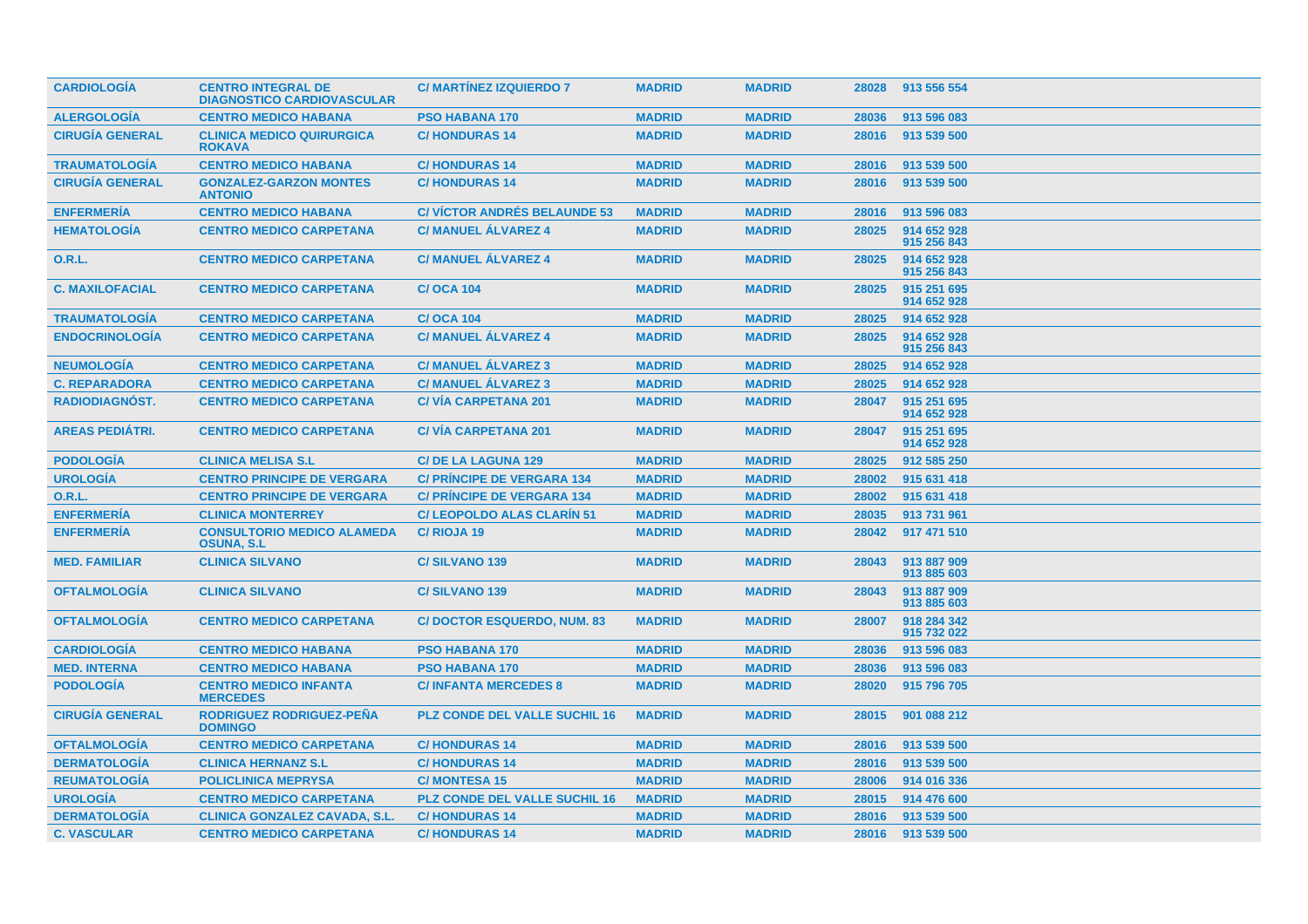| <b>CIRUGIA GENERAL</b> | <b>CERQUELLA HERNANDEZ CARLOS</b><br><b>MARIA</b>                        | <b>C/HONDURAS14</b>                                    | <b>MADRID</b> | <b>MADRID</b> | 28016 | 913 539 500                |           |                                      |
|------------------------|--------------------------------------------------------------------------|--------------------------------------------------------|---------------|---------------|-------|----------------------------|-----------|--------------------------------------|
| <b>GINECOLOGIA</b>     | <b>CLINICA MONTERREY</b>                                                 | <b>C/ PRINCIPE DE VERGARA 53</b>                       | <b>MADRID</b> | <b>MADRID</b> | 28006 | 914 313 829<br>914 359 100 |           |                                      |
| <b>ENDOCRINOLOGIA</b>  | <b>POLICLINICA MEPRYSA</b>                                               | <b>C/MONTESA 15</b>                                    | <b>MADRID</b> | <b>MADRID</b> | 28006 | 914 016 336                |           |                                      |
| <b>CIRUGÍA GENERAL</b> | <b>FERNANDEZ LOPEZ ANGEL P.</b>                                          | <b>C/SANTA ENGRACIA 115</b>                            | <b>MADRID</b> | <b>MADRID</b> | 28010 | 915 932 087                |           |                                      |
| <b>PODOLOGÍA</b>       | <b>CENTRO MEDICO CARPETANA</b>                                           | <b>C/OCA 104</b>                                       | <b>MADRID</b> | <b>MADRID</b> | 28025 | 914 652 928                |           |                                      |
| <b>PSIQUIATRÍA</b>     | <b>CENTRO MEDICO CARPETANA</b>                                           | <b>C/ MANUEL ALVAREZ 4</b>                             | <b>MADRID</b> | <b>MADRID</b> | 28025 | 914 652 928<br>915 256 843 |           |                                      |
| <b>MED. INTERNA</b>    | <b>CENTRO MEDICO CARPETANA</b>                                           | <b>C/VIA CARPETANA 177</b>                             | <b>MADRID</b> | <b>MADRID</b> | 28047 | 914 652 928<br>915 256 864 |           |                                      |
| <b>C. REPARADORA</b>   | <b>CENTRO MEDICO CARPETANA</b>                                           | C/ONA 10                                               | <b>MADRID</b> | <b>MADRID</b> | 28050 | 917 567 800                |           |                                      |
| <b>TERAPIAS RESPIR</b> | <b>AIR LIQUIDE HEALTHCARE</b><br><b>ESPANA, S.L.</b>                     | <b>C/ ATENCION A DOMICILIO S/N</b>                     | <b>MADRID</b> | <b>MADRID</b> | 28001 | 911 950 197                |           |                                      |
| <b>DERMATOLOGÍA</b>    | <b>CLINICA SILVANO</b>                                                   | C/SILVANO <sub>139</sub>                               | <b>MADRID</b> | <b>MADRID</b> | 28043 | 913 887 909<br>913 885 603 |           |                                      |
| <b>CIRUGÍA GENERAL</b> | <b>CERQUELLA HERNANDEZ CARLOS</b><br><b>MARIA</b>                        | <b>C/JOAQUIN COSTA 28</b>                              | <b>MADRID</b> | <b>MADRID</b> | 28002 | 915 617 100<br>915 755 024 |           |                                      |
| <b>OFTALMOLOGÍA</b>    | DRA. RAQUEL MARTIN-CARABIAS Y C/ JOAQUÍN COSTA 28<br><b>FERRAZ, S.L.</b> |                                                        | <b>MADRID</b> | <b>MADRID</b> | 28002 | 915 617 100<br>915 630 360 |           |                                      |
| <b>CIRUGIA GENERAL</b> | <b>GONZALEZ-GARZON MONTES</b><br><b>ANTONIO</b>                          | <b>C/LOMA1</b>                                         | <b>MADRID</b> | <b>MADRID</b> | 28003 | 915 344 982<br>915 348 207 |           |                                      |
| <b>MED. FAMILIAR</b>   | <b>CENTRO MEDICO HABANA</b>                                              | <b>PSO HABANA 170</b>                                  | <b>MADRID</b> | <b>MADRID</b> | 28036 | 913 596 083                |           |                                      |
| <b>O.R.L.</b>          | <b>CENTRO MEDICO HABANA</b>                                              | <b>PSO HABANA 170</b>                                  | <b>MADRID</b> | <b>MADRID</b> | 28036 | 913 596 083                |           |                                      |
| <b>TRAUMATOLOGÍA</b>   | <b>CENTRO MEDICO HABANA</b>                                              | <b>PSO HABANA 170</b>                                  | <b>MADRID</b> | <b>MADRID</b> | 28036 | 913 596 083                |           |                                      |
| <b>CARDIOLOGÍA</b>     | <b>CENTRO MEDICO INFANTA</b><br><b>MERCEDES</b>                          | <b>C/INFANTA MERCEDES 8</b>                            | <b>MADRID</b> | <b>MADRID</b> | 28020 | 915 796 705                | <b>SI</b> | Pulsa aquí para pedir tu cita online |
| <b>OFTALMOLOGÍA</b>    | <b>CONSULTORIO MEDICO ALAMEDA</b><br><b>OSUNA, S.L.</b>                  | C/RIOJA 19                                             | <b>MADRID</b> | <b>MADRID</b> | 28042 | 917 471 510                |           |                                      |
| <b>ENFERMERIA</b>      | <b>CLINICA SILVANO</b>                                                   | <b>C/SILVANO 139</b>                                   | <b>MADRID</b> | <b>MADRID</b> | 28043 | 913 887 909<br>913 885 603 |           |                                      |
| <b>DERMATOLOGIA</b>    | <b>GONZALEZ OTERO, MARIA JOSE</b>                                        | <b>C/ ARTURO SORIA 105</b>                             | <b>MADRID</b> | <b>MADRID</b> | 28043 | 914 166 714<br>915 193 502 |           |                                      |
| <b>C. VASCULAR</b>     | <b>CENTRO INTEGRAL DE</b><br><b>DIAGNOSTICO CARDIOVASCULAR</b>           | <b>C/MARTINEZ IZQUIERDO 7</b>                          | <b>MADRID</b> | <b>MADRID</b> | 28028 | 913 556 554                |           |                                      |
| <b>NEUROLOGÍA</b>      | <b>CENTRO MEDICO HABANA</b>                                              | <b>PSO HABANA 170</b>                                  | <b>MADRID</b> | <b>MADRID</b> | 28036 | 913 596 083                |           |                                      |
| <b>CIRUGÍA GENERAL</b> | <b>FERNANDEZ-NESPRAL BERTRAND</b><br><b>VICENTE</b>                      | <b>PLZ SAN JUAN DE LA CRUZ 7</b>                       | <b>MADRID</b> | <b>MADRID</b> | 28003 | 915 352 486<br>915 535 712 |           |                                      |
| <b>DERMATOLOGIA</b>    | <b>BARRIO GARDE JOSE</b>                                                 | <b>C/DOCTOR ESQUERDO 112</b>                           | <b>MADRID</b> | <b>MADRID</b> | 28007 | 915 521 222<br>915 018 137 |           |                                      |
| <b>OFTALMOLOGIA</b>    | <b>CAMINO HUERGA MARIA</b><br><b>CONCEPCION</b>                          | <b>C/ GENERAL AMPUDIA 4</b>                            | <b>MADRID</b> | <b>MADRID</b> | 28003 | 606 755 463<br>914 411 924 |           |                                      |
| <b>FISIOTERAPIA</b>    | <b>HOSPITAL DE MADRID - HM MADRID</b>                                    | <b>PLZ CONDE DEL VALLE DE SÚCHIL</b><br><b>3 LOCAL</b> | <b>MADRID</b> | <b>MADRID</b> | 28015 | 901 088 212                |           |                                      |
| <b>AREAS PEDIÁTRI.</b> | <b>CLINICA MONTERREY</b>                                                 | <b>C/LEOPOLDO ALAS CLARIN 51</b>                       | <b>MADRID</b> | <b>MADRID</b> | 28035 | 913 731 961                |           |                                      |
| <b>DIGESTIVO</b>       | <b>CENTRO MEDICO GRAN VIA 67</b>                                         | <b>C/ GRAN VIA 67</b>                                  | <b>MADRID</b> | <b>MADRID</b> | 28013 | 915 474 940                |           |                                      |
| <b>C. REPARADORA</b>   | <b>RODRIGUEZ MENES ANTONIO</b><br><b>HUMBERTO</b>                        | <b>PSO HABANA 170 LOCAL-</b>                           | <b>MADRID</b> | <b>MADRID</b> | 28036 | 912 951 595                |           |                                      |
| <b>GINECOLOGIA</b>     | <b>DIEGO CABANZON ANTONIO</b>                                            | <b>C/ MARÍA DE GUZMÁN 56</b>                           | <b>MADRID</b> | <b>MADRID</b> | 28003 | 915 343 744<br>915 541 753 |           |                                      |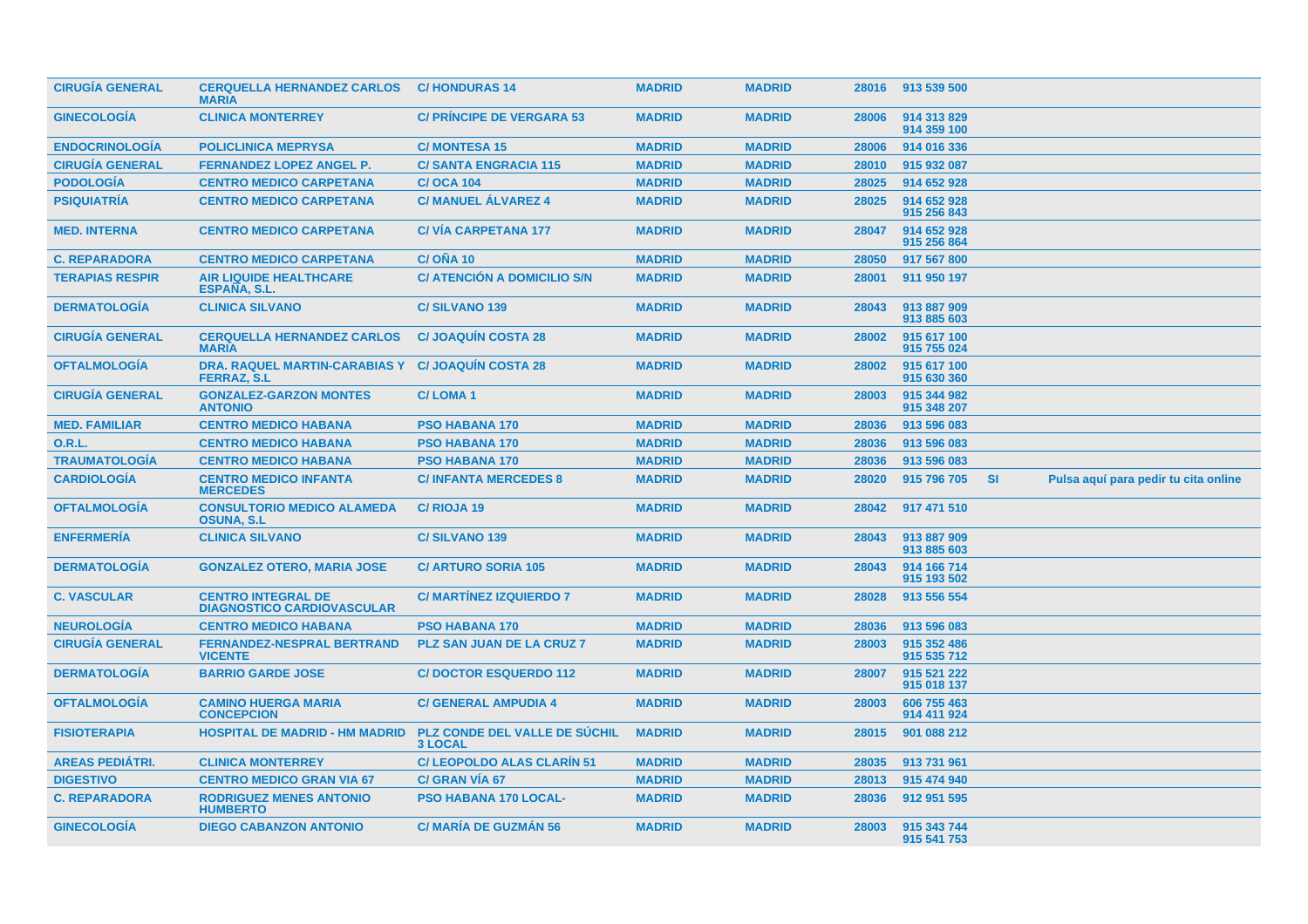| <b>DERMATOLOGÍA</b>    | <b>CLINICA DERMATOLOGICA</b><br><b>DERMIMED.S.L.P</b>                      | <b>AVD BETANZOS 89</b>                                | <b>MADRID</b> | <b>MADRID</b> | 28034 | 917 305 710                |    |                                      |
|------------------------|----------------------------------------------------------------------------|-------------------------------------------------------|---------------|---------------|-------|----------------------------|----|--------------------------------------|
| <b>ANATOMOPATOLO.</b>  | <b>NIEMBRO DE RASCHE ENRIQUE</b>                                           | <b>C/ DUQUE DE SESTO 50</b>                           | <b>MADRID</b> | <b>MADRID</b> | 28009 | 915 743 388                |    |                                      |
| <b>PSIQUIATRÍA</b>     | <b>CENTRO MEDICO RISCO, S.L.</b>                                           | <b>C/ALCALÁ 433</b>                                   | <b>MADRID</b> | <b>MADRID</b> | 28027 | 913 207 046<br>917 431 316 |    |                                      |
| <b>PSICOLOGÍA</b>      | <b>CENTRO MEDICO RISCO, S.L.</b>                                           | C/ ALCALA 433                                         | <b>MADRID</b> | <b>MADRID</b> | 28027 | 913 207 046                |    |                                      |
| <b>DERMATOLOGÍA</b>    | <b>MARTINEZ RUBIO JESUS</b>                                                | <b>PSO GENERAL MARTÍNEZ CAMPOS</b><br>32 <sub>2</sub> | <b>MADRID</b> | <b>MADRID</b> | 28010 | 913 102 029<br>917 670 735 |    |                                      |
| <b>PUERICULTURA</b>    | <b>MONTEQUI FITERA JUAN CARLOS</b>                                         | <b>C/VALMOJADO 119</b>                                | <b>MADRID</b> | <b>MADRID</b> | 28047 | 917 194 985                |    |                                      |
| <b>C. MAXILOFACIAL</b> | <b>LLOPIS MINGO PEDRO LUIS</b>                                             | <b>C/ MARTINEZ IZQUIERDO 62</b>                       | <b>MADRID</b> | <b>MADRID</b> | 28028 | 913 561 023<br>917 256 825 |    |                                      |
| <b>GINECOLOGÍA</b>     | <b>CENTRO DE REPRODUCCION</b><br><b>HUMANA</b>                             | <b>C/JOSÉ ABASCAL 36</b>                              | <b>MADRID</b> | <b>MADRID</b> | 28003 | 914 456 178                |    |                                      |
| <b>CIRUGÍA GENERAL</b> | <b>CORRALES CASTILLO ISAAC SILVIO</b>                                      | <b>PSO CASTELLANA 170</b>                             | <b>MADRID</b> | <b>MADRID</b> | 28046 | 913 596 063                |    |                                      |
| <b>MED. FAMILIAR</b>   | <b>ABAD ESTEBAN JOSE MARIA</b>                                             | <b>PSO CASTELLANA 170</b>                             | <b>MADRID</b> | <b>MADRID</b> | 28046 | 913 596 063<br>913 596 143 |    |                                      |
| <b>TRAUMATOLOGÍA</b>   | <b>HOSPITAL BEATA MARIA ANA DE</b><br><b>JESUS</b>                         | <b>C/DOCTOR ESQUERDO, NUM. 83</b>                     | <b>MADRID</b> | <b>MADRID</b> | 28007 | 914 416 322<br>915 044 488 | SI | Pulsa aquí para pedir tu cita online |
| <b>UROLOGÍA</b>        | <b>EQUIPO DR. PEDRO PAÑOS</b>                                              | <b>C/DOCTOR ESQUERDO, NUM. 83</b>                     | <b>MADRID</b> | <b>MADRID</b> | 28007 | 915 732 022<br>914 097 423 |    |                                      |
| <b>CIRUGÍA GENERAL</b> | <b>SOMOZA FERNANDEZ JOSE MARIA</b>                                         | <b>C/DOCTOR ESQUERDO, NUM. 83</b>                     | <b>MADRID</b> | <b>MADRID</b> | 28007 | 914 097 423                |    |                                      |
| <b>TRAUMATOLOGÍA</b>   | <b>JARUMACOL, S.L UNIPERSONAL</b>                                          | <b>C/DOCTOR ESQUERDO, NUM. 83</b>                     | <b>MADRID</b> | <b>MADRID</b> | 28007 | 915 732 022                |    |                                      |
| <b>OFTALMOLOGÍA</b>    | <b>ESTUDIO OFTALMOLOGICO</b>                                               | <b>C/DOCTOR ESQUERDO, NUM. 83</b>                     | <b>MADRID</b> | <b>MADRID</b> | 28007 | 638 566 368<br>918 284 342 |    |                                      |
| <b>TRAUMATOLOGÍA</b>   | <b>TRAUMATOL. Y CIR. ORTOPEDICA-</b><br><b>HOSP. BEATA Mª ANA DE JESUS</b> | <b>C/DOCTOR ESQUERDO, NUM. 83</b>                     | <b>MADRID</b> | <b>MADRID</b> | 28007 | 914 097 557<br>915 732 022 |    |                                      |
| <b>ANESTESIOLOGÍA</b>  | <b>QUECEDO GUTIERREZ LUIS</b>                                              | <b>C/DOCTOR ESQUERDO, NUM. 83</b>                     | <b>MADRID</b> | <b>MADRID</b> | 28007 | 915 732 022                |    |                                      |
| <b>OFTALMOLOGÍA</b>    | <b>HOSPITAL BEATA MARIA ANA DE</b><br><b>JESUS</b>                         | <b>C/DOCTOR ESQUERDO, NUM. 83</b>                     | <b>MADRID</b> | <b>MADRID</b> | 28007 | 915 732 022                |    |                                      |
| <b>CIRUGÍA GENERAL</b> | <b>HOSPITAL SAN FRANCISCO DE</b><br><b>ASIS</b>                            | <b>C/JOAQUIN COSTA 28</b>                             | <b>MADRID</b> | <b>MADRID</b> | 28002 | 915 617 100<br>915 630 360 |    |                                      |
| <b>ANESTESIOLOGÍA</b>  | <b>ALVAREZ GUTIERREZ MARIANO</b>                                           | <b>C/JOAQUIN COSTA 28</b>                             | <b>MADRID</b> | <b>MADRID</b> | 28002 | 915 617 100<br>915 630 360 |    |                                      |
| <b>GINECOLOGÍA</b>     | <b>HUNTER SERVICIOS MEDICOS, S.L.</b>                                      | <b>C/JOAQUIN COSTA 28</b>                             | <b>MADRID</b> | <b>MADRID</b> | 28002 | 915 630 360                |    |                                      |
| <b>ANESTESIOLOGÍA</b>  | <b>MARTIN ALCRUDO SONSOLES</b>                                             | <b>C/JOAQUIN COSTA 28</b>                             | <b>MADRID</b> | <b>MADRID</b> | 28002 | 667 564 336                |    |                                      |
| <b>UROLOGÍA</b>        | <b>POLICLINICA CEMEI</b>                                                   | <b>C/JOAQUIN COSTA 28</b>                             | <b>MADRID</b> | <b>MADRID</b> | 28002 | 615 679 676<br>915 630 360 |    |                                      |
| <b>OFTALMOLOGÍA</b>    | DR F. ROMERO MAROTO Y EQUIPO                                               | <b>C/JOAQUIN COSTA 28</b>                             | <b>MADRID</b> | <b>MADRID</b> | 28002 | 915 617 100<br>915 630 360 |    |                                      |
| <b>GINECOLOGÍA</b>     | <b>PINA CANDELA NATALIA</b>                                                | <b>C/JOAQUIN COSTA 28</b>                             | <b>MADRID</b> | <b>MADRID</b> | 28002 | 915 617 100<br>915 630 360 |    |                                      |
| <b>OFTALMOLOGÍA</b>    | <b>CLINICA CLEMENT, S.L.</b>                                               | <b>C/JOAQUIN COSTA 28</b>                             | <b>MADRID</b> | <b>MADRID</b> | 28002 | 915 617 100<br>915 630 360 |    |                                      |
| <b>C. MAXILOFACIAL</b> | <b>DR FERNANDO GARCIA MARIN Y</b><br><b>DRA LAURA GARCIA ARANA</b>         | <b>C/JOAQUIN COSTA 28</b>                             | <b>MADRID</b> | <b>MADRID</b> | 28002 | 913 582 881<br>677 199 131 |    |                                      |
| <b>DIGESTIVO</b>       | <b>DR. GUILLERMO PAYERAS</b>                                               | <b>C/JOAQUIN COSTA 28</b>                             | <b>MADRID</b> | <b>MADRID</b> | 28002 | 653 512 210<br>676 551 144 |    |                                      |
| <b>ALERGOLOGIA</b>     | <b>NOVELA BERLIN MARIA TERESA</b>                                          | <b>C/JOAQUIN COSTA 28</b>                             | <b>MADRID</b> | <b>MADRID</b> | 28002 | 915 617 100                |    |                                      |
| <b>DERMATOLOGÍA</b>    | <b>HOSPITAL SAN FRANCISCO DE</b><br><b>ASIS</b>                            | <b>C/JOAQUIN COSTA 28</b>                             | <b>MADRID</b> | <b>MADRID</b> | 28002 | 915 617 100<br>915 630 360 |    |                                      |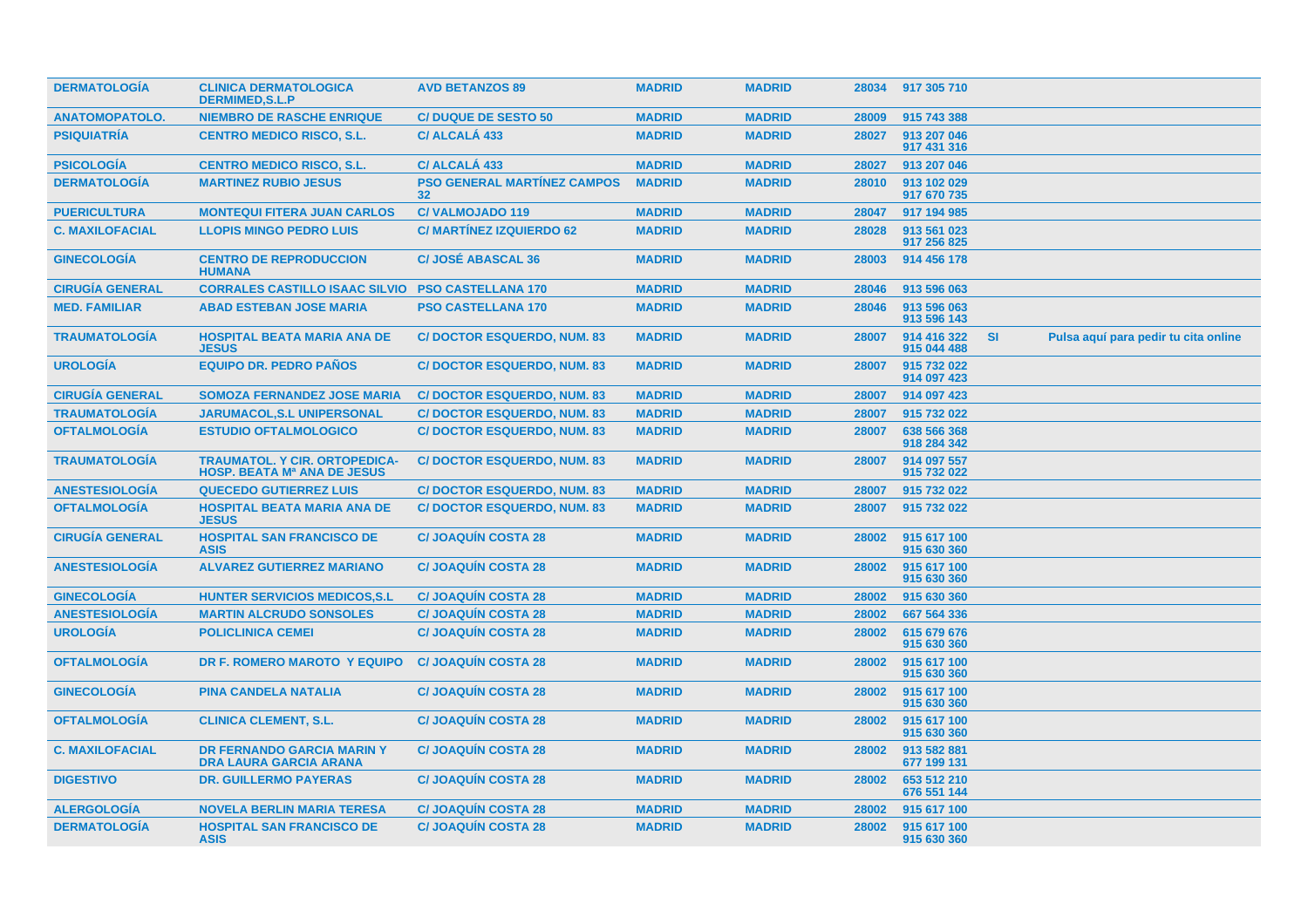| <b>UROLOGIA</b>        | <b>HOSPITAL SAN FRANCISCO DE</b><br><b>ASIS</b>             | <b>C/JOAQUIN COSTA 28</b>                             | <b>MADRID</b> | <b>MADRID</b> | 28002 | 915 617 100<br>915 630 360 |
|------------------------|-------------------------------------------------------------|-------------------------------------------------------|---------------|---------------|-------|----------------------------|
| <b>MATRONA</b>         | <b>CELA FERNANDEZ INES</b>                                  | <b>C/JOAQUIN COSTA 28</b>                             | <b>MADRID</b> | <b>MADRID</b> | 28002 | 915 630 360                |
| <b>ANESTESIOLOGÍA</b>  | <b>LUCAS MONSALVE ELOY</b>                                  | <b>C/JOAQUIN COSTA 28</b>                             | <b>MADRID</b> | <b>MADRID</b> | 28002 | 915 617 100<br>915 630 360 |
| <b>GINECOLOGIA</b>     | <b>GARCIA ALARILLA MIGUEL</b>                               | <b>C/JOAQUIN COSTA 28</b>                             | <b>MADRID</b> | <b>MADRID</b> | 28002 | 915 617 100<br>915 630 360 |
| <b>RADIODIAGNÓST.</b>  | <b>HOSPITAL SAN FRANCISCO DE</b><br><b>ASIS</b>             | <b>C/JOAQUIN COSTA 28</b>                             | <b>MADRID</b> | <b>MADRID</b> | 28002 | 915 617 100<br>915 630 360 |
| <b>MED. FAMILIAR</b>   | <b>ESTEVE BARCELONA JOSE MARIA</b>                          | <b>C/ ARTURO SORIA 105</b>                            | <b>MADRID</b> | <b>MADRID</b> | 28043 | 912 143 100<br>914 166 900 |
| <b>CARDIOLOGÍA</b>     | <b>CARDIOAS</b>                                             | <b>C/ ARTURO SORIA 105</b>                            | <b>MADRID</b> | <b>MADRID</b> | 28043 | 915 193 501                |
| <b>MED. FAMILIAR</b>   | <b>CONUA</b>                                                | <b>C/CALAHORRA 126</b>                                | <b>MADRID</b> | <b>MADRID</b> | 28032 | 915 556 912<br>917 882 622 |
| <b>GINECOLOGÍA</b>     | <b>LOPEZ MORENO FRANCISCO</b><br><b>JAVIER</b>              | <b>C/GAZTAMBIDE 52</b>                                | <b>MADRID</b> | <b>MADRID</b> | 28015 | 915 443 626                |
| <b>TRAUMATOLOGIA</b>   | <b>NORIEGA DIAZ RAMON</b>                                   | <b>C/ GRANJA 8</b>                                    | <b>MADRID</b> | <b>MADRID</b> | 28003 | 913 200 283<br>914 014 973 |
| <b>CARDIOLOGÍA</b>     | <b>VEGA DE MINGO LUIS</b>                                   | <b>C/ CLARA DEL REY 32</b>                            | <b>MADRID</b> | <b>MADRID</b> | 28002 | 915 493 719                |
| <b>FISIOTERAPIA</b>    | <b>CEMERE CENTRO MEDICO</b>                                 | <b>C/ FRANCOS RODRÍGUEZ 56</b>                        | <b>MADRID</b> | <b>MADRID</b> | 28039 | 913 113 074                |
| <b>RADIODIAGNÓST.</b>  | <b>CENTRO DE DIAGNOSTICO</b><br><b>ECOGRAFICO</b>           | <b>C/NARVÁEZ 7</b>                                    | <b>MADRID</b> | <b>MADRID</b> | 28009 | 914 317 724<br>914 314 882 |
| <b>ANÁLISIS</b>        | <b>CLINAMAT</b>                                             | <b>C/MERCURIO 9</b>                                   | <b>MADRID</b> | <b>MADRID</b> | 28032 | 917 766 250                |
| <b>ANÁLISIS</b>        | <b>UNILABS</b>                                              | <b>C/ JOSÉ MARÍA FERNÁNDEZ</b><br><b>LANSEROS 7</b>   | <b>MADRID</b> | <b>MADRID</b> | 28017 | 917 265 187                |
| <b>PODOLOGÍA</b>       | <b>PODOCENTER, S.L.</b>                                     | C/VELÁZQUEZ 113                                       | <b>MADRID</b> | <b>MADRID</b> | 28006 | 915 649 595                |
| <b>ENFERMERIA</b>      | <b>ASMED MEDICAL, S.L.U.</b>                                | C/ ATENCION A DOMICILIO (S.A.C).                      | <b>MADRID</b> | <b>MADRID</b> | 28001 | 911 289 040                |
| <b>CIRUGÍA GENERAL</b> | <b>HOSPITAL RUBER INTERNACIONAL</b><br>- GRUPO QUIRON SALUD | C/LA MASO 38                                          | <b>MADRID</b> | <b>MADRID</b> | 28034 | 913 875 270<br>913 875 080 |
| <b>UROLOGÍA</b>        | <b>HOSPITAL RUBER INTERNACIONAL</b><br>- GRUPO QUIRON SALUD | C/LA MASO 38                                          | <b>MADRID</b> | <b>MADRID</b> | 28034 | 913 875 270<br>913 875 080 |
| <b>AREAS PEDIÁTRI.</b> | <b>CONSULTORIO MEDICO LOS</b><br><b>ANGELES, S.L.</b>       | <b>AVD LA VERBENA DE LA PALOMA</b><br>10 <sup>°</sup> | <b>MADRID</b> | <b>MADRID</b> | 28041 | 913 170 910<br>913 172 742 |
| <b>RADIODIAGNÓST.</b>  | <b>CENTRO CLINICO DIAGNOSTICO</b>                           | <b>C/ZURBANO 29</b>                                   | <b>MADRID</b> | <b>MADRID</b> | 28010 | 913 085 185<br>913 084 774 |
| <b>OFTALMOLOGÍA</b>    | <b>MIRANZA OPHTHALTEAM</b>                                  | <b>AVD MORATALAZ 157</b>                              | <b>MADRID</b> | <b>MADRID</b> | 28030 | 914 302 383                |
| <b>OFTALMOLOGÍA</b>    | <b>BARTOLOZZI FERNANDEZ MARIA</b><br><b>ELVIRA</b>          | C/NÚÑEZ DE BALBOA 51                                  | <b>MADRID</b> | <b>MADRID</b> | 28001 | 915 757 861                |
| O.R.L.                 | <b>CONSULTA DOCTORES LEON</b>                               | C/GOYA 99                                             | <b>MADRID</b> | <b>MADRID</b> | 28009 | 914 316 813<br>914 319 217 |
| <b>OFTALMOLOGÍA</b>    | <b>VELASCO VICENTE CRISTINA</b>                             | <b>AVD BETANZOS 60</b>                                | <b>MADRID</b> | <b>MADRID</b> | 28034 | 917 302 684<br>917 304 202 |
| <b>PUERICULTURA</b>    | <b>TRILLO MARTINEZ JOSE</b>                                 | <b>C/ CAMINO CRUCES 44</b>                            | <b>MADRID</b> | <b>MADRID</b> | 28044 | 915 185 704                |
| <b>C. REPARADORA</b>   | <b>E. RODRIGUEZ CIRUGIA PLASTICA</b>                        | <b>C/SANTA ENGRACIA 28</b>                            | <b>MADRID</b> | <b>MADRID</b> | 28010 | 915 945 222                |
| <b>GINECOLOGÍA</b>     | <b>LOPEZ PEREZ FRANCISCO</b>                                | <b>C/BÁRBARA DE BRAGANZA 6</b>                        | <b>MADRID</b> | <b>MADRID</b> | 28004 | 913 196 698                |
| <b>ANÁLISIS</b>        | <b>MEGALAB</b>                                              | <b>C/ VIRGEN DE LAS VIÑAS 9</b>                       | <b>MADRID</b> | <b>MADRID</b> | 28031 | 913 313 933                |
| <b>MED. FAMILIAR</b>   | <b>CENTRO MEDICO M. SALDAÑA</b>                             | <b>C/ VIRGEN DE LAS VIÑAS 9</b>                       | <b>MADRID</b> | <b>MADRID</b> | 28031 | 913 313 933                |
| <b>OFTALMOLOGÍA</b>    | <b>SIFUENTES CASTILLO JUAN</b><br><b>WILFREDO</b>           | C/GOYA 30                                             | <b>MADRID</b> | <b>MADRID</b> | 28001 | 915 773 792<br>914 355 098 |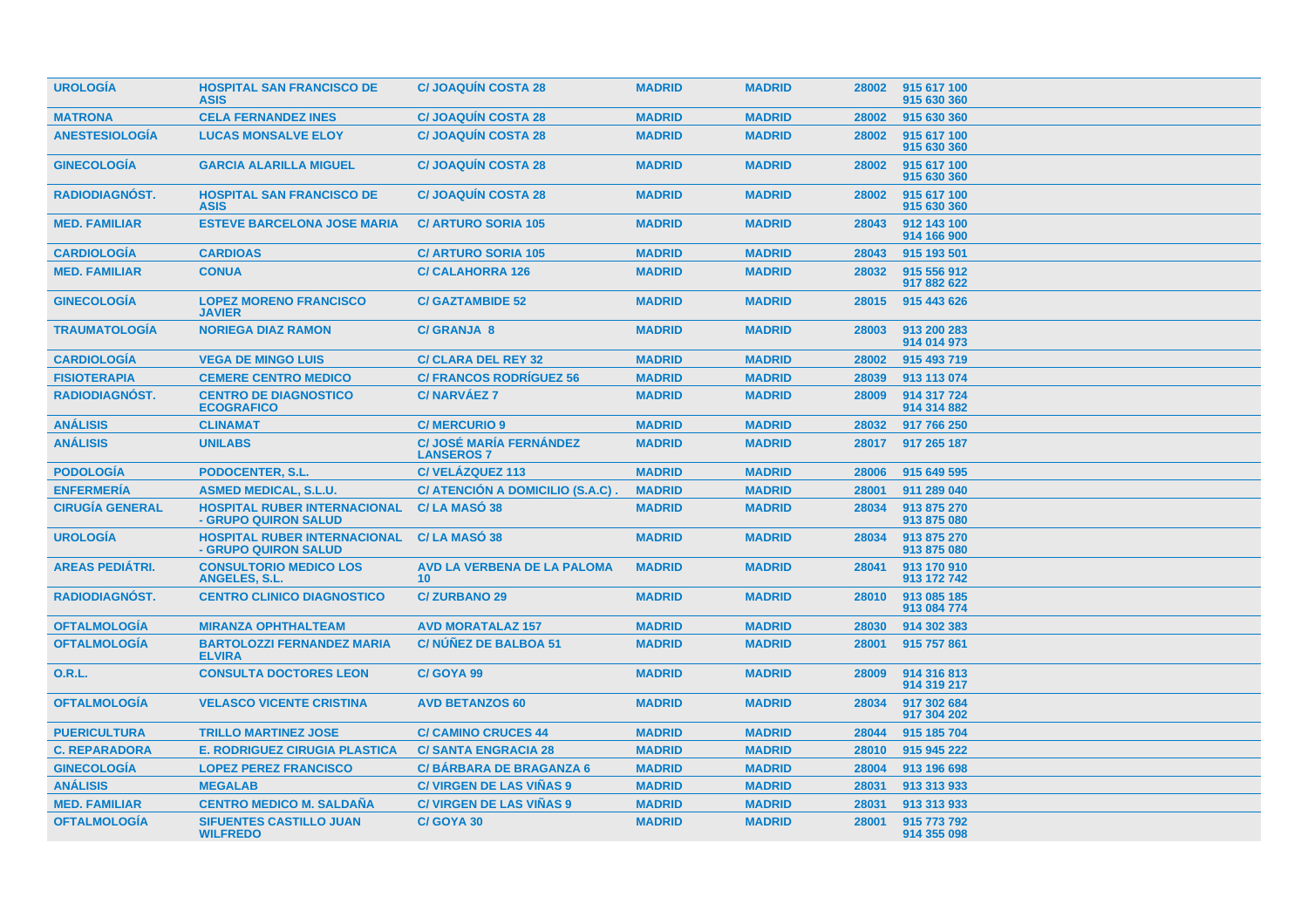| <b>ALERGOLOGIA</b>     | <b>CENTRO MEDICO INFANTA</b><br><b>MERCEDES</b>                                    | <b>C/INFANTA MERCEDES 8</b>          | <b>MADRID</b> | <b>MADRID</b> | 28020 | 915 796 705                |
|------------------------|------------------------------------------------------------------------------------|--------------------------------------|---------------|---------------|-------|----------------------------|
| <b>GINECOLOGIA</b>     | CENTRO MEDICO MAESTRANZA, S.A C/ PLÉYADES 25                                       |                                      | <b>MADRID</b> | <b>MADRID</b> | 28023 | 917 522 852                |
| <b>GINECOLOGIA</b>     | <b>F. ESTACA OBSTETRICIA-</b><br><b>GINECOLOGIA, S.L.</b>                          | <b>C/PLEYADES 25</b>                 | <b>MADRID</b> | <b>MADRID</b> | 28023 | 917 522 852                |
| <b>GINECOLOGIA</b>     | <b>SANDOVAL GONZALEZ-CONDE</b><br><b>CONRADO</b>                                   | <b>C/PLEYADES 25</b>                 | <b>MADRID</b> | <b>MADRID</b> | 28023 | 917 522 852                |
| <b>ANESTESIOLOGIA</b>  | <b>JEREZ MATAS ANGEL LUIS</b>                                                      | <b>C/PLÉYADES 25</b>                 | <b>MADRID</b> | <b>MADRID</b> | 28023 | 917 522 852                |
| <b>GINECOLOGÍA</b>     | <b>MEDICAM</b>                                                                     | <b>C/PLÉYADES 25</b>                 | <b>MADRID</b> | <b>MADRID</b> | 28023 | 917 522 852                |
| <b>GINECOLOGÍA</b>     | <b>MAROTO GORDO-PACHECO JOSE</b><br><b>MANUEL</b>                                  | <b>C/PLÉYADES 25</b>                 | <b>MADRID</b> | <b>MADRID</b> | 28023 | 917 522 852                |
| <b>C. CARDIOVASC.</b>  | <b>ESPIGA GOMEZ-LOBO LORENZO</b>                                                   | <b>PLZ CONDE DEL VALLE SUCHIL 16</b> | <b>MADRID</b> | <b>MADRID</b> | 28015 | 901 088 212                |
| <b>UROLOGIA</b>        | <b>HOSPITAL DE MADRID - HM MADRID</b>                                              | <b>PLZ CONDE DEL VALLE SUCHIL 16</b> | <b>MADRID</b> | <b>MADRID</b> | 28015 | 901 088 212                |
| <b>ANESTESIOLOGÍA</b>  | <b>HOSPITAL DE MADRID - HM MADRID</b>                                              | <b>PLZ CONDE DEL VALLE SUCHIL 16</b> | <b>MADRID</b> | <b>MADRID</b> | 28015 | 901 088 212                |
| <b>GINECOLOGÍA</b>     | <b>HM GABINETE VELAZQUEZ</b>                                                       | <b>PLZ CONDE DEL VALLE SUCHIL 16</b> | <b>MADRID</b> | <b>MADRID</b> | 28015 | 901 088 212                |
| <b>TRAUMATOLOGÍA</b>   | <b>TRIGO COLINA JORGE ENRIQUE</b>                                                  | PLZ CONDE DEL VALLE SUCHIL 16        | <b>MADRID</b> | <b>MADRID</b> | 28015 | 901 088 212                |
| <b>C. REPARADORA</b>   | <b>CLINICA VALDELAFUENTES</b>                                                      | <b>PLZ CONDE DEL VALLE SUCHIL 16</b> | <b>MADRID</b> | <b>MADRID</b> | 28015 | 901 088 212                |
| <b>NEUROLOGÍA</b>      | <b>HOSPITAL DE MADRID - HM MADRID</b>                                              | <b>PLZ CONDE DEL VALLE SUCHIL 16</b> | <b>MADRID</b> | <b>MADRID</b> | 28015 | 901 088 212                |
| <b>DIGESTIVO</b>       | <b>HOSPITAL DE MADRID - HM MADRID</b>                                              | <b>PLZ CONDE DEL VALLE SUCHIL 16</b> | <b>MADRID</b> | <b>MADRID</b> | 28015 | 901 088 212 1              |
| <b>HEMATOLOGÍA</b>     | <b>HOSPITAL DE MADRID - HM MADRID</b>                                              | <b>PLZ CONDE DEL VALLE SUCHIL 16</b> | <b>MADRID</b> | <b>MADRID</b> | 28015 | 901 088 212                |
| <b>GINECOLOGÍA</b>     | GINE - 4 S.L. (EQUIPO DRA. CANO)                                                   | <b>PLZ CONDE DEL VALLE SUCHIL 16</b> | <b>MADRID</b> | <b>MADRID</b> | 28015 | 901 088 212                |
| <b>UROLOGIA</b>        | <b>HM GABINETE VELAZQUEZ</b>                                                       | <b>PLZ CONDE DEL VALLE SUCHIL 16</b> | <b>MADRID</b> | <b>MADRID</b> | 28015 | 901 088 212                |
| <b>CIRUGÍA GENERAL</b> | <b>SAN ROMAN DIEGO JUAN MARIA</b>                                                  | <b>PLZ CONDE DEL VALLE SUCHIL 16</b> | <b>MADRID</b> | <b>MADRID</b> | 28015 | 901 088 212                |
| <b>ONCOLOGIA</b>       | <b>HOSPITAL DE MADRID - HM MADRID</b>                                              | <b>PLZ CONDE DEL VALLE SUCHIL 16</b> | <b>MADRID</b> | <b>MADRID</b> | 28015 | 901 088 212                |
| <b>CARDIOLOGÍA</b>     | <b>HOSPITAL DE MADRID - HM MADRID</b>                                              | <b>PLZ CONDE DEL VALLE SUCHIL 16</b> | <b>MADRID</b> | <b>MADRID</b> | 28015 | 901 088 212                |
| <b>NEUROCIRUGÍA</b>    | <b>UNIDAD INTEGRAL DE</b><br><b>NEUROCIRUGIA "EQUIPO DE LA</b><br><b>TORRE"</b>    | <b>C/MODESTO LAFUENTE 14</b>         | <b>MADRID</b> | <b>MADRID</b> | 28010 | 914 473 400<br>914 473 499 |
| <b>CIRUGIA GENERAL</b> | <b>CMED- Centro Médico Quirúrgico de</b><br><b>Enfermedades Digestivas</b>         | <b>C/MODESTO LAFUENTE 14</b>         | <b>MADRID</b> | <b>MADRID</b> | 28010 | 914 472 100                |
| <b>ONCOLOGIA</b>       | <b>HOSPITAL RUBER JUAN BRAVO 39 - C/ JUAN BRAVO 39</b><br><b>GRUPO QUIRONSALUD</b> |                                      | <b>MADRID</b> | <b>MADRID</b> | 28006 | 910 687 777                |
| <b>TRAUMATOLOGIA</b>   | <b>HOSPITAL RUBER JUAN BRAVO 39 - C/ JUAN BRAVO 39</b><br><b>GRUPO QUIRONSALUD</b> |                                      | <b>MADRID</b> | <b>MADRID</b> | 28006 | 910 687 777                |
| <b>DIGESTIVO</b>       | <b>HOSPITAL RUBER JUAN BRAVO 39 - C/ JUAN BRAVO 39</b><br><b>GRUPO QUIRONSALUD</b> |                                      | <b>MADRID</b> | <b>MADRID</b> | 28006 | 910 687 777                |
| <b>CARDIOLOGÍA</b>     | <b>HOSPITAL RUBER JUAN BRAVO 39 - C/ JUAN BRAVO 39</b><br><b>GRUPO QUIRONSALUD</b> |                                      | <b>MADRID</b> | <b>MADRID</b> | 28006 | 910 687 777                |
| <b>C. REPARADORA</b>   | <b>HOSPITAL RUBER JUAN BRAVO 39 - C/ JUAN BRAVO 39</b><br><b>GRUPO QUIRONSALUD</b> |                                      | <b>MADRID</b> | <b>MADRID</b> | 28006 | 910 687 777                |
| <b>UROLOGIA</b>        | <b>CENTRO MEDICO LAGOS DE RIVAS</b>                                                | <b>C/ JUAN BRAVO 39</b>              | <b>MADRID</b> | <b>MADRID</b> | 28006 | 910 687 777                |
| <b>ANESTESIOLOGIA</b>  | A.A. LOSHERIFF S.L.                                                                | <b>C/ JUAN BRAVO 39</b>              | <b>MADRID</b> | <b>MADRID</b> | 28006 | 910 687 777                |
| <b>C. REPARADORA</b>   | <b>HOSPITAL UNIVERSITARIO</b><br><b>QUIRONSALUD MADRID</b>                         | <b>C/ JUAN BRAVO 39</b>              | <b>MADRID</b> | <b>MADRID</b> | 28006 | 910 687 777<br>901 500 201 |
| <b>HEMATOLOGIA</b>     | <b>HOSPITAL RUBER JUAN BRAVO 39 -</b><br><b>GRUPO QUIRONSALUD</b>                  | <b>C/ JUAN BRAVO 39</b>              | <b>MADRID</b> | <b>MADRID</b> | 28006 | 910 687 777                |
| <b>DERMATOLOGIA</b>    | <b>CLINICA MEDICA SAN JUAN</b>                                                     | <b>C/ JUAN BRAVO 39</b>              | <b>MADRID</b> | <b>MADRID</b> | 28006 | 910 687 777                |
|                        |                                                                                    |                                      |               |               |       |                            |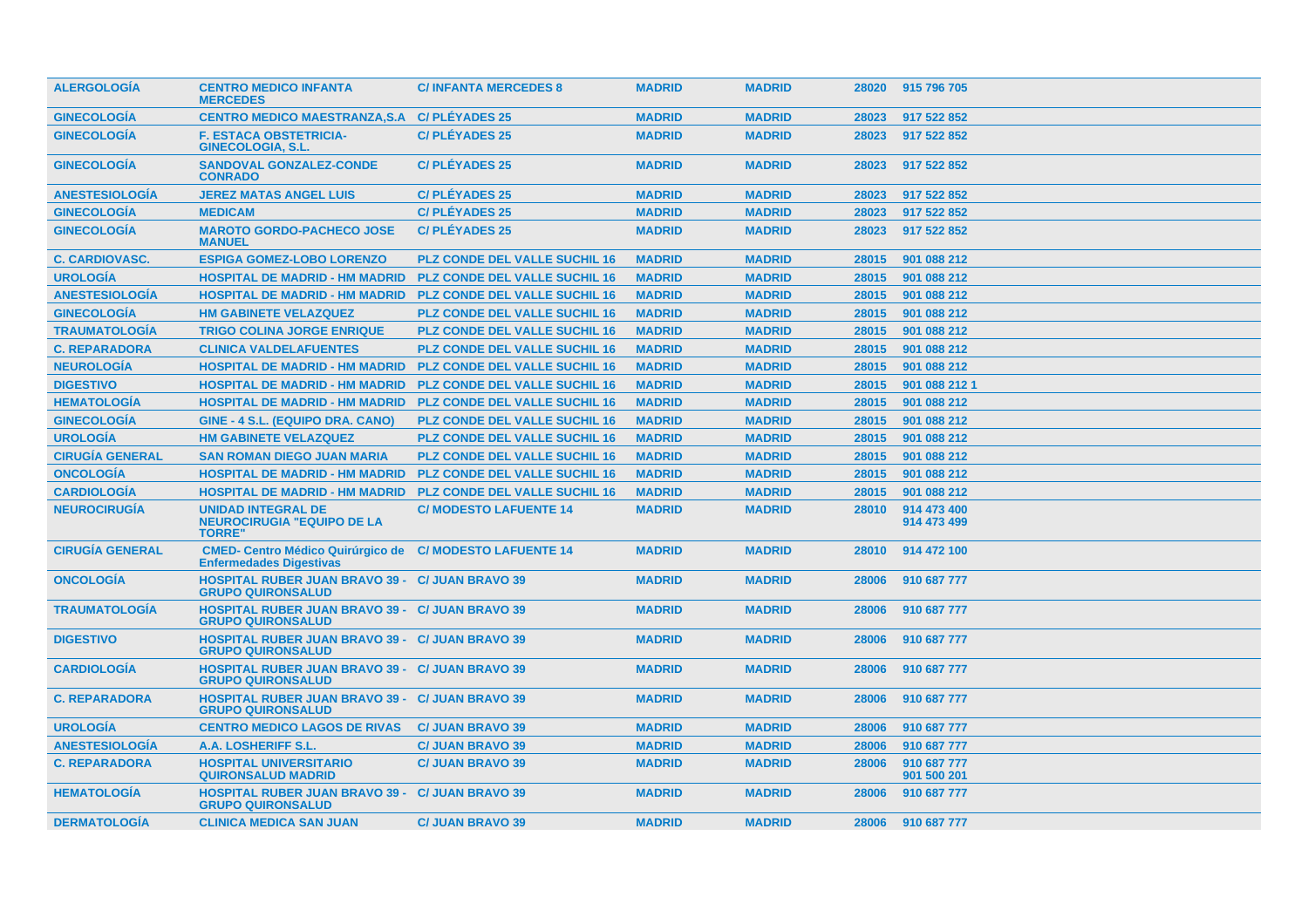| <b>DERMATOLOGIA</b>    | <b>POLICLINICA MEDICA EL RESTON</b>                                                  | <b>C/ JUAN BRAVO 39</b> | <b>MADRID</b> | <b>MADRID</b> | 28006 | 910 687 777<br>626 430 554 |
|------------------------|--------------------------------------------------------------------------------------|-------------------------|---------------|---------------|-------|----------------------------|
| <b>CIRUGIA GENERAL</b> | <b>HOSPITAL RUBER JUAN BRAVO 39 - C/ JUAN BRAVO 39</b><br><b>GRUPO QUIRONSALUD</b>   |                         | <b>MADRID</b> | <b>MADRID</b> | 28006 | 910 687 777                |
| <b>MED. INTERNA</b>    | <b>HOSPITAL RUBER JUAN BRAVO 39 - C/ JUAN BRAVO 39</b><br><b>GRUPO QUIRONSALUD</b>   |                         | <b>MADRID</b> | <b>MADRID</b> | 28006 | 910 687 777                |
| <b>TRAUMATOLOGÍA</b>   | <b>PALACIOS PEREZ LUIS</b>                                                           | <b>C/HONDURAS 14</b>    | <b>MADRID</b> | <b>MADRID</b> | 28016 |                            |
| <b>NEFROLOGÍA</b>      | <b>VAZQUEZ MARTUL MERCEDES</b>                                                       | <b>C/HONDURAS 14</b>    | <b>MADRID</b> | <b>MADRID</b> | 28016 | 913 539 500                |
| <b>O.R.L.</b>          | <b>PRIETO CURIEL VIDAL</b>                                                           | <b>C/HONDURAS14</b>     | <b>MADRID</b> | <b>MADRID</b> | 28016 | 913 539 500                |
| <b>O.R.L.</b>          | <b>MEDICARE CONSULTA MEDICA,</b><br>S.L.P                                            | <b>C/HONDURAS 14</b>    | <b>MADRID</b> | <b>MADRID</b> | 28016 | 626 482 523<br>913 539 500 |
| <b>UROLOGIA</b>        | <b>HERNANDEZ FERNANDEZ CARLOS</b>                                                    | <b>C/HONDURAS 14</b>    | <b>MADRID</b> | <b>MADRID</b> | 28016 | 913 539 500                |
| <b>GINECOLOGIA</b>     | <b>CENTRO MEDICO ZUBER</b>                                                           | <b>C/HONDURAS14</b>     | <b>MADRID</b> | <b>MADRID</b> | 28016 | 913 539 500                |
| <b>O.R.L.</b>          | <b>RADA FERNANDEZ FONTECHA,</b><br><b>RICARDO</b>                                    | <b>C/HONDURAS14</b>     | <b>MADRID</b> | <b>MADRID</b> | 28016 | 913 539 500                |
| <b>O.R.L.</b>          | <b>INSTITUTO DEL VERTIGO, S.L.</b>                                                   | <b>C/HONDURAS14</b>     | <b>MADRID</b> | <b>MADRID</b> | 28016 | 913 539 500                |
| <b>C. REPARADORA</b>   | <b>RODRIGUEZ MENES ANTONIO</b><br><b>HUMBERTO</b>                                    | <b>C/HONDURAS14</b>     | <b>MADRID</b> | <b>MADRID</b> | 28016 | 911 922 626<br>918 820 189 |
| <b>C. MAXILOFACIAL</b> | <b>GARCIA VEGA MAXILAFICIAL, S.L.P</b>                                               | <b>C/HONDURAS14</b>     | <b>MADRID</b> | <b>MADRID</b> | 28016 | 913 539 500                |
| <b>TRAUMATOLOGÍA</b>   | <b>PUCHOL LOPEZ, JOSE ANTONIO</b>                                                    | <b>C/HONDURAS 14</b>    | <b>MADRID</b> | <b>MADRID</b> | 28016 | 913 539 500                |
| <b>O.R.L.</b>          | <b>CLINICA ROIZ</b>                                                                  | <b>C/HONDURAS 14</b>    | <b>MADRID</b> | <b>MADRID</b> | 28016 | 913 539 500                |
| <b>ANESTESIOLOGÍA</b>  | <b>PASA A SOCIEDAD "RAMIREZ</b><br><b>LAGO, S.L."</b>                                | <b>C/HONDURAS 14</b>    | <b>MADRID</b> | <b>MADRID</b> | 28016 | 626 482 523                |
| <b>GINECOLOGIA</b>     | <b>CENTRO MEDICO MAESTRANZA, S.A C/ HONDURAS 14</b>                                  |                         | <b>MADRID</b> | <b>MADRID</b> | 28016 | 913 939 511<br>913 539 500 |
| <b>UROLOGÍA</b>        | <b>CISNEROS LEDO JESUS</b>                                                           | <b>C/HONDURAS14</b>     | <b>MADRID</b> | <b>MADRID</b> | 28016 | 913 539 500                |
| <b>UROLOGÍA</b>        | <b>CISNEROS LEDO, JESUS</b>                                                          | <b>C/HONDURAS14</b>     | <b>MADRID</b> | <b>MADRID</b> | 28016 | 913 539 500                |
| <b>TRAUMATOLOGÍA</b>   | <b>ZURBANO SASTRE ANGEL</b>                                                          | <b>C/HONDURAS 14</b>    | <b>MADRID</b> | <b>MADRID</b> | 28016 | 913 539 500                |
| <b>CARDIOLOGÍA</b>     | <b>DR.PENA TIZON</b><br><b>CARDIODIAGNOSTICO.S.L</b>                                 | <b>C/HONDURAS 14</b>    | <b>MADRID</b> | <b>MADRID</b> | 28016 | 913 539 500                |
| <b>OFTALMOLOGÍA</b>    | <b>HOSPITAL QUIRONSALUD SAN</b><br><b>JOSE</b>                                       | <b>C/CARTAGENA 111</b>  | <b>MADRID</b> | <b>MADRID</b> | 28002 | 910 687 000                |
| <b>GINECOLOGIA</b>     | <b>POYO TORCAL, SILVIA Y</b><br><b>PINGARRON SANTOFIMIA, Mª DEL</b><br><b>CARMEN</b> | <b>C/CARTAGENA 111</b>  | <b>MADRID</b> | <b>MADRID</b> | 28002 | 910 687 000                |
| <b>OFTALMOLOGIA</b>    | <b>CENTRO MEDICO WANDA</b>                                                           | <b>C/CARTAGENA 111</b>  | <b>MADRID</b> | <b>MADRID</b> | 28002 | 910 687 000                |
| <b>GINECOLOGÍA</b>     | <b>MARTINEZ CALVO MARIA TERESA</b><br><b>DE JESUS</b>                                | <b>C/CARTAGENA 111</b>  | <b>MADRID</b> | <b>MADRID</b> | 28002 | 910 687 000<br>915 194 211 |
| <b>GINECOLOGIA</b>     | <b>HOSPITAL QUIRONSALUD SAN</b><br><b>JOSE</b>                                       | <b>C/CARTAGENA 111</b>  | <b>MADRID</b> | <b>MADRID</b> | 28002 | 910 687 000                |
| <b>OFTALMOLOGIA</b>    | <b>CENTRO MEDICO SANTO DOMINGO</b>                                                   | <b>C/CARTAGENA 111</b>  | <b>MADRID</b> | <b>MADRID</b> | 28002 | 910 687 000                |
| <b>C. MAXILOFACIAL</b> | <b>HOSPITAL QUIRONSALUD SAN</b><br><b>JOSE</b>                                       | <b>C/CARTAGENA 111</b>  | <b>MADRID</b> | <b>MADRID</b> | 28002 | 910 687 000                |
| <b>GINECOLOGIA</b>     | <b>CLINICA ARMSTRONG</b><br><b>INTERNACIONAL</b>                                     | <b>C/CARTAGENA 111</b>  | <b>MADRID</b> | <b>MADRID</b> | 28002 | 910 687 000                |
| <b>OFTALMOLOGIA</b>    | <b>MEDICENTRO LEGANES</b>                                                            | <b>C/CARTAGENA 111</b>  | <b>MADRID</b> | <b>MADRID</b> | 28002 | 910 687 000                |
| <b>GINECOLOGIA</b>     | <b>PEREA GARCIA CLEMENTE</b>                                                         | <b>C/CARTAGENA 111</b>  | <b>MADRID</b> | <b>MADRID</b> | 28002 | 910 687 000                |
|                        |                                                                                      |                         |               |               |       |                            |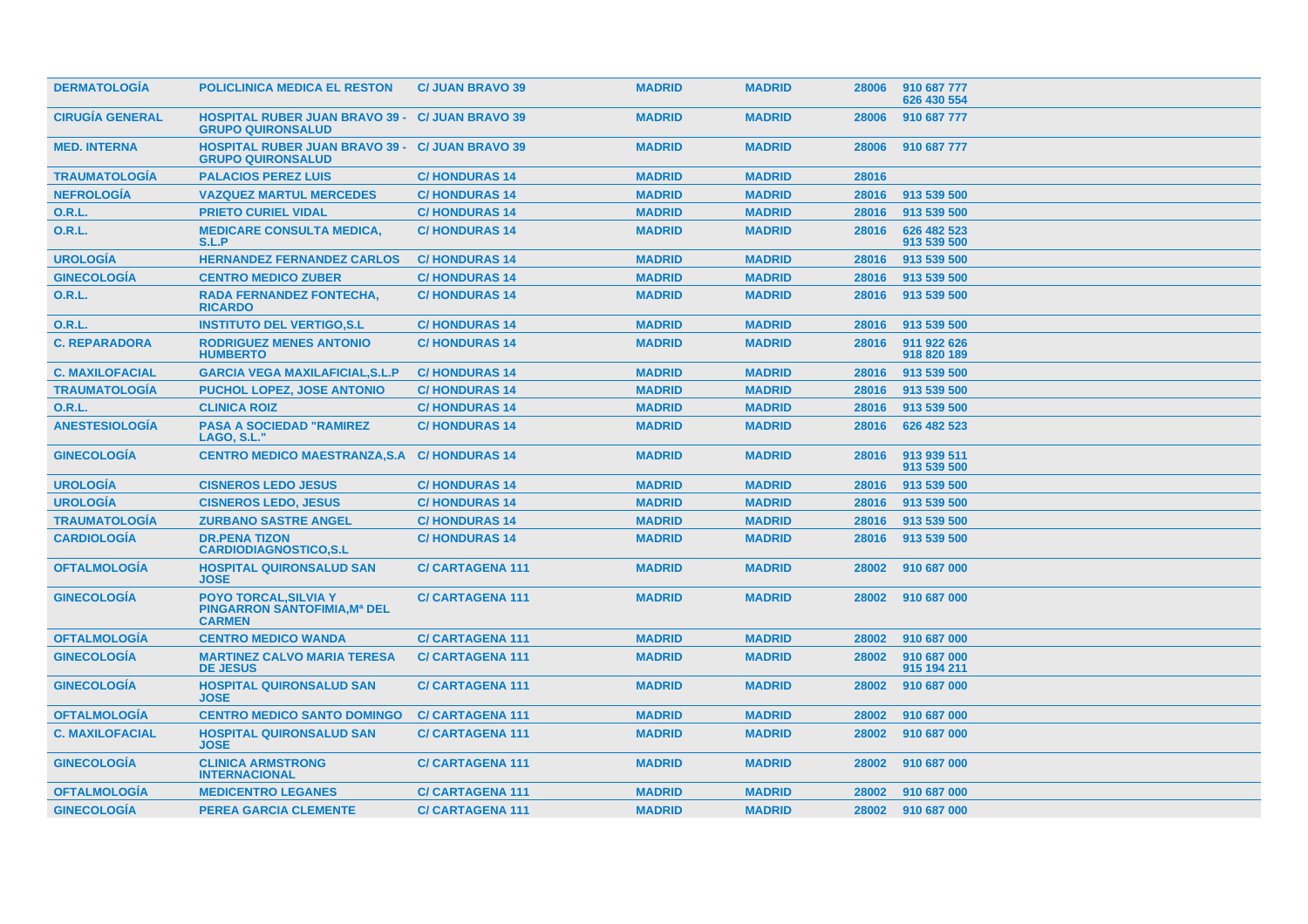| <b>O.R.L.</b>          | <b>HOSPITAL QUIRONSALUD SAN</b><br>JOSE                                                      | <b>C/CARTAGENA 111</b>                           | <b>MADRID</b> | <b>MADRID</b> |       | 28002 910 687 000          |  |
|------------------------|----------------------------------------------------------------------------------------------|--------------------------------------------------|---------------|---------------|-------|----------------------------|--|
| <b>TRAUMATOLOGÍA</b>   | <b>CENTRO MEDICO QUIRONSALUD</b><br><b>VALLE DEL HENARES</b>                                 | <b>C/CARTAGENA 111</b>                           | <b>MADRID</b> | <b>MADRID</b> | 28002 | 910 687 000                |  |
| <b>DIGESTIVO</b>       | <b>LOPEZ GARCIA JUAN CARLOS</b>                                                              | <b>C/CARTAGENA 111</b>                           | <b>MADRID</b> | <b>MADRID</b> | 28002 | 910 687 000                |  |
| <b>GINECOLOGIA</b>     | <b>HOSPITAL UNIVERSITARIO</b><br><b>QUIRONSALUD MADRID</b>                                   | <b>C/CARTAGENA 111</b>                           | <b>MADRID</b> | <b>MADRID</b> | 28002 | 910 687 000<br>901 068 700 |  |
| <b>O.R.L.</b>          | <b>GASCON DE LA HOZ ANTONIO</b>                                                              | <b>C/CARTAGENA 111</b>                           | <b>MADRID</b> | <b>MADRID</b> | 28002 | 910 687 000                |  |
| <b>TRAUMATOLOGÍA</b>   | <b>SIGUIN MORENO DIOGENES</b>                                                                | <b>C/SERRANO 199</b>                             | <b>MADRID</b> | <b>MADRID</b> | 28016 | 915 649 944                |  |
| <b>TRAUMATOLOGÍA</b>   | <b>BARANDIARAN LUCA DE TENA,</b><br><b>FERNANDO</b>                                          | <b>C/SERRANO 199</b>                             | <b>MADRID</b> | <b>MADRID</b> | 28016 | 915 649 944                |  |
| <b>OFTALMOLOGÍA</b>    | <b>HOSPITAL SAN RAFAEL</b>                                                                   | <b>C/SERRANO 199</b>                             | <b>MADRID</b> | <b>MADRID</b> | 28016 | 915 649 944                |  |
| 0.R.L.                 | <b>HOSPITAL SAN RAFAEL</b>                                                                   | <b>C/SERRANO 199</b>                             | <b>MADRID</b> | <b>MADRID</b> | 28016 | 915 649 944                |  |
| <b>HEMATOLOGÍA</b>     | <b>HOSPITAL SAN RAFAEL</b>                                                                   | <b>C/SERRANO 199</b>                             | <b>MADRID</b> | <b>MADRID</b> | 28016 | 915 649 959                |  |
| <b>GINECOLOGÍA</b>     | <b>CRUZ HERMIDA, S.L.</b>                                                                    | <b>C/JOSÉ SILVA 7</b>                            | <b>MADRID</b> | <b>MADRID</b> | 28043 | 917 444 100<br>917 444 178 |  |
| <b>URGENCIAS</b>       | <b>HOSPITAL DE MADRID - HM NUEVO</b><br><b>BELEN</b>                                         | <b>C/JOSÉ SILVA 7</b>                            | <b>MADRID</b> | <b>MADRID</b> | 28043 | 917 444 100                |  |
| <b>GINECOLOGIA</b>     | <b>CENTRO MEDICO LA PALOMA</b>                                                               | <b>C/JOSÉ SILVA 7</b>                            | <b>MADRID</b> | <b>MADRID</b> | 28043 | 901 088 212<br>914 413 322 |  |
| <b>ANÁLISIS</b>        | <b>HOSPITAL DE MADRID - HM NUEVO</b><br><b>BELEN</b>                                         | <b>C/JOSÉ SILVA 7</b>                            | <b>MADRID</b> | <b>MADRID</b> | 28043 | 917 444 100                |  |
| <b>URGENCIAS</b>       | <b>HOSPITAL DE MADRID - HM NUEVO</b><br><b>BELEN</b>                                         | <b>C/JOSÉ SILVA 7</b>                            | <b>MADRID</b> | <b>MADRID</b> | 28043 |                            |  |
| <b>MATRONA</b>         | <b>AVENDAÑO RODRIGUEZ MARIA</b><br><b>TERESA</b>                                             | <b>C/JOSÉ SILVA 7</b>                            | <b>MADRID</b> | <b>MADRID</b> | 28043 | 914 152 800                |  |
| <b>GINECOLOGÍA</b>     | <b>HOSPITAL DE MADRID - HM NUEVO</b><br><b>BELEN</b>                                         | <b>C/JOSÉ SILVA 7</b>                            | <b>MADRID</b> | <b>MADRID</b> | 28043 | 901 088 212<br>917 444 100 |  |
| <b>HOSP, DE DIA</b>    | <b>HOSPITAL DE MADRID - HM NUEVO</b><br><b>BELEN</b>                                         | <b>C/JOSÉ SILVA 7</b>                            | <b>MADRID</b> | <b>MADRID</b> | 28043 | 917 444 100                |  |
| <b>AREAS PEDIÁTRI.</b> | <b>HOSPITAL DE MADRID - HM NUEVO</b><br><b>BELEN</b>                                         | <b>C/JOSÉ SILVA 7</b>                            | <b>MADRID</b> | <b>MADRID</b> | 28043 | 901 088 212                |  |
| <b>GINECOLOGIA</b>     | <b>MANAS VARELA JOSE</b>                                                                     | <b>C/JOSE SILVA 7</b>                            | <b>MADRID</b> | <b>MADRID</b> | 28043 | 901 088 212<br>914 153 000 |  |
| <b>PSICOLOGÍA</b>      | <b>CLINICA LOPEZ IBOR</b>                                                                    | <b>C/DOCTOR JUAN JOSÉ LÓPEZ</b><br><b>IBOR 2</b> | <b>MADRID</b> | <b>MADRID</b> | 28035 | 913 162 740                |  |
| <b>URGENCIAS</b>       | <b>CLINICA LOPEZ IBOR</b>                                                                    | <b>C/DOCTOR JUAN JOSÉ LOPEZ</b><br><b>IBOR 2</b> | <b>MADRID</b> | <b>MADRID</b> | 28035 | 913 162 740                |  |
| <b>MED. FAMILIAR</b>   | <b>GOMEZ REYES DIEGO</b>                                                                     | <b>C/ ARTURO SORIA 159</b>                       | <b>MADRID</b> | <b>MADRID</b> | 28043 | 914 136 727                |  |
| <b>UROLOGÍA</b>        | <b>HOSPITAL RUBER JUAN BRAVO 49 - C/ JUAN BRAVO 49 3 PLANTA</b><br><b>GRUPO QUIRON SALUD</b> |                                                  | <b>MADRID</b> | <b>MADRID</b> | 28006 | 910 687 999<br>914 027 100 |  |
| 0.R.L.                 | <b>RADA FERNANDEZ FONTECHA,</b><br><b>RICARDO</b>                                            | <b>C/ JUAN BRAVO 49 3 PLANTA</b>                 | <b>MADRID</b> | <b>MADRID</b> | 28006 | 910 687 999                |  |
| <b>ANESTESIOLOGÍA</b>  | <b>HOSPITAL RUBER JUAN BRAVO 49 - C/ JUAN BRAVO 49 3 PLANTA</b><br><b>GRUPO QUIRON SALUD</b> |                                                  | <b>MADRID</b> | <b>MADRID</b> | 28006 | 910 687 999                |  |
| <b>CIRUGÍA GENERAL</b> | <b>HOSPITAL RUBER JUAN BRAVO 49 - C/ JUAN BRAVO 49 3 PLANTA</b><br><b>GRUPO QUIRON SALUD</b> |                                                  | <b>MADRID</b> | <b>MADRID</b> | 28006 | 910 687 999                |  |
| 0.R.L.                 | <b>EQUIPO ORL S.L.</b>                                                                       | <b>C/ JUAN BRAVO 49 3 PLANTA</b>                 | <b>MADRID</b> | <b>MADRID</b> | 28006 | 910 687 999                |  |
| <b>DIGESTIVO</b>       | <b>HOSPITAL RUBER JUAN BRAVO 49 - C/ JUAN BRAVO 49 3 PLANTA</b><br><b>GRUPO QUIRON SALUD</b> |                                                  | <b>MADRID</b> | <b>MADRID</b> | 28006 | 910 687 999                |  |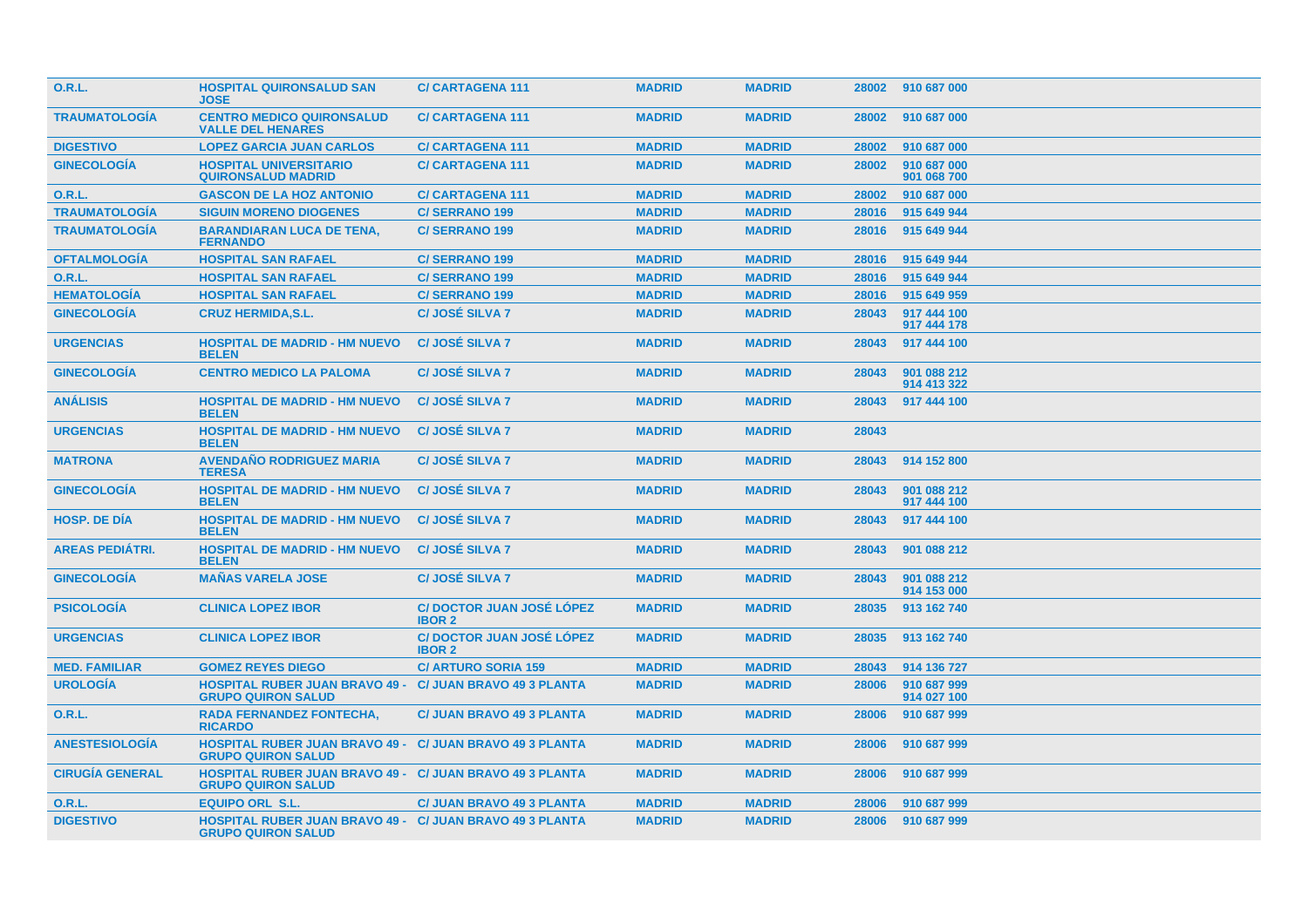| <b>TRAUMATOLOGIA</b>   | PEREZ-CABALLER PEREZ ANTONIO C/ JUAN BRAVO 49 3 PLANTA<br><b>JAVIER</b>                      |                                      | <b>MADRID</b> | <b>MADRID</b> | 28006 | 910 687 999<br>648 764 149 |           |                                      |  |
|------------------------|----------------------------------------------------------------------------------------------|--------------------------------------|---------------|---------------|-------|----------------------------|-----------|--------------------------------------|--|
| <b>UROLOGÍA</b>        | <b>HOSPITAL RUBER JUAN BRAVO 49 - C/ JUAN BRAVO 49 3 PLANTA</b><br><b>GRUPO QUIRON SALUD</b> |                                      | <b>MADRID</b> | <b>MADRID</b> | 28006 | 910 687 999                |           |                                      |  |
| <b>ALERGOLOGÍA</b>     | <b>HOSPITAL RUBER JUAN BRAVO 49 - C/ JUAN BRAVO 49 3 PLANTA</b><br><b>GRUPO QUIRON SALUD</b> |                                      | <b>MADRID</b> | <b>MADRID</b> | 28006 | 910 687 999                |           |                                      |  |
| <b>TRAUMATOLOGIA</b>   | <b>NUÑEZ SAMPER PIZARROSO,</b><br><b>CESAR</b>                                               | <b>C/ JUAN BRAVO 49 3 PLANTA</b>     | <b>MADRID</b> | <b>MADRID</b> | 28006 | 910 687 999                |           |                                      |  |
| <b>ANÁLISIS</b>        | <b>HOSPITAL RUBER JUAN BRAVO 49 -</b><br><b>GRUPO QUIRON SALUD</b>                           | <b>C/ JUAN BRAVO 49 3 PLANTA</b>     | <b>MADRID</b> | <b>MADRID</b> | 28006 | 910 687 999                |           |                                      |  |
| <b>NEUROLOGÍA</b>      | <b>HOSPITAL RUBER JUAN BRAVO 49 - C/ JUAN BRAVO 49 3 PLANTA</b><br><b>GRUPO QUIRON SALUD</b> |                                      | <b>MADRID</b> | <b>MADRID</b> | 28006 | 910 687 999                |           |                                      |  |
| <b>C. VASCULAR</b>     | HOSPITAL RUBER JUAN BRAVO 49 - C/ JUAN BRAVO 49 3 PLANTA<br><b>GRUPO QUIRON SALUD</b>        |                                      | <b>MADRID</b> | <b>MADRID</b> | 28006 | 910 687 999<br>914 027 100 |           |                                      |  |
| <b>MATRONA</b>         | <b>GUIO BRAOJOS MARIA TERESA</b>                                                             | <b>C/ PRINCIPE DE VERGARA 53</b>     | <b>MADRID</b> | <b>MADRID</b> | 28006 | 656 319 644<br>914 313 829 |           |                                      |  |
| <b>ANESTESIOLOGÍA</b>  | A.A. LOSHERIFF S.L.                                                                          | <b>C/ PRINCIPE DE VERGARA 53</b>     | <b>MADRID</b> | <b>MADRID</b> | 28006 | 914 313 829<br>914 359 100 |           |                                      |  |
| <b>CIRUGÍA GENERAL</b> | DR. GIL VERA CIRUGIA GENERAL Y<br><b>DIGESTIVA, S.L.</b>                                     | <b>C/ PRINCIPE DE VERGARA 53</b>     | <b>MADRID</b> | <b>MADRID</b> | 28006 | 917 346 676<br>914 359 100 |           |                                      |  |
| <b>GINECOLOGÍA</b>     | <b>J. RINCON VELAZQUEZ, S.L.</b>                                                             | <b>C/ PRINCIPE DE VERGARA 53</b>     | <b>MADRID</b> | <b>MADRID</b> | 28006 | 656 319 644<br>914 313 829 |           |                                      |  |
| <b>TRAUMATOLOGÍA</b>   | <b>CENTRO MEDICO PINTO</b>                                                                   | <b>C/PRINCIPE DE VERGARA 53</b>      | <b>MADRID</b> | <b>MADRID</b> | 28006 | 656 319 644<br>914 313 829 |           |                                      |  |
| <b>GINECOLOGÍA</b>     | <b>RIVERA VELA LUIS MIGUEL</b>                                                               | <b>C/ PRINCIPE DE VERGARA 53</b>     | <b>MADRID</b> | <b>MADRID</b> | 28006 | 914 313 829<br>914 359 100 |           |                                      |  |
| 0.R.L.                 | <b>MEDICARE CONSULTA MEDICA,</b><br>S.L.P                                                    | <b>C/ PRINCIPE DE VERGARA 53</b>     | <b>MADRID</b> | <b>MADRID</b> | 28006 | 911 610 334<br>656 319 644 |           |                                      |  |
| <b>ANESTESIOLOGIA</b>  | <b>HOSPITAL NTRA.SRA. DEL</b><br><b>ROSARIO</b>                                              | <b>C/ PRINCIPE DE VERGARA 53</b>     | <b>MADRID</b> | <b>MADRID</b> | 28006 | 914 359 100                |           |                                      |  |
| <b>TRAUMATOLOGÍA</b>   | <b>CUEMA ASOCIACIONES CB</b>                                                                 | <b>C/ PRINCIPE DE VERGARA 53</b>     | <b>MADRID</b> | <b>MADRID</b> | 28006 | 914 359 100                |           |                                      |  |
| <b>CARDIOLOGÍA</b>     | <b>HOSPITAL NTRA.SRA. DEL</b><br><b>ROSARIO</b>                                              | <b>C/ PRINCIPE DE VERGARA 53</b>     | <b>MADRID</b> | <b>MADRID</b> | 28006 | 914 359 100                | <b>SI</b> | Pulsa aquí para pedir tu cita online |  |
| <b>MATRONA</b>         | <b>CANTON ARNEDILLO MARIA DEL</b><br><b>PUY</b>                                              | <b>C/ PRINCIPE DE VERGARA 53</b>     | <b>MADRID</b> | <b>MADRID</b> | 28006 | 914 359 100                |           |                                      |  |
| <b>REUMATOLOGÍA</b>    | <b>HOSPITAL LA LUZ</b>                                                                       | C/DEL MAESTRO ANGEL LLORCA 8 MADRID  |               | <b>MADRID</b> | 28003 | 914 530 200<br>914 350 267 |           |                                      |  |
| <b>TRAUMATOLOGIA</b>   | <b>GARCIA-POLO ALGUACIL PEDRO</b><br><b>MIGUEL</b>                                           | C/DEL MAESTRO ANGEL LLORCA 8 MADRID  |               | <b>MADRID</b> | 28003 | 914 530 200<br>914 350 267 |           |                                      |  |
| <b>PSIQUIATRÍA</b>     | <b>HOSPITAL LA LUZ</b>                                                                       | C/DEL MAESTRO ANGEL LLORCA 8 MADRID  |               | <b>MADRID</b> | 28003 | 914 530 200<br>914 350 267 |           |                                      |  |
| <b>ANÁLISIS</b>        | <b>HOSPITAL LA LUZ</b>                                                                       | C/DEL MAESTRO ANGEL LLORCA 8 MADRID  |               | <b>MADRID</b> | 28003 | 914 530 200<br>914 350 267 |           |                                      |  |
| <b>ONCOLOGIA</b>       | <b>HOSPITAL LA LUZ</b>                                                                       | C/ DEL MAESTRO ÁNGEL LLORCA 8 MADRID |               | <b>MADRID</b> | 28003 | 914 530 200<br>914 530 303 |           |                                      |  |
| <b>CIRUGÍA GENERAL</b> | <b>HOSPITAL LA LUZ</b>                                                                       | C/DEL MAESTRO ANGEL LLORCA 8 MADRID  |               | <b>MADRID</b> | 28003 | 914 530 200<br>914 530 303 |           |                                      |  |
| <b>C. TORÁCICA</b>     | <b>HOSPITAL LA LUZ</b>                                                                       | C/DEL MAESTRO ANGEL LLORCA 8 MADRID  |               | <b>MADRID</b> | 28003 | 914 530 200<br>914 530 303 |           |                                      |  |
| <b>C. MAXILOFACIAL</b> | <b>HOSPITAL LA LUZ</b>                                                                       | C/DEL MAESTRO ANGEL LLORCA 8 MADRID  |               | <b>MADRID</b> | 28003 | 914 530 200<br>914 350 267 |           |                                      |  |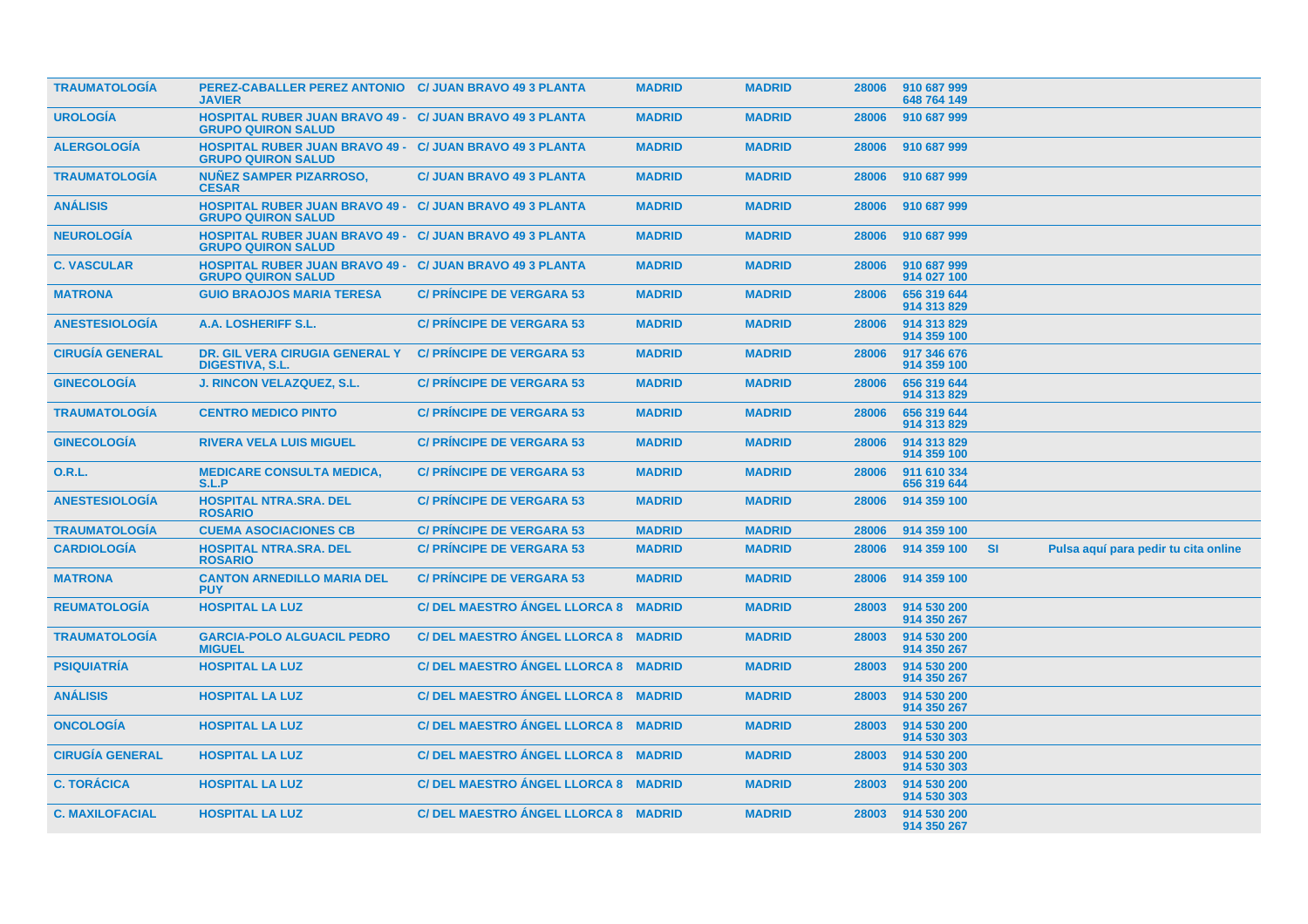| <b>ONCOLOGIA</b>       | <b>HOSPITAL LA LUZ</b>                                             | C/ DEL MAESTRO ANGEL LLORCA 8 MADRID              |               | <b>MADRID</b> | 28003 | 914 530 200                |           |                                      |
|------------------------|--------------------------------------------------------------------|---------------------------------------------------|---------------|---------------|-------|----------------------------|-----------|--------------------------------------|
| <b>UROLOGÍA</b>        | <b>HOSPITAL LA LUZ</b>                                             | <b>C/DEL MAESTRO ANGEL LLORCA 8</b>               | <b>MADRID</b> | <b>MADRID</b> | 28003 | 914 530 200<br>914 350 267 |           |                                      |
| <b>DERMATOLOGÍA</b>    | <b>HOSPITAL LA LUZ</b>                                             | C/ DEL MAESTRO ÁNGEL LLORCA 8 MADRID              |               | <b>MADRID</b> | 28003 | 914 530 200<br>914 350 267 |           |                                      |
| <b>ANALISIS</b>        | <b>LABORATORIOS JAVIER GOYA, S.L.</b>                              | <b>C/SAN BERNABE 13</b>                           | <b>MADRID</b> | <b>MADRID</b> | 28005 | 913 657 600                |           |                                      |
| <b>PUERICULTURA</b>    | <b>SANCHEZ NUÑEZ EMILIO</b>                                        | <b>PLZ RIBADEO 6</b>                              | <b>MADRID</b> | <b>MADRID</b> | 28029 | 917 309 075                |           |                                      |
| <b>ANÁLISIS</b>        | <b>CLINAMAT</b>                                                    | <b>C/ FRANCISCO SILVELA 46</b>                    | <b>MADRID</b> | <b>MADRID</b> | 28028 | 917 242 760                |           |                                      |
| <b>PSIQUIATRÍA</b>     | <b>GRAIZER REBHUHN ODED</b>                                        | C/IBIZA 66                                        | <b>MADRID</b> | <b>MADRID</b> | 28009 | 915 748 003<br>915 748 004 |           |                                      |
| <b>PSIQUIATRÍA</b>     | <b>MARTIN PACHAN PEDRO SANTIAGO</b>                                | <b>C/ SANTIAGO BERNABÉU 2</b>                     | <b>MADRID</b> | <b>MADRID</b> | 28036 | 915 644 894                |           |                                      |
| <b>DIGESTIVO</b>       | <b>LOPEZ GARCIA JUAN CARLOS</b>                                    | C/ ALCALA 102                                     | <b>MADRID</b> | <b>MADRID</b> | 28009 | 915 764 995                |           |                                      |
| <b>DERMATOLOGÍA</b>    | <b>MDH CENTROS MEDICOS</b>                                         | <b>C/ ALGABEÑO 119 LC. 13-14</b>                  | <b>MADRID</b> | <b>MADRID</b> | 28043 | 913 884 434                |           |                                      |
| <b>GINECOLOGÍA</b>     | <b>PALACIN MOYA ALICIA</b>                                         | <b>C/ JAZMIN 52</b>                               | <b>MADRID</b> | <b>MADRID</b> | 28033 | 914 394 711<br>917 670 547 |           |                                      |
| <b>TRAUMATOLOGÍA</b>   | <b>PRIETO SANTOS EDUARDO</b>                                       | <b>PSO SAN FRANCISCO DE SALES 36</b>              | <b>MADRID</b> | <b>MADRID</b> | 28003 | 915 542 071<br>915 531 501 |           |                                      |
| <b>ANÁLISIS</b>        | <b>CENTRO DE DIAGNOSTICO DE</b><br><b>ENFERMEDADES MOLECULARES</b> | C/ UNIVERSIDAD AUTÓNOMA-<br><b>BIOQUIMICA S/N</b> | <b>MADRID</b> | <b>MADRID</b> | 28034 | 914 974 589                |           |                                      |
| <b>CIRUGÍA GENERAL</b> | <b>CLINICA CEMTRO</b>                                              | <b>AVD VENTISQUERO DE LA</b><br><b>CONDESA 42</b> | <b>MADRID</b> | <b>MADRID</b> | 28035 | 917 355 777<br>917 355 757 |           |                                      |
| 0.R.L.                 | <b>ISASA Y GONZALEZ DE UBIETA</b>                                  | <b>AVD VENTISQUERO DE LA</b><br><b>CONDESA 42</b> | <b>MADRID</b> | <b>MADRID</b> | 28035 | 917 355 764<br>917 340 011 |           |                                      |
| <b>CIRUGÍA GENERAL</b> | <b>CLINICA CEMTRO</b>                                              | <b>AVD VENTISQUERO DE LA</b><br><b>CONDESA 42</b> | <b>MADRID</b> | <b>MADRID</b> | 28035 | 917 355 764<br>917 355 757 |           |                                      |
| <b>OFTALMOLOGÍA</b>    | <b>CLINICA CEMTRO</b>                                              | <b>AVD VENTISQUERO DE LA</b><br><b>CONDESA 42</b> | <b>MADRID</b> | <b>MADRID</b> | 28035 | 917 355 764<br>917 355 757 |           |                                      |
| <b>C. VASCULAR</b>     | <b>CLINICA CEMTRO</b>                                              | <b>AVD VENTISQUERO DE LA</b><br><b>CONDESA 42</b> | <b>MADRID</b> | <b>MADRID</b> | 28035 | 917 355 757                |           |                                      |
| <b>C. MAXILOFACIAL</b> | <b>CLINICA CEMTRO</b>                                              | <b>AVD VENTISQUERO DE LA</b><br><b>CONDESA 42</b> | <b>MADRID</b> | <b>MADRID</b> | 28035 | 917 355 757                |           |                                      |
| <b>TRAUMATOLOGIA</b>   | <b>CENTRO MEDICO SAN LORENZO DE</b><br><b>EL ESCORIAL</b>          | <b>AVD VENTISQUERO DE LA</b><br><b>CONDESA 42</b> | <b>MADRID</b> | <b>MADRID</b> | 28035 |                            |           |                                      |
| <b>OFTALMOLOGIA</b>    | <b>CLINICA CEMTRO</b>                                              | <b>AVD VENTISQUERO DE LA</b><br><b>CONDESA 42</b> | <b>MADRID</b> | <b>MADRID</b> | 28035 | 917 355 757                |           |                                      |
| <b>ANÁLISIS</b>        | <b>LABORATORIO ECHEVARNE</b>                                       | <b>C/CEA BERMUDEZ 61</b>                          | <b>MADRID</b> | <b>MADRID</b> | 28003 | 900 909 110                |           |                                      |
| <b>RADIODIAGNÓST.</b>  | <b>CENTRO MEDICO JACA</b>                                          | C/ ALCALA 619                                     | <b>MADRID</b> | <b>MADRID</b> | 28022 | 917 430 690                |           |                                      |
| <b>PSIQUIATRÍA</b>     | <b>CENTRO MEDICO JACA</b>                                          | C/ ALCALÁ 619                                     | <b>MADRID</b> | <b>MADRID</b> | 28022 | 917 430 690                |           |                                      |
| <b>PODOLOGÍA</b>       | <b>CENTRO MEDICO JACA</b>                                          | C/ ALCALA 619                                     | <b>MADRID</b> | <b>MADRID</b> | 28022 | 917 430 690                |           |                                      |
| RADIODIAGNÓST.         | <b>CENTRO MEDICO MAESTRANZA, S.A</b>                               | C/TÉLLEZ 30                                       | <b>MADRID</b> | <b>MADRID</b> | 28007 | 900 909 110<br>915 020 301 |           |                                      |
| <b>RADIODIAGNOST.</b>  | <b>M.D.ANDERSON INTERNATIONAL</b><br><b>ESPAÑA</b>                 | <b>C/ ARTURO SORIA 270</b>                        | <b>MADRID</b> | <b>MADRID</b> | 28033 | 917 878 600<br>913 834 986 |           |                                      |
| <b>MED. INTERNA</b>    | <b>M.D.ANDERSON INTERNATIONAL</b><br><b>ESPAÑA</b>                 | <b>C/ ARTURO SORIA 270</b>                        | <b>MADRID</b> | <b>MADRID</b> | 28033 | 917 878 600                |           |                                      |
| <b>TRAUMATOLOGIA</b>   | <b>M.D.ANDERSON INTERNATIONAL</b><br><b>ESPAÑA</b>                 | <b>C/ ARTURO SORIA 270</b>                        | <b>MADRID</b> | <b>MADRID</b> | 28033 | 917 878 600                |           |                                      |
| <b>GINECOLOGIA</b>     | <b>M.D.ANDERSON INTERNATIONAL</b><br><b>ESPANA</b>                 | <b>C/ ARTURO SORIA 270</b>                        | <b>MADRID</b> | <b>MADRID</b> | 28033 | 917 878 600                | <b>SI</b> | Pulsa aquí para pedir tu cita online |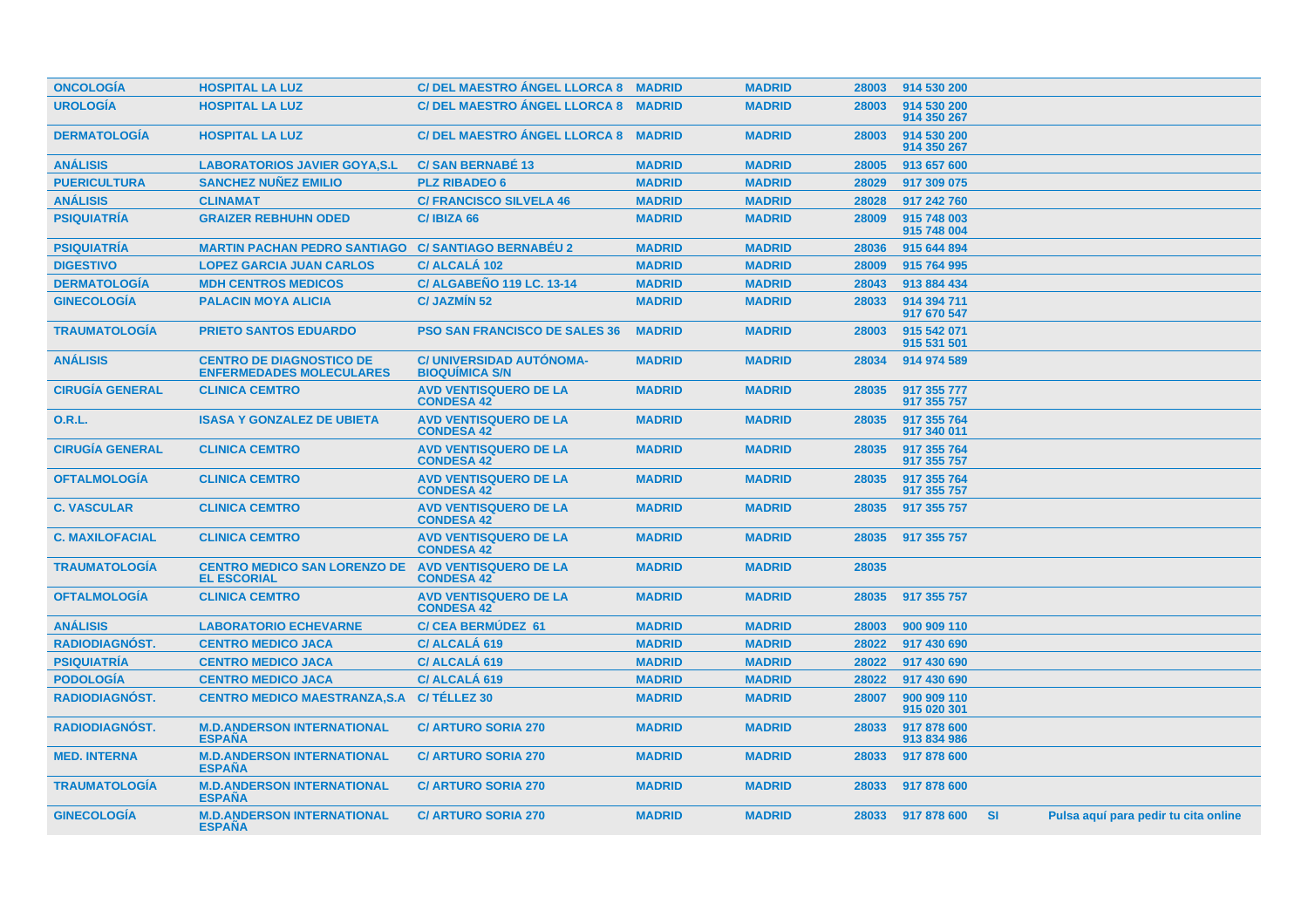| <b>DIGESTIVO</b>       | <b>M.D.ANDERSON INTERNATIONAL</b><br><b>ESPANA</b>                    | <b>C/ ARTURO SORIA 270</b>         | <b>MADRID</b> | <b>MADRID</b> | 28033 | 917 878 600                | -SI       | Pulsa aquí para pedir tu cita online |
|------------------------|-----------------------------------------------------------------------|------------------------------------|---------------|---------------|-------|----------------------------|-----------|--------------------------------------|
| <b>GINECOLOGÍA</b>     | <b>F. ESTACA OBSTETRICIA-</b><br><b>GINECOLOGIA, S.L.</b>             | <b>C/ FERNÁNDEZ DE LA HOZ 45</b>   | <b>MADRID</b> | <b>MADRID</b> | 28010 | 914 473 499                |           |                                      |
| <b>CIRUGÍA GENERAL</b> | <b>GARCIA PADROS MAXIMO</b>                                           | <b>C/FERNANDEZ DE LA HOZ 45</b>    | <b>MADRID</b> | <b>MADRID</b> | 28010 | 913 573 288                |           |                                      |
| <b>UROLOGIA</b>        | <b>ANDROLOGIA Y UROLOGIA</b><br><b>ESPECIALIZADA, S.L.P</b>           | <b>C/ FERNANDEZ DE LA HOZ 45</b>   | <b>MADRID</b> | <b>MADRID</b> | 28010 | 914 473 499                |           |                                      |
| <b>PODOLOGÍA</b>       | <b>CLINICA BAÑEZA C.B.</b>                                            | C/BAÑEZA 37 LOCAL 4                | <b>MADRID</b> | <b>MADRID</b> | 28029 | 917 365 769                |           |                                      |
| <b>ANÁLISIS</b>        | <b>UNILABS</b>                                                        | <b>C/ MANUEL ÁLVAREZ 3</b>         | <b>MADRID</b> | <b>MADRID</b> | 28025 | 914 652 928                |           |                                      |
| <b>ANÁLISIS</b>        | <b>ESTUDIOS ANALITICOS APLICADOS</b><br>A LA CLINICA, S.L.            | <b>C/ PALAS DE REY 28-30</b>       | <b>MADRID</b> | <b>MADRID</b> | 28050 | 917 505 668                |           |                                      |
| <b>TRANSPORTE</b>      | <b>AMBULANCIAS SANTA SOFIA</b>                                        | <b>C/ PERINDOLAS 2 LOCAL</b>       | <b>MADRID</b> | <b>MADRID</b> | 28034 | 913 112 875                |           |                                      |
| <b>O.R.L.</b>          | <b>CLINICA ARMSTRONG</b><br><b>INTERNACIONAL</b>                      | <b>C/ GUZMAN EL BUENO 102</b>      | <b>MADRID</b> | <b>MADRID</b> | 28003 | 915 358 790                |           |                                      |
| <b>GINECOLOGIA</b>     | <b>CLINICA ARMSTRONG</b><br><b>INTERNACIONAL</b>                      | <b>C/ GUZMÁN EL BUENO 102</b>      | <b>MADRID</b> | <b>MADRID</b> | 28003 | 915 358 790                |           |                                      |
| <b>MED. FAMILIAR</b>   | <b>CENTRO MEDICO</b><br><b>VALDEBERNARDO, S.L.P.</b>                  | <b>C/JUGLARES 14</b>               | <b>MADRID</b> | <b>MADRID</b> | 28032 | 913 014 081                |           |                                      |
| <b>CIRUGÍA GENERAL</b> | <b>HOSPITAL DE MADRID - HM NORTE-</b><br><b>SANCHINARRO</b>           | C/ONA 10                           | <b>MADRID</b> | <b>MADRID</b> | 28050 | 901 088 212<br>917 567 800 |           |                                      |
| <b>ANATOMOPATOLO.</b>  | <b>HOSPITAL DE MADRID - HM NORTE- C/ OÑA 10</b><br><b>SANCHINARRO</b> |                                    | <b>MADRID</b> | <b>MADRID</b> | 28050 | 917 567 800                |           |                                      |
| <b>CARDIOLOGIA</b>     | <b>HOSPITAL DE MADRID - HM NORTE- C/ONA 10</b><br><b>SANCHINARRO</b>  |                                    | <b>MADRID</b> | <b>MADRID</b> | 28050 | 901 088 212<br>917 567 800 | <b>SI</b> | Pulsa aquí para pedir tu cita online |
| <b>C. REPARADORA</b>   | <b>HOSPITAL DE MADRID - HM NORTE- C/OÑA 10</b><br><b>SANCHINARRO</b>  |                                    | <b>MADRID</b> | <b>MADRID</b> | 28050 | 901 088 212                |           |                                      |
| <b>C. REPARADORA</b>   | <b>HOSPITAL DE MADRID - HM NORTE- C/OÑA 10</b><br><b>SANCHINARRO</b>  |                                    | <b>MADRID</b> | <b>MADRID</b> | 28050 | 901 088 212<br>917 567 960 |           |                                      |
| <b>ONCOLOGIA</b>       | <b>HOSPITAL DE MADRID - HM NORTE- C/ OÑA 10</b><br><b>SANCHINARRO</b> |                                    | <b>MADRID</b> | <b>MADRID</b> | 28050 | 917 567 800                | <b>SI</b> | Pulsa aquí para pedir tu cita online |
| <b>TRAUMATOLOGIA</b>   | <b>CLINICA FISIOMEDICA MCD,S.L</b>                                    | C/OÑA 10                           | <b>MADRID</b> | <b>MADRID</b> | 28050 | 630 029 522<br>696 226 623 |           |                                      |
| <b>AREAS PEDIÁTRI.</b> | <b>HOSPITAL DE MADRID - HM NORTE-</b><br><b>SANCHINARRO</b>           | C/ONA 10                           | <b>MADRID</b> | <b>MADRID</b> | 28050 | 901 088 212<br>917 567 960 |           |                                      |
| <b>MED. INTERNA</b>    | <b>HOSPITAL DE MADRID - HM NORTE- C/ OÑA 10</b><br><b>SANCHINARRO</b> |                                    | <b>MADRID</b> | <b>MADRID</b> | 28050 | 901 088 212<br>917 567 800 |           |                                      |
| <b>UROLOGÍA</b>        | <b>HOSPITAL DE MADRID DPTO</b><br><b>UROLOGIA AVANZADA</b>            | <b>C/OÑA 10</b>                    | <b>MADRID</b> | <b>MADRID</b> | 28050 | 901 088 212                |           |                                      |
| <b>ONCOLOGIA</b>       | <b>HOSPITAL DE MADRID - HM NORTE- C/ OÑA 10</b><br><b>SANCHINARRO</b> |                                    | <b>MADRID</b> | <b>MADRID</b> | 28050 | 917 567 960                | <b>SI</b> | Pulsa aquí para pedir tu cita online |
| <b>ALERGOLOGIA</b>     | <b>HOSPITAL DE MADRID - HM NORTE- C/ OÑA 10</b><br><b>SANCHINARRO</b> |                                    | <b>MADRID</b> | <b>MADRID</b> | 28050 | 901 088 212                | <b>SI</b> | Pulsa aquí para pedir tu cita online |
| <b>OFTALMOLOGIA</b>    | <b>HOSPITAL DE MADRID - HM NORTE- C/ OÑA 10</b><br><b>SANCHINARRO</b> |                                    | <b>MADRID</b> | <b>MADRID</b> | 28050 | 901 088 212<br>917 567 960 |           |                                      |
| <b>MED. FAMILIAR</b>   | <b>LAZARO DEL REY ISMAEL ANTONIO</b>                                  | <b>C/ ARGUMOSA 24</b>              | <b>MADRID</b> | <b>MADRID</b> | 28012 | 607 910 606                |           |                                      |
| <b>ENDOCRINOLOGÍA</b>  | <b>CELESTINO RODRIGUEZ JIMENEZ</b>                                    | <b>C/ CONDE DE PEÑALVER 35</b>     | <b>MADRID</b> | <b>MADRID</b> | 28006 | 914 011 330<br>913 090 078 |           |                                      |
| <b>TRAUMATOLOGIA</b>   | <b>CATALAN GONZALEZ JUAN</b><br><b>ANTONIO</b>                        | <b>AVD MEDITERRÁNEO 14 PISO 1º</b> | <b>MADRID</b> | <b>MADRID</b> | 28007 | 915 527 914<br>636 801 169 |           |                                      |
| <b>DERMATOLOGÍA</b>    | <b>HM GABINETE VELAZQUEZ</b>                                          | C/ JORGE JUAN 19 PISO 1º           | <b>MADRID</b> | <b>MADRID</b> | 28001 | 915 777 774<br>915 777 773 |           |                                      |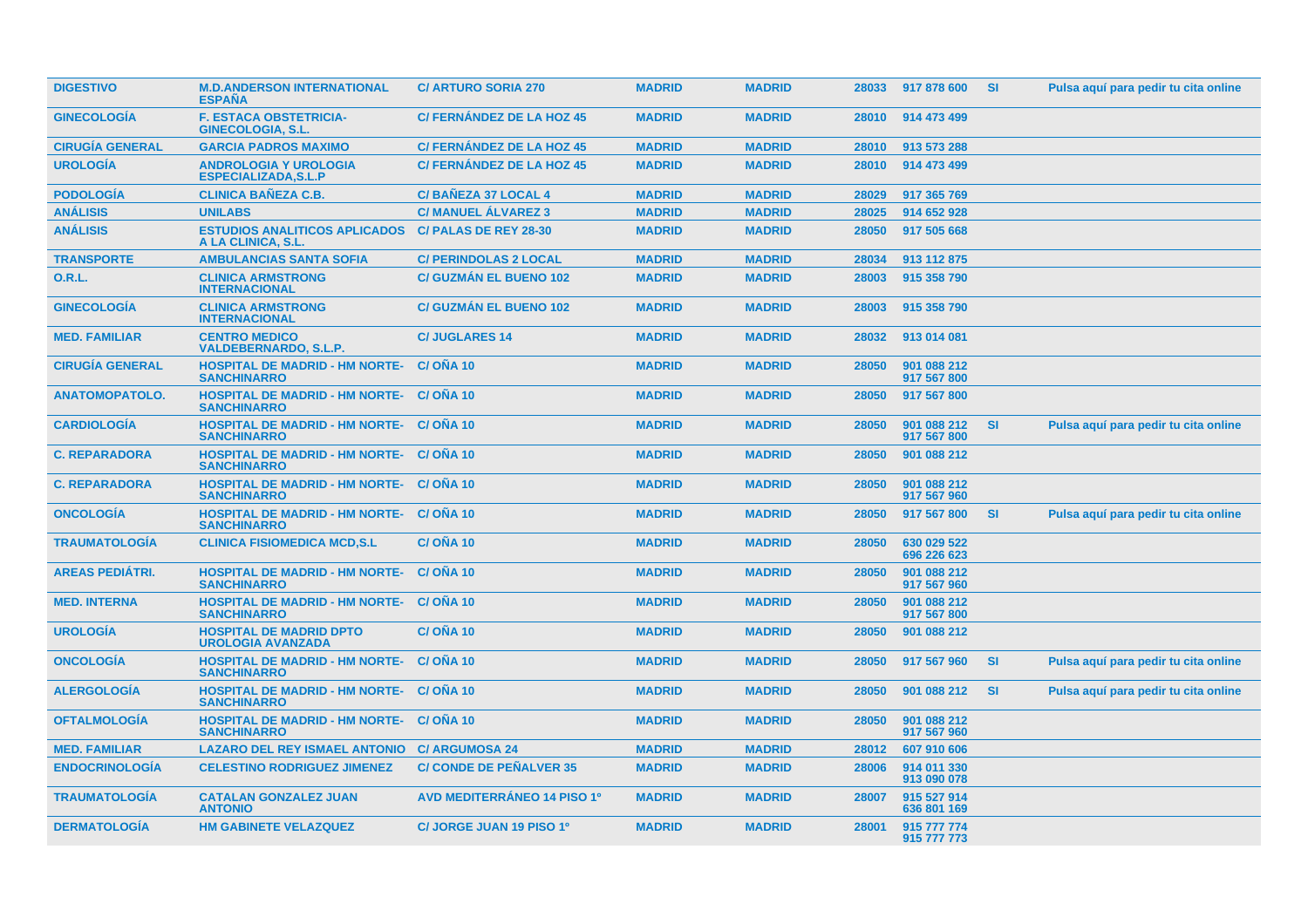| <b>TRAUMATOLOGIA</b>   | <b>HM GABINETE VELAZQUEZ</b>                                               | C/ JORGE JUAN 19 PISO 1º                                 | <b>MADRID</b> | <b>MADRID</b> | 28001 | 915 777 774<br>915 777 773 |           |                                      |
|------------------------|----------------------------------------------------------------------------|----------------------------------------------------------|---------------|---------------|-------|----------------------------|-----------|--------------------------------------|
| <b>PODOLOGÍA</b>       | <b>CLINICA EL PINAR</b>                                                    | <b>AVD DE LA PESETA 22</b>                               | <b>MADRID</b> | <b>MADRID</b> | 28054 | 913 094 668                |           |                                      |
| <b>ANESTESIOLOGÍA</b>  | <b>CABRERA FERIA JOSE RAMON</b>                                            | <b>C/ JUAN BRAVO 49</b>                                  | <b>MADRID</b> | <b>MADRID</b> | 28006 | 914 231 599                |           |                                      |
| <b>UROLOGÍA</b>        | <b>CLINICA ARMSTRONG</b><br><b>INTERNACIONAL</b>                           | <b>AVD FRANCISCO PI Y MARGALL 81</b>                     | <b>MADRID</b> | <b>MADRID</b> | 28050 | 917 522 852                |           |                                      |
| <b>ANESTESIOLOGÍA</b>  | <b>RUMO</b>                                                                | <b>AVD FRANCISCO PI Y MARGALL 81</b>                     | <b>MADRID</b> | <b>MADRID</b> | 28050 |                            |           |                                      |
| <b>DIGESTIVO</b>       | <b>CMED- Centro Médico Quirúrgico de</b><br><b>Enfermedades Digestivas</b> | <b>C/OQUENDO 23</b>                                      | <b>MADRID</b> | <b>MADRID</b> | 28006 | 915 620 290                |           |                                      |
| <b>MED. FAMILIAR</b>   | <b>LOZANO HERRERA JOSE MARIA</b>                                           | <b>C/FERRAZ5</b>                                         | <b>MADRID</b> | <b>MADRID</b> | 28008 | 915 410 281                |           |                                      |
| <b>CIRUGÍA GENERAL</b> | <b>VITHAS MADRID PARDO ARAVACA</b>                                         | C/LA SALLE 12 SALIDA 10 DE N-VI<br>(CRTA LA CORUÑA)      | <b>MADRID</b> | <b>MADRID</b> | 28023 | 915 129 030<br>915 129 034 |           |                                      |
| <b>TRAUMATOLOGÍA</b>   | <b>CLINICA MAGNETOSUR</b>                                                  | C/LA SALLE 12 SALIDA 10 DE N-VI<br>(CRTA LA CORUNA)      | <b>MADRID</b> | <b>MADRID</b> | 28023 | 915 129 034<br>915 129 000 |           |                                      |
| <b>UROLOGÍA</b>        | <b>HUNTER SERVICIOS MEDICOS, S.L.</b>                                      | C/LA SALLE 12 SALIDA 10 DE N-VI<br>(CRTA LA CORUNA)      | <b>MADRID</b> | <b>MADRID</b> | 28023 | 915 129 034<br>915 129 000 |           |                                      |
| <b>O.R.L.</b>          | <b>AVERROES ARROYOMOLINOS S.L.</b>                                         | C/LA SALLE 12 SALIDA 10 DE N-VI<br>(CRTA LA CORUNA)      | <b>MADRID</b> | <b>MADRID</b> | 28023 | 915 129 000<br>915 129 026 |           |                                      |
| <b>ANÁLISIS</b>        | <b>VITHAS MADRID PARDO ARAVACA</b>                                         | C/LA SALLE 12 SALIDA 10 DE N-VI<br>(CRTA LA CORUÑA)      | <b>MADRID</b> | <b>MADRID</b> | 28023 | 915 129 000                |           |                                      |
| <b>PODOLOGÍA</b>       | <b>CLINICA HONDURAS</b>                                                    | <b>C/ PASEO DE LA HABANA 137</b>                         | <b>MADRID</b> | <b>MADRID</b> | 28036 | 913 504 918                |           |                                      |
| <b>FISIOTERAPIA</b>    | <b>CLINICA HONDURAS</b>                                                    | <b>C/ PASEO DE LA HABANA 137</b>                         | <b>MADRID</b> | <b>MADRID</b> | 28036 | 913 504 918                |           |                                      |
| <b>C. REPARADORA</b>   | <b>HOSPITAL RUBER INTERNACIONAL</b><br>- GRUPO QUIRON SALUD                | C/LA MASO 38 PLANTA -2                                   | <b>MADRID</b> | <b>MADRID</b> | 28034 | 913 875 255                |           |                                      |
|                        |                                                                            |                                                          |               |               |       |                            |           |                                      |
| <b>M. DEL TRABAJO</b>  | <b>GALVAN NAVARRO LORENZO JOSE</b>                                         | <b>C/ RIBERA DEL LOIRA 52 EDIFICIO</b><br><b>SANITAS</b> | <b>MADRID</b> | <b>MADRID</b> | 28042 | 915 852 668                | <b>SI</b> | Pulsa aquí para pedir tu cita online |
| <b>ANATOMOPATOLO.</b>  | <b>LUCAS ESCOBAR ANGEL RAUL</b>                                            | <b>C/LOPEZ DE ARANDA 24</b>                              | <b>MADRID</b> | <b>MADRID</b> | 28027 | 913 200 317<br>917 415 483 |           |                                      |
| <b>ALERGOLOGIA</b>     | <b>DE BARRIO FERNANDEZ MANUEL</b><br><b>JESUS</b>                          | <b>C/HORTALEZA 65</b>                                    | <b>MADRID</b> | <b>MADRID</b> | 28004 | 915 222 283                |           |                                      |
| <b>GESTIÓN CASOS</b>   | <b>AIR LIQUIDE HEALTHCARE</b><br><b>ESPANA, S.L.</b>                       | <b>C/ ATENCIÓN A DOMICILIO S/N</b>                       | <b>MADRID</b> | <b>MADRID</b> | 28001 | 911 950 197                |           |                                      |
| <b>PUERICULTURA</b>    | <b>CARDENAL Y SEGARRA MARIA</b><br><b>LOURDES</b>                          | <b>C/ILLESCAS 74</b>                                     | <b>MADRID</b> | <b>MADRID</b> | 28047 | 917 173 063                |           |                                      |
| <b>AREAS PEDIÁTRI.</b> | <b>VELASCO LOPEZ LAMELA JOSE</b><br><b>CARLOS</b>                          | <b>C/NUNEZ DE BALBOA 48</b>                              | <b>MADRID</b> | <b>MADRID</b> | 28001 | 915 766 398                |           |                                      |
| <b>FISIOTERAPIA</b>    | <b>CENTRO MEDICO Y</b><br><b>REHABILITACION PREMIUM MADRID</b><br>, S.L.   | <b>C/ VICTOR DE LA SERNA 4</b>                           | <b>MADRID</b> | <b>MADRID</b> | 28016 | 915 105 635                |           |                                      |
| <b>TRAUMATOLOGÍA</b>   | <b>CENTRO MEDICO CLINISALUD DE</b><br><b>EUGENIA DE MONTIJO SL</b>         | <b>C/PINGÜINO 23</b>                                     | <b>MADRID</b> | <b>MADRID</b> | 28047 | 915 255 267                |           |                                      |
| <b>ENDOCRINOLOGÍA</b>  | <b>GARCIA ROMERO DE TEJADA</b><br><b>GEMA</b>                              | <b>C/JOAQUÍN COSTA 28</b>                                | <b>MADRID</b> | <b>MADRID</b> | 28002 | 915 617 100                |           |                                      |
| <b>GINECOLOGÍA</b>     | <b>CISME CLINICA DE</b><br><b>ESPECIALIDADES MEDICAS, S.L.</b>             | <b>C/LASALLE 12</b>                                      | <b>MADRID</b> | <b>MADRID</b> | 28023 | 915 129 034                |           |                                      |
| <b>ANÁLISIS</b>        | <b>SYNLAB MADRID</b>                                                       | C/ IBERIA S/N 2º PLANTA                                  | <b>MADRID</b> | <b>MADRID</b> | 28042 | 915 874 550                |           |                                      |
| <b>SEGUNDA OPINIÓN</b> | teladoc health international, sociedad<br>anónima                          | <b>C/ ATENCIÓN A DOMICILIO S/N</b>                       | <b>MADRID</b> | <b>MADRID</b> | 28006 |                            |           |                                      |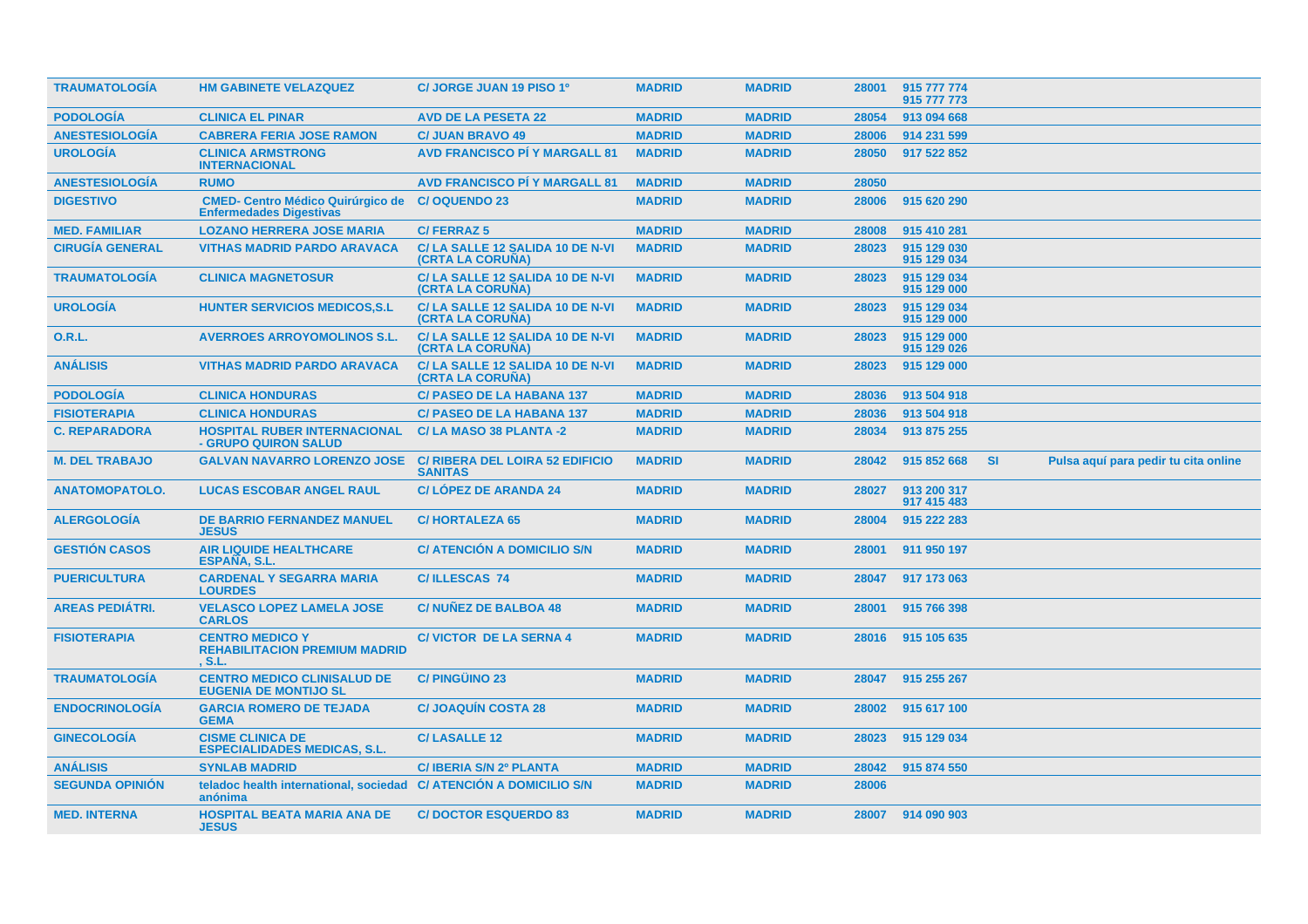| <b>ANÁLISIS</b>        | <b>LABORATORIO ECHEVARNE</b>                                  | <b>C/BAHIA DE GANDO 1</b>                                               | <b>MADRID</b> | <b>MADRID</b> | 28042 | 900 909 110                |           |                                      |
|------------------------|---------------------------------------------------------------|-------------------------------------------------------------------------|---------------|---------------|-------|----------------------------|-----------|--------------------------------------|
| <b>ODONTOESTOMATOL</b> | <b>MOYA RAMIREZ MARIA ANGELES</b>                             | <b>C/ JOSÉ ORTEGA Y GASSET 65 PISO</b><br>1 <sup>0</sup>                | <b>MADRID</b> | <b>MADRID</b> | 28006 | 914 023 322<br>914 023 323 |           |                                      |
| <b>URGENCIAS</b>       | <b>VITHAS MADRID ARTURO SORIA</b>                             | C/ ARTURO SORIA 103-105                                                 | <b>MADRID</b> | <b>MADRID</b> | 28043 | 912 143 100                |           |                                      |
| <b>C. VASCULAR</b>     | <b>VITHAS MADRID ARTURO SORIA</b>                             | C/ ARTURO SORIA 103-105                                                 | <b>MADRID</b> | <b>MADRID</b> | 28043 | 912 143 100<br>914 130 061 |           |                                      |
| <b>AREAS PEDIÁTRI.</b> | <b>VITHAS MADRID ARTURO SORIA</b>                             | C/ ARTURO SORIA 103-105                                                 | <b>MADRID</b> | <b>MADRID</b> | 28043 | 912 143 100                |           |                                      |
| <b>TRAUMATOLOGÍA</b>   | <b>GARCIA-POLO ALGUACIL PEDRO</b><br><b>MIGUEL</b>            | C/ ARTURO SORIA 103-105                                                 | <b>MADRID</b> | <b>MADRID</b> | 28043 | 912 143 100                |           |                                      |
| <b>HOSP, DE DÍA</b>    | <b>VITHAS MADRID ARTURO SORIA</b>                             | C/ ARTURO SORIA 103-105                                                 | <b>MADRID</b> | <b>MADRID</b> | 28043 | 912 143 100                |           |                                      |
| <b>C. VASCULAR</b>     | <b>VITHAS MADRID ARTURO SORIA</b>                             | C/ ARTURO SORIA 103-105                                                 | <b>MADRID</b> | <b>MADRID</b> | 28043 | 912 143 100                |           |                                      |
| 0.R.L.                 | <b>VITHAS MADRID ARTURO SORIA</b>                             | C/ ARTURO SORIA 103-105                                                 | <b>MADRID</b> | <b>MADRID</b> | 28043 | 912 143 100                |           |                                      |
| <b>NEUROCIRUGÍA</b>    | <b>VITHAS MADRID ARTURO SORIA</b>                             | C/ ARTURO SORIA 103-105                                                 | <b>MADRID</b> | <b>MADRID</b> | 28043 | 912 143 100                |           |                                      |
| <b>ANATOMOPATOLO.</b>  | <b>MEGALAB</b>                                                | <b>C/VALDERRIBAS 71</b>                                                 | <b>MADRID</b> | <b>MADRID</b> | 28007 | 914 296 287                |           |                                      |
| <b>OFTALMOLOGÍA</b>    | <b>MARTINEZ DE CARNEROS GOMEZ-</b><br><b>CAMINERO ALFONSO</b> | <b>C/ JUAN RAMÓN JIMÉNEZ 2 PISO</b><br><b>BAJO</b>                      | <b>MADRID</b> | <b>MADRID</b> | 28036 | 914 430 555                |           |                                      |
| <b>OFTALMOLOGÍA</b>    | <b>ALPADI MED, S.L</b>                                        | <b>C/ JUAN RAMON JIMÉNEZ 2 PISO</b><br><b>BAJO</b>                      | <b>MADRID</b> | <b>MADRID</b> | 28036 | 914 430 555                |           |                                      |
| <b>GINECOLOGÍA</b>     | <b>POLICLINICA MEDICA EL RESTON</b>                           | <b>C/HONFURAS14</b>                                                     | <b>MADRID</b> | <b>MADRID</b> | 28016 | 913 539 500                |           |                                      |
| <b>ANÁLISIS</b>        | <b>INVESTIGACION Y ANALISIS</b><br><b>(GRUPO SYNLAB)</b>      | <b>AVD ENSANCHE DE VALLECAS 67</b>                                      | <b>MADRID</b> | <b>MADRID</b> | 28051 | 914 256 562                |           |                                      |
| <b>NEUROLOGIA</b>      | <b>CLINICA SASTRE</b>                                         | <b>AVD ENSANCHE DE VALLECAS 67</b>                                      | <b>MADRID</b> | <b>MADRID</b> | 28051 | 914 256 562                |           |                                      |
| <b>PSIQUIATRÍA</b>     | <b>CLINICA SASTRE</b>                                         | <b>AVD ENSANCHE DE VALLECAS 67</b>                                      | <b>MADRID</b> | <b>MADRID</b> | 28051 | 914 256 562                |           |                                      |
| <b>GINECOLOGÍA</b>     | <b>CANTARERO GARCIA ROCIO</b>                                 | <b>C/EDUARDO DATO 3</b>                                                 | <b>MADRID</b> | <b>MADRID</b> | 28010 | 917 375 222                |           |                                      |
| <b>ANÁLISIS</b>        | <b>SYNLAB MADRID</b>                                          | <b>C/EDUARDO DATO 3</b>                                                 | <b>MADRID</b> | <b>MADRID</b> | 28010 | 915 933 533<br>917 375 222 |           |                                      |
| <b>DIGESTIVO</b>       | <b>CLINICA FISIOMEDICA MCD,S.L</b>                            | <b>C/ MARQUÉS DE JURA REAL 21</b>                                       | <b>MADRID</b> | <b>MADRID</b> | 28019 | 608 537 783<br>914 695 024 |           |                                      |
| <b>CARDIOLOGÍA</b>     | <b>CLINICA FISIOMEDICA MCD,S.L</b>                            | <b>C/ MARQUÉS DE JURA REAL 21</b>                                       | <b>MADRID</b> | <b>MADRID</b> | 28019 | 608 537 783                |           |                                      |
| <b>MED. FAMILIAR</b>   | <b>BARROSO GONZALEZ ANDRES</b>                                | <b>C/ JUAN DE MENA 11</b>                                               | <b>MADRID</b> | <b>MADRID</b> | 28014 | 914 200 192                |           |                                      |
| <b>GINECOLOGÍA</b>     | <b>CENTRO GINECOLOGICO MADRID,</b><br>S.L.                    | <b>C/ SENDA DEL INFANTE 28 CIUDAD</b><br><b>FINANCIERA SANTANDER</b>    | <b>MADRID</b> | <b>MADRID</b> | 28035 | 917 319 540                |           |                                      |
| <b>ENFERMERIA</b>      | <b>CLINICA BERROCAL</b>                                       | C/ CANCHAL 34 LOCAL 1 PORTAL 7,<br><b>ENTRADA POR CALLE BERROCAL</b>    | <b>MADRID</b> | <b>MADRID</b> | 28021 | 915 056 312                |           |                                      |
| <b>OFTALMOLOGÍA</b>    | <b>BALBASTRE ROMAN MERCEDES</b>                               | <b>C/ GRAN VIA DE HORTALEZA 3</b><br><b>CIUDAD FINANCIERA SANTANDER</b> | <b>MADRID</b> | <b>MADRID</b> | 28033 | 913 383 733                |           |                                      |
| <b>NEUROCIRUGIA</b>    | <b>SANTA LUCIA CENTRAL, S.A.</b>                              | <b>PLZ DE ESPAÑA 15</b>                                                 | <b>MADRID</b> | <b>MADRID</b> | 28008 | 915 419 387                |           |                                      |
| <b>ANESTESIOLOGIA</b>  | <b>SANTA LUCIA CENTRAL, S.A.</b>                              | <b>PLZ DE ESPANA 15</b>                                                 | <b>MADRID</b> | <b>MADRID</b> | 28008 | 915 419 387                |           |                                      |
| <b>ENFERMERÍA</b>      | <b>ASMED MEDICAL, S.L.U.</b>                                  | C/ ATENCIÓN A DOMICILIO (S.A.C).                                        | <b>MADRID</b> | <b>MADRID</b> | 28001 | 911 289 040<br>913 245 240 |           |                                      |
| <b>ANÁLISIS</b>        | <b>VITHAS MADRID ARTURO SORIA</b>                             | AVD ARTURO SORIA 107 PLANTA 2ª                                          | <b>MADRID</b> | <b>MADRID</b> | 28043 | 912 143 376                |           |                                      |
| <b>ODONTOESTOMATOL</b> | <b>CONSULTA DE PEDIATRIA</b><br><b>DR.MANRIQUE</b>            | <b>C/TELLEZ 15 LOCAL</b>                                                | <b>MADRID</b> | <b>MADRID</b> | 28007 | 609 733 086<br>918 656 174 |           |                                      |
| <b>ENFERMERIA</b>      | <b>CONSULTA DE PEDIATRIA</b><br><b>DR.MANRIQUE</b>            | <b>C/TELLEZ 15 LOCAL</b>                                                | <b>MADRID</b> | <b>MADRID</b> | 28007 | 609 733 086<br>918 656 174 |           |                                      |
| <b>AREAS PEDIÁTRI.</b> | <b>CONSULTA DE PEDIATRIA</b><br><b>DR.MANRIQUE</b>            | <b>C/TELLEZ 15 LOCAL</b>                                                | <b>MADRID</b> | <b>MADRID</b> | 28007 | 609 733 086<br>918 656 174 | <b>SI</b> | Pulsa aquí para pedir tu cita online |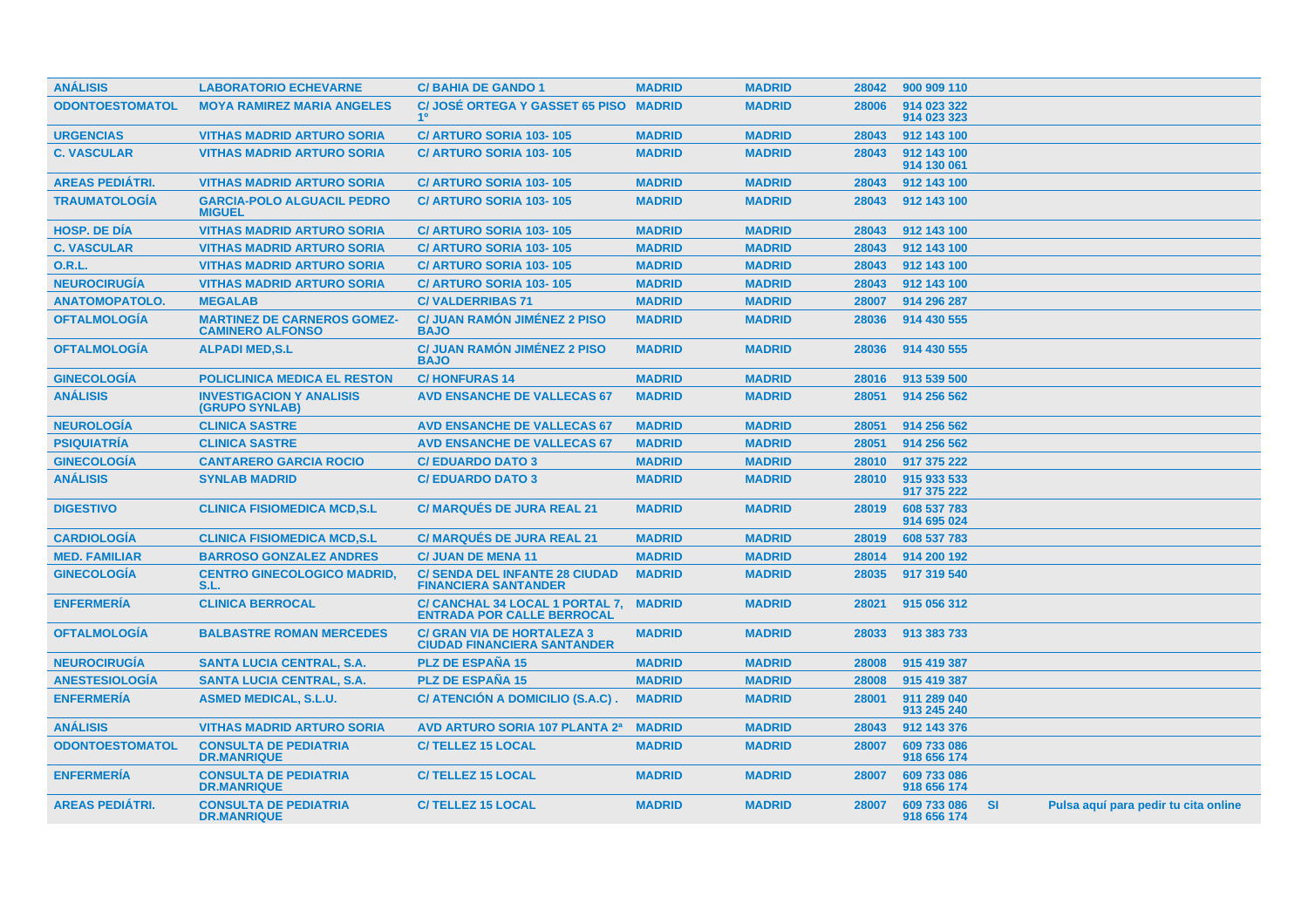| <b>PSIQUIATRIA</b>     | <b>PSICOMAC CONSULT, S.L.</b>                                                                      | <b>C/ GANIMEDES 11 CENTRO</b><br><b>ASISTENCIAL</b>                    | <b>MADRID</b> | <b>MADRID</b> |       | 28023 917 400 826          |           |                                      |  |
|------------------------|----------------------------------------------------------------------------------------------------|------------------------------------------------------------------------|---------------|---------------|-------|----------------------------|-----------|--------------------------------------|--|
| <b>DIGESTIVO</b>       | <b>CASANOVA, CONTRERAS, ALBERDI, AVD DE CONCHA ESPINA 55</b><br><b>DIGESTIVOS INTEGRALES, S.L.</b> |                                                                        | <b>MADRID</b> | <b>MADRID</b> | 28016 | 915 747 178                |           |                                      |  |
| <b>ANÁLISIS</b>        | <b>MEGALAB</b>                                                                                     | <b>C/ AGUSTIN DE FOXA 34 ESTACION</b><br><b>DE CHAMARTÍN, LOCAL 18</b> | <b>MADRID</b> | <b>MADRID</b> | 28036 | 917 927 608                |           |                                      |  |
| <b>PUERICULTURA</b>    | <b>ASISTENCIA MEDICA DE</b><br><b>MORATALAZ</b>                                                    | <b>C/VINATEROS 72</b>                                                  | <b>MADRID</b> | <b>MADRID</b> | 28030 | 639 050 856<br>914 372 098 |           |                                      |  |
| <b>NEUROFISIOLOGIA</b> | <b>NEUROFISIOLOGIA DRA. PILAR</b><br><b>LOPEZ ESTEBAN</b>                                          | <b>C/LA GRANJA 8</b>                                                   | <b>MADRID</b> | <b>MADRID</b> | 28003 | 913 736 771<br>619 116 091 |           |                                      |  |
| <b>ANÁLISIS</b>        | <b>CLINICA CEMTRO</b>                                                                              | <b>AVD MONASTERIO DE SILOS 85</b>                                      | <b>MADRID</b> | <b>MADRID</b> | 28049 | 917 355 757                |           |                                      |  |
| <b>OFTALMOLOGÍA</b>    | <b>CLINICA CEMTRO</b>                                                                              | <b>AVD MONASTERIO DE SILOS 85</b>                                      | <b>MADRID</b> | <b>MADRID</b> | 28049 | 917 355 757                |           |                                      |  |
| <b>UROLOGÍA</b>        | <b>RAMOS RONCERO CARLOS</b>                                                                        | <b>C/ JUAN BRAVO 53</b>                                                | <b>MADRID</b> | <b>MADRID</b> | 28006 | 915 630 538                |           |                                      |  |
| <b>AREAS PEDIATRI.</b> | <b>HOSPITAL DE MADRID - HM NORTE-</b><br><b>SANCHINARRO</b>                                        | <b>AVD DE MANOTERAS 10</b>                                             | <b>MADRID</b> | <b>MADRID</b> | 28050 | 901 088 212<br>913 840 912 | <b>SI</b> | Pulsa aquí para pedir tu cita online |  |
| <b>PSICOLOGÍA</b>      | <b>INSTITUTO TERAPEUTICO DE</b><br><b>ANALISIS DE LA CONDUCTA</b>                                  | <b>C/ GENERAL DIAZ POLIER 105</b>                                      | <b>MADRID</b> | <b>MADRID</b> | 28006 | 915 760 087                |           |                                      |  |
| <b>MED. FAMILIAR</b>   | <b>MUÑOZ GUTIERREZ JUAN</b>                                                                        | <b>C/ COSTA RICA 20</b>                                                | <b>MADRID</b> | <b>MADRID</b> | 28016 | 913 454 092                |           |                                      |  |
| RADIODIAGNÓST.         | <b>CENTRO MEDICO LA MASO,</b><br><b>INTERMEDIACION Y SERVICOS, S.L.</b>                            | <b>C/ UBEDA 21</b>                                                     | <b>MADRID</b> | <b>MADRID</b> | 28034 | 915 779 377                |           |                                      |  |
| <b>UROLOGIA</b>        | <b>MEDICARE CONSULTA MEDICA,</b><br>S.L.P                                                          | <b>C/ MARIA DE MOLINA 22</b>                                           | <b>MADRID</b> | <b>MADRID</b> | 28006 | 915 134 950                |           |                                      |  |
| <b>DERMATOLOGIA</b>    | instituto de dermatología integral -<br>idei                                                       | <b>C/ZURBANO 41 LOCAL</b>                                              | <b>MADRID</b> | <b>MADRID</b> | 28010 | 915 740 990                |           |                                      |  |
| <b>CIRUGÍA GENERAL</b> | <b>DIGESTIVO MEDICO QUIRURGICA</b>                                                                 | <b>C/DOCTOR ESQUERDO 59</b>                                            | <b>MADRID</b> | <b>MADRID</b> | 28007 | 915 042 552                |           |                                      |  |
| <b>GINECOLOGÍA</b>     | <b>SLICE SOLUCIONES, S.L.</b>                                                                      | <b>C/VELAZQUEZ 19</b>                                                  | <b>MADRID</b> | <b>MADRID</b> | 28001 | 699 018 975<br>911 084 020 |           |                                      |  |
| <b>DERMATOLOGÍA</b>    | <b>CENTRO DERMATOLOGICO NURIA</b><br><b>ROMERO .S.L</b>                                            | <b>C/SANTA ENGRACIA 128</b>                                            | <b>MADRID</b> | <b>MADRID</b> | 28003 | 914 411 846                |           |                                      |  |
| <b>OFTALMOLOGÍA</b>    | <b>CENTRO ESPECIALIDADES</b><br><b>MEDICAS RETIRO, S.L</b>                                         | <b>C/DOCTOR ESQUERDO 112</b>                                           | <b>MADRID</b> | <b>MADRID</b> | 28007 | 915 521 222                |           |                                      |  |
| <b>MED. FAMILIAR</b>   | <b>NUNEZ PEREZ JOAQUIN</b>                                                                         | <b>C/ CAPITAN HAYA 16</b>                                              | <b>MADRID</b> | <b>MADRID</b> | 28020 | 915 552 961                |           |                                      |  |
| <b>ANATOMOPATOLO.</b>  | <b>HM GABINETE VELAZQUEZ</b>                                                                       | <b>C/VELÁZQUEZ 25</b>                                                  | <b>MADRID</b> | <b>MADRID</b> | 28001 | 915 777 774<br>915 777 773 |           |                                      |  |
| <b>O.R.L.</b>          | <b>HM GABINETE VELAZQUEZ</b>                                                                       | <b>C/VELÁZQUEZ 25</b>                                                  | <b>MADRID</b> | <b>MADRID</b> | 28001 | 915 777 774<br>915 777 773 |           |                                      |  |
| <b>RADIODIAGNOST.</b>  | <b>HM GABINETE VELAZQUEZ</b>                                                                       | <b>C/VELAZQUEZ 25</b>                                                  | <b>MADRID</b> | <b>MADRID</b> | 28001 | 915 777 774<br>915 777 773 |           |                                      |  |
| <b>CIRUGÍA GENERAL</b> | <b>HM GABINETE VELAZQUEZ</b>                                                                       | <b>C/VELÁZQUEZ 25</b>                                                  | <b>MADRID</b> | <b>MADRID</b> | 28001 | 915 777 774<br>915 777 773 |           |                                      |  |
| <b>ANÁLISIS</b>        | <b>UNILABS</b>                                                                                     | <b>C/ LEOPOLDO ALAS CLARIN 51</b>                                      | <b>MADRID</b> | <b>MADRID</b> | 28035 | 913 731 961                |           |                                      |  |
| <b>PODOLOGIA</b>       | <b>CONSULTORIO MEDICO ALAMEDA</b><br><b>OSUNA, S.L</b>                                             | C/RIOJA 19                                                             | <b>MADRID</b> | <b>MADRID</b> | 28042 | 917 471 510                |           |                                      |  |
| <b>ANÁLISIS</b>        | <b>MEGALAB</b>                                                                                     | <b>C/ ALFONSO XII 42</b>                                               | <b>MADRID</b> | <b>MADRID</b> | 28014 | 914 296 287                |           |                                      |  |
| <b>RADIODIAGNÓST.</b>  | <b>CENTRO MEDICO GRAN VIA 67</b>                                                                   | C/ GRAN VIA 67                                                         | <b>MADRID</b> | <b>MADRID</b> | 28013 | 915 474 940                |           |                                      |  |
| <b>UROLOGÍA</b>        | <b>CENTRO MEDICO GRAN VIA 67</b>                                                                   | C/ GRAN VIA 67                                                         | <b>MADRID</b> | <b>MADRID</b> | 28013 | 915 474 940                |           |                                      |  |
| <b>GINECOLOGÍA</b>     | <b>CENTRO MEDICO GRAN VIA 67</b>                                                                   | C/ GRAN VIA 67                                                         | <b>MADRID</b> | <b>MADRID</b> | 28013 | 915 474 940                |           |                                      |  |
| <b>DERMATOLOGÍA</b>    | <b>CENTRO MEDICO GRAN VIA 67</b>                                                                   | <b>C/ GRAN VIA 67</b>                                                  | <b>MADRID</b> | <b>MADRID</b> | 28013 | 915 474 940                |           |                                      |  |
| <b>PODOLOGIA</b>       | <b>CENTRO MEDICO GRAN VIA 67</b>                                                                   | C/ GRAN VIA 67                                                         | <b>MADRID</b> | <b>MADRID</b> |       | 28013 915 474 940          |           |                                      |  |
|                        |                                                                                                    |                                                                        |               |               |       |                            |           |                                      |  |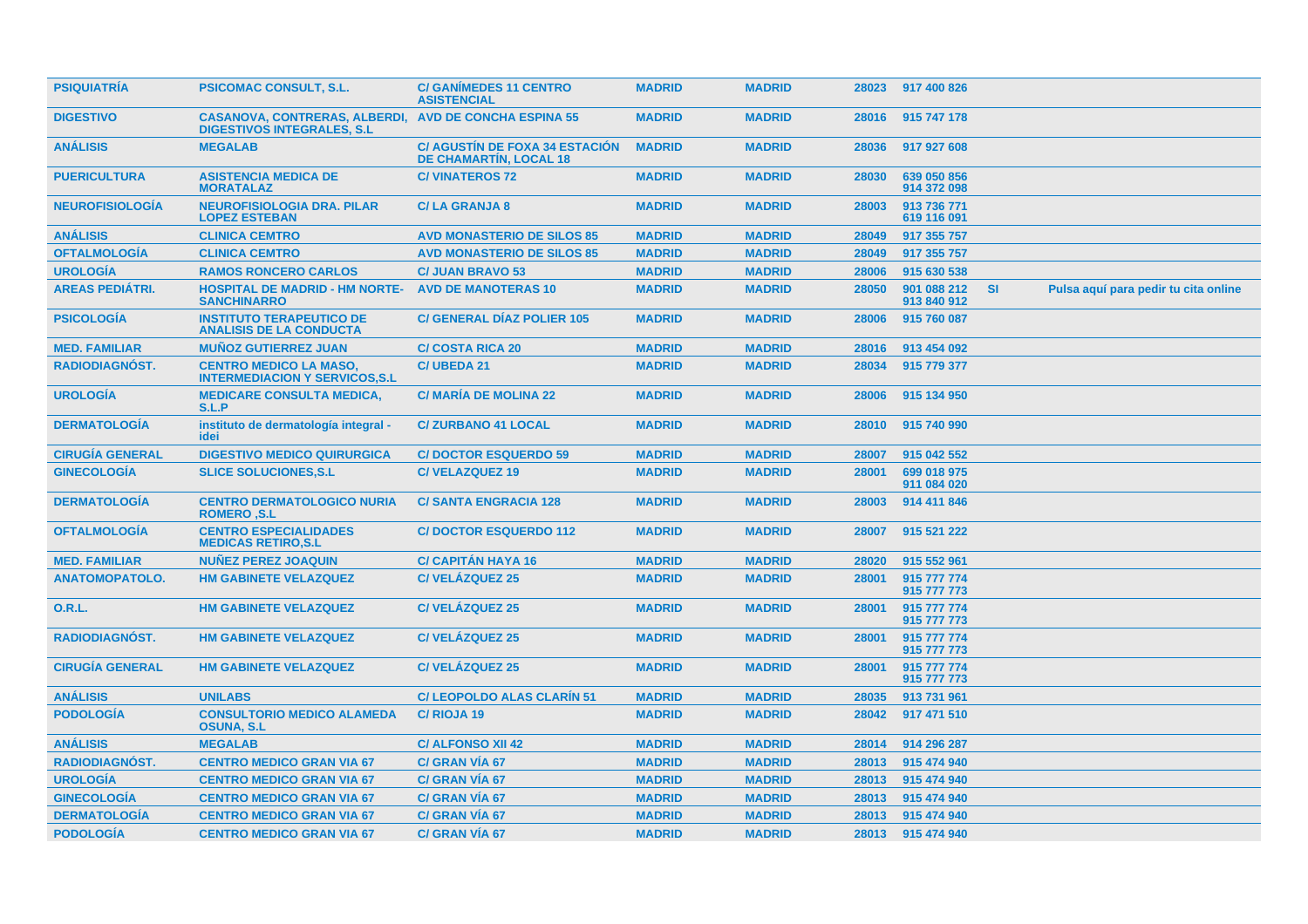| <b>ANÁLISIS</b>        | <b>MEGALAB</b>                                                                        | C/ GRAN VIA 67                                   | <b>MADRID</b> | <b>MADRID</b> | 28013 |                            |
|------------------------|---------------------------------------------------------------------------------------|--------------------------------------------------|---------------|---------------|-------|----------------------------|
| <b>C. MAXILOFACIAL</b> | <b>DR. ACERO CIRUGIA</b><br><b>MAXILOFACIAL, S.L.</b>                                 | <b>C/VELÁZQUEZ 27</b>                            | <b>MADRID</b> | <b>MADRID</b> | 28001 | 914 319 913                |
| <b>ENDOCRINOLOGIA</b>  | <b>DIAZ GONZALEZ MANUEL</b>                                                           | <b>C/SEXTANTE 23</b>                             | <b>MADRID</b> | <b>MADRID</b> | 28023 | 913 070 089                |
| <b>ANÁLISIS</b>        | <b>MEGALAB</b>                                                                        | C/ ALCALA 433                                    | <b>MADRID</b> | <b>MADRID</b> | 28027 | 913 207 046                |
| <b>MED. FAMILIAR</b>   | <b>BORRAS FRANCES RUBEN VICENTE C/ PADILLA 20</b>                                     |                                                  | <b>MADRID</b> | <b>MADRID</b> | 28006 | 915 759 834                |
| <b>ANÁLISIS</b>        | <b>MEGALAB</b>                                                                        | <b>C/FUENCARRAL 92</b>                           | <b>MADRID</b> | <b>MADRID</b> | 28004 | 915 228 710<br>914 296 287 |
| <b>OFTALMOLOGÍA</b>    | <b>MEJIAS GONZALEZ ELOISA</b>                                                         | <b>C/EDGAR NEVILLE 12</b>                        | <b>MADRID</b> | <b>MADRID</b> | 28020 | 915 531 599                |
| <b>ANÁLISIS</b>        | <b>INVESTIGACION Y ANALISIS</b><br>(GRUPO SYNLAB)                                     | <b>C/VALMOJADO 119</b>                           | <b>MADRID</b> | <b>MADRID</b> | 28047 | 917 194 985                |
| <b>LOGOFONIATRÍA</b>   | <b>CLINICA DR. QUINTERO</b>                                                           | <b>C/SEGRE 7</b>                                 | <b>MADRID</b> | <b>MADRID</b> | 28002 | 915 637 474<br>915 637 475 |
| <b>CARDIOLOGIA</b>     | <b>NUÑEZ GAMERO JOSE ANTONIO</b>                                                      | <b>C/ PRINCIPE DE VERGARA 120</b>                | <b>MADRID</b> | <b>MADRID</b> | 28002 | 915 641 092<br>914 041 187 |
| <b>O.R.L.</b>          | <b>MEDICARE CONSULTA MEDICA,</b><br>S.L.P                                             | <b>C/DIEGO DE LEÓN 47</b>                        | <b>MADRID</b> | <b>MADRID</b> | 28006 | 915 638 479<br>915 634 504 |
| <b>MED. FAMILIAR</b>   | <b>ALVARGONZALEZ SOLDEVILLA</b><br><b>JORGE</b>                                       | <b>PSO DE LA HABANA 17</b>                       | <b>MADRID</b> | <b>MADRID</b> | 28036 | 915 625 638                |
| <b>MED. FAMILIAR</b>   | <b>ANDRES MARCOS ANDRES TOMAS</b>                                                     | <b>C/NAVES 9</b>                                 | <b>MADRID</b> | <b>MADRID</b> | 28005 | 629 170 717<br>686 255 809 |
| <b>PSIQUIATRÍA</b>     | <b>GUTIERREZ LABRADOR ROSARIO</b>                                                     | C/ CAPITAN HAYA 58 PISO 2º -<br><b>PUERTA H.</b> | <b>MADRID</b> | <b>MADRID</b> | 28020 | 659 857 890<br>910 248 437 |
| <b>OFTALMOLOGÍA</b>    | <b>HOSPITAL BEATA MARIA ANA DE</b><br><b>JESUS</b>                                    | <b>C/DOCTOR ESQUERDO, NUM. 83</b>                | <b>MADRID</b> | <b>MADRID</b> | 28007 | 914 416 322<br>915 044 488 |
| <b>ANESTESIOLOGÍA</b>  | <b>MUGAR MEDICAL, S.L.</b>                                                            | <b>C/DOCTOR ESQUERDO, NUM. 83</b>                | <b>MADRID</b> | <b>MADRID</b> | 28007 | 915 732 022                |
| <b>ALERGOLOGÍA</b>     | <b>HOSPITAL BEATA MARIA ANA DE</b><br><b>JESUS</b>                                    | <b>C/DOCTOR ESQUERDO, NUM. 83</b>                | <b>MADRID</b> | <b>MADRID</b> | 28007 | 914 416 322<br>915 044 488 |
| <b>UROLOGIA</b>        | <b>HOSPITAL BEATA MARIA ANA DE</b><br><b>JESUS</b>                                    | <b>C/DOCTOR ESQUERDO, NUM. 83</b>                | <b>MADRID</b> | <b>MADRID</b> | 28007 | 915 042 552<br>915 732 022 |
| <b>CIRUGIA GENERAL</b> | <b>HM LA MORALEJA</b>                                                                 | <b>C/DOCTOR ESQUERDO, NUM. 83</b>                | <b>MADRID</b> | <b>MADRID</b> | 28007 | 915 732 022                |
| <b>CIRUGÍA GENERAL</b> | <b>INSTITUTO DE CIRUGIA</b><br><b>LAPAROSCOPICA ELISABETH</b><br><b>VINCENT, S.L.</b> | <b>C/DOCTOR ESQUERDO, NUM. 83</b>                | <b>MADRID</b> | <b>MADRID</b> | 28007 | 915 732 022                |
| <b>TRAUMATOLOGÍA</b>   | <b>CENTRO MEDICO LA PALOMA</b>                                                        | <b>C/DOCTOR ESQUERDO, NUM. 83</b>                | <b>MADRID</b> | <b>MADRID</b> | 28007 | 915 732 022                |
| <b>ANESTESIOLOGÍA</b>  | <b>REY PICAZO JULIO</b>                                                               | <b>C/DOCTOR ESQUERDO, NUM. 83</b>                | <b>MADRID</b> | <b>MADRID</b> | 28007 | 915 044 488                |
| <b>MED. FAMILIAR</b>   | <b>HOSPITAL BEATA MARIA ANA DE</b><br><b>JESUS</b>                                    | <b>C/DOCTOR ESQUERDO, NUM. 83</b>                | <b>MADRID</b> | <b>MADRID</b> | 28007 | 914 416 322<br>915 044 488 |
| <b>TRAUMATOLOGÍA</b>   | <b>FERNANDEZ GURUMETA JULIO</b><br><b>MANUEL</b>                                      | <b>C/DOCTOR ESQUERDO, NUM. 83</b>                | <b>MADRID</b> | <b>MADRID</b> | 28007 | 915 732 022                |
| <b>ANESTESIOLOGIA</b>  | <b>DE LA GALA GARCIA FRANCISCO</b><br><b>ANDRES</b>                                   | <b>C/DOCTOR ESQUERDO, NUM. 83</b>                | <b>MADRID</b> | <b>MADRID</b> | 28007 | 918 284 342<br>915 732 022 |
| 0.R.L.                 | <b>HOSPITAL BEATA MARIA ANA DE</b><br><b>JESUS</b>                                    | <b>C/DOCTOR ESQUERDO, NUM. 83</b>                | <b>MADRID</b> | <b>MADRID</b> | 28007 | 915 042 552<br>915 732 022 |
| <b>TRAUMATOLOGIA</b>   | <b>CENTRO MEDICO JACA</b>                                                             | <b>C/DOCTOR ESQUERDO, NUM. 83</b>                | <b>MADRID</b> | <b>MADRID</b> | 28007 | 915 732 022                |
| <b>GINECOLOGIA</b>     | <b>HOSPITAL SAN FRANCISCO DE</b><br><b>ASIS</b>                                       | <b>C/JOAQUIN COSTA 28</b>                        | <b>MADRID</b> | <b>MADRID</b> | 28002 | 915 617 100<br>915 630 360 |
| <b>O.R.L.</b>          | <b>HOSPITAL SAN FRANCISCO DE</b><br><b>ASIS</b>                                       | <b>C/JOAQUÍN COSTA 28</b>                        | <b>MADRID</b> | <b>MADRID</b> | 28002 | 915 617 100<br>915 630 360 |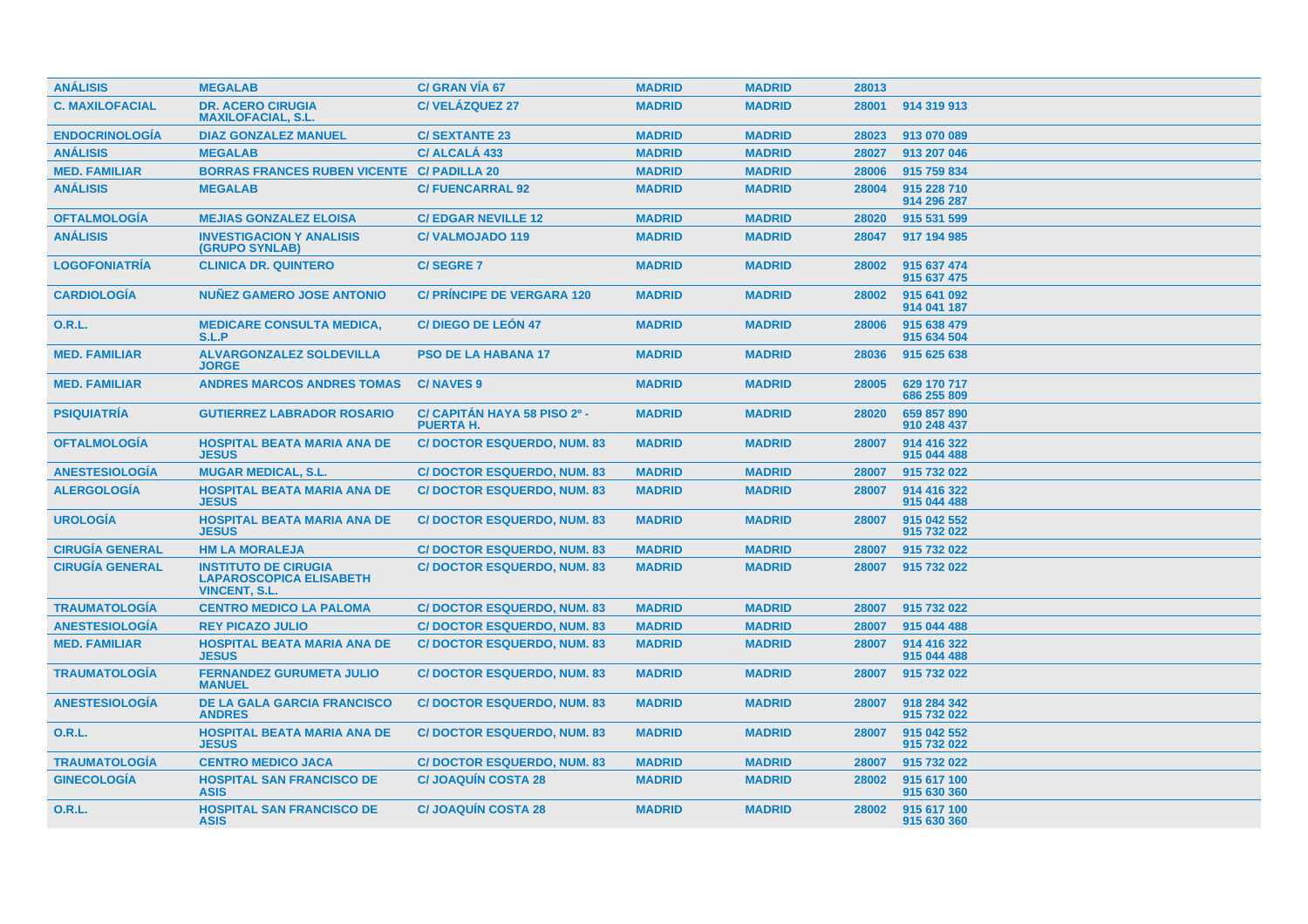| <b>URGENCIAS</b>       | <b>HOSPITAL SAN FRANCISCO DE</b><br><b>ASIS</b>                                            | <b>C/JOAQUIN COSTA 28</b>                             | <b>MADRID</b> | <b>MADRID</b> | 28002 | 915 630 360                |           |                                      |  |
|------------------------|--------------------------------------------------------------------------------------------|-------------------------------------------------------|---------------|---------------|-------|----------------------------|-----------|--------------------------------------|--|
| <b>TRAUMATOLOGIA</b>   | <b>CENTRO MEDICO CLINISALUD DE</b><br><b>EUGENIA DE MONTIJO SL</b>                         | <b>C/JOAQUIN COSTA 28</b>                             | <b>MADRID</b> | <b>MADRID</b> | 28002 | 915 755 024                |           |                                      |  |
| <b>ANESTESIOLOGIA</b>  | <b>VICENTE MENENDEZ MARTA</b>                                                              | <b>C/JOAQUIN COSTA 28</b>                             | <b>MADRID</b> | <b>MADRID</b> | 28002 | 915 617 100<br>915 630 360 |           |                                      |  |
| <b>GINECOLOGÍA</b>     | <b>INSTITUTO DEL DR. PALOMO</b>                                                            | <b>C/ JOAQUÍN COSTA 28</b>                            | <b>MADRID</b> | <b>MADRID</b> | 28002 | 915 755 024                |           |                                      |  |
| <b>NEUROLOGÍA</b>      | <b>HOSPITAL SAN FRANCISCO DE</b><br><b>ASIS</b>                                            | <b>C/JOAQUIN COSTA 28</b>                             | <b>MADRID</b> | <b>MADRID</b> | 28002 | 915 617 100<br>915 630 360 |           |                                      |  |
| <b>HOSP. DE DÍA</b>    | <b>HOSPITAL SAN FRANCISCO DE</b><br><b>ASIS</b>                                            | <b>C/JOAQUIN COSTA 28</b>                             | <b>MADRID</b> | <b>MADRID</b> | 28002 | 915 617 100<br>915 630 360 |           |                                      |  |
| <b>NEUROCIRUGIA</b>    | <b>HOSPITAL SAN FRANCISCO DE</b><br><b>ASIS</b>                                            | <b>C/JOAQUIN COSTA 28</b>                             | <b>MADRID</b> | <b>MADRID</b> | 28002 | 915 617 100<br>915 630 360 |           |                                      |  |
| <b>TRAUMATOLOGÍA</b>   | <b>TRAUMATOLOGIA HOSPITAL SAN</b><br><b>FRANCISCO DE ASIS, EQUIPO DR.</b><br><b>ZAMORA</b> | <b>C/JOAQUIN COSTA 28</b>                             | <b>MADRID</b> | <b>MADRID</b> | 28002 | 915 617 100<br>915 630 360 |           |                                      |  |
| <b>TRAUMATOLOGÍA</b>   | <b>INSTITUTO DE TRAUMATOLOGIA</b><br><b>ESTEVEZ, S.L</b>                                   | <b>C/JOAQUIN COSTA 28</b>                             | <b>MADRID</b> | <b>MADRID</b> | 28002 | 915 630 360                |           |                                      |  |
| <b>CARDIOLOGÍA</b>     | <b>MAQUEDA LAMA ISISALUD</b>                                                               | <b>C/JOAQUIN COSTA 28</b>                             | <b>MADRID</b> | <b>MADRID</b> | 28002 | 915 617 100<br>915 630 360 |           |                                      |  |
| <b>ANESTESIOLOGÍA</b>  | <b>QUECEDO GUTIERREZ LUIS</b>                                                              | <b>C/JOAQUIN COSTA 28</b>                             | <b>MADRID</b> | <b>MADRID</b> | 28002 | 915 617 100<br>915 630 360 |           |                                      |  |
| <b>OFTALMOLOGÍA</b>    | <b>CLINICA ROIZ</b>                                                                        | <b>C/JOAQUIN COSTA 28</b>                             | <b>MADRID</b> | <b>MADRID</b> | 28002 | 915 617 100<br>915 630 360 |           |                                      |  |
| <b>CARDIOLOGÍA</b>     | <b>ALVAREZ-VIEITEZ BLANCO,</b><br><b>ANTONIO</b>                                           | <b>C/DOCTOR ESQUERDO 34</b>                           | <b>MADRID</b> | <b>MADRID</b> | 28028 | 915 732 758<br>915 749 248 |           |                                      |  |
| <b>TRAUMATOLOGÍA</b>   | <b>GONZALEZ-ARROYO MARTINEZ</b><br><b>JOSE MARIA</b>                                       | <b>C/ ARTURO SORIA 105</b>                            | <b>MADRID</b> | <b>MADRID</b> | 28043 | 915 193 501<br>914 166 862 |           |                                      |  |
| <b>CIRUGÍA GENERAL</b> | <b>GARROTE NIETO ENRIQUE</b>                                                               | <b>C/ ARTURO SORIA 105</b>                            | <b>MADRID</b> | <b>MADRID</b> | 28043 | 914 135 946<br>914 130 061 |           |                                      |  |
| <b>GINECOLOGÍA</b>     | <b>GARCIA FERRER JOSE ENRIQUE</b>                                                          | <b>C/ GRANJA 8</b>                                    | <b>MADRID</b> | <b>MADRID</b> | 28003 | 914 539 400                |           |                                      |  |
| <b>PSIQUIATRÍA</b>     | <b>RIVERO RODRIGUEZ CARLOS</b><br><b>MANUEL</b>                                            | <b>PSO MELANCÓLICOS 73</b>                            | <b>MADRID</b> | <b>MADRID</b> | 28005 | 913 640 370                |           |                                      |  |
| <b>PUERICULTURA</b>    | <b>SANCHEZ NUÑEZ EMILIO</b>                                                                | <b>C/SANTA SUSANA 3</b>                               | <b>MADRID</b> | <b>MADRID</b> | 28033 | 917 641 423                |           |                                      |  |
| <b>CIRUGÍA GENERAL</b> | <b>SANTIAGO TAMAMES, S.L.</b>                                                              | <b>C/ CASTELLÓ 80 CONSULTAS</b><br><b>EXTERNAS</b>    | <b>MADRID</b> | <b>MADRID</b> | 28006 | 619 524 486<br>914 359 100 |           |                                      |  |
| <b>ENDOCRINOLOGÍA</b>  | <b>CENTRO DE ESTUDIOS</b><br><b>ENDOCRINOS</b>                                             | C/SANTA CRUZ DE MARCENADO 10 MADRID                   |               | <b>MADRID</b> | 28015 | 914 456 501<br>914 452 881 |           |                                      |  |
| <b>ALERGOLOGÍA</b>     | <b>DE BARRIO FERNANDEZ MANUEL</b><br><b>JESUS</b>                                          | <b>C/LOMA1</b>                                        | <b>MADRID</b> | <b>MADRID</b> | 28003 | 911 591 200<br>915 348 207 |           |                                      |  |
| <b>CARDIOLOGÍA</b>     | <b>CARDIOMED</b>                                                                           | <b>C/LOMA1</b>                                        | <b>MADRID</b> | <b>MADRID</b> | 28003 | 915 348 207                |           |                                      |  |
| 0.R.L.                 | <b>CONSULTA DE O.R.L. HOSPITAL</b><br><b>RUBER INTERNACIONAL</b>                           | C/LA MASÓ 38                                          | <b>MADRID</b> | <b>MADRID</b> | 28034 | 913 875 272<br>917 304 681 |           |                                      |  |
| <b>NEUMOLOGÍA</b>      | <b>HOSPITAL RUBER INTERNACIONAL</b><br>- GRUPO QUIRON SALUD                                | C/LA MASO 38                                          | <b>MADRID</b> | <b>MADRID</b> | 28034 | 913 875 270<br>913 875 080 |           |                                      |  |
| <b>ANESTESIOLOGIA</b>  | <b>HOSPITAL RUBER INTERNACIONAL</b><br>- GRUPO QUIRON SALUD                                | <b>C/LA MASO 38</b>                                   | <b>MADRID</b> | <b>MADRID</b> | 28034 | 913 875 270<br>913 875 080 |           |                                      |  |
| <b>ENFERMERIA</b>      | <b>CONSULTORIO MEDICO LOS</b><br><b>ANGELES, S.L.</b>                                      | <b>AVD LA VERBENA DE LA PALOMA</b><br>10 <sup>°</sup> | <b>MADRID</b> | <b>MADRID</b> | 28041 | 913 170 910<br>913 172 742 |           |                                      |  |
| <b>CARDIOLOGIA</b>     | <b>FARTO CASADO MIGUEL</b>                                                                 | <b>C/EMBAJADORES 198</b>                              | <b>MADRID</b> | <b>MADRID</b> | 28045 | 915 304 064                | <b>SI</b> | Pulsa aquí para pedir tu cita online |  |
| <b>ANALISIS</b>        | <b>CLINAMAT</b>                                                                            | <b>C/EMBAJADORES 198</b>                              | <b>MADRID</b> | <b>MADRID</b> | 28045 | 915 304 064                |           |                                      |  |
|                        |                                                                                            |                                                       |               |               |       |                            |           |                                      |  |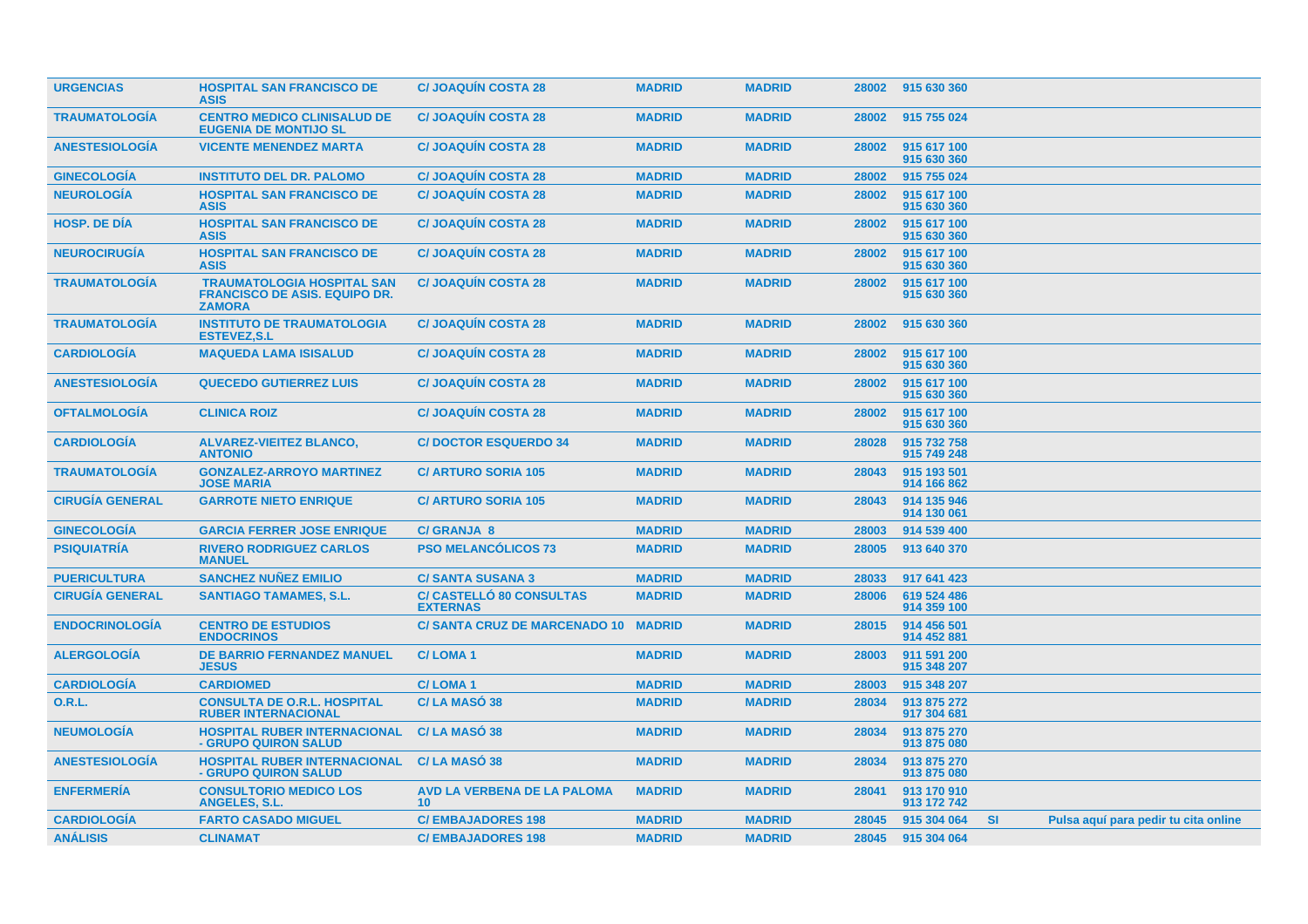| <b>TRAUMATOLOGIA</b>   | <b>FERNANDEZ BRETON ARTURO</b>                                                      | <b>C/EXPLANADA 16</b>                | <b>MADRID</b> | <b>MADRID</b> | 28040 | 915 545 405<br>915 545 606 |
|------------------------|-------------------------------------------------------------------------------------|--------------------------------------|---------------|---------------|-------|----------------------------|
| <b>ANÁLISIS</b>        | <b>MEGALAB</b>                                                                      | <b>AVD BETANZOS 60</b>               | <b>MADRID</b> | <b>MADRID</b> | 28034 | 917 302 684                |
| <b>C. MAXILOFACIAL</b> | <b>CHAMORRO PONS MANUEL</b>                                                         | <b>C/ALCALA 590</b>                  | <b>MADRID</b> | <b>MADRID</b> | 28022 | 917 423 141                |
| <b>MED. FAMILIAR</b>   | <b>GOMEZ DE SALAZAR GIRON</b><br><b>FEDERICO</b>                                    | <b>C/ORENSE 18</b>                   | <b>MADRID</b> | <b>MADRID</b> | 28020 | 915 568 596                |
| <b>C. REPARADORA</b>   | <b>ECHAZARRA ARAMBURU ELIER</b>                                                     | <b>C/ PADRE DAMIAN 37</b>            | <b>MADRID</b> | <b>MADRID</b> | 28036 | 913 431 432                |
| <b>OFTALMOLOGIA</b>    | <b>CLINICA REMENTERIA MEDIOS,</b><br>S.L.P                                          | <b>C/ALMAGRO 36</b>                  | <b>MADRID</b> | <b>MADRID</b> | 28010 | 913 083 838                |
| <b>O.R.L.</b>          | <b>CENTRO MEDICO INFANTA</b><br><b>MERCEDES</b>                                     | <b>C/INFANTA MERCEDES 8</b>          | <b>MADRID</b> | <b>MADRID</b> | 28020 | 915 796 705                |
| <b>PSIQUIATRÍA</b>     | <b>CENTRO MEDICO INFANTA</b><br><b>MERCEDES</b>                                     | <b>C/INFANTA MERCEDES 8</b>          | <b>MADRID</b> | <b>MADRID</b> | 28020 | 915 796 705                |
| <b>GINECOLOGIA</b>     | <b>CENTRO DE OBSTRETRICIA Y</b><br><b>GINECOLOGIA VIZCAINO S.L.</b>                 | <b>C/PLÉYADES 25</b>                 | <b>MADRID</b> | <b>MADRID</b> | 28023 | 917 522 852                |
| <b>GINECOLOGÍA</b>     | <b>DARNA CARVAJAL ROBERTO</b>                                                       | <b>C/PLÉYADES 25</b>                 | <b>MADRID</b> | <b>MADRID</b> | 28023 | 917 522 852                |
| <b>GINECOLOGÍA</b>     | <b>EGOM (EQUIPO MEDICO)</b><br><b>OBSTETRICIA Y GINECOLOGIA)</b>                    | <b>PLZ CONDE DEL VALLE SUCHIL 16</b> | <b>MADRID</b> | <b>MADRID</b> | 28015 | 901 088 212                |
| <b>DERMATOLOGÍA</b>    | <b>HM GABINETE VELAZQUEZ</b>                                                        | <b>PLZ CONDE DEL VALLE SUCHIL 16</b> | <b>MADRID</b> | <b>MADRID</b> | 28015 | 901 088 212                |
| <b>OFTALMOLOGÍA</b>    | <b>ESPECIALIDADES MEDICAS VILLA</b><br><b>SALUD</b>                                 | <b>PLZ CONDE DEL VALLE SUCHIL 16</b> | <b>MADRID</b> | <b>MADRID</b> | 28015 | 901 088 212                |
| <b>C. MAXILOFACIAL</b> | <b>HOSPITAL DE MADRID - HM MADRID</b>                                               | <b>PLZ CONDE DEL VALLE SUCHIL 16</b> | <b>MADRID</b> | <b>MADRID</b> | 28015 | 901 088 212                |
| <b>DERMATOLOGÍA</b>    | <b>ELIAS CALVO LUIS MANUEL</b>                                                      | <b>PLZ CONDE DEL VALLE SUCHIL 16</b> | <b>MADRID</b> | <b>MADRID</b> | 28015 | 901 088 212                |
| <b>C. REPARADORA</b>   | <b>AGREDA ULLOA LUIS</b>                                                            | <b>PLZ CONDE DEL VALLE SUCHIL 16</b> | <b>MADRID</b> | <b>MADRID</b> | 28015 | 901 088 212<br>915 629 531 |
| <b>C. TORÁCICA</b>     | <b>ESPIGA GOMEZ-LOBO LORENZO</b>                                                    | <b>PLZ CONDE DEL VALLE SUCHIL 16</b> | <b>MADRID</b> | <b>MADRID</b> | 28015 | 901 088 212                |
| <b>DIGESTIVO</b>       | <b>HOSPITAL DE MADRID - HM MADRID</b>                                               | <b>PLZ CONDE DEL VALLE SUCHIL 16</b> | <b>MADRID</b> | <b>MADRID</b> | 28015 | 901 088 212                |
| <b>OFTALMOLOGIA</b>    | <b>HOSPITAL DE MADRID - HM MADRID</b>                                               | <b>PLZ CONDE DEL VALLE SUCHIL 16</b> | <b>MADRID</b> | <b>MADRID</b> | 28015 | 901 088 212                |
| <b>C. CARDIOVASC.</b>  | <b>HOSPITAL RUBER JUAN BRAVO 39 - C/ JUAN BRAVO 39</b><br><b>GRUPO QUIRONSALUD</b>  |                                      | <b>MADRID</b> | <b>MADRID</b> | 28006 | 910 687 777                |
| <b>C. TORÁCICA</b>     | <b>HOSPITAL RUBER JUAN BRAVO 39 - C/ JUAN BRAVO 39</b><br><b>GRUPO QUIRONSALUD</b>  |                                      | <b>MADRID</b> | <b>MADRID</b> | 28006 | 910 687 777                |
| <b>HEMATOLOGÍA</b>     | <b>RUBASO ANESTESIA</b>                                                             | <b>C/ JUAN BRAVO 39</b>              | <b>MADRID</b> | <b>MADRID</b> | 28006 |                            |
| <b>TRAUMATOLOGIA</b>   | <b>HM LA MORALEJA</b>                                                               | <b>C/ JUAN BRAVO 39</b>              | <b>MADRID</b> | <b>MADRID</b> | 28006 | 910 687 777<br>626 430 554 |
| <b>O.R.L.</b>          | <b>HOSPITAL RUBER JUAN BRAVO 49 - C/ JUAN BRAVO 39</b><br><b>GRUPO QUIRON SALUD</b> |                                      | <b>MADRID</b> | <b>MADRID</b> | 28006 | 910 687 777<br>914 416 322 |
| 0.R.L.                 | <b>CLINICA ATLAS</b>                                                                | <b>C/ JUAN BRAVO 39</b>              | <b>MADRID</b> | <b>MADRID</b> | 28006 | 910 687 777                |
| <b>ANESTESIOLOGIA</b>  | <b>MARTINEZ AGUAYO FRANCISCO</b><br><b>JAVIER</b>                                   | <b>C/ JUAN BRAVO 39</b>              | <b>MADRID</b> | <b>MADRID</b> | 28006 | 910 687 777                |
| <b>C. TORÁCICA</b>     | <b>HOSPITAL RUBER JUAN BRAVO 39 - C/ JUAN BRAVO 39</b><br><b>GRUPO QUIRONSALUD</b>  |                                      | <b>MADRID</b> | <b>MADRID</b> | 28006 | 910 687 777<br>914 022 100 |
| <b>UROLOGÍA</b>        | <b>CALVO HARO RAFAEL</b>                                                            | <b>C/ JUAN BRAVO 39</b>              | <b>MADRID</b> | <b>MADRID</b> | 28006 | 910 687 777                |
| <b>NEUROLOGÍA</b>      | <b>HOSPITAL RUBER JUAN BRAVO 39 - C/ JUAN BRAVO 39</b><br><b>GRUPO QUIRONSALUD</b>  |                                      | <b>MADRID</b> | <b>MADRID</b> | 28006 | 910 687 777<br>914 022 100 |
| <b>CIRUGÍA GENERAL</b> | <b>HOSPITAL LA LUZ</b>                                                              | <b>C/JUAN BRAVO 39</b>               | <b>MADRID</b> | <b>MADRID</b> | 28006 | 910 687 777<br>901 500 201 |
| <b>C. MAXILOFACIAL</b> | <b>HOSPITAL RUBER JUAN BRAVO 49 - C/ JUAN BRAVO 39</b><br><b>GRUPO QUIRON SALUD</b> |                                      | <b>MADRID</b> | <b>MADRID</b> | 28006 | 910 687 777<br>649 200 900 |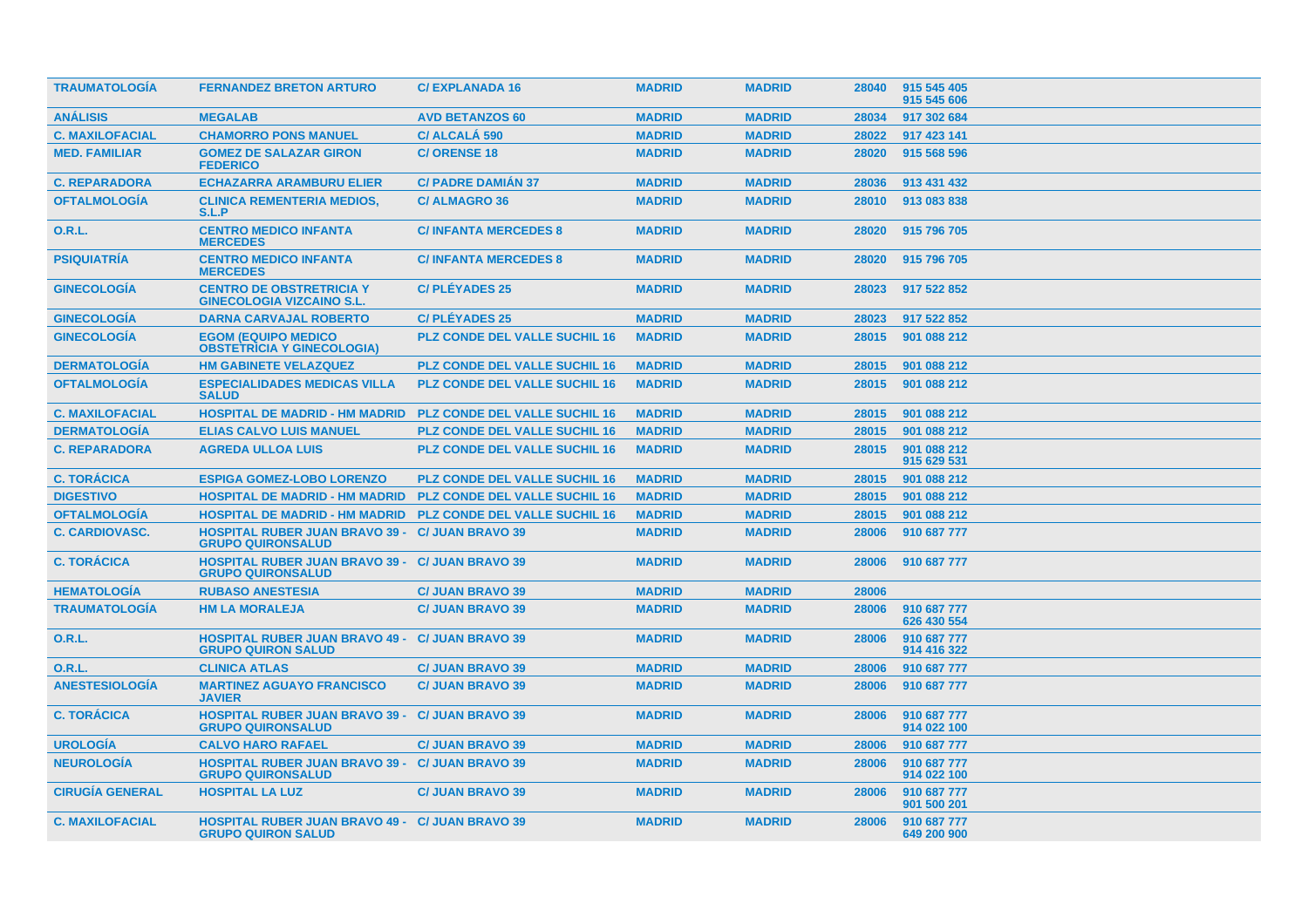| <b>ANESTESIOLOGÍA</b>  | <b>SIMON CIRUJANO LUIS FERNANDO</b>                          | <b>C/HONDURAS14</b>     | <b>MADRID</b> | <b>MADRID</b> |       | 28016 913 539 500          |           |                                      |
|------------------------|--------------------------------------------------------------|-------------------------|---------------|---------------|-------|----------------------------|-----------|--------------------------------------|
| <b>DERMATOLOGÍA</b>    | <b>CLINICA DERMATOLOGICA</b><br><b>DERMIMED, S.L.P</b>       | <b>C/HONDURAS14</b>     | <b>MADRID</b> | <b>MADRID</b> | 28016 | 913 939 511<br>913 539 500 |           |                                      |
| <b>GINECOLOGÍA</b>     | <b>CLINICA ROIZ</b>                                          | <b>C/HONDURAS14</b>     | <b>MADRID</b> | <b>MADRID</b> | 28016 | 913 539 500                |           |                                      |
| <b>GINECOLOGÍA</b>     | <b>SANDOVAL GONZALEZ-CONDE</b><br><b>CONRADO</b>             | <b>C/HONDURAS14</b>     | <b>MADRID</b> | <b>MADRID</b> | 28016 | 913 539 500                |           |                                      |
| <b>C. MAXILOFACIAL</b> | <b>SALMERON ESCOBAR JOSE</b><br><b>IGNACIO</b>               | <b>C/HONDURAS14</b>     | <b>MADRID</b> | <b>MADRID</b> | 28016 | 913 539 500                |           |                                      |
| <b>GINECOLOGÍA</b>     | <b>DARNA CARVAJAL ROBERTO</b>                                | <b>C/HONDURAS 14</b>    | <b>MADRID</b> | <b>MADRID</b> | 28016 | 913 539 500                |           |                                      |
| <b>OFTALMOLOGÍA</b>    | <b>VELASCO VICENTE CRISTINA</b>                              | <b>C/HONDURAS14</b>     | <b>MADRID</b> | <b>MADRID</b> | 28016 | 913 539 500                |           |                                      |
| <b>GINECOLOGÍA</b>     | <b>SANZ RAPOSO ANGEL</b>                                     | <b>C/HONDURAS14</b>     | <b>MADRID</b> | <b>MADRID</b> | 28016 | 913 539 500                |           |                                      |
| <b>DERMATOLOGÍA</b>    | <b>CLINICA SANIPIEL, S.L.</b>                                | <b>C/HONDURAS14</b>     | <b>MADRID</b> | <b>MADRID</b> | 28016 | 913 539 500                |           |                                      |
| <b>OFTALMOLOGÍA</b>    | <b>NORAM CLINICA, S. L.</b>                                  | <b>C/HONDURAS14</b>     | <b>MADRID</b> | <b>MADRID</b> | 28016 | 913 539 500                |           |                                      |
| <b>GINECOLOGÍA</b>     | <b>ARGÜELLES MARTINEZ ELENA</b>                              | <b>C/CARTAGENA 111</b>  | <b>MADRID</b> | <b>MADRID</b> | 28002 | 910 687 000                |           |                                      |
| <b>C. PEDIÁTRICA</b>   | <b>HOSPITAL QUIRONSALUD SAN</b><br><b>JOSE</b>               | <b>C/CARTAGENA 111</b>  | <b>MADRID</b> | <b>MADRID</b> | 28002 | 910 687 000<br>901 068 700 |           |                                      |
| <b>HOSP. GENERAL</b>   | <b>HOSPITAL QUIRONSALUD SAN</b><br><b>JOSE</b>               | <b>C/CARTAGENA 111</b>  | <b>MADRID</b> | <b>MADRID</b> | 28002 | 910 687 000                |           |                                      |
| <b>GINECOLOGÍA</b>     | <b>CENTRO MEDICO QUIRONSALUD</b><br><b>VALLE DEL HENARES</b> | <b>C/CARTAGENA 111</b>  | <b>MADRID</b> | <b>MADRID</b> | 28002 | 910 687 000                |           |                                      |
| <b>OFTALMOLOGIA</b>    | <b>CLINICA OFTALMOLOGICO RETIRO</b>                          | <b>C/CARTAGENA 111</b>  | <b>MADRID</b> | <b>MADRID</b> | 28002 | 910 687 000                |           |                                      |
| <b>GINECOLOGÍA</b>     | <b>RODRIGUEZ-MATA VARGAS ANGEL</b>                           | <b>C/ CARTAGENA 111</b> | <b>MADRID</b> | <b>MADRID</b> | 28002 | 910 687 000                |           |                                      |
| <b>CIRUGÍA GENERAL</b> | <b>HOSPITAL QUIRONSALUD SAN</b><br><b>JOSE</b>               | <b>C/CARTAGENA 111</b>  | <b>MADRID</b> | <b>MADRID</b> | 28002 | 910 687 000                |           |                                      |
| <b>GINECOLOGÍA</b>     | <b>SERVICIOS SANITARIOS Y</b><br><b>PARASANITARIOS, S.L.</b> | <b>C/CARTAGENA 111</b>  | <b>MADRID</b> | <b>MADRID</b> | 28002 | 910 687 000                |           |                                      |
| <b>TRAUMATOLOGÍA</b>   | <b>HOSPITAL QUIRONSALUD SAN</b><br><b>JOSE</b>               | <b>C/CARTAGENA 111</b>  | <b>MADRID</b> | <b>MADRID</b> | 28002 | 910 687 000                |           |                                      |
| <b>DERMATOLOGIA</b>    | <b>HOSPITAL QUIRONSALUD SAN</b><br><b>JOSE</b>               | <b>C/CARTAGENA 111</b>  | <b>MADRID</b> | <b>MADRID</b> | 28002 | 910 687 000                |           |                                      |
| <b>PSIQUIATRÍA</b>     | <b>CLINICA NUESTRA SEÑORA DE LA</b><br><b>PAZ</b>            | C/LOPEZ DE HOYOS 259    | <b>MADRID</b> | <b>MADRID</b> | 28043 | 914 156 000<br>915 191 509 |           |                                      |
| <b>DIGESTIVO</b>       | <b>CASTILLO GRAU PILAR</b>                                   | <b>C/SERRANO 199</b>    | <b>MADRID</b> | <b>MADRID</b> | 28016 | 914 116 250<br>915 649 943 |           |                                      |
| <b>GINECOLOGÍA</b>     | <b>GARCIA ALARILLA MIGUEL</b>                                | <b>C/SERRANO 199</b>    | <b>MADRID</b> | <b>MADRID</b> | 28016 | 913 092 034                |           |                                      |
| <b>ANESTESIOLOGÍA</b>  | <b>DOVAL ALVAREZ JOSE LUIS</b>                               | <b>C/SERRANO 199</b>    | <b>MADRID</b> | <b>MADRID</b> | 28016 | 915 649 943<br>916 496 600 |           |                                      |
| <b>DERMATOLOGIA</b>    | <b>HOSPITAL SAN RAFAEL</b>                                   | <b>C/SERRANO 199</b>    | <b>MADRID</b> | <b>MADRID</b> | 28016 | 915 649 944                |           |                                      |
| <b>C. TORÁCICA</b>     | <b>HOSPITAL SAN RAFAEL</b>                                   | <b>C/SERRANO 199</b>    | <b>MADRID</b> | <b>MADRID</b> | 28016 | 915 649 959<br>915 649 944 | <b>SI</b> | Pulsa aquí para pedir tu cita online |
| <b>C. REPARADORA</b>   | <b>HOSPITAL SAN RAFAEL</b>                                   | <b>C/SERRANO 199</b>    | <b>MADRID</b> | <b>MADRID</b> | 28016 | 915 649 959<br>915 649 944 |           |                                      |
| <b>NEUROFISIOLOGÍA</b> | <b>HOSPITAL SAN RAFAEL</b>                                   | <b>C/SERRANO 199</b>    | <b>MADRID</b> | <b>MADRID</b> | 28016 | 915 649 944                |           |                                      |
| <b>ANESTESIOLOGÍA</b>  | <b>HOSPITAL SAN RAFAEL</b>                                   | C/SERRANO 199           | <b>MADRID</b> | <b>MADRID</b> | 28016 | 915 649 944                |           |                                      |
| <b>RADIODIAGNOST.</b>  | <b>HOSPITAL SAN RAFAEL</b>                                   | <b>C/SERRANO 199</b>    | <b>MADRID</b> | <b>MADRID</b> | 28016 | 626 482 523<br>630 175 053 |           |                                      |
| <b>NEUMOLOGIA</b>      | <b>INVESTIGACION CLINICA,</b><br><b>SOCIEDAD CIVIL</b>       | <b>C/SERRANO 199</b>    | <b>MADRID</b> | <b>MADRID</b> |       | 28016 915 649 944          |           |                                      |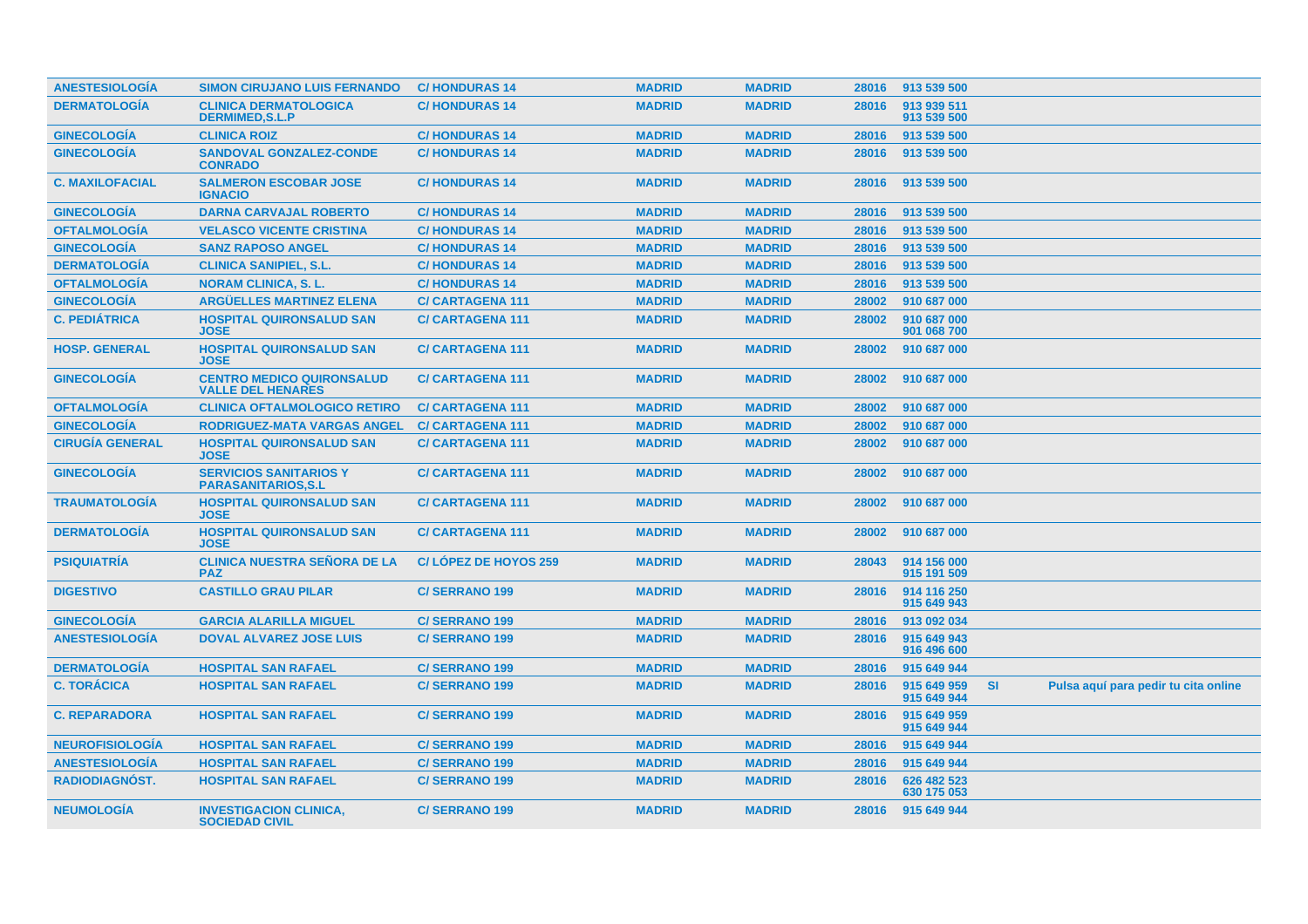| <b>ANESTESIOLOGIA</b>  | <b>ROUCO GIL RAFAEL</b>                                                                      | <b>C/SERRANO 199</b>                             | <b>MADRID</b> | <b>MADRID</b> | 28016 | 915 649 944                |           |                                      |
|------------------------|----------------------------------------------------------------------------------------------|--------------------------------------------------|---------------|---------------|-------|----------------------------|-----------|--------------------------------------|
| <b>ANESTESIOLOGIA</b>  | <b>PASA A SOCIEDAD "RAMIREZ</b><br>LAGO, S.L.'                                               | <b>C/SERRANO 199</b>                             | <b>MADRID</b> | <b>MADRID</b> | 28016 | 626 482 523                |           |                                      |
| <b>RADIODIAGNÓST.</b>  | <b>HOSPITAL DE MADRID - HM NUEVO</b><br><b>BELEN</b>                                         | <b>C/JOSÉ SILVA 7</b>                            | <b>MADRID</b> | <b>MADRID</b> | 28043 | 917 444 100<br>901 088 212 |           |                                      |
| <b>GINECOLOGÍA</b>     | <b>CENTRO GINECOLOGICO GOYA</b>                                                              | <b>C/JOSÉ SILVA 7</b>                            | <b>MADRID</b> | <b>MADRID</b> | 28043 | 917 220 383                |           |                                      |
| <b>GINECOLOGIA</b>     | <b>GINESCOP</b>                                                                              | C/JOSÉ SILVA 7                                   | <b>MADRID</b> | <b>MADRID</b> | 28043 | 917 444 100<br>914 153 000 |           |                                      |
| <b>GINECOLOGÍA</b>     | <b>MUNAM VIDA, S.L</b>                                                                       | <b>C/JOSÉ SILVA 7</b>                            | <b>MADRID</b> | <b>MADRID</b> | 28043 | 917 444 100                |           |                                      |
| <b>MATRONA</b>         | <b>HOSPITAL DE MADRID - HM NUEVO</b><br><b>BELEN</b>                                         | <b>C/JOSÉ SILVA 7</b>                            | <b>MADRID</b> | <b>MADRID</b> | 28043 | 901 088 212                |           |                                      |
| <b>GINECOLOGIA</b>     | <b>HOSPITAL DE MADRID - HM NUEVO</b><br><b>BELEN</b>                                         | <b>C/JOSÉ SILVA 7</b>                            | <b>MADRID</b> | <b>MADRID</b> | 28043 | 901 088 212                |           |                                      |
| <b>GINECOLOGÍA</b>     | <b>DE LORENZO MONTERO JAIME</b><br><b>ANTONIO</b>                                            | <b>C/JOSÉ SILVA 7</b>                            | <b>MADRID</b> | <b>MADRID</b> | 28043 | 917 444 100<br>917 220 383 |           |                                      |
| <b>AREAS PEDIÁTRI.</b> | <b>HOSPITAL DE MADRID - HM NUEVO</b><br><b>BELEN</b>                                         | <b>C/JOSÉ SILVA 7</b>                            | <b>MADRID</b> | <b>MADRID</b> | 28043 | 901 088 212<br>917 444 100 |           |                                      |
| <b>UROLOGIA</b>        | <b>HM GABINETE VELAZQUEZ</b>                                                                 | <b>C/JOSÉ SILVA 7</b>                            | <b>MADRID</b> | <b>MADRID</b> | 28043 | 917 444 100<br>917 220 383 |           |                                      |
| <b>PSIQUIATRÍA</b>     | <b>CLINICA LOPEZ IBOR</b>                                                                    | <b>C/DOCTOR JUAN JOSÉ LÓPEZ</b><br><b>IBOR 2</b> | <b>MADRID</b> | <b>MADRID</b> | 28035 | 913 162 740                |           |                                      |
| <b>GINECOLOGÍA</b>     | <b>GINECO (ECOGRAFIA</b><br><b>GINECOLOGICA DIAGNOSTICO</b><br><b>PRENATAL)</b>              | <b>C/JOSÉ ABASCAL 36</b>                         | <b>MADRID</b> | <b>MADRID</b> | 28003 | 917 819 002                |           |                                      |
| <b>GINECOLOGÍA</b>     | <b>GARCIA-ALBERTOS PEREZ</b><br><b>FRANCISCO</b>                                             | <b>C/JOSÉ ABASCAL 36</b>                         | <b>MADRID</b> | <b>MADRID</b> | 28003 | 914 419 407                | <b>SI</b> | Pulsa aquí para pedir tu cita online |
| <b>NEUROCIRUGIA</b>    | <b>HOSPITAL RUBER JUAN BRAVO 49 -</b><br><b>GRUPO QUIRON SALUD</b>                           | <b>C/ JUAN BRAVO 49 3 PLANTA</b>                 | <b>MADRID</b> | <b>MADRID</b> | 28006 | 910 687 999                |           |                                      |
| <b>ANESTESIOLOGÍA</b>  | <b>HOSPITAL RUBER JUAN BRAVO 49 - C/ JUAN BRAVO 49 3 PLANTA</b><br><b>GRUPO QUIRON SALUD</b> |                                                  | <b>MADRID</b> | <b>MADRID</b> | 28006 | 910 687 999<br>910 111 955 |           |                                      |
| <b>HOSP, DE DIA</b>    | <b>HOSPITAL RUBER JUAN BRAVO 49 - C/ JUAN BRAVO 49 3 PLANTA</b><br><b>GRUPO QUIRON SALUD</b> |                                                  | <b>MADRID</b> | <b>MADRID</b> | 28006 | 910 687 999                |           |                                      |
| <b>CIRUGÍA GENERAL</b> | <b>ALONSO CASADO ADOLFO PEDRO</b>                                                            | <b>C/ JUAN BRAVO 49 3 PLANTA</b>                 | <b>MADRID</b> | <b>MADRID</b> | 28006 | 914 026 100                |           |                                      |
| <b>C. MAXILOFACIAL</b> | <b>HOSPITAL RUBER JUAN BRAVO 49 - C/ JUAN BRAVO 49 3 PLANTA</b><br><b>GRUPO QUIRON SALUD</b> |                                                  | <b>MADRID</b> | <b>MADRID</b> | 28006 | 910 687 999                |           |                                      |
| <b>NEUMOLOGÍA</b>      | <b>HOSPITAL RUBER JUAN BRAVO 49 - C/ JUAN BRAVO 49 3 PLANTA</b><br><b>GRUPO QUIRON SALUD</b> |                                                  | <b>MADRID</b> | <b>MADRID</b> | 28006 | 910 687 999                |           |                                      |
| <b>ANATOMOPATOLO.</b>  | <b>HOSPITAL RUBER JUAN BRAVO 49 - C/ JUAN BRAVO 49 3 PLANTA</b><br><b>GRUPO QUIRON SALUD</b> |                                                  | <b>MADRID</b> | <b>MADRID</b> | 28006 | 910 687 999                |           |                                      |
| <b>MED. INTERNA</b>    | <b>HOSPITAL RUBER JUAN BRAVO 49 - C/ JUAN BRAVO 49 3 PLANTA</b><br><b>GRUPO QUIRON SALUD</b> |                                                  | <b>MADRID</b> | <b>MADRID</b> | 28006 | 910 687 999                |           |                                      |
| <b>HOSP. GENERAL</b>   | HOSPITAL RUBER JUAN BRAVO 49 - C/ JUAN BRAVO 49 3 PLANTA<br><b>GRUPO QUIRON SALUD</b>        |                                                  | <b>MADRID</b> | <b>MADRID</b> | 28006 | 910 687 999                |           |                                      |
| <b>C. CARDIOVASC.</b>  | <b>HOSPITAL RUBER JUAN BRAVO 49 - C/ JUAN BRAVO 49 3 PLANTA</b><br><b>GRUPO QUIRON SALUD</b> |                                                  | <b>MADRID</b> | <b>MADRID</b> | 28006 | 910 687 999                |           |                                      |
| <b>C. CARDIOVASC.</b>  | <b>HOSPITAL NTRA.SRA. DEL</b><br><b>ROSARIO</b>                                              | <b>C/ PRINCIPE DE VERGARA 53</b>                 | <b>MADRID</b> | <b>MADRID</b> | 28006 | 914 359 100                |           |                                      |
| <b>C. REPARADORA</b>   | <b>ARROYO MEINHARDT JOSE MARIA</b>                                                           | <b>C/ PRINCIPE DE VERGARA 53</b>                 | <b>MADRID</b> | <b>MADRID</b> | 28006 |                            |           |                                      |
| <b>CARDIOLOGIA</b>     | <b>HOSPITAL NTRA.SRA. DEL</b><br><b>ROSARIO</b>                                              | <b>C/ PRINCIPE DE VERGARA 53</b>                 | <b>MADRID</b> | <b>MADRID</b> | 28006 | 914 313 829<br>914 359 100 | <b>SI</b> | Pulsa aquí para pedir tu cita online |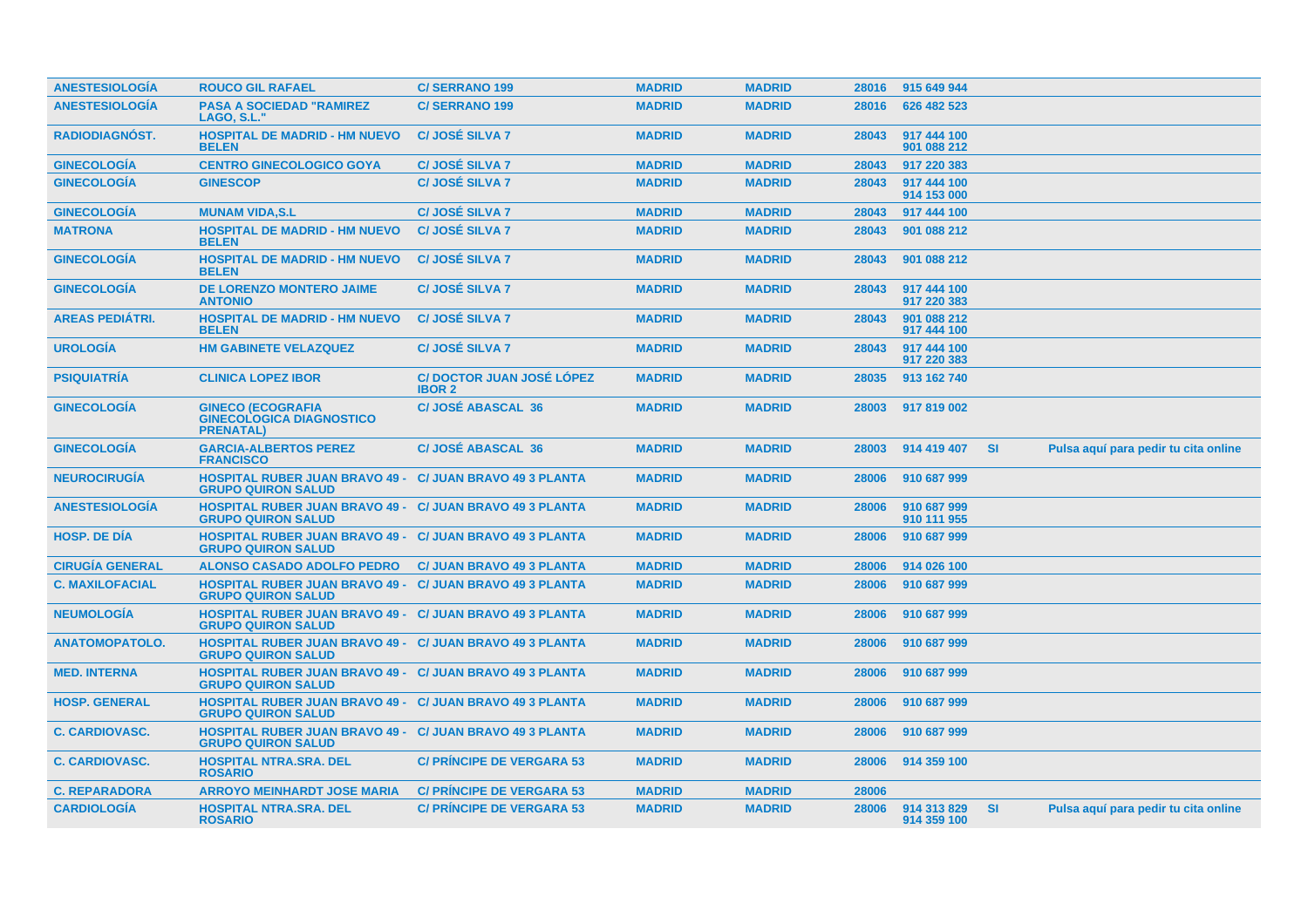| <b>GINECOLOGIA</b>     | <b>ESPECIALIDADES MEDICAS VILLA</b><br><b>SALUD</b> | <b>C/ PRINCIPE DE VERGARA 53</b>                       | <b>MADRID</b> | <b>MADRID</b> | 28006 | 656 319 644<br>914 313 829 |           |                                      |
|------------------------|-----------------------------------------------------|--------------------------------------------------------|---------------|---------------|-------|----------------------------|-----------|--------------------------------------|
| <b>CIRUGÍA GENERAL</b> | <b>HOSPITAL NTRA.SRA. DEL</b><br><b>ROSARIO</b>     | <b>C/ PRINCIPE DE VERGARA 53</b>                       | <b>MADRID</b> | <b>MADRID</b> | 28006 | 914 359 100                | <b>SI</b> | Pulsa aquí para pedir tu cita online |
| <b>ANESTESIOLOGIA</b>  | AMAYA-OCHOA, S.L.                                   | <b>C/ PRINCIPE DE VERGARA 53</b>                       | <b>MADRID</b> | <b>MADRID</b> | 28006 | 914 359 100                |           |                                      |
| <b>GINECOLOGÍA</b>     | <b>SALUD FAMILIAR INTEGRAL</b>                      | <b>C/ PRINCIPE DE VERGARA 53</b>                       | <b>MADRID</b> | <b>MADRID</b> | 28006 | 915 783 817<br>914 359 100 |           |                                      |
| <b>TRAUMATOLOGÍA</b>   | <b>POLICLINICA MEDICA EL RESTON</b>                 | <b>C/ PRINCIPE DE VERGARA 53</b>                       | <b>MADRID</b> | <b>MADRID</b> | 28006 | 915 761 800<br>914 359 100 |           |                                      |
| <b>TRAUMATOLOGÍA</b>   | <b>COMIN GOMEZ, JOSE ANTONIO</b>                    | <b>C/ PRINCIPE DE VERGARA 53</b>                       | <b>MADRID</b> | <b>MADRID</b> | 28006 | 914 359 100                |           |                                      |
| <b>ANESTESIOLOGIA</b>  | <b>LUCAS MONSALVE ELOY</b>                          | <b>C/ PRINCIPE DE VERGARA 53</b>                       | <b>MADRID</b> | <b>MADRID</b> | 28006 | 914 313 829<br>914 359 100 |           |                                      |
| <b>GINECOLOGIA</b>     | <b>HOSPITAL NTRA.SRA. DEL</b><br><b>ROSARIO</b>     | <b>C/ PRINCIPE DE VERGARA 53</b>                       | <b>MADRID</b> | <b>MADRID</b> | 28006 | 914 313 829<br>914 359 100 |           |                                      |
| <b>CIRUGIA GENERAL</b> | <b>OLMEDA RODRIGUEZ JOAQUIN</b>                     | <b>C/ PRINCIPE DE VERGARA 53</b>                       | <b>MADRID</b> | <b>MADRID</b> | 28006 | 914 359 100                |           |                                      |
| <b>C. REPARADORA</b>   | <b>HOSPITAL NTRA.SRA. DEL</b><br><b>ROSARIO</b>     | <b>C/ PRINCIPE DE VERGARA 53</b>                       | <b>MADRID</b> | <b>MADRID</b> | 28006 | 914 313 829<br>914 359 100 |           |                                      |
| <b>CIRUGÍA GENERAL</b> | <b>INTERCIRUGIA</b>                                 | <b>C/ PRÍNCIPE DE VERGARA 53</b>                       | <b>MADRID</b> | <b>MADRID</b> | 28006 | 914 313 829<br>914 359 100 |           |                                      |
| <b>DERMATOLOGÍA</b>    | <b>HOSPITAL LA LUZ</b>                              | C/ DEL MAESTRO ANGEL LLORCA 8 MADRID                   |               | <b>MADRID</b> | 28003 | 914 530 200                |           |                                      |
| <b>RADIOTERAPIA</b>    | <b>HOSPITAL LA LUZ</b>                              | C/ DEL MAESTRO ANGEL LLORCA 8 MADRID                   |               | <b>MADRID</b> | 28003 | 914 530 200                |           |                                      |
| <b>NEFROLOGÍA</b>      | <b>HOSPITAL LA LUZ</b>                              | C/DEL MAESTRO ANGEL LLORCA 8 MADRID                    |               | <b>MADRID</b> | 28003 | 914 530 200<br>914 350 267 |           |                                      |
| <b>ANÁLISIS</b>        | <b>HOSPITAL LA LUZ</b>                              | C/DEL MAESTRO ANGEL LLORCA 8 MADRID                    |               | <b>MADRID</b> | 28003 | 914 530 200                |           |                                      |
| <b>RADIOTERAPIA</b>    | <b>HOSPITAL LA LUZ</b>                              | C/DEL MAESTRO ANGEL LLORCA 8 MADRID                    |               | <b>MADRID</b> | 28003 | 914 530 200<br>914 350 267 |           |                                      |
| <b>GINECOLOGIA</b>     | <b>HOSPITAL LA LUZ</b>                              | C/ DEL MAESTRO ÁNGEL LLORCA 8 MADRID                   |               | <b>MADRID</b> | 28003 | 914 530 200<br>914 350 267 |           |                                      |
| <b>HOSP. GENERAL</b>   | <b>HOSPITAL LA LUZ</b>                              | C/ DEL MAESTRO ANGEL LLORCA 8 MADRID                   |               | <b>MADRID</b> | 28003 | 914 530 200                |           |                                      |
| <b>C. MAXILOFACIAL</b> | <b>HOSPITAL LA LUZ</b>                              | C/ DEL MAESTRO ÁNGEL LLORCA 8 MADRID                   |               | <b>MADRID</b> | 28003 | 914 530 200<br>914 530 303 |           |                                      |
| <b>TRAUMATOLOGÍA</b>   | <b>MOCOROA RODRIGUEZ AGUSTIN</b>                    | C/ DEL MAESTRO ANGEL LLORCA 8 MADRID                   |               | <b>MADRID</b> | 28003 | 914 530 200                |           |                                      |
| <b>C. VASCULAR</b>     | <b>HOSPITAL LA LUZ</b>                              | C/ DEL MAESTRO ANGEL LLORCA 8 MADRID                   |               | <b>MADRID</b> | 28003 | 914 530 200<br>914 350 267 |           |                                      |
| <b>CIRUGÍA GENERAL</b> | <b>HOSPITAL LA LUZ</b>                              | C/DEL MAESTRO ANGEL LLORCA 8 MADRID                    |               | <b>MADRID</b> | 28003 | 914 530 200<br>914 350 267 |           |                                      |
| <b>ANESTESIOLOGIA</b>  | <b>HOSPITAL LA LUZ</b>                              | C/ DEL MAESTRO ANGEL LLORCA 8 MADRID                   |               | <b>MADRID</b> | 28003 | 914 530 200                |           |                                      |
| <b>C. REPARADORA</b>   | <b>HOSPITAL LA LUZ</b>                              | C/ DEL MAESTRO ÁNGEL LLORCA 8 MADRID                   |               | <b>MADRID</b> | 28003 | 914 530 200                |           |                                      |
| <b>DERMATOLOGÍA</b>    | DR. DOMINGUEZ AUÑON, JOSE<br><b>DOMINGO</b>         | <b>C/LA GRANJA 8</b>                                   | <b>MADRID</b> | <b>MADRID</b> | 28003 | 914 539 400<br>608 716 844 |           |                                      |
| <b>ANATOMOPATOLO.</b>  | <b>SYNLAB PATHOLOGY, S.L.U</b>                      | <b>C/HILARION ESLAVA 34</b>                            | <b>MADRID</b> | <b>MADRID</b> | 28015 | 915 491 461                |           |                                      |
| <b>TRAUMATOLOGÍA</b>   | PITILLAS MADINAVEITIA JOSE<br><b>IGNACIO</b>        | C/VELÁZQUEZ 121                                        | <b>MADRID</b> | <b>MADRID</b> | 28006 | 915 648 677                |           |                                      |
| <b>TRAUMATOLOGIA</b>   | <b>GARCIA-POLO ALGUACIL PEDRO</b><br><b>MIGUEL</b>  | <b>C/DOCTOR FEDERICO RUBIO Y</b><br>GALI <sub>57</sub> | <b>MADRID</b> | <b>MADRID</b> | 28040 | 914 502 889<br>914 593 454 |           |                                      |
| <b>ANÁLISIS</b>        | <b>MEGALAB</b>                                      | <b>C/ CARLOS MARTIN ALVAREZ 45</b>                     | <b>MADRID</b> | <b>MADRID</b> | 28018 | 914 771 111                |           |                                      |
| <b>ALERGOLOGIA</b>     | <b>PELTA FERNANDEZ ROBERTO</b>                      | <b>C/ MONTESA 3</b>                                    | <b>MADRID</b> | <b>MADRID</b> | 28006 | 915 778 105<br>915 777 759 |           |                                      |
| <b>MED. INTERNA</b>    | <b>BERNAL ESTEVEZ FERNANDO</b>                      | <b>C/SOR ANGELA DE LA CRUZ 10</b>                      | <b>MADRID</b> | <b>MADRID</b> | 28020 | 915 556 664                |           |                                      |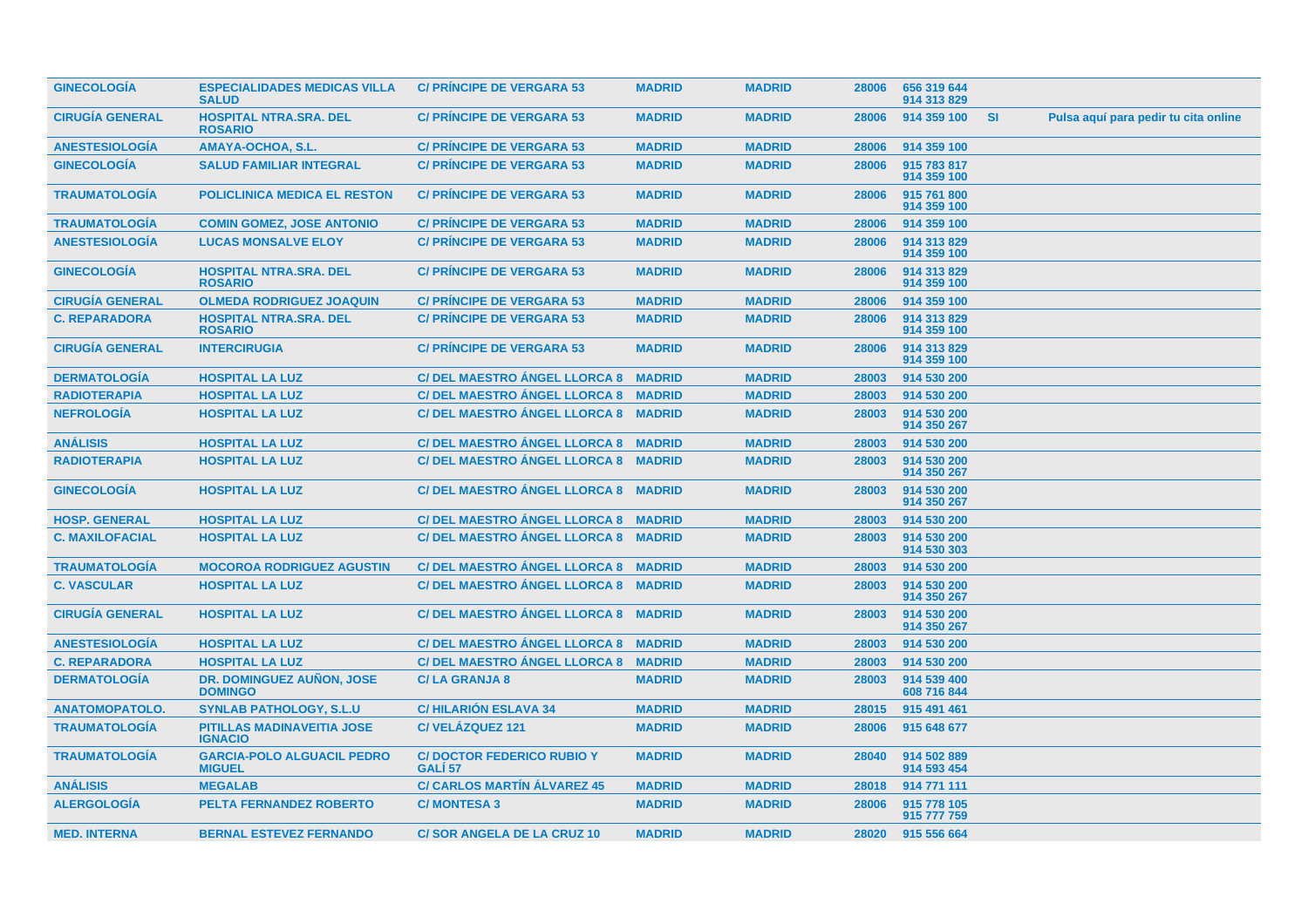| <b>AREAS PEDIÁTRI.</b> | <b>CENTRO MEDICO PARIS, S.L.</b>                                                      | <b>C/ CLARA DEL REY 47</b>                                   | <b>MADRID</b> | <b>MADRID</b> | 28002 | 914 166 385                |           |                                      |  |
|------------------------|---------------------------------------------------------------------------------------|--------------------------------------------------------------|---------------|---------------|-------|----------------------------|-----------|--------------------------------------|--|
| <b>CARDIOLOGÍA</b>     | <b>MARTINEZ DIAZ JOSE MARIA</b>                                                       | <b>C/ PRINCIPE DE VERGARA 97</b>                             | <b>MADRID</b> | <b>MADRID</b> | 28006 | 915 625 363                |           |                                      |  |
| <b>MED. FAMILIAR</b>   | <b>VALLE LEON MIGUEL ANGEL</b>                                                        | <b>C/DOCTOR FERRAN 9</b>                                     | <b>MADRID</b> | <b>MADRID</b> | 28026 | 914 699 637<br>607 970 355 |           |                                      |  |
| <b>PSICOLOGÍA</b>      | <b>CENTRO DE PSIQUIATRIA Y</b><br><b>PSICOLOGIA PLAZA DE ESPAÑA,</b><br><b>S.L.P.</b> | <b>C/VENTURA RODRIGUEZ 5</b>                                 | <b>MADRID</b> | <b>MADRID</b> | 28008 | 915 425 842                |           |                                      |  |
| <b>ENFERMERIA</b>      | <b>PALOMINO HERNANDEZ NORA</b>                                                        | <b>C/ MARQUÉS DE URQUIJO 6</b>                               | <b>MADRID</b> | <b>MADRID</b> | 28008 | 619 785 421<br>915 471 009 |           |                                      |  |
| <b>TERAPIAS RESPIR</b> | OXIMESA, S.L.                                                                         | <b>C/TORRE DE DON MIGUEL 33</b>                              | <b>MADRID</b> | <b>MADRID</b> | 28031 | 900 212 333                |           |                                      |  |
| <b>GESTIÓN CASOS</b>   | <b>OXIMESA, S.L.</b>                                                                  | <b>C/TORRE DE DON MIGUEL 33</b>                              | <b>MADRID</b> | <b>MADRID</b> | 28031 | 900 212 333                |           |                                      |  |
| <b>TRAUMATOLOGÍA</b>   | <b>CENTRO MEDICO LA PALOMA</b>                                                        | <b>AVD VENTISQUERO DE LA</b><br><b>CONDESA 42</b>            | <b>MADRID</b> | <b>MADRID</b> | 28035 | 914 312 157                |           |                                      |  |
| <b>CARDIOLOGIA</b>     | <b>CLINICA CEMTRO</b>                                                                 | <b>AVD VENTISQUERO DE LA</b><br><b>CONDESA 42</b>            | <b>MADRID</b> | <b>MADRID</b> | 28035 | 917 355 764<br>917 355 757 |           |                                      |  |
| <b>DERMATOLOGIA</b>    | <b>OLALQUIAGA LOEWE FRANCISCO</b><br><b>JAVIER</b>                                    | <b>AVD VENTISQUERO DE LA</b><br><b>CONDESA 42</b>            | <b>MADRID</b> | <b>MADRID</b> | 28035 | 914 312 157<br>647 729 616 |           |                                      |  |
| <b>REUMATOLOGIA</b>    | <b>CLINICA CEMTRO</b>                                                                 | <b>AVD VENTISQUERO DE LA</b><br><b>CONDESA 42</b>            | <b>MADRID</b> | <b>MADRID</b> | 28035 | 917 355 757                |           |                                      |  |
| <b>DIGESTIVO</b>       | <b>CLINICA CEMTRO</b>                                                                 | <b>AVD VENTISQUERO DE LA</b><br><b>CONDESA 42</b>            | <b>MADRID</b> | <b>MADRID</b> | 28035 | 917 355 764<br>917 355 757 |           |                                      |  |
| <b>URGENCIAS</b>       | <b>CLINICA CEMTRO</b>                                                                 | <b>AVD VENTISQUERO DE LA</b><br><b>CONDESA 42</b>            | <b>MADRID</b> | <b>MADRID</b> | 28035 | 917 355 757                |           |                                      |  |
| <b>OFTALMOLOGIA</b>    | <b>ALPADI MED.S.L</b>                                                                 | C/VELÁZQUEZ 54                                               | <b>MADRID</b> | <b>MADRID</b> | 28001 | 915 778 800                |           |                                      |  |
| <b>REUMATOLOGÍA</b>    | <b>CENTRO MEDICO JACA</b>                                                             | C/ ALCALA 619                                                | <b>MADRID</b> | <b>MADRID</b> | 28022 | 917 430 690                |           |                                      |  |
| <b>CARDIOLOGÍA</b>     | <b>CENTRO MEDICO JACA</b>                                                             | C/ ALCALÁ 619                                                | <b>MADRID</b> | <b>MADRID</b> | 28022 | 917 430 690                |           |                                      |  |
| <b>AREAS PEDIATRI.</b> | <b>MILENIUM CENTRO MEDICO COSTA</b><br><b>RICA</b>                                    | <b>PLZ JOSÉ MARÍA SOLER 7</b>                                | <b>MADRID</b> | <b>MADRID</b> | 28016 | 913 531 414<br>917 522 852 | <b>SI</b> | Pulsa aquí para pedir tu cita online |  |
| ANÁLISIS               | <b>INVESTIGACION Y ANALISIS</b><br>(GRUPO SYNLAB)                                     | <b>C/ JULIA GARCÍA BOUTÁN 18</b>                             | <b>MADRID</b> | <b>MADRID</b> | 28022 | 913 240 193                |           |                                      |  |
| <b>ENDOCRINOLOGÍA</b>  | <b>M.D.ANDERSON INTERNATIONAL</b><br><b>ESPANA</b>                                    | <b>C/ ARTURO SORIA 270</b>                                   | <b>MADRID</b> | <b>MADRID</b> | 28033 | 917 878 600                |           |                                      |  |
| <b>URGENCIAS</b>       | <b>M.D.ANDERSON INTERNATIONAL</b><br><b>ESPAÑA</b>                                    | <b>C/ ARTURO SORIA 270</b>                                   | <b>MADRID</b> | <b>MADRID</b> | 28033 | 917 878 600                |           |                                      |  |
| <b>NEUROLOGIA</b>      | <b>M.D.ANDERSON INTERNATIONAL</b><br><b>ESPAÑA</b>                                    | <b>C/ ARTURO SORIA 270</b>                                   | <b>MADRID</b> | <b>MADRID</b> | 28033 | 917 878 600                |           |                                      |  |
| <b>CIRUGÍA GENERAL</b> | <b>M.D.ANDERSON INTERNATIONAL</b><br><b>ESPANA</b>                                    | <b>C/ ARTURO SORIA 270</b>                                   | <b>MADRID</b> | <b>MADRID</b> | 28033 | 917 878 600                |           |                                      |  |
| <b>CIRUGÍA GENERAL</b> | <b>SANTIAGO TAMAMES, S.L.</b>                                                         | C/ FERNÁNDEZ DE LA HOZ 45                                    | <b>MADRID</b> | <b>MADRID</b> | 28010 | 914 473 400                |           |                                      |  |
| <b>PSICOLOGÍA</b>      | <b>CLASIFICAL PSICOLOGOS</b>                                                          | <b>C/ CONDE DE PEÑALVER 52</b>                               | <b>MADRID</b> | <b>MADRID</b> | 28006 | 917 526 174                |           |                                      |  |
| <b>MED. INTERNA</b>    | <b>CEBALLOS PORRAS AGUSTIN</b>                                                        | <b>C/TORRECILLA DEL PUERTO 1</b><br><b>PISO BAJO-PTA IZQ</b> | <b>MADRID</b> | <b>MADRID</b> | 28043 | 913 882 357                |           |                                      |  |
| <b>O.R.L.</b>          | <b>INSTITUTO ORL ALONSO S.</b>                                                        | C/ ARTURO SORIA 142 PISO 1º -<br>PTA. A                      | <b>MADRID</b> | <b>MADRID</b> | 28043 | 915 199 112                |           |                                      |  |
| <b>AREAS PEDIÁTRI.</b> | <b>CLINICA ARMSTRONG</b><br><b>INTERNACIONAL</b>                                      | <b>C/ GUZMAN EL BUENO 102</b>                                | <b>MADRID</b> | <b>MADRID</b> | 28003 | 915 358 790                |           |                                      |  |
| <b>DERMATOLOGIA</b>    | <b>CLINICA ARMSTRONG</b><br><b>INTERNACIONAL</b>                                      | <b>C/ GUZMAN EL BUENO 102</b>                                | <b>MADRID</b> | <b>MADRID</b> | 28003 | 915 358 790                |           |                                      |  |
| <b>PSICOLOGÍA</b>      | <b>CLINICA ARMSTRONG</b><br><b>INTERNACIONAL</b>                                      | <b>C/ GUZMAN EL BUENO 102</b>                                | <b>MADRID</b> | <b>MADRID</b> |       | 28003 915 358 790          |           |                                      |  |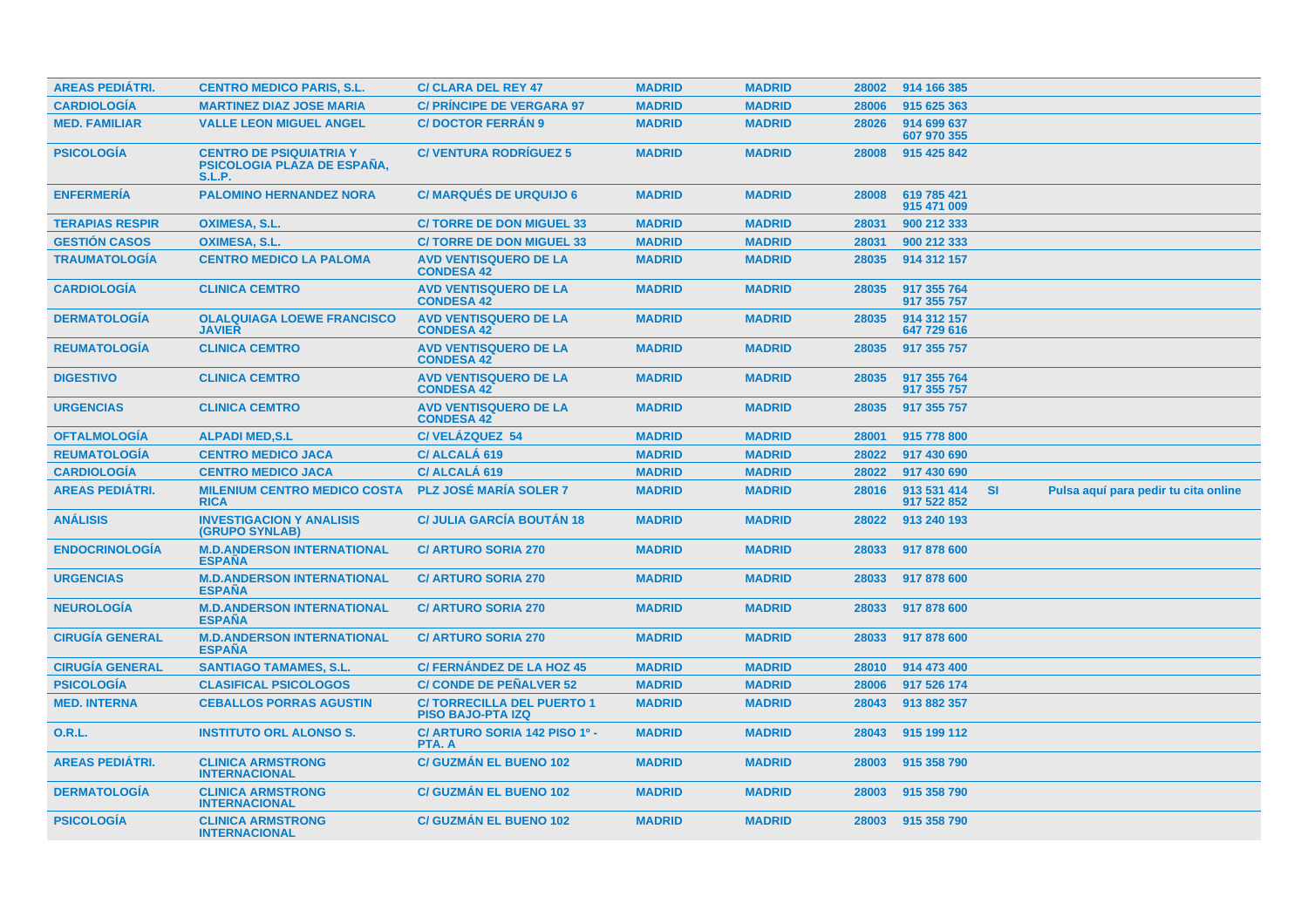| <b>CARDIOLOGIA</b>     | <b>HOSPITAL DE MADRID - HM NORTE- C/ONA 10</b><br><b>SANCHINARRO</b>                      |                                                             | <b>MADRID</b> | <b>MADRID</b> | 28050 | 901 088 212                | -SI       | Pulsa aquí para pedir tu cita online |
|------------------------|-------------------------------------------------------------------------------------------|-------------------------------------------------------------|---------------|---------------|-------|----------------------------|-----------|--------------------------------------|
| <b>GINECOLOGÍA</b>     | GINE - 4 S.L. (EQUIPO DRA. CANO)                                                          | <b>C/OÑA 10</b>                                             | <b>MADRID</b> | <b>MADRID</b> | 28050 | 901 088 212                | <b>SI</b> | Pulsa aquí para pedir tu cita online |
| <b>GINECOLOGÍA</b>     | <b>HM GABINETE VELAZQUEZ</b>                                                              | C/OÑA 10                                                    | <b>MADRID</b> | <b>MADRID</b> | 28050 | 901 088 212                |           |                                      |
| <b>NEUMOLOGÍA</b>      | <b>HOSPITAL DE MADRID - HM NORTE-</b><br><b>SANCHINARRO</b>                               | C/ONA 10                                                    | <b>MADRID</b> | <b>MADRID</b> | 28050 | 901 088 212<br>917 567 960 | <b>SI</b> | Pulsa aquí para pedir tu cita online |
| <b>C. TORÁCICA</b>     | <b>HOSPITAL DE MADRID - HM NORTE- C/ OÑA 10</b><br><b>SANCHINARRO</b>                     |                                                             | <b>MADRID</b> | <b>MADRID</b> | 28050 | 901 088 212<br>917 567 800 |           |                                      |
| <b>NEUROFISIOLOGÍA</b> | <b>HOSPITAL DE MADRID - HM NORTE- C/ OÑA 10</b><br><b>SANCHINARRO</b>                     |                                                             | <b>MADRID</b> | <b>MADRID</b> | 28050 | 901 088 212                |           |                                      |
| <b>OFTALMOLOGIA</b>    | <b>PASCUAL ALLEN DANIEL</b>                                                               | <b>C/ONA 10</b>                                             | <b>MADRID</b> | <b>MADRID</b> | 28050 | 901 088 212                |           |                                      |
| <b>DIGESTIVO</b>       | <b>HOSPITAL DE MADRID - HM NORTE-</b><br><b>SANCHINARRO</b>                               | C/ONA 10                                                    | <b>MADRID</b> | <b>MADRID</b> | 28050 | 901 088 212                |           |                                      |
| 0.R.L.                 | <b>DURIO CALERO ENRIQUE ANTONIO</b>                                                       | C/ONA 10                                                    | <b>MADRID</b> | <b>MADRID</b> | 28050 | 901 088 212                |           |                                      |
| <b>OFTALMOLOGÍA</b>    | <b>HOSPITAL DE MADRID - HM NORTE-</b><br><b>SANCHINARRO</b>                               | C/ONA 10                                                    | <b>MADRID</b> | <b>MADRID</b> | 28050 | 901 088 212                |           |                                      |
| <b>DERMATOLOGIA</b>    | <b>MOYA GONZALEZ MARIA DOLORES</b>                                                        | <b>C/ FERNANDO EL CATÓLICO 13</b><br><b>PISO BAJO-PTA C</b> | <b>MADRID</b> | <b>MADRID</b> | 28015 | 914 465 256                |           |                                      |
| <b>ANÁLISIS</b>        | <b>SYNLAB MADRID</b>                                                                      | <b>C/ JUAN BRAVO 25</b>                                     | <b>MADRID</b> | <b>MADRID</b> | 28006 | 917 451 742                |           |                                      |
| <b>FISIOTERAPIA</b>    | <b>POLICLINICA UNIVERSITARIA</b><br><b>ALFONSO X EL SABIO</b>                             | <b>C/ MIGUEL FLETA 12</b>                                   | <b>MADRID</b> | <b>MADRID</b> | 28037 | 913 757 373                |           |                                      |
| <b>OFTALMOLOGÍA</b>    | <b>CLINICA BETERE-MARCOS</b>                                                              | <b>AVD FRANCISCO PI Y MARGALL 81</b>                        | <b>MADRID</b> | <b>MADRID</b> | 28050 | 917 522 852                |           |                                      |
| <b>DERMATOLOGÍA</b>    | <b>NUEVO CENTRO MEDICO</b><br><b>MAJADAHONDA</b>                                          | <b>AVD FRANCISCO PI Y MARGALL 81</b>                        | <b>MADRID</b> | <b>MADRID</b> | 28050 | 917 522 852                |           |                                      |
| <b>UROLOGÍA</b>        | <b>HERNANDEZ FERNANDEZ CARLOS</b>                                                         | <b>AVD FRANCISCO PÍ Y MARGALL 81</b>                        | <b>MADRID</b> | <b>MADRID</b> | 28050 | 917 522 852                |           |                                      |
| O.R.L.                 | <b>INSTITUTO ORL ALONSO S.</b>                                                            | <b>AVD FRANCISCO PI Y MARGALL 81</b>                        | <b>MADRID</b> | <b>MADRID</b> | 28050 | 917 522 852                |           |                                      |
| <b>OFTALMOLOGÍA</b>    | <b>CLINICA OFTALMOLOGICA</b><br><b>LASERVISION DR. LOPEZ CASTRO</b>                       | <b>C/JOSÉ ORTEGA Y GASSET 56</b>                            | <b>MADRID</b> | <b>MADRID</b> | 28006 | 914 448 230                |           |                                      |
| <b>MED. FAMILIAR</b>   | <b>ALCALDE GUTIERREZ MANUEL</b>                                                           | <b>C/ MÉRIDA 8 PISO BAJO</b>                                | <b>MADRID</b> | <b>MADRID</b> | 28030 | 913 711 080                |           |                                      |
| <b>ALERGOLOGÍA</b>     | <b>CLINICA DE ASMA Y ALERGIA</b><br><b>DOCTORES OJEDA</b>                                 | <b>C/OQUENDO 23</b>                                         | <b>MADRID</b> | <b>MADRID</b> | 28006 | 915 626 727<br>915 623 262 |           |                                      |
| <b>OFTALMOLOGIA</b>    | <b>C.PALOMINO, CENTRO OCULAR DE</b><br><b>ALTA TECNOLOGIA</b>                             | <b>C/SANTA ENGRACIA 6</b>                                   | <b>MADRID</b> | <b>MADRID</b> | 28010 | 914 464 000                |           |                                      |
| <b>C. MAXILOFACIAL</b> | <b>OMC LZAVALAL, S.L</b>                                                                  | C/LA SALLE 12 SALIDA 10 DE N-VI<br>(CRTA LA CORUÑA)         | <b>MADRID</b> | <b>MADRID</b> | 28023 | 915 129 000<br>915 129 026 |           |                                      |
| <b>ANÁLISIS</b>        | <b>VITHAS MADRID PARDO ARAVACA</b>                                                        | C/LA SALLE 12 SALIDA 10 DE N-VI<br><b>(CRTA LA CORUNA)</b>  | <b>MADRID</b> | <b>MADRID</b> | 28023 | 915 129 000<br>915 129 080 |           |                                      |
| <b>TRAUMATOLOGÍA</b>   | <b>FERNANDO LAREDO CIRTRA</b><br><b>CIRUGIA ORTOPEDICA Y</b><br><b>TRAUMATOLOGIA, S.L</b> | C/LA SALLE 12 SALIDA 10 DE N-VI<br>(CRTA LA CORUNA)         | <b>MADRID</b> | <b>MADRID</b> | 28023 | 915 129 000                |           |                                      |
| <b>ANESTESIOLOGÍA</b>  | <b>GARCIRROL, C.B.</b>                                                                    | C/LA SALLE 12 SALIDA 10 DE N-VI<br>(CRTA LA CORUÑA)         | <b>MADRID</b> | <b>MADRID</b> | 28023 | 915 129 000<br>915 129 026 |           |                                      |
| <b>C. MAXILOFACIAL</b> | <b>OMC LZAVALAL, S.L</b>                                                                  | C/LA SALLE 12 SALIDA 10 DE N-VI<br><b>(CRTA LA CORUNA)</b>  | <b>MADRID</b> | <b>MADRID</b> | 28023 |                            |           |                                      |
| <b>CIRUGÍA GENERAL</b> | <b>CASTEJON HUETE, RAFAEL</b>                                                             | C/LA SALLE 12 SALIDA 10 DE N-VI<br>(CRTA LA CORUÑA)         | <b>MADRID</b> | <b>MADRID</b> | 28023 | 664 473 384                |           |                                      |
| <b>DERMATOLOGIA</b>    | <b>CENTRO MEDICO CLINISALUD DE</b><br><b>EUGENIA DE MONTIJO SL</b>                        | <b>C/PINGUINO 23</b>                                        | <b>MADRID</b> | <b>MADRID</b> | 28047 | 915 255 267                |           |                                      |
| <b>DIGESTIVO</b>       | <b>CENTRO MEDICO CLINISALUD DE</b><br><b>EUGENIA DE MONTIJO SL</b>                        | <b>C/PINGÜINO 23</b>                                        | <b>MADRID</b> | <b>MADRID</b> | 28047 | 915 255 267                |           |                                      |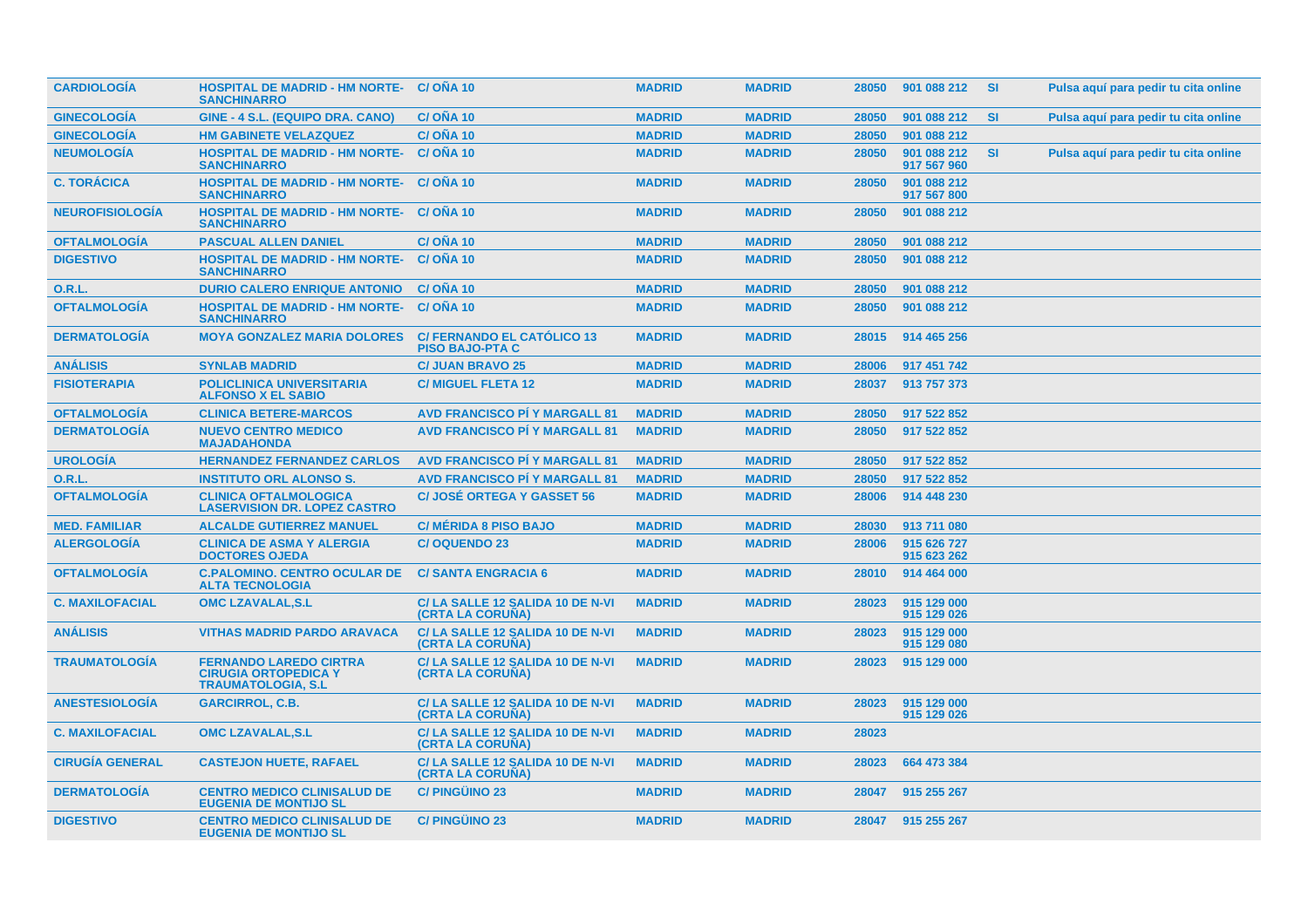| <b>GINECOLOGIA</b>     | <b>CENTRO MEDICO CLINISALUD DE</b><br><b>EUGENIA DE MONTIJO SL</b>    | <b>C/PINGÜINO 23</b>                                    | <b>MADRID</b> | <b>MADRID</b> | 28047 | 915 255 267                |           |                                      |
|------------------------|-----------------------------------------------------------------------|---------------------------------------------------------|---------------|---------------|-------|----------------------------|-----------|--------------------------------------|
| <b>OFTALMOLOGIA</b>    | <b>CENTRO OFTALMOLOGICO</b><br><b>JIMENEZ OTERO</b>                   | <b>C/PLATERIAS1</b>                                     | <b>MADRID</b> | <b>MADRID</b> | 28016 | 913 834 839                |           |                                      |
| <b>MED. FAMILIAR</b>   | <b>JIMENEZ LOPEZ GUILLERMO</b>                                        | <b>PSO ALBERTO PALACIOS 3 1º C</b>                      | <b>MADRID</b> | <b>MADRID</b> | 28021 | 917 986 309<br>677 406 863 |           |                                      |
| <b>GINECOLOGÍA</b>     | <b>MUNAM VIDA, S.L</b>                                                | <b>C/JOSE SILVA 7</b>                                   | <b>MADRID</b> | <b>MADRID</b> | 28043 | 941 744 410                |           |                                      |
| <b>TRAUMATOLOGÍA</b>   | <b>ARTROSCOP SLP</b>                                                  | <b>C/DOCTOR ESQUERDO 83</b>                             | <b>MADRID</b> | <b>MADRID</b> | 28007 | 650 355 442                |           |                                      |
| <b>TRAUMATOLOGÍA</b>   | <b>SOCIEDAD CIENTIFICA DE</b><br><b>COLUMNA Y TRAUMATOLOGIA, S.L</b>  | <b>C/DOCTOR ESQUERDO 83</b>                             | <b>MADRID</b> | <b>MADRID</b> | 28007 | 918 047 712                |           |                                      |
| <b>AREAS PEDIÁTRI.</b> | <b>CENTRO MEDICO BARAJAS</b>                                          | <b>C/BAHIA DE GANDO 1 CC BAHIA</b><br><b>CENTER</b>     | <b>MADRID</b> | <b>MADRID</b> | 28042 | 670 734 029<br>917 462 195 |           |                                      |
| <b>PODOLOGIA</b>       | <b>CENTRO MEDICO BARAJAS</b>                                          | <b>C/BAHIA DE GANDO 1 CC BAHIA</b><br><b>CENTER</b>     | <b>MADRID</b> | <b>MADRID</b> | 28042 | 917 462 195                |           |                                      |
| <b>ENFERMERIA</b>      | <b>CENTRO MEDICO BARAJAS</b>                                          | <b>C/BAHIA DE GANDO 1 CC BAHIA</b><br><b>CENTER</b>     | <b>MADRID</b> | <b>MADRID</b> | 28042 | 670 734 029<br>917 462 195 |           |                                      |
| <b>RADIODIAGNÓST.</b>  | <b>CENTRO MEDICO BARAJAS</b>                                          | <b>C/BAHIA DE GANDO 1 CC BAHIA</b><br><b>CENTER</b>     | <b>MADRID</b> | <b>MADRID</b> | 28042 | 670 734 029<br>917 462 195 |           |                                      |
| <b>DIGESTIVO</b>       | <b>CENTRO MEDICO BARAJAS</b>                                          | <b>C/BAHIA DE GANDO 1 CC BAHIA</b><br><b>CENTER</b>     | <b>MADRID</b> | <b>MADRID</b> | 28042 | 670 734 029<br>917 462 195 |           |                                      |
| <b>ENFERMERÍA</b>      | <b>COBERTURAS SANITARIAS</b><br><b>CONSULTORIA DE SERVICIOS, S.L.</b> | <b>C/FUENCARRAL 92</b>                                  | <b>MADRID</b> | <b>MADRID</b> | 28004 | 915 228 710                |           |                                      |
| <b>CIRUGIA GENERAL</b> | <b>VITHAS MADRID ARTURO SORIA</b>                                     | <b>C/ ARTURO SORIA 103-105</b>                          | <b>MADRID</b> | <b>MADRID</b> | 28043 | 912 143 100<br>914 130 061 |           |                                      |
| <b>CIRUGÍA GENERAL</b> | <b>VITHAS MADRID ARTURO SORIA</b>                                     | C/ ARTURO SORIA 103-105                                 | <b>MADRID</b> | <b>MADRID</b> | 28043 | 912 143 100                |           |                                      |
| <b>O.R.L.</b>          | <b>VITHAS MADRID ARTURO SORIA</b>                                     | C/ ARTURO SORIA 103-105                                 | <b>MADRID</b> | <b>MADRID</b> | 28043 | 912 143 100<br>914 130 061 |           |                                      |
| <b>OFTALMOLOGÍA</b>    | <b>VITHAS MADRID ARTURO SORIA</b>                                     | C/ ARTURO SORIA 103-105                                 | <b>MADRID</b> | <b>MADRID</b> | 28043 | 912 143 100<br>914 130 061 |           |                                      |
| <b>ANESTESIOLOGÍA</b>  | <b>VITHAS MADRID ARTURO SORIA</b>                                     | <b>C/ ARTURO SORIA 103-105</b>                          | <b>MADRID</b> | <b>MADRID</b> | 28043 | 912 143 100                |           |                                      |
| <b>CIRUGÍA GENERAL</b> | <b>INSTITUTO QUIRURGICO PORRERO</b><br>Y ASOCIADOS.S.L.P              | <b>C/ ARTURO SORIA 103-105</b>                          | <b>MADRID</b> | <b>MADRID</b> | 28043 | 912 143 100                |           |                                      |
| <b>C. TORÁCICA</b>     | <b>VITHAS MADRID ARTURO SORIA</b>                                     | C/ ARTURO SORIA 103-105                                 | <b>MADRID</b> | <b>MADRID</b> | 28043 | 912 143 100                |           |                                      |
| <b>OFTALMOLOGIA</b>    | <b>VITHAS MADRID ARTURO SORIA</b>                                     | C/ ARTURO SORIA 103-105                                 | <b>MADRID</b> | <b>MADRID</b> | 28043 | 912 143 100                |           |                                      |
| <b>GINECOLOGÍA</b>     | <b>VITHAS MADRID ARTURO SORIA</b>                                     | C/ ARTURO SORIA 103-105                                 | <b>MADRID</b> | <b>MADRID</b> | 28043 | 912 143 100                |           |                                      |
| <b>ALERGOLOGÍA</b>     | <b>VITHAS MADRID ARTURO SORIA</b>                                     | <b>C/ ARTURO SORIA 103-105</b>                          | <b>MADRID</b> | <b>MADRID</b> | 28043 | 912 143 100<br>914 130 061 |           |                                      |
| <b>ENDOCRINOLOGÍA</b>  | <b>VITHAS MADRID ARTURO SORIA</b>                                     | C/ ARTURO SORIA 103-105                                 | <b>MADRID</b> | <b>MADRID</b> | 28043 | 912 143 100                |           |                                      |
| <b>ANESTESIOLOGIA</b>  | <b>ASESORAMIENTO JURIDICO</b><br><b>MEDICO, A.J.U.M.E</b>             | C/ ARTURO SORIA 103-105                                 | <b>MADRID</b> | <b>MADRID</b> | 28043 | 912 143 100                |           |                                      |
| <b>ENDOCRINOLOGIA</b>  | <b>CLINICA SASTRE</b>                                                 | <b>AVD ENSANCHE DE VALLECAS 67</b>                      | <b>MADRID</b> | <b>MADRID</b> | 28051 | 914 256 562                | <b>SI</b> | Pulsa aquí para pedir tu cita online |
| 0.R.L.                 | <b>INSTITUTO DEL VERTIGO, S.L.</b>                                    | <b>C/ JORGE JUAN 94 INSTITUTO OTO</b><br><b>VERTIGO</b> | <b>MADRID</b> | <b>MADRID</b> | 28009 | 912 904 800                |           |                                      |
| <b>GINECOLOGÍA</b>     | <b>INTERGINE, S.L</b>                                                 | <b>C/EDUARDO DATO 3</b>                                 | <b>MADRID</b> | <b>MADRID</b> | 28010 | 915 776 344                |           |                                      |
| <b>ANÁLISIS</b>        | <b>ESTUDIOS ANALITICOS APLICADOS</b><br>A LA CLINICA, S.L.            | <b>C/ MARQUÉS DE JURA REAL 21</b>                       | <b>MADRID</b> | <b>MADRID</b> | 28019 | 914 695 024                |           |                                      |
| <b>PUERICULTURA</b>    | <b>CLINICA FISIOMEDICA MCD,S.L</b>                                    | <b>C/ MARQUÉS DE JURA REAL 21</b>                       | <b>MADRID</b> | <b>MADRID</b> | 28019 | 608 537 783<br>914 695 024 |           |                                      |
| <b>PSICOLOGIA</b>      | <b>CLINICA FISIOMEDICA MCD.S.L</b>                                    | <b>C/MARQUÉS DE JURA REAL 21</b>                        | <b>MADRID</b> | <b>MADRID</b> | 28019 | 608 537 783<br>914 695 024 |           |                                      |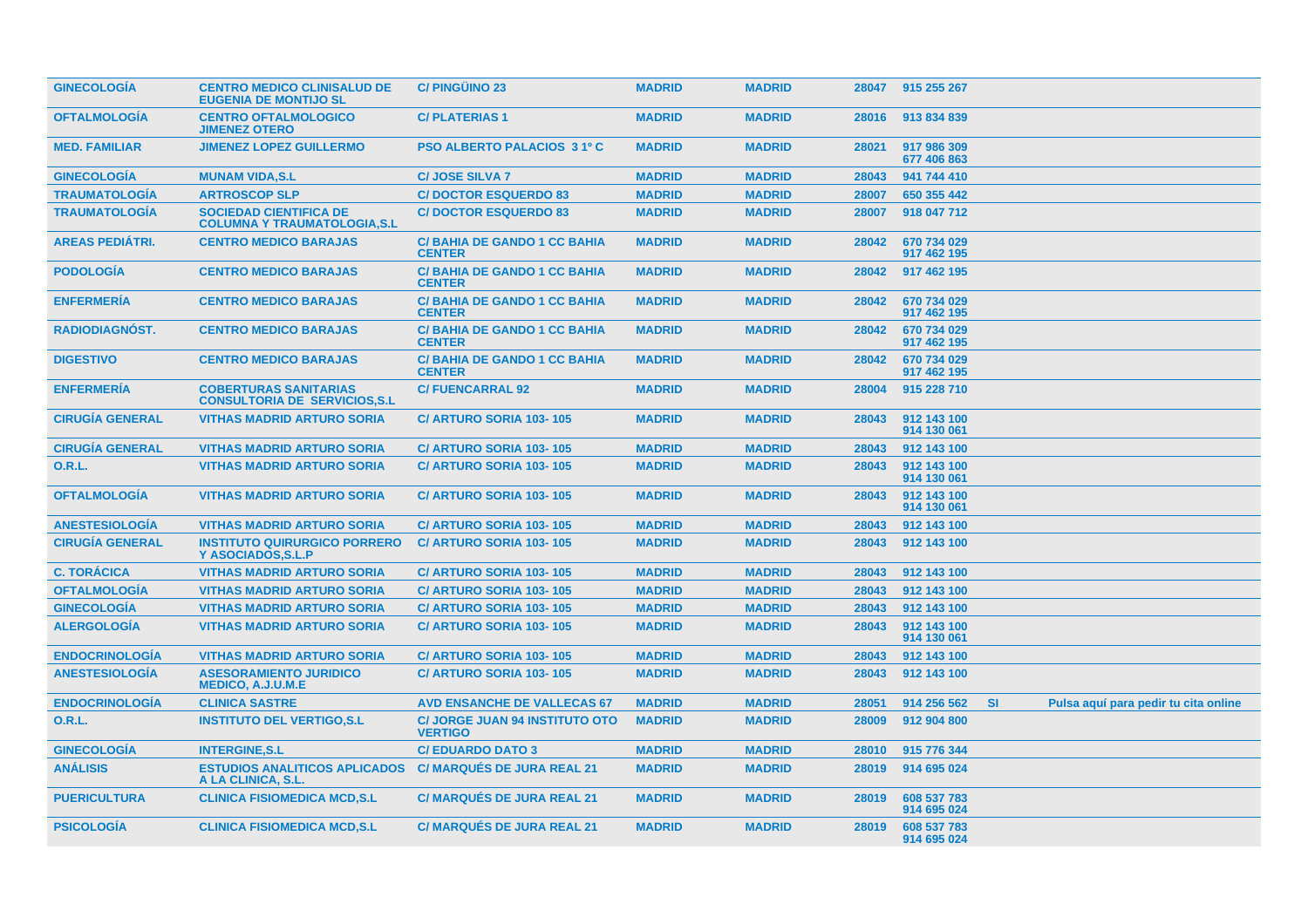| <b>CARDIOLOGIA</b>     | <b>MDH CENTROS MEDICOS</b>                                              | <b>AVD SAN LUIS 166 LOCAL 4</b>                                      | <b>MADRID</b> | <b>MADRID</b> | 28033 | 913 884 434<br>913 027 283 |           |                                      |
|------------------------|-------------------------------------------------------------------------|----------------------------------------------------------------------|---------------|---------------|-------|----------------------------|-----------|--------------------------------------|
| <b>ALERGOLOGIA</b>     | <b>MDH CENTROS MEDICOS</b>                                              | <b>AVD SAN LUIS 166 LOCAL 4</b>                                      | <b>MADRID</b> | <b>MADRID</b> | 28033 | 913 884 434<br>913 027 283 |           |                                      |
| <b>GINECOLOGÍA</b>     | <b>CLINICA BERROCAL</b>                                                 | C/ CANCHAL 34 LOCAL 1 PORTAL 7,<br><b>ENTRADA POR CALLE BERROCAL</b> | <b>MADRID</b> | <b>MADRID</b> | 28021 | 915 056 312                |           |                                      |
| <b>AREAS PEDIÁTRI.</b> | <b>CLINICA BERROCAL</b>                                                 | C/ CANCHAL 34 LOCAL 1 PORTAL 7,<br><b>ENTRADA POR CALLE BERROCAL</b> | <b>MADRID</b> | <b>MADRID</b> | 28021 | 915 056 312                |           |                                      |
| <b>TRAUMATOLOGIA</b>   | <b>SANTA LUCIA CENTRAL, S.A.</b>                                        | <b>PLZ DE ESPAÑA 15</b>                                              | <b>MADRID</b> | <b>MADRID</b> | 28008 | 915 419 387                |           |                                      |
| <b>DIETET/NUTRIC.</b>  | <b>CENTRO DE BIENESTAR ISAAC</b><br><b>PERAL</b>                        | C/ ISAAC PERAL 4 PISO 1º                                             | <b>MADRID</b> | <b>MADRID</b> | 28015 | 916 859 325                |           |                                      |
| <b>DERMATOLOGÍA</b>    | <b>CLINICA DERMATOLOGICA ROO,S.L</b>                                    | <b>C/ RAFAEL CALVO 22</b>                                            | <b>MADRID</b> | <b>MADRID</b> | 28010 | 915 617 311                |           |                                      |
| <b>MED. FAMILIAR</b>   | <b>ASISTENCIA MEDICA DE</b><br><b>MORATALAZ</b>                         | <b>C/VINATEROS 72</b>                                                | <b>MADRID</b> | <b>MADRID</b> | 28030 | 639 050 856<br>914 372 098 |           |                                      |
| <b>DERMATOLOGÍA</b>    | <b>HOSPITAL DE MADRID - HM NORTE-</b><br><b>SANCHINARRO</b>             | <b>AVD DE MANOTERAS 10</b>                                           | <b>MADRID</b> | <b>MADRID</b> | 28050 | 901 088 212<br>913 840 912 |           |                                      |
| <b>ANÁLISIS</b>        | <b>LABORATORIO ECHEVARNE</b>                                            | <b>C/ CONDE DE ARANDA 15 LOCAL</b><br><b>PLANTAS BAJAS Y PRIMERE</b> | <b>MADRID</b> | <b>MADRID</b> | 28001 | 900 909 110                |           |                                      |
| <b>AREAS PEDIÁTRI.</b> | <b>CENTRO MEDICO LA MASO,</b><br><b>INTERMEDIACION Y SERVICOS, S.L.</b> | <b>C/ UBEDA 21</b>                                                   | <b>MADRID</b> | <b>MADRID</b> | 28034 | 915 779 377                |           |                                      |
| <b>PSICOLOGÍA</b>      | <b>CENTRO MEDICO LA MASO.</b><br><b>INTERMEDIACION Y SERVICOS, S.L.</b> | <b>C/UBEDA 21</b>                                                    | <b>MADRID</b> | <b>MADRID</b> | 28034 | 915 779 377                | -SI       | Pulsa aquí para pedir tu cita online |
| <b>MED. FAMILIAR</b>   | <b>MUIÑOS FERNANDEZ NUÑO</b><br><b>AQUILINO</b>                         | <b>C/ PRINCIPE DE VERGARA 13</b>                                     | <b>MADRID</b> | <b>MADRID</b> | 28001 | 915 779 632                |           |                                      |
| <b>RADIODIAGNÓST.</b>  | <b>CLINICA SASTRE</b>                                                   | <b>C/PILAR DE MADARIAGA ROJO 11</b>                                  | <b>MADRID</b> | <b>MADRID</b> | 28051 | 914 256 562                |           |                                      |
| <b>MED. FAMILIAR</b>   | <b>Sportsalud</b>                                                       | <b>C/VINAROZ 42</b>                                                  | <b>MADRID</b> | <b>MADRID</b> | 28002 | 915 641 558<br>663 411 519 |           |                                      |
| <b>PSIQUIATRÍA</b>     | <b>ALEJANDRE SERRANO MANUEL</b>                                         | <b>C/ JORGE JUAN 68</b>                                              | <b>MADRID</b> | <b>MADRID</b> | 28009 | 915 783 497                |           |                                      |
| <b>PLAN DE SALUD</b>   | <b>CENTRO PRINCIPE DE VERGARA</b>                                       | <b>C/ PRINCIPE DE VERGARA 134</b>                                    | <b>MADRID</b> | <b>MADRID</b> | 28002 | 915 631 418                |           |                                      |
| <b>CIRUGIA GENERAL</b> | <b>CENTRO PRINCIPE DE VERGARA</b>                                       | <b>C/ PRINCIPE DE VERGARA 134</b>                                    | <b>MADRID</b> | <b>MADRID</b> | 28002 | 915 631 418                |           |                                      |
| <b>NEUMOLOGÍA</b>      | <b>HM GABINETE VELAZQUEZ</b>                                            | <b>C/VELÁZQUEZ 25</b>                                                | <b>MADRID</b> | <b>MADRID</b> | 28001 | 915 777 774<br>915 777 773 |           |                                      |
| <b>CARDIOLOGÍA</b>     | <b>CENTRO MEDICO GRAN VIA 67</b>                                        | C/ GRAN VIA 67                                                       | <b>MADRID</b> | <b>MADRID</b> | 28013 | 915 474 940                |           |                                      |
| <b>MED. FAMILIAR</b>   | <b>CENTRO MEDICO GRAN VIA 67</b>                                        | C/ GRAN VIA 67                                                       | <b>MADRID</b> | <b>MADRID</b> | 28013 | 915 474 940                |           |                                      |
| <b>O.R.L.</b>          | <b>CENTRO MEDICO GRAN VIA 67</b>                                        | <b>C/ GRAN VÍA 67</b>                                                | <b>MADRID</b> | <b>MADRID</b> | 28013 | 915 474 940                |           |                                      |
| <b>GINECOLOGÍA</b>     | <b>REJAS GUTIERREZ MIGUEL</b>                                           | C/ DEL GENERAL ÁLVAREZ DE<br><b>CASTRO 27</b>                        | <b>MADRID</b> | <b>MADRID</b> | 28010 | 914 455 467                |           |                                      |
| <b>ANÁLISIS</b>        | <b>CLINAMAT</b>                                                         | <b>C/PADILLA 20</b>                                                  | <b>MADRID</b> | <b>MADRID</b> | 28006 | 915 759 834                |           |                                      |
| <b>PSIQUIATRIA</b>     | <b>CLINICA DR. QUINTERO</b>                                             | <b>C/SEGRE7</b>                                                      | <b>MADRID</b> | <b>MADRID</b> | 28002 | 915 637 474<br>915 637 475 |           |                                      |
| <b>PSIQUIATRÍA</b>     | <b>MISSAGHIAN DERAJSHAN MINA</b>                                        | <b>C/ ARTURO SORIA 214</b>                                           | <b>MADRID</b> | <b>MADRID</b> | 28033 | 914 214 812                | <b>SI</b> | Pulsa aquí para pedir tu cita online |
| <b>DERMATOLOGIA</b>    | <b>AVILES IZQUIERDO JOSE ANTONIO</b>                                    | <b>C/DOCTOR ESQUERDO, NUM. 83</b>                                    | <b>MADRID</b> | <b>MADRID</b> | 28007 | 638 566 368                |           |                                      |
| <b>DERMATOLOGÍA</b>    | <b>AVILES IZQUIERDO JOSE ANTONIO</b>                                    | <b>C/DOCTOR ESQUERDO, NUM. 83</b>                                    | <b>MADRID</b> | <b>MADRID</b> | 28007 | 915 044 488<br>915 732 022 |           |                                      |
| <b>ANESTESIOLOGIA</b>  | <b>GOMEZ RIBOT JUAN MARIA</b>                                           | <b>C/DOCTOR ESQUERDO, NUM. 83</b>                                    | <b>MADRID</b> | <b>MADRID</b> | 28007 | 915 732 022                |           |                                      |
| <b>ANESTESIOLOGIA</b>  | <b>LUCAS MONSALVE ELOY</b>                                              | <b>C/DOCTOR ESQUERDO, NUM. 83</b>                                    | <b>MADRID</b> | <b>MADRID</b> | 28007 | 915 732 022                |           |                                      |
| <b>ANESTESIOLOGÍA</b>  | <b>LOPEZ-MEZQUITA FERNANDEZ</b><br><b>MARIA DEL CARMEN</b>              | <b>C/DOCTOR ESQUERDO, NUM. 83</b>                                    | <b>MADRID</b> | <b>MADRID</b> | 28007 | 915 732 022                |           |                                      |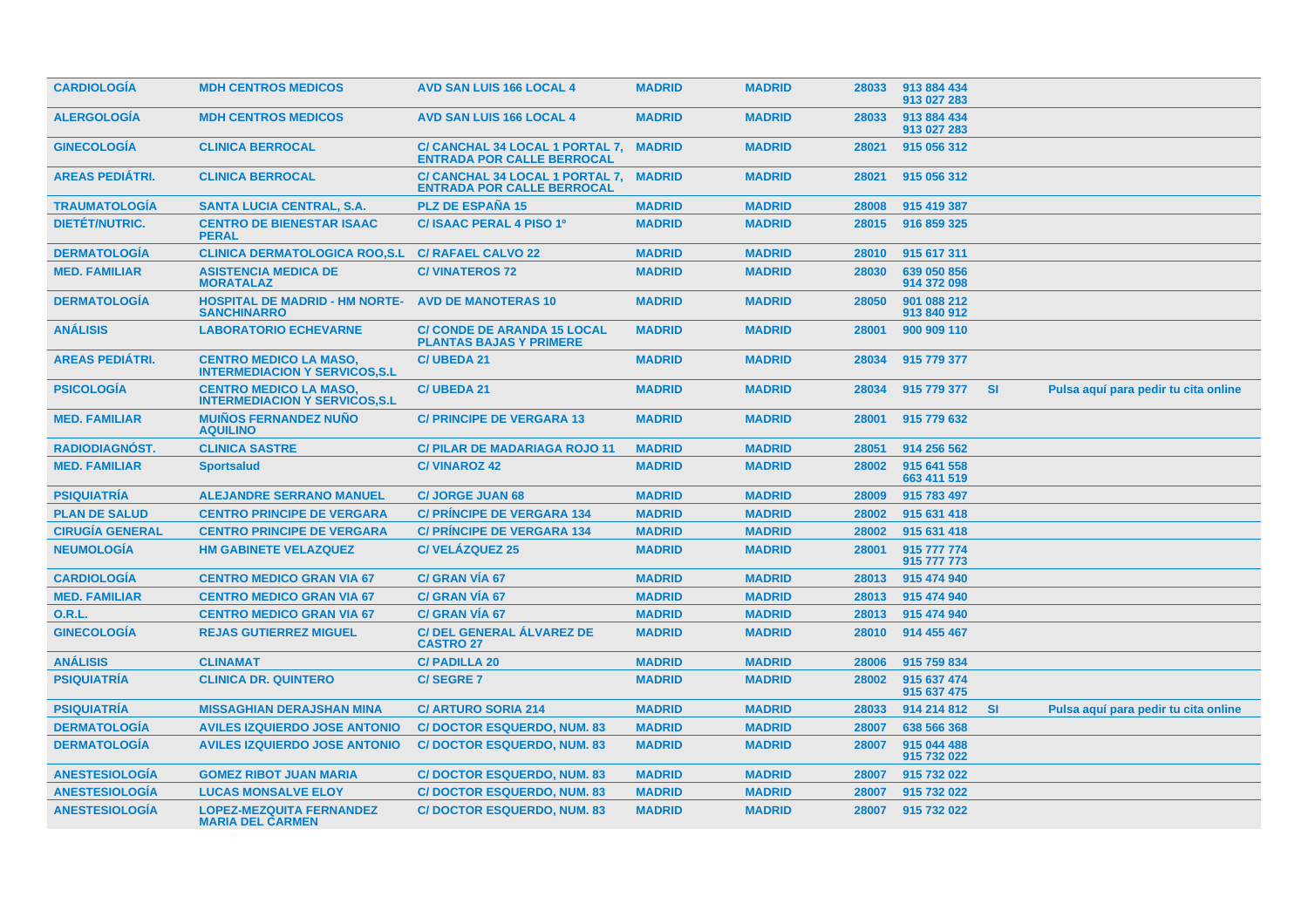| <b>ANESTESIOLOGIA</b>  | <b>HOSPITAL BEATA MARIA ANA DE</b><br><b>JESUS</b>                                    | <b>C/DOCTOR ESQUERDO, NUM. 83</b> | <b>MADRID</b> | <b>MADRID</b> | 28007 | 914 416 322<br>915 044 488 |
|------------------------|---------------------------------------------------------------------------------------|-----------------------------------|---------------|---------------|-------|----------------------------|
| <b>TRAUMATOLOGIA</b>   | <b>CENTRO MEDICO LAGOS DE RIVAS</b>                                                   | <b>C/DOCTOR ESQUERDO, NUM. 83</b> | <b>MADRID</b> | <b>MADRID</b> | 28007 | 915 732 022                |
| <b>TRAUMATOLOGÍA</b>   | <b>CIRUJANOS ORTOPEDICOS</b><br>ASOCIADOS, S.L.P                                      | <b>C/DOCTOR ESQUERDO, NUM. 83</b> | <b>MADRID</b> | <b>MADRID</b> | 28007 | 915 044 488                |
| <b>ALERGOLOGIA</b>     | <b>HOSPITAL BEATA MARIA ANA DE</b><br><b>JESUS</b>                                    | <b>C/DOCTOR ESQUERDO, NUM. 83</b> | <b>MADRID</b> | <b>MADRID</b> | 28007 | 915 042 552<br>915 732 022 |
| <b>TRAUMATOLOGIA</b>   | <b>CENTRO MEDICO DE ARGANDA</b>                                                       | <b>C/DOCTOR ESQUERDO, NUM. 83</b> | <b>MADRID</b> | <b>MADRID</b> | 28007 | 915 732 022                |
| <b>URGENCIAS</b>       | <b>HOSPITAL BEATA MARIA ANA DE</b><br><b>JESUS</b>                                    | <b>C/DOCTOR ESQUERDO, NUM. 83</b> | <b>MADRID</b> | <b>MADRID</b> | 28007 | 915 732 022                |
| <b>CIRUGÍA GENERAL</b> | <b>INSTITUTO DE CIRUGIA</b><br><b>LAPAROSCOPICA ELISABETH</b><br><b>VINCENT, S.L.</b> | <b>C/DOCTOR ESQUERDO, NUM. 83</b> | <b>MADRID</b> | <b>MADRID</b> | 28007 |                            |
| <b>CIRUGÍA GENERAL</b> | <b>CISME CLINICA DE</b><br><b>ESPECIALIDADES MEDICAS, S.L.</b>                        | <b>C/DOCTOR ESQUERDO, NUM. 83</b> | <b>MADRID</b> | <b>MADRID</b> | 28007 | 915 732 022<br>654 495 788 |
| <b>OFTALMOLOGIA</b>    | <b>AVERROES ARROYOMOLINOS S.L.</b>                                                    | <b>C/JOAQUIN COSTA 28</b>         | <b>MADRID</b> | <b>MADRID</b> | 28002 | 915 617 100<br>661 973 979 |
| <b>NEUROFISIOLOGIA</b> | <b>HOSPITAL SAN FRANCISCO DE</b><br><b>ASIS</b>                                       | <b>C/JOAQUIN COSTA 28</b>         | <b>MADRID</b> | <b>MADRID</b> | 28002 | 915 617 100<br>915 630 360 |
| <b>OFTALMOLOGIA</b>    | DRA. MOLINA RUIZ, ADELAIDA                                                            | <b>C/JOAQUIN COSTA 28</b>         | <b>MADRID</b> | <b>MADRID</b> | 28002 | 915 617 100<br>915 755 024 |
| <b>NEUMOLOGIA</b>      | <b>INVESTIGACION CLINICA,</b><br><b>SOCIEDAD CIVIL</b>                                | <b>C/JOAQUIN COSTA 28</b>         | <b>MADRID</b> | <b>MADRID</b> | 28002 | 915 630 360                |
| <b>ANESTESIOLOGIA</b>  | <b>LOPEZ-MEZQUITA FERNANDEZ</b><br><b>MARIA DEL CARMEN</b>                            | <b>C/JOAQUIN COSTA 28</b>         | <b>MADRID</b> | <b>MADRID</b> | 28002 | 915 617 100<br>915 630 360 |
| <b>CIRUGIA GENERAL</b> | <b>SOMOZA FERNANDEZ JOSE MARIA</b>                                                    | <b>C/JOAQUIN COSTA 28</b>         | <b>MADRID</b> | <b>MADRID</b> | 28002 | 915 630 360                |
| <b>ANESTESIOLOGIA</b>  | <b>HOSPITAL SAN FRANCISCO DE</b><br><b>ASIS</b>                                       | <b>C/JOAQUIN COSTA 28</b>         | <b>MADRID</b> | <b>MADRID</b> | 28002 | 915 630 360                |
| <b>GINECOLOGIA</b>     | <b>LAS HERAS VILLANUEVA, JOSE</b><br><b>LUIS</b>                                      | <b>C/ ARTURO SORIA 105</b>        | <b>MADRID</b> | <b>MADRID</b> | 28043 | 917 349 755                |
| <b>ENDOCRINOLOGIA</b>  | <b>SECADES ARIZ IGNACIO</b>                                                           | <b>C/ ARTURO SORIA 105</b>        | <b>MADRID</b> | <b>MADRID</b> | 28043 | 915 193 501<br>914 166 900 |
| <b>ODONTOESTOMATOL</b> | <b>CLINICA MIRADENT</b>                                                               | <b>C/SANGENJO 21</b>              | <b>MADRID</b> | <b>MADRID</b> | 28034 | 917 389 122<br>917 304 201 |
| <b>HEMATOLOGIA</b>     | <b>GONGORA OTEGUI, ELENA</b>                                                          | <b>C/NARVAEZ 7</b>                | <b>MADRID</b> | <b>MADRID</b> | 28009 | 914 314 882<br>629 641 373 |
| <b>ANESTESIOLOGIA</b>  | <b>CLINICA DEL DOLOR DE MADRID,</b><br>S.L.                                           | <b>C/VALLEHERMOSO 26</b>          | <b>MADRID</b> | <b>MADRID</b> | 28015 | 915 931 567                |
| <b>C. TORÁCICA</b>     | <b>HOSPITAL RUBER INTERNACIONAL</b><br>- GRUPO QUIRON SALUD                           | <b>C/LA MASO 38</b>               | <b>MADRID</b> | <b>MADRID</b> | 28034 | 913 875 270<br>913 875 080 |
| <b>GINECOLOGIA</b>     | <b>BARRON AZURMENDI ESTHER</b><br><b>MARIA</b>                                        | <b>C/AGUIRRE1</b>                 | <b>MADRID</b> | <b>MADRID</b> | 28009 | 674 550 290<br>914 317 913 |
| <b>PODOLOGIA</b>       | <b>CLINICA HERMOSILLA</b>                                                             | <b>C/HERMOSILLA 84</b>            | <b>MADRID</b> | <b>MADRID</b> | 28001 | 915 770 146                |
| <b>O.R.L.</b>          | <b>RADA FERNANDEZ FONTECHA,</b><br><b>RICARDO</b>                                     | <b>C/SERRANO 63</b>               | <b>MADRID</b> | <b>MADRID</b> | 28006 | 915 752 784                |
| <b>ANÁLISIS</b>        | <b>MEGALAB</b>                                                                        | <b>PSO HABANA 170</b>             | <b>MADRID</b> | <b>MADRID</b> | 28036 | 914 296 287<br>913 456 995 |
| <b>DERMATOLOGÍA</b>    | <b>CENTRO CLINICO BETANZOS 60</b>                                                     | <b>AVD BETANZOS 60</b>            | <b>MADRID</b> | <b>MADRID</b> | 28034 | 917 304 202<br>917 302 684 |
| <b>NEUMOLOGÍA</b>      | <b>ABRUÑA FASIL RAMON</b>                                                             | <b>C/ MONTE ESQUINZA 6</b>        | <b>MADRID</b> | <b>MADRID</b> | 28010 | 913 080 765                |
|                        |                                                                                       |                                   |               |               |       |                            |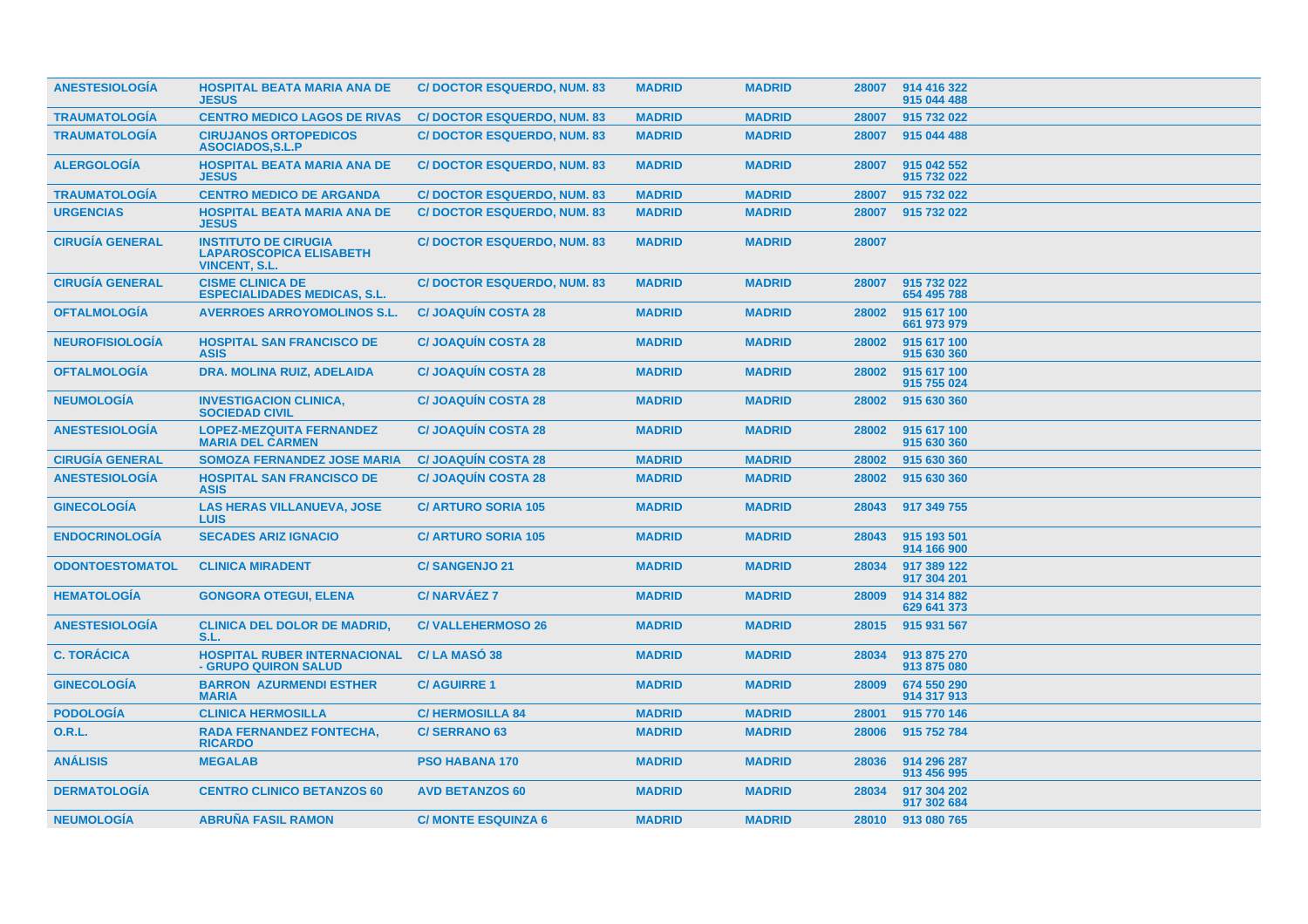| <b>PODOLOGIA</b>       | <b>CENTRO ORTOPEDICO Y</b><br><b>QUIRURGICO DEL PIE</b>                            | C/DIEGO DE LEÓN 69 3º E              | <b>MADRID</b> | <b>MADRID</b> | 28006 | 913 092 162                |
|------------------------|------------------------------------------------------------------------------------|--------------------------------------|---------------|---------------|-------|----------------------------|
| <b>ANÁLISIS</b>        | <b>ESTUDIOS ANALITICOS APLICADOS</b><br>A LA CLINICA, S.L.                         | <b>C/ FERNÁN GONZÁLEZ 68</b>         | <b>MADRID</b> | <b>MADRID</b> | 28009 | 915 732 550                |
| <b>PODOLOGIA</b>       | <b>CLINICA PODOLOGICA GOMEZ</b><br><b>DELGADO,S.L</b>                              | C/ ALBINO HERNÁNDEZ LÁZARO 25        | <b>MADRID</b> | <b>MADRID</b> | 28021 | 917 969 873                |
| <b>C. REPARADORA</b>   | <b>AGREDA ULLOA LUIS</b>                                                           | <b>C/ MARIA FRANCISCA 3</b>          | <b>MADRID</b> | <b>MADRID</b> | 28002 | 914 476 600<br>915 629 531 |
| <b>MED. FAMILIAR</b>   | NUNEZ HOLGUERAS, JOSE IGNACIO AVD PIO X II 57                                      |                                      | <b>MADRID</b> | <b>MADRID</b> | 28016 | 913 456 276                |
| <b>GINECOLOGÍA</b>     | <b>DR. LOPEZ NUEVO, ROBERTO</b>                                                    | <b>C/ MARQUES DE URQUIJO 10</b>      | <b>MADRID</b> | <b>MADRID</b> | 28008 | 915 484 300<br>915 481 996 |
| <b>GINECOLOGÍA</b>     | <b>POLICLINICA MEDICA EL RESTON</b>                                                | <b>C/PLÉYADES 25</b>                 | <b>MADRID</b> | <b>MADRID</b> | 28023 | 917 522 852                |
| <b>GINECOLOGÍA</b>     | <b>LUNAMEDIG, S.L.P</b>                                                            | <b>C/PLÉYADES 25</b>                 | <b>MADRID</b> | <b>MADRID</b> | 28023 | 917 522 852                |
| <b>OFTALMOLOGÍA</b>    | <b>HM GABINETE VELAZQUEZ</b>                                                       | <b>PLZ CONDE DEL VALLE SUCHIL 16</b> | <b>MADRID</b> | <b>MADRID</b> | 28015 | 901 088 212                |
| <b>TRAUMATOLOGIA</b>   | <b>DIEZ TORRES FRANCISCO</b>                                                       | <b>PLZ CONDE DEL VALLE SUCHIL 16</b> | <b>MADRID</b> | <b>MADRID</b> | 28015 | 915 941 106<br>915 941 046 |
| <b>NEUMOLOGÍA</b>      | <b>HOSPITAL DE MADRID - HM MADRID</b>                                              | <b>PLZ CONDE DEL VALLE SUCHIL 16</b> | <b>MADRID</b> | <b>MADRID</b> | 28015 | 901 088 212                |
| <b>RADIODIAGNOST.</b>  | <b>HOSPITAL DE MADRID - HM MADRID</b>                                              | <b>PLZ CONDE DEL VALLE SUCHIL 16</b> | <b>MADRID</b> | <b>MADRID</b> | 28015 | 901 088 212                |
| <b>ALERGOLOGÍA</b>     | <b>HOSPITAL DE MADRID - HM MADRID</b>                                              | <b>PLZ CONDE DEL VALLE SUCHIL 16</b> | <b>MADRID</b> | <b>MADRID</b> | 28015 | 901 088 212                |
| <b>ANÁLISIS</b>        | <b>VITHAS MADRID LA MILAGROSA</b>                                                  | <b>C/ MODESTO LAFUENTE 14</b>        | <b>MADRID</b> | <b>MADRID</b> | 28010 | 914 472 100                |
| <b>GINECOLOGÍA</b>     | <b>CENTRO DE REPRODUCCION</b><br><b>HUMANA</b>                                     | <b>C/ JUAN BRAVO 39</b>              | <b>MADRID</b> | <b>MADRID</b> | 28006 |                            |
| <b>NEUROCIRUGÍA</b>    | <b>HOSPITAL LA LUZ</b>                                                             | <b>C/ JUAN BRAVO 39</b>              | <b>MADRID</b> | <b>MADRID</b> | 28006 | 910 687 777<br>901 500 201 |
| <b>O.R.L.</b>          | <b>CENTRO MEDICO QUIRONSALUD</b><br><b>VALLE DEL HENARES</b>                       | <b>C/ JUAN BRAVO 39</b>              | <b>MADRID</b> | <b>MADRID</b> | 28006 | 910 687 777                |
| <b>TRAUMATOLOGIA</b>   | <b>CATALAN GONZALEZ JUAN</b><br><b>ANTONIO</b>                                     | <b>C/ JUAN BRAVO 39</b>              | <b>MADRID</b> | <b>MADRID</b> | 28006 | 910 687 777                |
| <b>UROLOGÍA</b>        | <b>CENTRO MEDICO LA PALOMA</b>                                                     | <b>C/ JUAN BRAVO 39</b>              | <b>MADRID</b> | <b>MADRID</b> | 28006 | 910 687 777                |
| <b>ANÁLISIS</b>        | <b>HOSPITAL RUBER JUAN BRAVO 39 -</b><br><b>GRUPO QUIRONSALUD</b>                  | <b>C/JUAN BRAVO 39</b>               | <b>MADRID</b> | <b>MADRID</b> | 28006 | 910 687 777                |
| <b>C. CARDIOVASC.</b>  | <b>HOSPITAL RUBER JUAN BRAVO 39 - C/ JUAN BRAVO 39</b><br><b>GRUPO QUIRONSALUD</b> |                                      | <b>MADRID</b> | <b>MADRID</b> | 28006 | 910 687 777<br>914 022 100 |
| <b>NEFROLOGIA</b>      | <b>HOSPITAL RUBER JUAN BRAVO 39 - C/ JUAN BRAVO 39</b><br><b>GRUPO QUIRONSALUD</b> |                                      | <b>MADRID</b> | <b>MADRID</b> | 28006 | 910 687 777<br>914 022 100 |
| <b>CIRUGÍA GENERAL</b> | SAJONIA COBURGO GOMEZ ACEBO C/ JUAN BRAVO 39<br><b>KUBRAT</b>                      |                                      | <b>MADRID</b> | <b>MADRID</b> | 28006 | 910 687 777                |
| <b>GINECOLOGIA</b>     | <b>NUÑEZ OLLER ANTONIO</b>                                                         | <b>C/HONDURAS 14</b>                 | <b>MADRID</b> | <b>MADRID</b> | 28016 | 913 539 500                |
| <b>UROLOGÍA</b>        | <b>GIMENEZ ARTIEDA, SANTOS</b>                                                     | <b>C/HONDURAS14</b>                  | <b>MADRID</b> | <b>MADRID</b> | 28016 | 913 539 500                |
| O.R.L.                 | <b>CLINICA MEDICA VILLALBA</b>                                                     | <b>C/HONDURAS14</b>                  | <b>MADRID</b> | <b>MADRID</b> | 28016 | 911 922 626                |
| <b>ANESTESIOLOGÍA</b>  | <b>GARCIA NAVLET MARTA</b>                                                         | <b>C/HONDURAS 14</b>                 | <b>MADRID</b> | <b>MADRID</b> | 28016 |                            |
| <b>GINECOLOGÍA</b>     | <b>CENTRO MEDICO PINTO</b>                                                         | <b>C/HONDURAS14</b>                  | <b>MADRID</b> | <b>MADRID</b> | 28016 | 913 539 500                |
| <b>CIRUGÍA GENERAL</b> | <b>SANTIAGO TAMAMES, S.L.</b>                                                      | <b>C/HONDURAS14</b>                  | <b>MADRID</b> | <b>MADRID</b> | 28016 | 913 539 500                |
| <b>TRAUMATOLOGÍA</b>   | <b>GONZALEZ-ARROYO MARTINEZ</b><br><b>JOSE MARIA</b>                               | <b>C/HONDURAS14</b>                  | <b>MADRID</b> | <b>MADRID</b> | 28016 | 913 539 500                |
| <b>ANESTESIOLOGIA</b>  | <b>ORDANILES, S.L.P.</b>                                                           | <b>C/HONDURAS14</b>                  | <b>MADRID</b> | <b>MADRID</b> | 28016 | 913 539 500                |
| <b>CIRUGÍA GENERAL</b> | <b>CEMAL</b>                                                                       | <b>C/HONDURAS14</b>                  | <b>MADRID</b> | <b>MADRID</b> | 28016 | 913 539 500                |
|                        |                                                                                    |                                      |               |               |       |                            |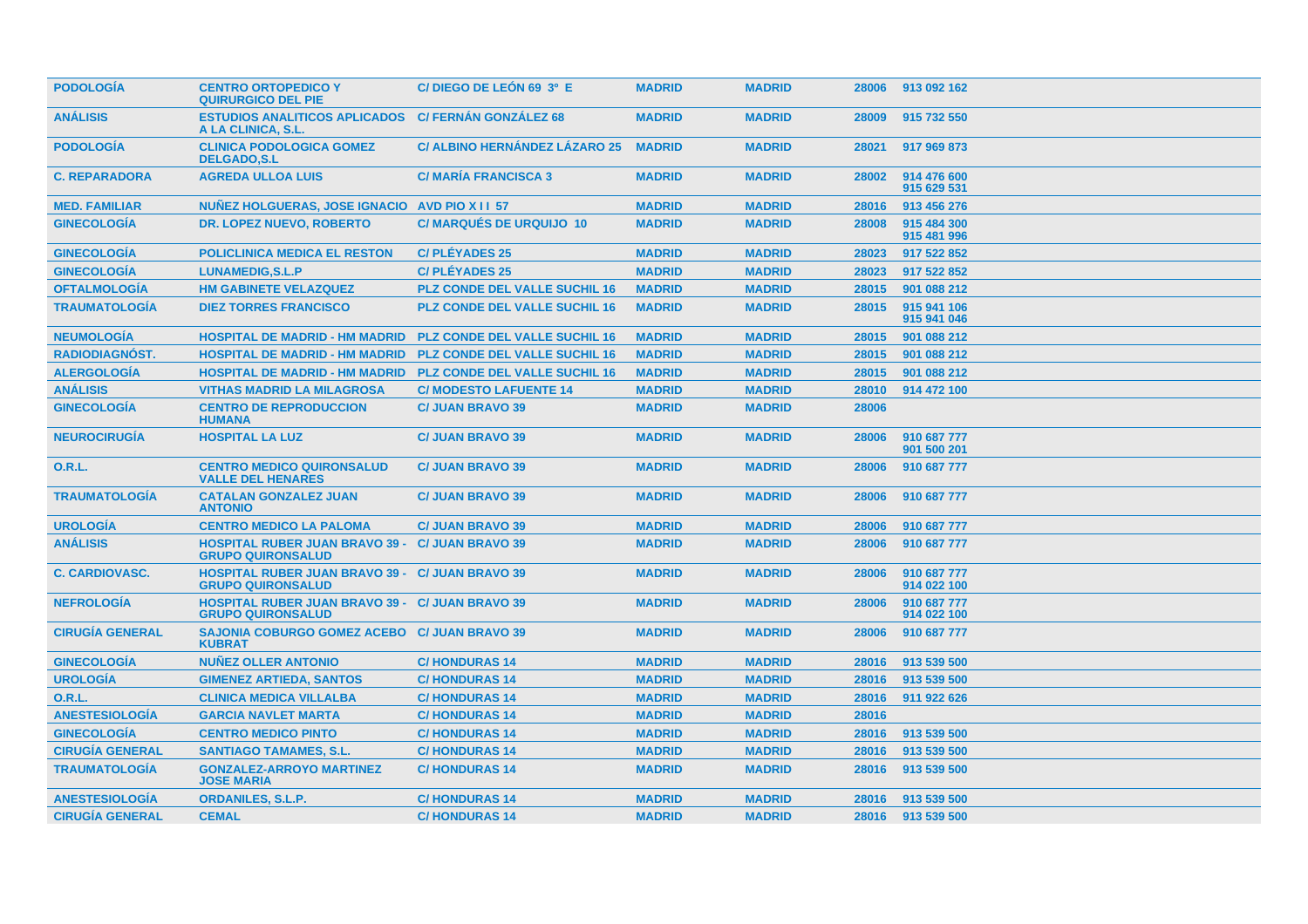| <b>ANESTESIOLOGIA</b>  | <b>ROSELLO LOPEZ FRANCISCO</b><br><b>JAVIER</b>           | <b>C/HONDURAS 14</b>   | <b>MADRID</b> | <b>MADRID</b> |       | 28016 913 539 500          |
|------------------------|-----------------------------------------------------------|------------------------|---------------|---------------|-------|----------------------------|
| <b>UROLOGIA</b>        | <b>ORTIN GARCIA-NIETO MARINO</b>                          | <b>C/HONDURAS 14</b>   | <b>MADRID</b> | <b>MADRID</b> | 28016 | 913 539 500                |
| <b>CIRUGÍA GENERAL</b> | <b>CASTEJON HUETE, RAFAEL</b>                             | <b>C/HONDURAS 14</b>   | <b>MADRID</b> | <b>MADRID</b> | 28016 | 913 539 500                |
| <b>GINECOLOGÍA</b>     | <b>GARCIA FERRER JOSE ENRIQUE</b>                         | <b>C/HONDURAS 14</b>   | <b>MADRID</b> | <b>MADRID</b> | 28016 | 913 539 500                |
| <b>CIRUGÍA GENERAL</b> | <b>HM LA MORALEJA</b>                                     | <b>C/HONDURAS 14</b>   | <b>MADRID</b> | <b>MADRID</b> | 28016 | 913 539 500                |
| <b>GINECOLOGÍA</b>     | <b>INSTITUTO DE REHABILITACION</b>                        | <b>C/HONDURAS 14</b>   | <b>MADRID</b> | <b>MADRID</b> | 28016 | 913 539 500                |
| <b>O.R.L.</b>          | <b>GARCIA FERNANDEZ EDUARDO</b>                           | <b>C/HONDURAS 14</b>   | <b>MADRID</b> | <b>MADRID</b> | 28016 | 913 539 500                |
| <b>TRAUMATOLOGÍA</b>   | PITILLAS MADINAVEITIA JOSE<br><b>IGNACIO</b>              | <b>C/HONDURAS 14</b>   | <b>MADRID</b> | <b>MADRID</b> | 28016 | 913 539 500                |
| <b>TRAUMATOLOGÍA</b>   | <b>CLINICA VILLAFONTANA, S.L.</b>                         | <b>C/HONDURAS 14</b>   | <b>MADRID</b> | <b>MADRID</b> | 28016 | 913 539 500                |
| <b>OFTALMOLOGÍA</b>    | <b>CLINICA MEDICA VILLALBA</b>                            | <b>C/HONDURAS 14</b>   | <b>MADRID</b> | <b>MADRID</b> | 28016 | 911 922 626                |
| <b>ANESTESIOLOGÍA</b>  | <b>GIRON MARTINEZ FERNANDO</b>                            | <b>C/HONDURAS 14</b>   | <b>MADRID</b> | <b>MADRID</b> | 28016 | 913 539 500                |
| <b>GINECOLOGÍA</b>     | <b>TUBIO ECHAGÜE JOSE IGNACIO</b>                         | <b>C/HONDURAS 14</b>   | <b>MADRID</b> | <b>MADRID</b> | 28016 | 913 539 500                |
| <b>DERMATOLOGÍA</b>    | DR. DOMINGUEZ AUNON, JOSE<br><b>DOMINGO</b>               | <b>C/HONDURAS14</b>    | <b>MADRID</b> | <b>MADRID</b> | 28016 | 913 539 500                |
| <b>TRAUMATOLOGÍA</b>   | <b>MEDICENTRO LEGANES</b>                                 | <b>C/HONDURAS14</b>    | <b>MADRID</b> | <b>MADRID</b> | 28016 | 913 539 500                |
| <b>O.R.L.</b>          | <b>SCOLA RAMIREZ ORL. S.L.</b>                            | <b>C/HONDURAS 14</b>   | <b>MADRID</b> | <b>MADRID</b> | 28016 | 913 539 500                |
| <b>TRAUMATOLOGÍA</b>   | <b>MUÑOZ JAUREGUIALZO AGUSTIN</b>                         | <b>C/HONDURAS 14</b>   | <b>MADRID</b> | <b>MADRID</b> | 28016 | 913 539 500                |
| <b>MATRONA</b>         | <b>HOSPITAL QUIRONSALUD SAN</b><br><b>JOSE</b>            | <b>C/CARTAGENA 111</b> | <b>MADRID</b> | <b>MADRID</b> | 28002 | 910 687 000                |
| <b>DERMATOLOGÍA</b>    | <b>DERMOGALENICA,S.L</b>                                  | <b>C/CARTAGENA 111</b> | <b>MADRID</b> | <b>MADRID</b> | 28002 | 910 687 000                |
| <b>URGENCIAS</b>       | <b>HOSPITAL QUIRONSALUD SAN</b><br><b>JOSE</b>            | <b>C/CARTAGENA 111</b> | <b>MADRID</b> | <b>MADRID</b> | 28002 | 910 687 000                |
| <b>DERMATOLOGIA</b>    | <b>CLINICA ARMSTRONG</b><br><b>INTERNACIONAL</b>          | <b>C/CARTAGENA 111</b> | <b>MADRID</b> | <b>MADRID</b> | 28002 | 910 687 000                |
| <b>OFTALMOLOGIA</b>    | <b>IBERMEDIC SUR</b>                                      | <b>C/CARTAGENA 111</b> | <b>MADRID</b> | <b>MADRID</b> | 28002 | 910 687 000                |
| <b>C. REPARADORA</b>   | <b>RODRIGUEZ MENES ANTONIO</b><br><b>HUMBERTO</b>         | <b>C/CARTAGENA 111</b> | <b>MADRID</b> | <b>MADRID</b> | 28002 | 910 687 000                |
| <b>MATRONA</b>         | <b>PENA DE LOS RIOS CLARA</b>                             | <b>C/CARTAGENA 111</b> | <b>MADRID</b> | <b>MADRID</b> | 28002 | 910 687 000                |
| <b>MATRONA</b>         | <b>MARTINEZ SIERRA MARIA</b><br><b>DOLORES</b>            | <b>C/CARTAGENA 111</b> | <b>MADRID</b> | <b>MADRID</b> | 28002 | 910 687 000                |
| <b>HEMATOLOGIA</b>     | <b>HOSPITAL QUIRONSALUD SAN</b><br><b>JOSE</b>            | <b>C/CARTAGENA 111</b> | <b>MADRID</b> | <b>MADRID</b> | 28002 | 910 687 000                |
| <b>ANESTESIOLOGÍA</b>  | <b>HOSPITAL QUIRONSALUD SAN</b><br><b>JOSE</b>            | <b>C/CARTAGENA 111</b> | <b>MADRID</b> | <b>MADRID</b> | 28002 | 910 687 000                |
| <b>OFTALMOLOGÍA</b>    | <b>CENTRO ESPECIALIDADES</b><br><b>MEDICAS RETIRO.S.L</b> | <b>C/CARTAGENA 111</b> | <b>MADRID</b> | <b>MADRID</b> | 28002 | 910 687 000                |
| <b>DIGESTIVO</b>       | <b>HOSPITAL QUIRONSALUD SAN</b><br><b>JOSE</b>            | <b>C/CARTAGENA 111</b> | <b>MADRID</b> | <b>MADRID</b> | 28002 | 910 687 000                |
| <b>HOSP, DE DIA</b>    | <b>HOSPITAL QUIRONSALUD SAN</b><br><b>JOSE</b>            | <b>C/CARTAGENA 111</b> | <b>MADRID</b> | <b>MADRID</b> | 28002 | 910 687 000                |
| <b>RADIODIAGNOST.</b>  | <b>HOSPITAL QUIRONSALUD SAN</b><br><b>JOSE</b>            | <b>C/CARTAGENA 111</b> | <b>MADRID</b> | <b>MADRID</b> | 28002 | 910 687 000<br>901 068 700 |
| <b>ONCOLOGIA</b>       | <b>HOSPITAL QUIRONSALUD SAN</b><br><b>JOSE</b>            | <b>C/CARTAGENA 111</b> | <b>MADRID</b> | <b>MADRID</b> | 28002 | 910 687 000                |
| <b>ANATOMOPATOLO.</b>  | <b>HOSPITAL QUIRONSALUD SAN</b><br><b>JOSE</b>            | <b>C/CARTAGENA 111</b> | <b>MADRID</b> | <b>MADRID</b> |       | 28002 910 687 000          |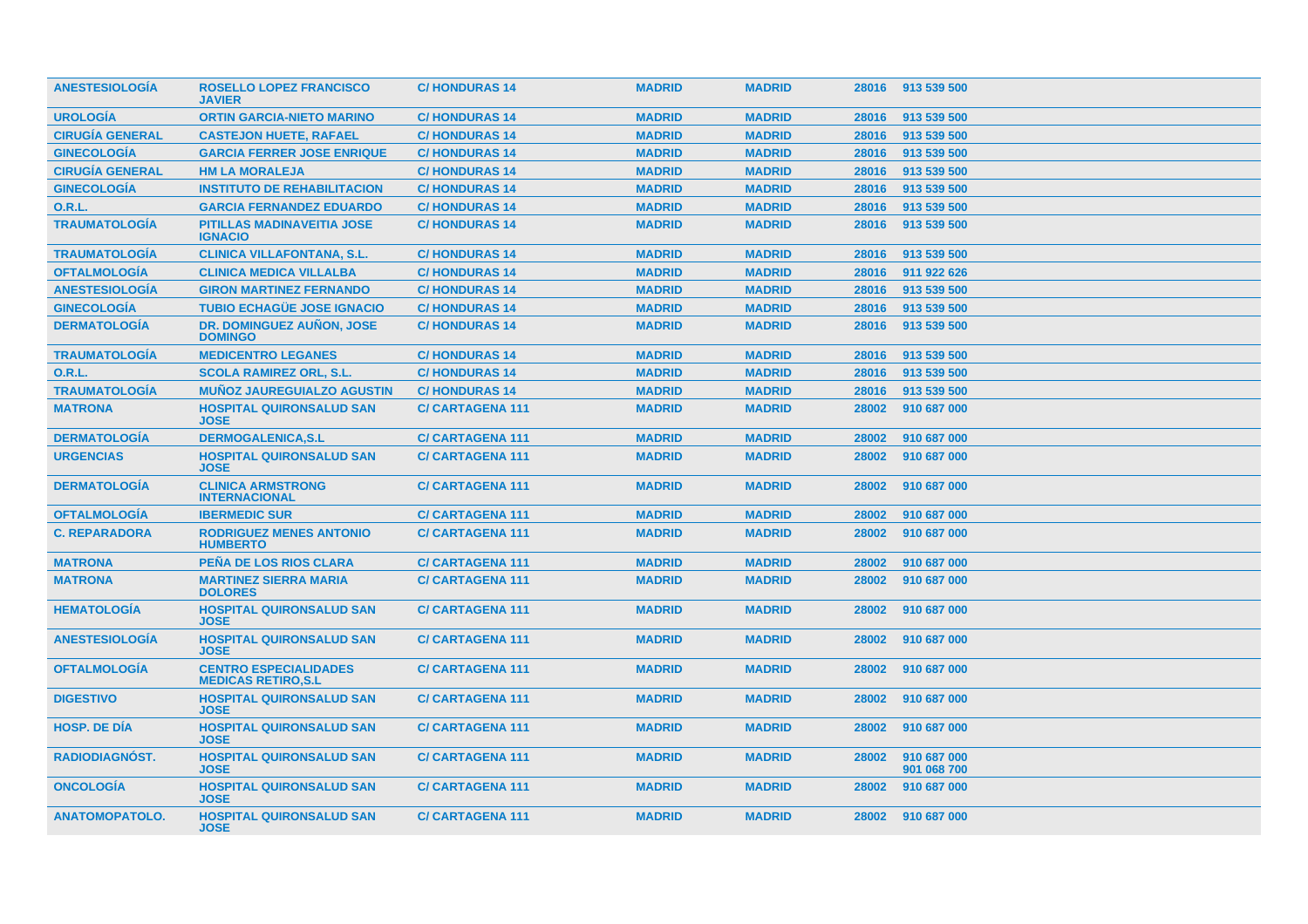| <b>PSIQUIATRIA</b>     | <b>CLINICA NUESTRA SEÑORA DE LA</b><br><b>PAZ</b>                                            | <b>C/LOPEZ DE HOYOS 259</b>      | <b>MADRID</b> | <b>MADRID</b> |       | 28043 914 156 000          |           |                                      |
|------------------------|----------------------------------------------------------------------------------------------|----------------------------------|---------------|---------------|-------|----------------------------|-----------|--------------------------------------|
| <b>AREAS PEDIÁTRI.</b> | <b>HOSPITAL SAN RAFAEL</b>                                                                   | <b>C/SERRANO 199</b>             | <b>MADRID</b> | <b>MADRID</b> | 28016 | 915 649 944                | <b>SI</b> | Pulsa aquí para pedir tu cita online |
| <b>CIRUGÍA GENERAL</b> | <b>HOSPITAL SAN RAFAEL</b>                                                                   | <b>C/SERRANO 199</b>             | <b>MADRID</b> | <b>MADRID</b> | 28016 | 915 649 944                | <b>SI</b> | Pulsa aquí para pedir tu cita online |
| <b>ANESTESIOLOGÍA</b>  | <b>RAMIREZ LAGO, S.L.</b>                                                                    | <b>C/SERRANO 199</b>             | <b>MADRID</b> | <b>MADRID</b> | 28016 | 915 649 943                |           |                                      |
| <b>ANESTESIOLOGÍA</b>  | <b>DEL OLMO RODRIGUEZ MARIA</b><br><b>CONCEPCION</b>                                         | <b>C/SERRANO 199</b>             | <b>MADRID</b> | <b>MADRID</b> | 28016 | 915 649 944                |           |                                      |
| <b>NEUROCIRUGÍA</b>    | <b>HOSPITAL SAN RAFAEL</b>                                                                   | <b>C/SERRANO 199</b>             | <b>MADRID</b> | <b>MADRID</b> | 28016 | 915 649 944                |           |                                      |
| <b>C. MAXILOFACIAL</b> | <b>HOSPITAL SAN RAFAEL</b>                                                                   | <b>C/SERRANO 199</b>             | <b>MADRID</b> | <b>MADRID</b> | 28016 | 915 649 944                |           |                                      |
| <b>ENDOCRINOLOGÍA</b>  | <b>HOSPITAL SAN RAFAEL</b>                                                                   | <b>C/SERRANO 199</b>             | <b>MADRID</b> | <b>MADRID</b> | 28016 | 915 649 944                |           |                                      |
| <b>TRAUMATOLOGÍA</b>   | <b>AYALA MEJIAS JUAN DIEGO</b>                                                               | <b>C/SERRANO 199</b>             | <b>MADRID</b> | <b>MADRID</b> | 28016 | 915 649 944                |           |                                      |
| <b>HEMATOLOGÍA</b>     | <b>HOSPITAL SAN RAFAEL</b>                                                                   | <b>C/SERRANO 199</b>             | <b>MADRID</b> | <b>MADRID</b> | 28016 | 915 649 944                |           |                                      |
| <b>ANESTESIOLOGÍA</b>  | <b>FERNANDEZ Y MORIS, S.L.</b>                                                               | <b>C/SERRANO 199</b>             | <b>MADRID</b> | <b>MADRID</b> | 28016 | 915 649 944                |           |                                      |
| <b>TRAUMATOLOGÍA</b>   | <b>MARTI GONZALEZ JOSE CARLOS</b>                                                            | <b>C/SERRANO 199</b>             | <b>MADRID</b> | <b>MADRID</b> | 28016 | 915 592 224                |           |                                      |
| <b>REUMATOLOGÍA</b>    | <b>HOSPITAL SAN RAFAEL</b>                                                                   | <b>C/SERRANO 199</b>             | <b>MADRID</b> | <b>MADRID</b> | 28016 | 915 649 944                | <b>SI</b> | Pulsa aquí para pedir tu cita online |
| <b>FISIOTERAPIA</b>    | <b>HOSPITAL SAN RAFAEL</b>                                                                   | <b>C/SERRANO 199</b>             | <b>MADRID</b> | <b>MADRID</b> | 28016 | 915 649 944                |           |                                      |
| <b>GINECOLOGÍA</b>     | <b>GYNEMED</b>                                                                               | <b>C/SERRANO 199</b>             | <b>MADRID</b> | <b>MADRID</b> | 28016 | 915 649 950<br>648 648 882 | <b>SI</b> | Pulsa aquí para pedir tu cita online |
| <b>UROLOGÍA</b>        | <b>HOSPITAL DE MADRID DPTO</b><br><b>UROLOGIA AVANZADA</b>                                   | <b>C/JOSÉ SILVA 7</b>            | <b>MADRID</b> | <b>MADRID</b> | 28043 | 901 088 212                |           |                                      |
| <b>GINECOLOGÍA</b>     | <b>CLINICA ATLAS</b>                                                                         | <b>C/JOSÉ SILVA 7</b>            | <b>MADRID</b> | <b>MADRID</b> | 28043 | 901 088 212<br>914 153 000 |           |                                      |
| <b>GINECOLOGÍA</b>     | <b>HM GABINETE VELAZQUEZ</b>                                                                 | <b>C/JOSÉ SILVA 7</b>            | <b>MADRID</b> | <b>MADRID</b> | 28043 | 917 444 100<br>917 220 383 |           |                                      |
| <b>HOSP. GENERAL</b>   | <b>HOSPITAL DE MADRID - HM NUEVO</b><br><b>BELEN</b>                                         | <b>C/JOSÉ SILVA 7</b>            | <b>MADRID</b> | <b>MADRID</b> | 28043 | 917 444 100<br>914 153 000 |           |                                      |
| <b>GINECOLOGÍA</b>     | <b>DOCTOR PETRIT DIBRA, S.L.</b>                                                             | <b>C/JOSÉ SILVA 7</b>            | <b>MADRID</b> | <b>MADRID</b> | 28043 | 914 153 000<br>915 196 780 |           |                                      |
| <b>C. REPARADORA</b>   | <b>HOSPITAL DE MADRID - HM NUEVO</b><br><b>BELEN</b>                                         | <b>C/JOSÉ SILVA 7</b>            | <b>MADRID</b> | <b>MADRID</b> | 28043 | 917 444 100                |           |                                      |
| <b>C. REPARADORA</b>   | <b>HOSPITAL DE MADRID - HM NUEVO</b><br><b>BELEN</b>                                         | <b>C/JOSÉ SILVA 7</b>            | <b>MADRID</b> | <b>MADRID</b> | 28043 | 917 444 100<br>901 088 212 |           |                                      |
| <b>GINECOLOGIA</b>     | <b>CENTRO CLINICO BETANZOS 60</b>                                                            | <b>C/JOSÉ SILVA 7</b>            | <b>MADRID</b> | <b>MADRID</b> | 28043 | 914 153 305<br>915 196 780 |           |                                      |
| <b>GINECOLOGÍA</b>     | <b>PALACIN MOYA ALICIA</b>                                                                   | <b>C/JOSÉ SILVA 7</b>            | <b>MADRID</b> | <b>MADRID</b> | 28043 | 901 088 212<br>914 153 000 |           |                                      |
| <b>GINECOLOGIA</b>     | <b>CLINICA MEDICA SAN JUAN</b>                                                               | <b>C/JOSÉ SILVA 7</b>            | <b>MADRID</b> | <b>MADRID</b> | 28043 | 901 088 212                |           |                                      |
| <b>GINECOLOGÍA</b>     | <b>ASISTENCIA GINECOLOGICA</b><br><b>PERMANENTE, S.L.</b>                                    | <b>C/JOSÉ SILVA 7</b>            | <b>MADRID</b> | <b>MADRID</b> | 28043 | 901 088 212<br>914 153 000 |           |                                      |
| <b>GINECOLOGÍA</b>     | <b>DE LORENZO MONTERO JAIME</b><br><b>ANTONIO</b>                                            | <b>C/SERRANO 58</b>              | <b>MADRID</b> | <b>MADRID</b> | 28001 | 69662143 914<br>316 155    |           |                                      |
| <b>CIRUGÍA GENERAL</b> | <b>ALONSO CASADO ADOLFO PEDRO</b>                                                            | <b>C/ JUAN BRAVO 49 3 PLANTA</b> | <b>MADRID</b> | <b>MADRID</b> | 28006 | 910 687 999<br>914 026 100 |           |                                      |
| 0.R.L.                 | <b>EQUIPO ORL S.L.</b>                                                                       | <b>C/ JUAN BRAVO 49 3 PLANTA</b> | <b>MADRID</b> | <b>MADRID</b> | 28006 | 910 687 999<br>648 764 149 |           |                                      |
| <b>O.R.L.</b>          | <b>HOSPITAL RUBER JUAN BRAVO 49 - C/ JUAN BRAVO 49 3 PLANTA</b><br><b>GRUPO QUIRON SALUD</b> |                                  | <b>MADRID</b> | <b>MADRID</b> | 28006 | 910 687 999                |           |                                      |
| <b>CARDIOLOGIA</b>     | <b>HOSPITAL RUBER JUAN BRAVO 49 - C/ JUAN BRAVO 49 3 PLANTA</b><br><b>GRUPO QUIRON SALUD</b> |                                  | <b>MADRID</b> | <b>MADRID</b> | 28006 | 910 687 999                |           |                                      |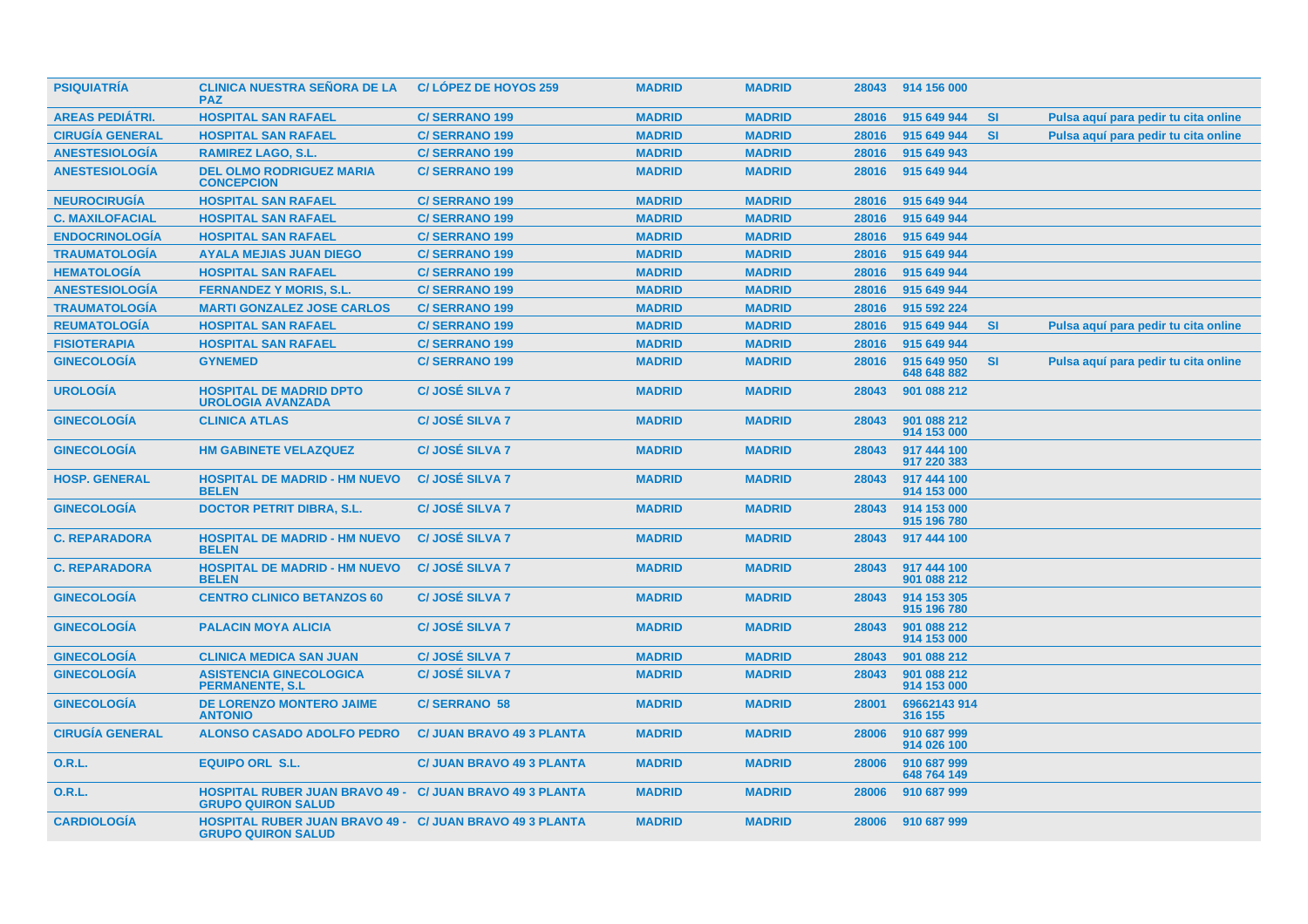| <b>NEUROFISIOLOGIA</b> | <b>HOSPITAL RUBER JUAN BRAVO 49 - C/ JUAN BRAVO 49 3 PLANTA</b><br><b>GRUPO QUIRON SALUD</b> |                                      | <b>MADRID</b> | <b>MADRID</b> | 28006 | 910 687 999                |           |                                      |
|------------------------|----------------------------------------------------------------------------------------------|--------------------------------------|---------------|---------------|-------|----------------------------|-----------|--------------------------------------|
| <b>REUMATOLOGIA</b>    | <b>HOSPITAL RUBER JUAN BRAVO 49 - C/ JUAN BRAVO 49 3 PLANTA</b><br><b>GRUPO QUIRON SALUD</b> |                                      | <b>MADRID</b> | <b>MADRID</b> | 28006 | 910 687 999                |           |                                      |
| <b>TRAUMATOLOGIA</b>   | <b>HOSPITAL RUBER JUAN BRAVO 49 - C/ JUAN BRAVO 49 3 PLANTA</b><br><b>GRUPO QUIRON SALUD</b> |                                      | <b>MADRID</b> | <b>MADRID</b> | 28006 | 910 687 999                |           |                                      |
| <b>URGENCIAS</b>       | <b>HOSPITAL RUBER JUAN BRAVO 49 - C/ JUAN BRAVO 49 3 PLANTA</b><br><b>GRUPO QUIRON SALUD</b> |                                      | <b>MADRID</b> | <b>MADRID</b> | 28006 | 910 687 999                |           |                                      |
| <b>MATRONA</b>         | <b>GUERRERO PASCUAL ROSA</b>                                                                 | <b>C/ PRINCIPE DE VERGARA 53</b>     | <b>MADRID</b> | <b>MADRID</b> | 28006 | 914 313 829<br>914 359 100 |           |                                      |
| <b>C. MAXILOFACIAL</b> | <b>HOSPITAL NTRA.SRA. DEL</b><br><b>ROSARIO</b>                                              | <b>C/ PRINCIPE DE VERGARA 53</b>     | <b>MADRID</b> | <b>MADRID</b> | 28006 | 914 313 829<br>914 359 100 |           |                                      |
| <b>TRAUMATOLOGÍA</b>   | <b>CENTRO DE ESPECIALIDADES</b><br><b>MEDICAS GETAFE</b>                                     | <b>C/ PRINCIPE DE VERGARA 53</b>     | <b>MADRID</b> | <b>MADRID</b> | 28006 | 656 319 644<br>914 313 829 |           |                                      |
| <b>URGENCIAS</b>       | <b>HOSPITAL NTRA.SRA. DEL</b><br><b>ROSARIO</b>                                              | <b>C/ PRINCIPE DE VERGARA 53</b>     | <b>MADRID</b> | <b>MADRID</b> | 28006 | 914 359 100                |           |                                      |
| <b>OFTALMOLOGÍA</b>    | <b>GARCIA PEREZ, MARIA JOSE</b>                                                              | <b>C/ PRINCIPE DE VERGARA 53</b>     | <b>MADRID</b> | <b>MADRID</b> | 28006 | 914 313 829<br>914 359 100 |           |                                      |
| <b>GINECOLOGÍA</b>     | <b>DAMARIS RUIZ, S.L.P</b>                                                                   | <b>C/ PRINCIPE DE VERGARA 53</b>     | <b>MADRID</b> | <b>MADRID</b> | 28006 | 620 778 844<br>914 359 100 |           |                                      |
| <b>MED. INTERNA</b>    | <b>HOSPITAL NTRA.SRA. DEL</b><br><b>ROSARIO</b>                                              | <b>C/ PRÍNCIPE DE VERGARA 53</b>     | <b>MADRID</b> | <b>MADRID</b> | 28006 | 914 359 100                | <b>SI</b> | Pulsa aquí para pedir tu cita online |
| <b>CIRUGÍA GENERAL</b> | <b>MUÑOZ-CALERO PEREGRIN,</b><br><b>ALBERTO</b>                                              | <b>C/ PRINCIPE DE VERGARA 53</b>     | <b>MADRID</b> | <b>MADRID</b> | 28006 | 914 359 100                |           |                                      |
| <b>RADIODIAGNÓST.</b>  | <b>HOSPITAL NTRA.SRA. DEL</b><br><b>ROSARIO</b>                                              | <b>C/ PRINCIPE DE VERGARA 53</b>     | <b>MADRID</b> | <b>MADRID</b> | 28006 | 914 313 829<br>914 359 100 |           |                                      |
| <b>DIGESTIVO</b>       | <b>HEPATOLOGIA Y</b><br><b>GASTROENTEROLOGIA GMM.S.L</b>                                     | <b>C/ PRINCIPE DE VERGARA 53</b>     | <b>MADRID</b> | <b>MADRID</b> | 28006 | 914 359 100                |           |                                      |
| <b>NEUROLOGÍA</b>      | <b>HOSPITAL LA LUZ</b>                                                                       | <b>C/ DEL MAESTRO ÁNGEL LLORCA 8</b> | <b>MADRID</b> | <b>MADRID</b> | 28003 | 914 530 200<br>914 530 303 |           |                                      |
| <b>ALERGOLOGÍA</b>     | <b>HOSPITAL LA LUZ</b>                                                                       | C/DEL MAESTRO ANGEL LLORCA 8 MADRID  |               | <b>MADRID</b> | 28003 | 914 530 200<br>914 530 303 |           |                                      |
| <b>RADIODIAGNÓST.</b>  | <b>HOSPITAL LA LUZ</b>                                                                       | C/DEL MAESTRO ANGEL LLORCA 8 MADRID  |               | <b>MADRID</b> | 28003 | 914 530 200<br>914 530 303 |           |                                      |
| <b>O.R.L.</b>          | <b>HOSPITAL LA LUZ</b>                                                                       | C/DEL MAESTRO ANGEL LLORCA 8 MADRID  |               | <b>MADRID</b> | 28003 | 914 530 200<br>914 350 267 |           |                                      |
| <b>HEMATOLOGÍA</b>     | <b>HOSPITAL LA LUZ</b>                                                                       | <b>C/ DEL MAESTRO ANGEL LLORCA 8</b> | <b>MADRID</b> | <b>MADRID</b> | 28003 | 914 530 200<br>914 350 267 |           |                                      |
| <b>C. REPARADORA</b>   | <b>HOSPITAL LA LUZ</b>                                                                       | C/DEL MAESTRO ANGEL LLORCA 8 MADRID  |               | <b>MADRID</b> | 28003 | 914 530 200<br>914 350 267 |           |                                      |
| <b>TRAUMATOLOGÍA</b>   | <b>HOSPITAL LA LUZ</b>                                                                       | C/DEL MAESTRO ANGEL LLORCA 8 MADRID  |               | <b>MADRID</b> | 28003 | 914 530 200<br>914 530 303 |           |                                      |
| <b>C. MAXILOFACIAL</b> | <b>HOSPITAL LA LUZ</b>                                                                       | C/DEL MAESTRO ANGEL LLORCA 8 MADRID  |               | <b>MADRID</b> | 28003 | 914 530 200                |           |                                      |
| <b>NEUMOLOGÍA</b>      | <b>HOSPITAL LA LUZ</b>                                                                       | C/ DEL MAESTRO ÁNGEL LLORCA 8 MADRID |               | <b>MADRID</b> | 28003 | 914 530 200<br>914 350 267 |           |                                      |
| <b>URGENCIAS</b>       | <b>HOSPITAL LA LUZ</b>                                                                       | C/ DEL MAESTRO ANGEL LLORCA 8 MADRID |               | <b>MADRID</b> | 28003 | 914 530 200                |           |                                      |
| <b>ONCOLOGIA</b>       | <b>HOSPITAL LA LUZ</b>                                                                       | C/DEL MAESTRO ANGEL LLORCA 8 MADRID  |               | <b>MADRID</b> | 28003 | 914 530 200<br>914 350 267 |           |                                      |
| <b>GINECOLOGIA</b>     | <b>HOSPITAL LA LUZ</b>                                                                       | C/ DEL MAESTRO ANGEL LLORCA 8 MADRID |               | <b>MADRID</b> | 28003 | 914 530 200                |           |                                      |
| <b>UROLOGÍA</b>        |                                                                                              | <b>C/LA GRANJA 8</b>                 | <b>MADRID</b> | <b>MADRID</b> |       | 609 151 603                |           |                                      |
|                        | <b>GIMENEZ ARTIEDA, SANTOS</b>                                                               |                                      |               |               | 28003 |                            |           |                                      |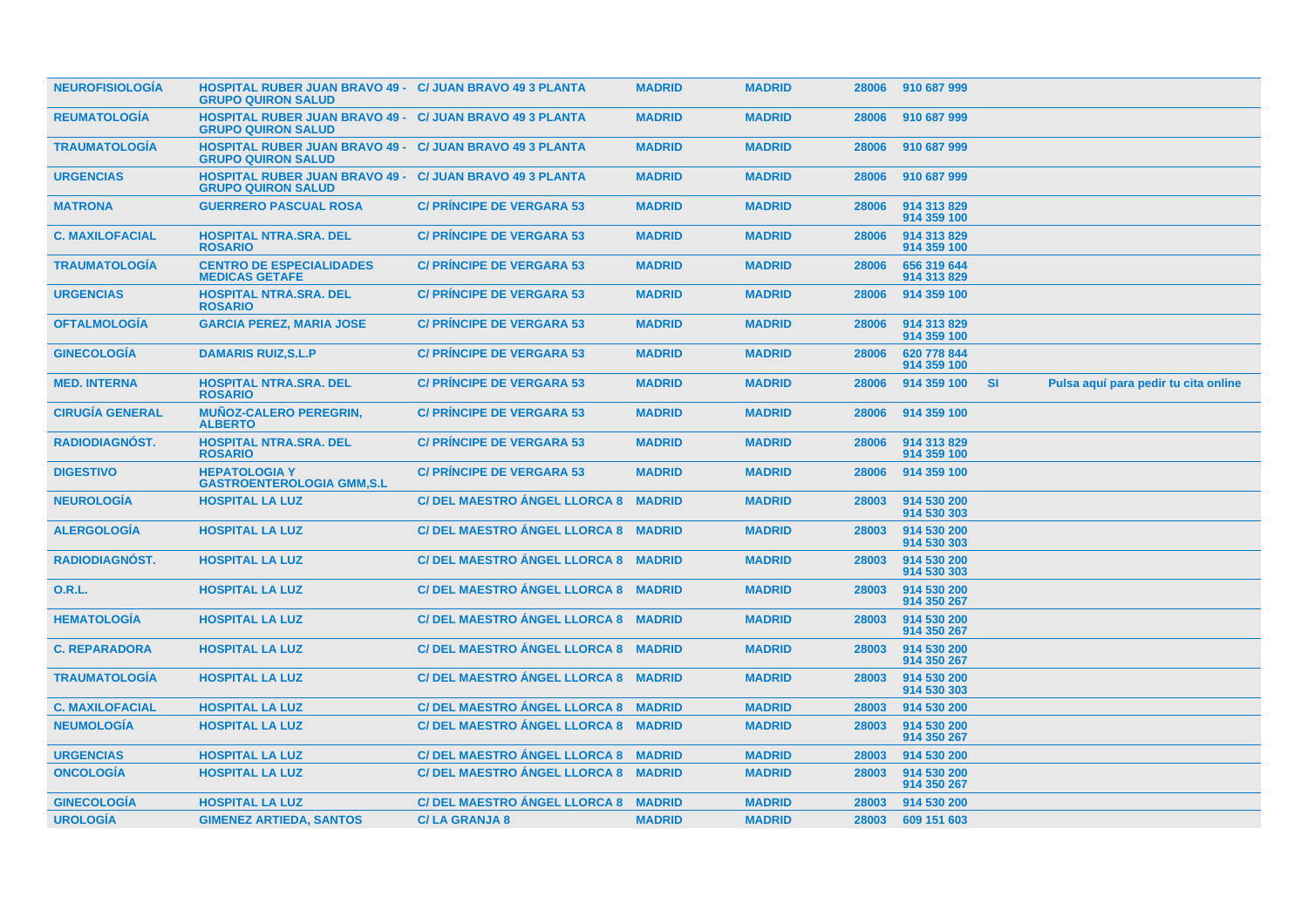| <b>ANÁLISIS</b>        | <b>UNILABS</b>                                              | <b>C/ALMAGRO 23</b>                                          | <b>MADRID</b> | <b>MADRID</b> | 28010 | 913 080 012<br>913 080 035 |           |                                      |
|------------------------|-------------------------------------------------------------|--------------------------------------------------------------|---------------|---------------|-------|----------------------------|-----------|--------------------------------------|
| <b>MED. FAMILIAR</b>   | <b>CARRERA GUILLEN ENRIQUE</b>                              | <b>C/MALDONADO 55</b>                                        | <b>MADRID</b> | <b>MADRID</b> | 28006 | 915 628 318                |           |                                      |
| <b>MED. FAMILIAR</b>   | <b>PEÑAS MERINO ANA MARIA</b>                               | <b>C/ PEDRO RICO 27</b>                                      | <b>MADRID</b> | <b>MADRID</b> | 28029 | 917 335 667                |           |                                      |
| <b>ANÁLISIS</b>        | <b>UNILABS</b>                                              | <b>C/MONTESA 15</b>                                          | <b>MADRID</b> | <b>MADRID</b> | 28006 | 914 014 338                |           |                                      |
| <b>ALERGOLOGÍA</b>     | <b>ALERGIA &amp; ASMA CENTRO MEDICO,</b><br>S.L.L.          | <b>C/ ARTURO SORIA 17</b>                                    | <b>MADRID</b> | <b>MADRID</b> | 28027 | 914 079 295<br>914 079 296 |           |                                      |
| <b>MED. FAMILIAR</b>   | <b>LOPEZ GIL JOSE ANTONIO</b>                               | C/SESEÑA 31                                                  | <b>MADRID</b> | <b>MADRID</b> | 28024 | 915 184 745<br>917 111 589 | <b>SI</b> | Pulsa aquí para pedir tu cita online |
| <b>PODOLOGÍA</b>       | <b>CANOVAS VAZQUEZ MIGUEL</b>                               | <b>C/PUERTO CARDOSO 11</b>                                   | <b>MADRID</b> | <b>MADRID</b> | 28018 | 917 783 570                |           |                                      |
| <b>PSICOLOGÍA</b>      | <b>JAVIER MUÑOZ BRAVO Y ANA</b><br><b>ESTEBAN HERNANDEZ</b> | <b>C/JOSÉ ORTEGA Y GASSET 77</b>                             | <b>MADRID</b> | <b>MADRID</b> | 28006 | 914 313 694                |           |                                      |
| <b>AREAS PEDIÁTRI.</b> | <b>MDH CENTROS MEDICOS</b>                                  | <b>C/ ALGABEÑO 119 LC. 13-14</b>                             | <b>MADRID</b> | <b>MADRID</b> | 28043 | 913 884 434                |           |                                      |
| <b>PODOLOGÍA</b>       | <b>MORUNO BLAZQUEZ JUAN MARIO</b>                           | <b>C/PINGÜINO 23</b>                                         | <b>MADRID</b> | <b>MADRID</b> | 28047 | 915 255 267                |           |                                      |
| <b>MED. FAMILIAR</b>   | <b>REDONDO RINCON MARIA JOSE</b>                            | <b>AVD DONOSTIARRA 4</b>                                     | <b>MADRID</b> | <b>MADRID</b> | 28027 | 915 045 300                |           |                                      |
| <b>DIGESTIVO</b>       | <b>UNION MEDICO-ENDOSCOPIA-</b><br><b>DIGESTIVA</b>         | <b>AVD VENTISQUERO DE LA</b><br><b>CONDESA 42</b>            | <b>MADRID</b> | <b>MADRID</b> | 28035 | 917 355 757                |           |                                      |
| <b>CIRUGÍA GENERAL</b> | <b>CENTRO MEDICO JACA</b>                                   | C/ ALCALÁ 619                                                | <b>MADRID</b> | <b>MADRID</b> | 28022 | 917 430 690                |           |                                      |
| <b>OFTALMOLOGÍA</b>    | <b>CENTRO MEDICO JACA</b>                                   | C/ ALCALÁ 619                                                | <b>MADRID</b> | <b>MADRID</b> | 28022 | 917 430 690                |           |                                      |
| <b>TRAUMATOLOGÍA</b>   | <b>CENTRO MEDICO JACA</b>                                   | C/ ALCALÁ 619                                                | <b>MADRID</b> | <b>MADRID</b> | 28022 | 917 430 690                |           |                                      |
| <b>ANATOMOPATOLO.</b>  | <b>CENTRO MEDICO JACA</b>                                   | C/ ALCALÁ 619                                                | <b>MADRID</b> | <b>MADRID</b> | 28022 | 917 430 690                |           |                                      |
| <b>MED. FAMILIAR</b>   | <b>POLICLINICA LONGARES</b>                                 | <b>C/ JULIA GARCÍA BOUTÁN 18</b>                             | <b>MADRID</b> | <b>MADRID</b> | 28022 | 913 240 193                |           |                                      |
| <b>MED. FAMILIAR</b>   | <b>ABDUL-KARIM MOUTLAK HAMOUD</b>                           | <b>C/SUECIA 63</b>                                           | <b>MADRID</b> | <b>MADRID</b> | 28022 | 917 759 462                |           |                                      |
| <b>PODOLOGÍA</b>       | <b>CLINICA PODOLOGICA FUENTES</b><br><b>GIRON</b>           | <b>C/ GENERAL MOSCARDO 3</b>                                 | <b>MADRID</b> | <b>MADRID</b> | 28020 | 915 362 501                |           |                                      |
| <b>ALERGOLOGÍA</b>     | <b>CENTRO MEDICO MAESTRANZA, S.A.</b>                       | C/TÉLLEZ 30                                                  | <b>MADRID</b> | <b>MADRID</b> | 28007 | 915 020 301                |           |                                      |
| <b>ENFERMERÍA</b>      | <b>CENTRO MEDICO MAESTRANZA, S.A.</b>                       | C/TÉLLEZ 30                                                  | <b>MADRID</b> | <b>MADRID</b> | 28007 | 900 909 110<br>915 020 301 |           |                                      |
| <b>UROLOGÍA</b>        | CENTRO MEDICO MAESTRANZA, S.A C/ TÉLLEZ 30                  |                                                              | <b>MADRID</b> | <b>MADRID</b> | 28007 | 915 020 301                |           |                                      |
| <b>CARDIOLOGÍA</b>     | <b>M.D.ANDERSON INTERNATIONAL</b><br><b>ESPAÑA</b>          | <b>C/ ARTURO SORIA 270</b>                                   | <b>MADRID</b> | <b>MADRID</b> | 28033 | 917 878 600                |           |                                      |
| <b>UROLOGÍA</b>        | <b>M.D.ANDERSON INTERNATIONAL</b><br><b>ESPAÑA</b>          | <b>C/ ARTURO SORIA 270</b>                                   | <b>MADRID</b> | <b>MADRID</b> | 28033 | 917 878 600                | <b>SI</b> | Pulsa aquí para pedir tu cita online |
| RADIODIAGNÓST.         | <b>M.D.ANDERSON INTERNATIONAL</b><br><b>ESPAÑA</b>          | <b>C/ ARTURO SORIA 270</b>                                   | <b>MADRID</b> | <b>MADRID</b> | 28033 | 917 878 600                |           |                                      |
| <b>MED. INTERNA</b>    | <b>FILGUEIRA RUBIO JOSE SANTIAGO</b>                        | <b>C/TORRECILLA DEL PUERTO 1</b><br><b>PISO BAJO-PTA IZQ</b> | <b>MADRID</b> | <b>MADRID</b> | 28043 | 914 166 866<br>913 882 357 |           |                                      |
| <b>ANESTESIOLOGÍA</b>  | <b>ROSELLO LOPEZ FRANCISCO</b><br><b>JAVIER</b>             | <b>C/DONOSO CORTÉS 80 MADRID</b>                             | <b>MADRID</b> | <b>MADRID</b> | 28015 | 630 990 272                |           |                                      |
| <b>REUMATOLOGÍA</b>    | <b>CLINICA ARMSTRONG</b><br><b>INTERNACIONAL</b>            | <b>C/ GUZMAN EL BUENO 102</b>                                | <b>MADRID</b> | <b>MADRID</b> | 28003 | 915 358 790                |           |                                      |
| <b>PSIQUIATRÍA</b>     | <b>CLINICA ARMSTRONG</b><br><b>INTERNACIONAL</b>            | <b>C/ GUZMÁN EL BUENO 102</b>                                | <b>MADRID</b> | <b>MADRID</b> | 28003 | 915 358 790                |           |                                      |
| <b>PUERICULTURA</b>    | <b>CENTRO MEDICO</b><br><b>VALDEBERNARDO, S.L.P.</b>        | <b>C/JUGLARES 14</b>                                         | <b>MADRID</b> | <b>MADRID</b> | 28032 | 913 014 081                |           |                                      |
| <b>CARDIOLOGIA</b>     | <b>HOSPITAL DE MADRID - HM NORTE-</b><br><b>SANCHINARRO</b> | C/ONA 10                                                     | <b>MADRID</b> | <b>MADRID</b> | 28050 | 901 088 212<br>917 567 960 | <b>SI</b> | Pulsa aquí para pedir tu cita online |
|                        |                                                             |                                                              |               |               |       |                            |           |                                      |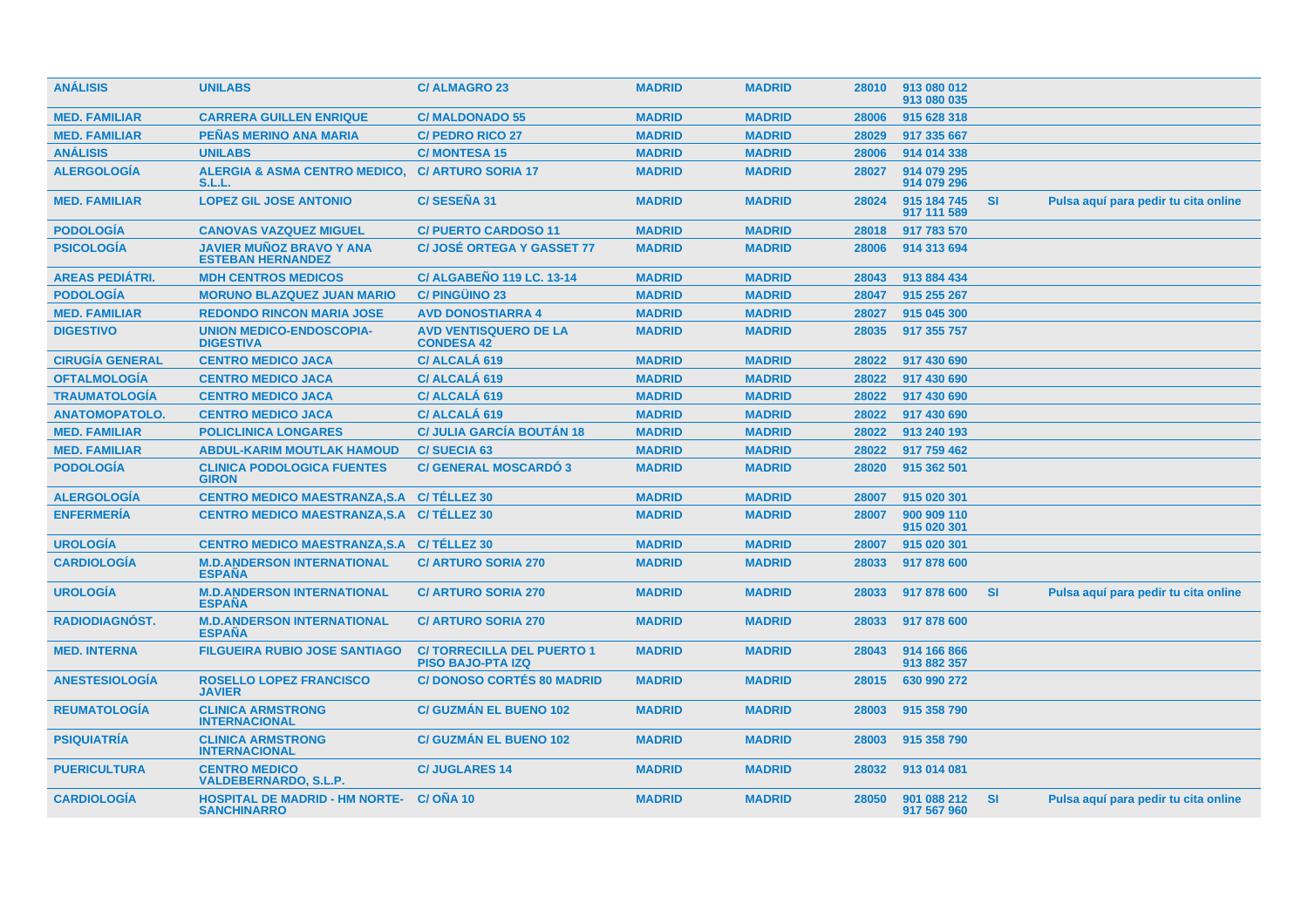| <b>NEUMOLOGIA</b>      | <b>HOSPITAL DE MADRID - HM NORTE- C/ONA 10</b><br><b>SANCHINARRO</b>  |                                                            | <b>MADRID</b> | <b>MADRID</b> | 28050 | 901 088 212<br>917 567 800 | -SI       | Pulsa aquí para pedir tu cita online |
|------------------------|-----------------------------------------------------------------------|------------------------------------------------------------|---------------|---------------|-------|----------------------------|-----------|--------------------------------------|
| <b>NEUROFISIOLOGIA</b> | <b>HOSPITAL DE MADRID - HM NORTE- C/ OÑA 10</b><br><b>SANCHINARRO</b> |                                                            | <b>MADRID</b> | <b>MADRID</b> | 28050 | 901 088 212<br>917 567 960 |           |                                      |
| <b>AREAS PEDIATRI.</b> | <b>HOSPITAL DE MADRID - HM NORTE- C/ OÑA 10</b><br><b>SANCHINARRO</b> |                                                            | <b>MADRID</b> | <b>MADRID</b> | 28050 | 901 088 212                |           |                                      |
| <b>NEUROLOGÍA</b>      | <b>HOSPITAL DE MADRID - HM NORTE-</b><br><b>SANCHINARRO</b>           | C/OÑA 10                                                   | <b>MADRID</b> | <b>MADRID</b> | 28050 | 901 088 212<br>917 567 800 | <b>SI</b> | Pulsa aquí para pedir tu cita online |
| <b>TRAUMATOLOGIA</b>   | <b>CLINICA VALDELAFUENTES</b>                                         | <b>C/OÑA 10</b>                                            | <b>MADRID</b> | <b>MADRID</b> | 28050 | 901 088 212                |           |                                      |
| <b>RADIODIAGNOST.</b>  | <b>HOSPITAL DE MADRID - HM NORTE-</b><br><b>SANCHINARRO</b>           | C/ONA 10                                                   | <b>MADRID</b> | <b>MADRID</b> | 28050 | 901 088 212<br>917 567 800 |           |                                      |
| <b>ANESTESIOLOGÍA</b>  | <b>GARCIA NAVLET MARTA</b>                                            | <b>C/ NTRA. SRA DE LUJÁN 25</b>                            | <b>MADRID</b> | <b>MADRID</b> | 28016 |                            |           |                                      |
| <b>TRAUMATOLOGÍA</b>   | <b>HOSPITAL QUIRONSALUD SAN</b><br><b>JOSE</b>                        | C/ CLARA DEL REY 31-33                                     | <b>MADRID</b> | <b>MADRID</b> | 28002 | 910 687 000                |           |                                      |
| <b>OFTALMOLOGÍA</b>    | <b>AVER CENTRO OFTALMOLOGICO</b>                                      | <b>AVD MENÉNDEZ PELAYO 7</b>                               | <b>MADRID</b> | <b>MADRID</b> | 28009 | 917 813 480                |           |                                      |
| <b>CARDIOLOGÍA</b>     | <b>ALVAREZ-VIEITEZ BLANCO,</b><br><b>ANTONIO</b>                      | <b>C/ PASEO CASTELLANA 115</b>                             | <b>MADRID</b> | <b>MADRID</b> | 28046 | 915 980 720                |           |                                      |
| <b>OFTALMOLOGIA</b>    | <b>ARGAYA AMIGO JULIAN</b>                                            | <b>AVD FRANCISCO PI Y MARGALL 81</b>                       | <b>MADRID</b> | <b>MADRID</b> | 28050 |                            |           |                                      |
| <b>ANESTESIOLOGÍA</b>  | <b>ANESTALCO 2006, S.L.</b>                                           | <b>AVD FRANCISCO PI Y MARGALL 81</b>                       | <b>MADRID</b> | <b>MADRID</b> | 28050 |                            |           |                                      |
| <b>TRAUMATOLOGÍA</b>   | <b>ALVAREZ-SALA WALTHER</b><br><b>FERNANDO</b>                        | <b>AVD FRANCISCO PI Y MARGALL 81</b>                       | <b>MADRID</b> | <b>MADRID</b> | 28050 | 917 522 852                |           |                                      |
| <b>ENDOCRINOLOGÍA</b>  | <b>MORENO ESTEBAN FRANCISCO</b><br><b>JAVIER</b>                      | <b>C/ISAAC PERAL 12</b>                                    | <b>MADRID</b> | <b>MADRID</b> | 28015 | 915 501 427                |           |                                      |
| <b>PODOLOGÍA</b>       | <b>CAMPOS VAREA BEATRIZ</b>                                           | <b>C/ISAAC PERAL 12</b>                                    | <b>MADRID</b> | <b>MADRID</b> | 28015 | 622 389 854<br>915 501 427 |           |                                      |
| <b>NEUROFISIOLOGÍA</b> | NEUROFCARBONELL, S.L                                                  | <b>C/JOAQUIN COSTA 28</b>                                  | <b>MADRID</b> | <b>MADRID</b> | 28002 | 915 617 100<br>915 630 360 |           |                                      |
| <b>TRAUMATOLOGIA</b>   | <b>CENTRO MEDICO FMS - DR. MESA</b><br><b>SIMON Y TRAUMATOLOGOS</b>   | C/LA SALLE 12 SALIDA 10 DE N-VI<br><b>(CRTA LA CORUNA)</b> | <b>MADRID</b> | <b>MADRID</b> | 28023 | 915 129 000<br>915 129 026 |           |                                      |
| <b>TRAUMATOLOGIA</b>   | <b>FERNANDEZ BRETON ARTURO</b>                                        | C/LA SALLE 12 SALIDA 10 DE N-VI<br><b>(CRTA LA CORUNA)</b> | <b>MADRID</b> | <b>MADRID</b> | 28023 | 915 129 000<br>915 129 026 |           |                                      |
| <b>C. REPARADORA</b>   | <b>ECHAZARRA ARAMBURU ELIER</b>                                       | C/LA SALLE 12 SALIDA 10 DE N-VI<br><b>(CRTA LA CORUNA)</b> | <b>MADRID</b> | <b>MADRID</b> | 28023 | 915 129 000<br>915 129 026 |           |                                      |
| <b>CIRUGÍA GENERAL</b> | <b>HUNTER SERVICIOS MEDICOS, S.L.</b>                                 | C/LA SALLE 12 SALIDA 10 DE N-VI<br><b>(CRTA LA CORUNA)</b> | <b>MADRID</b> | <b>MADRID</b> | 28023 | 915 129 000                |           |                                      |
| <b>ANESTESIOLOGIA</b>  | <b>GOMEZ RIBOT JUAN MARIA</b>                                         | C/LA SALLE 12 SALIDA 10 DE N-VI<br>(CRTA LA CORUNA)        | <b>MADRID</b> | <b>MADRID</b> | 28023 | 915 129 000<br>915 129 026 |           |                                      |
| <b>O.R.L.</b>          | <b>CLINICA MONMAR S.L.</b>                                            | C/LA SALLE 12 SALIDA 10 DE N-VI<br>(CRTA LA CORUÑA)        | <b>MADRID</b> | <b>MADRID</b> | 28023 | 915 129 000<br>915 129 026 |           |                                      |
| <b>CIRUGÍA GENERAL</b> | <b>CENTRO CLINICO BETANZOS 60</b>                                     | C/LA SALLE 12 SALIDA 10 DE N-VI<br><b>(CRTA LA CORUNA)</b> | <b>MADRID</b> | <b>MADRID</b> | 28023 | 650 021 481<br>915 129 000 |           |                                      |
| <b>ANATOMOPATOLO.</b>  | <b>VITHAS MADRID PARDO ARAVACA</b>                                    | C/LA SALLE 12 SALIDA 10 DE N-VI<br>(CRTA LA CORUÑA)        | <b>MADRID</b> | <b>MADRID</b> | 28023 | 915 129 000<br>915 129 080 |           |                                      |
| <b>ENFERMERÍA</b>      | <b>FERREIRO OCAMPO MARIA PILAR</b>                                    | C/ JUAN ALVAREZ MENDIZABAL 60                              | <b>MADRID</b> | <b>MADRID</b> | 28008 | 630 893 480                |           |                                      |
| <b>GINECOLOGÍA</b>     | <b>RIVERA VELA LUIS MIGUEL</b>                                        | <b>C/ GENERAL CASTAÑOS 13</b>                              | <b>MADRID</b> | <b>MADRID</b> | 28004 | 913 191 370                |           |                                      |
| <b>ANÁLISIS</b>        | <b>IGENOMIX, S.L.</b>                                                 | <b>C/ ATENCION A DOMICILIO S/N</b>                         | <b>MADRID</b> | <b>MADRID</b> | 28001 | 900 849 300                |           |                                      |
| <b>ANESTESIOLOGIA</b>  | <b>MARTINEZ ALVAREZ OSCAR</b>                                         | <b>C/DOCTOR ESQUERDO 83</b>                                | <b>MADRID</b> | <b>MADRID</b> | 28007 | 915 732 022                |           |                                      |
| <b>ANESTESIOLOGIA</b>  | <b>OTERTIZ</b>                                                        | <b>C/COSTA BRAVA 22</b>                                    | <b>MADRID</b> | <b>MADRID</b> | 28034 | 917 359 945<br>609 202 846 |           |                                      |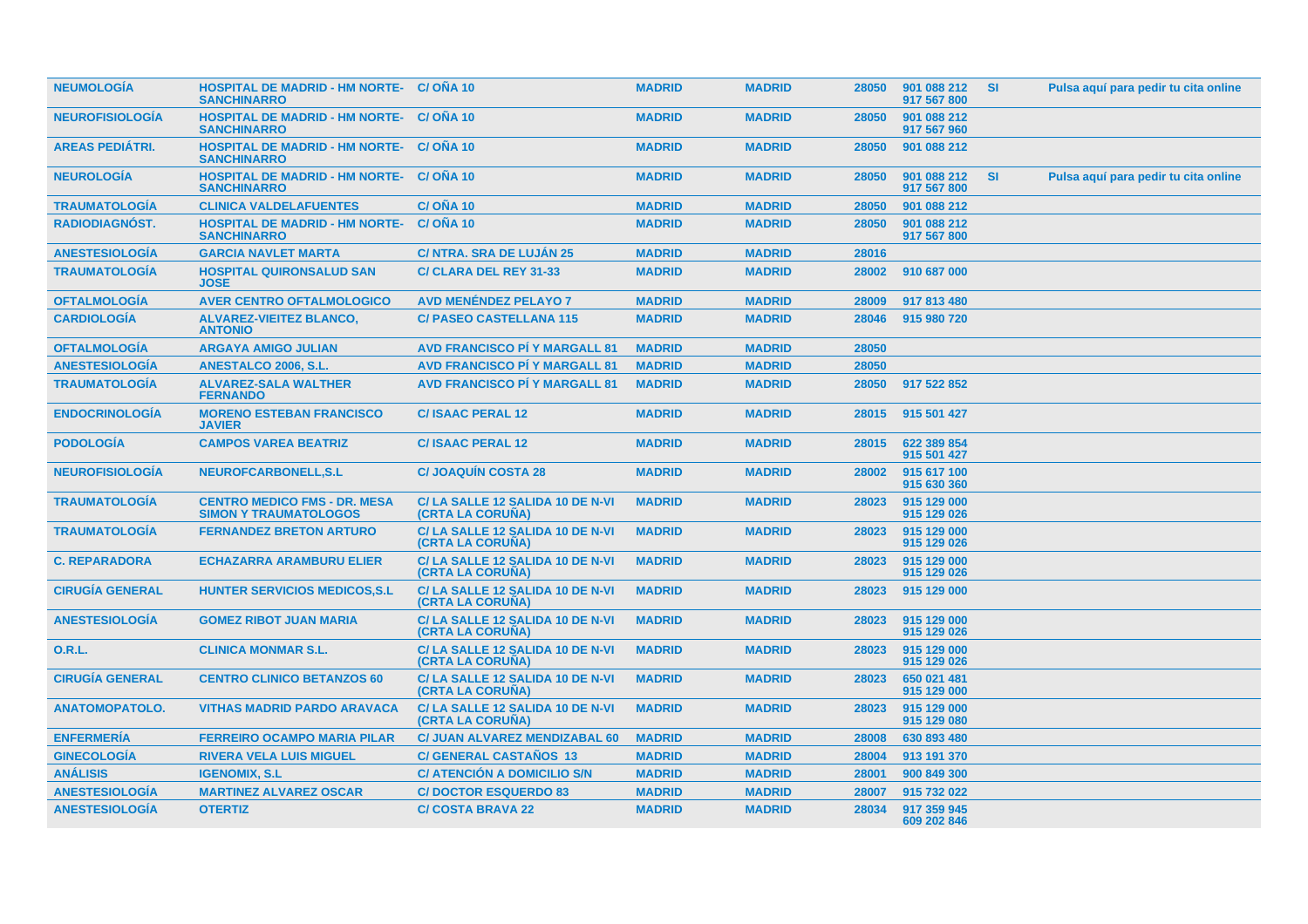| <b>OFTALMOLOGIA</b>    | <b>INSTITUTO ESTETICO Y LASER O</b><br><b>UCULAR PADILLA, S.L.</b>    | <b>C/PADILLA 76</b>                                          | <b>MADRID</b> | <b>MADRID</b> | 28006 | 913 090 780                |           |                                      |
|------------------------|-----------------------------------------------------------------------|--------------------------------------------------------------|---------------|---------------|-------|----------------------------|-----------|--------------------------------------|
| <b>REUMATOLOGIA</b>    | <b>CENTRO MEDICO BARAJAS</b>                                          | <b>C/BAHIA DE GANDO 1 CC BAHIA</b><br><b>CENTER</b>          | <b>MADRID</b> | <b>MADRID</b> | 28042 | 917 462 195                |           |                                      |
| <b>ENDOCRINOLOGIA</b>  | <b>CENTRO MEDICO BARAJAS</b>                                          | <b>C/BAHIA DE GANDO 1 CC BAHIA</b><br><b>CENTER</b>          | <b>MADRID</b> | <b>MADRID</b> | 28042 | 917 462 195                |           |                                      |
| <b>PODOLOGIA</b>       | <b>COBERTURAS SANITARIAS</b><br><b>CONSULTORIA DE SERVICIOS, S.L.</b> | <b>C/FUENCARRAL 92</b>                                       | <b>MADRID</b> | <b>MADRID</b> | 28004 | 915 228 710                |           |                                      |
| <b>TRAUMATOLOGIA</b>   | <b>ASENJO ESTEVE ANTONIO</b>                                          | C/ ARTURO SORIA 103-105                                      | <b>MADRID</b> | <b>MADRID</b> | 28043 | 912 143 100                |           |                                      |
| <b>RADIODIAGNOST.</b>  | <b>VITHAS MADRID ARTURO SORIA</b>                                     | C/ ARTURO SORIA 103-105                                      | <b>MADRID</b> | <b>MADRID</b> | 28043 | 912 143 100<br>914 313 744 |           |                                      |
| <b>NEUROLOGÍA</b>      | <b>VITHAS MADRID ARTURO SORIA</b>                                     | C/ ARTURO SORIA 103-105                                      | <b>MADRID</b> | <b>MADRID</b> | 28043 | 912 143 100<br>914 130 061 |           |                                      |
| <b>C. VASCULAR</b>     | <b>CENTRO MEDICO COMPLUTENSE</b>                                      | C/ ARTURO SORIA 103-105                                      | <b>MADRID</b> | <b>MADRID</b> | 28043 | 912 143 100<br>619 018 491 |           |                                      |
| <b>DERMATOLOGÍA</b>    | <b>CENTRO MEDICO</b><br><b>SOMOSAGUAS.S.L</b>                         | <b>C/ ARTURO SORIA 103-105</b>                               | <b>MADRID</b> | <b>MADRID</b> | 28043 | 912 143 100<br>914 313 744 |           |                                      |
| <b>ALERGOLOGÍA</b>     | <b>VITHAS MADRID ARTURO SORIA</b>                                     | C/ ARTURO SORIA 103-105                                      | <b>MADRID</b> | <b>MADRID</b> | 28043 | 912 143 100                |           |                                      |
| <b>TRAUMATOLOGIA</b>   | <b>VITHAS MADRID ARTURO SORIA</b>                                     | C/ ARTURO SORIA 103-105                                      | <b>MADRID</b> | <b>MADRID</b> | 28043 | 912 143 100                |           |                                      |
| <b>DERMATOLOGÍA</b>    | <b>VITHAS MADRID ARTURO SORIA</b>                                     | C/ ARTURO SORIA 103-105                                      | <b>MADRID</b> | <b>MADRID</b> | 28043 | 912 143 100                |           |                                      |
| <b>UROLOGÍA</b>        | <b>MUNOZ-DELGADO SALMERON</b><br><b>JERONIMO</b>                      | <b>C/ ARTURO SORIA 103-105</b>                               | <b>MADRID</b> | <b>MADRID</b> | 28043 | 912 143 100                |           |                                      |
| <b>DIGESTIVO</b>       | <b>CLINICA SASTRE</b>                                                 | <b>AVD ENSANCHE DE VALLECAS 67</b>                           | <b>MADRID</b> | <b>MADRID</b> | 28051 | 914 256 562                |           |                                      |
| RADIODIAGNÓST.         | <b>CLINICA SASTRE</b>                                                 | <b>AVD ENSANCHE DE VALLECAS 67</b>                           | <b>MADRID</b> | <b>MADRID</b> | 28051 | 914 256 562                |           |                                      |
| <b>UROLOGÍA</b>        | <b>CLINICA SASTRE</b>                                                 | <b>AVD ENSANCHE DE VALLECAS 67</b>                           | <b>MADRID</b> | <b>MADRID</b> | 28051 | 914 256 562                |           |                                      |
| <b>PSICOLOGÍA</b>      | <b>CLINICA SASTRE</b>                                                 | <b>AVD ENSANCHE DE VALLECAS 67</b>                           | <b>MADRID</b> | <b>MADRID</b> | 28051 | 914 256 562                | <b>SI</b> | Pulsa aquí para pedir tu cita online |
| <b>ANÁLISIS</b>        | <b>MEGALAB</b>                                                        | <b>C/ MÉNDEZ ALVARO 44</b>                                   | <b>MADRID</b> | <b>MADRID</b> | 28045 | 917 539 358                |           |                                      |
| <b>MED. FAMILIAR</b>   | <b>CENTRO MEDICO ARROYO FRESNO.</b><br>S.L.                           | <b>C/ DEL CERRO MINGUETE 5 LOCAL</b><br>$2 - 3$              | <b>MADRID</b> | <b>MADRID</b> | 28035 | 917 399 511                |           |                                      |
| <b>OFTALMOLOGÍA</b>    | <b>MDH CENTROS MEDICOS</b>                                            | <b>AVD SAN LUIS 166 LOCAL 4</b>                              | <b>MADRID</b> | <b>MADRID</b> | 28033 | 913 884 434<br>913 027 283 |           |                                      |
| <b>REUMATOLOGIA</b>    | <b>MARTINEZ CAL MARIA BELEN</b>                                       | <b>C/ GENERAL DIAZ PORLIER 57</b>                            | <b>MADRID</b> | <b>MADRID</b> | 28002 | 914 313 462<br>914 313 534 |           |                                      |
| <b>C. MAXILOFACIAL</b> | <b>COLMENERO RUIZ CESAR</b><br><b>MAXIMILIANO</b>                     | <b>AVD PIO XII 61</b>                                        | <b>MADRID</b> | <b>MADRID</b> | 28016 | 917 668 171                |           |                                      |
| <b>MED. FAMILIAR</b>   | <b>PASCUAL SEGOVIA JUAN CARLOS</b>                                    | <b>C/SAN CRISPIN 7</b>                                       | <b>MADRID</b> | <b>MADRID</b> | 28011 | 627 787 369                |           |                                      |
| <b>ODONTOESTOMATOL</b> | <b>GARCIA REBOLLAR RAFAEL</b><br><b>FRANCISCO</b>                     | <b>PSO DE SANTA MARIA DE LA</b><br><b>CABEZA 19</b>          | <b>MADRID</b> | <b>MADRID</b> | 28045 | 915 284 041                |           |                                      |
| <b>MED. FAMILIAR</b>   | <b>MATIA GARCIA MARIA PILAR</b>                                       | <b>C/MAIQUEZ 21</b>                                          | <b>MADRID</b> | <b>MADRID</b> | 28009 | 910 052 158                |           |                                      |
| <b>DERMATOLOGÍA</b>    | <b>MARTA HERRERA SANCHEZ</b>                                          | C/IBIZA 21<br><b>WWW.MARTAHERRERA.ES</b>                     | <b>MADRID</b> | <b>MADRID</b> | 28009 | 915 308 036<br>608 383 700 |           |                                      |
| <b>UROLOGÍA</b>        | <b>CPEI SANITARIAS, S.L.P</b>                                         | <b>C/ ALENZA 11 ENTRADA POR</b><br><b>MARIA DE GUZMAN 14</b> | <b>MADRID</b> | <b>MADRID</b> | 28003 | 910 492 873                |           |                                      |
| <b>ANÁLISIS</b>        | <b>MEGALAB</b>                                                        | <b>C/ MONASTERIO DE OSEIRA 5</b><br><b>LOCAL 2</b>           | <b>MADRID</b> | <b>MADRID</b> | 28049 | 914 214 812                |           |                                      |
| <b>ENFERMERÍA</b>      | <b>CLINICA CEMTRO</b>                                                 | <b>AVD MONASTERIO DE SILOS 85</b>                            | <b>MADRID</b> | <b>MADRID</b> | 28049 | 917 355 757                |           |                                      |
| <b>ENDOCRINOLOGIA</b>  | <b>CLINICA CEMTRO</b>                                                 | <b>AVD MONASTERIO DE SILOS 85</b>                            | <b>MADRID</b> | <b>MADRID</b> | 28049 | 917 355 757                |           |                                      |
| <b>MED. INTERNA</b>    | <b>SORIANO VAZQUEZ VICENTE</b>                                        | <b>C/ALMANSA 101</b>                                         | <b>MADRID</b> | <b>MADRID</b> | 28040 | 911 892 394                |           |                                      |
|                        |                                                                       |                                                              |               |               |       |                            |           |                                      |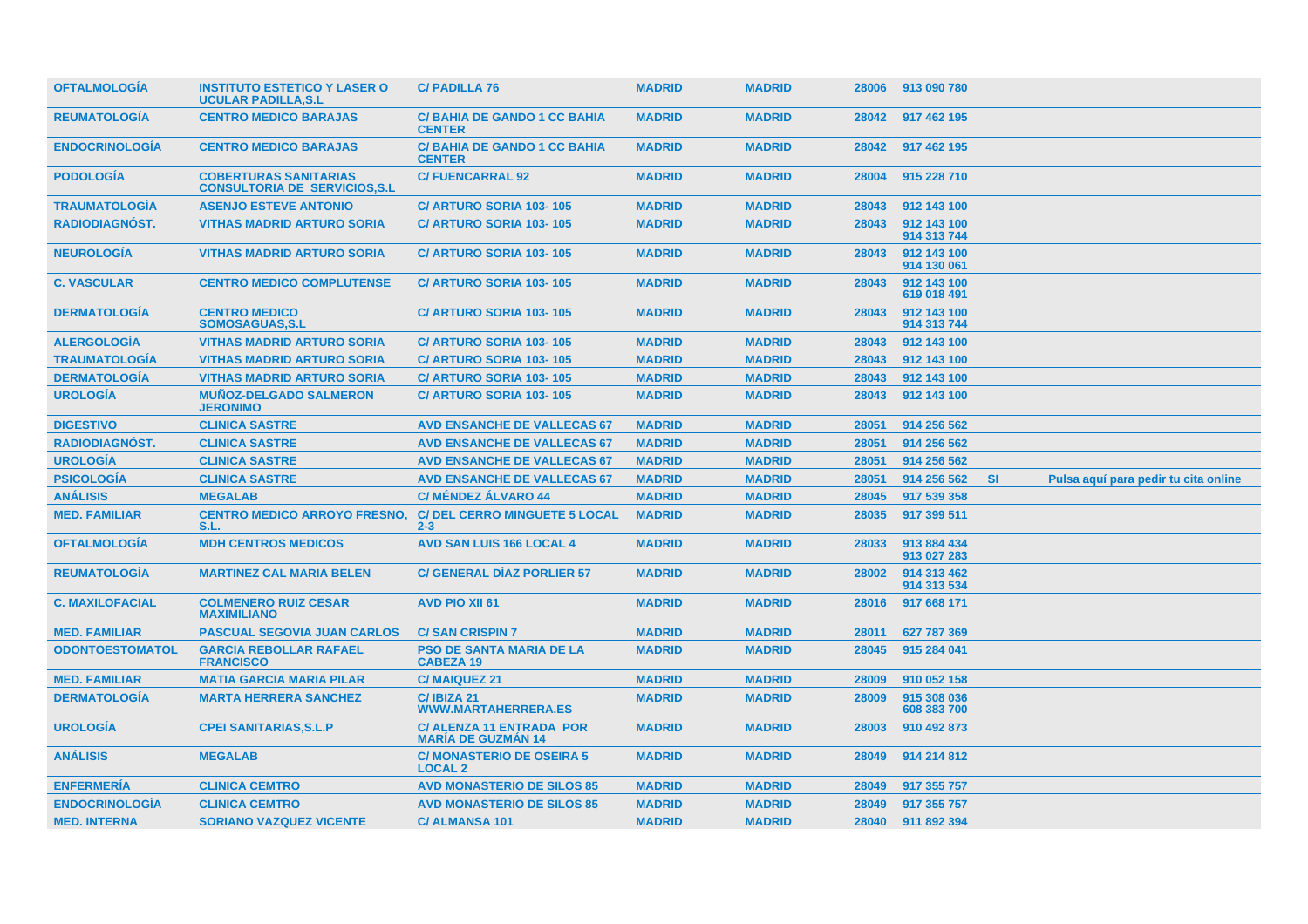| <b>ENDOCRINOLOGIA</b>  | <b>HOSPITAL DE MADRID - HM NORTE- AVD DE MANOTERAS 10</b><br><b>SANCHINARRO</b> |                                                            | <b>MADRID</b> | <b>MADRID</b> | 28050 | 901 088 212<br>913 840 912 | <b>SI</b> | Pulsa aquí para pedir tu cita online |
|------------------------|---------------------------------------------------------------------------------|------------------------------------------------------------|---------------|---------------|-------|----------------------------|-----------|--------------------------------------|
| <b>NEFROLOGÍA</b>      | <b>HOSPITAL DE MADRID - HM NORTE- AVD DE MANOTERAS 10</b><br><b>SANCHINARRO</b> |                                                            | <b>MADRID</b> | <b>MADRID</b> | 28050 | 901 088 212<br>913 840 912 |           |                                      |
| <b>CARDIOLOGIA</b>     | <b>CARDIOPATIAS CONGENITAS.S.L</b>                                              | <b>AVD DE MANOTERAS 10</b>                                 | <b>MADRID</b> | <b>MADRID</b> | 28050 | 901 088 212                |           |                                      |
| <b>C. CARDIOVASC.</b>  | <b>CARDIOPATIAS CONGENITAS, S.L.</b>                                            | <b>AVD DE MANOTERAS 10</b>                                 | <b>MADRID</b> | <b>MADRID</b> | 28050 | 901 088 212                |           |                                      |
| <b>AREAS PEDIÁTRI.</b> | <b>MONZON BUENO ANA ISABEL</b>                                                  | C/ LAS NAVES 9 PISO 1º                                     | <b>MADRID</b> | <b>MADRID</b> | 28005 | 609 067 006<br>914 692 492 |           |                                      |
| <b>ANÁLISIS</b>        | <b>UNILABS</b>                                                                  | <b>C/ CORAZON DE MARIA 63</b>                              | <b>MADRID</b> | <b>MADRID</b> | 28002 | 914 130 161                |           |                                      |
| <b>PODOLOGÍA</b>       | <b>POLICLINICA IPACSA</b>                                                       | <b>C/ CORAZON DE MARIA 63</b>                              | <b>MADRID</b> | <b>MADRID</b> | 28002 | 914 130 161                |           |                                      |
| <b>DIGESTIVO</b>       | <b>ENDOSCOPIA DIGESTIVA Y</b><br><b>EXPLORACIONES FUNCIONALES</b>               | <b>AVD DEL MEDITERRANEO 13</b><br><b>ENTREPLANTA A IZD</b> | <b>MADRID</b> | <b>MADRID</b> | 28007 | 910 216 119                |           |                                      |
| <b>MED. FAMILIAR</b>   | <b>VENTURA MARTINEZ LAURA</b>                                                   | <b>C/ ALBERTO AGUILERA 29</b>                              | <b>MADRID</b> | <b>MADRID</b> | 28015 | 915 474 527<br>635 624 432 |           |                                      |
| <b>PSIQUIATRIA</b>     | <b>BELTRAN LLERA ERNESTO</b>                                                    | <b>C/HERMOSILLA1</b>                                       | <b>MADRID</b> | <b>MADRID</b> | 28001 | 913 093 123                |           |                                      |
| <b>AREAS PEDIÁTRI.</b> | <b>ALVAREZ VIEITEZ JOSE MANUEL</b>                                              | <b>C/DOCTOR ESQUERDO 34</b>                                | <b>MADRID</b> | <b>MADRID</b> | 28028 | 915 414 692<br>915 732 758 |           |                                      |
| <b>ALERGOLOGÍA</b>     | <b>POLO SANCHEZ FRANCISCO</b><br><b>JAVIER</b>                                  | <b>C/SOR ANGELA DE LA CRUZ 40</b>                          | <b>MADRID</b> | <b>MADRID</b> | 28020 | 915 719 854                |           |                                      |
| <b>UROLOGIA</b>        | <b>CALVO HARO RAFAEL</b>                                                        | <b>C/DON RAMÓN DE LA CRUZ 70</b>                           | <b>MADRID</b> | <b>MADRID</b> | 28006 | 914 014 065<br>913 093 244 |           |                                      |
| <b>ANÁLISIS</b>        | <b>CLINAMAT</b>                                                                 | <b>C/ PRINCIPE DE VERGARA 134</b>                          | <b>MADRID</b> | <b>MADRID</b> | 28002 | 915 631 418                |           |                                      |
| <b>GINECOLOGÍA</b>     | GINE - 4 S.L. (EQUIPO DRA. CANO)                                                | <b>PLZ CONDE DEL VALLE DE SÚCHIL</b><br><b>3 LOCAL</b>     | <b>MADRID</b> | <b>MADRID</b> | 28015 | 901 088 212                | <b>SI</b> | Pulsa aquí para pedir tu cita online |
| <b>UROLOGIA</b>        | <b>UNIDAD DE ECOGRAFIA</b><br><b>UROLOGICA</b>                                  | <b>C/PADILLA 20</b>                                        | <b>MADRID</b> | <b>MADRID</b> | 28006 | 915 759 834                |           |                                      |
| <b>ANÁLISIS</b>        | <b>INVESTIGACION Y ANALISIS</b><br><b>(GRUPO SYNLAB)</b>                        | <b>C/ CORREGIDOR JUAN FRANCISCO</b><br><b>DE LUJÁN 14</b>  | <b>MADRID</b> | <b>MADRID</b> | 28030 | 914 393 203                |           |                                      |
| <b>MED. NUCLEAR</b>    | <b>CLINICA GAIAS</b>                                                            | <b>C/ GENERAL ARRANDO 30</b>                               | <b>MADRID</b> | <b>MADRID</b> | 28010 | 913 085 758                |           |                                      |
| <b>OFTALMOLOGÍA</b>    | <b>CENTRO MEDICO GRAN VIA 67</b>                                                | C/ GRAN VÍA 67                                             | <b>MADRID</b> | <b>MADRID</b> | 28013 | 915 474 940                |           |                                      |
| <b>ENDOCRINOLOGÍA</b>  | <b>CENTRO MEDICO GRAN VIA 67</b>                                                | <b>C/ GRAN VIA 67</b>                                      | <b>MADRID</b> | <b>MADRID</b> | 28013 | 915 474 940                |           |                                      |
| <b>MED. INTERNA</b>    | <b>CENTRO MEDICO GRAN VIA 67</b>                                                | <b>C/ GRAN VIA 67</b>                                      | <b>MADRID</b> | <b>MADRID</b> | 28013 | 915 474 940                |           |                                      |
| <b>TRAUMATOLOGÍA</b>   | <b>CENTRO MEDICO GRAN VIA 67</b>                                                | <b>C/ GRAN VIA 67</b>                                      | <b>MADRID</b> | <b>MADRID</b> | 28013 | 915 474 940                |           |                                      |
| <b>NEUROLOGÍA</b>      | <b>CASARIEGO CORDOBA PABLO</b>                                                  | <b>C/HILARIÓN ESLAVA 55</b>                                | <b>MADRID</b> | <b>MADRID</b> | 28015 | 915 432 277                |           |                                      |
| <b>PSIQUIATRÍA</b>     | <b>CENTRO DE PSIQUIATRIA DINAMICA</b>                                           | <b>C/ GENERAL PARDIÑAS 52</b>                              | <b>MADRID</b> | <b>MADRID</b> | 28001 | 914 025 979                |           |                                      |
| <b>PSIQUIATRÍA</b>     | <b>TRIGUEROS APRAIZ ELENA</b>                                                   | <b>C/ CONDE DE PEÑALVER 68</b>                             | <b>MADRID</b> | <b>MADRID</b> | 28006 | 914 017 506                |           |                                      |
| <b>AREAS PEDIÁTRI.</b> | <b>SALUD FAMILIAR INTEGRAL</b>                                                  | <b>C/FUENCARRAL 92</b>                                     | <b>MADRID</b> | <b>MADRID</b> | 28004 | 915 228 710                |           |                                      |
| <b>DERMATOLOGIA</b>    | <b>DERMOGALENICA,S.L</b>                                                        | <b>C/AYALA 38</b>                                          | <b>MADRID</b> | <b>MADRID</b> | 28001 | 914 319 688                |           |                                      |
| <b>ENFERMERÍA</b>      | <b>ESCUDERO PEREZ CARLOS</b>                                                    | C/OÑA 67                                                   | <b>MADRID</b> | <b>MADRID</b> | 28050 | 917 660 478                |           |                                      |
| <b>MED. FAMILIAR</b>   | <b>ORTIZ-VILLAJOS LOPEZ MANUEL</b>                                              | <b>PSO DE LA HABANA 17</b>                                 | <b>MADRID</b> | <b>MADRID</b> | 28036 | 915 625 638<br>915 610 506 |           |                                      |
| <b>OFTALMOLOGIA</b>    | DR F. ROMERO MAROTO Y EQUIPO                                                    | <b>C/DOCTOR ESQUERDO, NUM. 83</b>                          | <b>MADRID</b> | <b>MADRID</b> | 28007 | 915 732 022                |           |                                      |
| <b>HOSP, DE DÍA</b>    | <b>HOSPITAL BEATA MARIA ANA DE</b><br><b>JESUS</b>                              | <b>C/DOCTOR ESQUERDO, NUM. 83</b>                          | <b>MADRID</b> | <b>MADRID</b> | 28007 | 915 041 908                |           |                                      |
| <b>OFTALMOLOGIA</b>    | <b>CENTRO MEDICO LAGOS DE RIVAS</b>                                             | <b>C/DOCTOR ESQUERDO, NUM. 83</b>                          | <b>MADRID</b> | <b>MADRID</b> | 28007 | 677 501 458<br>915 732 022 |           |                                      |
| <b>TRAUMATOLOGIA</b>   | <b>SOCIEDAD CIENTIFICA DE</b><br><b>COLUMNA Y TRAUMATOLOGIA, S.L</b>            | <b>C/DOCTOR ESQUERDO, NUM. 83</b>                          | <b>MADRID</b> | <b>MADRID</b> | 28007 | 677 501 458<br>915 732 022 |           |                                      |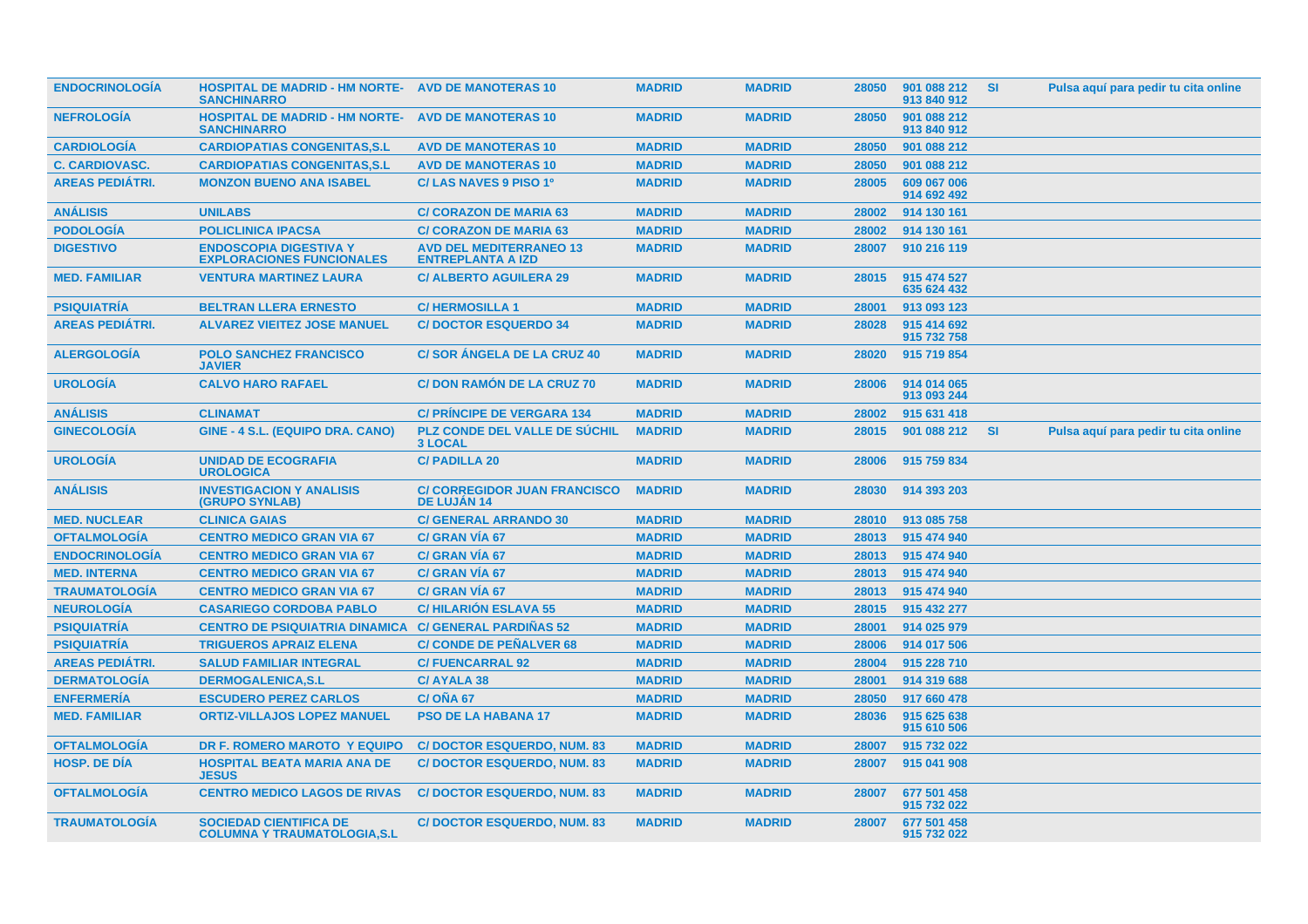| <b>ANESTESIOLOGIA</b>  | <b>TENA GOMEZ Mª DOLORES</b>                                                               | <b>C/DOCTOR ESQUERDO, NUM. 83</b>                   | <b>MADRID</b> | <b>MADRID</b> | 28007 | 915 732 022                |
|------------------------|--------------------------------------------------------------------------------------------|-----------------------------------------------------|---------------|---------------|-------|----------------------------|
| <b>OFTALMOLOGIA</b>    | <b>GUTIERREZ CARMONA FRANCISCO</b><br><b>JOSE</b>                                          | <b>C/DOCTOR ESQUERDO, NUM. 83</b>                   | <b>MADRID</b> | <b>MADRID</b> | 28007 | 915 732 022                |
| <b>ANESTESIOLOGÍA</b>  | <b>ENRIQUEZ DE JUANA CARLOS</b>                                                            | <b>C/JOAQUIN COSTA 28</b>                           | <b>MADRID</b> | <b>MADRID</b> | 28002 | 915 617 100<br>915 630 360 |
| <b>PLAN DE SALUD</b>   | <b>HOSPITAL SAN FRANCISCO DE</b><br><b>ASIS</b>                                            | <b>C/JOAQUIN COSTA 28</b>                           | <b>MADRID</b> | <b>MADRID</b> | 28002 | 915 617 100<br>915 630 360 |
| <b>ANESTESIOLOGIA</b>  | A.A. LOSHERIFF S.L.                                                                        | <b>C/JOAQUIN COSTA 28</b>                           | <b>MADRID</b> | <b>MADRID</b> | 28002 | 915 617 100<br>915 630 360 |
| <b>NEUMOLOGIA</b>      | <b>INVESTIGACION CLINICA,</b><br><b>SOCIEDAD CIVIL</b>                                     | <b>C/JOAQUIN COSTA 28</b>                           | <b>MADRID</b> | <b>MADRID</b> | 28002 | 915 617 100<br>915 630 360 |
| <b>TRAUMATOLOGIA</b>   | <b>TRAUMATOLOGIA HOSPITAL SAN</b><br><b>FRANCISCO DE ASIS. EQUIPO DR.</b><br><b>ZAMORA</b> | <b>C/JOAQUIN COSTA 28</b>                           | <b>MADRID</b> | <b>MADRID</b> | 28002 | 915 640 145<br>915 617 100 |
| <b>TRAUMATOLOGIA</b>   | <b>CENTRO MEDICO QUIRONSALUD</b><br><b>VALLE DEL HENARES</b>                               | <b>C/JOAQUIN COSTA 28</b>                           | <b>MADRID</b> | <b>MADRID</b> | 28002 | 915 617 100<br>915 630 360 |
| <b>CIRUGÍA GENERAL</b> | <b>INSTITUTO QUIRURGICO PORRERO</b><br>Y ASOCIADOS.S.L.P                                   | <b>C/ ARTURO SORIA 105</b>                          | <b>MADRID</b> | <b>MADRID</b> | 28043 | 914 166 866                |
| <b>CIRUGÍA GENERAL</b> | <b>HOSPITAL DE MADRID - HM MADRID</b>                                                      | C/ ARAPILES 8 (JUNTO C. INGLÉS)                     | <b>MADRID</b> | <b>MADRID</b> | 28015 | 901 088 212                |
| <b>CIRUGÍA GENERAL</b> | <b>INTERCIRUGIA</b>                                                                        | <b>C/ CASTELLO 80 CONSULTAS</b><br><b>EXTERNAS</b>  | <b>MADRID</b> | <b>MADRID</b> | 28006 | 914 359 100                |
| <b>ANÁLISIS</b>        | <b>LABORATORIO ECHEVARNE</b>                                                               | <b>C/ VILLANUEVA 9</b>                              | <b>MADRID</b> | <b>MADRID</b> | 28001 | 900 909 110                |
| <b>PSICOLOGÍA</b>      | <b>CRESPO SAIZ VICENTE</b>                                                                 | <b>C/ JOSÉ MARÍA FERNÁNDEZ</b><br><b>LANSEROS 7</b> | <b>MADRID</b> | <b>MADRID</b> | 28017 | 917 265 187                |
| <b>ENFERMERÍA</b>      | PODOCENTER, S.L.                                                                           | C/VELÁZQUEZ 113                                     | <b>MADRID</b> | <b>MADRID</b> | 28006 | 915 649 595                |
| <b>ANESTESIOLOGÍA</b>  | <b>HOSPITAL DE MADRID - HM NUEVO</b><br><b>BELEN</b>                                       | <b>C/ JOSÉ SILVA 7</b>                              | <b>MADRID</b> | <b>MADRID</b> | 28043 |                            |
| <b>MED. FAMILIAR</b>   | <b>ASMED MEDICAL, S.L.U.</b>                                                               | C/ ATENCIÓN A DOMICILIO (S.A.C).                    | <b>MADRID</b> | <b>MADRID</b> | 28001 | 911 289 040<br>913 245 240 |
| <b>PODOLOGÍA</b>       | <b>CONSULTORIO MEDICO LOS</b><br><b>ANGELES, S.L.</b>                                      | AVD LA VERBENA DE LA PALOMA<br>10                   | <b>MADRID</b> | <b>MADRID</b> | 28041 | 913 172 742                |
| <b>MED. NUCLEAR</b>    | <b>CENTRO CLINICO DIAGNOSTICO</b>                                                          | <b>C/ZURBANO 29</b>                                 | <b>MADRID</b> | <b>MADRID</b> | 28010 | 913 085 185<br>913 084 774 |
| <b>ANÁLISIS</b>        | <b>UNILABS</b>                                                                             | <b>PSO HABANA 170</b>                               | <b>MADRID</b> | <b>MADRID</b> | 28036 | 913 596 083<br>913 597 064 |
| <b>MED. FAMILIAR</b>   | ALVAREZ ALVAREZ MIGUEL ANGEL C/ FUENTESPINA 6                                              |                                                     | <b>MADRID</b> | <b>MADRID</b> | 28031 | 913 311 906<br>913 316 922 |
| <b>DERMATOLOGÍA</b>    | <b>GARCIA FUNES JOSE</b>                                                                   | <b>C/FUENTESPINA 6</b>                              | <b>MADRID</b> | <b>MADRID</b> | 28031 | 913 311 906<br>913 316 922 |
| <b>CIRUGÍA GENERAL</b> | <b>CENTRO CLINICO BETANZOS 60</b>                                                          | <b>AVD BETANZOS 60</b>                              | <b>MADRID</b> | <b>MADRID</b> | 28034 | 917 304 202<br>917 302 684 |
| <b>MED. FAMILIAR</b>   | <b>VADILLO RUIZ JOSE JULIO</b>                                                             | <b>C/SOR ANGELA DE LA CRUZ 22</b>                   | <b>MADRID</b> | <b>MADRID</b> | 28020 | 915 794 528                |
| <b>RADIODIAGNÓST.</b>  | <b>CENTRO MEDICO M. SALDAÑA</b>                                                            | <b>C/ VIRGEN DE LAS VIÑAS 9</b>                     | <b>MADRID</b> | <b>MADRID</b> | 28031 | 913 313 933                |
| <b>GINECOLOGÍA</b>     | <b>NUÑEZ OLLER ANTONIO</b>                                                                 | <b>C/PLÉYADES 25</b>                                | <b>MADRID</b> | <b>MADRID</b> | 28023 | 917 522 852                |
| <b>GINECOLOGÍA</b>     | <b>CENTRO MEDICO ZUBER</b>                                                                 | <b>C/PLÉYADES 25</b>                                | <b>MADRID</b> | <b>MADRID</b> | 28023 | 917 522 852                |
| <b>GINECOLOGÍA</b>     | <b>APARICIO BUSTOS JOSE LUIS</b>                                                           | <b>C/PLÉYADES 25</b>                                | <b>MADRID</b> | <b>MADRID</b> | 28023 | 917 522 852                |
| <b>GINECOLOGIA</b>     | <b>DR. LOPEZ NUEVO, ROBERTO</b>                                                            | <b>C/PLEYADES 25</b>                                | <b>MADRID</b> | <b>MADRID</b> | 28023 | 917 522 852                |
| <b>TRAUMATOLOGÍA</b>   | PEREZ-CABALLER PEREZ ANTONIO<br><b>JAVIER</b>                                              | <b>C/PLÉYADES 25</b>                                | <b>MADRID</b> | <b>MADRID</b> | 28023 | 917 522 852                |
| <b>GINECOLOGIA</b>     | <b>CLINICAS NEXO, S.L.</b>                                                                 | <b>C/PLÉYADES 25</b>                                | <b>MADRID</b> | <b>MADRID</b> | 28023 | 917 522 852                |
|                        |                                                                                            |                                                     |               |               |       |                            |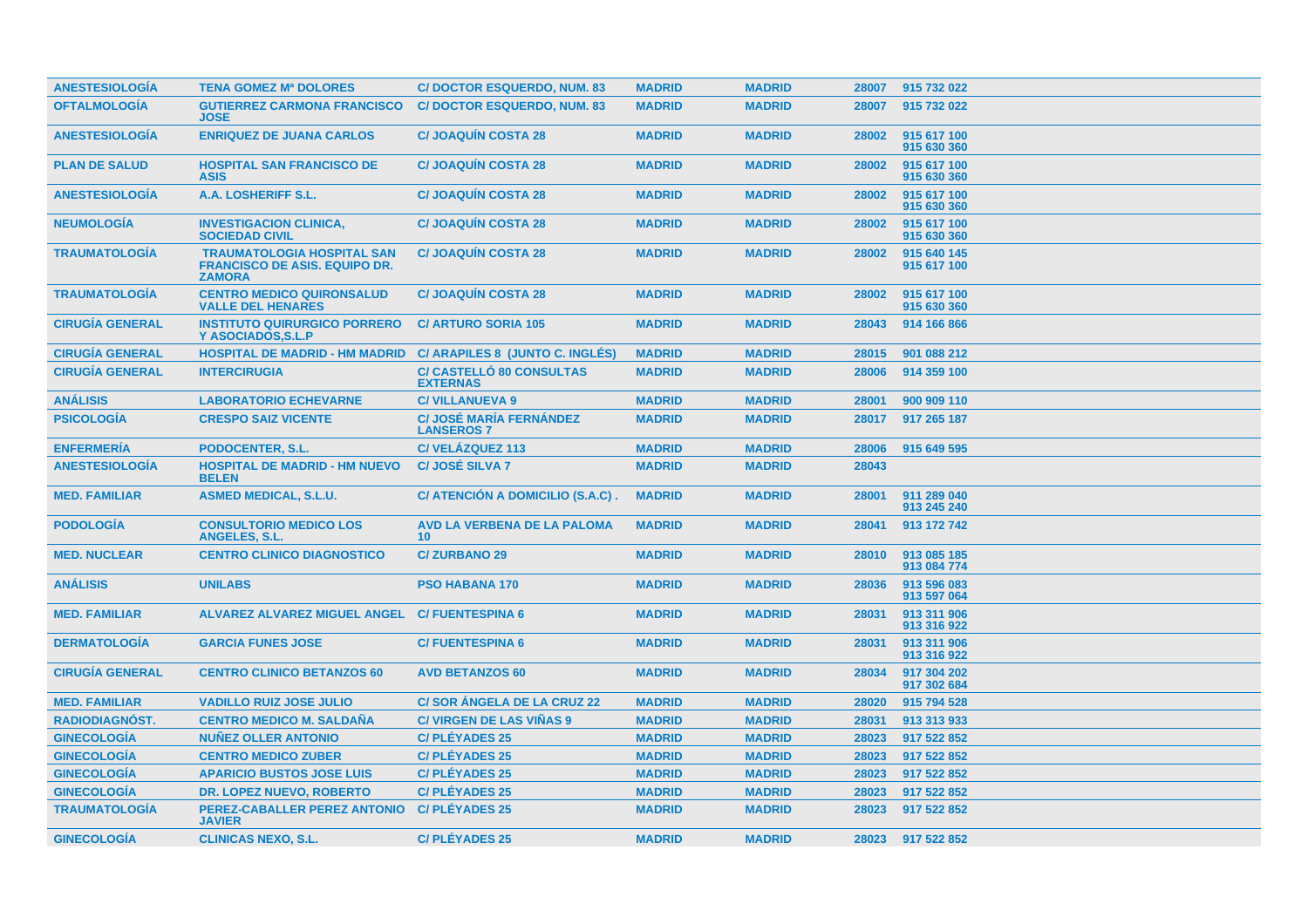| <b>TRAUMATOLOGIA</b>   | <b>GALINDO ANDUJAR ENRIQUE</b>                                                     | <b>C/PLÉYADES 25</b>                 | <b>MADRID</b> | <b>MADRID</b> | 28023 | 917 522 852                |
|------------------------|------------------------------------------------------------------------------------|--------------------------------------|---------------|---------------|-------|----------------------------|
| <b>CIRUGÍA GENERAL</b> | <b>HOSPITAL DE MADRID - HM MADRID</b>                                              | <b>PLZ CONDE DEL VALLE SUCHIL 16</b> | <b>MADRID</b> | <b>MADRID</b> | 28015 | 901 088 212                |
| <b>UROLOGÍA</b>        | <b>CALVO HARO RAFAEL</b>                                                           | <b>PLZ CONDE DEL VALLE SUCHIL 16</b> | <b>MADRID</b> | <b>MADRID</b> | 28015 |                            |
| <b>URGENCIAS</b>       | <b>HOSPITAL DE MADRID - HM MADRID</b>                                              | <b>PLZ CONDE DEL VALLE SUCHIL 16</b> | <b>MADRID</b> | <b>MADRID</b> | 28015 | 901 088 212                |
| <b>TRAUMATOLOGÍA</b>   | <b>DIEZ TORRES FRANCISCO</b>                                                       | <b>PLZ CONDE DEL VALLE SUCHIL 16</b> | <b>MADRID</b> | <b>MADRID</b> | 28015 | 914 476 600                |
| <b>ENDOCRINOLOGÍA</b>  | <b>CENTRO DE ESTUDIOS</b><br><b>ENDOCRINOS</b>                                     | <b>PLZ CONDE DEL VALLE SUCHIL 16</b> | <b>MADRID</b> | <b>MADRID</b> | 28015 | 901 088 212                |
| <b>ENDOCRINOLOGIA</b>  | <b>HM GABINETE VELAZQUEZ</b>                                                       | <b>PLZ CONDE DEL VALLE SUCHIL 16</b> | <b>MADRID</b> | <b>MADRID</b> | 28015 | 901 088 212                |
| <b>ANATOMOPATOLO.</b>  | <b>HOSPITAL DE MADRID - HM MADRID</b>                                              | <b>PLZ CONDE DEL VALLE SUCHIL 16</b> | <b>MADRID</b> | <b>MADRID</b> | 28015 | 901 088 212 1              |
| <b>ANESTESIOLOGÍA</b>  | <b>GOMEZ RIBOT JUAN MARIA</b>                                                      | <b>PLZ CONDE DEL VALLE SUCHIL 16</b> | <b>MADRID</b> | <b>MADRID</b> | 28015 | 914 476 600<br>607 657 456 |
| <b>OFTALMOLOGIA</b>    | <b>NORAM CLINICA, S. L.</b>                                                        | <b>PLZ CONDE DEL VALLE SUCHIL 16</b> | <b>MADRID</b> | <b>MADRID</b> | 28015 | 901 088 212                |
| <b>HOSP, DE DIA</b>    | <b>VITHAS MADRID LA MILAGROSA</b>                                                  | <b>C/ MODESTO LAFUENTE 14</b>        | <b>MADRID</b> | <b>MADRID</b> | 28010 | 914 472 100                |
| <b>ANESTESIOLOGIA</b>  | <b>VITHAS MADRID LA MILAGROSA</b>                                                  | <b>C/ MODESTO LAFUENTE 14</b>        | <b>MADRID</b> | <b>MADRID</b> | 28010 | 914 472 100                |
| <b>ALERGOLOGÍA</b>     | <b>NOVELA BERLIN MARIA TERESA</b>                                                  | <b>C/ MODESTO LAFUENTE 14</b>        | <b>MADRID</b> | <b>MADRID</b> | 28010 | 914 472 100                |
| <b>UROLOGÍA</b>        | <b>VALLEJO HERRADOR JORGE</b>                                                      | <b>C/ JUAN BRAVO 39</b>              | <b>MADRID</b> | <b>MADRID</b> | 28006 |                            |
| <b>C. VASCULAR</b>     | <b>HOSPITAL RUBER JUAN BRAVO 39 - C/ JUAN BRAVO 39</b><br><b>GRUPO QUIRONSALUD</b> |                                      | <b>MADRID</b> | <b>MADRID</b> | 28006 | 910 687 777                |
| <b>RADIODIAGNOST.</b>  | <b>HOSPITAL RUBER JUAN BRAVO 39 - C/ JUAN BRAVO 39</b><br><b>GRUPO QUIRONSALUD</b> |                                      | <b>MADRID</b> | <b>MADRID</b> | 28006 | 910 687 777                |
| <b>REUMATOLOGIA</b>    | <b>HOSPITAL RUBER JUAN BRAVO 39 - C/ JUAN BRAVO 39</b><br><b>GRUPO QUIRONSALUD</b> |                                      | <b>MADRID</b> | <b>MADRID</b> | 28006 | 910 687 777                |
| <b>NEUROLOGIA</b>      | <b>HOSPITAL RUBER JUAN BRAVO 39 - C/ JUAN BRAVO 39</b><br><b>GRUPO QUIRONSALUD</b> |                                      | <b>MADRID</b> | <b>MADRID</b> | 28006 | 910 687 777                |
| <b>ANESTESIOLOGÍA</b>  | <b>KIM-DAROV GARCIA VLADIMIR</b>                                                   | <b>C/ JUAN BRAVO 39</b>              | <b>MADRID</b> | <b>MADRID</b> | 28006 | 910 687 777                |
| <b>ALERGOLOGIA</b>     | <b>HOSPITAL RUBER JUAN BRAVO 39 - C/ JUAN BRAVO 39</b><br><b>GRUPO QUIRONSALUD</b> |                                      | <b>MADRID</b> | <b>MADRID</b> | 28006 | 910 687 777<br>914 022 100 |
| <b>UROLOGIA</b>        | <b>HOSPITAL RUBER JUAN BRAVO 39 - C/ JUAN BRAVO 39</b><br><b>GRUPO QUIRONSALUD</b> |                                      | <b>MADRID</b> | <b>MADRID</b> | 28006 | 910 687 777                |
| <b>TRAUMATOLOGIA</b>   | <b>NUÑEZ SAMPER PIZARROSO,</b><br><b>CESAR</b>                                     | <b>C/ JUAN BRAVO 39</b>              | <b>MADRID</b> | <b>MADRID</b> | 28006 | 910 687 777                |
| <b>ANATOMOPATOLO.</b>  | <b>HOSPITAL RUBER JUAN BRAVO 39 - C/ JUAN BRAVO 39</b><br><b>GRUPO QUIRONSALUD</b> |                                      | <b>MADRID</b> | <b>MADRID</b> | 28006 | 910 687 777                |
| <b>GINECOLOGIA</b>     | <b>LOPEZ MORENO FRANCISCO</b><br><b>JAVIER</b>                                     | <b>C/HONDURAS 14</b>                 | <b>MADRID</b> | <b>MADRID</b> | 28016 | 913 539 500                |
| 0.R.L.                 | <b>ATALAYA DIAZ JESUS</b>                                                          | <b>C/HONDURAS14</b>                  | <b>MADRID</b> | <b>MADRID</b> | 28016 | 913 539 500                |
| <b>UROLOGÍA</b>        | <b>MEDICENTRO LEGANES</b>                                                          | <b>C/HONDURAS14</b>                  | <b>MADRID</b> | <b>MADRID</b> | 28016 | 913 539 500                |
| <b>GINECOLOGÍA</b>     | <b>CENTRO DE OBSTRETRICIA Y</b><br><b>GINECOLOGIA VIZCAINO S.L.</b>                | <b>C/HONDURAS 14</b>                 | <b>MADRID</b> | <b>MADRID</b> | 28016 | 913 539 500                |
| <b>O.R.L.</b>          | <b>CLINICA O.R.L. BRUZON S.L.</b>                                                  | <b>C/HONDURAS14</b>                  | <b>MADRID</b> | <b>MADRID</b> | 28016 | 626 482 523<br>913 539 500 |
| <b>CARDIOLOGIA</b>     | <b>MARTINEZ DIAZ JOSE MARIA</b>                                                    | <b>C/HONDURAS14</b>                  | <b>MADRID</b> | <b>MADRID</b> | 28016 | 636 493 245<br>913 458 585 |
| <b>MATRONA</b>         | <b>ROJAS ROBLES KARMELE</b>                                                        | <b>C/HONDURAS 14</b>                 | <b>MADRID</b> | <b>MADRID</b> | 28016 | 913 539 500                |
| <b>GINECOLOGIA</b>     | <b>CENTRO MEDICO VALDAVIA</b>                                                      | <b>C/HONDURAS14</b>                  | <b>MADRID</b> | <b>MADRID</b> | 28016 | 913 539 500                |
| <b>CIRUGÍA GENERAL</b> | <b>MORENO SANGUINO CARLOS</b>                                                      | <b>C/HONDURAS14</b>                  | <b>MADRID</b> | <b>MADRID</b> | 28016 | 913 539 500                |
| <b>C. MAXILOFACIAL</b> | <b>LLOPIS MINGO PEDRO LUIS</b>                                                     | <b>C/HONDURAS 14</b>                 | <b>MADRID</b> | <b>MADRID</b> | 28016 | 913 539 500                |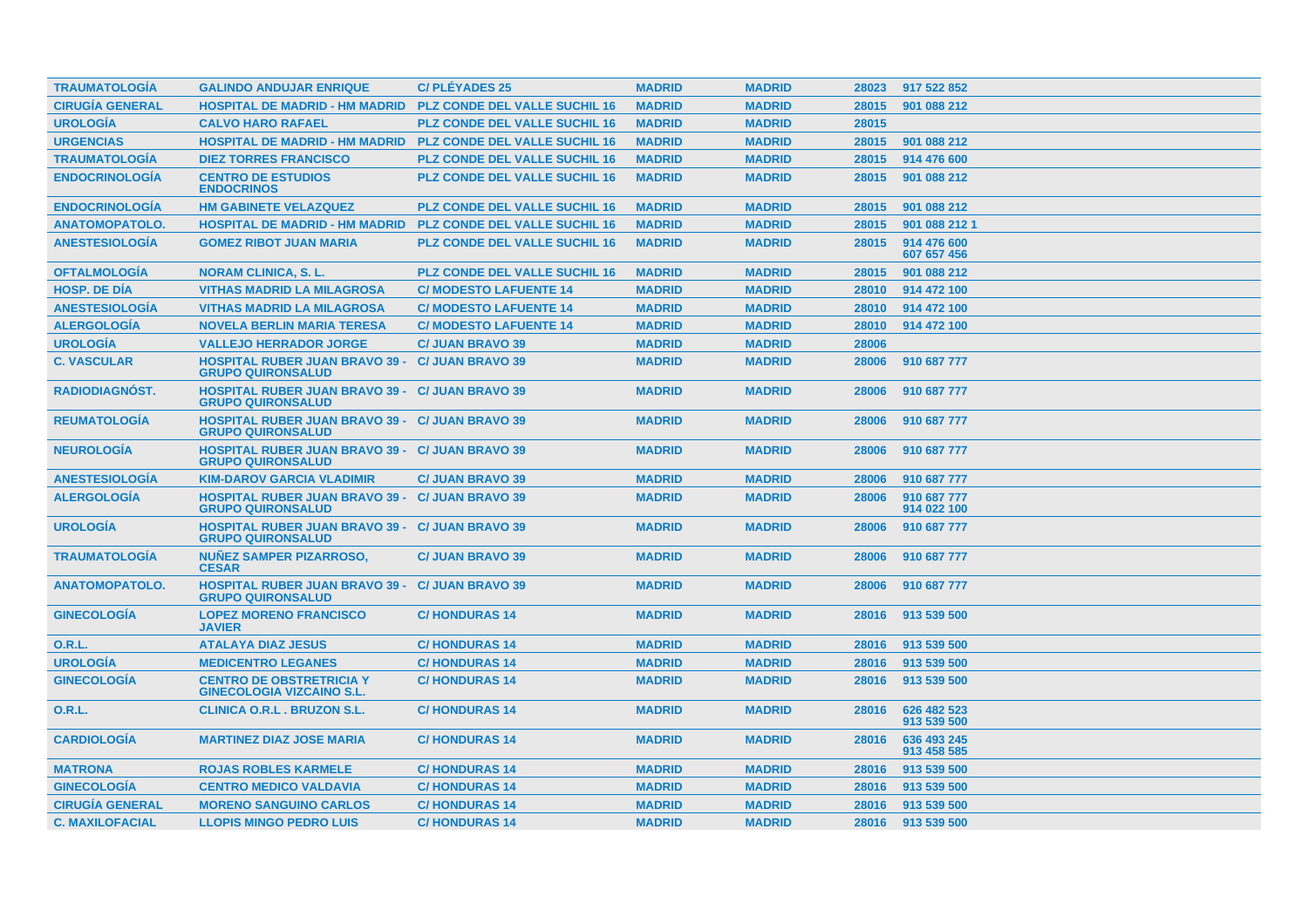| <b>O.R.L.</b>          | <b>DR. PEREZ RULL, JOAQUIN</b>                                                               | <b>C/HONDURAS 14</b>      | <b>MADRID</b> | <b>MADRID</b> |       | 28016 913 539 500          |           |                                      |
|------------------------|----------------------------------------------------------------------------------------------|---------------------------|---------------|---------------|-------|----------------------------|-----------|--------------------------------------|
| <b>OFTALMOLOGÍA</b>    | <b>CLINICA VALDELAFUENTES</b>                                                                | <b>C/HONDURAS14</b>       | <b>MADRID</b> | <b>MADRID</b> | 28016 | 913 539 500                |           |                                      |
| <b>OFTALMOLOGÍA</b>    | <b>BARBED BURGUETE ANTOLIN</b>                                                               | <b>C/HONDURAS14</b>       | <b>MADRID</b> | <b>MADRID</b> | 28016 | 913 539 500                |           |                                      |
| <b>OFTALMOLOGÍA</b>    | <b>DIEZ DEL CORRAL, SOCIEDAD</b><br><b>OFTALMOLOGICA</b>                                     | <b>C/HONDURAS 14</b>      | <b>MADRID</b> | <b>MADRID</b> | 28016 |                            |           |                                      |
| <b>OFTALMOLOGÍA</b>    | <b>DE NOVA DEL REY MANUELA</b><br><b>MARGARITA</b>                                           | <b>C/HONDURAS 14</b>      | <b>MADRID</b> | <b>MADRID</b> | 28016 | 913 539 500                |           |                                      |
| <b>NEUMOLOGÍA</b>      | <b>CANSECO GONZALEZ FELIPE</b>                                                               | <b>C/HONDURAS14</b>       | <b>MADRID</b> | <b>MADRID</b> | 28016 | 913 539 500                |           |                                      |
| <b>O.R.L.</b>          | DR. SANCHEZ MAQUEDA, MARCIAL                                                                 | <b>C/HONDURAS14</b>       | <b>MADRID</b> | <b>MADRID</b> | 28016 | 913 539 500                |           |                                      |
| <b>GINECOLOGÍA</b>     | <b>SEGARRA REY JULIO ALBERTO</b>                                                             | <b>C/HONDURAS14</b>       | <b>MADRID</b> | <b>MADRID</b> | 28016 | 913 539 500                |           |                                      |
| <b>GINECOLOGÍA</b>     | <b>LOPEZ MORENO, FJ Y DR. LOPEZ</b><br><b>RUIZ</b>                                           | <b>C/HONDURAS14</b>       | <b>MADRID</b> | <b>MADRID</b> | 28016 | 913 539 500                |           |                                      |
| <b>O.R.L.</b>          | <b>CENTRO MEDICO AVERROES, S.L.</b>                                                          | <b>C/HONDURAS 14</b>      | <b>MADRID</b> | <b>MADRID</b> | 28016 | 913 539 500                |           |                                      |
| <b>TRAUMATOLOGÍA</b>   | San José Traumatólogos Asociados<br><b>SLP</b>                                               | <b>C/CARTAGENA 111</b>    | <b>MADRID</b> | <b>MADRID</b> | 28002 | 910 687 000                |           |                                      |
| <b>UROLOGÍA</b>        | <b>CLINICA MEDICA SAN JUAN</b>                                                               | <b>C/CARTAGENA 111</b>    | <b>MADRID</b> | <b>MADRID</b> | 28002 | 910 687 000                |           |                                      |
| <b>CIRUGÍA GENERAL</b> | <b>CENTRO MEDICO JACA</b>                                                                    | <b>C/CARTAGENA 111</b>    | <b>MADRID</b> | <b>MADRID</b> | 28002 | 910 687 000                |           |                                      |
| <b>REPROD.ASISTIDA</b> | <b>CENTRO DE REPRODUCCION</b><br><b>HUMANA</b>                                               | <b>C/CARTAGENA 111</b>    | <b>MADRID</b> | <b>MADRID</b> | 28002 |                            |           |                                      |
| <b>TRAUMATOLOGÍA</b>   | San José Traumatólogos Asociados<br><b>SLP</b>                                               | <b>C/CARTAGENA 111</b>    | <b>MADRID</b> | <b>MADRID</b> | 28002 | 910 687 000<br>914 892 457 |           |                                      |
| <b>OFTALMOLOGÍA</b>    | <b>IBERMEDIC GETAFE, S.L.</b>                                                                | <b>C/CARTAGENA 111</b>    | <b>MADRID</b> | <b>MADRID</b> | 28002 | 910 687 000                |           |                                      |
| <b>TRAUMATOLOGÍA</b>   | <b>CENTRO MEDICO QUIRONSALUD</b><br><b>TRES CANTOS</b>                                       | <b>C/CARTAGENA 111</b>    | <b>MADRID</b> | <b>MADRID</b> | 28002 | 910 687 000                |           |                                      |
| <b>NEUROLOGÍA</b>      | <b>HOSPITAL SAN RAFAEL</b>                                                                   | <b>C/SERRANO 199</b>      | <b>MADRID</b> | <b>MADRID</b> | 28016 | 915 649 944                | <b>SI</b> | Pulsa aquí para pedir tu cita online |
| <b>DIGESTIVO</b>       | <b>HOSPITAL SAN RAFAEL</b>                                                                   | <b>C/SERRANO 199</b>      | <b>MADRID</b> | <b>MADRID</b> | 28016 | 915 649 944                | <b>SI</b> | Pulsa aquí para pedir tu cita online |
| <b>URGENCIAS</b>       | <b>HOSPITAL SAN RAFAEL</b>                                                                   | <b>C/SERRANO 199</b>      | <b>MADRID</b> | <b>MADRID</b> | 28016 | 915 649 944                |           |                                      |
| <b>NEUMOLOGÍA</b>      | <b>HOSPITAL SAN RAFAEL</b>                                                                   | <b>C/SERRANO 199</b>      | <b>MADRID</b> | <b>MADRID</b> | 28016 | 915 649 959<br>915 649 944 |           |                                      |
| <b>TRAUMATOLOGIA</b>   | <b>GARCIA GONZALEZ, BENJAMIN</b>                                                             | <b>C/SERRANO 199</b>      | <b>MADRID</b> | <b>MADRID</b> | 28016 | 914 116 250                |           |                                      |
| <b>C. PEDIÁTRICA</b>   | <b>HOSPITAL SAN RAFAEL</b>                                                                   | <b>C/SERRANO 199</b>      | <b>MADRID</b> | <b>MADRID</b> | 28016 | 915 649 944                | <b>SI</b> | Pulsa aquí para pedir tu cita online |
| <b>RADIODIAGNOST.</b>  | <b>HOSPITAL SAN RAFAEL</b>                                                                   | <b>C/SERRANO 199</b>      | <b>MADRID</b> | <b>MADRID</b> | 28016 | 915 649 944                |           |                                      |
| <b>HOSP. DE DIA</b>    | <b>HOSPITAL SAN RAFAEL</b>                                                                   | <b>C/SERRANO 199</b>      | <b>MADRID</b> | <b>MADRID</b> | 28016 | 915 649 943<br>915 649 949 |           |                                      |
| <b>GINECOLOGÍA</b>     | <b>DR. HERRERO DE LUCAS,</b><br><b>FRANCISCO JACINTO</b>                                     | C/ JOSÉ SILVA 7           | <b>MADRID</b> | <b>MADRID</b> | 28043 | 917 444 100                |           |                                      |
| <b>ANESTESIOLOGÍA</b>  | <b>HOSPITAL DE MADRID - HM NUEVO</b><br><b>BELEN</b>                                         | <b>C/JOSÉ SILVA 7</b>     | <b>MADRID</b> | <b>MADRID</b> | 28043 | 901 088 212                |           |                                      |
| <b>GINECOLOGÍA</b>     | DR. LOPEZ NUEVO, ROBERTO                                                                     | <b>C/JOSÉ SILVA 7</b>     | <b>MADRID</b> | <b>MADRID</b> | 28043 | 901 088 212<br>917 220 383 |           |                                      |
| <b>GINECOLOGIA</b>     | <b>REBOLLO CUADRO AFRICA</b>                                                                 | <b>C/ CEA BERMUDEZ 66</b> | <b>MADRID</b> | <b>MADRID</b> | 28003 | 913 993 138                | <b>SI</b> | Pulsa aquí para pedir tu cita online |
| <b>NEFROLOGIA</b>      | <b>HOSPITAL RUBER JUAN BRAVO 49 - C/ JUAN BRAVO 49 3 PLANTA</b><br><b>GRUPO QUIRON SALUD</b> |                           | <b>MADRID</b> | <b>MADRID</b> | 28006 | 910 687 999                |           |                                      |
| <b>C. VASCULAR</b>     | <b>HOSPITAL RUBER JUAN BRAVO 49 - C/ JUAN BRAVO 49 3 PLANTA</b><br><b>GRUPO QUIRON SALUD</b> |                           | <b>MADRID</b> | <b>MADRID</b> | 28006 | 910 687 999                |           |                                      |
| <b>GINECOLOGIA</b>     | <b>HOSPITAL RUBER JUAN BRAVO 49 - C/ JUAN BRAVO 49 3 PLANTA</b><br><b>GRUPO QUIRON SALUD</b> |                           | <b>MADRID</b> | <b>MADRID</b> |       | 28006 910 687 999          |           |                                      |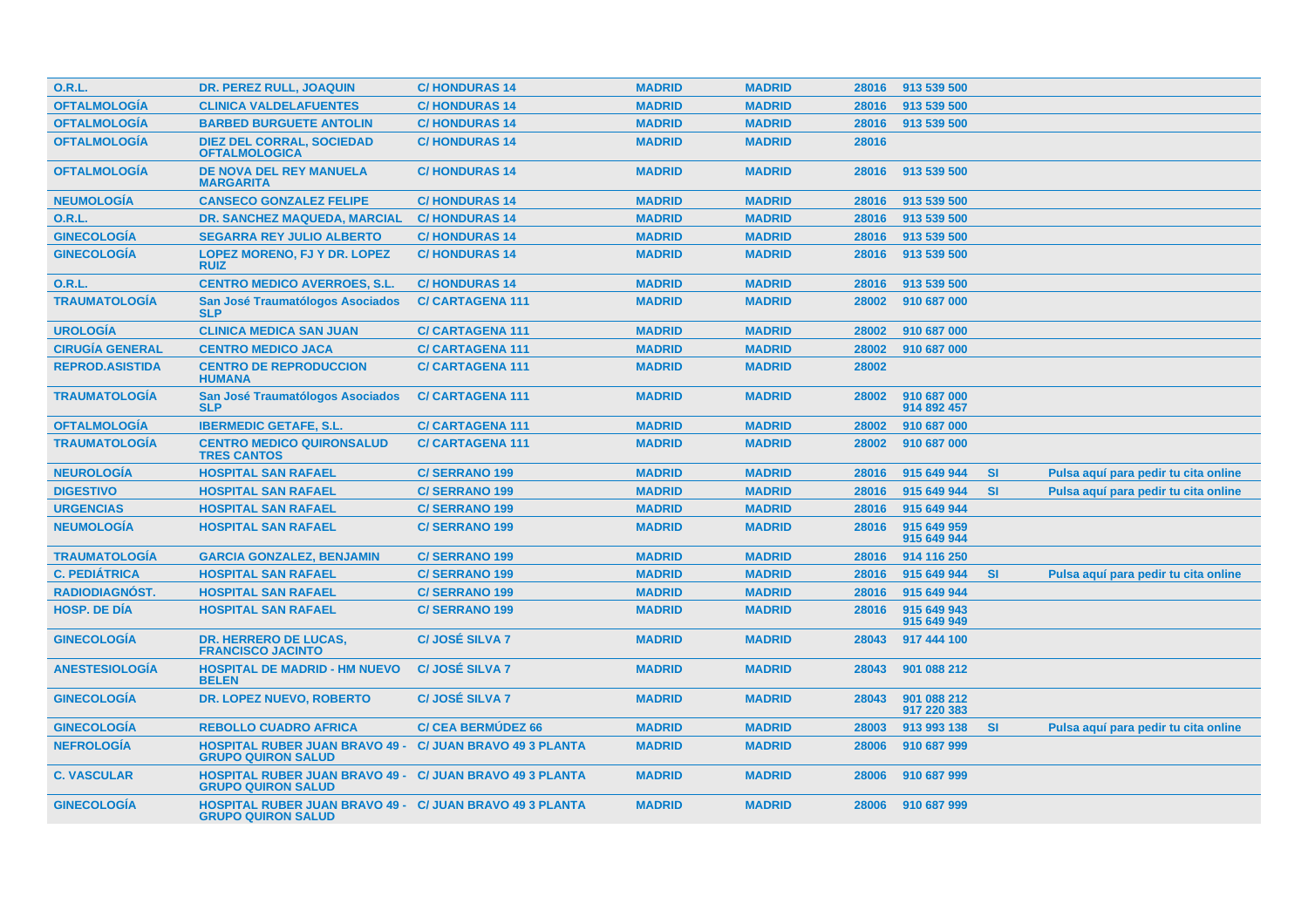| <b>DIGESTIVO</b>       | <b>HOSPITAL RUBER JUAN BRAVO 49 - C/ JUAN BRAVO 49 3 PLANTA</b><br><b>GRUPO QUIRON SALUD</b>         |                                      | <b>MADRID</b> | <b>MADRID</b> | 28006 | 910 687 999<br>914 027 100 |
|------------------------|------------------------------------------------------------------------------------------------------|--------------------------------------|---------------|---------------|-------|----------------------------|
| <b>DERMATOLOGIA</b>    | <b>HOSPITAL RUBER JUAN BRAVO 49 - C/ JUAN BRAVO 49 3 PLANTA</b><br><b>GRUPO QUIRON SALUD</b>         |                                      | <b>MADRID</b> | <b>MADRID</b> | 28006 | 910 687 999                |
| <b>OFTALMOLOGIA</b>    | <b>HOSPITAL RUBER JUAN BRAVO 49 - C/ JUAN BRAVO 49 3 PLANTA</b><br><b>GRUPO QUIRON SALUD</b>         |                                      | <b>MADRID</b> | <b>MADRID</b> | 28006 | 910 687 999                |
| <b>ENDOCRINOLOGIA</b>  | <b>HOSPITAL RUBER JUAN BRAVO 49 - C/ JUAN BRAVO 49 3 PLANTA</b><br><b>GRUPO QUIRON SALUD</b>         |                                      | <b>MADRID</b> | <b>MADRID</b> | 28006 | 910 687 999                |
| <b>TRAUMATOLOGIA</b>   | <b>DELGADO VELILLA, FERNANDO</b>                                                                     | <b>C/ PRINCIPE DE VERGARA 53</b>     | <b>MADRID</b> | <b>MADRID</b> | 28006 | 914 313 829<br>914 359 100 |
| <b>UROLOGÍA</b>        | <b>MEDICARE CONSULTA MEDICA,</b><br>S.L.P                                                            | <b>C/ PRINCIPE DE VERGARA 53</b>     | <b>MADRID</b> | <b>MADRID</b> | 28006 | 911 610 334<br>656 319 644 |
| <b>TRAUMATOLOGÍA</b>   | <b>HOSPITAL NTRA.SRA. DEL</b><br><b>ROSARIO</b>                                                      | <b>C/ PRINCIPE DE VERGARA 53</b>     | <b>MADRID</b> | <b>MADRID</b> | 28006 | 914 313 829<br>914 359 100 |
| <b>O.R.L.</b>          | <b>CLINICA O.R.L. BRUZON S.L.</b>                                                                    | <b>C/ PRINCIPE DE VERGARA 53</b>     | <b>MADRID</b> | <b>MADRID</b> | 28006 | 914 359 100                |
| <b>O.R.L.</b>          | <b>HOSPITAL NTRA.SRA. DEL</b><br><b>ROSARIO</b>                                                      | <b>C/ PRINCIPE DE VERGARA 53</b>     | <b>MADRID</b> | <b>MADRID</b> | 28006 | 629 375 515<br>914 359 100 |
| <b>ANÁLISIS</b>        | <b>INVESTIGACIONES CLINICAS</b><br>RUBASO, S.L.                                                      | <b>C/ PRINCIPE DE VERGARA 53</b>     | <b>MADRID</b> | <b>MADRID</b> | 28006 | 914 313 829<br>914 359 100 |
| <b>DIGESTIVO</b>       | <b>CASANOVA, CONTRERAS, ALBERDI, C/ PRINCIPE DE VERGARA 53</b><br><b>DIGESTIVOS INTEGRALES, S.L.</b> |                                      | <b>MADRID</b> | <b>MADRID</b> | 28006 |                            |
| <b>C. REPARADORA</b>   | <b>HOSPITAL NTRA.SRA. DEL</b><br><b>ROSARIO</b>                                                      | <b>C/ PRINCIPE DE VERGARA 53</b>     | <b>MADRID</b> | <b>MADRID</b> | 28006 | 914 359 100                |
| <b>MATRONA</b>         | <b>FERNANDEZ ARGUEDAS ISABEL</b>                                                                     | <b>C/ PRINCIPE DE VERGARA 53</b>     | <b>MADRID</b> | <b>MADRID</b> | 28006 | 914 313 829<br>914 359 100 |
| <b>GINECOLOGIA</b>     | <b>NAVARRO SOLER ANTONIO LUIS</b>                                                                    | <b>C/ PRINCIPE DE VERGARA 53</b>     | <b>MADRID</b> | <b>MADRID</b> | 28006 | 914 313 829<br>914 359 100 |
| <b>CIRUGÍA GENERAL</b> | <b>MEDICINA APLICADA</b>                                                                             | <b>C/ PRINCIPE DE VERGARA 53</b>     | <b>MADRID</b> | <b>MADRID</b> | 28006 |                            |
| <b>GINECOLOGÍA</b>     | <b>MEDIDESK.S.L</b>                                                                                  | <b>C/ PRINCIPE DE VERGARA 53</b>     | <b>MADRID</b> | <b>MADRID</b> | 28006 | 914 359 100                |
| <b>ANESTESIOLOGÍA</b>  | <b>ORTEGA ROMERO ALEJANDRO</b>                                                                       | <b>C/ PRINCIPE DE VERGARA 53</b>     | <b>MADRID</b> | <b>MADRID</b> | 28006 | 914 313 829<br>914 359 100 |
| <b>MATRONA</b>         | <b>GUERRERO PASCUAL ROSA</b>                                                                         | <b>C/ PRINCIPE DE VERGARA 53</b>     | <b>MADRID</b> | <b>MADRID</b> | 28006 | 656 319 644<br>914 313 829 |
| <b>GINECOLOGIA</b>     | <b>GARCIA-ALBERTOS PEREZ</b><br><b>FRANCISCO</b>                                                     | <b>C/ PRINCIPE DE VERGARA 53</b>     | <b>MADRID</b> | <b>MADRID</b> | 28006 | 914 419 407                |
| <b>TRAUMATOLOGÍA</b>   | <b>HOSPITAL LA LUZ</b>                                                                               | <b>C/ DEL MAESTRO ANGEL LLORCA 8</b> | <b>MADRID</b> | <b>MADRID</b> | 28003 | 914 530 200<br>914 350 267 |
| <b>DIGESTIVO</b>       | <b>HOSPITAL LA LUZ</b>                                                                               | C/ DEL MAESTRO ANGEL LLORCA 8 MADRID |               | <b>MADRID</b> | 28003 | 914 530 200<br>914 530 303 |
| <b>DIGESTIVO</b>       | <b>HOSPITAL LA LUZ</b>                                                                               | C/DEL MAESTRO ANGEL LLORCA 8 MADRID  |               | <b>MADRID</b> | 28003 | 914 530 200<br>914 350 267 |
| <b>NEUMOLOGIA</b>      | <b>HOSPITAL LA LUZ</b>                                                                               | C/DEL MAESTRO ANGEL LLORCA 8 MADRID  |               | <b>MADRID</b> | 28003 | 914 530 200<br>914 530 303 |
| <b>OFTALMOLOGÍA</b>    | <b>HOSPITAL LA LUZ</b>                                                                               | C/DEL MAESTRO ANGEL LLORCA 8 MADRID  |               | <b>MADRID</b> | 28003 | 914 530 200<br>914 350 267 |
| <b>NEUMOLOGIA</b>      | <b>HOSPITAL LA LUZ</b>                                                                               | C/ DEL MAESTRO ANGEL LLORCA 8 MADRID |               | <b>MADRID</b> | 28003 | 914 530 200                |
| <b>DERMATOLOGÍA</b>    | <b>HOSPITAL LA LUZ</b>                                                                               | C/ DEL MAESTRO ANGEL LLORCA 8 MADRID |               | <b>MADRID</b> | 28003 | 914 530 200<br>914 530 303 |
| <b>NEUROFISIOLOGÍA</b> | <b>HOSPITAL LA LUZ</b>                                                                               | C/ DEL MAESTRO ANGEL LLORCA 8 MADRID |               | <b>MADRID</b> | 28003 | 914 530 200                |
| <b>ALERGOLOGIA</b>     | <b>HOSPITAL LA LUZ</b>                                                                               | C/ DEL MAESTRO ANGEL LLORCA 8 MADRID |               | <b>MADRID</b> | 28003 | 914 530 200                |
|                        |                                                                                                      |                                      |               |               |       |                            |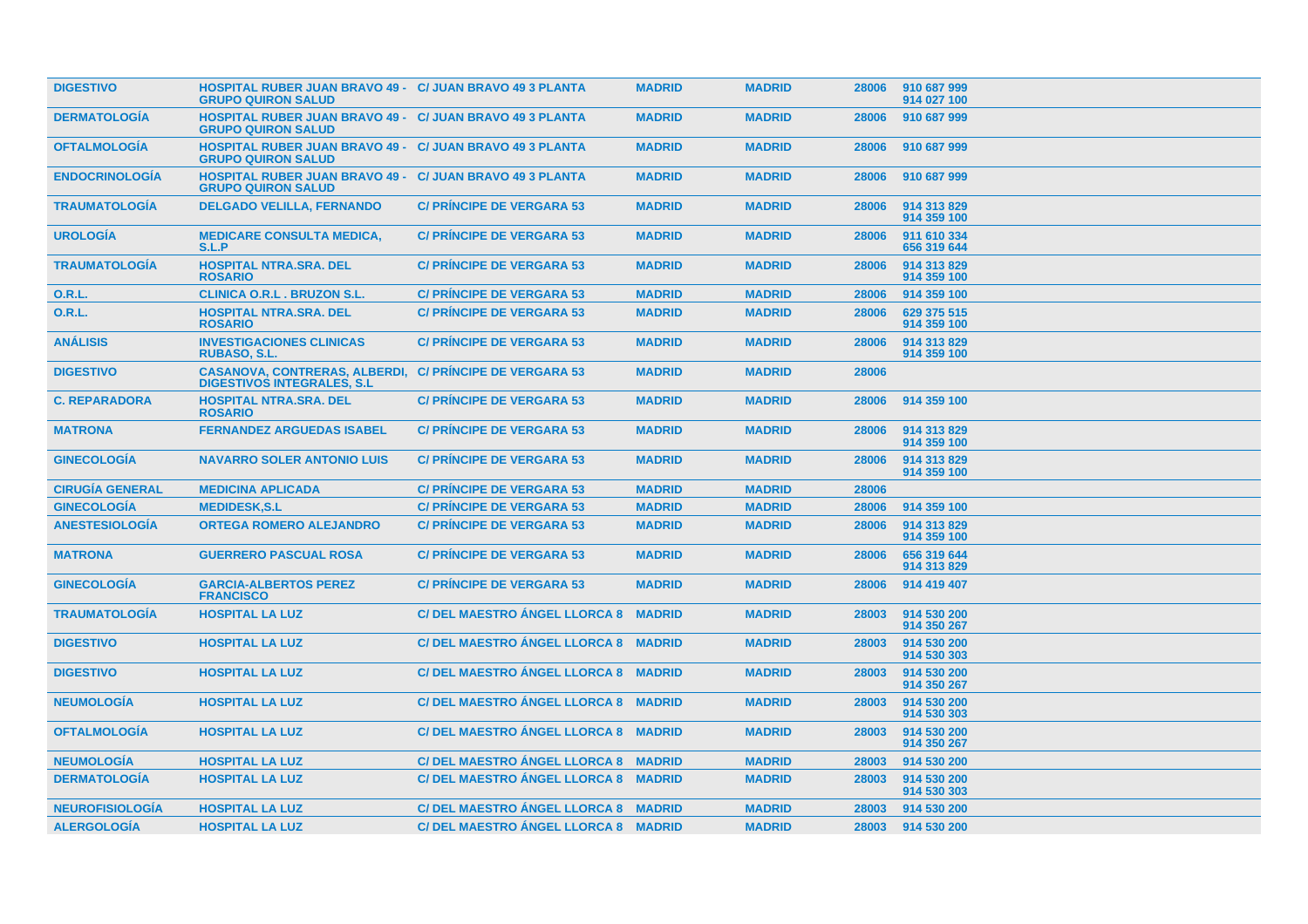| <b>TRAUMATOLOGIA</b>   | <b>MOSCARDO MORALES-VARA DE</b><br><b>REY ENRIQUE</b>                | <b>C/LA GRANJA 8</b>                              | <b>MADRID</b> | <b>MADRID</b> | 28003 | 914 539 400<br>648 771 724 |
|------------------------|----------------------------------------------------------------------|---------------------------------------------------|---------------|---------------|-------|----------------------------|
| <b>GINECOLOGÍA</b>     | <b>TUBIO ECHAGÜE JOSE IGNACIO</b>                                    | <b>C/LA GRANJA 8</b>                              | <b>MADRID</b> | <b>MADRID</b> | 28003 | 915 538 700<br>914 539 400 |
| <b>PUERICULTURA</b>    | <b>DE LA FUENTE PEREZ JESUS</b>                                      | <b>C/FEDERICO GUTIÉRREZ 1</b>                     | <b>MADRID</b> | <b>MADRID</b> | 28027 | 915 199 256<br>914 073 037 |
| <b>MED. FAMILIAR</b>   | <b>CENTRO MEDICO PARIS, S.L.</b>                                     | <b>C/ CARLOS MARTIN ALVAREZ 45</b>                | <b>MADRID</b> | <b>MADRID</b> | 28018 | 914 771 111                |
| <b>MED. FAMILIAR</b>   | <b>CENTRO MEDICO SANIMED</b>                                         | <b>RDA CABALLERO DE LA MANCHA</b><br>75           | <b>MADRID</b> | <b>MADRID</b> | 28034 | 913 721 662<br>911 372 166 |
| <b>CARDIOLOGÍA</b>     | <b>MDH CENTROS MEDICOS</b>                                           | <b>C/ ALGABENO 119 LC. 13-14</b>                  | <b>MADRID</b> | <b>MADRID</b> | 28043 | 913 884 434                |
| <b>MED. FAMILIAR</b>   | <b>PELAEZ JIMENEZ MANUEL LUIS</b>                                    | <b>C/ CONDE DE PEÑALVER 28</b>                    | <b>MADRID</b> | <b>MADRID</b> | 28006 | 914 027 497                |
| <b>PODOLOGÍA</b>       | <b>CLINICA ALBUFERA 49</b>                                           | <b>C/NTRA SRA DE LAS MERCEDES 1</b>               | <b>MADRID</b> | <b>MADRID</b> | 28038 | 914 784 072                |
| <b>ANÁLISIS</b>        | <b>MEGALAB</b>                                                       | <b>C/PINGÜINO 23</b>                              | <b>MADRID</b> | <b>MADRID</b> | 28047 | 915 255 267                |
| <b>TRAUMATOLOGÍA</b>   | <b>LEYES VENCE MANUEL</b>                                            | <b>AVD VENTISQUERO DE LA</b><br><b>CONDESA 42</b> | <b>MADRID</b> | <b>MADRID</b> | 28035 | 917 355 764<br>917 355 768 |
| <b>CIRUGÍA GENERAL</b> | <b>GARCIA PADROS MAXIMO</b>                                          | <b>AVD VENTISQUERO DE LA</b><br><b>CONDESA 42</b> | <b>MADRID</b> | <b>MADRID</b> | 28035 | 917 355 764                |
| <b>C. MAXILOFACIAL</b> | <b>CLINICA CEMTRO</b>                                                | <b>AVD VENTISQUERO DE LA</b><br><b>CONDESA 42</b> | <b>MADRID</b> | <b>MADRID</b> | 28035 | 917 355 764<br>917 355 757 |
| <b>CIRUGÍA GENERAL</b> | <b>CLINICA CEMTRO</b>                                                | <b>AVD VENTISQUERO DE LA</b><br><b>CONDESA 42</b> | <b>MADRID</b> | <b>MADRID</b> | 28035 | 917 355 757                |
| <b>NEUROLOGÍA</b>      | <b>CLINICA CEMTRO</b>                                                | <b>AVD VENTISQUERO DE LA</b><br><b>CONDESA 42</b> | <b>MADRID</b> | <b>MADRID</b> | 28035 | 917 355 764<br>917 355 757 |
| <b>TRAUMATOLOGIA</b>   | <b>UNMEQUI UNIVERSAL MEDICO</b><br><b>QUIRURGICA, S.A.</b>           | <b>AVD VENTISQUERO DE LA</b><br><b>CONDESA 42</b> | <b>MADRID</b> | <b>MADRID</b> | 28035 | 914 312 157<br>647 729 616 |
| <b>C. TORÁCICA</b>     | <b>CLINICA CEMTRO</b>                                                | <b>AVD VENTISQUERO DE LA</b><br><b>CONDESA 42</b> | <b>MADRID</b> | <b>MADRID</b> | 28035 | 917 355 757                |
| <b>CIRUGÍA GENERAL</b> | <b>VALDERRABANO GONZALEZ</b><br><b>SANTIAGO GABRIEL</b>              | <b>AVD VENTISQUERO DE LA</b><br><b>CONDESA 42</b> | <b>MADRID</b> | <b>MADRID</b> | 28035 |                            |
| <b>NEUROLOGÍA</b>      | <b>CLINICA CEMTRO</b>                                                | <b>AVD VENTISQUERO DE LA</b><br><b>CONDESA 42</b> | <b>MADRID</b> | <b>MADRID</b> | 28035 | 917 355 757                |
| <b>UROLOGÍA</b>        | <b>CENTRO MEDICO JACA</b>                                            | C/ ALCALA 619                                     | <b>MADRID</b> | <b>MADRID</b> | 28022 | 917 430 690                |
| <b>FISIOTERAPIA</b>    | <b>FISIOCEN CENTRO DE</b><br><b>FISIOTERAPIA</b>                     | <b>C/PEDRO RICO 27</b>                            | <b>MADRID</b> | <b>MADRID</b> | 28029 | 913 144 334                |
| <b>ANÁLISIS</b>        | <b>LABORATORIO ECHEVARNE</b>                                         | C/TÉLLEZ 30                                       | <b>MADRID</b> | <b>MADRID</b> | 28007 | 900 909 110                |
| <b>GINECOLOGÍA</b>     | <b>CENTRO MEDICO MAESTRANZA.S.A</b>                                  | C/TÉLLEZ 30                                       | <b>MADRID</b> | <b>MADRID</b> | 28007 | 915 020 301                |
| <b>DIGESTIVO</b>       | <b>CENTRO MEDICO MAESTRANZA, S.A.</b>                                | C/TÉLLEZ 30                                       | <b>MADRID</b> | <b>MADRID</b> | 28007 | 915 020 301                |
| <b>ANATOMOPATOLO.</b>  | <b>M.D.ANDERSON INTERNATIONAL</b><br><b>ESPAÑA</b>                   | <b>C/ ARTURO SORIA 270</b>                        | <b>MADRID</b> | <b>MADRID</b> | 28033 | 917 878 600                |
| <b>NEUROLOGÍA</b>      | <b>DOMINGUEZ SALGADO MANUEL</b>                                      | <b>C/FERNÁNDEZ DE LA HOZ 45</b>                   | <b>MADRID</b> | <b>MADRID</b> | 28010 | 914 473 400                |
| <b>GINECOLOGÍA</b>     | <b>GARCIA ARTUÑEDO, S.L.</b>                                         | <b>C/PADRE XIFRÉ 3</b>                            | <b>MADRID</b> | <b>MADRID</b> | 28002 | 915 102 342                |
| <b>ANÁLISIS</b>        | <b>GOYA ANALISIS, S.L.</b>                                           | <b>C/ BRAVO MURILLO 81</b>                        | <b>MADRID</b> | <b>MADRID</b> | 28003 | 915 334 086                |
| <b>GINECOLOGÍA</b>     | <b>CENTRO DE OBSTRETRICIA Y</b><br><b>GINECOLOGIA VIZCAINO S.L.</b>  | <b>C/BLASCO DE GARAY 64</b>                       | <b>MADRID</b> | <b>MADRID</b> | 28015 | 914 506 676<br>915 496 301 |
| <b>C. TORÁCICA</b>     | <b>HOSPITAL DE MADRID - HM NORTE-</b><br><b>SANCHINARRO</b>          | C/ONA 10                                          | <b>MADRID</b> | <b>MADRID</b> | 28050 | 901 088 212                |
| <b>RADIOTERAPIA</b>    | <b>HOSPITAL DE MADRID - HM NORTE- C/OÑA 10</b><br><b>SANCHINARRO</b> |                                                   | <b>MADRID</b> | <b>MADRID</b> | 28050 | 901 088 212                |
|                        |                                                                      |                                                   |               |               |       |                            |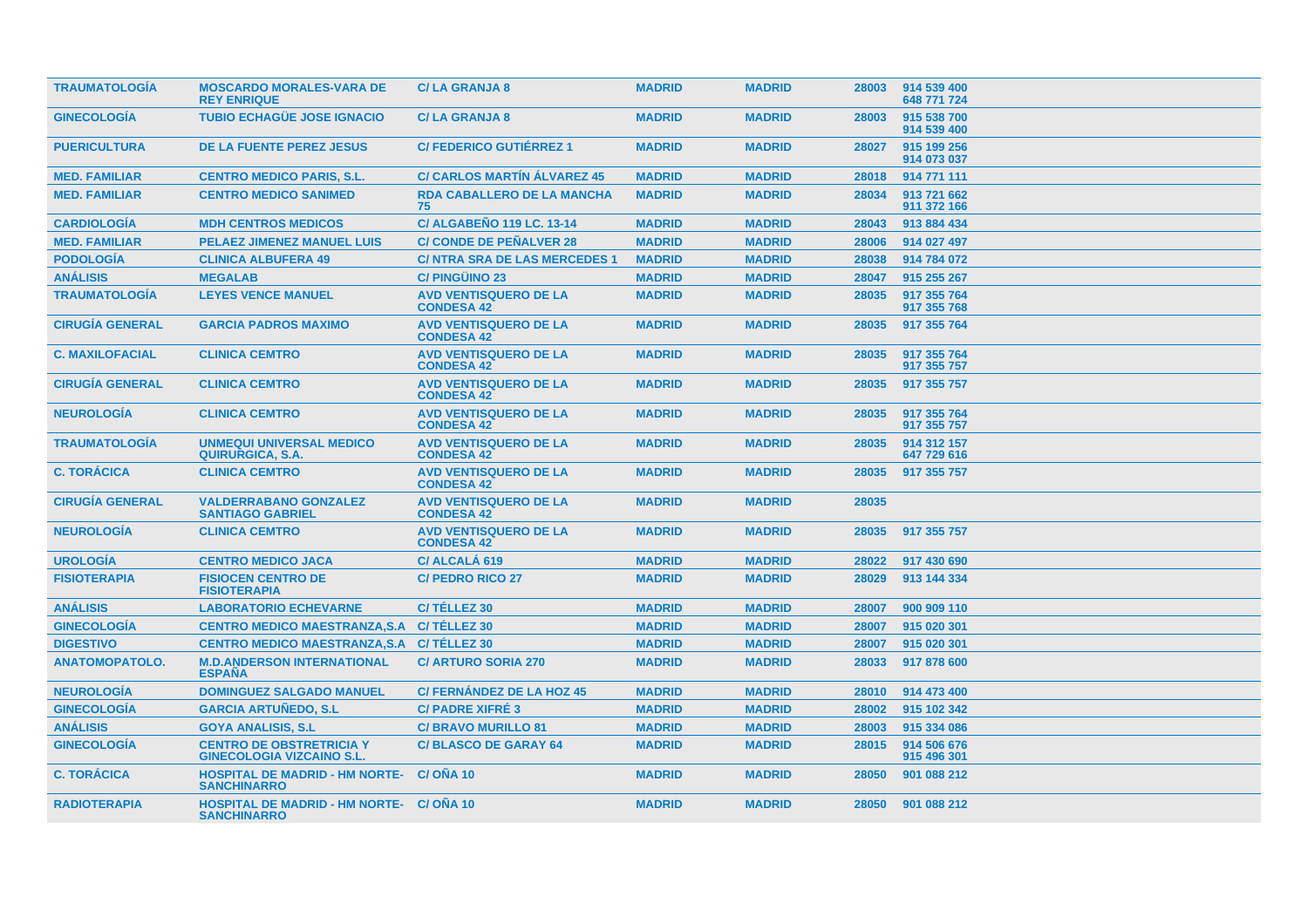| <b>C. VASCULAR</b>     | <b>HOSPITAL DE MADRID - HM NORTE- C/ONA 10</b><br><b>SANCHINARRO</b>       |                                                            | <b>MADRID</b> | <b>MADRID</b> | 28050 | 901 088 212<br>917 567 800 |
|------------------------|----------------------------------------------------------------------------|------------------------------------------------------------|---------------|---------------|-------|----------------------------|
| <b>DIGESTIVO</b>       | <b>HOSPITAL DE MADRID - HM NORTE- C/OÑA 10</b><br><b>SANCHINARRO</b>       |                                                            | <b>MADRID</b> | <b>MADRID</b> | 28050 | 901 088 212<br>917 567 800 |
| <b>URGENCIAS</b>       | <b>HOSPITAL DE MADRID - HM NORTE- C/ ONA 10</b><br><b>SANCHINARRO</b>      |                                                            | <b>MADRID</b> | <b>MADRID</b> | 28050 | 901 088 212<br>917 567 800 |
| <b>CIRUGÍA GENERAL</b> | <b>HM GABINETE VELAZQUEZ</b>                                               | <b>C/ OÑA 10</b>                                           | <b>MADRID</b> | <b>MADRID</b> | 28050 | 901 088 212                |
| <b>FARMACIA</b>        | <b>FARMACIA CAMPOS ASENSIO</b>                                             | <b>C/BAÑOS DE MONTEMAYOR 7</b>                             | <b>MADRID</b> | <b>MADRID</b> | 28005 | 916 834 681                |
| <b>LOGOPEDIA</b>       | <b>ARELA</b>                                                               | <b>C/ MELCHOR FERNANDEZ</b><br><b>ALMAGRO 68</b>           | <b>MADRID</b> | <b>MADRID</b> | 28029 | 659 031 275<br>646 197 505 |
| <b>CARDIOLOGÍA</b>     | <b>BATLLE PEREZ MAURICIO</b><br><b>ALBERTO</b>                             | C/HILARIÓN ESLAVA 55 PISO 4º-<br>PTA <sub>2</sub>          | <b>MADRID</b> | <b>MADRID</b> | 28015 | 915 442 185                |
| <b>NEUROLOGIA</b>      | <b>MOLINA ARJONA, JOSE ANTONIO</b>                                         | <b>C/EMILIO CARRERE 7</b>                                  | <b>MADRID</b> | <b>MADRID</b> | 28015 | 914 466 089                |
| <b>MED. FAMILIAR</b>   | <b>MUÑOZ ALLENDE MARIA ELISA</b>                                           | <b>PSO CASTELLANA 224</b>                                  | <b>MADRID</b> | <b>MADRID</b> | 28046 | 913 150 105                |
| <b>CIRUGÍA GENERAL</b> | <b>CMED- Centro Médico Quirúrgico de</b><br><b>Enfermedades Digestivas</b> | <b>C/OQUENDO 23</b>                                        | <b>MADRID</b> | <b>MADRID</b> | 28006 | 915 620 290                |
| <b>MATRONA</b>         | <b>FERNANDEZ GOMEZ SANTIAGA</b>                                            | <b>C/ MODESTO LA FUENTE 14</b>                             | <b>MADRID</b> | <b>MADRID</b> | 28008 | 914 472 100                |
| <b>HOSP. GENERAL</b>   | <b>VITHAS MADRID PARDO ARAVACA</b>                                         | C/LA SALLE 12 SALIDA 10 DE N-VI<br>(CRTA LA CORUNA)        | <b>MADRID</b> | <b>MADRID</b> | 28023 | 915 129 030<br>915 129 034 |
| 0.R.L.                 | <b>FERNANDEZ FERNANDEZ,</b><br><b>SEVERINO</b>                             | C/LA SALLE 12 SALIDA 10 DE N-VI<br>(CRTA LA CORUÑA)        | <b>MADRID</b> | <b>MADRID</b> | 28023 | 915 129 000<br>915 129 026 |
| <b>DIGESTIVO</b>       | <b>VITHAS MADRID PARDO ARAVACA</b>                                         | C/LA SALLE 12 SALIDA 10 DE N-VI<br><b>(CRTA LA CORUNA)</b> | <b>MADRID</b> | <b>MADRID</b> | 28023 | 915 129 000                |
| <b>RADIODIAGNÓST.</b>  | <b>VITHAS MADRID PARDO ARAVACA</b>                                         | C/LA SALLE 12 SALIDA 10 DE N-VI<br><b>(CRTA LA CORUNA)</b> | <b>MADRID</b> | <b>MADRID</b> | 28023 | 915 858 000<br>915 129 034 |
| <b>UROLOGÍA</b>        | <b>CENTRO MEDICO VILLANUEVA DE</b><br><b>LA CANADA, S.L.</b>               | C/LA SALLE 12 SALIDA 10 DE N-VI<br><b>(CRTA LA CORUNA)</b> | <b>MADRID</b> | <b>MADRID</b> | 28023 | 915 129 000<br>915 129 026 |
| <b>RADIODIAGNÓST.</b>  | <b>VITHAS MADRID PARDO ARAVACA</b>                                         | C/LA SALLE 12 SALIDA 10 DE N-VI<br><b>(CRTA LA CORUNA)</b> | <b>MADRID</b> | <b>MADRID</b> | 28023 | 915 129 000<br>915 129 080 |
| <b>TRAUMATOLOGIA</b>   | <b>CENTRO MEDICO SALUD 2000</b>                                            | C/LA SALLE 12 SALIDA 10 DE N-VI<br>(CRTA LA CORUÑA)        | <b>MADRID</b> | <b>MADRID</b> | 28023 | 915 129 034                |
| <b>PODOLOGÍA</b>       | <b>PODOACTIVA PREMIER</b>                                                  | <b>C/ CAPITAN HAYA 47</b>                                  | <b>MADRID</b> | <b>MADRID</b> | 28020 | 911 853 434                |
| <b>ANATOMOPATOLO.</b>  | <b>SAIZ-PARDO SANZ MELCHOR</b>                                             | <b>C/RIOS ROSAS 46</b>                                     | <b>MADRID</b> | <b>MADRID</b> | 28003 | 915 535 695                |
| <b>PODOLOGÍA</b>       | <b>BOUKARROUH ALVAREZ OMAR</b>                                             | <b>C/JUANELO 14</b>                                        | <b>MADRID</b> | <b>MADRID</b> | 28012 | 914 203 608                |
| <b>ALERGOLOGÍA</b>     | <b>CENTRO MEDICO CLINISALUD DE</b><br><b>EUGENIA DE MONTIJO SL</b>         | <b>C/PINGÜINO 23</b>                                       | <b>MADRID</b> | <b>MADRID</b> | 28047 | 915 255 267                |
| <b>TRAUMATOLOGÍA</b>   | <b>ZURBANO VAZQUEZ FRANCISCO</b><br><b>JAVIER</b>                          | <b>C/UNION 10</b>                                          | <b>MADRID</b> | <b>MADRID</b> | 28013 | 915 593 891<br>915 594 327 |
| <b>TRAUMATOLOGÍA</b>   | <b>JARUMACOL, S.L UNIPERSONAL</b>                                          | <b>C/DOCTOR ESQUERDO 83</b>                                | <b>MADRID</b> | <b>MADRID</b> | 28007 | 914 097 919<br>619 273 979 |
| <b>AREAS PEDIÁTRI.</b> | <b>BABYNAT S.L.P</b>                                                       | <b>AVD AMÉRICA 33</b>                                      | <b>MADRID</b> | <b>MADRID</b> | 28002 | 917 046 557<br>659 465 272 |
| <b>ANESTESIOLOGIA</b>  | <b>OSMARAL SALUD, S.L.P</b>                                                | <b>C/DOCTOR ESQUERDO 83</b>                                | <b>MADRID</b> | <b>MADRID</b> | 28007 | 914 097 919                |
| <b>MED. INTERNA</b>    | <b>HOSPITAL BEATA MARIA ANA DE</b><br><b>JESUS</b>                         | <b>C/DOCTOR ESQUERDO 83</b>                                | <b>MADRID</b> | <b>MADRID</b> | 28007 | 915 044 488<br>914 090 903 |
| <b>ALERGOLOGIA</b>     | <b>CENTRO MEDICO BARAJAS</b>                                               | <b>C/BAHIA DE GANDO 1 CC BAHIA</b><br><b>CENTER</b>        | <b>MADRID</b> | <b>MADRID</b> | 28042 | 917 462 195                |
| <b>DERMATOLOGIA</b>    | <b>CENTRO MEDICO BARAJAS</b>                                               | <b>C/BAHIA DE GANDO 1 CC BAHIA</b><br><b>CENTER</b>        | <b>MADRID</b> | <b>MADRID</b> | 28042 | 670 734 029<br>917 462 195 |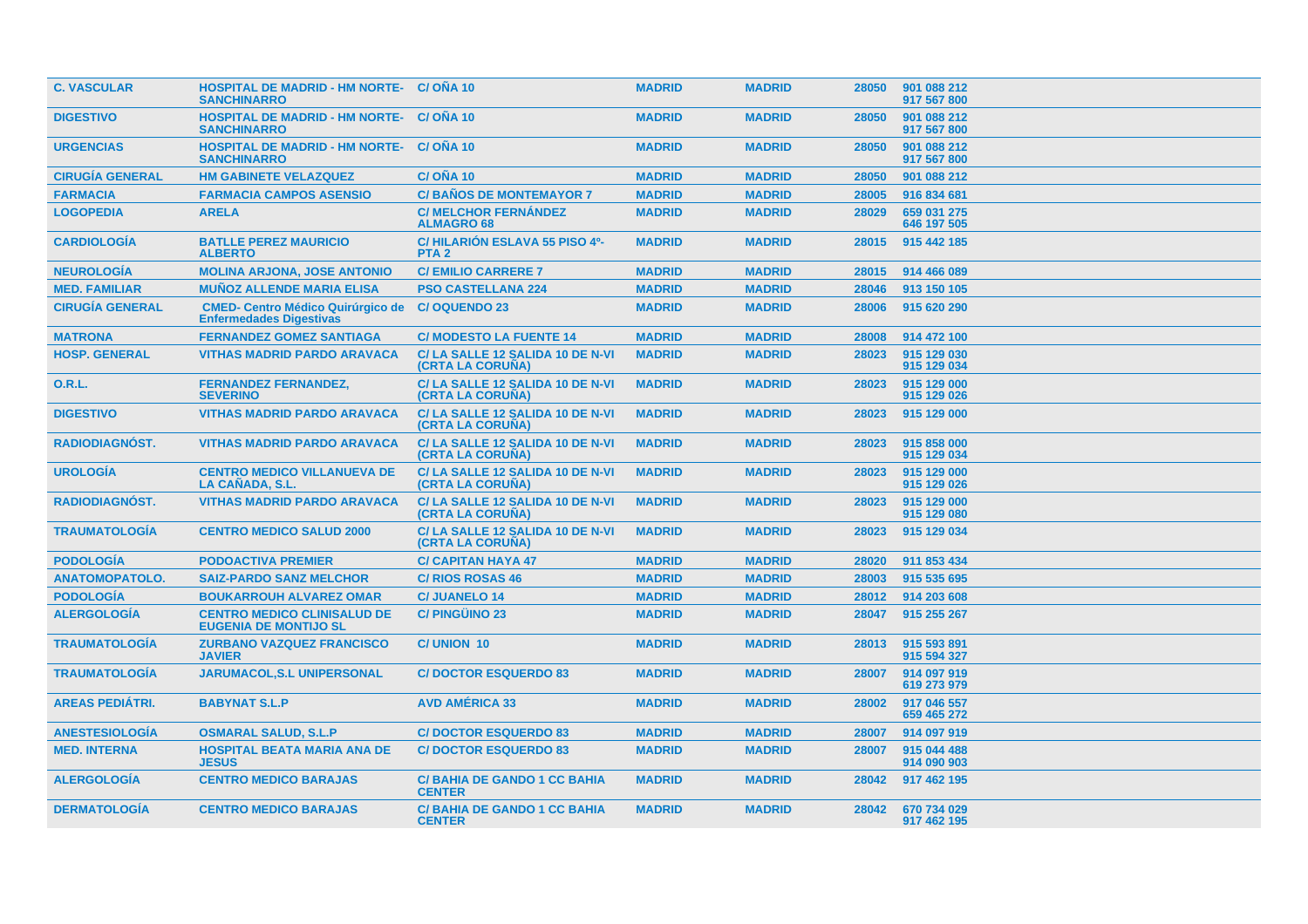| <b>AREAS PEDIÁTRI.</b> | <b>VITHAS MADRID ARTURO SORIA</b>                                               | <b>C/ ARTURO SORIA 103-105</b>                                          | <b>MADRID</b> | <b>MADRID</b> | 28043 | 912 143 100<br>914 130 061 |
|------------------------|---------------------------------------------------------------------------------|-------------------------------------------------------------------------|---------------|---------------|-------|----------------------------|
| <b>RADIODIAGNOST.</b>  | <b>VITHAS MADRID ARTURO SORIA</b>                                               | <b>C/ ARTURO SORIA 103-105</b>                                          | <b>MADRID</b> | <b>MADRID</b> | 28043 | 912 143 100<br>914 130 061 |
| <b>MED. INTERNA</b>    | <b>VITHAS MADRID ARTURO SORIA</b>                                               | C/ ARTURO SORIA 103-105                                                 | <b>MADRID</b> | <b>MADRID</b> | 28043 | 912 143 100                |
| <b>ANESTESIOLOGÍA</b>  | <b>DE DIEGO FERNANDEZ ROBERTO</b>                                               | C/ ARTURO SORIA 103-105                                                 | <b>MADRID</b> | <b>MADRID</b> | 28043 | 912 143 100                |
| <b>ANESTESIOLOGÍA</b>  | PASA A SOCIEDAD " A.A.<br><b>LOSHERIFF S.L.'</b>                                | C/ ARTURO SORIA 103-105                                                 | <b>MADRID</b> | <b>MADRID</b> | 28043 | 912 143 100                |
| <b>DERMATOLOGÍA</b>    | <b>VITHAS MADRID ARTURO SORIA</b>                                               | <b>C/ ARTURO SORIA 103-105</b>                                          | <b>MADRID</b> | <b>MADRID</b> | 28043 | 912 143 100<br>914 130 061 |
| <b>CARDIOLOGÍA</b>     | <b>VITHAS MADRID ARTURO SORIA</b>                                               | C/ ARTURO SORIA 103-105                                                 | <b>MADRID</b> | <b>MADRID</b> | 28043 | 912 143 100                |
| <b>O.R.L.</b>          | <b>SCOLA RAMIREZ ORL. S.L.</b>                                                  | C/ ARTURO SORIA 103-105                                                 | <b>MADRID</b> | <b>MADRID</b> | 28043 | 912 143 100                |
| <b>DIGESTIVO</b>       | <b>VITHAS MADRID ARTURO SORIA</b>                                               | C/ ARTURO SORIA 103-105                                                 | <b>MADRID</b> | <b>MADRID</b> | 28043 |                            |
| <b>ANÁLISIS</b>        | <b>MEGALAB</b>                                                                  | <b>C/VALDERRIBAS71</b>                                                  | <b>MADRID</b> | <b>MADRID</b> | 28007 | 914 296 287                |
| <b>O.R.L.</b>          | <b>CLINICA FISIOMEDICA MCD,S.L</b>                                              | <b>C/ MARQUÉS DE JURA REAL 21</b>                                       | <b>MADRID</b> | <b>MADRID</b> | 28019 | 608 537 783<br>608 092 623 |
| <b>PSIQUIATRÍA</b>     | <b>CLINICA FISIOMEDICA MCD,S.L</b>                                              | <b>C/MARQUÉS DE JURA REAL 21</b>                                        | <b>MADRID</b> | <b>MADRID</b> | 28019 | 608 537 783<br>608 092 623 |
| <b>UROLOGIA</b>        | <b>CLINICA FISIOMEDICA MCD,S.L</b>                                              | <b>C/ MARQUÉS DE JURA REAL 21</b>                                       | <b>MADRID</b> | <b>MADRID</b> | 28019 | 608 537 783<br>608 092 623 |
| <b>RADIODIAGNOST.</b>  | <b>CLINICA FISIOMEDICA MCD,S.L</b>                                              | <b>C/ MARQUÉS DE JURA REAL 21</b>                                       | <b>MADRID</b> | <b>MADRID</b> | 28019 | 608 537 783<br>914 695 024 |
| <b>MED. FAMILIAR</b>   | <b>ORTEGA ORTEGA MAURICIO</b>                                                   | <b>C/ JUAN DE MENA 11</b>                                               | <b>MADRID</b> | <b>MADRID</b> | 28014 | 917 173 063                |
| <b>O.R.L.</b>          | <b>MDH CENTROS MEDICOS</b>                                                      | <b>AVD SAN LUIS 166 LOCAL 4</b>                                         | <b>MADRID</b> | <b>MADRID</b> | 28033 | 913 884 434<br>913 027 283 |
| <b>MED. FAMILIAR</b>   | <b>CLINICA BERROCAL</b>                                                         | C/ CANCHAL 34 LOCAL 1 PORTAL 7.<br><b>ENTRADA POR CALLE BERROCAL</b>    | <b>MADRID</b> | <b>MADRID</b> | 28021 | 915 056 312                |
| <b>OFTALMOLOGÍA</b>    | <b>DURAN GIMENEZ-RICO MARIA DEL</b><br><b>CARMEN</b>                            | <b>C/ GRAN VIA DE HORTALEZA 3</b><br><b>CIUDAD FINANCIERA SANTANDER</b> | <b>MADRID</b> | <b>MADRID</b> | 28033 | 913 383 733                |
| <b>ANÁLISIS</b>        | <b>UNILABS</b>                                                                  | <b>C/SAGASTA 20</b>                                                     | <b>MADRID</b> | <b>MADRID</b> | 28004 | 915 938 067<br>913 577 300 |
| <b>RADIODIAGNÓST.</b>  | <b>CENTRO MEDICO MONTECARMELO</b>                                               | <b>C/MONASTERIO DE OSEIRA 5</b><br><b>LOCAL 2</b>                       | <b>MADRID</b> | <b>MADRID</b> | 28049 | 683 326 321<br>914 214 812 |
| <b>AREAS PEDIÁTRI.</b> | <b>POLICLINICA IPACSA</b>                                                       | <b>C/ CORAZON DE MARIA 63</b>                                           | <b>MADRID</b> | <b>MADRID</b> | 28002 | 914 130 161                |
| <b>ANÁLISIS</b>        | <b>UNILABS</b>                                                                  | C/UBEDA 21                                                              | <b>MADRID</b> | <b>MADRID</b> | 28034 | 915 779 377                |
| <b>CARDIOLOGÍA</b>     | <b>CENTRO MEDICO LA MASO.</b><br><b>INTERMEDIACION Y SERVICOS, S.L.</b>         | C/UBEDA 21                                                              | <b>MADRID</b> | <b>MADRID</b> | 28034 | 915 779 377                |
| <b>ANÁLISIS</b>        | <b>SYNLAB MADRID</b>                                                            | <b>PSO DE LA HABANA 2</b>                                               | <b>MADRID</b> | <b>MADRID</b> | 28036 | 915 618 486                |
| <b>AREAS PEDIÁTRI.</b> | <b>CLINICA SASTRE</b>                                                           | <b>C/PILAR DE MADARIAGA ROJO 11</b>                                     | <b>MADRID</b> | <b>MADRID</b> | 28051 | 914 256 562                |
| <b>DERMATOLOGÍA</b>    | <b>CLINICA SASTRE</b>                                                           | <b>C/PILAR DE MADARIAGA ROJO 11</b>                                     | <b>MADRID</b> | <b>MADRID</b> | 28051 | 914 256 562                |
| <b>PODOLOGÍA</b>       | <b>PODOACTIVA PREMIER</b>                                                       | <b>C/ ANTONIO MAURA 20</b>                                              | <b>MADRID</b> | <b>MADRID</b> | 28014 | 911 595 454                |
| <b>MED. FAMILIAR</b>   | <b>PUENTE FUMERO PABLO ODELEY</b>                                               | <b>C/ COVARRUBIAS 22 TELF:</b><br>910889060                             | <b>MADRID</b> | <b>MADRID</b> | 28010 | 910 889 060                |
| <b>GINECOLOGIA</b>     | <b>CASQUET GARCIA MARIA DEL</b><br><b>CARMEN</b>                                | <b>C/ MARTIN DE LOS HEROS 57</b>                                        | <b>MADRID</b> | <b>MADRID</b> | 28008 | 915 418 382                |
| <b>ANÁLISIS</b>        | <b>GINECO (ECOGRAFIA</b><br><b>GINECOLOGICA DIAGNOSTICO</b><br><b>PRENATAL)</b> | <b>C/ JOSE ABASCAL 36 BAJO</b><br><b>PLANTA SEMISOTANO</b>              | <b>MADRID</b> | <b>MADRID</b> | 28003 | 915 781 724                |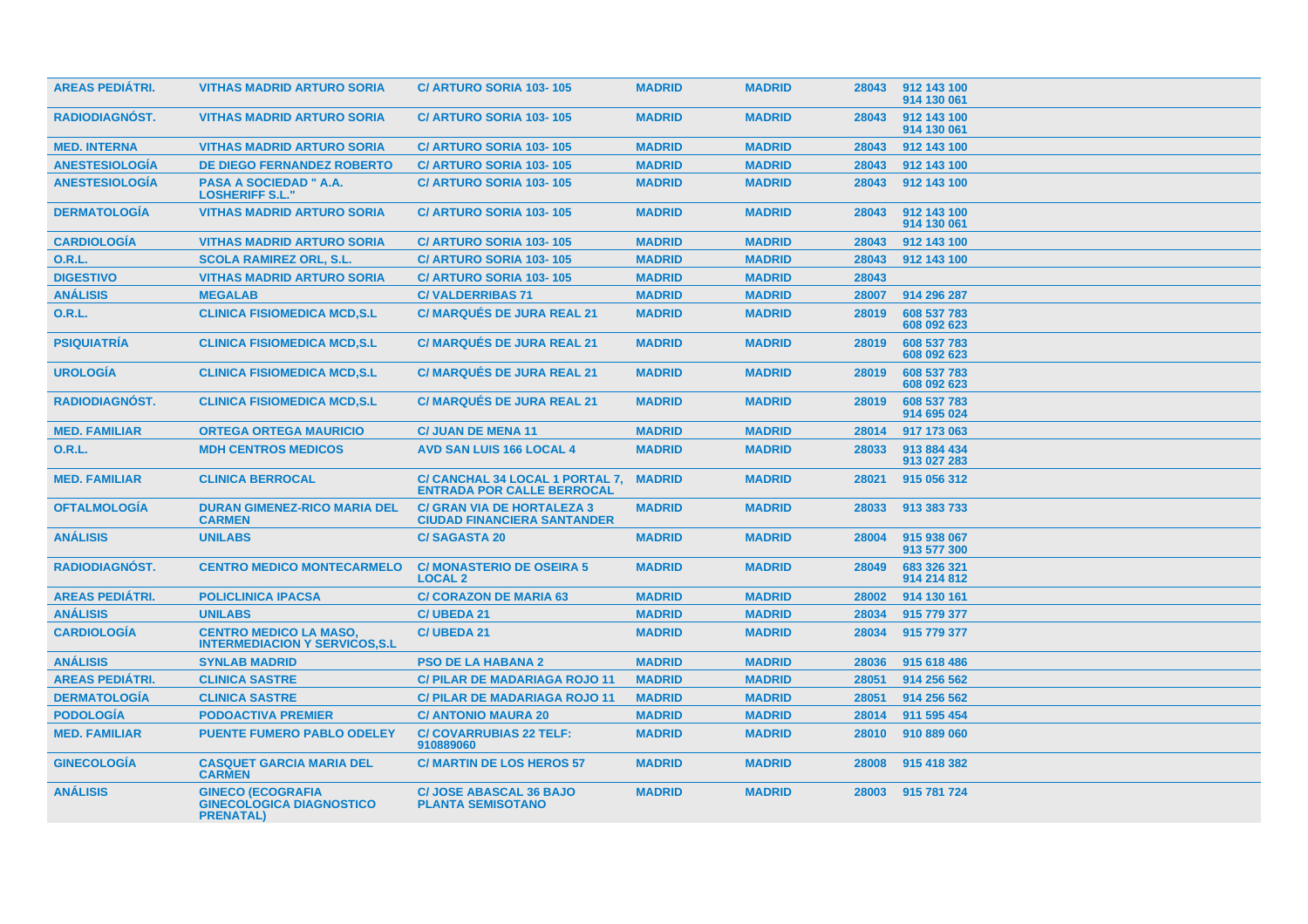| <b>NEUROLOGIA</b>      | <b>NEUROADVANCE, S.L</b>                                                          | <b>C/HILARION ESLAVA 55 Y PISO 9</b><br><b>PUERTA3</b> | <b>MADRID</b> | <b>MADRID</b> | 28016 | 610 238 959<br>912 594 483 |           |                                      |
|------------------------|-----------------------------------------------------------------------------------|--------------------------------------------------------|---------------|---------------|-------|----------------------------|-----------|--------------------------------------|
| <b>MED. FAMILIAR</b>   | <b>CABEZAS RIAU HERMINIO</b>                                                      | <b>C/ CRUZ DEL SUR 13</b>                              | <b>MADRID</b> | <b>MADRID</b> | 28007 | 915 740 643                |           |                                      |
| <b>CARDIOLOGÍA</b>     | <b>MILENIUM CENTRO MEDICO CONDE</b><br><b>DUQUE</b>                               | <b>C/ CONDE DUQUE 21</b>                               | <b>MADRID</b> | <b>MADRID</b> | 28015 | 915 412 815<br>915 425 977 | <b>SI</b> | Pulsa aquí para pedir tu cita online |
| <b>PUERICULTURA</b>    | <b>MARUGAN CEPEDA MARIA BEGOÑA C/ DULZURA 34</b>                                  |                                                        | <b>MADRID</b> | <b>MADRID</b> | 28041 | 913 180 957                |           |                                      |
| <b>PSICOLOGÍA</b>      | <b>GARCIA ROMAN MARIA DEL</b><br><b>CARMEN</b>                                    | <b>C/DOCTOR ESQUERDO 112</b>                           | <b>MADRID</b> | <b>MADRID</b> | 28007 | 915 521 222                |           |                                      |
| <b>CARDIOLOGÍA</b>     | <b>ALVAREZ CUESTA JOSE LUIS</b>                                                   | <b>C/DOCTOR ESQUERDO 10</b>                            | <b>MADRID</b> | <b>MADRID</b> | 28028 | 914 028 987                |           |                                      |
| <b>ANÁLISIS</b>        | <b>INVESTIGACION Y ANALISIS</b><br>(GRUPO SYNLAB)                                 | C/RIOJA 19                                             | <b>MADRID</b> | <b>MADRID</b> | 28042 | 917 471 510                |           |                                      |
| <b>AREAS PEDIÁTRI.</b> | <b>CONSULTORIO MEDICO ALAMEDA</b><br><b>OSUNA, S.L.</b>                           | C/RIOJA 19                                             | <b>MADRID</b> | <b>MADRID</b> | 28042 | 917 471 510                |           |                                      |
| <b>CARDIOLOGIA</b>     | <b>CLINICA SILVANO</b>                                                            | <b>C/SILVANO 139</b>                                   | <b>MADRID</b> | <b>MADRID</b> | 28043 | 913 887 909<br>913 885 603 |           |                                      |
| <b>ENFERMERÍA</b>      | <b>CENTRO MEDICO GRAN VIA 67</b>                                                  | C/ GRAN VIA 67                                         | <b>MADRID</b> | <b>MADRID</b> | 28013 | 915 474 940                |           |                                      |
| <b>PSICOLOGÍA</b>      | <b>CENTRO MEDICO GRAN VIA 67</b>                                                  | C/ GRAN VÍA 67                                         | <b>MADRID</b> | <b>MADRID</b> | 28013 | 915 474 940                |           |                                      |
| <b>REUMATOLOGÍA</b>    | <b>CENTRO MEDICO GRAN VIA 67</b>                                                  | C/ GRAN VIA 67                                         | <b>MADRID</b> | <b>MADRID</b> | 28013 | 915 474 940                |           |                                      |
| <b>RADIODIAGNOST.</b>  | <b>ABADAL.CENTRO DE RADIOLOGIA</b>                                                | <b>C/ ALBERTO AGUILERA 27</b>                          | <b>MADRID</b> | <b>MADRID</b> | 28015 | 915 474 527                |           |                                      |
| <b>ANÁLISIS</b>        | <b>UNILABS</b>                                                                    | <b>C/TOMÁS LÓPEZ 3</b>                                 | <b>MADRID</b> | <b>MADRID</b> | 28009 | 914 480 219                |           |                                      |
| <b>PODOLOGÍA</b>       | <b>CLINICA LA COLINA</b>                                                          | <b>AVD RAMON Y CAJAL 109</b>                           | <b>MADRID</b> | <b>MADRID</b> | 28043 | 914 156 491                |           |                                      |
| <b>OFTALMOLOGÍA</b>    | C.O.O.M.                                                                          | <b>PLZ CASTILLA 3</b>                                  | <b>MADRID</b> | <b>MADRID</b> | 28046 | 915 360 039                |           |                                      |
| <b>OFTALMOLOGÍA</b>    | <b>NORAM CLINICA, S. L.</b>                                                       | <b>C/ALMAGRO 2</b>                                     | <b>MADRID</b> | <b>MADRID</b> | 28010 | 913 100 142<br>913 103 536 |           |                                      |
| <b>MED. FAMILIAR</b>   | <b>ABDELRAHIM MUSTAFA-JADALLA</b><br><b>TAISIR</b>                                | <b>AVD CANILLEJAS 125 BAJO -</b>                       | <b>MADRID</b> | <b>MADRID</b> | 28022 | 913 130 320                |           |                                      |
| <b>NEUROFISIOLOGÍA</b> | <b>CENTRO DE ESTUDIOS</b><br><b>NEUROLOGICOS VARELA DE</b><br><b>SEIJAS, S.L.</b> | <b>C/COLUMELA 13</b>                                   | <b>MADRID</b> | <b>MADRID</b> | 28001 | 915 758 845<br>915 769 407 |           |                                      |
| <b>DIGESTIVO</b>       | <b>BLANCO CORONADO MARIA DE</b><br><b>LOS ANGELES</b>                             | <b>C/FUENCARRAL 92</b>                                 | <b>MADRID</b> | <b>MADRID</b> | 28004 | 915 228 710<br>915 232 374 |           |                                      |
| <b>MED. FAMILIAR</b>   | <b>SALUD FAMILIAR INTEGRAL</b>                                                    | <b>C/FUENCARRAL 92</b>                                 | <b>MADRID</b> | <b>MADRID</b> | 28004 | 915 228 710                |           |                                      |
| <b>TRAUMATOLOGÍA</b>   | <b>ZURBANO SASTRE ANGEL</b>                                                       | <b>C/ UNIÓN 10</b>                                     | <b>MADRID</b> | <b>MADRID</b> | 28013 | 915 593 891<br>915 594 327 |           |                                      |
| <b>PSIQUIATRÍA</b>     | <b>RODRIGUEZ FERNANDEZ MIGUEL</b><br><b>ANGEL</b>                                 | <b>C/ FRANCISCO SILVELA 68</b>                         | <b>MADRID</b> | <b>MADRID</b> | 28028 | 913 552 240<br>913 552 281 |           |                                      |
| <b>MED. FAMILIAR</b>   | <b>CALLEJO CLEMENTE RAFAEL</b>                                                    | <b>C/DONOSO CORTES 47</b>                              | <b>MADRID</b> | <b>MADRID</b> | 28015 | 915 435 529                |           |                                      |
| <b>GINECOLOGÍA</b>     | <b>CAMPOS GIL ROBERTO</b>                                                         | <b>AVD FELIPE II 34</b>                                | <b>MADRID</b> | <b>MADRID</b> | 28009 | 914 044 320<br>914 044 432 |           |                                      |
| <b>OFTALMOLOGIA</b>    | <b>DELGADO TELLEZ TERESA</b>                                                      | <b>C/DOCTOR ESQUERDO, NUM. 83</b>                      | <b>MADRID</b> | <b>MADRID</b> | 28007 |                            |           |                                      |
| 0.R.L.                 | <b>RODRIGUEZ RIVERO ANTONIO</b>                                                   | <b>C/DOCTOR ESQUERDO, NUM. 83</b>                      | <b>MADRID</b> | <b>MADRID</b> | 28007 | 915 732 022                |           |                                      |
| <b>ANESTESIOLOGÍA</b>  | <b>RUANO MARTIN CARMEN</b>                                                        | <b>C/DOCTOR ESQUERDO, NUM. 83</b>                      | <b>MADRID</b> | <b>MADRID</b> | 28007 | 915 732 022                |           |                                      |
| <b>TRAUMATOLOGÍA</b>   | <b>CLINICA ARMSTRONG</b><br><b>INTERNACIONAL</b>                                  | <b>C/DOCTOR ESQUERDO, NUM. 83</b>                      | <b>MADRID</b> | <b>MADRID</b> | 28007 | 638 566 368<br>914 090 903 |           |                                      |
| <b>OFTALMOLOGIA</b>    | <b>ALVAREZ PATO MARIA DE LA</b><br><b>PALOMA</b>                                  | <b>C/DOCTOR ESQUERDO, NUM. 83</b>                      | <b>MADRID</b> | <b>MADRID</b> | 28007 | 915 732 022                |           |                                      |
| <b>MED. INTERNA</b>    | <b>HOSPITAL BEATA MARIA ANA DE</b><br><b>JESUS</b>                                | <b>C/DOCTOR ESQUERDO, NUM. 83</b>                      | <b>MADRID</b> | <b>MADRID</b> | 28007 | 915 732 022<br>914 090 903 |           |                                      |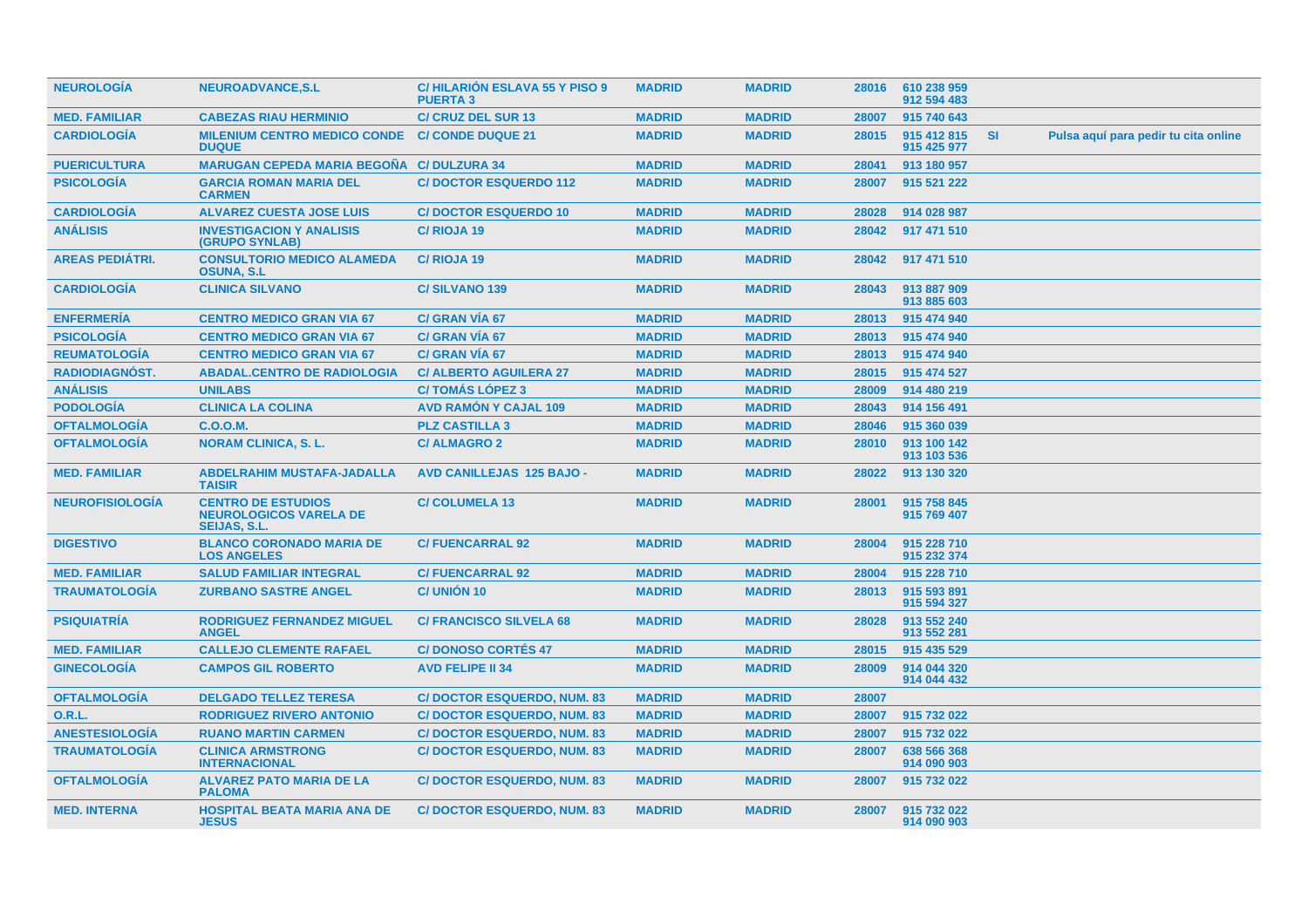| <b>ANESTESIOLOGÍA</b>  | <b>ANESTALCO 2006, S.L.</b>                                     | <b>C/DOCTOR ESQUERDO, NUM. 83</b>      | <b>MADRID</b> | <b>MADRID</b> | 28007 | 915 732 022                |      |                                      |  |
|------------------------|-----------------------------------------------------------------|----------------------------------------|---------------|---------------|-------|----------------------------|------|--------------------------------------|--|
| <b>UROLOGÍA</b>        | <b>HOSPITAL BEATA MARIA ANA DE</b><br><b>JESUS</b>              | <b>C/DOCTOR ESQUERDO, NUM. 83</b>      | <b>MADRID</b> | <b>MADRID</b> | 28007 | 914 416 322<br>915 044 488 |      |                                      |  |
| <b>TRAUMATOLOGÍA</b>   | <b>BENITO DEL CARMEN FELIPE</b><br><b>FERNANDO</b>              | <b>C/DOCTOR ESQUERDO, NUM. 83</b>      | <b>MADRID</b> | <b>MADRID</b> | 28007 | 915 732 022                |      |                                      |  |
| <b>ANESTESIOLOGIA</b>  | <b>DE LA TORRE GUTIERREZ</b><br><b>SALVADOR VICENTE</b>         | <b>C/DOCTOR ESQUERDO, NUM. 83</b>      | <b>MADRID</b> | <b>MADRID</b> | 28007 | 915 732 022                |      |                                      |  |
| <b>HOSP. GENERAL</b>   | <b>HOSPITAL SAN FRANCISCO DE</b><br><b>ASIS</b>                 | <b>C/JOAQUIN COSTA 28</b>              | <b>MADRID</b> | <b>MADRID</b> | 28002 | 915 617 100                |      |                                      |  |
| <b>DIGESTIVO</b>       | DR. GARCIA-HOZ, DR. GIL GRANDE                                  | <b>C/JOAQUIN COSTA 28</b>              | <b>MADRID</b> | <b>MADRID</b> | 28002 | 915 617 100                |      |                                      |  |
| <b>OFTALMOLOGÍA</b>    | <b>HM LA MORALEJA</b>                                           | <b>C/JOAQUIN COSTA 28</b>              | <b>MADRID</b> | <b>MADRID</b> | 28002 | 915 617 100<br>915 630 360 |      |                                      |  |
| <b>ANESTESIOLOGÍA</b>  | <b>TENA GOMEZ Mª DOLORES</b>                                    | <b>C/JOAQUÍN COSTA 28</b>              | <b>MADRID</b> | <b>MADRID</b> | 28002 | 915 617 100<br>915 630 360 |      |                                      |  |
| <b>C. TORÁCICA</b>     | <b>HOSPITAL SAN FRANCISCO DE</b><br><b>ASIS</b>                 | <b>C/JOAQUIN COSTA 28</b>              | <b>MADRID</b> | <b>MADRID</b> | 28002 | 915 617 100<br>915 630 360 |      |                                      |  |
| <b>C. REPARADORA</b>   | <b>CENTRO MEDICO AVERROES, S.L.</b>                             | <b>C/JOAQUIN COSTA 28</b>              | <b>MADRID</b> | <b>MADRID</b> | 28002 | 626 482 523<br>615 679 676 |      |                                      |  |
| <b>ANÁLISIS</b>        | <b>CENTRO DE ESTUDIOS GENETICOS</b>                             | <b>C/JOAQUIN COSTA 28</b>              | <b>MADRID</b> | <b>MADRID</b> | 28002 | 915 617 100                |      |                                      |  |
| <b>GINECOLOGIA</b>     | <b>CLINICA GINECOLOGICA ISLAS 37,</b><br><b>S.L.P.</b>          | <b>C/JOAQUIN COSTA 28</b>              | <b>MADRID</b> | <b>MADRID</b> | 28002 | 915 617 100<br>915 630 360 |      |                                      |  |
| <b>ANÁLISIS</b>        | <b>UNILABS</b>                                                  | <b>C/ GENERAL ORAA 3</b>               | <b>MADRID</b> | <b>MADRID</b> | 28006 | 914 111 917                |      |                                      |  |
| <b>ENFERMERÍA</b>      | <b>GONZALEZ GONZALEZ MARIA</b><br><b>BELEN</b>                  | <b>C/MENORCA 28</b>                    | <b>MADRID</b> | <b>MADRID</b> | 28009 | 915 736 503                |      |                                      |  |
| <b>DERMATOLOGÍA</b>    | <b>INSTITUTO DERMATOLOGICO</b><br><b>DOCTOR SAMBRICIO, S.L.</b> | <b>C/SANTA ENGRACIA 128</b>            | <b>MADRID</b> | <b>MADRID</b> | 28003 | 914 427 225                |      |                                      |  |
| <b>ALERGOLOGIA</b>     | FELOJOR, S.C.                                                   | <b>C/ ARTURO SORIA 105</b>             | <b>MADRID</b> | <b>MADRID</b> | 28043 | 914 137 700<br>914 130 061 |      |                                      |  |
| <b>OFTALMOLOGÍA</b>    | <b>DELGADO TELLEZ TERESA</b>                                    | <b>AVD REINA VICTORIA 16</b>           | <b>MADRID</b> | <b>MADRID</b> | 28003 | 915 549 483                |      |                                      |  |
| <b>CARDIOLOGÍA</b>     | <b>GARCIA FERNANDEZ, FRANCISCO</b><br>R.                        | <b>AVD CONCHA ESPINA 18</b>            | <b>MADRID</b> | <b>MADRID</b> | 28016 | 914 116 015                |      |                                      |  |
| <b>MED. FAMILIAR</b>   | <b>CASAS CASAS ISABEL</b>                                       | C/ ARAPILES 8 (JUNTO C. INGLÉS)        | <b>MADRID</b> | <b>MADRID</b> | 28015 | 901 088 212                |      |                                      |  |
| <b>TRAUMATOLOGÍA</b>   | <b>PUCHOL LOPEZ. JOSE ANTONIO</b>                               | <b>PSO REINA CRISTINA 24</b>           | <b>MADRID</b> | <b>MADRID</b> | 28014 | 915 527 138                |      |                                      |  |
| <b>UROLOGÍA</b>        | <b>UNIDAD DE ECOGRAFIA</b><br><b>UROLOGICA</b>                  | <b>C/O'DONNELL 46</b>                  | <b>MADRID</b> | <b>MADRID</b> | 28009 | 915 045 753<br>915 045 806 |      |                                      |  |
| <b>C. MAXILOFACIAL</b> | <b>CLINICA BERGUER</b>                                          | <b>AVD PABLO IGLESIAS 15</b>           | <b>MADRID</b> | <b>MADRID</b> | 28003 | 915 549 144<br>915 544 616 |      |                                      |  |
| <b>ANESTESIOLOGÍA</b>  | <b>CLINICA DEL DOLOR DE MADRID.</b><br>S.L.                     | <b>C/VALLEHERMOSO 26</b>               | <b>MADRID</b> | <b>MADRID</b> | 28015 | 915 932 999<br>915 931 567 |      |                                      |  |
| <b>UROLOGÍA</b>        | <b>CISNEROS LEDO JESUS</b>                                      | <b>C/LOMA1</b>                         | <b>MADRID</b> | <b>MADRID</b> | 28003 | 915 348 207                |      |                                      |  |
| <b>RADIODIAGNOST.</b>  | <b>CENTRO DE RADIOLOGIA DE LA</b><br><b>MAMA</b>                | <b>C/ FERNÁN GONZÁLEZ 66</b>           | <b>MADRID</b> | <b>MADRID</b> | 28009 | 915 749 418<br>915 741 004 |      |                                      |  |
| <b>TRAUMATOLOGIA</b>   | <b>COMIN GOMEZ, JOSE ANTONIO</b>                                | <b>C/ JULIO PALACIOS 2</b>             | <b>MADRID</b> | <b>MADRID</b> | 28029 | 917 335 250<br>913 143 733 |      |                                      |  |
| <b>HEMATOLOGÍA</b>     | <b>RUBASO ANESTESIA</b>                                         | <b>C/SANATORIOS CONCERTADOS</b><br>S/N | <b>MADRID</b> | <b>MADRID</b> | 28001 | 913 198 115<br>912 595 242 |      |                                      |  |
| <b>GINECOLOGIA</b>     | <b>CENTRO GINECOLOGICO GOYA</b>                                 | <b>C/GOYA 107</b>                      | <b>MADRID</b> | <b>MADRID</b> | 28009 | 915 750 817                | - SI | Pulsa aquí para pedir tu cita online |  |
| <b>MED. FAMILIAR</b>   | <b>LOLO VELARDE FRANCISCO</b><br><b>JAVIER</b>                  | <b>C/DOCTOR ESQUERDO 171</b>           | <b>MADRID</b> | <b>MADRID</b> | 28007 | 625 500 519                |      |                                      |  |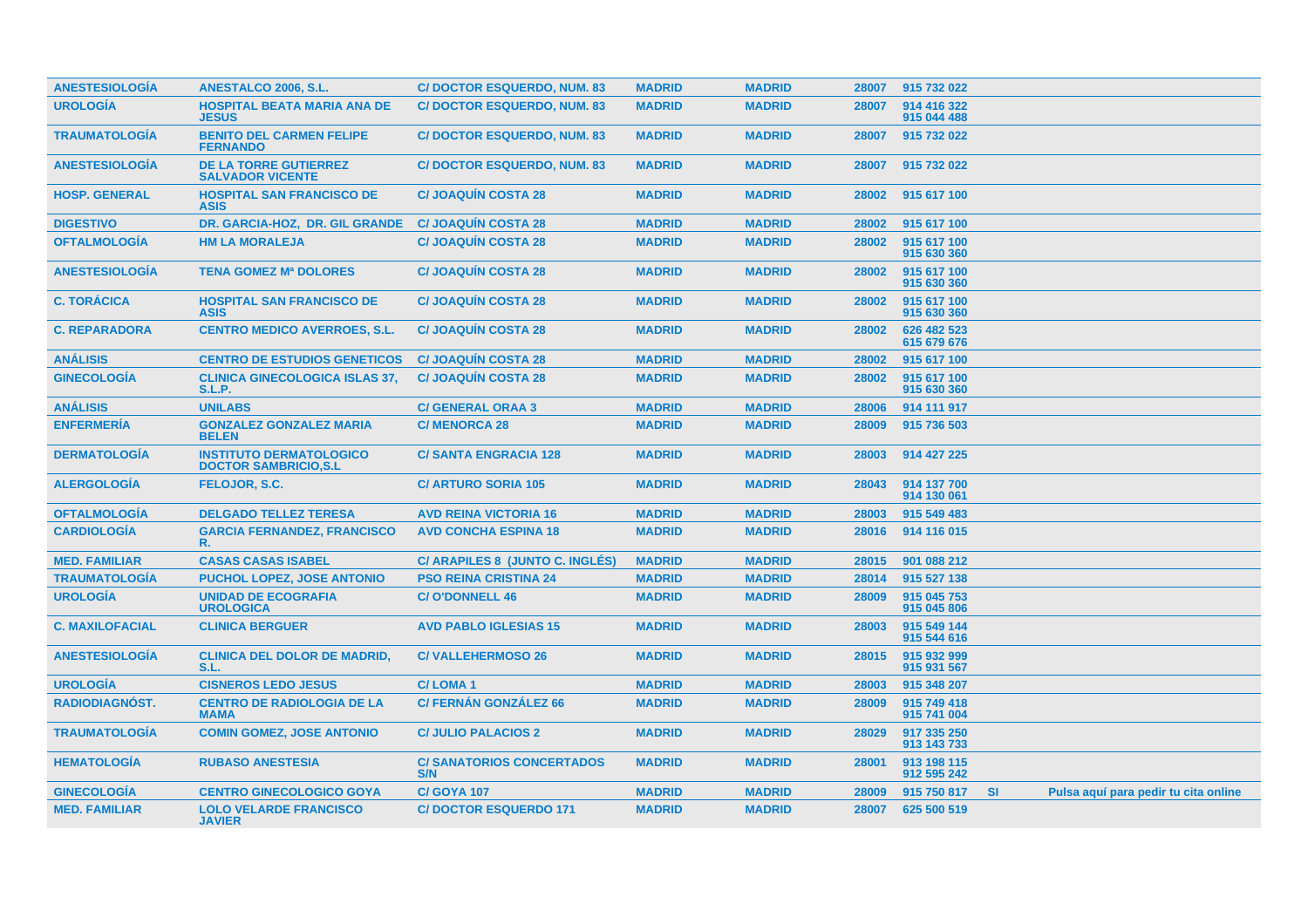| <b>MED. FAMILIAR</b>   | <b>CENTRO CLINICO BETANZOS 60</b>                                                   | <b>AVD BETANZOS 60</b>               | <b>MADRID</b> | <b>MADRID</b> | 28034 | 917 304 202<br>917 302 684 |
|------------------------|-------------------------------------------------------------------------------------|--------------------------------------|---------------|---------------|-------|----------------------------|
| <b>ENFERMERÍA</b>      | <b>CENTRO MEDICO M. SALDANA</b>                                                     | <b>C/ VIRGEN DE LAS VIÑAS 9</b>      | <b>MADRID</b> | <b>MADRID</b> | 28031 | 913 313 933                |
| <b>PODOLOGÍA</b>       | <b>CENTRO MEDICO M. SALDANA</b>                                                     | <b>C/ VIRGEN DE LAS VIÑAS 9</b>      | <b>MADRID</b> | <b>MADRID</b> | 28031 | 913 313 933                |
| <b>GINECOLOGÍA</b>     | <b>INTERGINE, S.L</b>                                                               | <b>C/PLÉYADES 25</b>                 | <b>MADRID</b> | <b>MADRID</b> | 28023 | 917 522 852                |
| <b>GINECOLOGÍA</b>     | <b>TAPIA APARICIO MARIA TERESA</b>                                                  | <b>C/PLÉYADES 25</b>                 | <b>MADRID</b> | <b>MADRID</b> | 28023 | 917 522 852                |
| <b>GINECOLOGÍA</b>     | <b>LOPEZ MORENO FRANCISCO</b><br><b>JAVIER</b>                                      | <b>C/PLÉYADES 25</b>                 | <b>MADRID</b> | <b>MADRID</b> | 28023 | 917 522 852                |
| <b>TRAUMATOLOGÍA</b>   | <b>HM GABINETE VELAZQUEZ</b>                                                        | <b>PLZ CONDE DEL VALLE SUCHIL 16</b> | <b>MADRID</b> | <b>MADRID</b> | 28015 | 901 088 212                |
| 0.R.L.                 | <b>MIRON LOPEZ CARLOS</b>                                                           | <b>PLZ CONDE DEL VALLE SUCHIL 16</b> | <b>MADRID</b> | <b>MADRID</b> | 28015 |                            |
| <b>O.R.L.</b>          | <b>HM GABINETE VELAZQUEZ</b>                                                        | <b>PLZ CONDE DEL VALLE SUCHIL 16</b> | <b>MADRID</b> | <b>MADRID</b> | 28015 | 901 088 212                |
| <b>MED. INTERNA</b>    | <b>EQUIPO DR. PALLARES, S.L.P.</b>                                                  | <b>PLZ CONDE DEL VALLE SUCHIL 16</b> | <b>MADRID</b> | <b>MADRID</b> | 28015 |                            |
| <b>C. VASCULAR</b>     | <b>ESPIGA GOMEZ-LOBO LORENZO</b>                                                    | <b>PLZ CONDE DEL VALLE SUCHIL 16</b> | <b>MADRID</b> | <b>MADRID</b> | 28015 | 901 088 212                |
| <b>MED. INTERNA</b>    | <b>EQUIPO DR. PALLARES, S.L.P.</b>                                                  | <b>PLZ CONDE DEL VALLE SUCHIL 16</b> | <b>MADRID</b> | <b>MADRID</b> | 28015 | 914 488 055<br>914 476 600 |
| <b>PSIQUIATRÍA</b>     | <b>HOSPITAL DE MADRID - HM MADRID</b>                                               | <b>PLZ CONDE DEL VALLE SUCHIL 16</b> | <b>MADRID</b> | <b>MADRID</b> | 28015 | 901 088 212                |
| <b>MED. FAMILIAR</b>   | <b>BENAVENTE MOLINA JOSE LUIS</b>                                                   | <b>C/ MODESTO LAFUENTE 14</b>        | <b>MADRID</b> | <b>MADRID</b> | 28010 | 914 473 400                |
| <b>CIRUGÍA GENERAL</b> | <b>DELGADO DIAZ VICTORIA EUGENIA</b>                                                | <b>C/ JUAN BRAVO 39</b>              | <b>MADRID</b> | <b>MADRID</b> | 28006 | 910 687 777                |
| <b>UROLOGÍA</b>        | <b>CENTRO MEDICO JACA</b>                                                           | <b>C/ JUAN BRAVO 39</b>              | <b>MADRID</b> | <b>MADRID</b> | 28006 | 910 687 777                |
| <b>NEUROFISIOLOGÍA</b> | <b>HOSPITAL RUBER JUAN BRAVO 39 -</b><br><b>GRUPO QUIRONSALUD</b>                   | <b>C/ JUAN BRAVO 39</b>              | <b>MADRID</b> | <b>MADRID</b> | 28006 | 910 687 777                |
| <b>HEMATOLOGIA</b>     | <b>HEMATOCLIN MEDICO, S.L.</b>                                                      | <b>C/ JUAN BRAVO 39</b>              | <b>MADRID</b> | <b>MADRID</b> | 28006 | 910 687 777<br>901 500 201 |
| <b>GINECOLOGÍA</b>     | <b>HOSPITAL RUBER JUAN BRAVO 39 - C/ JUAN BRAVO 39</b><br><b>GRUPO QUIRONSALUD</b>  |                                      | <b>MADRID</b> | <b>MADRID</b> | 28006 | 910 687 777<br>914 022 100 |
| <b>ANESTESIOLOGÍA</b>  | <b>GARCIRROL, C.B.</b>                                                              | <b>C/ JUAN BRAVO 39</b>              | <b>MADRID</b> | <b>MADRID</b> | 28006 | 910 687 777                |
| <b>C. MAXILOFACIAL</b> | <b>HOSPITAL RUBER JUAN BRAVO 39 - C/ JUAN BRAVO 39</b><br><b>GRUPO QUIRONSALUD</b>  |                                      | <b>MADRID</b> | <b>MADRID</b> | 28006 | 910 687 777                |
| <b>NEUROFISIOLOGIA</b> | <b>HOSPITAL RUBER JUAN BRAVO 39 - C/ JUAN BRAVO 39</b><br><b>GRUPO QUIRONSALUD</b>  |                                      | <b>MADRID</b> | <b>MADRID</b> | 28006 | 910 687 777<br>914 022 100 |
| <b>GINECOLOGÍA</b>     | <b>HOSPITAL RUBER JUAN BRAVO 49 - C/ JUAN BRAVO 39</b><br><b>GRUPO QUIRON SALUD</b> |                                      | <b>MADRID</b> | <b>MADRID</b> | 28006 | 910 687 777<br>914 416 322 |
| <b>TRAUMATOLOGÍA</b>   | <b>HOSPITAL RUBER JUAN BRAVO 49 - C/ JUAN BRAVO 39</b><br><b>GRUPO QUIRON SALUD</b> |                                      | <b>MADRID</b> | <b>MADRID</b> | 28006 | 910 687 777<br>914 416 322 |
| <b>REPROD.ASISTIDA</b> | <b>CENTRO DE REPRODUCCION</b><br><b>HUMANA</b>                                      | <b>C/ JUAN BRAVO 39</b>              | <b>MADRID</b> | <b>MADRID</b> | 28006 |                            |
| <b>HEMATOLOGIA</b>     | <b>HOSPITAL RUBER JUAN BRAVO 49 - C/ JUAN BRAVO 39</b><br><b>GRUPO QUIRON SALUD</b> |                                      | <b>MADRID</b> | <b>MADRID</b> | 28006 | 910 687 777<br>914 416 322 |
| <b>GINECOLOGÍA</b>     | <b>HOSPITAL RUBER JUAN BRAVO 39 - C/ JUAN BRAVO 39</b><br><b>GRUPO QUIRONSALUD</b>  |                                      | <b>MADRID</b> | <b>MADRID</b> | 28006 | 910 687 777<br>901 500 201 |
| <b>ANESTESIOLOGIA</b>  | <b>HOSPITAL RUBER JUAN BRAVO 39 - C/ JUAN BRAVO 39</b><br><b>GRUPO QUIRONSALUD</b>  |                                      | <b>MADRID</b> | <b>MADRID</b> | 28006 | 910 687 777<br>914 011 800 |
| <b>OFTALMOLOGÍA</b>    | <b>HOSPITAL RUBER JUAN BRAVO 49 - C/ JUAN BRAVO 39</b><br><b>GRUPO QUIRON SALUD</b> |                                      | <b>MADRID</b> | <b>MADRID</b> | 28006 | 910 687 777<br>914 416 322 |
| <b>ANESTESIOLOGÍA</b>  | <b>DEL MORAL GONZALEZ BERNABE</b>                                                   | <b>C/ JUAN BRAVO 39</b>              | <b>MADRID</b> | <b>MADRID</b> | 28006 | 910 687 777                |
| <b>O.R.L.</b>          | <b>GUTIERREZ-BARQUIN RUIZ-</b><br><b>OGARRIO JOSE JOAQUIN</b>                       | <b>C/ JUAN BRAVO 39</b>              | <b>MADRID</b> | <b>MADRID</b> | 28006 |                            |
|                        |                                                                                     |                                      |               |               |       |                            |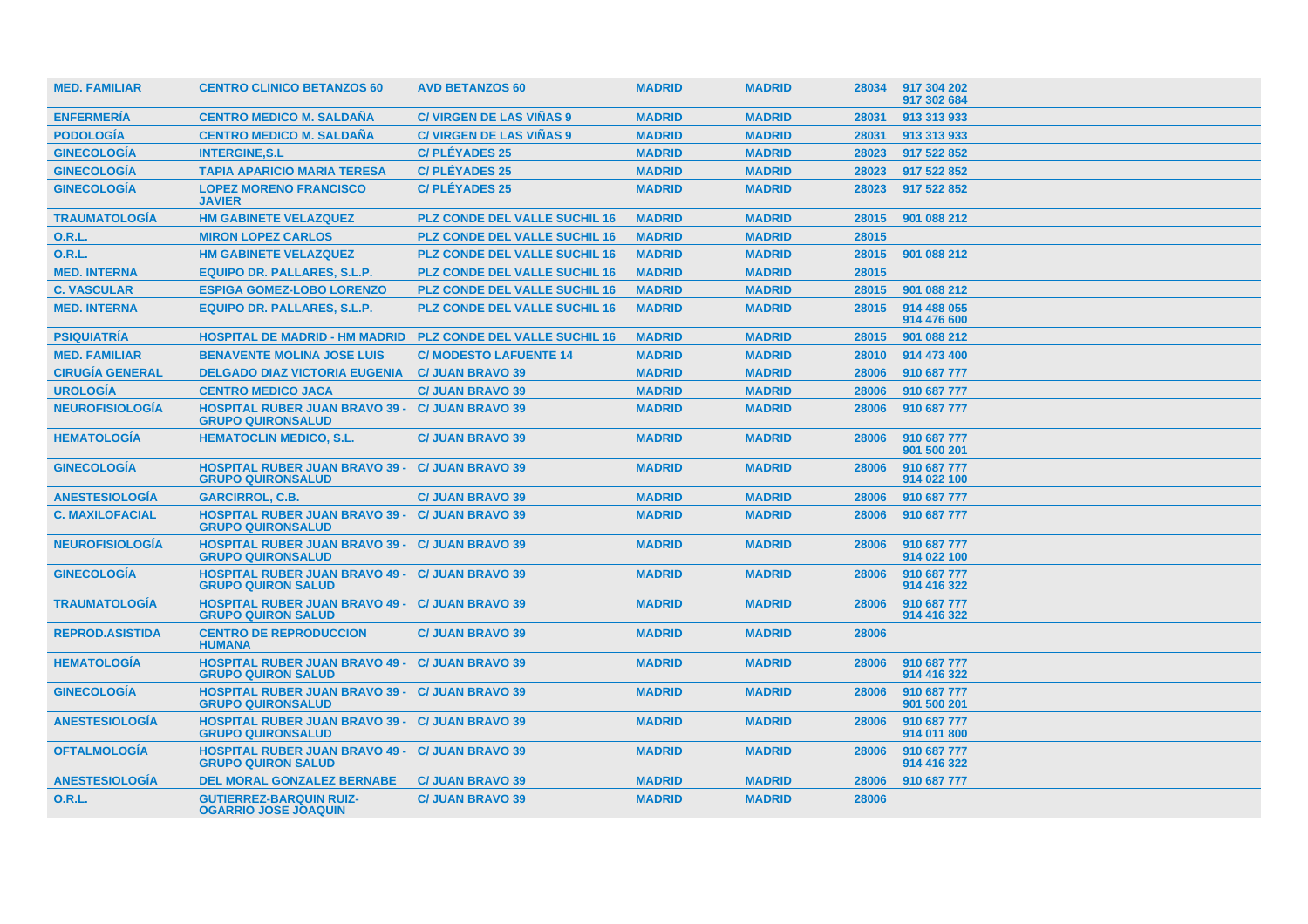| <b>TRAUMATOLOGIA</b>   | <b>SOPESEN ORTOPEDIA Y</b><br><b>TRAUMATOLOGIA.S.L</b>       | <b>C/ JUAN BRAVO 39</b>     | <b>MADRID</b> | <b>MADRID</b> | 28006 | 910 687 777                |
|------------------------|--------------------------------------------------------------|-----------------------------|---------------|---------------|-------|----------------------------|
| <b>CIRUGÍA GENERAL</b> | <b>CENTRO MEDICO QUIRONSALUD</b><br><b>VALLE DEL HENARES</b> | <b>C/ JUAN BRAVO 39</b>     | <b>MADRID</b> | <b>MADRID</b> | 28006 | 910 687 777                |
| <b>O.R.L.</b>          | <b>CONSULTA ORL MADRID SL</b>                                | <b>C/HONDURAS14</b>         | <b>MADRID</b> | <b>MADRID</b> | 28016 | 913 539 500                |
| <b>C. MAXILOFACIAL</b> | <b>CLINICA BERGUER</b>                                       | <b>C/HONDURAS 14</b>        | <b>MADRID</b> | <b>MADRID</b> | 28016 | 913 539 500                |
| <b>GINECOLOGÍA</b>     | <b>F. ESTACA OBSTETRICIA-</b><br><b>GINECOLOGIA, S.L.</b>    | <b>C/HONDURAS 14</b>        | <b>MADRID</b> | <b>MADRID</b> | 28016 | 913 539 500                |
| <b>ANESTESIOLOGIA</b>  | <b>MORILLAS RAMIREZ FRANCISCO</b>                            | <b>C/HONDURAS 14</b>        | <b>MADRID</b> | <b>MADRID</b> | 28016 | 913 539 500                |
| <b>DERMATOLOGIA</b>    | <b>SERVICIOS SANITARIOS Y</b><br><b>PARASANITARIOS,S.L</b>   | <b>C/HONDURAS 14</b>        | <b>MADRID</b> | <b>MADRID</b> | 28016 | 913 539 500                |
| <b>CIRUGÍA GENERAL</b> | <b>BETANCOR JIMENEZ CARMELO</b>                              | <b>C/HONDURAS14</b>         | <b>MADRID</b> | <b>MADRID</b> | 28016 | 913 539 500                |
| 0.R.L.                 | <b>HM LA MORALEJA</b>                                        | <b>C/HONDURAS 14</b>        | <b>MADRID</b> | <b>MADRID</b> | 28016 | 913 539 500                |
| <b>TRAUMATOLOGÍA</b>   | <b>NORIEGA DIAZ RAMON</b>                                    | <b>C/HONDURAS14</b>         | <b>MADRID</b> | <b>MADRID</b> | 28016 | 913 539 500                |
| 0.R.L.                 | <b>CEMAJ-CENTRO MEDICO</b><br><b>MIRAMADRID</b>              | <b>C/HONDURAS 14</b>        | <b>MADRID</b> | <b>MADRID</b> | 28016 | 913 539 500                |
| <b>DERMATOLOGIA</b>    | <b>DERMATOLOGIA NUÑEZ</b><br><b>ALONSO, S.L.P</b>            | <b>C/HONDURAS 14</b>        | <b>MADRID</b> | <b>MADRID</b> | 28016 | 913 539 500                |
| <b>C. REPARADORA</b>   | <b>E. RODRIGUEZ CIRUGIA PLASTICA</b>                         | <b>C/HONDURAS14</b>         | <b>MADRID</b> | <b>MADRID</b> | 28016 | 913 539 500                |
| <b>TRAUMATOLOGÍA</b>   | PERERA DE GREGORIO, ARTURO                                   | <b>C/HONDURAS14</b>         | <b>MADRID</b> | <b>MADRID</b> | 28016 | 913 539 500                |
| 0.R.L.                 | <b>FERNANDEZ FERNANDEZ-VEGA</b><br><b>LUIS</b>               | <b>C/HONDURAS 14</b>        | <b>MADRID</b> | <b>MADRID</b> | 28016 | 913 539 500                |
| <b>GINECOLOGIA</b>     | <b>CLINICA CEMECO, S.L.P</b>                                 | <b>C/HONDURAS 14</b>        | <b>MADRID</b> | <b>MADRID</b> | 28016 | 913 539 500                |
| <b>ANESTESIOLOGIA</b>  | <b>RUMO</b>                                                  | <b>C/HONDURAS 14</b>        | <b>MADRID</b> | <b>MADRID</b> | 28016 |                            |
| <b>GINECOLOGÍA</b>     | <b>CENTRO MEDICO</b><br><b>SOMOSAGUAS, S.L</b>               | <b>C/HONDURAS 14</b>        | <b>MADRID</b> | <b>MADRID</b> | 28016 | 913 539 500                |
| <b>O.R.L.</b>          | <b>CERVERA ESCARIO JAVIER</b>                                | <b>C/HONDURAS14</b>         | <b>MADRID</b> | <b>MADRID</b> | 28016 | 913 539 500                |
| <b>O.R.L.</b>          | <b>POLICLINICA EL MIRADOR</b>                                | <b>C/HONDURAS 14</b>        | <b>MADRID</b> | <b>MADRID</b> | 28016 | 913 539 500                |
| <b>CIRUGIA GENERAL</b> | <b>LATORRE DE LA CRUZ CARLOS</b>                             | <b>C/CARTAGENA 111</b>      | <b>MADRID</b> | <b>MADRID</b> | 28002 | 910 687 000                |
| <b>GINECOLOGÍA</b>     | <b>MARTINEZ PIÑERA MARIANO</b>                               | <b>C/CARTAGENA 111</b>      | <b>MADRID</b> | <b>MADRID</b> | 28002 | 910 687 000<br>917 238 248 |
| <b>UROLOGÍA</b>        | <b>HOSPITAL QUIRONSALUD SAN</b><br><b>JOSE</b>               | <b>C/CARTAGENA 111</b>      | <b>MADRID</b> | <b>MADRID</b> | 28002 | 910 687 000                |
| <b>C. REPARADORA</b>   | <b>HOSPITAL QUIRONSALUD SAN</b><br><b>JOSE</b>               | <b>C/CARTAGENA 111</b>      | <b>MADRID</b> | <b>MADRID</b> | 28002 | 910 687 000                |
| <b>ENDOCRINOLOGIA</b>  | <b>HOSPITAL QUIRONSALUD SAN</b><br><b>JOSE</b>               | <b>C/CARTAGENA 111</b>      | <b>MADRID</b> | <b>MADRID</b> | 28002 | 910 687 000                |
| <b>AREAS PEDIÁTRI.</b> | <b>HOSPITAL QUIRONSALUD SAN</b><br><b>JOSE</b>               | <b>C/CARTAGENA 111</b>      | <b>MADRID</b> | <b>MADRID</b> | 28002 | 910 687 000                |
| <b>PLAN DE SALUD</b>   | <b>HOSPITAL QUIRONSALUD SAN</b><br><b>JOSE</b>               | <b>C/CARTAGENA 111</b>      | <b>MADRID</b> | <b>MADRID</b> | 28002 | 910 687 000                |
| <b>CARDIOLOGIA</b>     | <b>HOSPITAL QUIRONSALUD SAN</b><br><b>JOSE</b>               | <b>C/CARTAGENA 111</b>      | <b>MADRID</b> | <b>MADRID</b> | 28002 | 910 687 000                |
| <b>C. MAXILOFACIAL</b> | <b>HOSPITAL QUIRONSALUD SAN</b><br><b>JOSE</b>               | <b>C/CARTAGENA 111</b>      | <b>MADRID</b> | <b>MADRID</b> | 28002 | 910 687 000<br>901 068 700 |
| <b>GINECOLOGÍA</b>     | <b>CENTRO GINECOLOGICO PILAR DE</b><br><b>ZARAGOZA</b>       | <b>C/CARTAGENA 111</b>      | <b>MADRID</b> | <b>MADRID</b> | 28002 | 910 687 000                |
| <b>URGENCIAS</b>       | <b>CLINICA NUESTRA SEÑORA DE LA</b><br><b>PAZ</b>            | <b>C/LOPEZ DE HOYOS 259</b> | <b>MADRID</b> | <b>MADRID</b> | 28043 | 914 156 000<br>915 191 509 |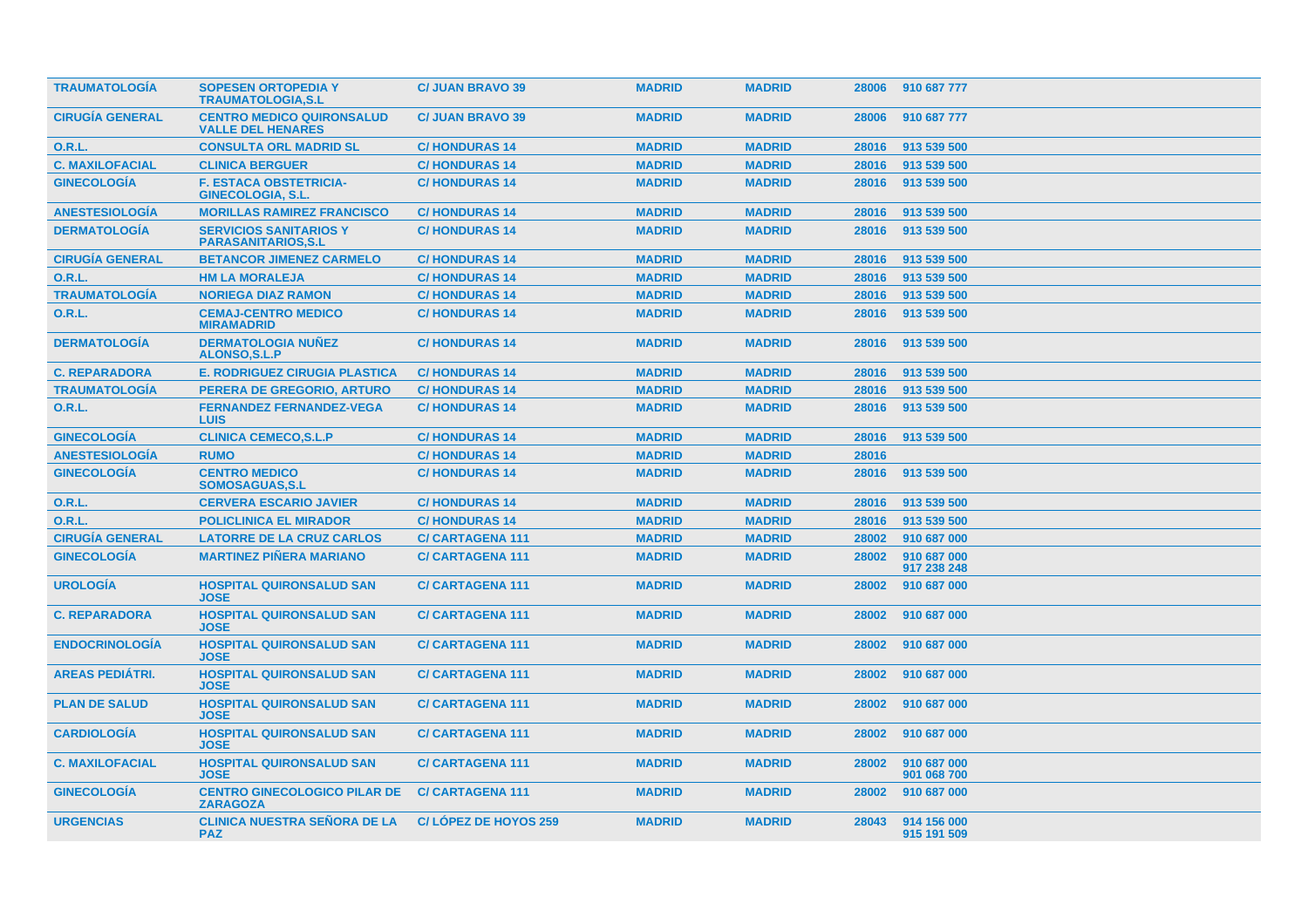| <b>ANESTESIOLOGIA</b>  | <b>HOSPITAL SAN RAFAEL</b>                                                                   | <b>C/SERRANO 199</b>             | <b>MADRID</b> | <b>MADRID</b> | 28016 | 626 482 523<br>630 175 053 |           |                                      |  |
|------------------------|----------------------------------------------------------------------------------------------|----------------------------------|---------------|---------------|-------|----------------------------|-----------|--------------------------------------|--|
| <b>ANÁLISIS</b>        | <b>MEGALAB</b>                                                                               | <b>C/SERRANO 199</b>             | <b>MADRID</b> | <b>MADRID</b> | 28016 | 915 630 238                |           |                                      |  |
| <b>HOSP. GENERAL</b>   | <b>HOSPITAL SAN RAFAEL</b>                                                                   | <b>C/SERRANO 199</b>             | <b>MADRID</b> | <b>MADRID</b> | 28016 | 915 649 944                |           |                                      |  |
| <b>C. REPARADORA</b>   | <b>HOSPITAL SAN RAFAEL</b>                                                                   | <b>C/SERRANO 199</b>             | <b>MADRID</b> | <b>MADRID</b> | 28016 | 915 649 944                |           |                                      |  |
| <b>MATRONA</b>         | <b>HOSPITAL SAN RAFAEL</b>                                                                   | <b>C/SERRANO 199</b>             | <b>MADRID</b> | <b>MADRID</b> | 28016 | 915 649 959<br>915 649 944 |           |                                      |  |
| <b>GINECOLOGÍA</b>     | <b>GYNEMED</b>                                                                               | <b>C/SERRANO 199</b>             | <b>MADRID</b> | <b>MADRID</b> | 28016 | 915 649 949<br>648 648 882 | <b>SI</b> | Pulsa aquí para pedir tu cita online |  |
| <b>AREAS PEDIÁTRI.</b> | <b>HOSPITAL SAN RAFAEL</b>                                                                   | <b>C/SERRANO 199</b>             | <b>MADRID</b> | <b>MADRID</b> | 28016 | 915 649 943<br>915 649 944 | <b>SI</b> | Pulsa aquí para pedir tu cita online |  |
| <b>ALERGOLOGÍA</b>     | <b>HOSPITAL SAN RAFAEL</b>                                                                   | <b>C/SERRANO 199</b>             | <b>MADRID</b> | <b>MADRID</b> | 28016 | 915 649 944                |           |                                      |  |
| <b>ANESTESIOLOGÍA</b>  | <b>DE MARTIN CELEMIN RICARDO</b><br><b>JUAN</b>                                              | <b>C/SERRANO 199</b>             | <b>MADRID</b> | <b>MADRID</b> | 28016 | 915 476 297                |           |                                      |  |
| <b>CARDIOLOGÍA</b>     | <b>HOSPITAL SAN RAFAEL</b>                                                                   | C/SERRANO 199                    | <b>MADRID</b> | <b>MADRID</b> | 28016 | 915 649 944                |           |                                      |  |
| <b>ALERGOLOGÍA</b>     | <b>HOSPITAL SAN RAFAEL</b>                                                                   | <b>C/SERRANO 199</b>             | <b>MADRID</b> | <b>MADRID</b> | 28016 | 915 649 959                |           |                                      |  |
| <b>UROLOGÍA</b>        | <b>HOSPITAL DE MADRID - HM NUEVO</b><br><b>BELEN</b>                                         | C/JOSÉ SILVA 7                   | <b>MADRID</b> | <b>MADRID</b> | 28043 | 917 444 100<br>901 088 212 |           |                                      |  |
| <b>GINECOLOGÍA</b>     | <b>CENTRO MEDICO DE ARGANDA</b>                                                              | C/ JOSÉ SILVA 7                  | <b>MADRID</b> | <b>MADRID</b> | 28043 | 917 444 100                |           |                                      |  |
| <b>MATRONA</b>         | <b>CUESTA SANZ RAQUEL</b>                                                                    | <b>C/JOSÉ SILVA 7</b>            | <b>MADRID</b> | <b>MADRID</b> | 28043 | 901 088 212<br>914 153 000 |           |                                      |  |
| <b>GINECOLOGIA</b>     | <b>GINESCOP</b>                                                                              | <b>C/JOSÉ SILVA 7</b>            | <b>MADRID</b> | <b>MADRID</b> | 28043 | 914 153 000<br>915 196 780 |           |                                      |  |
| <b>GINECOLOGIA</b>     | <b>SALUD FAMILIAR INTEGRAL</b>                                                               | <b>C/JOSÉ SILVA 7</b>            | <b>MADRID</b> | <b>MADRID</b> | 28043 | 901 088 212<br>914 153 000 |           |                                      |  |
| <b>RADIODIAGNOST.</b>  | <b>HOSPITAL RUBER JUAN BRAVO 49 - C/ JUAN BRAVO 49 3 PLANTA</b><br><b>GRUPO QUIRON SALUD</b> |                                  | <b>MADRID</b> | <b>MADRID</b> | 28006 | 910 687 999<br>914 027 100 |           |                                      |  |
| <b>REUMATOLOGIA</b>    | <b>REUMATOLOGIA GERECHTER, S.L.P</b>                                                         | <b>C/ JUAN BRAVO 49 3 PLANTA</b> | <b>MADRID</b> | <b>MADRID</b> | 28006 | 910 687 999                |           |                                      |  |
| <b>C. REPARADORA</b>   | <b>HOSPITAL RUBER JUAN BRAVO 49 - C/ JUAN BRAVO 49 3 PLANTA</b><br><b>GRUPO QUIRON SALUD</b> |                                  | <b>MADRID</b> | <b>MADRID</b> | 28006 | 910 687 999                |           |                                      |  |
| <b>HEMATOLOGÍA</b>     | <b>HOSPITAL RUBER JUAN BRAVO 49 -</b><br><b>GRUPO QUIRON SALUD</b>                           | <b>C/ JUAN BRAVO 49 3 PLANTA</b> | <b>MADRID</b> | <b>MADRID</b> | 28006 | 910 687 999                |           |                                      |  |
| <b>UROLOGIA</b>        | <b>HERNANDEZ FERNANDEZ CARLOS</b>                                                            | <b>C/ JUAN BRAVO 49 3 PLANTA</b> | <b>MADRID</b> | <b>MADRID</b> | 28006 | 914 231 590<br>910 687 999 |           |                                      |  |
| <b>C. TORÁCICA</b>     | <b>HOSPITAL RUBER JUAN BRAVO 49 - C/ JUAN BRAVO 49 3 PLANTA</b><br><b>GRUPO QUIRON SALUD</b> |                                  | <b>MADRID</b> | <b>MADRID</b> | 28006 | 910 687 999<br>914 027 100 |           |                                      |  |
| <b>RADIODIAGNOST.</b>  | <b>RESONANCIA MAGNETICA</b><br>NTRA.SRA.ROSARIO                                              | <b>C/ PRINCIPE DE VERGARA 53</b> | <b>MADRID</b> | <b>MADRID</b> | 28006 | 914 313 744                |           |                                      |  |
| <b>GINECOLOGÍA</b>     | <b>REJAS GUTIERREZ MIGUEL</b>                                                                | <b>C/ PRINCIPE DE VERGARA 53</b> | <b>MADRID</b> | <b>MADRID</b> | 28006 | 914 315 003                |           |                                      |  |
| <b>ENDOCRINOLOGÍA</b>  | <b>HOSPITAL NTRA.SRA. DEL</b><br><b>ROSARIO</b>                                              | <b>C/ PRINCIPE DE VERGARA 53</b> | <b>MADRID</b> | <b>MADRID</b> | 28006 | 914 359 100                |           |                                      |  |
| <b>ANESTESIOLOGÍA</b>  | <b>DE LA GALA GARCIA FRANCISCO</b><br><b>ANDRES</b>                                          | <b>C/ PRINCIPE DE VERGARA 53</b> | <b>MADRID</b> | <b>MADRID</b> | 28006 | 911 610 334<br>649 486 619 |           |                                      |  |
| <b>O.R.L.</b>          | <b>HOSPITAL NTRA.SRA. DEL</b><br><b>ROSARIO</b>                                              | <b>C/ PRINCIPE DE VERGARA 53</b> | <b>MADRID</b> | <b>MADRID</b> | 28006 | 914 359 100                |           |                                      |  |
| <b>UROLOGÍA</b>        | <b>HOSPITAL NTRA.SRA. DEL</b><br><b>ROSARIO</b>                                              | <b>C/ PRINCIPE DE VERGARA 53</b> | <b>MADRID</b> | <b>MADRID</b> | 28006 | 914 359 100                |           |                                      |  |
| <b>AREAS PEDIATRI.</b> | <b>HOSPITAL NTRA.SRA. DEL</b><br><b>ROSARIO</b>                                              | <b>C/ PRINCIPE DE VERGARA 53</b> | <b>MADRID</b> | <b>MADRID</b> |       | 28006 914 359 100          |           |                                      |  |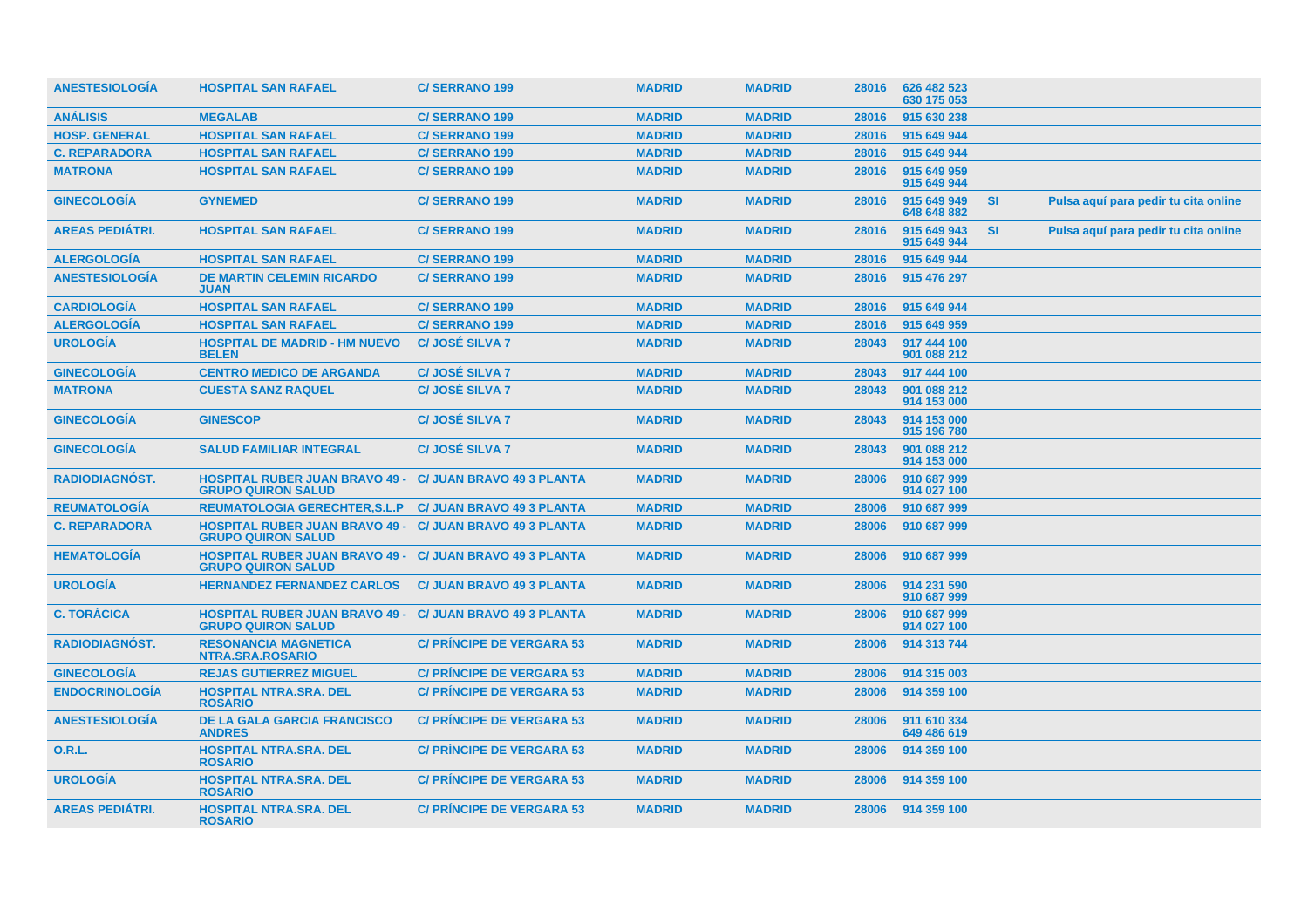| <b>HOSP. GENERAL</b>   | <b>HOSPITAL NTRA.SRA. DEL</b><br><b>ROSARIO</b>                      | <b>C/ PRINCIPE DE VERGARA 53</b>                  | <b>MADRID</b> | <b>MADRID</b> | 28006 | 914 359 100                |           |                                      |
|------------------------|----------------------------------------------------------------------|---------------------------------------------------|---------------|---------------|-------|----------------------------|-----------|--------------------------------------|
| <b>MATRONA</b>         | <b>FERNANDEZ SAN ROMAN DELFINA</b>                                   | <b>C/ PRINCIPE DE VERGARA 53</b>                  | <b>MADRID</b> | <b>MADRID</b> | 28006 | 914 359 100                |           |                                      |
| <b>DIGESTIVO</b>       | <b>DIGES VILLA, S.L.P</b>                                            | <b>C/ PRINCIPE DE VERGARA 53</b>                  | <b>MADRID</b> | <b>MADRID</b> | 28006 | 914 359 100                |           |                                      |
| <b>OFTALMOLOGIA</b>    | <b>HOSPITAL NTRA.SRA. DEL</b><br><b>ROSARIO</b>                      | <b>C/ PRINCIPE DE VERGARA 53</b>                  | <b>MADRID</b> | <b>MADRID</b> | 28006 | 914 313 829<br>914 359 100 |           |                                      |
| <b>DIGESTIVO</b>       | <b>UNIDIGEN.S.L.P</b>                                                | <b>C/ PRINCIPE DE VERGARA 53</b>                  | <b>MADRID</b> | <b>MADRID</b> | 28006 | 914 359 100                |           |                                      |
| <b>MED. INTERNA</b>    | <b>HOSPITAL LA LUZ</b>                                               | <b>C/DEL MAESTRO ÁNGEL LLORCA 8</b>               | <b>MADRID</b> | <b>MADRID</b> | 28003 | 914 530 200<br>914 530 303 |           |                                      |
| <b>O.R.L.</b>          | <b>HOSPITAL LA LUZ</b>                                               | C/ DEL MAESTRO ANGEL LLORCA 8 MADRID              |               | <b>MADRID</b> | 28003 | 914 530 200                |           |                                      |
| <b>PSIQUIATRÍA</b>     | <b>HOSPITAL LA LUZ</b>                                               | C/DEL MAESTRO ANGEL LLORCA 8 MADRID               |               | <b>MADRID</b> | 28003 | 914 530 200                |           |                                      |
| <b>O.R.L.</b>          | <b>HOSPITAL LA LUZ</b>                                               | C/ DEL MAESTRO ÁNGEL LLORCA 8 MADRID              |               | <b>MADRID</b> | 28003 | 914 530 200<br>914 530 303 |           |                                      |
| <b>ENDOCRINOLOGÍA</b>  | <b>HOSPITAL LA LUZ</b>                                               | C/DEL MAESTRO ANGEL LLORCA 8 MADRID               |               | <b>MADRID</b> | 28003 | 914 530 200                |           |                                      |
| <b>OFTALMOLOGÍA</b>    | <b>HOSPITAL LA LUZ</b>                                               | <b>C/ DEL MAESTRO ANGEL LLORCA 8</b>              | <b>MADRID</b> | <b>MADRID</b> | 28003 | 914 530 200<br>914 530 303 |           |                                      |
| <b>NEUROCIRUGÍA</b>    | <b>HOSPITAL LA LUZ</b>                                               | C/ DEL MAESTRO ÁNGEL LLORCA 8 MADRID              |               | <b>MADRID</b> | 28003 | 914 530 200                |           |                                      |
| <b>RADIODIAGNÓST.</b>  | <b>HOSPITAL LA LUZ</b>                                               | C/DEL MAESTRO ANGEL LLORCA 8 MADRID               |               | <b>MADRID</b> | 28003 | 914 530 200                |           |                                      |
| <b>O.R.L.</b>          | <b>CONSULTA ORL MADRID SL</b>                                        | <b>C/LA GRANJA 8</b>                              | <b>MADRID</b> | <b>MADRID</b> | 28003 | 914 539 400                |           |                                      |
| <b>HEMATOLOGÍA</b>     | <b>HEMOMAD</b>                                                       | <b>C/LA GRANJA 8</b>                              | <b>MADRID</b> | <b>MADRID</b> | 28003 | 914 539 400                |           |                                      |
| <b>O.R.L.</b>          | <b>FERNANDEZ FERNANDEZ,</b><br><b>SEVERINO</b>                       | C/NÚÑEZ DE BALBOA 12                              | <b>MADRID</b> | <b>MADRID</b> | 28001 | 914 311 721                | <b>SI</b> | Pulsa aquí para pedir tu cita online |
| <b>MED. FAMILIAR</b>   | <b>TABOADA CASTRO LUZ</b>                                            | C/DON RAMÓN DE LA CRUZ 109                        | <b>MADRID</b> | <b>MADRID</b> | 28006 | 914 012 833                |           |                                      |
| 0.R.L.                 | <b>CERVERA ESCARIO JAVIER</b>                                        | <b>C/ ARTURO SORIA 17</b>                         | <b>MADRID</b> | <b>MADRID</b> | 28027 | 914 100 200                |           |                                      |
| <b>AREAS PEDIÁTRI.</b> | DE ARANA AMURRIO JOSE IGNACIO                                        | <b>AVD CANTABRIA 31</b>                           | <b>MADRID</b> | <b>MADRID</b> | 28042 | 913 290 778                |           |                                      |
| <b>OFTALMOLOGÍA</b>    | DR F. ROMERO MAROTO Y EQUIPO                                         | <b>C/DIEGO DE LEÓN 34</b>                         | <b>MADRID</b> | <b>MADRID</b> | 28006 | 915 625 255<br>915 625 266 |           |                                      |
| <b>GINECOLOGÍA</b>     | <b>MDH CENTROS MEDICOS</b>                                           | <b>C/ALGABENO 119 LC, 13-14</b>                   | <b>MADRID</b> | <b>MADRID</b> | 28043 | 913 884 434                |           |                                      |
| <b>OFTALMOLOGÍA</b>    | <b>CENTRO INTERN. DE OFTALM.</b><br><b>AVANZADA PROF. FDEZ. VIGO</b> | <b>C/ZURBANO71</b>                                | <b>MADRID</b> | <b>MADRID</b> | 28010 | 917 020 826                |           |                                      |
| <b>OFTALMOLOGIA</b>    | <b>GARCIA MARTINEZ, JUAN DE LA</b><br><b>CRUZ</b>                    | C/SANTA CRUZ DE MARCENADO 33 MADRID               |               | <b>MADRID</b> | 28015 | 915 484 271                |           |                                      |
| <b>OFTALMOLOGIA</b>    | <b>INSTITUTO ESTETICO Y LASER O</b><br><b>UCULAR PADILLA, S.L</b>    | C/SANTA CRUZ DE MARCENADO 33 MADRID               |               | <b>MADRID</b> | 28015 | 915 484 271                |           |                                      |
| <b>MED. FAMILIAR</b>   | <b>GOMEZ DIAZ MARIA SOFIA</b>                                        | <b>C/ MARQUÉS DE URQUIJO 6</b>                    | <b>MADRID</b> | <b>MADRID</b> | 28008 | 912 940 078                |           |                                      |
| <b>ANATOMOPATOLO.</b>  | <b>INSTITUTO JIMENEZ-AYALA</b>                                       | <b>C/HERMOSILLA 126</b>                           | <b>MADRID</b> | <b>MADRID</b> | 28028 | 914 318 575<br>914 318 502 |           |                                      |
| <b>MED. FAMILIAR</b>   | <b>TORMO PEREZ PEDRO</b>                                             | <b>C/ COCHABAMBA 23</b>                           | <b>MADRID</b> | <b>MADRID</b> | 28016 | 914 582 520                |           |                                      |
| <b>C. MAXILOFACIAL</b> | <b>SALMERON ESCOBAR JOSE</b><br><b>IGNACIO</b>                       | <b>C/ RODRÍGUEZ MARÍN 71</b>                      | <b>MADRID</b> | <b>MADRID</b> | 28016 | 915 612 926<br>915 625 315 |           |                                      |
| <b>CIRUGÍA GENERAL</b> | <b>CENTRO MEDICO GENERAL</b><br><b>RICARDOS, S.L</b>                 | <b>C/PINGÜINO 23</b>                              | <b>MADRID</b> | <b>MADRID</b> | 28047 | 915 255 267                |           |                                      |
| <b>AREAS PEDIÁTRI.</b> | <b>CENTRO MEDICO CLINISALUD DE</b><br><b>EUGENIA DE MONTIJO SL</b>   | <b>C/PINGÜINO 23</b>                              | <b>MADRID</b> | <b>MADRID</b> | 28047 | 915 255 267                |           |                                      |
| <b>ENDOCRINOLOGIA</b>  | <b>HERNANDO LOPEZ MAR</b>                                            | <b>C/ FRANCOS RODRIGUEZ 56</b>                    | <b>MADRID</b> | <b>MADRID</b> | 28039 | 913 113 074<br>914 595 626 |           |                                      |
| <b>C. VASCULAR</b>     | <b>CLINICA CEMTRO</b>                                                | <b>AVD VENTISQUERO DE LA</b><br><b>CONDESA 42</b> | <b>MADRID</b> | <b>MADRID</b> | 28035 | 917 355 764<br>917 355 757 |           |                                      |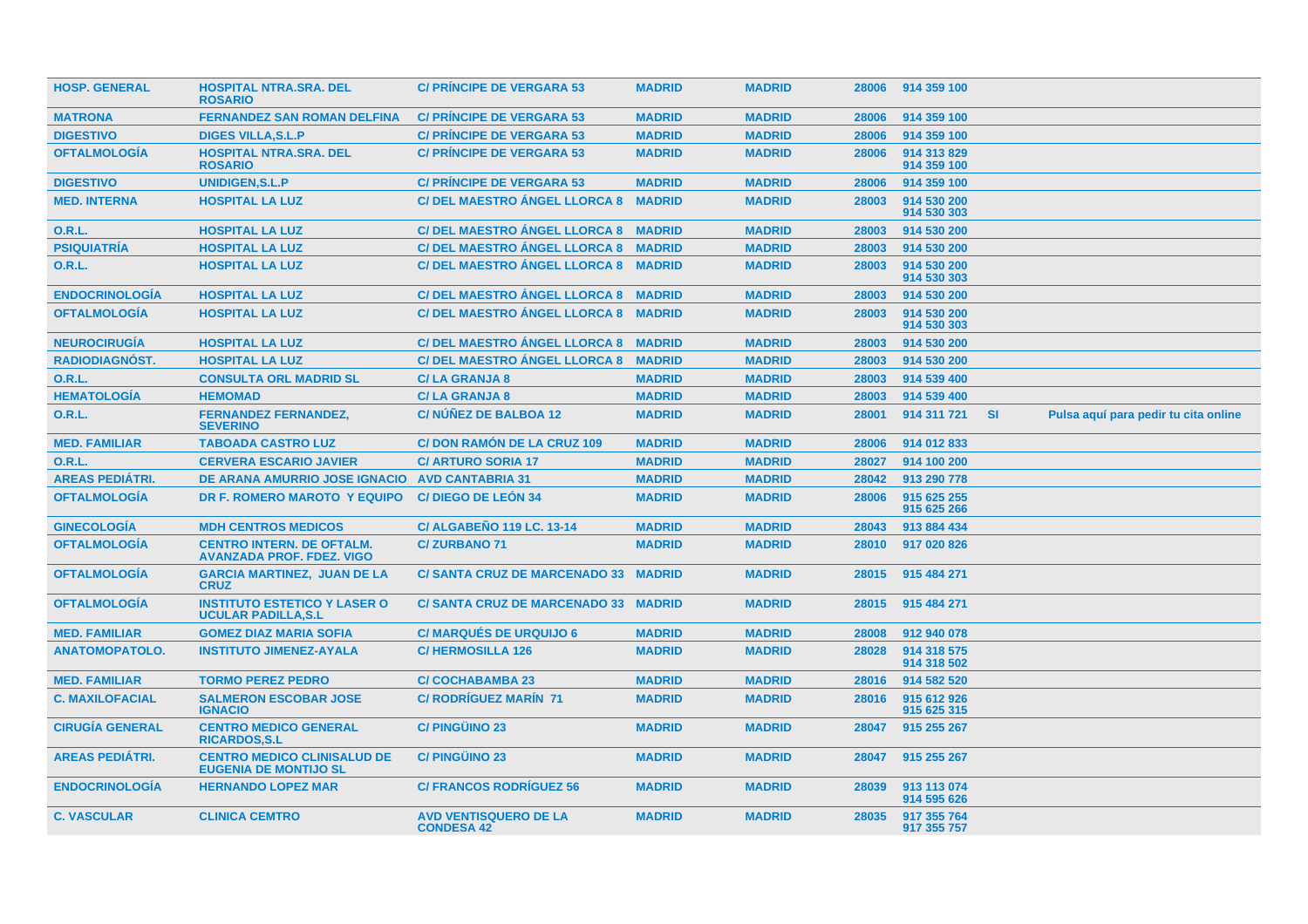| <b>CARDIOLOGIA</b>    | <b>CLINICA CEMTRO</b>                                                 | <b>AVD VENTISQUERO DE LA</b><br><b>CONDESA 42</b> | <b>MADRID</b> | <b>MADRID</b> | 28035 | 917 355 757                |           |                                      |
|-----------------------|-----------------------------------------------------------------------|---------------------------------------------------|---------------|---------------|-------|----------------------------|-----------|--------------------------------------|
| <b>DERMATOLOGIA</b>   | <b>OLALQUIAGA LOEWE FRANCISCO</b><br><b>JAVIER</b>                    | <b>AVD VENTISQUERO DE LA</b><br><b>CONDESA 42</b> | <b>MADRID</b> | <b>MADRID</b> | 28035 | 917 355 757                |           |                                      |
| <b>ENFERMERÍA</b>     | <b>CENTRO MEDICO JACA</b>                                             | C/ ALCALÁ 619                                     | <b>MADRID</b> | <b>MADRID</b> | 28022 | 917 430 690                |           |                                      |
| <b>O.R.L.</b>         | <b>CENTRO MEDICO JACA</b>                                             | C/ ALCALA 619                                     | <b>MADRID</b> | <b>MADRID</b> | 28022 | 917 430 690                |           |                                      |
| <b>GINECOLOGÍA</b>    | <b>CENTRO MEDICO JACA</b>                                             | C/ ALCALA 619                                     | <b>MADRID</b> | <b>MADRID</b> | 28022 | 917 430 690                |           |                                      |
| <b>MED. FAMILIAR</b>  | <b>CENTRO MEDICO JACA</b>                                             | C/ ALCALÁ 619                                     | <b>MADRID</b> | <b>MADRID</b> | 28022 | 917 430 690                |           |                                      |
| <b>DIGESTIVO</b>      | <b>CENTRO MEDICO JACA</b>                                             | C/ ALCALA 619                                     | <b>MADRID</b> | <b>MADRID</b> | 28022 | 917 430 690                |           |                                      |
| <b>ENFERMERIA</b>     | <b>POLICLINICA LONGARES</b>                                           | <b>C/ JULIA GARCÍA BOUTÁN 18</b>                  | <b>MADRID</b> | <b>MADRID</b> | 28022 | 913 240 193                |           |                                      |
| <b>CARDIOLOGÍA</b>    | <b>CENTRO MEDICO MAESTRANZA, S.A.</b>                                 | C/TÉLLEZ 30                                       | <b>MADRID</b> | <b>MADRID</b> | 28007 | 915 020 301                |           |                                      |
| <b>ANÁLISIS</b>       | <b>M.D.ANDERSON INTERNATIONAL</b><br><b>ESPAÑA</b>                    | <b>C/ ARTURO SORIA 270</b>                        | <b>MADRID</b> | <b>MADRID</b> | 28033 | 917 878 600                |           |                                      |
| <b>GINECOLOGÍA</b>    | <b>PEREIRA SANCHEZ AUGUSTO</b>                                        | <b>C/FERNANDEZ DE LA HOZ 45</b>                   | <b>MADRID</b> | <b>MADRID</b> | 28010 | 914 473 400<br>914 473 499 |           |                                      |
| <b>MED. FAMILIAR</b>  | <b>CENTRO MEDICO OPORTO, S.L.P.</b>                                   | <b>PLZ SAN VICENTE PAUL 2</b>                     | <b>MADRID</b> | <b>MADRID</b> | 28025 | 917 238 248<br>915 699 437 |           |                                      |
| <b>C. VASCULAR</b>    | <b>IMEMA, INSTITUTO MEDICO</b><br><b>ESTETICO DE MADRID</b>           | <b>C/ JUAN HURTADO DE MENDOZA 15</b>              | <b>MADRID</b> | <b>MADRID</b> | 28036 | 913 501 456                |           |                                      |
| <b>DERMATOLOGIA</b>   | <b>IMEMA, INSTITUTO MEDICO</b><br><b>ESTETICO DE MADRID</b>           | C/ JUAN HURTADO DE MENDOZA 15 MADRID              |               | <b>MADRID</b> | 28036 | 913 501 456                |           |                                      |
| <b>GINECOLOGÍA</b>    | <b>ARGÜELLES MARTINEZ ELENA</b>                                       | <b>C/ CAMINO DE VINATEROS 11</b>                  | <b>MADRID</b> | <b>MADRID</b> | 28030 | 914 301 842                |           |                                      |
| <b>RADIODIAGNÓST.</b> | <b>CLINICA ARMSTRONG</b><br><b>INTERNACIONAL</b>                      | <b>C/ GUZMAN EL BUENO 102</b>                     | <b>MADRID</b> | <b>MADRID</b> | 28003 | 915 358 790                |           |                                      |
| <b>PSIQUIATRIA</b>    | <b>RIVERA DE LOS ARCOS FELIPE</b>                                     | <b>C/COSTA RICA 16</b>                            | <b>MADRID</b> | <b>MADRID</b> | 28016 | 913 000 462                |           |                                      |
| <b>NEUMOLOGÍA</b>     | <b>HOSPITAL DE MADRID - HM NORTE-</b><br><b>SANCHINARRO</b>           | C/ONA 10                                          | <b>MADRID</b> | <b>MADRID</b> | 28050 | 901 088 212                | <b>SI</b> | Pulsa aquí para pedir tu cita online |
| <b>URGENCIAS</b>      | <b>HOSPITAL DE MADRID - HM NORTE-</b><br><b>SANCHINARRO</b>           | C/ONA 10                                          | <b>MADRID</b> | <b>MADRID</b> | 28050 | 901 088 212                |           |                                      |
| <b>O.R.L.</b>         | <b>HOSPITAL DE MADRID - HM NORTE- C/ OÑA 10</b><br><b>SANCHINARRO</b> |                                                   | <b>MADRID</b> | <b>MADRID</b> | 28050 | 901 088 212<br>917 567 960 |           |                                      |
| <b>TRAUMATOLOGÍA</b>  | <b>HM GABINETE VELAZQUEZ</b>                                          | C/OÑA 10                                          | <b>MADRID</b> | <b>MADRID</b> | 28050 | 901 088 212                |           |                                      |
| <b>UROLOGÍA</b>       | <b>HOSPITAL DE MADRID - HM NORTE-</b><br><b>SANCHINARRO</b>           | C/OÑA 10                                          | <b>MADRID</b> | <b>MADRID</b> | 28050 | 901 088 212                |           |                                      |
| O.R.L.                | <b>HM GABINETE VELAZQUEZ</b>                                          | C/O <sub>N</sub> A <sub>10</sub>                  | <b>MADRID</b> | <b>MADRID</b> | 28050 | 901 088 212                |           |                                      |
| <b>TRAUMATOLOGÍA</b>  | <b>HOSPITAL DE MADRID - HM NORTE-</b><br><b>SANCHINARRO</b>           | C/ONA 10                                          | <b>MADRID</b> | <b>MADRID</b> | 28050 | 901 088 212<br>917 567 960 | <b>SI</b> | Pulsa aquí para pedir tu cita online |
| <b>PLAT.GENOMICAS</b> | <b>HOSPITAL DE MADRID - HM NORTE- C/ OÑA 10</b><br><b>SANCHINARRO</b> |                                                   | <b>MADRID</b> | <b>MADRID</b> | 28050 | 917 567 800                |           |                                      |
| <b>RADIOTERAPIA</b>   | <b>HOSPITAL DE MADRID - HM NORTE-</b><br><b>SANCHINARRO</b>           | C/ONA 10                                          | <b>MADRID</b> | <b>MADRID</b> | 28050 | 901 088 212<br>917 567 800 |           |                                      |
| <b>HOSP. GENERAL</b>  | <b>HOSPITAL DE MADRID - HM NORTE- C/OÑA 10</b><br><b>SANCHINARRO</b>  |                                                   | <b>MADRID</b> | <b>MADRID</b> | 28050 | 901 088 212<br>917 567 800 |           |                                      |
| <b>MED. NUCLEAR</b>   | <b>HOSPITAL DE MADRID - HM NORTE-</b><br><b>SANCHINARRO</b>           | C/ONA 10                                          | <b>MADRID</b> | <b>MADRID</b> | 28050 | 901 088 212<br>917 567 800 |           |                                      |
| <b>ALERGOLOGIA</b>    | <b>HOSPITAL DE MADRID - HM NORTE- C/ONA 10</b><br><b>SANCHINARRO</b>  |                                                   | <b>MADRID</b> | <b>MADRID</b> | 28050 | 901 088 212<br>917 567 960 | <b>SI</b> | Pulsa aquí para pedir tu cita online |
| <b>UROLOGÍA</b>       | <b>HM GABINETE VELAZQUEZ</b>                                          | $C/ONA$ 10                                        | <b>MADRID</b> | <b>MADRID</b> | 28050 | 901 088 212                |           |                                      |
|                       |                                                                       |                                                   |               |               |       |                            |           |                                      |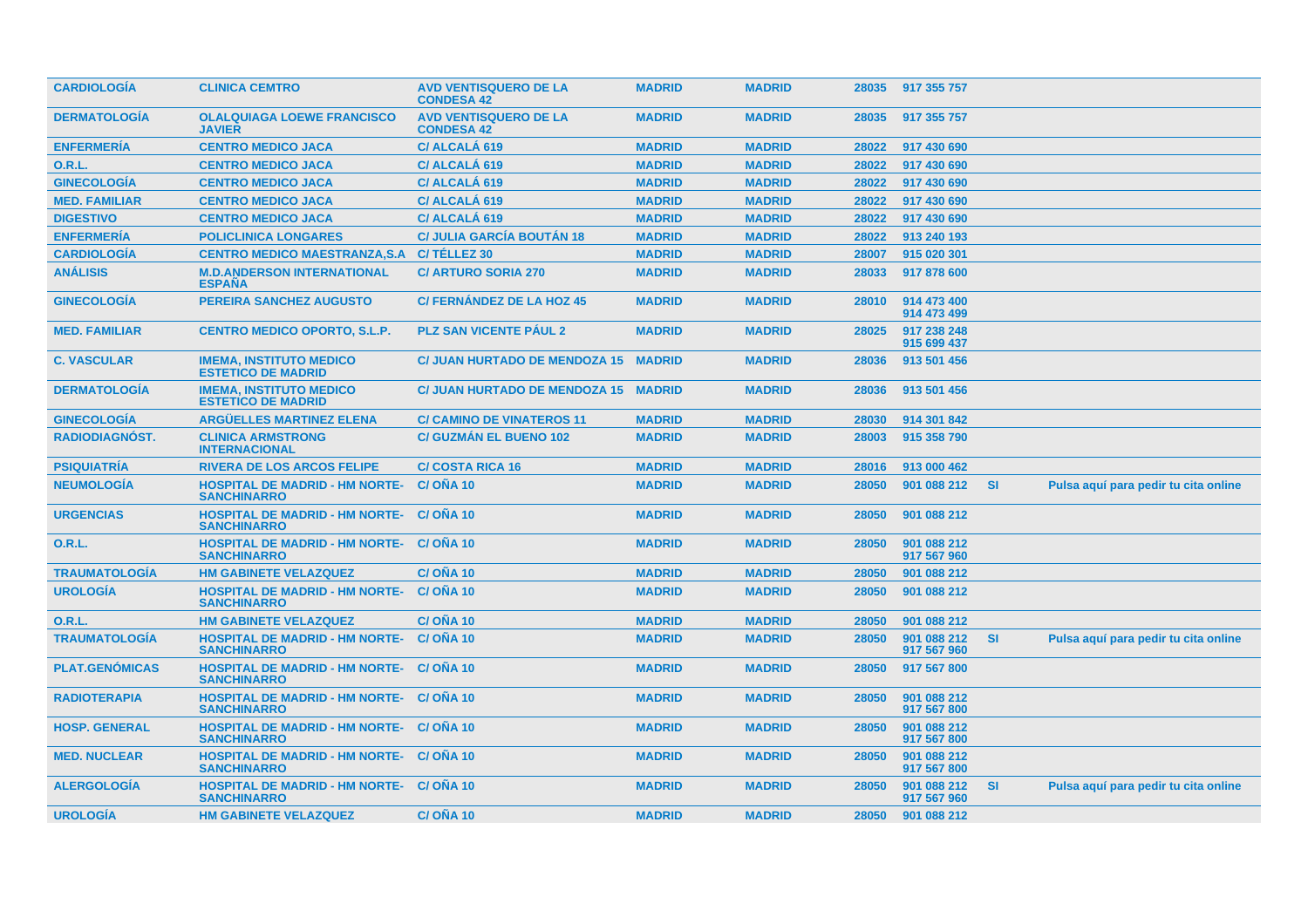| <b>RADIODIAGNÓST.</b>  | <b>HOSPITAL DE MADRID - HM NORTE- C/OÑA 10</b><br><b>SANCHINARRO</b> |                                                            | <b>MADRID</b> | <b>MADRID</b> | 28050 | 901 088 212                |
|------------------------|----------------------------------------------------------------------|------------------------------------------------------------|---------------|---------------|-------|----------------------------|
| <b>C. MAXILOFACIAL</b> | <b>CASTELLANA 100</b>                                                | <b>PSO CASTELLANA 100</b>                                  | <b>MADRID</b> | <b>MADRID</b> | 28046 | 914 115 568<br>914 115 567 |
| <b>ENDOCRINOLOGIA</b>  | <b>HM GABINETE VELAZQUEZ</b>                                         | C/ JORGE JUAN 19 PISO 1º                                   | <b>MADRID</b> | <b>MADRID</b> | 28001 | 915 777 774<br>915 777 773 |
| <b>DERMATOLOGÍA</b>    | <b>FERRE GARRIGOS INMACULADA</b><br><b>SANTISIMA TRINIDAD</b>        | <b>C/ NTRA. SRA DE LUJÁN 25</b>                            | <b>MADRID</b> | <b>MADRID</b> | 28016 | 913 539 500<br>913 532 550 |
| <b>C. MAXILOFACIAL</b> | <b>HOSPITAL QUIRONSALUD SAN</b><br><b>JOSE</b>                       | C/ CLARA DEL REY 31-33                                     | <b>MADRID</b> | <b>MADRID</b> | 28002 | 910 687 000                |
| <b>GINECOLOGÍA</b>     | <b>HOSPITAL QUIRONSALUD SAN</b><br><b>JOSE</b>                       | <b>C/ CLARA DEL REY 31-33</b>                              | <b>MADRID</b> | <b>MADRID</b> | 28002 | 910 687 000                |
| <b>DERMATOLOGIA</b>    | <b>DR. RIOS BUCETA, LUIS MARIA</b>                                   | C/ ALCALA 338                                              | <b>MADRID</b> | <b>MADRID</b> | 28027 | 914 083 596                |
| <b>ENFERMERÍA</b>      | <b>HOSPITAL LA MORALEJA</b>                                          | <b>AVD FRANCISCO PI Y MARGALL 81</b>                       | <b>MADRID</b> | <b>MADRID</b> | 28050 | 917 522 852                |
| <b>UROLOGÍA</b>        | <b>CISNEROS LEDO, JESUS</b>                                          | <b>AVD FRANCISCO PI Y MARGALL 81</b>                       | <b>MADRID</b> | <b>MADRID</b> | 28050 | 917 522 852                |
| <b>UROLOGÍA</b>        | <b>CISNEROS LEDO JESUS</b>                                           | <b>AVD FRANCISCO PI Y MARGALL 81</b>                       | <b>MADRID</b> | <b>MADRID</b> | 28050 | 917 522 852                |
| <b>MED. INTERNA</b>    | <b>FERNANDEZ DEL MORAL RAFAEL</b>                                    | <b>C/HILARIÓN ESLAVA 62</b>                                | <b>MADRID</b> | <b>MADRID</b> | 28015 | 685 145 554<br>915 449 266 |
| <b>MED. FAMILIAR</b>   | <b>ALVAREZ PEREZ JUAN CARLOS</b>                                     | <b>C/ CORREGIDOR JUAN FCO.LUJÁN</b><br>14                  | <b>MADRID</b> | <b>MADRID</b> | 28030 | 914 393 203<br>660 100 921 |
| RADIODIAGNÓST.         | <b>VITHAS MADRID PARDO ARAVACA</b>                                   | C/LA SALLE 12 SALIDA 10 DE N-VI<br>(CRTA LA CORUÑA)        | <b>MADRID</b> | <b>MADRID</b> | 28023 | 915 129 030<br>915 129 000 |
| <b>UROLOGIA</b>        | <b>MEDICARE CONSULTA MEDICA,</b><br>S.L.P                            | C/LA SALLE 12 SALIDA 10 DE N-VI<br>(CRTA LA CORUNA)        | <b>MADRID</b> | <b>MADRID</b> | 28023 | 664 473 384                |
| <b>ANESTESIOLOGIA</b>  | <b>VITHAS MADRID PARDO ARAVACA</b>                                   | C/ LA SALLE 12 SALIDA 10 DE N-VI<br>(CRTA LA CORUNA)       | <b>MADRID</b> | <b>MADRID</b> | 28023 | 915 129 000                |
| <b>UROLOGIA</b>        | <b>CENTRO MEDICO</b><br><b>SOMOSAGUAS, S.L.</b>                      | C/LA SALLE 12 SALIDA 10 DE N-VI<br>(CRTA LA CORUNA)        | <b>MADRID</b> | <b>MADRID</b> | 28023 | 917 991 790                |
| <b>CIRUGÍA GENERAL</b> | <b>CENTRO MEDICO</b><br><b>SOMOSAGUAS, S.L.</b>                      | C/ LA SALLE 12 SALIDA 10 DE N-VI<br>(CRTA LA CORUÑA)       | <b>MADRID</b> | <b>MADRID</b> | 28023 | 917 991 790                |
| <b>TRAUMATOLOGÍA</b>   | <b>CENTRO MEDICO VILLANUEVA DE</b><br>LA CAÑADA, S.L.                | C/LA SALLE 12 SALIDA 10 DE N-VI<br>(CRTA LA CORUÑA)        | <b>MADRID</b> | <b>MADRID</b> | 28023 | 915 129 000<br>915 129 026 |
| <b>GINECOLOGÍA</b>     | <b>CLINICA FISIOMEDICA MCD,S.L</b>                                   | C/LA SALLE 12 SALIDA 10 DE N-VI<br><b>(CRTA LA CORUNA)</b> | <b>MADRID</b> | <b>MADRID</b> | 28023 | 915 129 000<br>917 402 853 |
| <b>OFTALMOLOGIA</b>    | <b>GARCIA MARTINEZ, JUAN DE LA</b><br><b>CRUZ</b>                    | C/GOYA 57                                                  | <b>MADRID</b> | <b>MADRID</b> | 28001 | 915 758 421<br>914 133 946 |
| <b>CARDIOLOGIA</b>     | <b>PLAZA PEREZ, IGNACIO</b>                                          | <b>C/MACHAQUITO 14</b>                                     | <b>MADRID</b> | <b>MADRID</b> | 28043 | 619 521 442<br>917 219 072 |
| <b>GINECOLOGIA</b>     | DR. LOPEZ NUEVO, ROBERTO                                             | <b>C/ALBERTO AGUILERA 64</b>                               | <b>MADRID</b> | <b>MADRID</b> | 28015 | 915 484 300<br>915 479 111 |
| <b>UROLOGÍA</b>        | <b>CENTRO MEDICO BARAJAS</b>                                         | <b>C/BAHIA DE GANDO 1 CC BAHIA</b><br><b>CENTER</b>        | <b>MADRID</b> | <b>MADRID</b> | 28042 | 917 462 195                |
| <b>MED. FAMILIAR</b>   | <b>CENTRO MEDICO BARAJAS</b>                                         | <b>C/BAHIA DE GANDO 1 CC BAHIA</b><br><b>CENTER</b>        | <b>MADRID</b> | <b>MADRID</b> | 28042 | 670 734 029<br>917 462 195 |
| <b>GINECOLOGÍA</b>     | <b>LAS HERAS VILLANUEVA, JOSE</b><br><b>LUIS</b>                     | <b>C/ ARTURO SORIA 103-105</b>                             | <b>MADRID</b> | <b>MADRID</b> | 28043 | 912 143 100                |
| <b>NEUROFISIOLOGIA</b> | <b>VITHAS MADRID ARTURO SORIA</b>                                    | <b>C/ ARTURO SORIA 103-105</b>                             | <b>MADRID</b> | <b>MADRID</b> | 28043 | 912 143 100                |
| <b>UROLOGIA</b>        | <b>LERA FERNANDEZ RAFAEL</b><br><b>GONZALO</b>                       | <b>C/ ARTURO SORIA 103-105</b>                             | <b>MADRID</b> | <b>MADRID</b> | 28043 | 912 143 100                |
| <b>TRAUMATOLOGIA</b>   | <b>GONZALEZ-ARROYO MARTINEZ</b><br><b>JOSE MARIA</b>                 | C/ ARTURO SORIA 103-105                                    | <b>MADRID</b> | <b>MADRID</b> | 28043 | 912 143 100<br>678 138 819 |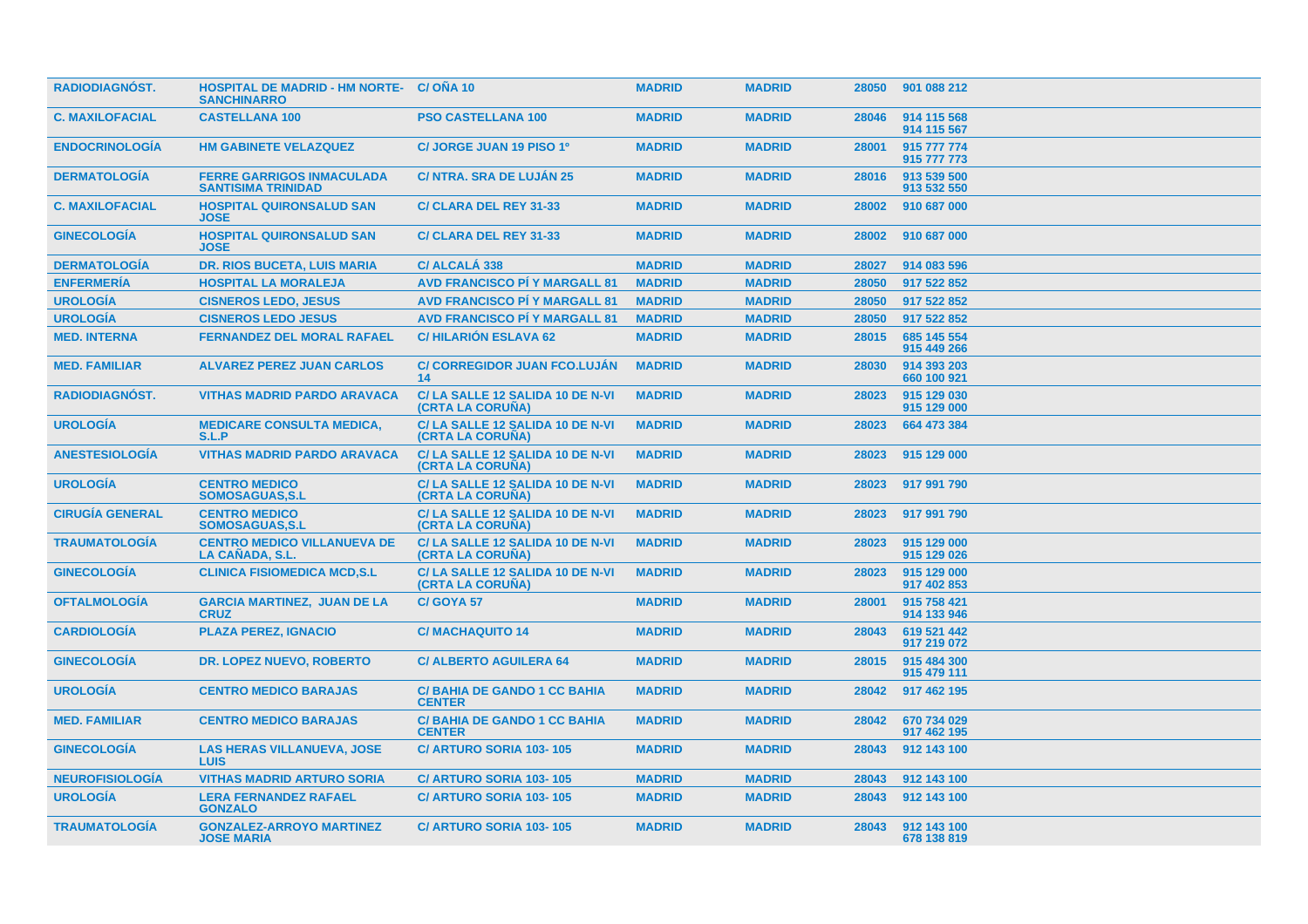| <b>ANESTESIOLOGIA</b>  | <b>KIM-DAROV GARCIA VLADIMIR</b>                        | C/ ARTURO SORIA 103-105                               | <b>MADRID</b> | <b>MADRID</b> |       | 28043 912 143 100          |           |                                      |
|------------------------|---------------------------------------------------------|-------------------------------------------------------|---------------|---------------|-------|----------------------------|-----------|--------------------------------------|
| <b>ANESTESIOLOGÍA</b>  | <b>SANZ FERNANDEZ FRANCISCO</b><br><b>JAVIER</b>        | C/ ARTURO SORIA 103-105                               | <b>MADRID</b> | <b>MADRID</b> | 28043 | 912 143 100                |           |                                      |
| <b>MED. INTERNA</b>    | <b>VITHAS MADRID ARTURO SORIA</b>                       | <b>C/ ARTURO SORIA 103-105</b>                        | <b>MADRID</b> | <b>MADRID</b> | 28043 | 912 143 100<br>914 130 061 |           |                                      |
| <b>UROLOGÍA</b>        | <b>VITHAS MADRID ARTURO SORIA</b>                       | C/ ARTURO SORIA 103-105                               | <b>MADRID</b> | <b>MADRID</b> | 28043 | 912 143 100<br>914 130 061 |           |                                      |
| <b>ANESTESIOLOGÍA</b>  | A.A. LOSHERIFF S.L.                                     | C/ ARTURO SORIA 103-105                               | <b>MADRID</b> | <b>MADRID</b> | 28043 | 912 143 100                |           |                                      |
| <b>C. REPARADORA</b>   | <b>VITHAS MADRID ARTURO SORIA</b>                       | C/ ARTURO SORIA 103-105                               | <b>MADRID</b> | <b>MADRID</b> | 28043 | 912 143 100                |           |                                      |
| <b>NEUROLOGÍA</b>      | <b>VITHAS MADRID ARTURO SORIA</b>                       | <b>C/ ARTURO SORIA 103-105</b>                        | <b>MADRID</b> | <b>MADRID</b> | 28043 | 912 143 100                |           |                                      |
| <b>C. REPARADORA</b>   | <b>VITHAS MADRID ARTURO SORIA</b>                       | <b>C/ ARTURO SORIA 103-105</b>                        | <b>MADRID</b> | <b>MADRID</b> | 28043 | 912 143 100<br>914 130 061 |           |                                      |
| <b>CARDIOLOGÍA</b>     | <b>VITHAS MADRID ARTURO SORIA</b>                       | C/ ARTURO SORIA 103-105                               | <b>MADRID</b> | <b>MADRID</b> | 28043 | 912 143 100<br>914 130 061 |           |                                      |
| <b>AREAS PEDIÁTRI.</b> | <b>CLINICA SASTRE</b>                                   | <b>AVD ENSANCHE DE VALLECAS 67</b>                    | <b>MADRID</b> | <b>MADRID</b> | 28051 | 914 256 562                |           |                                      |
| <b>PSICOLOGÍA</b>      | <b>CENTRO PSICOTERAPEUTICO</b><br><b>ENCUENTRO</b>      | <b>C/MARROQUINA 12</b>                                | <b>MADRID</b> | <b>MADRID</b> | 28030 | 914 010 075                |           |                                      |
| <b>PSIQUIATRÍA</b>     | <b>CENTRO PSICOTERAPEUTICO</b><br><b>ENCUENTRO</b>      | <b>C/MARROQUINA 12</b>                                | <b>MADRID</b> | <b>MADRID</b> | 28030 | 620 994 365<br>914 010 075 |           |                                      |
| <b>ODONTOESTOMATOL</b> | <b>CLINICA DENTAL DRA SANCHEZ Y</b><br><b>DR JUANES</b> | <b>C/BOHEMIOS 6 LOCAL 1A</b>                          | <b>MADRID</b> | <b>MADRID</b> | 28041 | 913 177 258                |           |                                      |
| <b>MED. FAMILIAR</b>   | <b>CLINICA FISIOMEDICA MCD,S.L</b>                      | <b>C/ MARQUÉS DE JURA REAL 21</b>                     | <b>MADRID</b> | <b>MADRID</b> | 28019 | 608 537 783<br>914 695 024 |           |                                      |
| <b>GINECOLOGIA</b>     | <b>CENTRO MEDICO SANIMED</b>                            | <b>C/JOAQUIN COSTA 28</b>                             | <b>MADRID</b> | <b>MADRID</b> | 28006 | 915 617 100<br>915 630 360 |           |                                      |
| <b>PODOLOGÍA</b>       | <b>CENTRO MEDICO ARROYO FRESNO.</b><br>S.L.             | <b>C/ DEL CERRO MINGUETE 5 LOCAL</b><br>$2 - 3$       | <b>MADRID</b> | <b>MADRID</b> | 28035 | 917 399 511                |           |                                      |
| <b>GINECOLOGÍA</b>     | <b>MDH CENTROS MEDICOS</b>                              | <b>AVD SAN LUIS 166 LOCAL 4</b>                       | <b>MADRID</b> | <b>MADRID</b> | 28033 | 913 884 434<br>913 027 283 | <b>SI</b> | Pulsa aquí para pedir tu cita online |
| <b>DERMATOLOGIA</b>    | <b>MDH CENTROS MEDICOS</b>                              | <b>AVD SAN LUIS 166 LOCAL 4</b>                       | <b>MADRID</b> | <b>MADRID</b> | 28033 | 913 884 434<br>913 027 283 |           |                                      |
| <b>DIGESTIVO</b>       | <b>MDH CENTROS MEDICOS</b>                              | <b>AVD SAN LUIS 166 LOCAL 4</b>                       | <b>MADRID</b> | <b>MADRID</b> | 28033 | 913 884 434<br>913 027 283 |           |                                      |
| <b>PODOLOGIA</b>       | <b>SEVILLA CARRASCOSA ANTONIO</b><br><b>JESUS</b>       | <b>C/FEDERÍCO GUTIÉRREZ 1</b>                         | <b>MADRID</b> | <b>MADRID</b> | 28037 | 914 073 037                |           |                                      |
| <b>PSIQUIATRÍA</b>     | <b>TRAPERO GAGO FERNANDO</b>                            | <b>C/ GENERAL ALVAREZ DE CASTRO</b><br>41             | <b>MADRID</b> | <b>MADRID</b> | 28010 | 914 465 060                |           |                                      |
| <b>CIRUGÍA GENERAL</b> | <b>BETANCOR JIMENEZ CARMELO</b>                         | <b>C/SAGASTA 20</b>                                   | <b>MADRID</b> | <b>MADRID</b> | 28004 | 646 895 683<br>913 577 300 |           |                                      |
| <b>DERMATOLOGIA</b>    | <b>CENTRO MEDICO MONTECARMELO</b>                       | <b>C/MONASTERIO DE OSEIRA 5</b><br><b>LOCAL 2</b>     | <b>MADRID</b> | <b>MADRID</b> | 28049 | 914 214 812                |           |                                      |
| <b>PSIQUIATRÍA</b>     | <b>CENTRO MEDICO MONTECARMELO</b>                       | <b>C/ MONASTERIO DE OSEIRA 5</b><br><b>LOCAL 2</b>    | <b>MADRID</b> | <b>MADRID</b> | 28049 | 683 326 321<br>914 214 812 |           |                                      |
| <b>GINECOLOGIA</b>     | <b>CLINICA CEMTRO</b>                                   | <b>AVD MONASTERIO DE SILOS 85</b>                     | <b>MADRID</b> | <b>MADRID</b> | 28049 | 917 355 757                |           |                                      |
| <b>FISIOTERAPIA</b>    | <b>CLINICA CEMTRO</b>                                   | <b>AVD MONASTERIO DE SILOS 85</b>                     | <b>MADRID</b> | <b>MADRID</b> | 28049 | 917 355 757                |           |                                      |
| <b>AREAS PEDIÁTRI.</b> | <b>CLINICA CEMTRO</b>                                   | <b>AVD MONASTERIO DE SILOS 85</b>                     | <b>MADRID</b> | <b>MADRID</b> | 28049 | 917 355 757                | <b>SI</b> | Pulsa aguí para pedir tu cita online |
| <b>OFTALMOLOGIA</b>    | <b>CLINICA REMENTERIA MEDIOS,</b><br>S.L.P              | <b>C/ALMAGRO 26</b>                                   | <b>MADRID</b> | <b>MADRID</b> | 28010 | 913 083 838                |           |                                      |
| <b>C. REPARADORA</b>   | <b>CLINICA CEMTRO</b>                                   | <b>AVD DEL VENTISQUERO DE LA</b><br><b>CONDESA 48</b> | <b>MADRID</b> | <b>MADRID</b> |       | 28034 917 355 757          |           |                                      |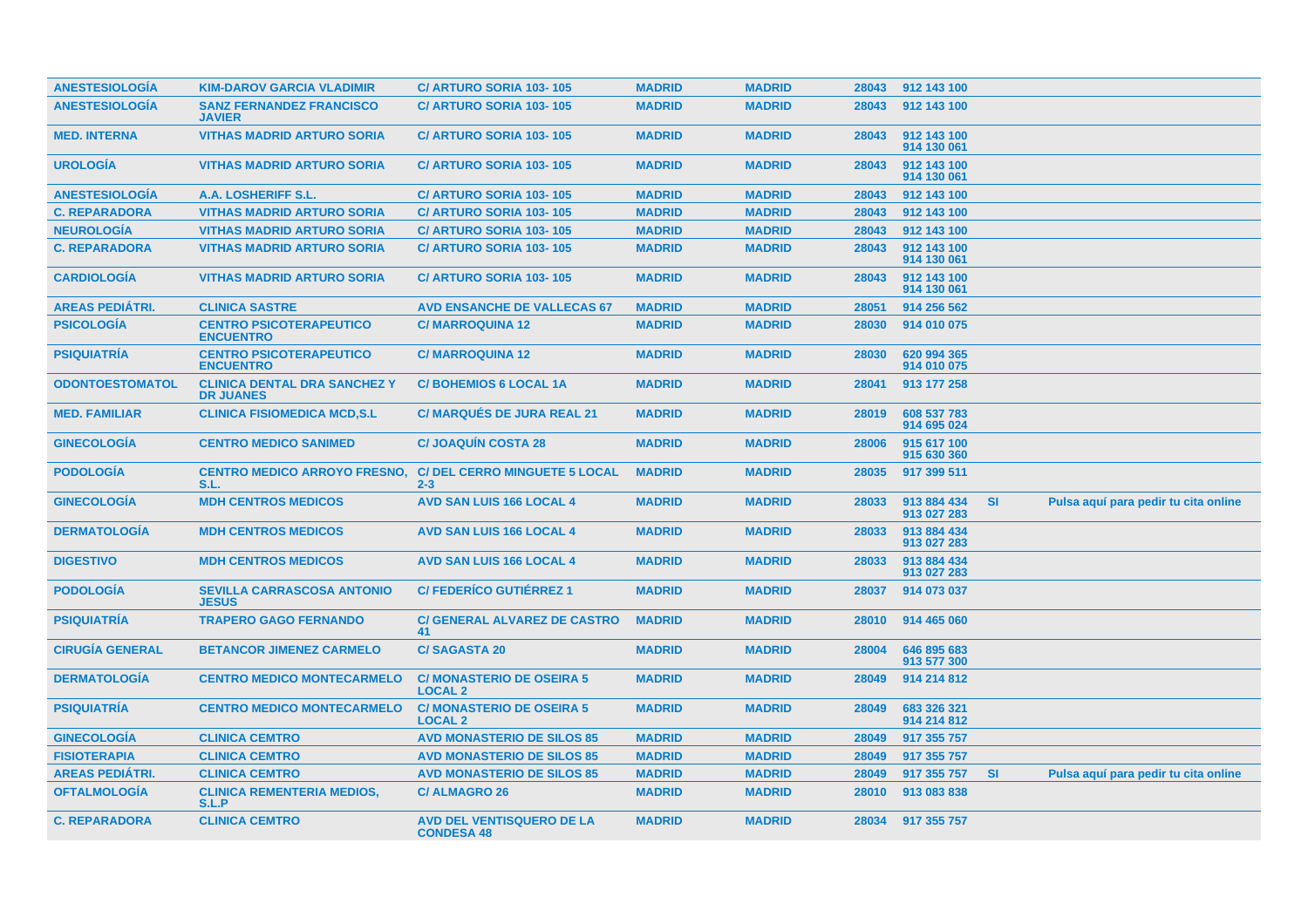| <b>RADIODIAGNOST.</b>  | <b>CLINICA CEMTRO</b>                                                                      | <b>AVD DEL VENTISQUERO DE LA</b><br><b>CONDESA 48</b>   | <b>MADRID</b> | <b>MADRID</b> | 28034 | 917 355 757                |           |                                      |  |
|------------------------|--------------------------------------------------------------------------------------------|---------------------------------------------------------|---------------|---------------|-------|----------------------------|-----------|--------------------------------------|--|
| <b>PSIQUIATRIA</b>     | DÜLAE. SALUD, PSICOTERAPIA Y<br><b>BIENESTAR</b>                                           | <b>C/RIOS ROSAS 50</b>                                  | <b>MADRID</b> | <b>MADRID</b> | 28003 | 607 852 935<br>912 379 163 |           |                                      |  |
| <b>PSICOLOGÍA</b>      | DÜLAE, SALUD, PSICOTERAPIA Y<br><b>BIENESTAR</b>                                           | <b>C/RIOS ROSAS 50</b>                                  | <b>MADRID</b> | <b>MADRID</b> | 28003 | 607 852 935<br>912 379 163 |           |                                      |  |
| <b>PSIQUIATRÍA</b>     | <b>HERNANDEZ ALVAREZ MATILDE</b>                                                           | <b>PSO DE EDUARDO DATO 19</b>                           | <b>MADRID</b> | <b>MADRID</b> | 28010 | 683 593 292                |           |                                      |  |
| <b>PODOLOGIA</b>       | <b>PODOACTIVA PREMIER</b>                                                                  | AVD MONASTERIO DE EL ESCORIAL MADRID<br><b>41 LOCAL</b> |               | <b>MADRID</b> | 28049 | 911 594 848                |           |                                      |  |
| <b>RADIODIAGNÓST.</b>  | <b>POLICLINICA IPACSA</b>                                                                  | <b>C/ CORAZON DE MARIA 63</b>                           | <b>MADRID</b> | <b>MADRID</b> | 28002 | 914 130 161                |           |                                      |  |
| <b>MED. FAMILIAR</b>   | <b>MUÑOZ-DELGADO Y BUCHO LUIS</b><br><b>MIGUEL</b>                                         | <b>C/ PRINCIPE DE VERGARA 13</b>                        | <b>MADRID</b> | <b>MADRID</b> | 28001 | 915 779 632<br>638 927 516 |           |                                      |  |
| <b>GINECOLOGÍA</b>     | <b>BARRON AZURMENDI ESTHER</b><br><b>MARIA</b>                                             | <b>C/ JUAN MARTINEZ DE VELASCO 4</b>                    | <b>MADRID</b> | <b>MADRID</b> | 28007 | 914 311 926                |           |                                      |  |
| <b>PSICOLOGÍA</b>      | <b>CLINICA SASTRE</b>                                                                      | <b>C/PILAR DE MADARIAGA ROJO 11</b>                     | <b>MADRID</b> | <b>MADRID</b> | 28051 | 914 256 562                |           |                                      |  |
| <b>PSIQUIATRÍA</b>     | <b>ITA MADRID</b>                                                                          | <b>C/MOSCATELAR 1K</b>                                  | <b>MADRID</b> | <b>MADRID</b> | 28043 | 911 450 683                |           |                                      |  |
| <b>PSICOLOGÍA</b>      | <b>ITA MADRID</b>                                                                          | <b>C/MOSCATELAR 1K</b>                                  | <b>MADRID</b> | <b>MADRID</b> | 28043 | 911 450 683                |           |                                      |  |
| <b>DERMATOLOGÍA</b>    | <b>TERAPEUTICA DERMATOLOGICA</b><br><b>ALBERDIS.L.</b>                                     | <b>C/ AVIADOR ZORITA 25</b>                             | <b>MADRID</b> | <b>MADRID</b> | 28020 | 915 361 389                |           |                                      |  |
| <b>PSICOLOGIA</b>      | <b>NEUROADVANCE.S.L</b>                                                                    | <b>C/HILARIÓN ESLAVA 55 Y PISO 9</b><br><b>PUERTA3</b>  | <b>MADRID</b> | <b>MADRID</b> | 28016 | 610 238 959<br>912 594 483 |           |                                      |  |
| <b>ENTI. CONCERTA.</b> | <b>IRIS GLOBAL SOLUCIONES DE</b><br><b>PROTECCION SEGUROS Y</b><br><b>REASEGUROS, S.A.</b> | <b>C/ RIBERA DEL LOIRA 4-6</b>                          | <b>MADRID</b> | <b>MADRID</b> | 28042 | 917 358 553                |           |                                      |  |
| <b>MED. FAMILIAR</b>   | <b>MARUGAN CEPEDA MARIA BEGOÑA</b>                                                         | <b>C/DULZURA 34</b>                                     | <b>MADRID</b> | <b>MADRID</b> | 28041 | 913 180 957                |           |                                      |  |
| <b>MED. FAMILIAR</b>   | <b>TAPIA CELADA LUIS</b>                                                                   | <b>C/SAGASTA13</b>                                      | <b>MADRID</b> | <b>MADRID</b> | 28004 | 914 485 554                |           |                                      |  |
| <b>ANÁLISIS</b>        | <b>UNILABS</b>                                                                             | <b>C/VELÁZQUEZ 25</b>                                   | <b>MADRID</b> | <b>MADRID</b> | 28001 | 915 777 774<br>915 777 773 |           |                                      |  |
| <b>UROLOGÍA</b>        | <b>HM GABINETE VELAZQUEZ</b>                                                               | <b>C/VELÁZQUEZ 25</b>                                   | <b>MADRID</b> | <b>MADRID</b> | 28001 | 915 777 774<br>915 777 773 |           |                                      |  |
| <b>ANÁLISIS</b>        | <b>MEGALAB</b>                                                                             | <b>C/SILVANO 139</b>                                    | <b>MADRID</b> | <b>MADRID</b> | 28043 | 913 885 603<br>914 296 287 |           |                                      |  |
| <b>MED. FAMILIAR</b>   | <b>CLINICA LA COLINA</b>                                                                   | <b>AVD RAMÓN Y CAJAL 109</b>                            | <b>MADRID</b> | <b>MADRID</b> | 28043 | 914 156 491                |           |                                      |  |
| <b>MED. FAMILIAR</b>   | <b>CENTRO MEDICO RISCO, S.L.</b>                                                           | C/ ALCALÁ 433                                           | <b>MADRID</b> | <b>MADRID</b> | 28027 | 913 207 046<br>917 431 316 |           |                                      |  |
| <b>NEUROLOGIA</b>      | <b>CENTRO DE ESTUDIOS</b><br><b>NEUROLOGICOS VARELA DE</b><br><b>SEIJAS, S.L.</b>          | <b>C/COLUMELA 13</b>                                    | <b>MADRID</b> | <b>MADRID</b> | 28001 | 915 758 845<br>915 769 407 |           |                                      |  |
| <b>MED. FAMILIAR</b>   | <b>MONTEQUI FITERA JUAN CARLOS</b>                                                         | <b>C/VALMOJADO 119</b>                                  | <b>MADRID</b> | <b>MADRID</b> | 28047 | 917 194 985                |           |                                      |  |
| <b>MED. FAMILIAR</b>   | <b>MADRIGAL NEIRA CARLOS</b>                                                               | <b>AVD FELIPE II 34</b>                                 | <b>MADRID</b> | <b>MADRID</b> | 28009 | 914 350 078                |           |                                      |  |
| <b>O.R.L.</b>          | <b>CLINICA O.R.L. BRUZON S.L.</b>                                                          | C/DIEGO DE LEÓN 47                                      | <b>MADRID</b> | <b>MADRID</b> | 28006 | 682 344 243<br>915 634 504 |           |                                      |  |
| <b>PODOLOGÍA</b>       | <b>GARCIA SANCHEZ JOSE LUIS</b>                                                            | <b>C/JOSÉ ORTEGA Y GASSET 70</b>                        | <b>MADRID</b> | <b>MADRID</b> | 28006 | 913 092 112                |           |                                      |  |
| <b>OFTALMOLOGÍA</b>    | <b>CLINICA BETERE-MARCOS</b>                                                               | <b>C/DOCTOR ESQUERDO, NUM. 83</b>                       | <b>MADRID</b> | <b>MADRID</b> | 28007 | 915 732 022                |           |                                      |  |
| <b>TRAUMATOLOGÍA</b>   | <b>HOSPITAL BEATA MARIA ANA DE</b><br><b>JESUS</b>                                         | <b>C/DOCTOR ESQUERDO, NUM. 83</b>                       | <b>MADRID</b> | <b>MADRID</b> | 28007 | 915 044 488<br>619 273 979 | <b>SI</b> | Pulsa aquí para pedir tu cita online |  |
| <b>ANESTESIOLOGIA</b>  | <b>MARTIN GALVEZ Mª TERESA</b>                                                             | <b>C/DOCTOR ESQUERDO, NUM. 83</b>                       | <b>MADRID</b> | <b>MADRID</b> | 28007 | 915 732 022                |           |                                      |  |
| <b>ANESTESIOLOGÍA</b>  | <b>MEDIASEMAR, S.L.</b>                                                                    | <b>C/DOCTOR ESQUERDO, NUM. 83</b>                       | <b>MADRID</b> | <b>MADRID</b> | 28007 | 915 044 488<br>619 273 979 |           |                                      |  |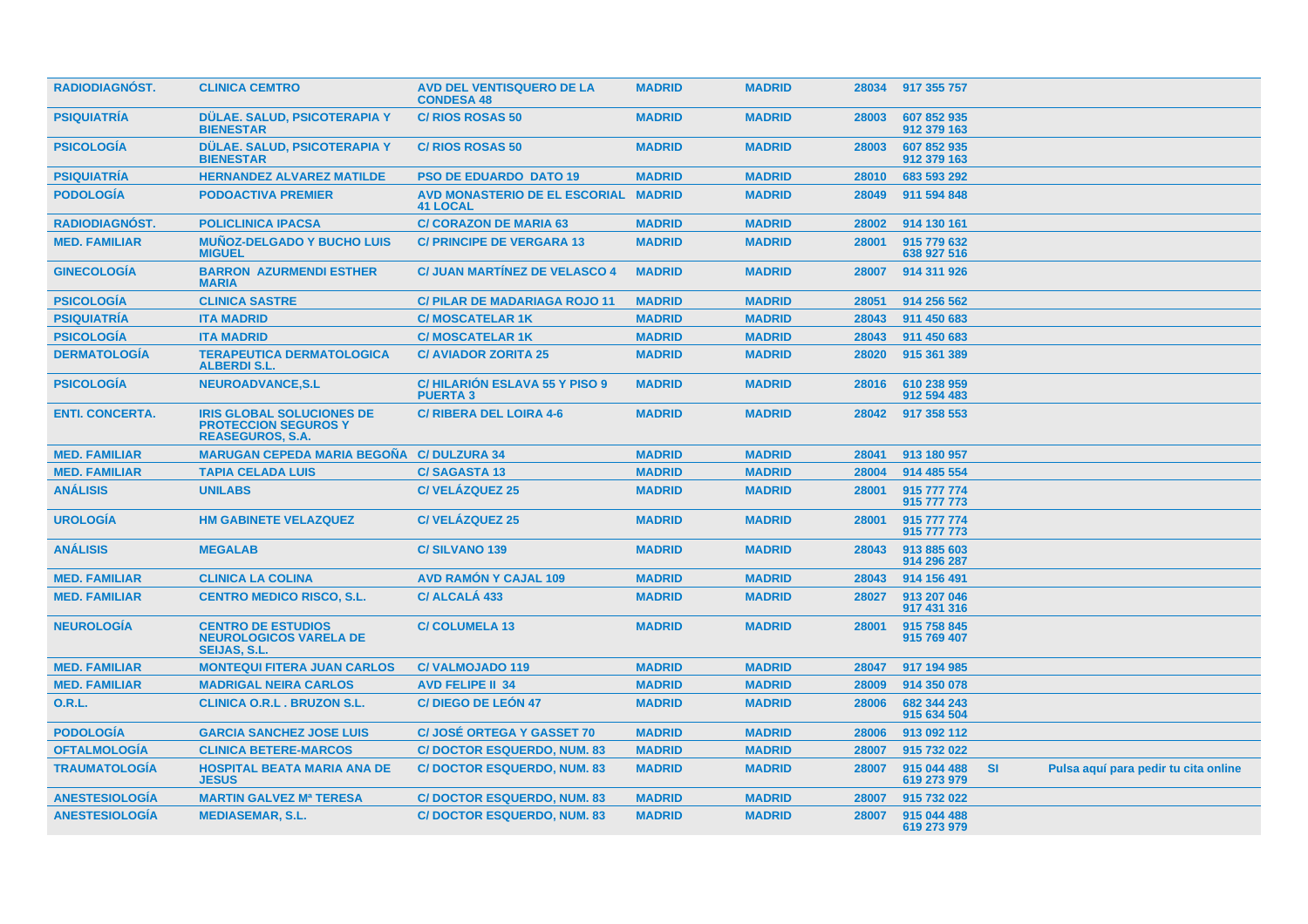| <b>UROLOGÍA</b>        | <b>RAMOS RONCERO CARLOS</b>                                        | <b>C/DOCTOR ESQUERDO, NUM. 83</b> | <b>MADRID</b> | <b>MADRID</b> | 28007 | 915 732 022                |
|------------------------|--------------------------------------------------------------------|-----------------------------------|---------------|---------------|-------|----------------------------|
| <b>CIRUGÍA GENERAL</b> | <b>CENTRO MEDICO SALUD 2000</b>                                    | <b>C/DOCTOR ESQUERDO, NUM. 83</b> | <b>MADRID</b> | <b>MADRID</b> | 28007 | 638 566 368                |
| <b>ANESTESIOLOGÍA</b>  | <b>GOMEZ RIBOT JUAN MARIA</b>                                      | <b>C/JOAQUÍN COSTA 28</b>         | <b>MADRID</b> | <b>MADRID</b> | 28002 | 915 617 100<br>915 630 360 |
| <b>O.R.L.</b>          | <b>ASOCIACION SAN FRANCISCO</b><br>O.R.L.                          | <b>C/JOAQUÍN COSTA 28</b>         | <b>MADRID</b> | <b>MADRID</b> | 28002 | 915 630 360                |
| <b>GINECOLOGÍA</b>     | <b>CARLOS PELAEZ JIMENEZ</b>                                       | <b>C/JOAQUIN COSTA 28</b>         | <b>MADRID</b> | <b>MADRID</b> | 28002 | 915 617 100<br>915 630 360 |
| <b>CIRUGIA GENERAL</b> | <b>ESPECIALIDADES MEDICAS VILLA</b><br><b>SALUD</b>                | <b>C/JOAQUIN COSTA 28</b>         | <b>MADRID</b> | <b>MADRID</b> | 28002 | 915 617 100<br>915 630 360 |
| <b>GINECOLOGÍA</b>     | <b>INSTITUTO PARA EL ESTUDIO DE</b><br><b>LA ESTERILIDAD, S.L.</b> | <b>C/JOAQUIN COSTA 28</b>         | <b>MADRID</b> | <b>MADRID</b> | 28002 | 915 617 100<br>606 042 983 |
| <b>OFTALMOLOGIA</b>    | <b>SIFUENTES CASTILLO JUAN</b><br><b>WILFREDO</b>                  | <b>C/JOAQUIN COSTA 28</b>         | <b>MADRID</b> | <b>MADRID</b> | 28002 | 915 617 100<br>915 630 360 |
| <b>TRAUMATOLOGÍA</b>   | <b>GARCIA FEIJOO DE SOTOMAYOR</b><br><b>FRANCISCO JAVIER</b>       | <b>C/ JOAQUÍN COSTA 28</b>        | <b>MADRID</b> | <b>MADRID</b> | 28002 | 915 630 360                |
| <b>ANESTESIOLOGÍA</b>  | <b>HOSPITAL SAN FRANCISCO DE</b><br><b>ASIS</b>                    | <b>C/JOAQUIN COSTA 28</b>         | <b>MADRID</b> | <b>MADRID</b> | 28002 | 915 617 100<br>915 630 360 |
| <b>UROLOGÍA</b>        | <b>HOSPITAL SAN FRANCISCO DE</b><br><b>ASIS</b>                    | <b>C/JOAQUIN COSTA 28</b>         | <b>MADRID</b> | <b>MADRID</b> | 28002 | 915 630 360                |
| <b>OFTALMOLOGÍA</b>    | <b>NUEVO CENTRO MEDICO</b><br><b>MAJADAHONDA</b>                   | <b>C/JOAQUIN COSTA 28</b>         | <b>MADRID</b> | <b>MADRID</b> | 28002 | 915 617 100                |
| 0.R.L.                 | <b>ASOCIACION SAN FRANCISCO</b><br><b>O.R.L.</b>                   | <b>C/JOAQUIN COSTA 28</b>         | <b>MADRID</b> | <b>MADRID</b> | 28002 | 915 617 100                |
| <b>DERMATOLOGÍA</b>    | <b>BOIXEDA DE MIGUEL JUAN PABLO</b>                                | <b>C/JOAQUIN COSTA 28</b>         | <b>MADRID</b> | <b>MADRID</b> | 28002 | 915 630 360                |
| <b>CIRUGÍA GENERAL</b> | <b>CENTRO MEDICO DE ARGANDA</b>                                    | <b>C/JOAQUIN COSTA 28</b>         | <b>MADRID</b> | <b>MADRID</b> | 28002 | 915 617 100<br>915 630 360 |
| <b>CIRUGÍA GENERAL</b> | <b>HOSPITAL SAN FRANCISCO DE</b><br><b>ASIS</b>                    | <b>C/JOAQUIN COSTA 28</b>         | <b>MADRID</b> | <b>MADRID</b> | 28002 | 915 617 100<br>915 628 152 |
| <b>ANESTESIOLOGÍA</b>  | <b>MEDIASEMAR, S.L.</b>                                            | <b>C/JOAQUIN COSTA 28</b>         | <b>MADRID</b> | <b>MADRID</b> | 28002 | 915 617 100<br>915 630 360 |
| <b>MATRONA</b>         | <b>ROJAS ROBLES KARMELE</b>                                        | <b>C/JOAQUIN COSTA 28</b>         | <b>MADRID</b> | <b>MADRID</b> | 28002 | 915 617 100<br>915 630 360 |
| <b>OFTALMOLOGIA</b>    | <b>HOSPITAL SAN FRANCISCO DE</b><br><b>ASIS</b>                    | <b>C/JOAQUIN COSTA 28</b>         | <b>MADRID</b> | <b>MADRID</b> | 28002 | 915 630 360                |
| <b>ANÁLISIS</b>        | <b>HOSPITAL SAN FRANCISCO DE</b><br><b>ASIS</b>                    | <b>C/JOAQUÍN COSTA 28</b>         | <b>MADRID</b> | <b>MADRID</b> | 28002 | 915 617 100<br>915 628 152 |
| <b>CARDIOLOGÍA</b>     | DR. BAÑO RODRIGO, ANTONIO                                          | <b>C/ARAPILES 8</b>               | <b>MADRID</b> | <b>MADRID</b> | 28015 | 912 048 340                |
| <b>TRAUMATOLOGÍA</b>   | <b>ALONSO NUÑEZ CARLOS</b>                                         | <b>C/ GRANJA 8</b>                | <b>MADRID</b> | <b>MADRID</b> | 28003 | 914 539 415                |
| <b>NEUROFISIOLOGÍA</b> | <b>HOSPITAL DE MADRID - HM MADRID</b>                              | C/ ARAPILES 8 (JUNTO C. INGLÉS)   | <b>MADRID</b> | <b>MADRID</b> | 28015 | 901 088 212                |
| <b>OFTALMOLOGÍA</b>    | <b>DIEZ DEL CORRAL, SOCIEDAD</b><br><b>OFTALMOLOGICA</b>           | <b>C/COLOMBIA 2</b>               | <b>MADRID</b> | <b>MADRID</b> | 28016 | 914 573 322                |
| <b>PSIQUIATRÍA</b>     | <b>DE MIGUEL LILLO ANDRES</b>                                      | <b>C/ PRINCESA 84</b>             | <b>MADRID</b> | <b>MADRID</b> | 28008 | 915 431 445                |
| <b>ANATOMOPATOLO.</b>  | <b>ANDIMED</b>                                                     | <b>C/VILLANUEVA 9</b>             | <b>MADRID</b> | <b>MADRID</b> | 28001 |                            |
| <b>GINECOLOGÍA</b>     | <b>CENTRO MEDICO MERCURIO</b>                                      | <b>C/MERCURIO 9</b>               | <b>MADRID</b> | <b>MADRID</b> | 28032 | 917 766 250                |
| <b>OFTALMOLOGÍA</b>    | <b>CLINICA CLEMENT, S.L.</b>                                       | <b>C/FUENCARRAL 96</b>            | <b>MADRID</b> | <b>MADRID</b> | 28004 | 915 219 821                |
| <b>PSICOLOGÍA</b>      | <b>RICO PRIETO ANA ISABEL</b>                                      | <b>C/ GINZO DE LIMIA 55</b>       | <b>MADRID</b> | <b>MADRID</b> | 28034 | 619 313 212<br>917 113 215 |
| <b>NEUROLOGÍA</b>      | <b>HOSPITAL RUBER INTERNACIONAL</b><br>- GRUPO QUIRON SALUD        | C/LA MASO 38                      | <b>MADRID</b> | <b>MADRID</b> | 28034 | 913 875 080<br>913 875 090 |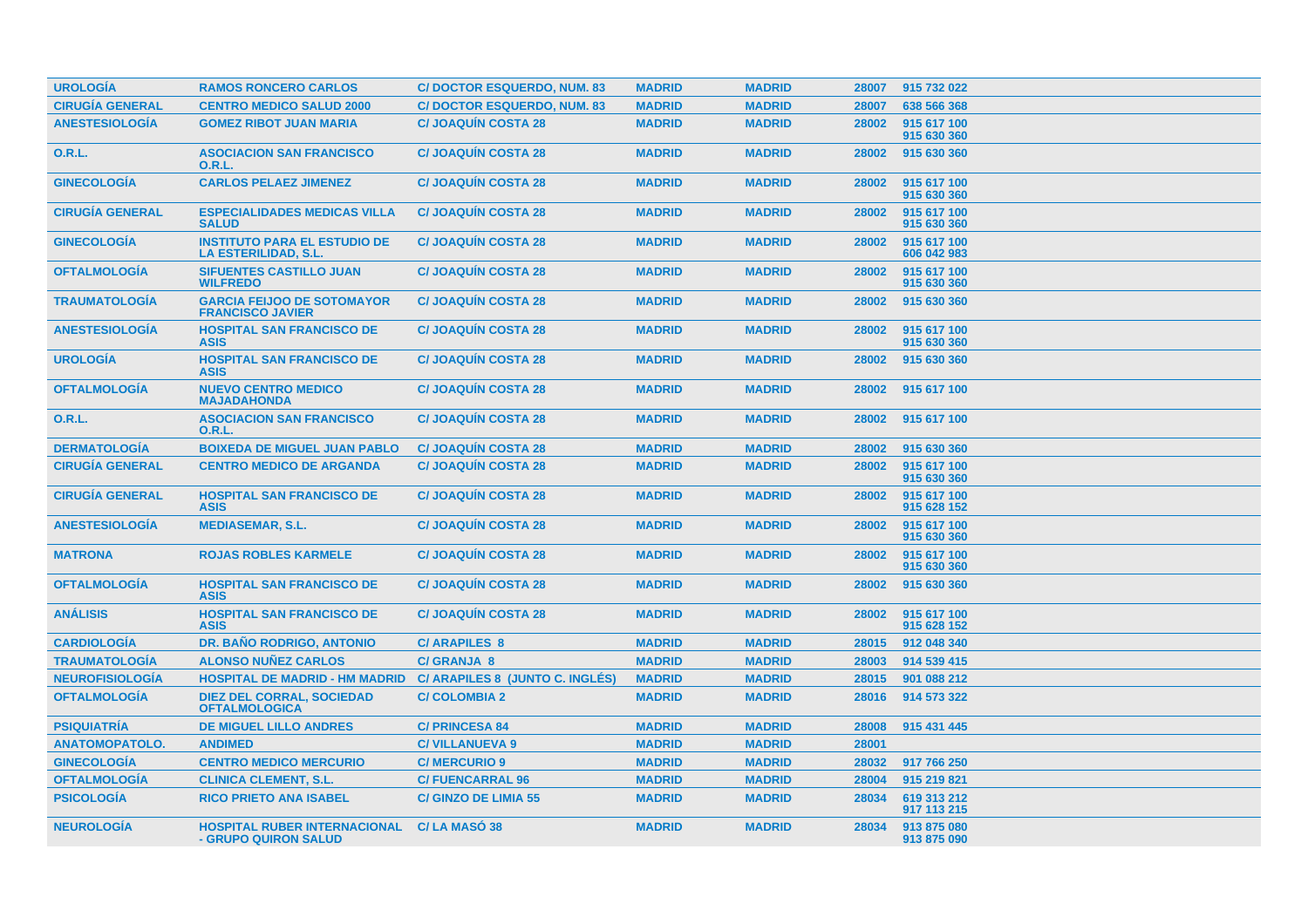| <b>ANÁLISIS</b>        | <b>UNILABS</b>                                                                      | <b>C/DOCTOR CASTELO 10</b>           | <b>MADRID</b> | <b>MADRID</b> | 28009 | 915 737 209<br>914 095 888 |
|------------------------|-------------------------------------------------------------------------------------|--------------------------------------|---------------|---------------|-------|----------------------------|
| <b>OFTALMOLOGÍA</b>    | <b>MIRANZA OPHTHALTEAM</b>                                                          | <b>C/ MARIA DE MOLINA 5</b>          | <b>MADRID</b> | <b>MADRID</b> | 28006 | 914 111 555                |
| <b>MED. FAMILIAR</b>   | <b>ORTIZ URDIAIN JOSE MARIA</b>                                                     | <b>C/ JUAN DE AUSTRIA 25</b>         | <b>MADRID</b> | <b>MADRID</b> | 28010 | 914 468 386                |
| <b>ALERGOLOGIA</b>     | <b>HINOJOSA MACIAS MIGUEL</b>                                                       | C/FERNANDEZ DE LA HOZ 57             | <b>MADRID</b> | <b>MADRID</b> | 28003 | 914 421 432<br>914 423 836 |
| <b>MED. FAMILIAR</b>   | <b>VILLALBA HERVELLA JESUS</b>                                                      | <b>PSO ERMITA DEL SANTO 21</b>       | <b>MADRID</b> | <b>MADRID</b> | 28011 | 913 667 016                |
| <b>ANATOMOPATOLO.</b>  | <b>INSTITUTO DR. ALVAREZ DE</b><br><b>ANATOMIA PATOLOGICA</b>                       | <b>C/JOAQUIN MARIA LOPEZ 44</b>      | <b>MADRID</b> | <b>MADRID</b> | 28015 | 915 446 066                |
| <b>GINECOLOGÍA</b>     | <b>SEGARRA REY JULIO ALBERTO</b>                                                    | <b>C/PLÉYADES 25</b>                 | <b>MADRID</b> | <b>MADRID</b> | 28023 | 917 522 852                |
| <b>GINECOLOGÍA</b>     | <b>INSTITUTO DE REHABILITACION</b>                                                  | <b>C/PLÉYADES 25</b>                 | <b>MADRID</b> | <b>MADRID</b> | 28023 | 917 522 852                |
| <b>GINECOLOGÍA</b>     | <b>GARCIA FERRER JOSE ENRIQUE</b>                                                   | <b>C/PLÉYADES 25</b>                 | <b>MADRID</b> | <b>MADRID</b> | 28023 | 917 522 852                |
| <b>UROLOGÍA</b>        | <b>HOSPITAL DE MADRID DPTO</b><br><b>UROLOGIA AVANZADA</b>                          | <b>PLZ CONDE DEL VALLE SUCHIL 16</b> | <b>MADRID</b> | <b>MADRID</b> | 28015 | 901 088 212                |
| <b>ANESTESIOLOGIA</b>  | <b>HOSPITAL DE MADRID - HM</b><br><b>MONTEPRINCIPE</b>                              | <b>PLZ CONDE DEL VALLE SUCHIL 16</b> | <b>MADRID</b> | <b>MADRID</b> | 28015 | 901 088 212                |
| <b>CIRUGÍA GENERAL</b> | <b>HM GABINETE VELAZQUEZ</b>                                                        | <b>PLZ CONDE DEL VALLE SUCHIL 16</b> | <b>MADRID</b> | <b>MADRID</b> | 28015 | 901 088 212                |
| <b>GINECOLOGÍA</b>     | <b>SANZ RAPOSO ANGEL</b>                                                            | <b>C/ MODESTO LAFUENTE 14</b>        | <b>MADRID</b> | <b>MADRID</b> | 28010 | 914 473 400<br>914 472 100 |
| <b>MED. INTERNA</b>    | <b>VITHAS MADRID LA MILAGROSA</b>                                                   | <b>C/ MODESTO LAFUENTE 14</b>        | <b>MADRID</b> | <b>MADRID</b> | 28010 | 914 472 100                |
| <b>NEUROFISIOLOGIA</b> | <b>VITHAS MADRID LA MILAGROSA</b>                                                   | <b>C/MODESTO LAFUENTE 14</b>         | <b>MADRID</b> | <b>MADRID</b> | 28010 | 914 472 100                |
| <b>HOSP. GENERAL</b>   | <b>HOSPITAL RUBER JUAN BRAVO 39 - C/ JUAN BRAVO 39</b><br><b>GRUPO QUIRONSALUD</b>  |                                      | <b>MADRID</b> | <b>MADRID</b> | 28006 | 910 687 777                |
| <b>ANESTESIOLOGIA</b>  | <b>HOSPITAL RUBER JUAN BRAVO 39 - C/ JUAN BRAVO 39</b><br><b>GRUPO QUIRONSALUD</b>  |                                      | <b>MADRID</b> | <b>MADRID</b> | 28006 | 910 687 777<br>914 022 100 |
| <b>O.R.L.</b>          | <b>HOSPITAL RUBER JUAN BRAVO 39 - C/ JUAN BRAVO 39</b><br><b>GRUPO QUIRONSALUD</b>  |                                      | <b>MADRID</b> | <b>MADRID</b> | 28006 | 910 687 777                |
| <b>ENDOCRINOLOGIA</b>  | <b>HOSPITAL RUBER JUAN BRAVO 39 - C/ JUAN BRAVO 39</b><br><b>GRUPO QUIRONSALUD</b>  |                                      | <b>MADRID</b> | <b>MADRID</b> | 28006 | 910 687 777                |
| <b>CIRUGÍA GENERAL</b> | <b>MEDICENTRO LEGANES</b>                                                           | <b>C/ JUAN BRAVO 39</b>              | <b>MADRID</b> | <b>MADRID</b> | 28006 |                            |
| <b>ANESTESIOLOGÍA</b>  | <b>RUMO</b>                                                                         | <b>C/ JUAN BRAVO 39</b>              | <b>MADRID</b> | <b>MADRID</b> | 28006 | 913 098 213<br>913 098 214 |
| <b>ANESTESIOLOGÍA</b>  | <b>TERA BUENO GABRIEL</b>                                                           | <b>C/ JUAN BRAVO 39</b>              | <b>MADRID</b> | <b>MADRID</b> | 28006 | 910 687 777                |
| <b>DERMATOLOGÍA</b>    | <b>HOSPITAL RUBER JUAN BRAVO 49 - C/ JUAN BRAVO 39</b><br><b>GRUPO QUIRON SALUD</b> |                                      | <b>MADRID</b> | <b>MADRID</b> | 28006 | 910 687 777<br>914 416 322 |
| <b>UROLOGÍA</b>        | <b>CLINICA SASTRE</b>                                                               | <b>C/ JUAN BRAVO 39</b>              | <b>MADRID</b> | <b>MADRID</b> | 28006 | 910 687 777                |
| <b>CIRUGÍA GENERAL</b> | <b>CONSULTA MEDICA</b><br><b>TORRELODONES</b>                                       | <b>C/HONDURAS14</b>                  | <b>MADRID</b> | <b>MADRID</b> | 28016 | 913 539 500                |
| <b>TRAUMATOLOGIA</b>   | <b>OFTALMOLOGIA DRA BALADO -</b><br><b>TRAUMATOLOGIA DR ALIA</b>                    | <b>C/HONDURAS14</b>                  | <b>MADRID</b> | <b>MADRID</b> | 28016 | 913 539 500                |
| <b>GINECOLOGÍA</b>     | <b>DIEGO CABANZON ANTONIO</b>                                                       | <b>C/HONDURAS 14</b>                 | <b>MADRID</b> | <b>MADRID</b> | 28016 | 913 539 500                |
| <b>TRAUMATOLOGÍA</b>   | <b>CENTRO MEDICO LA PALOMA</b>                                                      | <b>C/HONDURAS 14</b>                 | <b>MADRID</b> | <b>MADRID</b> | 28016 | 913 539 500                |
| <b>O.R.L.</b>          | <b>LOPEZ MOYA GRUPO ORL S.L.P.</b>                                                  | <b>C/HONDURAS 14</b>                 | <b>MADRID</b> | <b>MADRID</b> | 28016 | 913 539 500                |
| <b>O.R.L.</b>          | <b>FERNANDEZ FERNANDEZ,</b><br><b>SEVERINO</b>                                      | <b>C/HONDURAS 14</b>                 | <b>MADRID</b> | <b>MADRID</b> | 28016 | 913 539 500                |
| <b>OFTALMOLOGIA</b>    | <b>POLICLINICA EL MIRADOR</b>                                                       | <b>C/HONDURAS 14</b>                 | <b>MADRID</b> | <b>MADRID</b> | 28016 | 626 482 523<br>913 539 500 |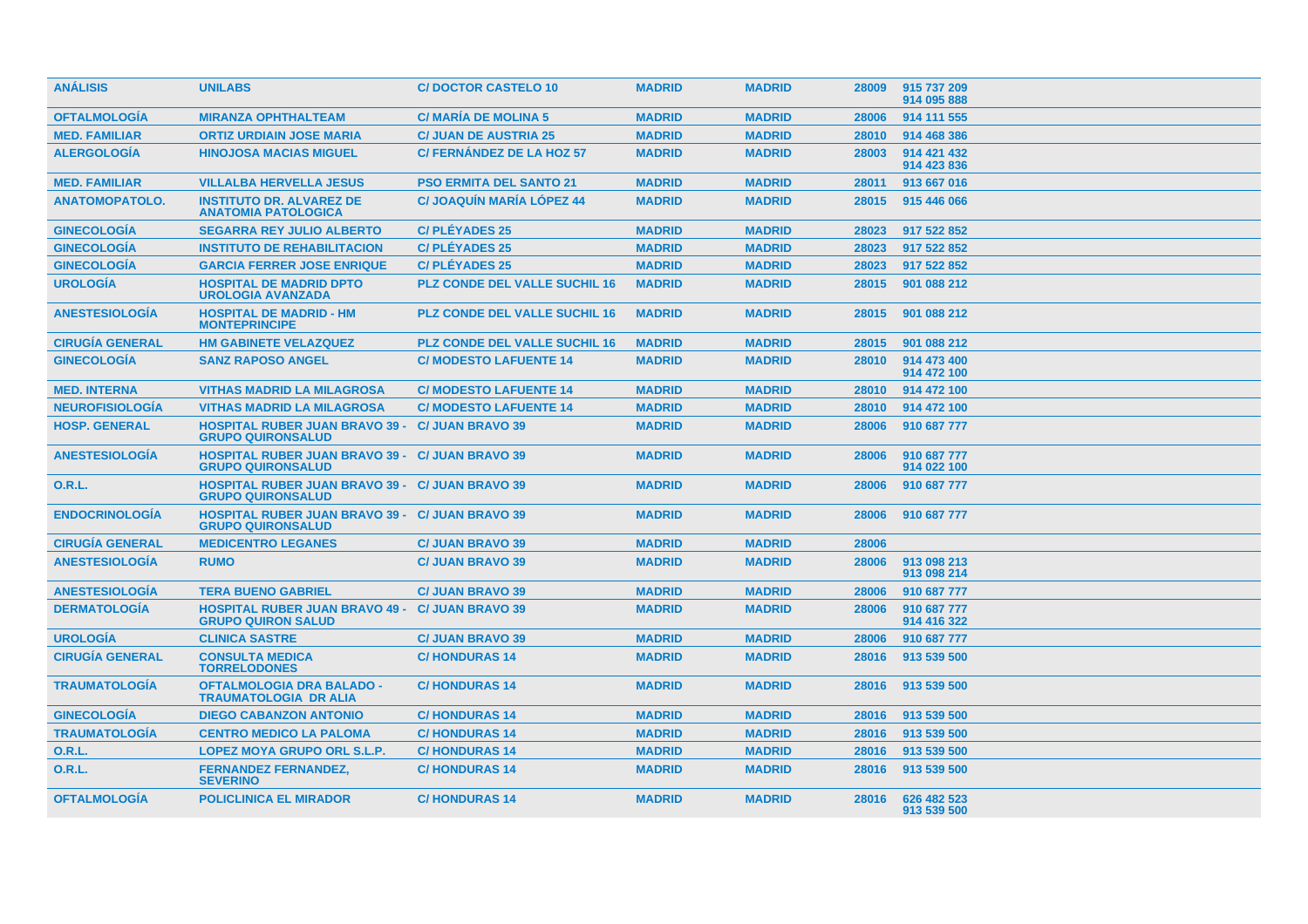| <b>TRAUMATOLOGIA</b>   | <b>MOSCARDO MORALES-VARA DE</b><br><b>REY ENRIQUE</b>               | <b>C/HONDURAS 14</b>             | <b>MADRID</b> | <b>MADRID</b> |       | 28016 913 539 500          |           |                                      |  |
|------------------------|---------------------------------------------------------------------|----------------------------------|---------------|---------------|-------|----------------------------|-----------|--------------------------------------|--|
| <b>OFTALMOLOGÍA</b>    | <b>BARTOLOZZI FERNANDEZ MARIA</b><br><b>ELVIRA</b>                  | <b>C/HONDURAS 14</b>             | <b>MADRID</b> | <b>MADRID</b> | 28016 | 913 539 500                |           |                                      |  |
| <b>UROLOGÍA</b>        | <b>MEDICARE CONSULTA MEDICA.</b><br>S.L.P                           | <b>C/HONDURAS 14</b>             | <b>MADRID</b> | <b>MADRID</b> | 28016 | 626 482 523<br>913 539 500 |           |                                      |  |
| <b>GINECOLOGIA</b>     | <b>CLINICAS NEXO, S.L.</b>                                          | <b>C/HONDURAS 14</b>             | <b>MADRID</b> | <b>MADRID</b> | 28016 | 913 539 500                |           |                                      |  |
| <b>GINECOLOGÍA</b>     | LUNAMEDIG, S.L.P                                                    | <b>C/HONDURAS14</b>              | <b>MADRID</b> | <b>MADRID</b> | 28016 | 913 539 500                |           |                                      |  |
| <b>MED. INTERNA</b>    | <b>HOSPITAL QUIRONSALUD SAN</b><br><b>JOSE</b>                      | <b>C/CARTAGENA 111</b>           | <b>MADRID</b> | <b>MADRID</b> | 28002 | 910 687 000                |           |                                      |  |
| <b>O.R.L.</b>          | CENTRO MEDICO SAN LORENZO DE C/ CARTAGENA 111<br><b>EL ESCORIAL</b> |                                  | <b>MADRID</b> | <b>MADRID</b> | 28002 |                            |           |                                      |  |
| <b>TRAUMATOLOGIA</b>   | <b>BARANDIARAN LUCA DE TENA,</b><br><b>FERNANDO</b>                 | <b>C/CARTAGENA 111</b>           | <b>MADRID</b> | <b>MADRID</b> | 28002 |                            |           |                                      |  |
| <b>MATRONA</b>         | <b>AVENDAÑO RODRIGUEZ MARIA</b><br><b>TERESA</b>                    | <b>C/CARTAGENA 111</b>           | <b>MADRID</b> | <b>MADRID</b> | 28002 | 910 687 000                |           |                                      |  |
| <b>CIRUGÍA GENERAL</b> | <b>CENTRO MEDICO QUIRONSALUD</b><br><b>TRES CANTOS</b>              | <b>C/CARTAGENA 111</b>           | <b>MADRID</b> | <b>MADRID</b> | 28002 | 910 687 000<br>914 892 457 |           |                                      |  |
| <b>MATRONA</b>         | <b>RIVERA VIGIL LOURDES HAYDEE</b>                                  | <b>C/CARTAGENA 111</b>           | <b>MADRID</b> | <b>MADRID</b> | 28002 | 910 687 000                |           |                                      |  |
| <b>C. PEDIÁTRICA</b>   | <b>HOSPITAL QUIRONSALUD SAN</b><br><b>JOSE</b>                      | <b>C/CARTAGENA 111</b>           | <b>MADRID</b> | <b>MADRID</b> | 28002 | 910 687 000                |           |                                      |  |
| <b>ANESTESIOLOGIA</b>  | <b>SANTE SERNA LUIS</b>                                             | <b>C/CARTAGENA 111</b>           | <b>MADRID</b> | <b>MADRID</b> | 28002 | 910 687 000                |           |                                      |  |
| <b>C. MAXILOFACIAL</b> | <b>DR FERNANDO GARCIA MARIN Y</b><br><b>DRA LAURA GARCIA ARANA</b>  | <b>C/CARTAGENA 111</b>           | <b>MADRID</b> | <b>MADRID</b> | 28002 | 910 687 000<br>914 116 250 |           |                                      |  |
| <b>URGENCIAS</b>       | <b>CLINICA NUESTRA SEÑORA DE LA</b><br><b>PAZ</b>                   | C/LOPEZ DE HOYOS 259             | <b>MADRID</b> | <b>MADRID</b> | 28043 | 914 156 000                |           |                                      |  |
| <b>HOSP. GENERAL</b>   | <b>CLINICA NUESTRA SEÑORA DE LA</b><br><b>PAZ</b>                   | C/LOPEZ DE HOYOS 259             | <b>MADRID</b> | <b>MADRID</b> | 28043 | 914 156 000<br>915 191 509 |           |                                      |  |
| <b>C. TORÁCICA</b>     | <b>HOSPITAL SAN RAFAEL</b>                                          | <b>C/SERRANO 199</b>             | <b>MADRID</b> | <b>MADRID</b> | 28016 | 915 649 944                | <b>SI</b> | Pulsa aquí para pedir tu cita online |  |
| <b>CARDIOLOGIA</b>     | <b>SUZACQ FISER CARLOS</b>                                          | <b>C/SERRANO 199</b>             | <b>MADRID</b> | <b>MADRID</b> | 28016 | 915 649 943<br>913 599 490 |           |                                      |  |
| <b>TRAUMATOLOGÍA</b>   | <b>RODRIGUEZ HERNANDEZ</b><br><b>CRISTOBAL</b>                      | <b>C/SERRANO 199</b>             | <b>MADRID</b> | <b>MADRID</b> | 28016 | 915 420 988<br>915 592 224 |           |                                      |  |
| <b>GINECOLOGIA</b>     | <b>CRUZ HERMIDA, S.L.</b>                                           | <b>C/JOSÉ SILVA 7</b>            | <b>MADRID</b> | <b>MADRID</b> | 28043 | 914 153 000<br>915 196 780 |           |                                      |  |
| <b>GINECOLOGÍA</b>     | <b>RAMIREZ DE LA PISCINA Y PEÑA</b><br><b>MARIA ISABEL</b>          | <b>C/JOSÉ SILVA 7</b>            | <b>MADRID</b> | <b>MADRID</b> | 28043 |                            |           |                                      |  |
| <b>GINECOLOGIA</b>     | <b>CENTRO MEDICO LAGOS DE RIVAS</b>                                 | <b>C/JOSÉ SILVA 7</b>            | <b>MADRID</b> | <b>MADRID</b> | 28043 | 917 444 100                |           |                                      |  |
| <b>MATRONA</b>         | <b>ROJAS ROBLES KARMELE</b>                                         | <b>C/JOSÉ SILVA 7</b>            | <b>MADRID</b> | <b>MADRID</b> | 28043 | 914 152 800                |           |                                      |  |
| <b>GINECOLOGÍA</b>     | <b>ASISTENCIA GINECOLOGICA</b><br><b>PERMANENTE, S.L.</b>           | <b>C/JOSÉ SILVA 7</b>            | <b>MADRID</b> | <b>MADRID</b> | 28043 | 914 153 000<br>915 196 780 |           |                                      |  |
| <b>RADIODIAGNOST.</b>  | <b>HOSPITAL RUBER JUAN BRAVO 49 -</b><br><b>GRUPO QUIRON SALUD</b>  | <b>C/ JUAN BRAVO 49 3 PLANTA</b> | <b>MADRID</b> | <b>MADRID</b> | 28006 | 910 687 999                |           |                                      |  |
| <b>GINECOLOGÍA</b>     | <b>CENTRO GINECOLOGICO MADRID,</b><br>S.L                           | <b>C/ JUAN BRAVO 49 3 PLANTA</b> | <b>MADRID</b> | <b>MADRID</b> | 28006 | 910 687 999                |           |                                      |  |
| <b>TRAUMATOLOGIA</b>   | <b>PERERA DE GREGORIO, ARTURO</b>                                   | <b>C/ JUAN BRAVO 49 3 PLANTA</b> | <b>MADRID</b> | <b>MADRID</b> | 28006 | 910 687 999<br>914 026 100 |           |                                      |  |
| <b>NEUMOLOGIA</b>      | <b>ALFARO ABREU JOSE JOAQUIN</b>                                    | <b>C/ JUAN BRAVO 49 3 PLANTA</b> | <b>MADRID</b> | <b>MADRID</b> | 28006 | 910 687 999                |           |                                      |  |
| <b>CIRUGÍA GENERAL</b> | <b>CENTRO MEDICO VILLANUEVA DE</b><br><b>LA CANADA, S.L.</b>        | <b>C/ JUAN BRAVO 49 3 PLANTA</b> | <b>MADRID</b> | <b>MADRID</b> | 28006 | 910 687 999                |           |                                      |  |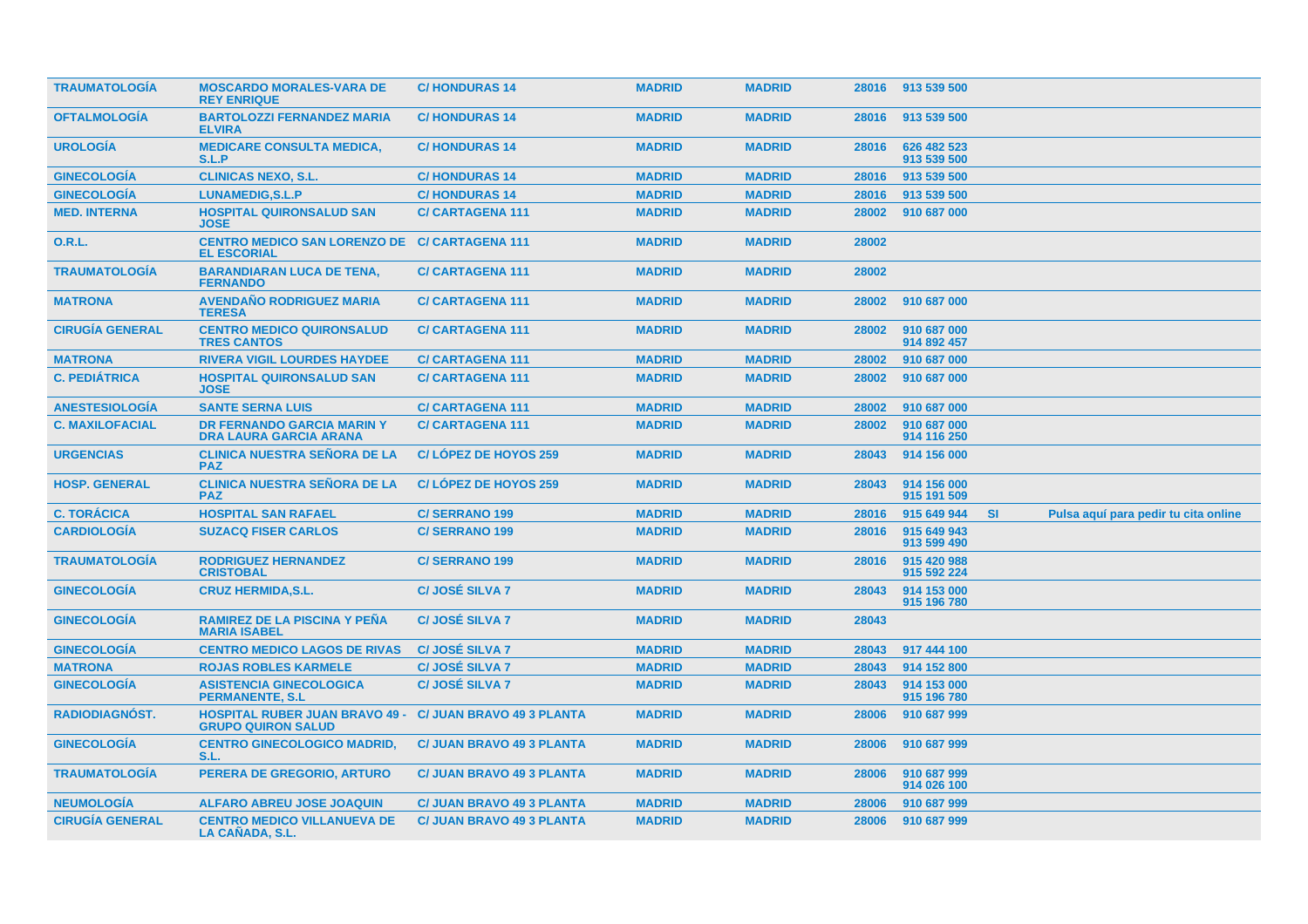| <b>CIRUGÍA GENERAL</b> | <b>CLINICA ATLAS</b>                                         | <b>C/ PRINCIPE DE VERGARA 53</b>        | <b>MADRID</b> | <b>MADRID</b> | 28006 | 914 359 100                |
|------------------------|--------------------------------------------------------------|-----------------------------------------|---------------|---------------|-------|----------------------------|
| <b>TRAUMATOLOGÍA</b>   | <b>INSTITUTO DE LA MANO, S.L.P</b>                           | <b>C/ PRÍNCIPE DE VERGARA 53</b>        | <b>MADRID</b> | <b>MADRID</b> | 28006 | 914 313 829<br>914 359 100 |
| <b>TRAUMATOLOGÍA</b>   | <b>DELGADO VELILLA, FERNANDO</b>                             | <b>C/ PRINCIPE DE VERGARA 53</b>        | <b>MADRID</b> | <b>MADRID</b> | 28006 | 914 313 829<br>917 813 462 |
| <b>HOSP. DE DÍA</b>    | <b>HOSPITAL NTRA.SRA. DEL</b><br><b>ROSARIO</b>              | <b>C/ PRINCIPE DE VERGARA 53</b>        | <b>MADRID</b> | <b>MADRID</b> | 28006 | 914 359 100                |
| <b>ANESTESIOLOGÍA</b>  | <b>ANESCOCAMP</b>                                            | <b>C/ PRINCIPE DE VERGARA 53</b>        | <b>MADRID</b> | <b>MADRID</b> | 28006 | 656 319 644                |
| <b>GINECOLOGÍA</b>     | <b>GARCIA ARTUÑEDO, S.L.</b>                                 | <b>C/ PRÍNCIPE DE VERGARA 53</b>        | <b>MADRID</b> | <b>MADRID</b> | 28006 | 914 359 100                |
| <b>ALERGOLOGÍA</b>     | <b>HOSPITAL NTRA.SRA. DEL</b><br><b>ROSARIO</b>              | <b>C/ PRINCIPE DE VERGARA 53</b>        | <b>MADRID</b> | <b>MADRID</b> | 28006 | 914 359 100                |
| <b>GINECOLOGÍA</b>     | <b>CANTARERO GARCIA ROCIO</b>                                | <b>C/ PRINCIPE DE VERGARA 53</b>        | <b>MADRID</b> | <b>MADRID</b> | 28006 | 914 359 100                |
| <b>TRAUMATOLOGÍA</b>   | <b>LOPEZ GRAÑA GABRIEL</b>                                   | <b>C/ PRINCIPE DE VERGARA 53</b>        | <b>MADRID</b> | <b>MADRID</b> | 28006 | 608 615 164<br>914 313 744 |
| <b>GINECOLOGÍA</b>     | <b>GALARRETA PANDO SONIA</b><br><b>ELIZABETH</b>             | <b>C/ PRINCIPE DE VERGARA 53</b>        | <b>MADRID</b> | <b>MADRID</b> | 28006 | 914 359 100                |
| <b>ANATOMOPATOLO.</b>  | <b>HOSPITAL LA LUZ</b>                                       | C/DEL MAESTRO ANGEL LLORCA 8 MADRID     |               | <b>MADRID</b> | 28003 | 914 530 200                |
| <b>MED. INTERNA</b>    | <b>HOSPITAL LA LUZ</b>                                       | C/ DEL MAESTRO ANGEL LLORCA 8 MADRID    |               | <b>MADRID</b> | 28003 | 914 530 200<br>914 350 267 |
| <b>C. VASCULAR</b>     | <b>HOSPITAL LA LUZ</b>                                       | C/DEL MAESTRO ANGEL LLORCA 8 MADRID     |               | <b>MADRID</b> | 28003 | 914 530 200<br>914 530 303 |
| <b>ALERGOLOGÍA</b>     | <b>HOSPITAL LA LUZ</b>                                       | C/ DEL MAESTRO ANGEL LLORCA 8 MADRID    |               | <b>MADRID</b> | 28003 | 914 530 200<br>914 350 267 |
| <b>NEUROLOGIA</b>      | <b>HOSPITAL LA LUZ</b>                                       | C/DEL MAESTRO ANGEL LLORCA 8 MADRID     |               | <b>MADRID</b> | 28003 | 914 530 200<br>914 350 267 |
| <b>UROLOGÍA</b>        | <b>HOSPITAL LA LUZ</b>                                       | C/DEL MAESTRO ANGEL LLORCA 8 MADRID     |               | <b>MADRID</b> | 28003 | 914 530 200<br>914 530 303 |
| <b>C. CARDIOVASC.</b>  | <b>HOSPITAL LA LUZ</b>                                       | C/ DEL MAESTRO ANGEL LLORCA 8 MADRID    |               | <b>MADRID</b> | 28003 | 914 530 200                |
| <b>C. CARDIOVASC.</b>  | <b>HOSPITAL LA LUZ</b>                                       | C/DEL MAESTRO ANGEL LLORCA 8 MADRID     |               | <b>MADRID</b> | 28003 | 914 530 200<br>914 350 267 |
| <b>NEUROFISIOLOGÍA</b> | <b>HOSPITAL LA LUZ</b>                                       | C/ DEL MAESTRO ÁNGEL LLORCA 8 MADRID    |               | <b>MADRID</b> | 28003 | 914 530 200<br>914 350 267 |
| <b>CARDIOLOGÍA</b>     | <b>HOSPITAL LA LUZ</b>                                       | C/DEL MAESTRO ANGEL LLORCA 8 MADRID     |               | <b>MADRID</b> | 28003 | 914 530 200<br>914 530 303 |
| <b>C. TORÁCICA</b>     | <b>HOSPITAL LA LUZ</b>                                       | C/ DEL MAESTRO ANGEL LLORCA 8 MADRID    |               | <b>MADRID</b> | 28003 | 914 530 200<br>914 350 267 |
| <b>CIRUGIA GENERAL</b> | <b>CASTEJON HUETE, RAFAEL</b>                                | <b>C/LA GRANJA 8</b>                    | <b>MADRID</b> | <b>MADRID</b> | 28003 | 914 539 400                |
| <b>GINECOLOGÍA</b>     | <b>MAROTO GORDO-PACHECO JOSE</b><br><b>MANUEL</b>            | <b>C/FERNÁNDEZ DE LA HOZ 60</b>         | <b>MADRID</b> | <b>MADRID</b> | 28010 | 914 412 214<br>914 426 080 |
| <b>C. MAXILOFACIAL</b> | <b>GARCIA VEGA MAXILAFICIAL, S.L.P</b>                       | <b>C/MONTESA 14</b>                     | <b>MADRID</b> | <b>MADRID</b> | 28006 | 914 012 681                |
| <b>TRAUMATOLOGÍA</b>   | <b>GARCIA FEIJOO DE SOTOMAYOR</b><br><b>FRANCISCO JAVIER</b> | <b>C/SAN BERNABE 13</b>                 | <b>MADRID</b> | <b>MADRID</b> | 28005 | 913 657 600                |
| <b>CIRUGÍA GENERAL</b> | <b>ZOTES ZARCO PEDRO</b>                                     | <b>C/FERNANDEZ DE LOS RIOS 86</b>       | <b>MADRID</b> | <b>MADRID</b> | 28015 | 915 430 664                |
| <b>AREAS PEDIÁTRI.</b> | <b>CENTRO CLINICO BETANZOS 60</b>                            | <b>AVD BETANZOS 60</b>                  | <b>MADRID</b> | <b>MADRID</b> | 28034 | 917 304 202                |
| <b>GINECOLOGÍA</b>     | <b>CENTRO MEDICO SANIMED</b>                                 | <b>RDA CABALLERO DE LA MANCHA</b><br>75 | <b>MADRID</b> | <b>MADRID</b> | 28034 | 913 721 662<br>911 372 166 |
| <b>DERMATOLOGIA</b>    | <b>CENTRO MEDICO SANIMED</b>                                 | <b>RDA CABALLERO DE LA MANCHA</b><br>75 | <b>MADRID</b> | <b>MADRID</b> | 28034 | 913 721 662<br>911 372 166 |
| <b>PODOLOGIA</b>       | <b>ELENADAN, S.L</b>                                         | <b>AVD MONFORTE DE LEMOS 105</b>        | <b>MADRID</b> | <b>MADRID</b> | 28029 | 913 784 103                |
|                        |                                                              |                                         |               |               |       |                            |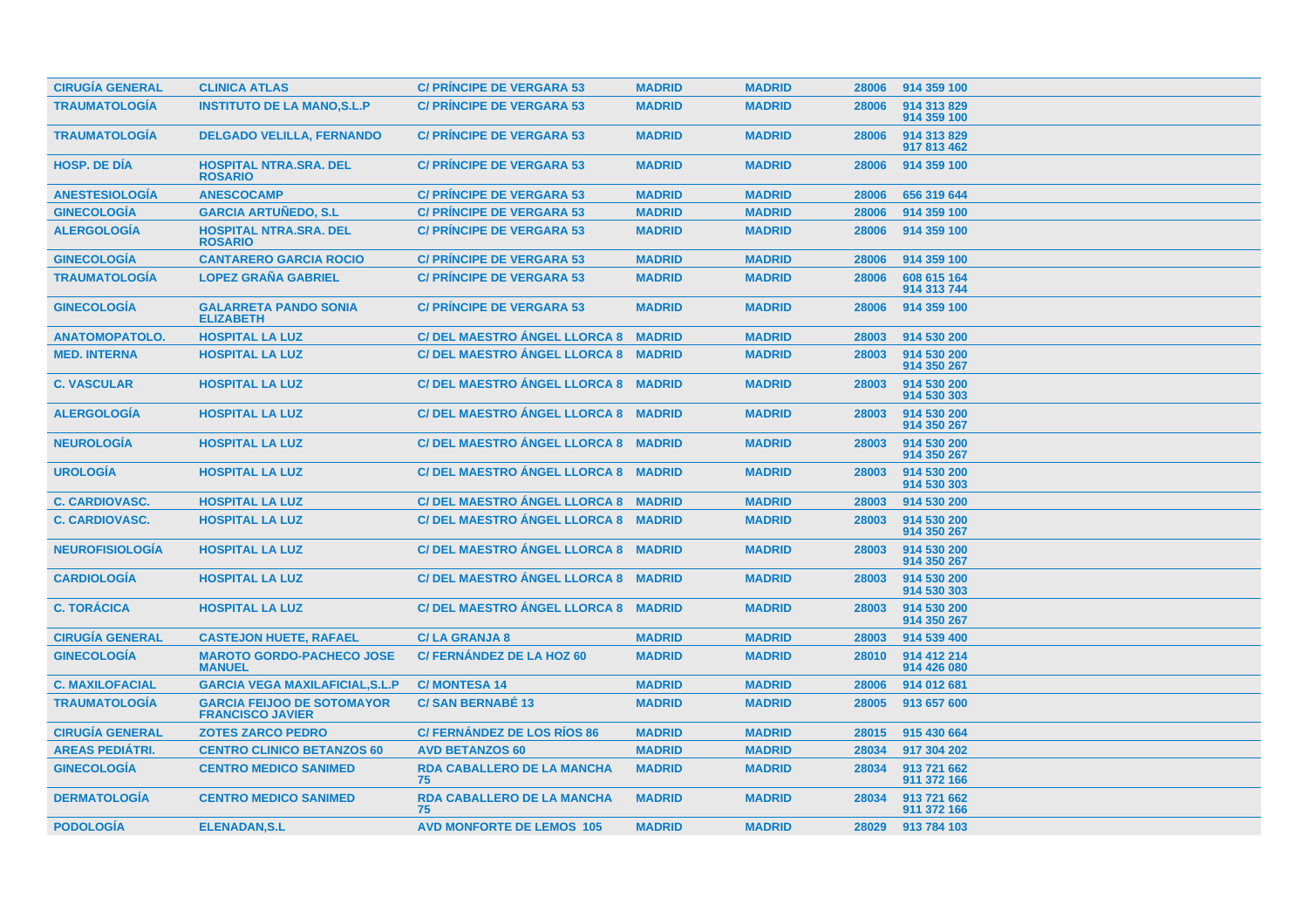| <b>OFTALMOLOGÍA</b>    | <b>ALTA TECNOLOGIA</b>                                                         | C.PALOMINO. CENTRO OCULAR DE  C/ SANTA CRUZ DE MARCENADO 33 MADRID |               | <b>MADRID</b> | 28015 | 915 484 271<br>916 705 091 |
|------------------------|--------------------------------------------------------------------------------|--------------------------------------------------------------------|---------------|---------------|-------|----------------------------|
| <b>OFTALMOLOGIA</b>    | <b>MIRANZA OPHTHALTEAM</b>                                                     | C/SANTA CRUZ DE MARCENADO 33 MADRID                                |               | <b>MADRID</b> | 28015 | 915 484 271                |
| <b>PSIQUIATRÍA</b>     | <b>CENTRO DE PSIQUIATRIA Y</b><br><b>PSICOLOGIA PLAZA DE ESPANA,</b><br>S.L.P. | <b>C/VENTURA RODRIGUEZ 5</b>                                       | <b>MADRID</b> | <b>MADRID</b> | 28008 | 915 425 842                |
| <b>SANITAS 24H</b>     | <b>SANITAS 24 HORAS</b>                                                        | <b>C/ RIBERA DEL LOIRA 52</b>                                      | <b>MADRID</b> | <b>MADRID</b> | 28042 |                            |
| <b>CARDIOLOGÍA</b>     | <b>FABRA UTRAY FERNANDO</b>                                                    | <b>C/TORPEDERO TUCUMÁN 14</b>                                      | <b>MADRID</b> | <b>MADRID</b> | 28016 | 913 451 400                |
| <b>ANESTESIOLOGÍA</b>  | <b>CLINICA CEMTRO</b>                                                          | <b>AVD VENTISQUERO DE LA</b><br><b>CONDESA 42</b>                  | <b>MADRID</b> | <b>MADRID</b> | 28035 | 917 355 757                |
| <b>C. REPARADORA</b>   | <b>CLINICA CEMTRO</b>                                                          | <b>AVD VENTISQUERO DE LA</b><br><b>CONDESA 42</b>                  | <b>MADRID</b> | <b>MADRID</b> | 28035 | 917 355 764<br>917 355 757 |
| <b>NEUROFISIOLOGIA</b> | <b>CLINICA CEMTRO</b>                                                          | <b>AVD VENTISQUERO DE LA</b><br><b>CONDESA 42</b>                  | <b>MADRID</b> | <b>MADRID</b> | 28035 | 917 355 757                |
| <b>ALERGOLOGIA</b>     | <b>DE MIGUEL COMES SILVIA</b>                                                  | <b>AVD VENTISQUERO DE LA</b><br><b>CONDESA 42</b>                  | <b>MADRID</b> | <b>MADRID</b> | 28035 | 917 355 757                |
| <b>C. TORÁCICA</b>     | <b>CLINICA CEMTRO</b>                                                          | <b>AVD VENTISQUERO DE LA</b><br><b>CONDESA 42</b>                  | <b>MADRID</b> | <b>MADRID</b> | 28035 | 917 355 764<br>917 355 757 |
| <b>ANESTESIOLOGIA</b>  | <b>CLINICA CEMTRO</b>                                                          | <b>AVD VENTISQUERO DE LA</b><br><b>CONDESA 42</b>                  | <b>MADRID</b> | <b>MADRID</b> | 28035 | 917 355 764<br>917 355 757 |
| <b>CIRUGÍA GENERAL</b> | <b>UNIDAD DE CIRUGIA GENERAL Y</b><br><b>DEL APARATO DIGESTIVO</b>             | <b>AVD VENTISQUERO DE LA</b><br><b>CONDESA 42</b>                  | <b>MADRID</b> | <b>MADRID</b> | 28035 | 917 340 011<br>917 355 757 |
| <b>NEUROCIRUGIA</b>    | <b>ALBERTO ISLA NEUROCIRUGIA S.L.</b>                                          | <b>AVD VENTISQUERO DE LA</b><br><b>CONDESA 42</b>                  | <b>MADRID</b> | <b>MADRID</b> | 28035 | 917 355 777<br>917 355 757 |
| <b>HOSP. DE DÍA</b>    | <b>CLINICA CEMTRO</b>                                                          | <b>AVD VENTISQUERO DE LA</b><br><b>CONDESA 42</b>                  | <b>MADRID</b> | <b>MADRID</b> | 28035 | 917 355 757                |
| <b>OFTALMOLOGIA</b>    | <b>MARTINEZ DE CARNEROS GOMEZ-</b><br><b>CAMINERO ALFONSO</b>                  | <b>C/VELÁZQUEZ 54</b>                                              | <b>MADRID</b> | <b>MADRID</b> | 28001 | 915 778 800                |
| <b>DERMATOLOGIA</b>    | <b>CENTRO MEDICO JACA</b>                                                      | C/ ALCALA 619                                                      | <b>MADRID</b> | <b>MADRID</b> | 28022 | 917 430 690                |
| <b>ALERGOLOGÍA</b>     | <b>CENTRO MEDICO JACA</b>                                                      | C/ ALCALA 619                                                      | <b>MADRID</b> | <b>MADRID</b> | 28022 | 917 430 690                |
| <b>ENDOCRINOLOGÍA</b>  | <b>CENTRO MEDICO JACA</b>                                                      | C/ ALCALA 619                                                      | <b>MADRID</b> | <b>MADRID</b> | 28022 | 917 430 690                |
| <b>ANÁLISIS</b>        | <b>ESTUDIOS ANALITICOS APLICADOS</b><br>A LA CLINICA, S.L.                     | <b>C/ ESTUDIANTES (ESQ. REINA</b><br><b>VICTORIA) 5</b>            | <b>MADRID</b> | <b>MADRID</b> | 28040 | 915 334 170                |
| <b>MED. FAMILIAR</b>   | <b>CENTRO MEDICO DR. VICENTE R.</b><br>S.L.                                    | <b>C/RICARDO ORTIZ 58</b>                                          | <b>MADRID</b> | <b>MADRID</b> | 28017 | 917 267 004<br>917 297 004 |
| <b>O.R.L.</b>          | CENTRO MEDICO MAESTRANZA, S.A C/ TÉLLEZ 30                                     |                                                                    | <b>MADRID</b> | <b>MADRID</b> | 28007 | 915 020 301                |
| <b>HOSP. GENERAL</b>   | <b>M.D.ANDERSON INTERNATIONAL</b><br><b>ESPANA</b>                             | <b>C/ ARTURO SORIA 270</b>                                         | <b>MADRID</b> | <b>MADRID</b> | 28033 | 917 878 600                |
| <b>GINECOLOGIA</b>     | <b>LUNAMEDIG, S.L.P</b>                                                        | C/FERNANDEZ DE LA HOZ 45                                           | <b>MADRID</b> | <b>MADRID</b> | 28010 | 914 473 400<br>914 473 499 |
| <b>ANÁLISIS</b>        | <b>UNILABS</b>                                                                 | <b>C/TORRECILLA DEL PUERTO 1</b><br><b>PISO BAJO-PTA IZQ</b>       | <b>MADRID</b> | <b>MADRID</b> | 28043 | 913 882 357                |
| <b>TRAUMATOLOGÍA</b>   | <b>SOPESEN ORTOPEDIA Y</b><br><b>TRAUMATOLOGIA,S.L</b>                         | <b>C/ JUAN BRAVO 39 CLÍNICA SAN</b><br><b>CAMILO</b>               | <b>MADRID</b> | <b>MADRID</b> | 28006 | 910 687 777                |
| <b>OFTALMOLOGÍA</b>    | <b>CLINICA BETERE-MARCOS</b>                                                   | <b>C/O'DONNELL 25</b>                                              | <b>MADRID</b> | <b>MADRID</b> | 28009 | 917 812 757                |
| <b>TRAUMATOLOGÍA</b>   | <b>CLINICA ARMSTRONG</b><br><b>INTERNACIONAL</b>                               | <b>C/ GUZMÁN EL BUENO 102</b>                                      | <b>MADRID</b> | <b>MADRID</b> | 28003 | 915 358 790                |
| <b>ENFERMERÍA</b>      | <b>CENTRO MEDICO</b><br><b>VALDEBERNARDO, S.L.P.</b>                           | <b>C/JUGLARES 14</b>                                               | <b>MADRID</b> | <b>MADRID</b> | 28032 | 913 014 081                |
| <b>OFTALMOLOGIA</b>    | <b>HM LA MORALEJA</b>                                                          | C/ONA 10                                                           | <b>MADRID</b> | <b>MADRID</b> | 28050 | 901 088 212                |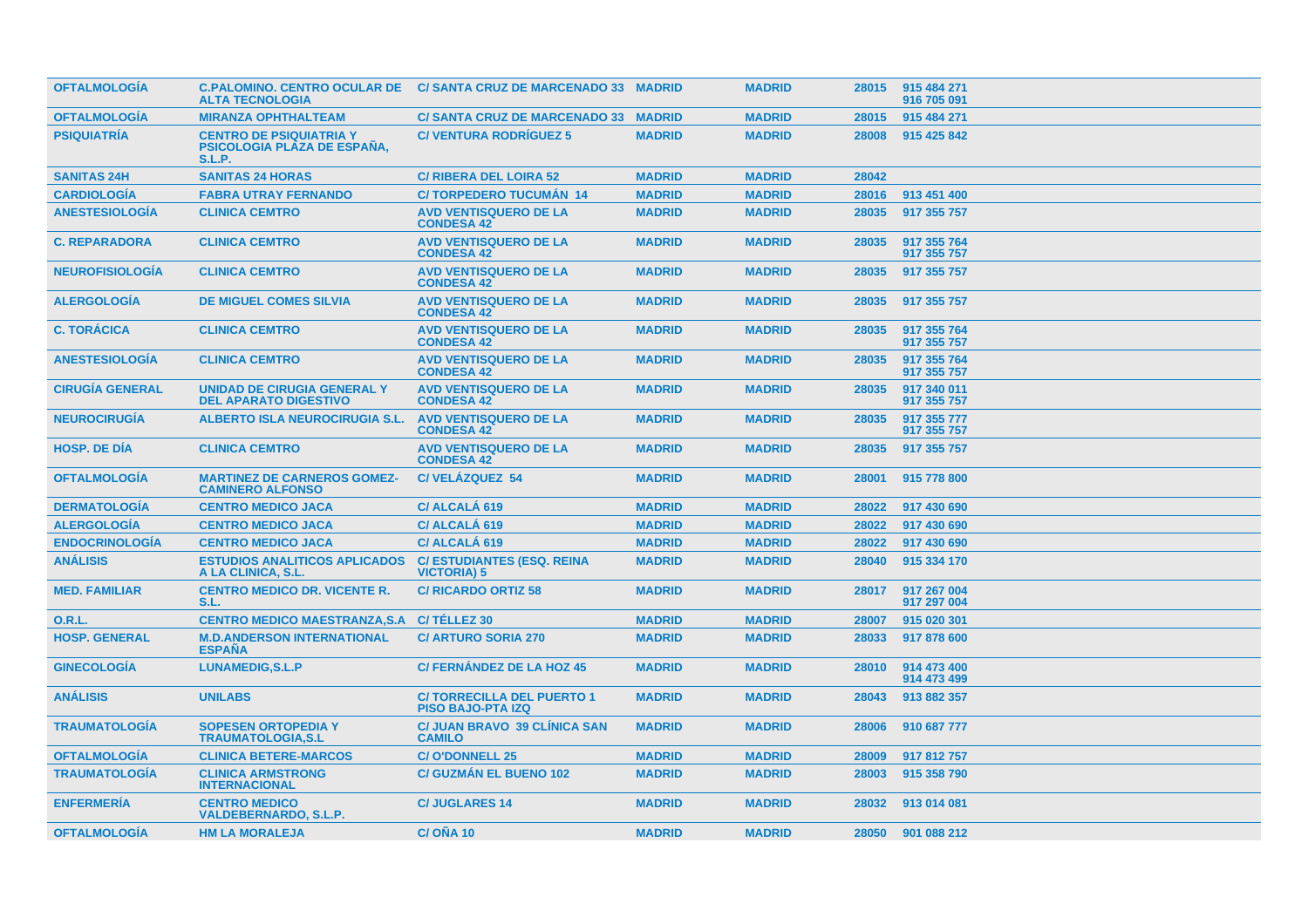| <b>RADIOTERAPIA</b>    | <b>HOSPITAL DE MADRID - HM NORTE- C/ONA 10</b><br><b>SANCHINARRO</b>  |                                                                  | <b>MADRID</b> | <b>MADRID</b> | 28050 | 901 088 212<br>917 567 960 |           |                                      |
|------------------------|-----------------------------------------------------------------------|------------------------------------------------------------------|---------------|---------------|-------|----------------------------|-----------|--------------------------------------|
| <b>MED. NUCLEAR</b>    | <b>HOSPITAL DE MADRID - HM NORTE- C/ ONA 10</b><br><b>SANCHINARRO</b> |                                                                  | <b>MADRID</b> | <b>MADRID</b> | 28050 | 919 999 999<br>901 088 212 |           |                                      |
| <b>C. VASCULAR</b>     | <b>HOSPITAL DE MADRID - HM NORTE- C/ OÑA 10</b><br><b>SANCHINARRO</b> |                                                                  | <b>MADRID</b> | <b>MADRID</b> | 28050 | 901 088 212<br>917 567 960 |           |                                      |
| <b>C. MAXILOFACIAL</b> | <b>HOSPITAL DE MADRID - HM NORTE- C/ OÑA 10</b><br><b>SANCHINARRO</b> |                                                                  | <b>MADRID</b> | <b>MADRID</b> | 28050 | 901 088 212<br>917 567 800 |           |                                      |
| <b>CARDIOLOGÍA</b>     | <b>HM GABINETE VELAZQUEZ</b>                                          | C/OÑA 10                                                         | <b>MADRID</b> | <b>MADRID</b> | 28050 | 901 088 212                |           |                                      |
| <b>HEMATOLOGÍA</b>     | <b>HOSPITAL DE MADRID - HM NORTE-</b><br><b>SANCHINARRO</b>           | C/ONA 10                                                         | <b>MADRID</b> | <b>MADRID</b> | 28050 | 901 088 212<br>917 567 960 |           |                                      |
| <b>ANÁLISIS</b>        | <b>HOSPITAL DE MADRID - HM NORTE- C/ OÑA 10</b><br><b>SANCHINARRO</b> |                                                                  | <b>MADRID</b> | <b>MADRID</b> | 28050 | 901 088 212                |           |                                      |
| <b>MED. INTERNA</b>    | <b>HOSPITAL DE MADRID - HM NORTE- C/ ONA 10</b><br><b>SANCHINARRO</b> |                                                                  | <b>MADRID</b> | <b>MADRID</b> | 28050 | 901 088 212<br>917 567 960 |           |                                      |
| <b>NEUROLOGIA</b>      | <b>HOSPITAL DE MADRID - HM NORTE- C/ OÑA 10</b><br><b>SANCHINARRO</b> |                                                                  | <b>MADRID</b> | <b>MADRID</b> | 28050 | 901 088 212                | -SI       | Pulsa aquí para pedir tu cita online |
| <b>TRAUMATOLOGIA</b>   | <b>HOSPITAL DE MADRID - HM NORTE- C/ONA 10</b><br><b>SANCHINARRO</b>  |                                                                  | <b>MADRID</b> | <b>MADRID</b> | 28050 | 901 088 212<br>917 567 800 | <b>SI</b> | Pulsa aquí para pedir tu cita online |
| <b>GINECOLOGIA</b>     | <b>HM GABINETE VELAZQUEZ</b>                                          | C/ JORGE JUAN 19 PISO 1º                                         | <b>MADRID</b> | <b>MADRID</b> | 28001 | 915 777 774<br>915 777 773 |           |                                      |
| <b>RADIODIAGNOST.</b>  | <b>HM GABINETE VELAZQUEZ</b>                                          | C/ JORGE JUAN 19 PISO 1º                                         | <b>MADRID</b> | <b>MADRID</b> | 28001 | 915 777 774<br>915 777 773 |           |                                      |
| <b>OFTALMOLOGÍA</b>    | <b>ALVAREZ PATO MARIA DE LA</b><br><b>PALOMA</b>                      | <b>C/FLORENCIO GARCÍA 1</b>                                      | <b>MADRID</b> | <b>MADRID</b> | 28027 | 913 677 458                |           |                                      |
| <b>PUERICULTURA</b>    | <b>MARTINEZ CANCIO ALINA</b>                                          | <b>C/AÑASTRO 11</b>                                              | <b>MADRID</b> | <b>MADRID</b> | 28033 | 913 831 566<br>635 194 389 |           |                                      |
| <b>CIRUGÍA GENERAL</b> | <b>JORGENSEN, THOMAS W.</b>                                           | <b>AVD FRANCISCO PI Y MARGALL 81</b>                             | <b>MADRID</b> | <b>MADRID</b> | 28050 | 917 522 852                |           |                                      |
| <b>MED. FAMILIAR</b>   | <b>RUIZ COTOLI SILVIA</b>                                             | <b>C/ MÉRIDA 8 PISO BAJO</b>                                     | <b>MADRID</b> | <b>MADRID</b> | 28030 | 913 711 080                |           |                                      |
| <b>PUERICULTURA</b>    | <b>ALCALDE GUTIERREZ MANUEL</b>                                       | <b>C/MÉRIDA 8 PISO BAJO</b>                                      | <b>MADRID</b> | <b>MADRID</b> | 28030 | 913 711 080                |           |                                      |
| <b>DERMATOLOGIA</b>    | <b>RUEDA GOMEZ-CALCERRADA</b><br><b>MARIA</b>                         | C/ BRAVO MURILLO 118 (ESQ.<br><b>HERNANI</b> )                   | <b>MADRID</b> | <b>MADRID</b> | 28020 | 915 342 030<br>915 537 468 |           |                                      |
| <b>NEUROLOGIA</b>      | <b>HERRERA MUÑOZ ANA MARIA</b>                                        | C/ BRAVO MURILLO 118 (ESQ.<br><b>HERNANI</b> )                   | <b>MADRID</b> | <b>MADRID</b> | 28020 | 915 342 030<br>915 537 468 |           |                                      |
| <b>ALERGOLOGIA</b>     | <b>ALERGOMUNDO, S.L.</b>                                              | <b>PLZ CASTILLA 3</b>                                            | <b>MADRID</b> | <b>MADRID</b> | 28046 | 917 332 299<br>917 332 154 |           |                                      |
| <b>ANÁLISIS</b>        | <b>SYNLAB MADRID</b>                                                  | C/NUNEZ DE BALBOA 48                                             | <b>MADRID</b> | <b>MADRID</b> | 28001 | 914 449 867                |           |                                      |
| <b>C. REPARADORA</b>   | <b>HOSPITAL RUBER INTERNACIONAL</b><br>- GRUPO QUIRON SALUD           | C/LA MASO 38                                                     | <b>MADRID</b> | <b>MADRID</b> | 28034 | 913 875 255                |           |                                      |
| <b>ANATOMOPATOLO.</b>  | <b>INSTITUTO DEL DR. PALOMO</b>                                       | <b>C/DARRO 15-17</b>                                             | <b>MADRID</b> | <b>MADRID</b> | 28002 | 667 664 545<br>917 451 742 |           |                                      |
| <b>TRAUMATOLOGÍA</b>   | <b>UNIDAD DE PATOLOGIA DE</b><br><b>HOMBRO Y CODO DE MADRID, S.L.</b> | <b>C/VIRIATO 19 LOCAL</b>                                        | <b>MADRID</b> | <b>MADRID</b> | 28010 | 914 487 323                |           |                                      |
| <b>GINECOLOGIA</b>     | <b>MEDIDESK,S.L</b>                                                   | <b>C/ PRINCIPE DE VERGARA 53</b><br><b>SANATORIO DEL ROSARIO</b> | <b>MADRID</b> | <b>MADRID</b> | 28001 | 917 817 070                |           |                                      |
| <b>ANÁLISIS</b>        | <b>UNILABS</b>                                                        | <b>C/ JUAN ESPLANDIU 15</b>                                      | <b>MADRID</b> | <b>MADRID</b> | 28007 | 915 504 399                |           |                                      |
| <b>ANESTESIOLOGÍA</b>  | <b>VITHAS MADRID PARDO ARAVACA</b>                                    | C/LA SALLE 12 SALIDA 10 DE N-VI<br>(CRTA LA CORUÑA)              | <b>MADRID</b> | <b>MADRID</b> | 28023 | 915 129 000<br>915 129 080 |           |                                      |
| <b>UROLOGÍA</b>        | <b>CENTRO MEDICO LOS TILOS</b>                                        | C/LA SALLE 12 SALIDA 10 DE N-VI<br>(CRTA LA CORUNA)              | <b>MADRID</b> | <b>MADRID</b> | 28023 | 915 129 000                |           |                                      |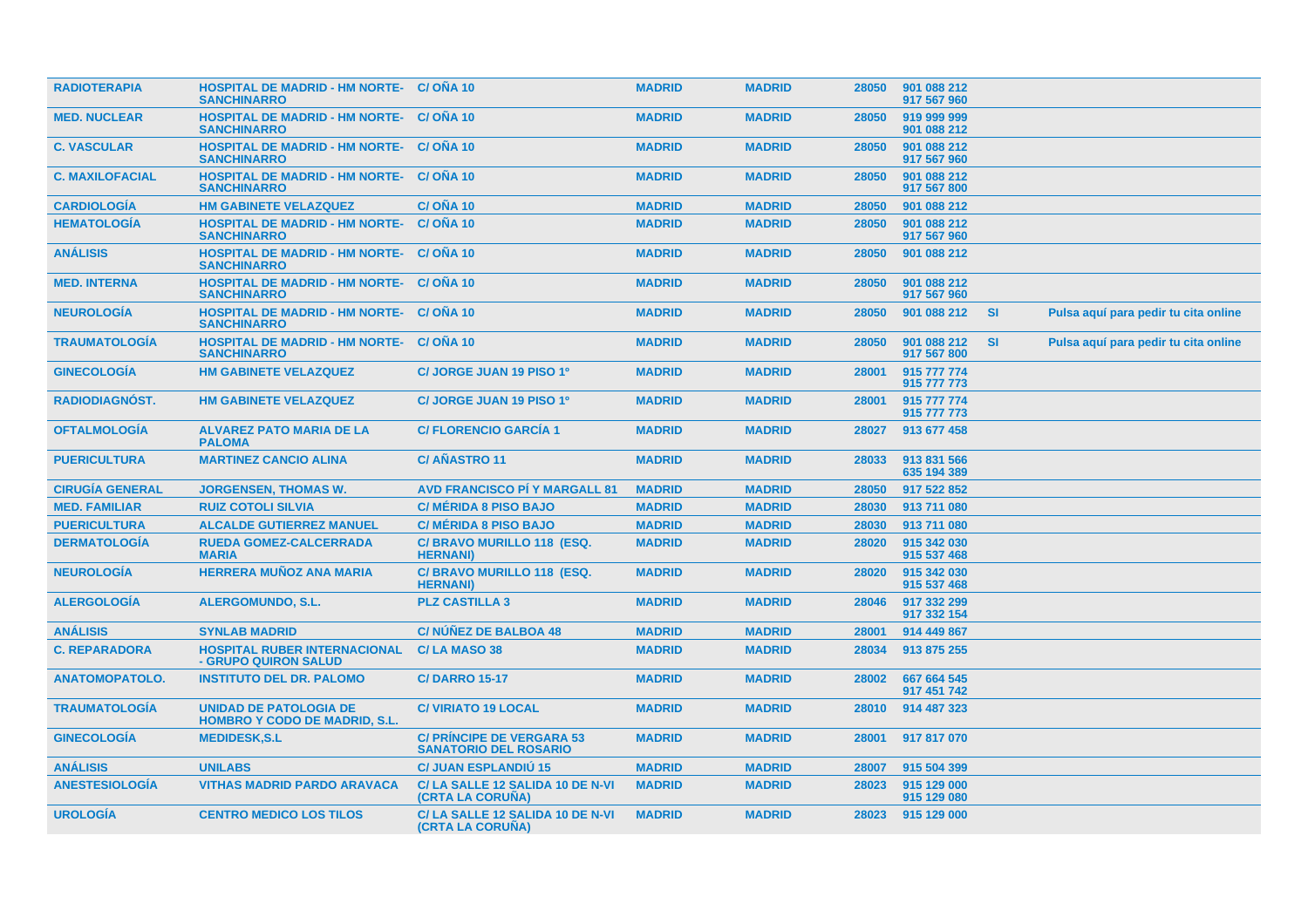| <b>ANESTESIOLOGIA</b>  | <b>ANESTALCO 2006, S.L.</b>                                        | C/LA SALLE 12 SALIDA 10 DE N-VI<br>(CRTA LA CORUÑA)                                               | <b>MADRID</b> | <b>MADRID</b> | 28023 | 915 129 000<br>915 129 026 |
|------------------------|--------------------------------------------------------------------|---------------------------------------------------------------------------------------------------|---------------|---------------|-------|----------------------------|
| <b>UROLOGÍA</b>        | <b>POLICLINICA CEMEI</b>                                           | C/LA SALLE 12 SALIDA 10 DE N-VI<br>(CRTA LA CORUNA)                                               | <b>MADRID</b> | <b>MADRID</b> | 28023 | 915 129 000<br>915 129 026 |
| <b>ANESTESIOLOGÍA</b>  | <b>VITHAS MADRID PARDO ARAVACA</b>                                 | C/LA SALLE 12 SALIDA 10 DE N-VI<br>(CRTA LA CORUNA)                                               | <b>MADRID</b> | <b>MADRID</b> | 28023 | 915 858 000<br>915 129 034 |
| <b>GINECOLOGÍA</b>     | <b>POLICLINICA MADRID SUR, S.L.</b>                                | C/LA SALLE 12 SALIDA 10 DE N-VI<br>(CRTA LA CORUÑA)                                               | <b>MADRID</b> | <b>MADRID</b> | 28023 | 915 129 000<br>915 129 026 |
| <b>TRAUMATOLOGÍA</b>   | <b>CENTRO MEDICO FISIO&amp;MED XXI,</b><br>S.L.P                   | C/LA SALLE 12 SALIDA 10 DE N-VI<br>(CRTA LA CORUNA)                                               | <b>MADRID</b> | <b>MADRID</b> | 28023 | 915 129 000                |
| <b>REPROD.ASISTIDA</b> | <b>GINEMED</b>                                                     | C/LA SALLE 12 SALIDA 10 DE N-VI<br>(CRTA LA CORUÑA)                                               | <b>MADRID</b> | <b>MADRID</b> | 28023 | 915 129 000                |
| <b>GINECOLOGÍA</b>     | <b>SALUD FAMILIAR INTEGRAL</b>                                     | <b>C/MAIQUEZ 20</b>                                                                               | <b>MADRID</b> | <b>MADRID</b> | 28009 | 915 736 968<br>915 041 063 |
| <b>MED. FAMILIAR</b>   | <b>DOMINGUEZ JURADO CARMEN</b>                                     | <b>AVD CIUDAD DE BARCELONA 31 4º -</b><br><b>CTRO-DRCH.</b>                                       | <b>MADRID</b> | <b>MADRID</b> | 28007 | 915 515 381<br>914 330 073 |
| <b>GINECOLOGÍA</b>     | <b>J. RINCON VELAZQUEZ, S.L.</b>                                   | <b>C/ PRINCIPE DE VERGARA 53</b>                                                                  | <b>MADRID</b> | <b>MADRID</b> | 28003 | 620 778 844<br>915 751 389 |
| <b>PODOLOGÍA</b>       | <b>ESCRIBANO SANCHEZ SELA MARIA</b>                                | <b>C/ JAZMIN 41</b>                                                                               | <b>MADRID</b> | <b>MADRID</b> | 28033 | 913 838 900                |
| <b>ANÁLISIS</b>        | <b>CQS LAB</b>                                                     | <b>C/ARTISTAS1</b>                                                                                | <b>MADRID</b> | <b>MADRID</b> | 28020 | 915 343 631                |
| <b>ENDOCRINOLOGÍA</b>  | <b>CENTRO MEDICO CLINISALUD DE</b><br><b>EUGENIA DE MONTIJO SL</b> | <b>C/PINGÜINO 23</b>                                                                              | <b>MADRID</b> | <b>MADRID</b> | 28047 | 915 255 267                |
| <b>DERMATOLOGÍA</b>    | <b>CASTAÑO SUAREZ ESTHER</b>                                       | <b>C/JOAQUIN COSTA 28</b>                                                                         | <b>MADRID</b> | <b>MADRID</b> | 28002 | 915 630 360                |
| <b>GINECOLOGÍA</b>     | <b>J. RINCON VELAZQUEZ, S.L.</b>                                   | <b>C/AYALA 57</b>                                                                                 | <b>MADRID</b> | <b>MADRID</b> | 28001 | 914 317 095                |
| <b>GINECOLOGÍA</b>     | <b>CENTRO GINECOLOGICO PILAR DE</b><br><b>ZARAGOZA</b>             | <b>AVD AMÉRICA 33</b>                                                                             | <b>MADRID</b> | <b>MADRID</b> | 28002 | 917 266 652                |
| <b>ANATOMOPATOLO.</b>  | <b>HISTODIAG</b>                                                   | <b>C/JOSE SILVA 9-B</b>                                                                           | <b>MADRID</b> | <b>MADRID</b> | 28043 | 917 692 417                |
| <b>CIRUGÍA GENERAL</b> | <b>BETANCOR JIMENEZ CARMELO</b>                                    | <b>C/ ALBERTO AGUILERA 64</b>                                                                     | <b>MADRID</b> | <b>MADRID</b> | 28015 | 915 479 111                |
| <b>O.R.L.</b>          | <b>CENTRO MEDICO BARAJAS</b>                                       | <b>C/BAHIA DE GANDO 1 CC BAHIA</b><br><b>CENTER</b>                                               | <b>MADRID</b> | <b>MADRID</b> | 28042 | 670 734 029<br>917 462 195 |
| <b>UROLOGÍA</b>        | <b>VITHAS MADRID ARTURO SORIA</b>                                  | C/ ARTURO SORIA 103-105                                                                           | <b>MADRID</b> | <b>MADRID</b> | 28043 | 912 143 100                |
| <b>ANESTESIOLOGIA</b>  | <b>GARCIRROL, C.B.</b>                                             | C/ ARTURO SORIA 103-105                                                                           | <b>MADRID</b> | <b>MADRID</b> | 28043 | 912 143 100                |
| <b>O.R.L.</b>          | <b>SERVICIOS SANITARIOS Y</b><br><b>PARASANITARIOS.S.L</b>         | <b>C/ ARTURO SORIA 103-105</b>                                                                    | <b>MADRID</b> | <b>MADRID</b> | 28043 | 912 143 100                |
| <b>C. MAXILOFACIAL</b> | <b>COLMENERO RUIZ CESAR</b><br><b>MAXIMILIANO</b>                  | <b>C/ ARTURO SORIA 103-105</b>                                                                    | <b>MADRID</b> | <b>MADRID</b> | 28043 | 912 143 100                |
| <b>NEUROCIRUGIA</b>    | <b>VITHAS MADRID ARTURO SORIA</b>                                  | C/ ARTURO SORIA 103-105                                                                           | <b>MADRID</b> | <b>MADRID</b> | 28043 | 912 143 100<br>914 130 061 |
| <b>TRAUMATOLOGIA</b>   | <b>VITHAS MADRID ARTURO SORIA</b>                                  | <b>C/ ARTURO SORIA 103-105</b>                                                                    | <b>MADRID</b> | <b>MADRID</b> | 28043 | 912 143 100<br>914 130 061 |
| <b>ANESTESIOLOGIA</b>  | <b>GARRIDO RAMIREZ JESUS</b>                                       | C/ ARTURO SORIA 103-105                                                                           | <b>MADRID</b> | <b>MADRID</b> | 28043 | 912 143 100                |
| <b>ANESTESIOLOGÍA</b>  | <b>LUCAS MONSALVE ELOY</b>                                         | <b>C/ ARTURO SORIA 103-105</b>                                                                    | <b>MADRID</b> | <b>MADRID</b> | 28043 | 912 143 100                |
| <b>ANESTESIOLOGIA</b>  | <b>DE LA TORRE GUTIERREZ</b><br><b>SALVADOR VICENTE</b>            | <b>C/ ARTURO SORIA 103-105</b>                                                                    | <b>MADRID</b> | <b>MADRID</b> | 28043 | 912 143 100                |
| <b>ANESTESIOLOGIA</b>  | <b>GOMEZ RIBOT JUAN MARIA</b>                                      | <b>C/ ARTURO SORIA 103-105</b>                                                                    | <b>MADRID</b> | <b>MADRID</b> | 28043 | 912 143 100                |
| <b>GINECOLOGIA</b>     | <b>MARTINEZ TEN MARIA PILAR</b>                                    | C/ CONDE DE PEÑALVER 14 PISO 1-<br><b>IZD</b>                                                     | <b>MADRID</b> | <b>MADRID</b> | 28006 | 914 320 891                |
| <b>NEUMOLOGIA</b>      | <b>INVESTIGACION CLINICA,</b><br><b>SOCIEDAD CIVIL</b>             | <b>C/ JOAQUIN COSTA 19 CONSULTA</b><br><b>EXTERNA, MARTES MIERCOLES Y</b><br><b>JUEVES, TARDE</b> | <b>MADRID</b> | <b>MADRID</b> | 28002 | 915 617 100<br>639 668 298 |
|                        |                                                                    |                                                                                                   |               |               |       |                            |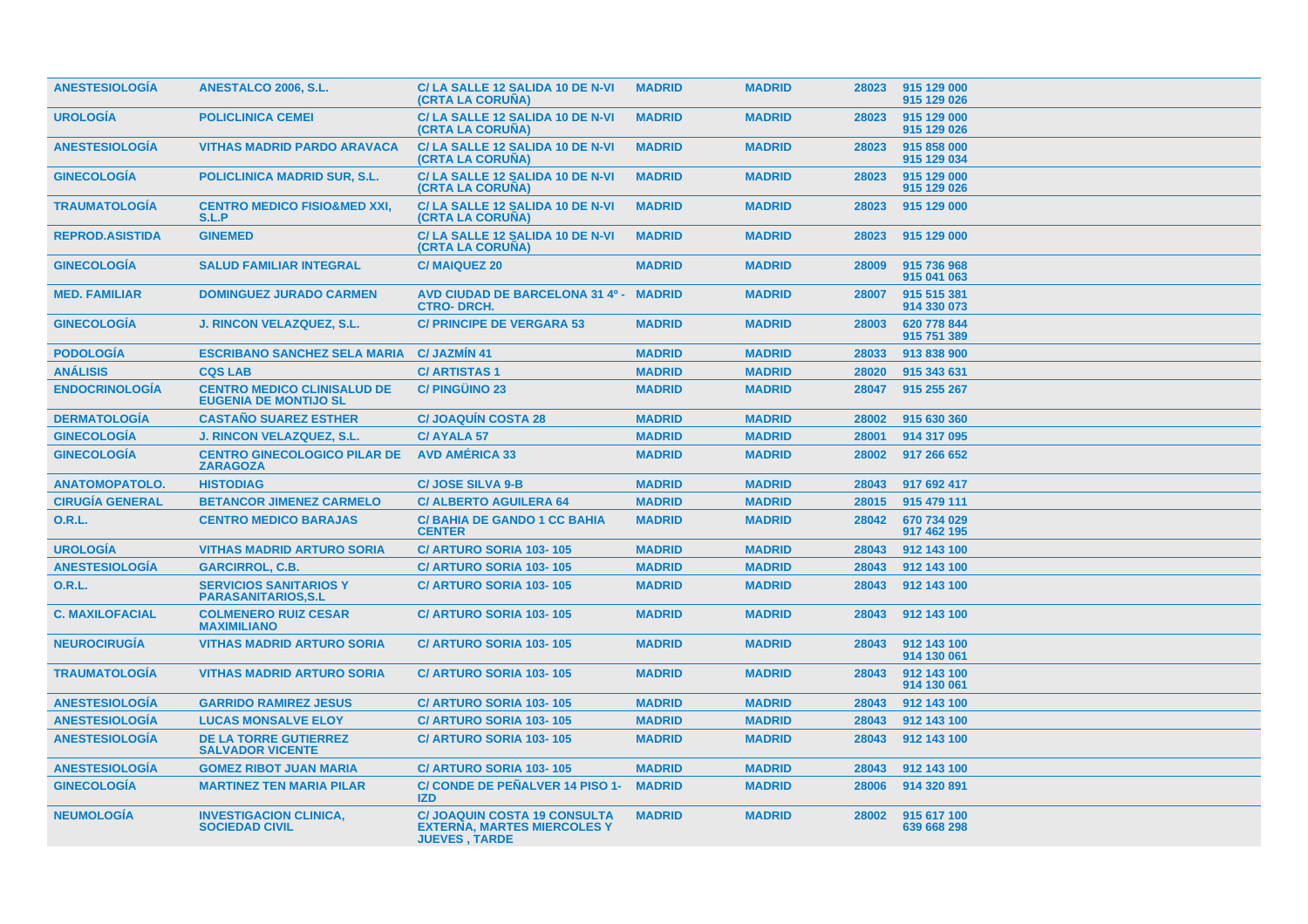| <b>GINECOLOGÍA</b>     | <b>DARNA CARVAJAL ROBERTO</b>                                                    | <b>C/EDUARDO DATO 3</b>                                              | <b>MADRID</b> | <b>MADRID</b> | 28010 | 917 375 222                |           |                                      |
|------------------------|----------------------------------------------------------------------------------|----------------------------------------------------------------------|---------------|---------------|-------|----------------------------|-----------|--------------------------------------|
| RADIODIAGNÓST.         | <b>INTERGINE, S.L</b>                                                            | <b>C/EDUARDO DATO 3</b>                                              | <b>MADRID</b> | <b>MADRID</b> | 28010 | 915 776 344                |           |                                      |
| <b>PODOLOGÍA</b>       | <b>CLINICA FISIOMEDICA MCD,S.L</b>                                               | <b>C/ MARQUÉS DE JURA REAL 21</b>                                    | <b>MADRID</b> | <b>MADRID</b> | 28019 | 608 537 783<br>914 695 024 |           |                                      |
| <b>TRAUMATOLOGÍA</b>   | <b>CLINICA FISIOMEDICA MCD,S.L</b>                                               | <b>C/ MARQUÉS DE JURA REAL 21</b>                                    | <b>MADRID</b> | <b>MADRID</b> | 28019 | 608 537 783<br>914 695 024 |           |                                      |
| <b>ANÁLISIS</b>        | <b>SYNLAB MADRID</b>                                                             | <b>AVD SAN LUIS 166 LOCAL 4</b>                                      | <b>MADRID</b> | <b>MADRID</b> | 28033 | 913 884 434<br>913 027 283 |           |                                      |
| <b>ANÁLISIS</b>        | <b>MEGALAB</b>                                                                   | C/ CANCHAL 34 LOCAL 1 PORTAL 7,<br><b>ENTRADA POR CALLE BERROCAL</b> | <b>MADRID</b> | <b>MADRID</b> | 28021 | 915 056 312                |           |                                      |
| <b>MED. FAMILIAR</b>   | <b>DE LA CALLE REVIRIEGO MARIA</b><br><b>LUISA</b>                               | <b>C/SERRANO 129</b>                                                 | <b>MADRID</b> | <b>MADRID</b> | 28006 | 917 822 555                |           |                                      |
| <b>OFTALMOLOGIA</b>    | <b>DRA. MOLINA RUIZ, ADELAIDA</b>                                                | <b>C/ CEA BERMUDEZ 61</b>                                            | <b>MADRID</b> | <b>MADRID</b> | 28003 | 915 430 232                |           |                                      |
| <b>PSICOLOGIA</b>      | <b>CENTRO MEDICO MONTECARMELO</b>                                                | <b>C/MONASTERIO DE OSEIRA 5</b><br><b>LOCAL 2</b>                    | <b>MADRID</b> | <b>MADRID</b> | 28049 | 683 326 321<br>914 214 812 |           |                                      |
| <b>PUERICULTURA</b>    | <b>CENTRO MEDICO MONTECARMELO</b>                                                | <b>C/MONASTERIO DE OSEIRA 5</b><br><b>LOCAL 2</b>                    | <b>MADRID</b> | <b>MADRID</b> | 28049 | 683 326 321<br>914 214 812 |           |                                      |
| <b>ANÁLISIS</b>        | <b>ESTUDIOS ANALITICOS APLICADOS C/ FERNÁN GONZÁLEZ 41</b><br>A LA CLINICA, S.L. |                                                                      | <b>MADRID</b> | <b>MADRID</b> | 28009 | 914 009 318                |           |                                      |
| 0.R.L.                 | <b>HOSPITAL DE MADRID - HM NORTE-</b><br><b>SANCHINARRO</b>                      | <b>AVD DE MANOTERAS 10</b>                                           | <b>MADRID</b> | <b>MADRID</b> | 28050 | 901 088 212<br>913 840 912 |           |                                      |
| 0.R.L.                 | <b>OTOTEC GRUPO</b><br>OTORRINOLARINGOLOGICO, S.L.                               | <b>C/ CONDE DE ARANDA 15 LOCAL</b><br><b>PLANTAS BAJAS Y PRIMERE</b> | <b>MADRID</b> | <b>MADRID</b> | 28001 | 911 123 479<br>629 936 460 |           |                                      |
| <b>PSICOLOGÍA</b>      | <b>INFANTA BOTELLA</b>                                                           | C/VELAZQUEZ 92 PB,05                                                 | <b>MADRID</b> | <b>MADRID</b> | 28006 | 629 017 206                |           |                                      |
| <b>MED. FAMILIAR</b>   | <b>CENTRO MEDICO LA MASO,</b><br><b>INTERMEDIACION Y SERVICOS, S.L.</b>          | <b>C/UBEDA 21</b>                                                    | <b>MADRID</b> | <b>MADRID</b> | 28034 | 915 779 377                | <b>SI</b> | Pulsa aquí para pedir tu cita online |
| <b>GINECOLOGIA</b>     | <b>TAPIA APARICIO MARIA TERESA</b>                                               | C/O <sub>i</sub> DONNELL 49 ENTRADA POR<br><b>EL PORTAL</b>          | <b>MADRID</b> | <b>MADRID</b> | 28009 | 914 357 615<br>649 659 119 |           |                                      |
| <b>ANÁLISIS</b>        | <b>INVESTIGACION Y ANALISIS</b><br>(GRUPO SYNLAB)                                | <b>C/SAGASTA18</b>                                                   | <b>MADRID</b> | <b>MADRID</b> | 28004 | 914 485 500                |           |                                      |
| <b>MED. FAMILIAR</b>   | <b>RODRIGUEZ MARTIN MARIA</b><br><b>ALMUDENA</b>                                 | <b>AVD EL FERROL 4</b>                                               | <b>MADRID</b> | <b>MADRID</b> | 28029 | 913 235 287                |           |                                      |
| <b>AREAS PEDIÁTRI.</b> | <b>ALVAREZ VIEITEZ GERMAN</b>                                                    | <b>C/DOCTOR ESQUERDO 34</b>                                          | <b>MADRID</b> | <b>MADRID</b> | 28028 | 915 732 758                |           |                                      |
| <b>PUERICULTURA</b>    | <b>CURIEL DIAZ VICTOR</b>                                                        | <b>AVD AVIACIÓN 113</b>                                              | <b>MADRID</b> | <b>MADRID</b> | 28044 | 915 548 667<br>916 160 632 |           |                                      |
| <b>ODONTOESTOMATOL</b> | <b>MAGAN PEREZ JOSE ANGEL</b>                                                    | <b>C/JOSÉ ORTEGA Y GASSET 65</b>                                     | <b>MADRID</b> | <b>MADRID</b> | 28006 | 914 023 322<br>914 023 323 |           |                                      |
| <b>OFTALMOLOGÍA</b>    | <b>CLINICA OFTALMOLOGICO RETIRO</b>                                              | <b>C/DOCTOR ESQUERDO 112</b>                                         | <b>MADRID</b> | <b>MADRID</b> | 28007 | 915 521 222                |           |                                      |
| <b>MED. FAMILIAR</b>   | <b>GRUPO MEDICO CARAL, C.B.</b>                                                  | <b>C/SAGASTA13</b>                                                   | <b>MADRID</b> | <b>MADRID</b> | 28004 | 914 485 554                |           |                                      |
| <b>CARDIOLOGIA</b>     | <b>HM GABINETE VELAZQUEZ</b>                                                     | <b>C/VELAZQUEZ 25</b>                                                | <b>MADRID</b> | <b>MADRID</b> | 28001 | 915 777 774<br>915 777 773 |           |                                      |
| <b>GINECOLOGÍA</b>     | <b>HM GABINETE VELAZQUEZ</b>                                                     | <b>C/VELÁZQUEZ 25</b>                                                | <b>MADRID</b> | <b>MADRID</b> | 28001 | 915 777 774<br>915 777 773 |           |                                      |
| <b>C. VASCULAR</b>     | <b>CENTRO MEDICO GRAN VIA 67</b>                                                 | <b>C/ GRAN VIA 67</b>                                                | <b>MADRID</b> | <b>MADRID</b> | 28013 | 915 474 940                |           |                                      |
| <b>ALERGOLOGÍA</b>     | <b>CENTRO DE ASMA Y ALERGIA DR.</b><br><b>SUBIZA</b>                             | <b>C/ GENERAL PARDIÑAS 116</b>                                       | <b>MADRID</b> | <b>MADRID</b> | 28006 | 915 615 594                |           |                                      |
| <b>ANÁLISIS</b>        | <b>UNILABS</b>                                                                   | <b>C/ CONDESA DE VENADITO 18</b>                                     | <b>MADRID</b> | <b>MADRID</b> | 28027 | 913 269 269                |           |                                      |
| <b>MED. FAMILIAR</b>   | <b>LEDESMA BARTRET RODRIGO</b>                                                   | <b>C/ GENERAL PARDINAS 28</b>                                        | <b>MADRID</b> | <b>MADRID</b> | 28001 | 914 112 869<br>915 771 233 |           |                                      |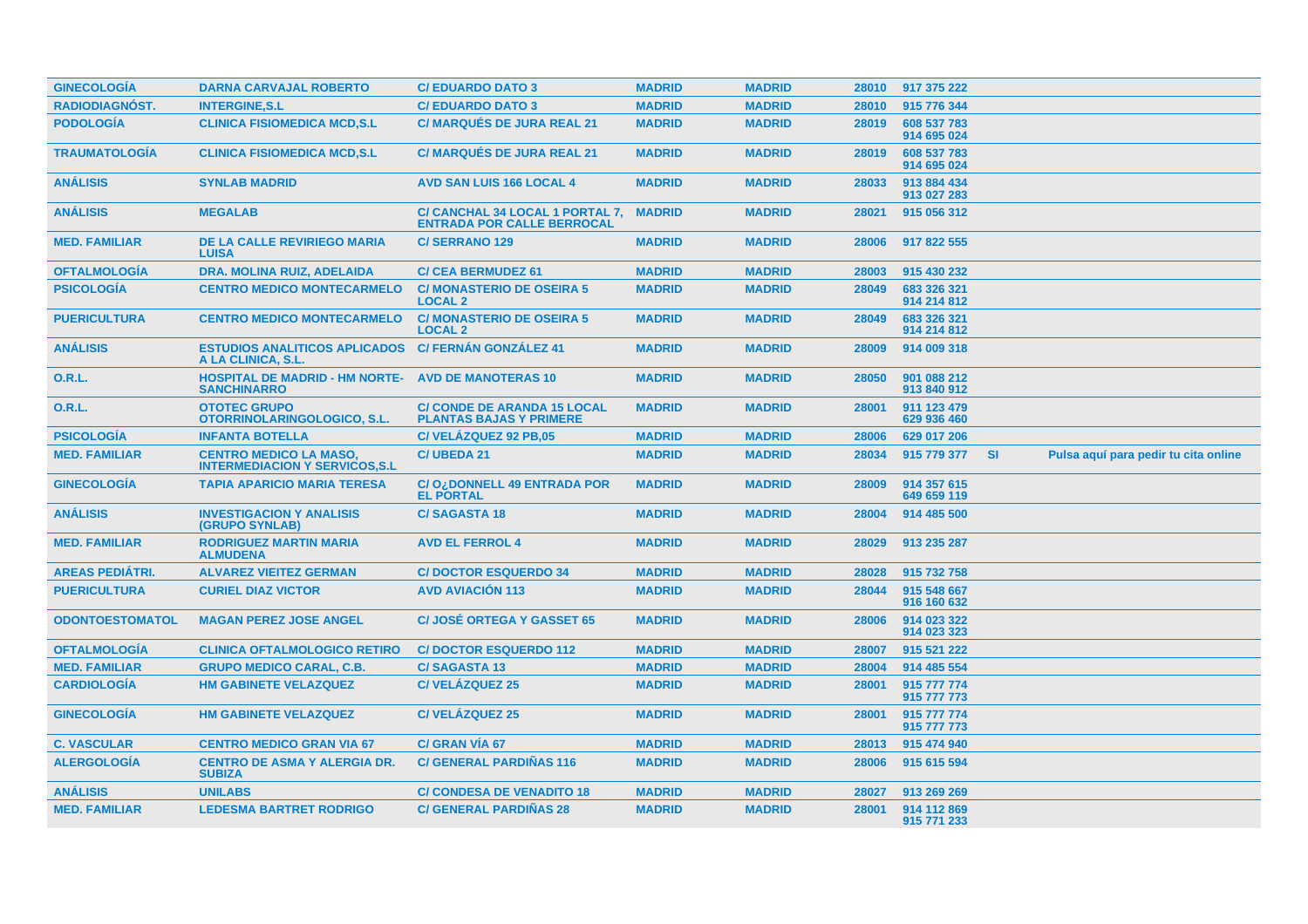| <b>PSIQUIATRIA</b>     | <b>CENTRO DE ESTUDIOS</b><br><b>NEUROLOGICOS VARELA DE</b><br><b>SEIJAS, S.L.</b> | <b>C/COLUMELA 13</b>              | <b>MADRID</b> | <b>MADRID</b> | 28001 | 915 758 845<br>915 769 407 |           |                                      |
|------------------------|-----------------------------------------------------------------------------------|-----------------------------------|---------------|---------------|-------|----------------------------|-----------|--------------------------------------|
| <b>PSICOLOGIA</b>      | <b>CENTRO DE ESTUDIOS</b><br><b>NEUROLOGICOS VARELA DE</b><br><b>SEIJAS, S.L.</b> | <b>C/COLUMELA 13</b>              | <b>MADRID</b> | <b>MADRID</b> | 28001 | 915 758 845<br>915 769 407 |           |                                      |
| <b>TRAUMATOLOGIA</b>   | <b>JIMENEZ ALARCON JUAN LUIS</b>                                                  | <b>C/SANTA ISABEL 47</b>          | <b>MADRID</b> | <b>MADRID</b> | 28012 | 915 281 846                |           |                                      |
| <b>CIRUGÍA GENERAL</b> | <b>DIGESTIVO MEDICO QUIRURGICA</b>                                                | <b>C/DOCTOR ESQUERDO, NUM. 83</b> | <b>MADRID</b> | <b>MADRID</b> | 28007 | 637 325 274<br>915 042 552 |           |                                      |
| <b>OFTALMOLOGÍA</b>    | <b>CLINICA CLEMENT, S.L.</b>                                                      | <b>C/DOCTOR ESQUERDO, NUM. 83</b> | <b>MADRID</b> | <b>MADRID</b> | 28007 | 915 732 022                |           |                                      |
| <b>URGENCIAS</b>       | <b>HOSPITAL BEATA MARIA ANA DE</b><br><b>JESUS</b>                                | <b>C/DOCTOR ESQUERDO, NUM. 83</b> | <b>MADRID</b> | <b>MADRID</b> | 28007 | 915 042 886<br>915 732 022 |           |                                      |
| <b>MED. FAMILIAR</b>   | <b>GARCIA MICO ASISTENCIA MEDICA</b>                                              | <b>C/DOCTOR ESQUERDO, NUM. 83</b> | <b>MADRID</b> | <b>MADRID</b> | 28007 | 915 044 488<br>915 732 022 |           |                                      |
| <b>DERMATOLOGÍA</b>    | <b>MARTA HERRERA SANCHEZ</b>                                                      | <b>C/DOCTOR ESQUERDO, NUM. 83</b> | <b>MADRID</b> | <b>MADRID</b> | 28007 | 918 284 342<br>915 732 022 |           |                                      |
| 0.R.L.                 | <b>ORTIZ GARCIA, PABLO</b>                                                        | <b>C/DOCTOR ESQUERDO, NUM. 83</b> | <b>MADRID</b> | <b>MADRID</b> | 28007 | 677 501 458<br>915 732 022 |           |                                      |
| <b>NEUROLOGIA</b>      | <b>RAMOS CARRILLO LUIS FERNANDO</b>                                               | <b>C/DOCTOR ESQUERDO, NUM. 83</b> | <b>MADRID</b> | <b>MADRID</b> | 28007 | 915 044 488<br>915 732 022 |           |                                      |
| <b>OFTALMOLOGÍA</b>    | <b>CENTRO MEDICO JACA</b>                                                         | <b>C/DOCTOR ESQUERDO, NUM. 83</b> | <b>MADRID</b> | <b>MADRID</b> | 28007 | 915 732 022<br>914 090 903 |           |                                      |
| <b>GINECOLOGIA</b>     | <b>DRS VICANDI PLAZA Y ZAPICO</b><br><b>GONI</b>                                  | <b>C/DOCTOR ESQUERDO, NUM. 83</b> | <b>MADRID</b> | <b>MADRID</b> | 28007 | 915 044 488<br>914 416 318 |           |                                      |
| <b>HOSP. GENERAL</b>   | <b>HOSPITAL BEATA MARIA ANA DE</b><br><b>JESUS</b>                                | <b>C/DOCTOR ESQUERDO, NUM. 83</b> | <b>MADRID</b> | <b>MADRID</b> | 28007 | 914 097 423                |           |                                      |
| <b>GINECOLOGÍA</b>     | <b>HERNANDEZ SANCHEZ ANGEL LUIS</b>                                               | <b>C/DOCTOR ESQUERDO, NUM. 83</b> | <b>MADRID</b> | <b>MADRID</b> | 28007 | 914 097 423                |           |                                      |
| <b>TRAUMATOLOGÍA</b>   | <b>HOSPITAL BEATA MARIA ANA DE</b><br><b>JESUS</b>                                | <b>C/DOCTOR ESQUERDO, NUM. 83</b> | <b>MADRID</b> | <b>MADRID</b> | 28007 | 915 042 552<br>915 732 022 | <b>SI</b> | Pulsa aquí para pedir tu cita online |
| <b>TRAUMATOLOGÍA</b>   | <b>PRIETO SANTOS EDUARDO</b>                                                      | <b>C/JOAQUÍN COSTA 28</b>         | <b>MADRID</b> | <b>MADRID</b> | 28002 | 915 617 100<br>915 630 360 |           |                                      |
| <b>ANESTESIOLOGIA</b>  | <b>MEDIANO WEIKER EDUARDO</b>                                                     | <b>C/JOAQUIN COSTA 28</b>         | <b>MADRID</b> | <b>MADRID</b> | 28002 | 915 630 360                |           |                                      |
| <b>ANESTESIOLOGÍA</b>  | <b>SERVICIOS DE ANESTESIA MADRID,</b><br>S.L.                                     | <b>C/JOAQUÍN COSTA 28</b>         | <b>MADRID</b> | <b>MADRID</b> | 28002 | 915 617 100<br>915 630 360 |           |                                      |
| <b>ANESTESIOLOGIA</b>  | <b>SANTE SERNA LUIS</b>                                                           | <b>C/JOAQUIN COSTA 28</b>         | <b>MADRID</b> | <b>MADRID</b> | 28002 | 915 630 360                |           |                                      |
| <b>OFTALMOLOGÍA</b>    | <b>CENTRO OFTALMOLOGICO</b><br><b>JIMENEZ OTERO</b>                               | <b>C/JOAQUIN COSTA 28</b>         | <b>MADRID</b> | <b>MADRID</b> | 28002 |                            |           |                                      |
| <b>REUMATOLOGÍA</b>    | <b>HOSPITAL SAN FRANCISCO DE</b><br><b>ASIS</b>                                   | <b>C/JOAQUIN COSTA 28</b>         | <b>MADRID</b> | <b>MADRID</b> | 28002 | 915 617 100<br>915 630 360 |           |                                      |
| <b>GINECOLOGÍA</b>     | <b>DE GUADALFAJARA CEMBRANO</b><br><b>LUIS</b>                                    | <b>C/JOAQUIN COSTA 28</b>         | <b>MADRID</b> | <b>MADRID</b> | 28002 | 915 617 100<br>915 630 360 |           |                                      |
| <b>AREAS PEDIATRI.</b> | <b>SONEPE</b>                                                                     | <b>C/JOAQUIN COSTA 28</b>         | <b>MADRID</b> | <b>MADRID</b> | 28002 | 915 630 360                |           |                                      |
| <b>ANESTESIOLOGÍA</b>  | <b>PASA A SOCIEDAD "RAMIREZ</b><br>LAGO, S.L.                                     | <b>C/JOAQUIN COSTA 28</b>         | <b>MADRID</b> | <b>MADRID</b> | 28002 | 626 482 523                |           |                                      |
| <b>GINECOLOGÍA</b>     | <b>LOPEZ PEREZ FRANCISCO</b>                                                      | <b>C/JOAQUÍN COSTA 28</b>         | <b>MADRID</b> | <b>MADRID</b> | 28002 | 915 630 360                |           |                                      |
| <b>C. VASCULAR</b>     | <b>HOSPITAL SAN FRANCISCO DE</b><br><b>ASIS</b>                                   | <b>C/JOAQUIN COSTA 28</b>         | <b>MADRID</b> | <b>MADRID</b> | 28002 | 915 617 100<br>915 630 360 |           |                                      |
| <b>CIRUGÍA GENERAL</b> | <b>IBERMEDIC GETAFE, S.L.</b>                                                     | <b>C/JOAQUIN COSTA 28</b>         | <b>MADRID</b> | <b>MADRID</b> | 28002 | 915 617 100<br>915 630 360 |           |                                      |
| <b>GINECOLOGÍA</b>     | <b>INSTITUTO DEL DR. PALOMO</b>                                                   | <b>C/JOAQUIN COSTA 28</b>         | <b>MADRID</b> | <b>MADRID</b> |       | 28002 915 617 100          |           |                                      |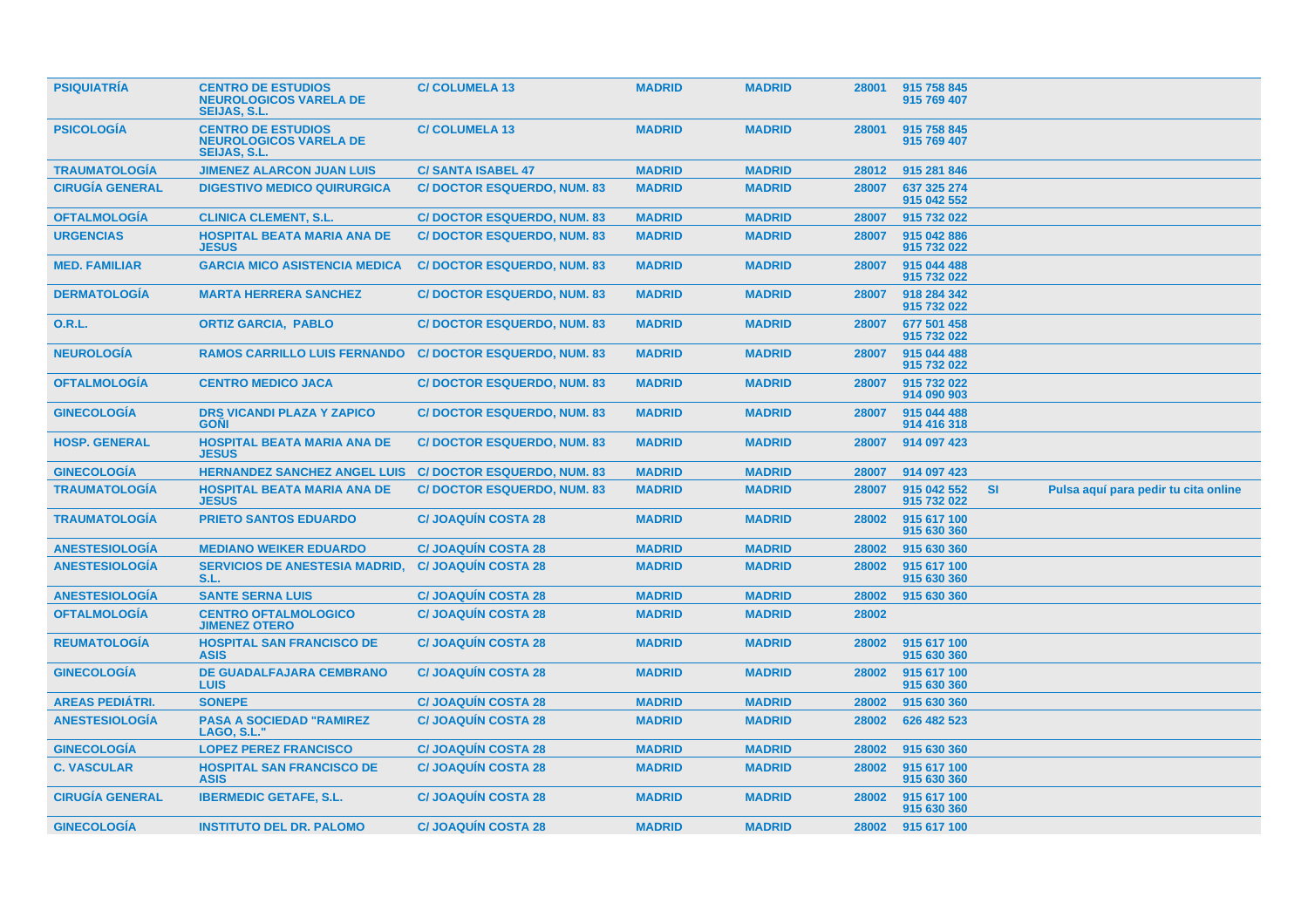| <b>OFTALMOLOGIA</b>    | <b>HOSPITAL SAN FRANCISCO DE</b><br><b>ASIS</b>                                 | <b>C/JOAQUIN COSTA 28</b>                           | <b>MADRID</b> | <b>MADRID</b> | 28002 | 915 617 100<br>915 630 360 |
|------------------------|---------------------------------------------------------------------------------|-----------------------------------------------------|---------------|---------------|-------|----------------------------|
| <b>O.R.L.</b>          | <b>HORNA RODRIGUEZ JOAQUIN</b>                                                  | <b>C/ PRINCIPE VERGARA 211</b>                      | <b>MADRID</b> | <b>MADRID</b> | 28002 | 915 610 677                |
| <b>NEUROLOGÍA</b>      | <b>SAENZ LOPE, ENRIQUE</b>                                                      | <b>C/ ARTURO SORIA 105</b>                          | <b>MADRID</b> | <b>MADRID</b> | 28043 | 914 166 866<br>915 193 501 |
| <b>TRAUMATOLOGÍA</b>   | A.C.A.L. (ASOCIACION DE<br><b>CIRUJANOS DEL APARATO</b><br><b>LOCOMOTOR)</b>    | <b>C/ CASTELLO 80 CONSULTAS</b><br><b>EXTERNAS</b>  | <b>MADRID</b> | <b>MADRID</b> | 28006 | 914 313 829<br>914 359 100 |
| <b>CIRUGÍA GENERAL</b> | <b>OLMEDA RODRIGUEZ JOAQUIN</b>                                                 | <b>C/ CASTELLO 80 CONSULTAS</b><br><b>EXTERNAS</b>  | <b>MADRID</b> | <b>MADRID</b> | 28006 | 914 313 829<br>914 359 100 |
| <b>NEUROLOGÍA</b>      | <b>CENTRO NEUROLOGICO ANTONIO</b><br><b>BARRIO</b>                              | <b>C/LEVANTE 10</b>                                 | <b>MADRID</b> | <b>MADRID</b> | 28036 | 917 666 239                |
| <b>MED. FAMILIAR</b>   | <b>CENTRO MEDICO LA ALMUDENA</b>                                                | <b>C/ JOSÉ MARÍA FERNÁNDEZ</b><br><b>LANSEROS 7</b> | <b>MADRID</b> | <b>MADRID</b> | 28017 | 917 265 187                |
| <b>ANÁLISIS</b>        | <b>CLINAMAT</b>                                                                 | <b>C/ ESTRELLA POLAR 22</b>                         | <b>MADRID</b> | <b>MADRID</b> | 28007 | 914 097 896<br>917 242 760 |
| <b>MED. FAMILIAR</b>   | <b>CONSULTORIO MEDICO LOS</b><br>ANGELES, S.L.                                  | <b>AVD LA VERBENA DE LA PALOMA</b><br>10            | <b>MADRID</b> | <b>MADRID</b> | 28041 | 913 172 742                |
| <b>ALERGOLOGÍA</b>     | <b>INSTITUTO ANTIASMATICO</b><br><b>CENTRO ALERGOLOGICO</b>                     | <b>C/LOPE DE HARO 12</b>                            | <b>MADRID</b> | <b>MADRID</b> | 28039 | 691 508 179                |
| <b>RADIODIAGNOST.</b>  | <b>ORTEGA ARANEGUI, RICARDO</b>                                                 | <b>C/AYALA 58</b>                                   | <b>MADRID</b> | <b>MADRID</b> | 28001 | 915 755 382<br>915 755 385 |
| <b>NEFROLOGÍA</b>      | <b>ALVAREZ CHIVA VICENTE</b>                                                    | <b>C/ GOYA 107</b>                                  | <b>MADRID</b> | <b>MADRID</b> | 28009 | 915 750 817                |
| <b>GINECOLOGIA</b>     | <b>BERMEJO FERNANDEZ SEVERIANO</b>                                              | <b>C/CAMARENA 75</b>                                | <b>MADRID</b> | <b>MADRID</b> | 28047 | 917 177 613<br>917 192 844 |
| <b>GINECOLOGIA</b>     | <b>CENTRO CLINICO BETANZOS 60</b>                                               | <b>AVD BETANZOS 60</b>                              | <b>MADRID</b> | <b>MADRID</b> | 28034 | 917 302 684<br>917 304 202 |
| <b>ENDOCRINOLOGIA</b>  | <b>OTERO PIÑEIRO VICENTE</b>                                                    | <b>C/ GALILEO 25</b>                                | <b>MADRID</b> | <b>MADRID</b> | 28015 | 914 464 006                |
| <b>OFTALMOLOGIA</b>    | <b>CENTRO MEDICO INFANTA</b><br><b>MERCEDES</b>                                 | <b>C/INFANTA MERCEDES 8</b>                         | <b>MADRID</b> | <b>MADRID</b> | 28020 | 915 796 705                |
| <b>REPROD.ASISTIDA</b> | <b>GINEFIV. S.L.</b>                                                            | <b>C/JOSÉ SILVA 18</b>                              | <b>MADRID</b> | <b>MADRID</b> | 28043 | 915 197 541                |
| <b>GINECOLOGIA</b>     | <b>TUBIO ECHAGÜE JOSE IGNACIO</b>                                               | <b>C/PLÉYADES 25</b>                                | <b>MADRID</b> | <b>MADRID</b> | 28023 | 917 522 852                |
| <b>GINECOLOGÍA</b>     | <b>GINEMED, CENTRO DE</b><br><b>GINECOLOGIA Y OBSTETRICIA</b>                   | <b>C/PLÉYADES 25</b>                                | <b>MADRID</b> | <b>MADRID</b> | 28023 | 917 522 852                |
| <b>GINECOLOGÍA</b>     | <b>CLINICA CEMECO, S.L.P</b>                                                    | <b>C/PLÉYADES 25</b>                                | <b>MADRID</b> | <b>MADRID</b> | 28023 | 917 522 852                |
| <b>GINECOLOGÍA</b>     | <b>CENTRO MEDICO PINTO</b>                                                      | <b>C/PLÉYADES 25</b>                                | <b>MADRID</b> | <b>MADRID</b> | 28023 | 917 522 852                |
| <b>GINECOLOGÍA</b>     | <b>CENTRO MEDICO QUIRONSALUD</b><br><b>VALLE DEL HENARES</b>                    | <b>C/PLÉYADES 25</b>                                | <b>MADRID</b> | <b>MADRID</b> | 28023 | 917 522 852                |
| <b>NEUMOLOGÍA</b>      | <b>HM GABINETE VELAZQUEZ</b>                                                    | <b>PLZ CONDE DEL VALLE SUCHIL 16</b>                | <b>MADRID</b> | <b>MADRID</b> | 28015 | 901 088 212                |
| <b>O.R.L.</b>          | <b>MIRON LOPEZ CARLOS</b>                                                       | <b>PLZ CONDE DEL VALLE SUCHIL 16</b>                | <b>MADRID</b> | <b>MADRID</b> | 28015 | 914 476 600                |
| <b>OFTALMOLOGÍA</b>    | <b>CAMINO HUERGA MARIA</b><br><b>CONCEPCION</b>                                 | <b>PLZ CONDE DEL VALLE SUCHIL 16</b>                | <b>MADRID</b> | <b>MADRID</b> | 28015 | 901 088 212                |
| <b>HOSP, DE DIA</b>    | <b>HOSPITAL DE MADRID - HM MADRID</b>                                           | <b>PLZ CONDE DEL VALLE SUCHIL 16</b>                | <b>MADRID</b> | <b>MADRID</b> | 28015 | 901 088 212                |
| <b>OFTALMOLOGÍA</b>    | C.O.O.M.                                                                        | <b>PLZ CONDE DEL VALLE SUCHIL 16</b>                | <b>MADRID</b> | <b>MADRID</b> | 28015 | 901 088 212<br>913 235 551 |
| <b>NEUROCIRUGÍA</b>    | <b>UNIDAD INTEGRAL DE</b><br><b>NEUROCIRUGIA "EQUIPO DE LA</b><br><b>TORRE"</b> | <b>C/ MODESTO LAFUENTE 14</b>                       | <b>MADRID</b> | <b>MADRID</b> | 28010 | 914 473 400<br>914 473 449 |
| <b>HOSP. GENERAL</b>   | <b>VITHAS MADRID LA MILAGROSA</b>                                               | <b>C/ MODESTO LAFUENTE 14</b>                       | <b>MADRID</b> | <b>MADRID</b> | 28010 | 914 472 100                |
| <b>RADIODIAGNOST.</b>  | <b>VITHAS MADRID LA MILAGROSA</b>                                               | <b>C/MODESTO LAFUENTE 14</b>                        | <b>MADRID</b> | <b>MADRID</b> | 28010 | 914 472 100                |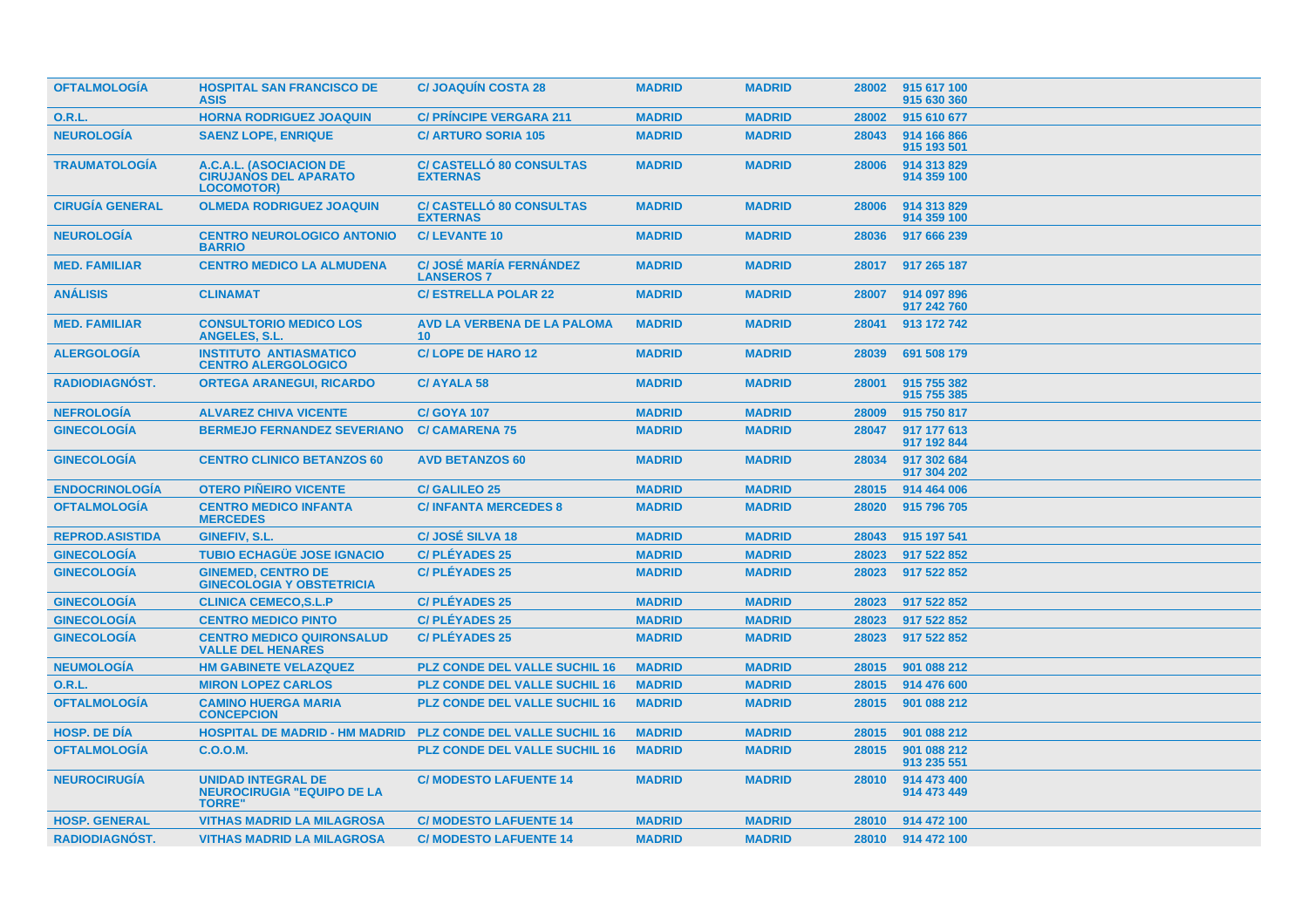| <b>O.R.L.</b>          | <b>ORTIZ GARCIA, PABLO</b>                                                         | <b>C/ MODESTO LAFUENTE 14</b> | <b>MADRID</b> | <b>MADRID</b> | 28010 | 914 480 839<br>914 472 100 |
|------------------------|------------------------------------------------------------------------------------|-------------------------------|---------------|---------------|-------|----------------------------|
| <b>ANATOMOPATOLO.</b>  | <b>VITHAS MADRID LA MILAGROSA</b>                                                  | <b>C/ MODESTO LAFUENTE 14</b> | <b>MADRID</b> | <b>MADRID</b> | 28010 | 914 472 100                |
| <b>HEMATOLOGIA</b>     | <b>HEMOTEP,S.L</b>                                                                 | <b>C/MODESTO LAFUENTE 14</b>  | <b>MADRID</b> | <b>MADRID</b> | 28010 | 914 441 128<br>914 478 100 |
| <b>TRAUMATOLOGIA</b>   | <b>LOBATO KROPNICK CARLOS</b>                                                      | <b>C/ JUAN BRAVO 39</b>       | <b>MADRID</b> | <b>MADRID</b> | 28006 |                            |
| <b>C. VASCULAR</b>     | <b>HOSPITAL RUBER JUAN BRAVO 39 -</b><br><b>GRUPO QUIRONSALUD</b>                  | <b>C/ JUAN BRAVO 39</b>       | <b>MADRID</b> | <b>MADRID</b> | 28006 | 910 687 777<br>914 022 100 |
| <b>ANESTESIOLOGIA</b>  | <b>AGUILAR LLORET CARLOS</b>                                                       | <b>C/ JUAN BRAVO 39</b>       | <b>MADRID</b> | <b>MADRID</b> | 28006 | 910 687 777<br>626 430 554 |
| <b>C. PEDIÁTRICA</b>   | <b>CLINICA ROIZ</b>                                                                | <b>C/ JUAN BRAVO 39</b>       | <b>MADRID</b> | <b>MADRID</b> | 28006 |                            |
| <b>ANESTESIOLOGÍA</b>  | <b>HOSPITAL RUBER JUAN BRAVO 39 - C/ JUAN BRAVO 39</b><br><b>GRUPO QUIRONSALUD</b> |                               | <b>MADRID</b> | <b>MADRID</b> | 28006 | 910 687 777                |
| <b>DIGESTIVO</b>       | <b>HOSPITAL RUBER JUAN BRAVO 39 - C/ JUAN BRAVO 39</b><br><b>GRUPO QUIRONSALUD</b> |                               | <b>MADRID</b> | <b>MADRID</b> | 28006 | 910 687 777<br>914 022 100 |
| 0.R.L.                 | <b>HOSPITAL RUBER JUAN BRAVO 39 - C/ JUAN BRAVO 39</b><br><b>GRUPO QUIRONSALUD</b> |                               | <b>MADRID</b> | <b>MADRID</b> | 28006 | 910 687 777<br>914 022 100 |
| <b>CIRUGIA GENERAL</b> | <b>HOSPITAL RUBER JUAN BRAVO 39 - C/ JUAN BRAVO 39</b><br><b>GRUPO QUIRONSALUD</b> |                               | <b>MADRID</b> | <b>MADRID</b> | 28006 | 910 687 777<br>914 022 100 |
| <b>ANESTESIOLOGIA</b>  | <b>GARRIDO RAMIREZ JESUS</b>                                                       | <b>C/ JUAN BRAVO 39</b>       | <b>MADRID</b> | <b>MADRID</b> | 28006 | 910 687 777<br>626 430 554 |
| <b>DERMATOLOGIA</b>    | <b>DERMAIMAGEN</b>                                                                 | <b>C/ JUAN BRAVO 39</b>       | <b>MADRID</b> | <b>MADRID</b> | 28006 | 910 687 777                |
| <b>GINECOLOGÍA</b>     | <b>HOSPITAL UNIVERSITARIO</b><br><b>QUIRONSALUD MADRID</b>                         | <b>C/ JUAN BRAVO 39</b>       | <b>MADRID</b> | <b>MADRID</b> | 28006 | 910 687 777<br>901 500 201 |
| <b>TRAUMATOLOGIA</b>   | <b>JIMENEZ ALARCON JUAN LUIS</b>                                                   | <b>C/ JUAN BRAVO 39</b>       | <b>MADRID</b> | <b>MADRID</b> | 28006 |                            |
| <b>GINECOLOGÍA</b>     | <b>DR. LOPEZ NUEVO, ROBERTO</b>                                                    | <b>C/HONDURAS14</b>           | <b>MADRID</b> | <b>MADRID</b> | 28016 | 913 539 500                |
| <b>GINECOLOGÍA</b>     | <b>TAPIA APARICIO MARIA TERESA</b>                                                 | <b>C/HONDURAS14</b>           | <b>MADRID</b> | <b>MADRID</b> | 28016 | 913 539 500                |
| <b>TRAUMATOLOGIA</b>   | POLICLINICA VALDEMORO PLAZA                                                        | <b>C/HONDURAS 14</b>          | <b>MADRID</b> | <b>MADRID</b> | 28016 | 913 539 500                |
| <b>DERMATOLOGIA</b>    | <b>CASTANO SUAREZ ESTHER</b>                                                       | <b>C/HONDURAS 14</b>          | <b>MADRID</b> | <b>MADRID</b> | 28016 | 913 539 500                |
| 0.R.L.                 | <b>CLINICA SECTOR TRES</b>                                                         | <b>C/HONDURAS 14</b>          | <b>MADRID</b> | <b>MADRID</b> | 28016 | 913 539 500                |
| <b>TRAUMATOLOGIA</b>   | <b>HM LA MORALEJA</b>                                                              | <b>C/HONDURAS 14</b>          | <b>MADRID</b> | <b>MADRID</b> | 28016 | 913 539 500                |
| <b>TRAUMATOLOGIA</b>   | <b>GARCIA CRESPO, RODRIGO</b>                                                      | <b>C/HONDURAS 14</b>          | <b>MADRID</b> | <b>MADRID</b> | 28016 | 913 539 500                |
| <b>GINECOLOGIA</b>     | <b>MAROTO GORDO-PACHECO JOSE</b><br><b>MANUEL</b>                                  | <b>C/HONDURAS 14</b>          | <b>MADRID</b> | <b>MADRID</b> | 28016 | 913 539 500                |
| <b>ANESTESIOLOGÍA</b>  | <b>MASEDA AMESTOY JOSE</b>                                                         | <b>C/HONDURAS14</b>           | <b>MADRID</b> | <b>MADRID</b> | 28016 | 913 539 500                |
| <b>UROLOGÍA</b>        | <b>MEDICENTRO BOADILLA, S.L.</b>                                                   | <b>C/HONDURAS14</b>           | <b>MADRID</b> | <b>MADRID</b> | 28016 | 913 539 500                |
| <b>CIRUGÍA GENERAL</b> | <b>CORRALES CASTILLO ISAAC SILVIO</b>                                              | <b>C/HONDURAS 14</b>          | <b>MADRID</b> | <b>MADRID</b> | 28016 | 913 539 500                |
| <b>TRAUMATOLOGÍA</b>   | <b>CLINICA MEDICA SAN JUAN</b>                                                     | <b>C/HONDURAS14</b>           | <b>MADRID</b> | <b>MADRID</b> | 28016 | 913 539 500                |
| <b>ANESTESIOLOGÍA</b>  | <b>RAMIREZ LAGO, S.L.</b>                                                          | <b>C/HONDURAS14</b>           | <b>MADRID</b> | <b>MADRID</b> | 28016 | 913 539 500                |
| 0.R.L.                 | <b>BENGIO Y ASOCIADOS (DR.</b><br><b>POLETTI Y DR. LOWY)</b>                       | <b>C/HONDURAS14</b>           | <b>MADRID</b> | <b>MADRID</b> | 28016 | 913 539 500                |
| <b>GINECOLOGIA</b>     | <b>DIEGO CABANZON ANTONIO</b>                                                      | <b>C/HONDURAS14</b>           | <b>MADRID</b> | <b>MADRID</b> | 28016 |                            |
| <b>ANESTESIOLOGÍA</b>  | <b>MEDICARE CFVAN, S.L.P.</b>                                                      | <b>C/HONDURAS 14</b>          | <b>MADRID</b> | <b>MADRID</b> | 28016 | 913 539 500                |
| <b>TRAUMATOLOGÍA</b>   | <b>ASENJO ESTEVE ANTONIO</b>                                                       | <b>C/HONDURAS 14</b>          | <b>MADRID</b> | <b>MADRID</b> | 28016 | 913 539 500                |
| <b>ANESTESIOLOGIA</b>  | <b>GARRIDO RAMIREZ JESUS</b>                                                       | <b>C/HONDURAS14</b>           | <b>MADRID</b> | <b>MADRID</b> | 28016 | 913 539 500                |
| <b>TRAUMATOLOGIA</b>   | <b>INSTITUTO DE REHABILITACION</b>                                                 | <b>C/HONDURAS14</b>           | <b>MADRID</b> | <b>MADRID</b> | 28016 | 913 539 500                |
| <b>ANESTESIOLOGIA</b>  | <b>VINAS DIAZ MIGUEL ANGEL</b>                                                     | <b>C/HONDURAS 14</b>          | <b>MADRID</b> | <b>MADRID</b> | 28016 | 913 539 500                |
|                        |                                                                                    |                               |               |               |       |                            |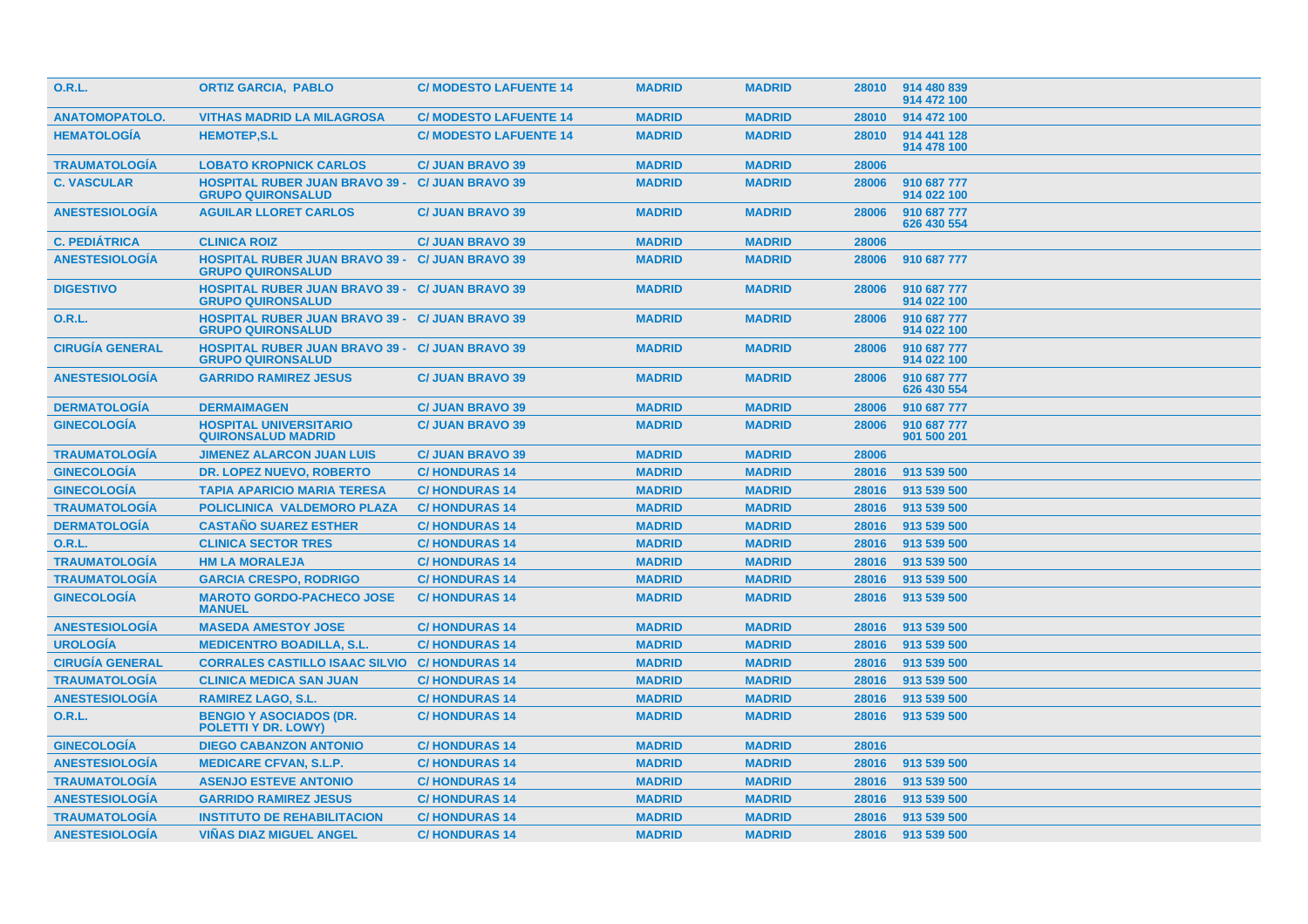| <b>ANESTESIOLOGIA</b>  | <b>CONTRERAS FERNANDEZ RAFAEL</b>                                                            | <b>C/HONDURAS 14</b>             | <b>MADRID</b> | <b>MADRID</b> | 28016 |                            |
|------------------------|----------------------------------------------------------------------------------------------|----------------------------------|---------------|---------------|-------|----------------------------|
| <b>ANESTESIOLOGÍA</b>  | <b>CERRADA DELGADO M. CARMEN</b>                                                             | <b>C/HONDURAS 14</b>             | <b>MADRID</b> | <b>MADRID</b> | 28016 | 913 539 500                |
| <b>GINECOLOGÍA</b>     | <b>SOLER VILLALOBOS, AURELIO</b>                                                             | <b>C/HONDURAS 14</b>             | <b>MADRID</b> | <b>MADRID</b> | 28016 |                            |
| <b>TRAUMATOLOGÍA</b>   | <b>PALACIOS PEREZ LUIS</b>                                                                   | <b>C/HONDURAS 14</b>             | <b>MADRID</b> | <b>MADRID</b> | 28016 | 913 539 500                |
| <b>OFTALMOLOGÍA</b>    | <b>DIEZ DEL CORRAL, SOCIEDAD</b><br><b>OFTALMOLOGICA</b>                                     | <b>C/HONDURAS 14</b>             | <b>MADRID</b> | <b>MADRID</b> | 28016 | 913 539 500                |
| <b>C. VASCULAR</b>     | <b>HOSPITAL QUIRONSALUD SAN</b><br><b>JOSE</b>                                               | <b>C/CARTAGENA 111</b>           | <b>MADRID</b> | <b>MADRID</b> | 28002 | 910 687 000                |
| <b>TRAUMATOLOGIA</b>   | <b>CLINICA MAGNETOSUR</b>                                                                    | <b>C/CARTAGENA 111</b>           | <b>MADRID</b> | <b>MADRID</b> | 28002 | 910 687 000<br>901 068 700 |
| <b>DERMATOLOGÍA</b>    | <b>CENTRO MEDICO JACA</b>                                                                    | <b>C/CARTAGENA 111</b>           | <b>MADRID</b> | <b>MADRID</b> | 28002 | 910 687 000                |
| <b>UROLOGÍA</b>        | <b>CENTRO MEDICO QUIRONSALUD</b><br><b>VALLE DEL HENARES</b>                                 | <b>C/CARTAGENA 111</b>           | <b>MADRID</b> | <b>MADRID</b> | 28002 | 910 687 000                |
| <b>DERMATOLOGIA</b>    | <b>UNIDAD DERMOCLINICA, S.L.</b>                                                             | <b>C/CARTAGENA 111</b>           | <b>MADRID</b> | <b>MADRID</b> | 28002 | 910 687 000                |
| <b>GINECOLOGIA</b>     | <b>MARTINEZ CALVO MARIA TERESA</b><br><b>DE JESUS</b>                                        | <b>C/CARTAGENA 111</b>           | <b>MADRID</b> | <b>MADRID</b> | 28002 |                            |
| O.R.L.                 | <b>OTOTEC GRUPO</b><br>OTORRINOLARINGOLOGICO, S.L.                                           | <b>C/SERRANO 199</b>             | <b>MADRID</b> | <b>MADRID</b> | 28016 | 626 482 523<br>915 649 944 |
| <b>ANESTESIOLOGÍA</b>  | <b>MAROTO RAMOS EDUARDO</b>                                                                  | <b>C/SERRANO 199</b>             | <b>MADRID</b> | <b>MADRID</b> | 28016 | 913 027 466                |
| <b>ANESTESIOLOGIA</b>  | <b>ORTEGA ROMERO ALEJANDRO</b>                                                               | <b>C/SERRANO 199</b>             | <b>MADRID</b> | <b>MADRID</b> | 28016 | 915 649 944                |
| <b>TRAUMATOLOGÍA</b>   | <b>UNIDAD DE PATOLOGIA DE</b><br><b>HOMBRO Y CODO DE MADRID, S.L.</b>                        | <b>C/SERRANO 199</b>             | <b>MADRID</b> | <b>MADRID</b> | 28016 | 915 649 944                |
| <b>TRAUMATOLOGIA</b>   | <b>FRANCES BORREGO ALBERTO</b>                                                               | <b>C/SERRANO 199</b>             | <b>MADRID</b> | <b>MADRID</b> | 28016 | 915 649 944                |
| <b>NEUMOLOGÍA</b>      | <b>HOSPITAL SAN RAFAEL</b>                                                                   | <b>C/SERRANO 199</b>             | <b>MADRID</b> | <b>MADRID</b> | 28016 | 915 649 944                |
| <b>TRAUMATOLOGÍA</b>   | <b>RODRIGUEZ HERNANDEZ</b><br><b>CRISTOBAL</b>                                               | C/SERRANO 199                    | <b>MADRID</b> | <b>MADRID</b> | 28016 | 915 649 944                |
| <b>ANÁLISIS</b>        | <b>HOSPITAL DE MADRID - HM NUEVO</b><br><b>BELEN</b>                                         | C/ JOSÉ SILVA 7                  | <b>MADRID</b> | <b>MADRID</b> | 28043 | 914 153 000                |
| <b>AREAS PEDIATRI.</b> | <b>SONEPE</b>                                                                                | <b>C/JOSE SILVA 7</b>            | <b>MADRID</b> | <b>MADRID</b> | 28043 | 914 153 000<br>915 196 780 |
| <b>TRAUMATOLOGÍA</b>   | <b>COMIN GOMEZ, JOSE ANTONIO</b>                                                             | <b>C/ JUAN BRAVO 49 3 PLANTA</b> | <b>MADRID</b> | <b>MADRID</b> | 28006 | 910 687 999                |
| <b>C. TORÁCICA</b>     | <b>HOSPITAL RUBER JUAN BRAVO 49 - C/ JUAN BRAVO 49 3 PLANTA</b><br><b>GRUPO QUIRON SALUD</b> |                                  | <b>MADRID</b> | <b>MADRID</b> | 28006 | 910 687 999                |
| <b>UROLOGÍA</b>        | <b>HERNANDEZ FERNANDEZ CARLOS</b>                                                            | <b>C/ JUAN BRAVO 49 3 PLANTA</b> | <b>MADRID</b> | <b>MADRID</b> | 28006 | 910 687 999                |
| <b>O.R.L.</b>          | <b>HOSPITAL RUBER JUAN BRAVO 49 - C/ JUAN BRAVO 49 3 PLANTA</b><br><b>GRUPO QUIRON SALUD</b> |                                  | <b>MADRID</b> | <b>MADRID</b> | 28006 | 910 687 999<br>910 111 955 |
| <b>ANESTESIOLOGÍA</b>  | <b>RUBASO ANESTESIA</b>                                                                      | <b>C/ PRINCIPE DE VERGARA 53</b> | <b>MADRID</b> | <b>MADRID</b> | 28006 | 656 319 644<br>914 313 829 |
| <b>MATRONA</b>         | <b>ENRIQUEZ ARROYO MARICELA</b>                                                              | <b>C/ PRINCIPE DE VERGARA 53</b> | <b>MADRID</b> | <b>MADRID</b> | 28006 | 914 313 744<br>914 359 100 |
| <b>MED. FAMILIAR</b>   | <b>ALVAREZ LEBOREIRO JOSE MARIA</b>                                                          | <b>C/ PRINCIPE DE VERGARA 53</b> | <b>MADRID</b> | <b>MADRID</b> | 28006 | 687 840 738<br>914 359 100 |
| <b>CIRUGÍA GENERAL</b> | <b>CENTRO DE ESPECIALIDADES</b><br><b>MEDICAS GETAFE</b>                                     | <b>C/ PRINCIPE DE VERGARA 53</b> | <b>MADRID</b> | <b>MADRID</b> | 28006 | 656 319 644<br>914 313 829 |
| <b>ANESTESIOLOGIA</b>  | <b>GARCIRROL, C.B.</b>                                                                       | <b>C/ PRINCIPE DE VERGARA 53</b> | <b>MADRID</b> | <b>MADRID</b> | 28006 | 914 359 100                |
| <b>ANESTESIOLOGIA</b>  | <b>LOPEZ GIL MARIA TERESA</b>                                                                | <b>C/ PRINCIPE DE VERGARA 53</b> | <b>MADRID</b> | <b>MADRID</b> | 28006 | 914 313 829<br>914 359 100 |
| <b>OFTALMOLOGÍA</b>    | DRA. MOLINA RUIZ, ADELAIDA                                                                   | <b>C/PRINCIPE DE VERGARA 53</b>  | <b>MADRID</b> | <b>MADRID</b> | 28006 | 917 346 676<br>914 359 100 |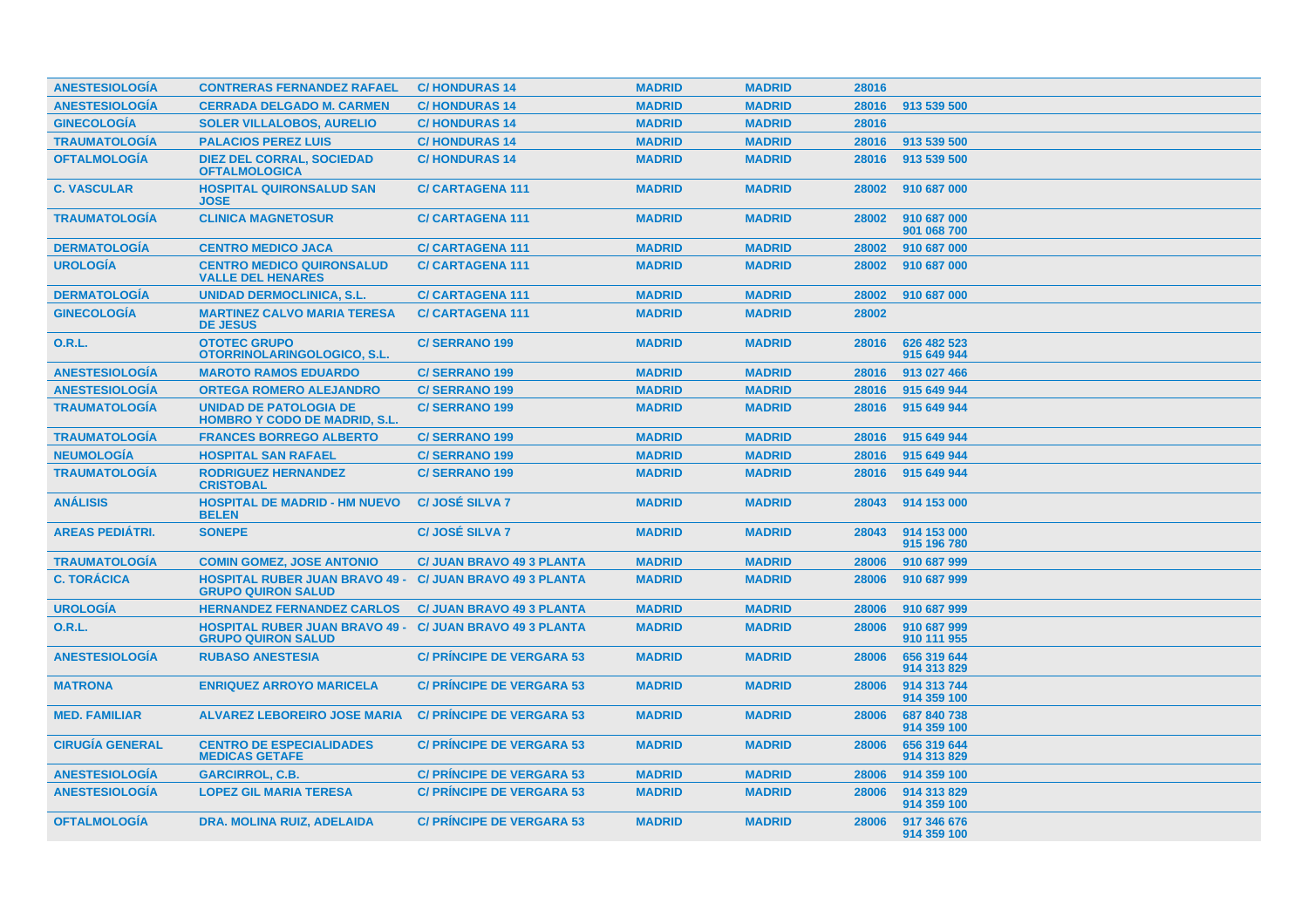| <b>DERMATOLOGÍA</b>    | <b>CLINICA ROIZ</b>                             | <b>C/ PRINCIPE DE VERGARA 53</b>        | <b>MADRID</b> | <b>MADRID</b> | 28006 |                            |
|------------------------|-------------------------------------------------|-----------------------------------------|---------------|---------------|-------|----------------------------|
| <b>NEUMOLOGÍA</b>      | <b>CANSECO GONZALEZ FELIPE</b>                  | <b>C/ PRINCIPE DE VERGARA 53</b>        | <b>MADRID</b> | <b>MADRID</b> | 28006 | 914 313 829<br>914 359 100 |
| <b>GINECOLOGÍA</b>     | <b>CARLOS PELAEZ JIMENEZ</b>                    | <b>C/ PRINCIPE DE VERGARA 53</b>        | <b>MADRID</b> | <b>MADRID</b> | 28006 | 656 319 644<br>914 313 829 |
| <b>TRAUMATOLOGIA</b>   | <b>ALVAREZ SAINZ EZQUERRA JESUS</b>             | <b>C/ PRINCIPE DE VERGARA 53</b>        | <b>MADRID</b> | <b>MADRID</b> | 28006 | 914 359 100                |
| <b>ANÁLISIS</b>        | <b>MEGALAB</b>                                  | <b>C/ PRINCIPE DE VERGARA 53</b>        | <b>MADRID</b> | <b>MADRID</b> | 28006 | 914 359 100                |
| <b>GINECOLOGIA</b>     | <b>GARCIA DEL REAL VIUDES</b>                   | <b>C/ PRINCIPE DE VERGARA 53</b>        | <b>MADRID</b> | <b>MADRID</b> | 28006 | 656 319 644<br>914 313 829 |
| <b>GINECOLOGIA</b>     | <b>NAVARRO SOLER ANTONIO LUIS</b>               | <b>C/ PRINCIPE DE VERGARA 53</b>        | <b>MADRID</b> | <b>MADRID</b> | 28006 | 914 359 100                |
| <b>O.R.L.</b>          | <b>ANTONIO DENIA LAFUENTE</b>                   | <b>C/ PRINCIPE DE VERGARA 53</b>        | <b>MADRID</b> | <b>MADRID</b> | 28006 | 915 778 886<br>915 758 100 |
| <b>NEUROCIRUGÍA</b>    | <b>HOSPITAL LA LUZ</b>                          | <b>C/DEL MAESTRO ÁNGEL LLORCA 8</b>     | <b>MADRID</b> | <b>MADRID</b> | 28003 | 914 530 200<br>914 350 267 |
| <b>ANESTESIOLOGÍA</b>  | <b>HOSPITAL LA LUZ</b>                          | C/ DEL MAESTRO ÁNGEL LLORCA 8 MADRID    |               | <b>MADRID</b> | 28003 | 914 530 200<br>915 530 500 |
| <b>OFTALMOLOGÍA</b>    | <b>HOSPITAL LA LUZ</b>                          | C/DEL MAESTRO ANGEL LLORCA 8 MADRID     |               | <b>MADRID</b> | 28003 | 914 530 200                |
| <b>CIRUGÍA GENERAL</b> | <b>MORENO SANGUINO CARLOS</b>                   | C/ DEL MAESTRO ANGEL LLORCA 8 MADRID    |               | <b>MADRID</b> | 28003 | 914 530 200                |
| <b>C. CARDIOVASC.</b>  | <b>HOSPITAL LA LUZ</b>                          | C/ DEL MAESTRO ÁNGEL LLORCA 8 MADRID    |               | <b>MADRID</b> | 28003 | 914 530 200<br>914 530 303 |
| <b>RADIODIAGNOST.</b>  | <b>HOSPITAL LA LUZ</b>                          | C/ DEL MAESTRO ANGEL LLORCA 8 MADRID    |               | <b>MADRID</b> | 28003 | 914 530 200<br>914 350 267 |
| <b>C. REPARADORA</b>   | <b>HOSPITAL LA LUZ</b>                          | C/DEL MAESTRO ANGEL LLORCA 8 MADRID     |               | <b>MADRID</b> | 28003 | 914 530 200<br>914 530 303 |
| <b>MED. NUCLEAR</b>    | <b>HOSPITAL LA LUZ</b>                          | C/DEL MAESTRO ANGEL LLORCA 8 MADRID     |               | <b>MADRID</b> | 28003 | 914 530 200<br>914 350 267 |
| <b>CARDIOLOGÍA</b>     | <b>HOSPITAL LA LUZ</b>                          | C/DEL MAESTRO ANGEL LLORCA 8 MADRID     |               | <b>MADRID</b> | 28003 | 914 530 200                |
| <b>C. VASCULAR</b>     | <b>HOSPITAL LA LUZ</b>                          | C/DEL MAESTRO ANGEL LLORCA 8 MADRID     |               | <b>MADRID</b> | 28003 | 914 530 200                |
| <b>NEUROLOGÍA</b>      | <b>HOSPITAL LA LUZ</b>                          | C/ DEL MAESTRO ANGEL LLORCA 8 MADRID    |               | <b>MADRID</b> | 28003 | 914 530 200                |
| <b>UROLOGÍA</b>        | <b>HOSPITAL LA LUZ</b>                          | C/DEL MAESTRO ANGEL LLORCA 8 MADRID     |               | <b>MADRID</b> | 28003 | 914 530 200                |
| <b>C. TORÁCICA</b>     | <b>HOSPITAL LA LUZ</b>                          | C/ DEL MAESTRO ANGEL LLORCA 8 MADRID    |               | <b>MADRID</b> | 28003 | 914 530 200                |
| <b>CARDIOLOGÍA</b>     | <b>HOSPITAL LA LUZ</b>                          | C/ DEL MAESTRO ÁNGEL LLORCA 8 MADRID    |               | <b>MADRID</b> | 28003 | 914 530 200<br>914 350 267 |
| <b>ANESTESIOLOGÍA</b>  | <b>HOSPITAL LA LUZ</b>                          | C/ DEL MAESTRO ÁNGEL LLORCA 8 MADRID    |               | <b>MADRID</b> | 28003 | 914 530 200<br>914 350 267 |
| <b>O.R.L.</b>          | <b>ARROYO GARGALLO RAMON</b>                    | <b>C/LA GRANJA 8</b>                    | <b>MADRID</b> | <b>MADRID</b> | 28003 | 915 535 841                |
| <b>GINECOLOGÍA</b>     | <b>DE FEDERICO PEREZ GONZALO</b>                | <b>C/CAVANILLES 35</b>                  | <b>MADRID</b> | <b>MADRID</b> | 28007 | 914 336 043                |
| <b>AREAS PEDIÁTRI.</b> | <b>CENTRO MEDICO PARIS, S.L.</b>                | <b>C/ CARLOS MARTIN ALVAREZ 45</b>      | <b>MADRID</b> | <b>MADRID</b> | 28018 | 914 771 111                |
| <b>MED. FAMILIAR</b>   | <b>CANO IZQUIERDO MARIA LUZ</b>                 | <b>C/EUGENIO PÉREZ 6</b>                | <b>MADRID</b> | <b>MADRID</b> | 28048 | 913 761 196                |
| <b>GINECOLOGÍA</b>     | <b>ROLDAN RODRIGUEZ-MARIN</b><br><b>ANTONIO</b> | C/ RDA. SEGOVIA 2 C PISO 1º-PTA B       | <b>MADRID</b> | <b>MADRID</b> | 28005 | 913 651 728                |
| <b>PSIQUIATRÍA</b>     | <b>SAAVEDRA BARRIO PURIFICACION</b>             | <b>C/SUERO DE QUIÑONES 10</b>           | <b>MADRID</b> | <b>MADRID</b> | 28002 | 914 156 327                |
| <b>O.R.L.</b>          | <b>LOPEZ MOYA GRUPO ORL S.L.P.</b>              | <b>C/ ANTONIA CALAS 4</b>               | <b>MADRID</b> | <b>MADRID</b> | 28018 | 914 338 909                |
| <b>PSICOLOGÍA</b>      | <b>CENTRO MEDICO SANIMED</b>                    | <b>RDA CABALLERO DE LA MANCHA</b><br>75 | <b>MADRID</b> | <b>MADRID</b> | 28034 | 913 721 662<br>911 372 166 |
| <b>O.R.L.</b>          | <b>CENTRO MEDICO SANIMED</b>                    | <b>RDA CABALLERO DE LA MANCHA</b><br>75 | <b>MADRID</b> | <b>MADRID</b> | 28034 | 913 721 662<br>911 372 166 |
| <b>ANÁLISIS</b>        | <b>UNILABS</b>                                  | <b>C/VILLA DE MARIN 17</b>              | <b>MADRID</b> | <b>MADRID</b> | 28029 | 913 144 643                |
|                        |                                                 |                                         |               |               |       |                            |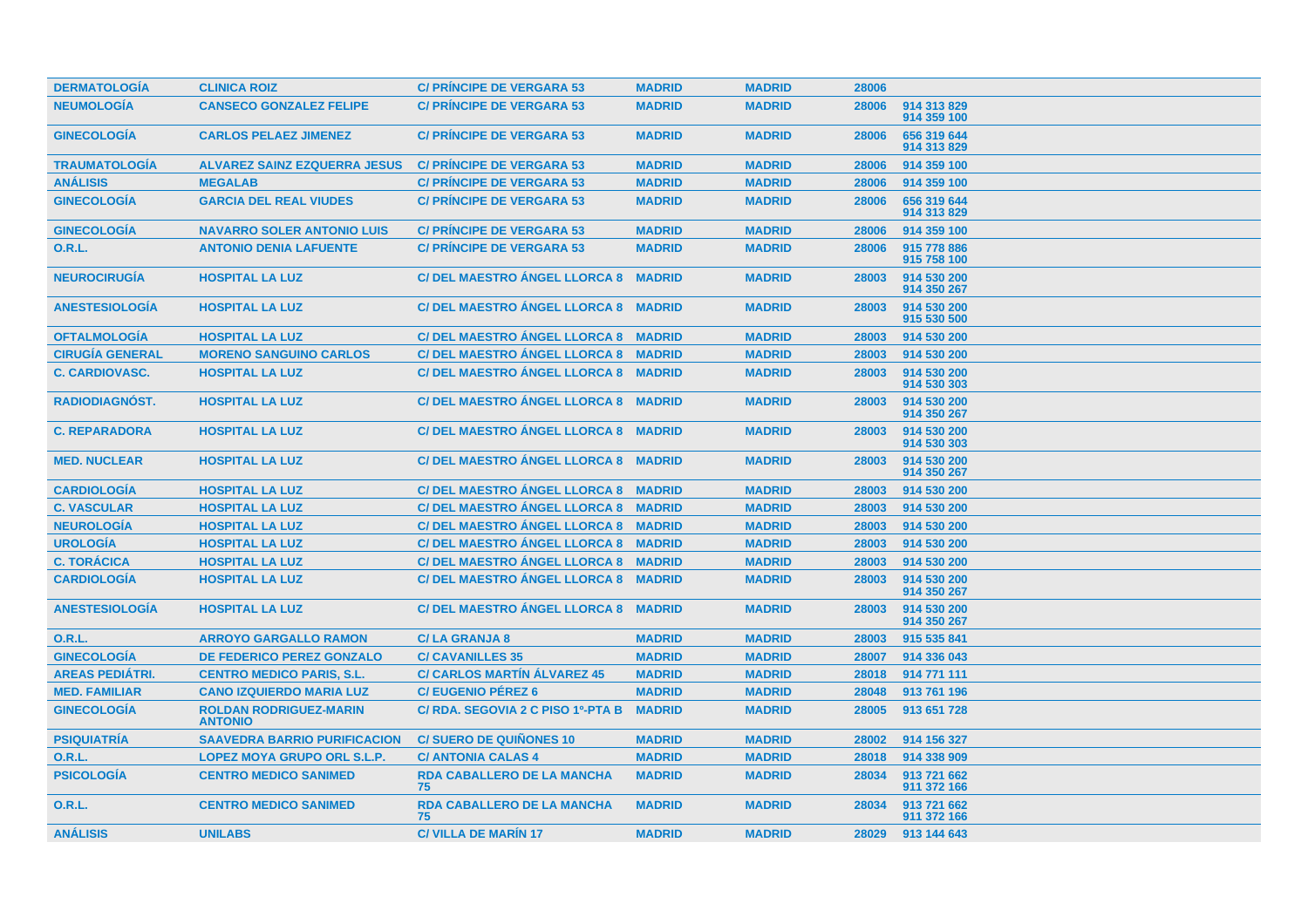| <b>RADIODIAGNÓST.</b>  | <b>CLINICA CEMTRO</b>                                                 | <b>AVD VENTISQUERO DE LA</b><br><b>CONDESA 42</b> | <b>MADRID</b> | <b>MADRID</b> |       | 28035 917 355 757          |
|------------------------|-----------------------------------------------------------------------|---------------------------------------------------|---------------|---------------|-------|----------------------------|
| <b>NEUROCIRUGIA</b>    | <b>ALBERTO ISLA NEUROCIRUGIA S.L.</b>                                 | <b>AVD VENTISQUERO DE LA</b><br><b>CONDESA 42</b> | <b>MADRID</b> | <b>MADRID</b> | 28035 | 917 355 777                |
| <b>HOSP. GENERAL</b>   | <b>CLINICA CEMTRO</b>                                                 | <b>AVD VENTISQUERO DE LA</b><br><b>CONDESA 42</b> | <b>MADRID</b> | <b>MADRID</b> | 28035 | 917 355 757                |
| <b>ANÁLISIS</b>        | <b>CLINICA CEMTRO</b>                                                 | <b>AVD VENTISQUERO DE LA</b><br><b>CONDESA 42</b> | <b>MADRID</b> | <b>MADRID</b> | 28035 | 917 355 764<br>917 355 757 |
| <b>REUMATOLOGÍA</b>    | <b>CLINICA CEMTRO</b>                                                 | <b>AVD VENTISQUERO DE LA</b><br><b>CONDESA 42</b> | <b>MADRID</b> | <b>MADRID</b> | 28035 | 917 355 764<br>917 355 757 |
| <b>DIGESTIVO</b>       | <b>CLINICA CEMTRO</b>                                                 | <b>AVD VENTISQUERO DE LA</b><br><b>CONDESA 42</b> | <b>MADRID</b> | <b>MADRID</b> | 28035 | 917 355 757                |
| <b>ENTI. CONCERTA.</b> | EUROP ASSISTANCE ESPAÑA, S.A.<br><b>DE SEGUROS Y REASEGUROS</b>       | <b>C/ORENSE4</b>                                  | <b>MADRID</b> | <b>MADRID</b> | 28020 | 913 456 584                |
| <b>AREAS PEDIÁTRI.</b> | <b>CENTRO MEDICO JACA</b>                                             | C/ ALCALÁ 619                                     | <b>MADRID</b> | <b>MADRID</b> | 28022 | 917 430 690                |
| <b>REUMATOLOGÍA</b>    | CENTRO MEDICO MAESTRANZA, S.A C/ TÉLLEZ 30                            |                                                   | <b>MADRID</b> | <b>MADRID</b> | 28007 | 915 020 301                |
| <b>AREAS PEDIÁTRI.</b> | CENTRO MEDICO MAESTRANZA, S.A C/ TÉLLEZ 30                            |                                                   | <b>MADRID</b> | <b>MADRID</b> | 28007 | 900 909 110<br>915 020 301 |
| <b>MED. FAMILIAR</b>   | CENTRO MEDICO MAESTRANZA, S.A C/ TÉLLEZ 30                            |                                                   | <b>MADRID</b> | <b>MADRID</b> | 28007 | 900 909 110<br>915 020 301 |
| <b>LOGOPEDIA</b>       | CENTRO MEDICO MAESTRANZA, S.A C/ TÉLLEZ 30                            |                                                   | <b>MADRID</b> | <b>MADRID</b> | 28007 | 915 020 301                |
| <b>ANESTESIOLOGIA</b>  | <b>M.D.ANDERSON INTERNATIONAL</b><br><b>ESPANA</b>                    | <b>C/ ARTURO SORIA 270</b>                        | <b>MADRID</b> | <b>MADRID</b> | 28033 | 917 878 600                |
| <b>OFTALMOLOGÍA</b>    | <b>PASCUAL ALLEN DANIEL</b>                                           | <b>C/ JUAN BRAVO 3 LOCAL BAJO 4</b>               | <b>MADRID</b> | <b>MADRID</b> | 28006 | 913 095 142                |
| <b>MED. FAMILIAR</b>   | <b>CLINICA ARMSTRONG</b><br><b>INTERNACIONAL</b>                      | <b>C/ GUZMÁN EL BUENO 102</b>                     | <b>MADRID</b> | <b>MADRID</b> | 28003 | 915 358 790                |
| <b>ENDOCRINOLOGIA</b>  | <b>CLINICA ARMSTRONG</b><br><b>INTERNACIONAL</b>                      | <b>C/ GUZMÁN EL BUENO 102</b>                     | <b>MADRID</b> | <b>MADRID</b> | 28003 | 915 358 790                |
| <b>CARDIOLOGIA</b>     | <b>CLINICA ARMSTRONG</b><br><b>INTERNACIONAL</b>                      | <b>C/ GUZMAN EL BUENO 102</b>                     | <b>MADRID</b> | <b>MADRID</b> | 28003 | 915 358 790                |
| <b>OFTALMOLOGIA</b>    | <b>CLINICA ARMSTRONG</b><br><b>INTERNACIONAL</b>                      | <b>C/ GUZMAN EL BUENO 102</b>                     | <b>MADRID</b> | <b>MADRID</b> | 28003 | 915 358 790                |
| <b>NEUMOLOGIA</b>      | <b>CLINICA ARMSTRONG</b><br><b>INTERNACIONAL</b>                      | <b>C/ GUZMAN EL BUENO 102</b>                     | <b>MADRID</b> | <b>MADRID</b> | 28003 | 915 358 790                |
| <b>ANÁLISIS</b>        | <b>SYNLAB MADRID</b>                                                  | <b>C/JUGLARES 14</b>                              | <b>MADRID</b> | <b>MADRID</b> | 28032 | 913 014 081                |
| <b>HOSP, DE DIA</b>    | <b>HOSPITAL DE MADRID - HM NORTE-</b><br><b>SANCHINARRO</b>           | C/ONA 10                                          | <b>MADRID</b> | <b>MADRID</b> | 28050 | 901 088 212<br>917 567 800 |
| <b>MED. NUCLEAR</b>    | <b>HOSPITAL DE MADRID - HM NORTE-</b><br><b>SANCHINARRO</b>           | C/ONA 10                                          | <b>MADRID</b> | <b>MADRID</b> | 28050 | 901 088 212                |
| <b>ANESTESIOLOGIA</b>  | <b>HOSPITAL DE MADRID - HM NORTE- C/ ONA 10</b><br><b>SANCHINARRO</b> |                                                   | <b>MADRID</b> | <b>MADRID</b> | 28050 | 901 088 212                |
| <b>ANÁLISIS</b>        | <b>HOSPITAL DE MADRID - HM NORTE- C/ONA 10</b><br><b>SANCHINARRO</b>  |                                                   | <b>MADRID</b> | <b>MADRID</b> | 28050 | 901 088 212<br>917 567 960 |
| <b>ANESTESIOLOGIA</b>  | <b>CLINICA DEL DOLOR DE MADRID,</b><br>S.L.                           | <b>C/ONA 10</b>                                   | <b>MADRID</b> | <b>MADRID</b> | 28050 |                            |
| <b>OFTALMOLOGIA</b>    | C.O.O.M.                                                              | C/ONA 10                                          | <b>MADRID</b> | <b>MADRID</b> | 28050 | 901 088 212                |
| <b>NEUROCIRUGÍA</b>    | <b>QUANTUM SOCIEDAD</b><br><b>NEUROQUIRURGICA S.L</b>                 | C/ONA 10                                          | <b>MADRID</b> | <b>MADRID</b> | 28050 | 901 088 212                |
| <b>GINECOLOGÍA</b>     | <b>EGOM (EQUIPO MEDICO)</b><br><b>OBSTETRICIA Y GINECOLOGIA)</b>      | <b>C/OÑA 10</b>                                   | <b>MADRID</b> | <b>MADRID</b> | 28050 | 901 088 212                |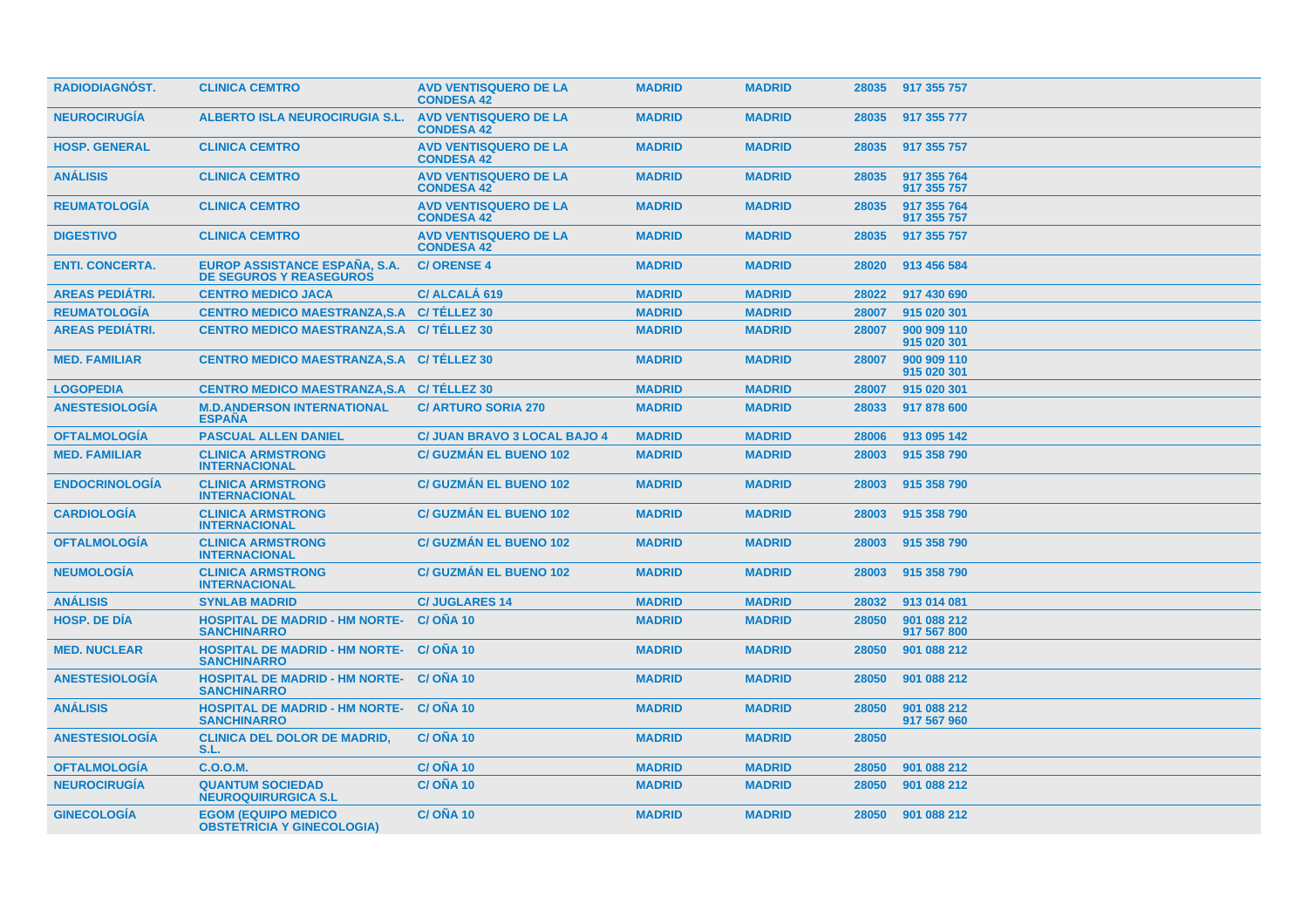| <b>PSIQUIATRIA</b>     | <b>HOSPITAL DE MADRID - HM NORTE- C/ONA 10</b><br><b>SANCHINARRO</b> |                                                     | <b>MADRID</b> | <b>MADRID</b> | 28050 | 901 088 212<br>917 567 960 |           |                                      |
|------------------------|----------------------------------------------------------------------|-----------------------------------------------------|---------------|---------------|-------|----------------------------|-----------|--------------------------------------|
| <b>ALERGOLOGÍA</b>     | <b>HOSPITAL DE MADRID - HM NORTE-</b><br><b>SANCHINARRO</b>          | C/ONA 10                                            | <b>MADRID</b> | <b>MADRID</b> | 28050 | 901 088 212<br>917 567 800 | <b>SI</b> | Pulsa aquí para pedir tu cita online |
| <b>CIRUGIA GENERAL</b> | <b>HOSPITAL DE MADRID - HM NORTE- C/ONA 10</b><br><b>SANCHINARRO</b> |                                                     | <b>MADRID</b> | <b>MADRID</b> | 28050 | 901 088 212                |           |                                      |
| <b>ALERGOLOGÍA</b>     | <b>NEUMOLOGIA Y ALERGIA</b><br><b>ASOCIADOS</b>                      | <b>PSO HABANA 62 PISO BAJO A</b>                    | <b>MADRID</b> | <b>MADRID</b> | 28036 | 915 632 639                |           |                                      |
| <b>OFTALMOLOGÍA</b>    | <b>HOSPITAL QUIRONSALUD SAN</b><br><b>JOSE</b>                       | C/ CLARA DEL REY 31-33                              | <b>MADRID</b> | <b>MADRID</b> | 28002 | 910 687 000                |           |                                      |
| <b>MED. FAMILIAR</b>   | <b>TORRES MORENILLA CLARA</b><br><b>EUGENIA</b>                      | <b>C/EMILIO GASTESI FERNANDEZ 12</b>                | <b>MADRID</b> | <b>MADRID</b> | 28027 | 913 678 716                |           |                                      |
| <b>GINECOLOGÍA</b>     | <b>INSTITUTO DEL DR. PALOMO</b>                                      | <b>C/DARRO 15-17</b>                                | <b>MADRID</b> | <b>MADRID</b> | 28002 | 667 664 545<br>917 451 742 |           |                                      |
| <b>DIGESTIVO</b>       | <b>VITHAS MADRID PARDO ARAVACA</b>                                   | C/LA SALLE 12 SALIDA 10 DE N-VI<br>(CRTA LA CORUNA) | <b>MADRID</b> | <b>MADRID</b> | 28023 | 915 858 000<br>915 129 034 |           |                                      |
| <b>C. REPARADORA</b>   | <b>CENTRO MEDICO AVERROES, S.L.</b>                                  | C/LA SALLE 12 SALIDA 10 DE N-VI<br>(CRTA LA CORUNA) | <b>MADRID</b> | <b>MADRID</b> | 28023 | 915 129 034<br>915 129 000 |           |                                      |
| <b>CIRUGIA GENERAL</b> | <b>VITHAS MADRID PARDO ARAVACA</b>                                   | C/LA SALLE 12 SALIDA 10 DE N-VI<br>(CRTA LA CORUÑA) | <b>MADRID</b> | <b>MADRID</b> | 28023 | 915 858 000<br>915 129 034 |           |                                      |
| <b>HOSP, DE DIA</b>    | <b>VITHAS MADRID PARDO ARAVACA</b>                                   | C/LA SALLE 12 SALIDA 10 DE N-VI<br>(CRTA LA CORUNA) | <b>MADRID</b> | <b>MADRID</b> | 28023 | 915 129 030<br>915 129 034 |           |                                      |
| <b>UROLOGIA</b>        | <b>CLINICAS NEXO, S.L.</b>                                           | C/LA SALLE 12 SALIDA 10 DE N-VI<br>(CRTA LA CORUÑA) | <b>MADRID</b> | <b>MADRID</b> | 28023 | 915 129 000<br>915 129 026 |           |                                      |
| <b>MATRONA</b>         | <b>VITHAS MADRID PARDO ARAVACA</b>                                   | C/LA SALLE 12 SALIDA 10 DE N-VI<br>(CRTA LA CORUNA) | <b>MADRID</b> | <b>MADRID</b> | 28023 | 915 129 030<br>915 129 000 |           |                                      |
| <b>MED. INTERNA</b>    | <b>VITHAS MADRID PARDO ARAVACA</b>                                   | C/LA SALLE 12 SALIDA 10 DE N-VI<br>(CRTA LA CORUNA) | <b>MADRID</b> | <b>MADRID</b> | 28023 | 915 129 030<br>915 129 034 |           |                                      |
| <b>CIRUGÍA GENERAL</b> | <b>VITHAS MADRID PARDO ARAVACA</b>                                   | C/LA SALLE 12 SALIDA 10 DE N-VI<br>(CRTA LA CORUNA) | <b>MADRID</b> | <b>MADRID</b> | 28023 | 915 129 000                |           |                                      |
| <b>MED. INTERNA</b>    | <b>VITHAS MADRID PARDO ARAVACA</b>                                   | C/LA SALLE 12 SALIDA 10 DE N-VI<br>(CRTA LA CORUNA) | <b>MADRID</b> | <b>MADRID</b> | 28023 | 915 129 000                |           |                                      |
| <b>AREAS PEDIÁTRI.</b> | <b>GRUPO MEDICO HERNANDEZ Y</b><br><b>SANTOS SLP</b>                 | C/SAN RAIMUNDO 4 LOCAL 5 Y 6                        | <b>MADRID</b> | <b>MADRID</b> | 28039 | 913 114 834<br>913 238 537 |           |                                      |
| <b>GINECOLOGÍA</b>     | <b>MARTINEZ PIÑERA MARIANO</b>                                       | <b>C/ GENERAL ORAA 49</b>                           | <b>MADRID</b> | <b>MADRID</b> | 28006 | 915 646 849                |           |                                      |
| <b>MATRONA</b>         | <b>JIMENEZ SALAS ANA MARIA</b>                                       | <b>C/CARTAGENA 111</b>                              | <b>MADRID</b> | <b>MADRID</b> | 28028 | 914 153 100                |           |                                      |
| <b>MED. FAMILIAR</b>   | <b>ORTEGA ORTEGA MAURICIO</b>                                        | <b>C/ILLESCAS 74</b>                                | <b>MADRID</b> | <b>MADRID</b> | 28047 | 629 016 230<br>917 173 063 |           |                                      |
| <b>O.R.L.</b>          | <b>CENTRO MEDICO CLINISALUD DE</b><br><b>EUGENIA DE MONTIJO SL</b>   | <b>C/PINGÜINO 23</b>                                | <b>MADRID</b> | <b>MADRID</b> | 28047 | 915 255 267                |           |                                      |
| <b>C. MAXILOFACIAL</b> | <b>DR FERNANDO GARCIA MARIN Y</b><br><b>DRA LAURA GARCIA ARANA</b>   | <b>C/JOAQUIN COSTA 28</b>                           | <b>MADRID</b> | <b>MADRID</b> | 28002 | 914 116 250<br>915 617 100 |           |                                      |
| <b>UROLOGÍA</b>        | <b>HOSPITAL DE MADRID DPTO</b><br><b>UROLOGIA AVANZADA</b>           | C/JOSE SILVA, 7                                     | <b>MADRID</b> | <b>MADRID</b> | 28043 |                            |           |                                      |
| <b>GINECOLOGÍA</b>     | <b>DRS VICANDI PLAZA Y ZAPICO</b><br><b>GONI</b>                     | <b>C/DOCTOR ESQUERDO 83</b>                         | <b>MADRID</b> | <b>MADRID</b> | 28007 | 915 044 488<br>915 766 807 |           |                                      |
| <b>DERMATOLOGIA</b>    | <b>CLINICA SANIPIEL, S.L.</b>                                        | <b>C/ ALBERTO AGUILERA 32</b>                       | <b>MADRID</b> | <b>MADRID</b> | 28015 | 915 470 379                |           |                                      |
| <b>CIRUGÍA GENERAL</b> | <b>CENTRO MEDICO BARAJAS</b>                                         | <b>C/BAHIA DE GANDO 1 CC BAHIA</b><br><b>CENTER</b> | <b>MADRID</b> | <b>MADRID</b> | 28042 | 917 462 195                |           |                                      |
| <b>GINECOLOGIA</b>     | <b>CENTRO MEDICO BARAJAS</b>                                         | <b>C/BAHIA DE GANDO 1 CC BAHIA</b><br><b>CENTER</b> | <b>MADRID</b> | <b>MADRID</b> | 28042 | 917 462 195                |           |                                      |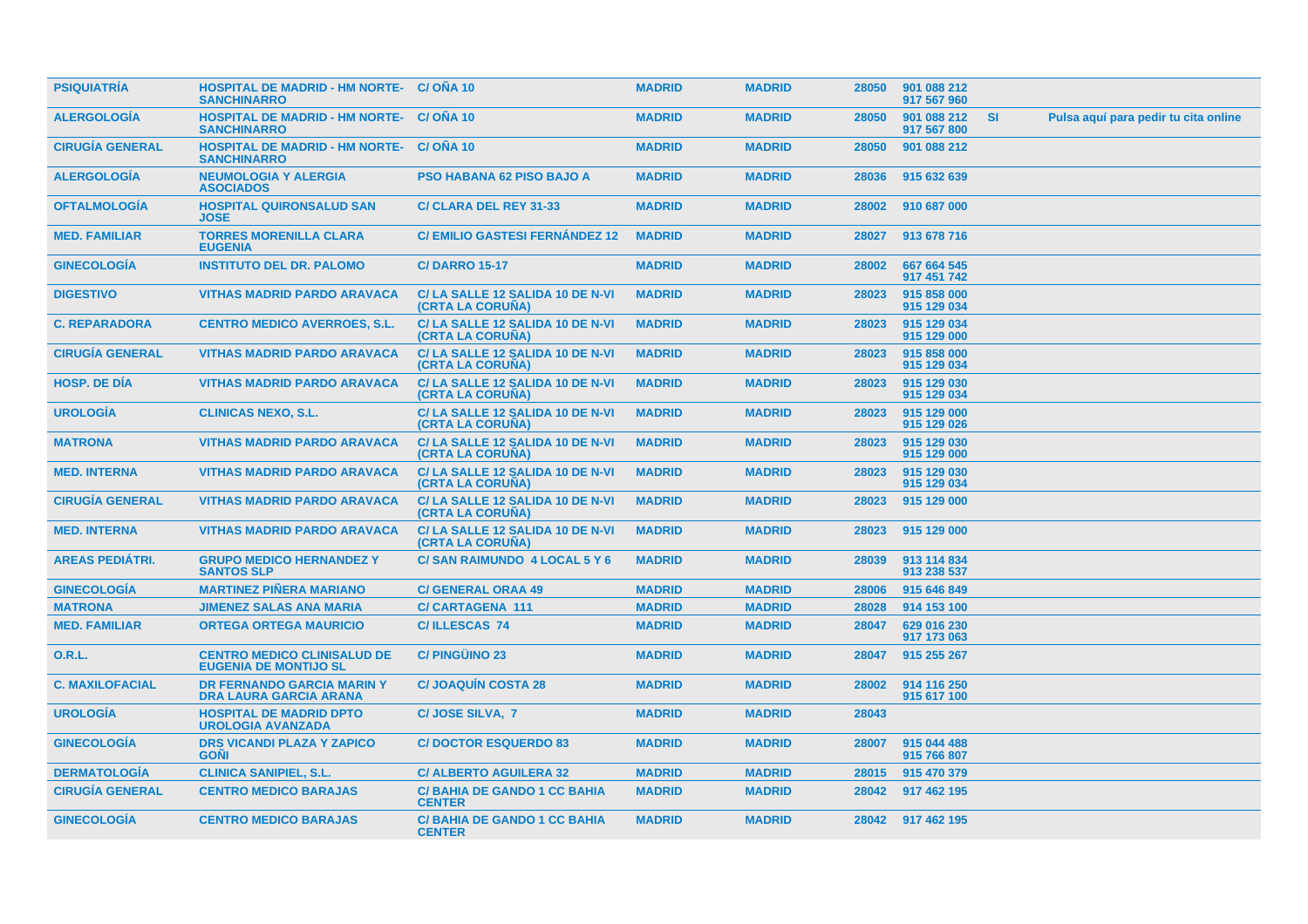| <b>TRAUMATOLOGÍA</b>   | <b>ALVAREZ SAINZ EZQUERRA JESUS</b>                                     | <b>C/ ALBERTO AGUILERA 29</b>                       | <b>MADRID</b> | <b>MADRID</b> | 28015 | 915 474 527<br>915 422 807 |           |                                      |
|------------------------|-------------------------------------------------------------------------|-----------------------------------------------------|---------------|---------------|-------|----------------------------|-----------|--------------------------------------|
| <b>DIGESTIVO</b>       | <b>VITHAS MADRID ARTURO SORIA</b>                                       | <b>C/ ARTURO SORIA 103-105</b>                      | <b>MADRID</b> | <b>MADRID</b> | 28043 | 912 143 100<br>914 130 061 |           |                                      |
| <b>HEMATOLOGIA</b>     | <b>VITHAS MADRID ARTURO SORIA</b>                                       | C/ ARTURO SORIA 103-105                             | <b>MADRID</b> | <b>MADRID</b> | 28043 | 912 143 100                |           |                                      |
| <b>UROLOGIA</b>        | <b>CENTRO MEDICO DE ARGANDA</b>                                         | C/ ARTURO SORIA 103-105                             | <b>MADRID</b> | <b>MADRID</b> | 28043 | 912 143 100                |           |                                      |
| <b>NEFROLOGÍA</b>      | <b>VITHAS MADRID ARTURO SORIA</b>                                       | C/ ARTURO SORIA 103-105                             | <b>MADRID</b> | <b>MADRID</b> | 28043 | 912 143 100<br>914 130 061 |           |                                      |
| <b>ANESTESIOLOGÍA</b>  | <b>ALVAREZ GUTIERREZ MARIANO</b>                                        | C/ ARTURO SORIA 103-105                             | <b>MADRID</b> | <b>MADRID</b> | 28043 | 912 143 100                |           |                                      |
| <b>DIGESTIVO</b>       | <b>VITHAS MADRID ARTURO SORIA</b>                                       | C/ ARTURO SORIA 103-105                             | <b>MADRID</b> | <b>MADRID</b> | 28043 | 912 143 100                |           |                                      |
| <b>PSICOLOGÍA</b>      | <b>EQUIPO ACTUA 2013, S.L.P</b>                                         | <b>C/ PINTOR RIBERA 2 LOCAL</b><br><b>POSTERIOR</b> | <b>MADRID</b> | <b>MADRID</b> | 28016 | 913 509 809                | <b>SI</b> | Pulsa aquí para pedir tu cita online |
| <b>ENFERMERÍA</b>      | <b>CLINICA SASTRE</b>                                                   | <b>AVD ENSANCHE DE VALLECAS 67</b>                  | <b>MADRID</b> | <b>MADRID</b> | 28051 | 914 256 562                |           |                                      |
| <b>REUMATOLOGÍA</b>    | <b>CLINICA SASTRE</b>                                                   | <b>AVD ENSANCHE DE VALLECAS 67</b>                  | <b>MADRID</b> | <b>MADRID</b> | 28051 | 914 256 562                |           |                                      |
| <b>RADIODIAGNÓST.</b>  | <b>AGRUPACION GINECOLOGICA</b><br><b>ESPAÑOLA, S.L.U</b>                | <b>C/EDUARDO DATO 3</b>                             | <b>MADRID</b> | <b>MADRID</b> | 28010 | 917 375 222                |           |                                      |
| <b>ANATOMOPATOLO.</b>  | <b>SYNLAB PATHOLOGY, S.L.U</b>                                          | <b>C/EDUARDO DATO 3</b>                             | <b>MADRID</b> | <b>MADRID</b> | 28010 | 915 933 533                |           |                                      |
| <b>ENDOCRINOLOGÍA</b>  | <b>CLINICA FISIOMEDICA MCD,S.L</b>                                      | <b>C/ MARQUÉS DE JURA REAL 21</b>                   | <b>MADRID</b> | <b>MADRID</b> | 28019 | 608 537 783                |           |                                      |
| <b>DERMATOLOGÍA</b>    | <b>CLINICA FISIOMEDICA MCD,S.L</b>                                      | <b>C/ MARQUÉS DE JURA REAL 21</b>                   | <b>MADRID</b> | <b>MADRID</b> | 28019 | 608 537 783<br>914 695 024 |           |                                      |
| <b>GINECOLOGIA</b>     | <b>CLINICA FISIOMEDICA MCD,S.L</b>                                      | <b>C/ MARQUÉS DE JURA REAL 21</b>                   | <b>MADRID</b> | <b>MADRID</b> | 28019 | 608 537 783<br>914 695 024 |           |                                      |
| <b>DERMATOLOGÍA</b>    | <b>ELIAS CALVO LUIS MANUEL</b>                                          | <b>C/ARAPILES 8</b>                                 | <b>MADRID</b> | <b>MADRID</b> | 28015 | 901 088 212                |           |                                      |
| <b>GINECOLOGÍA</b>     | <b>EGOM (EQUIPO MEDICO)</b><br><b>OBSTETRICIA Y GINECOLOGIA)</b>        | <b>C/ARAPILES 8</b>                                 | <b>MADRID</b> | <b>MADRID</b> | 28015 | 901 088 212                |           |                                      |
| <b>AREAS PEDIATRI.</b> | <b>MDH CENTROS MEDICOS</b>                                              | <b>AVD SAN LUIS 166 LOCAL 4</b>                     | <b>MADRID</b> | <b>MADRID</b> | 28033 | 913 884 434<br>913 027 283 |           |                                      |
| <b>UROLOGÍA</b>        | <b>MDH CENTROS MEDICOS</b>                                              | <b>AVD SAN LUIS 166 LOCAL 4</b>                     | <b>MADRID</b> | <b>MADRID</b> | 28033 | 913 884 434<br>913 027 283 | <b>SI</b> | Pulsa aquí para pedir tu cita online |
| <b>RADIODIAGNÓST.</b>  | <b>MDH CENTROS MEDICOS</b>                                              | <b>AVD SAN LUIS 166 LOCAL 4</b>                     | <b>MADRID</b> | <b>MADRID</b> | 28033 | 913 027 283                |           |                                      |
| <b>ENDOCRINOLOGIA</b>  | <b>CUNILL CASTRO ANGEL FERNANDO</b>                                     | <b>C/LUIS CABRERA 43</b>                            | <b>MADRID</b> | <b>MADRID</b> | 28002 | 914 160 096<br>607 883 059 |           |                                      |
| <b>C. VASCULAR</b>     | <b>MAGALLON ORTIN PEDRO JOSE</b>                                        | <b>C/ASURA 79</b>                                   | <b>MADRID</b> | <b>MADRID</b> | 28043 | 609 119 190                |           |                                      |
| <b>MED. FAMILIAR</b>   | <b>CENTRO MEDICO MONTECARMELO</b>                                       | <b>C/MONASTERIO DE OSEIRA 5</b><br><b>LOCAL 2</b>   | <b>MADRID</b> | <b>MADRID</b> | 28049 | 914 214 812                | <b>SI</b> | Pulsa aquí para pedir tu cita online |
| <b>ANESTESIOLOGÍA</b>  | <b>CLINICA CEMTRO</b>                                                   | <b>AVD MONASTERIO DE SILOS 85</b>                   | <b>MADRID</b> | <b>MADRID</b> | 28049 | 917 355 757                |           |                                      |
| <b>NEUROLOGÍA</b>      | <b>CLINICA CEMTRO</b>                                                   | <b>AVD MONASTERIO DE SILOS 85</b>                   | <b>MADRID</b> | <b>MADRID</b> | 28049 | 917 355 757                |           |                                      |
| <b>REUMATOLOGÍA</b>    | <b>CLINICA CEMTRO</b>                                                   | <b>AVD MONASTERIO DE SILOS 85</b>                   | <b>MADRID</b> | <b>MADRID</b> | 28049 | 917 355 757                |           |                                      |
| <b>ALERGOLOGÍA</b>     | <b>HOSPITAL DE MADRID - HM NORTE-</b><br><b>SANCHINARRO</b>             | <b>AVD DE MANOTERAS 10</b>                          | <b>MADRID</b> | <b>MADRID</b> | 28050 | 901 088 212<br>913 840 912 | <b>SI</b> | Pulsa aquí para pedir tu cita online |
| <b>DIGESTIVO</b>       | <b>HOSPITAL DE MADRID - HM NORTE-</b><br><b>SANCHINARRO</b>             | <b>AVD DE MANOTERAS 10</b>                          | <b>MADRID</b> | <b>MADRID</b> | 28050 | 901 088 212<br>913 840 912 |           |                                      |
| <b>MED. FAMILIAR</b>   | <b>POLICLINICA IPACSA</b>                                               | <b>C/ CORAZON DE MARIA 63</b>                       | <b>MADRID</b> | <b>MADRID</b> | 28002 | 914 130 161                |           |                                      |
| <b>PSIQUIATRÍA</b>     | <b>INFANTA BOTELLA</b>                                                  | C/VELÁZQUEZ 92 PB.05                                | <b>MADRID</b> | <b>MADRID</b> | 28006 | 629 017 206                |           |                                      |
| <b>DERMATOLOGÍA</b>    | <b>CENTRO MEDICO LA MASO,</b><br><b>INTERMEDIACION Y SERVICOS, S.L.</b> | C/UBEDA 21                                          | <b>MADRID</b> | <b>MADRID</b> | 28034 | 915 779 377                |           |                                      |
| <b>OFTALMOLOGÍA</b>    | <b>ESTUDIO OFTALMOLOGICO</b>                                            | <b>C/ ANGEL 19</b>                                  | <b>MADRID</b> | <b>MADRID</b> | 28005 | 913 662 508                |           |                                      |
| <b>UROLOGÍA</b>        | <b>CLINICA SASTRE</b>                                                   | <b>C/PILAR DE MADARIAGA ROJO 11</b>                 | <b>MADRID</b> | <b>MADRID</b> | 28051 | 914 256 562                |           |                                      |
|                        |                                                                         |                                                     |               |               |       |                            |           |                                      |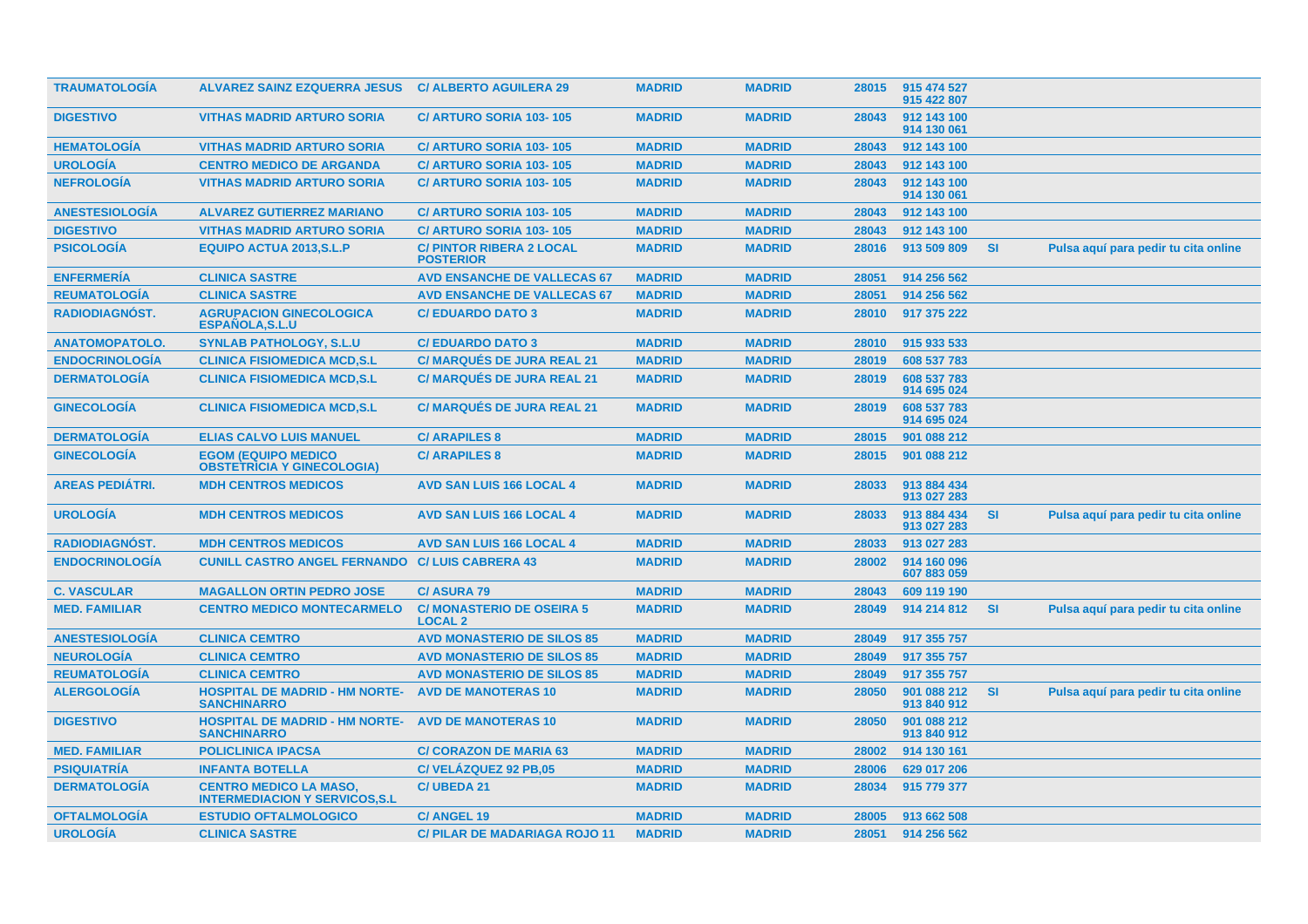| <b>GINECOLOGIA</b>     | <b>GALARRETA PANDO SONIA</b><br><b>ELIZABETH</b>             | <b>C/MALAGA4</b>                            | <b>MADRID</b> | <b>MADRID</b> | 28003 |                            |
|------------------------|--------------------------------------------------------------|---------------------------------------------|---------------|---------------|-------|----------------------------|
| <b>PSICOLOGÍA</b>      | <b>RUIZ BASOLS, ANTONIO</b>                                  | <b>C/GOBELAS17</b>                          | <b>MADRID</b> | <b>MADRID</b> | 28023 | 911 840 350                |
| <b>O.R.L.</b>          | <b>FERNANDEZ FERNANDEZ-VEGA</b><br><b>LUIS</b>               | <b>AVD DOCTOR ARCE 27</b>                   | <b>MADRID</b> | <b>MADRID</b> | 28002 | 680 360 610                |
| <b>RADIODIAGNOST.</b>  | <b>MAMOGRAFIA</b><br>NTRA.SRA.ROSARIO, S.L                   | <b>C/ PRINCIPE DE VERGARA 53</b>            | <b>MADRID</b> | <b>MADRID</b> | 28006 | 915 754 866<br>915 777 011 |
| <b>GINECOLOGÍA</b>     | <b>APARICIO BUSTOS JOSE LUIS</b>                             | <b>C/ COVARRUBIAS 22 TELF:</b><br>910889060 | <b>MADRID</b> | <b>MADRID</b> | 28010 | 913 191 370                |
| <b>CIRUGÍA GENERAL</b> | <b>JORGENSEN, THOMAS W.</b>                                  | <b>C/ PRINCIPE DE VERGARA 134</b>           | <b>MADRID</b> | <b>MADRID</b> | 28002 | 915 631 418                |
| <b>DERMATOLOGIA</b>    | <b>BUCHO GONZALEZ MARIA DEL</b><br><b>PILAR</b>              | <b>C/MALDONADO 4</b>                        | <b>MADRID</b> | <b>MADRID</b> | 28006 | 915 777 635                |
| <b>MED. FAMILIAR</b>   | <b>CENTRO MEDICO BARAJAS</b>                                 | <b>C/ESPERANZA MACARENA 13</b>              | <b>MADRID</b> | <b>MADRID</b> | 28021 | 917 966 214<br>917 986 309 |
| <b>ALERGOLOGÍA</b>     | <b>ALERGIA Y ASMA ESPECIALIDADES</b><br><b>MEDICAS, S.L.</b> | <b>C/ PLAZA DE CASTILLA 3</b>               | <b>MADRID</b> | <b>MADRID</b> | 28046 | 913 143 812<br>917 332 154 |
| <b>OFTALMOLOGÍA</b>    | <b>HM GABINETE VELAZQUEZ</b>                                 | C/VELÁZQUEZ 25                              | <b>MADRID</b> | <b>MADRID</b> | 28001 | 915 777 774<br>915 777 773 |
| <b>LOGOFONIATRÍA</b>   | <b>CENTRO MEDICO GRAN VIA 67</b>                             | <b>C/ GRAN VIA 67</b>                       | <b>MADRID</b> | <b>MADRID</b> | 28013 | 915 474 940                |
| <b>ALERGOLOGIA</b>     | <b>CENTRO MEDICO GRAN VIA 67</b>                             | C/ GRAN VIA 67                              | <b>MADRID</b> | <b>MADRID</b> | 28013 | 915 474 940                |
| <b>CIRUGÍA GENERAL</b> | <b>CENTRO MEDICO GRAN VIA 67</b>                             | C/ GRAN VÍA 67                              | <b>MADRID</b> | <b>MADRID</b> | 28013 | 915 474 940                |
| <b>ANÁLISIS</b>        | <b>UNILABS</b>                                               | <b>C/ FERMIN CABALLERO 47</b>               | <b>MADRID</b> | <b>MADRID</b> | 28034 | 917 306 678                |
| <b>GINECOLOGÍA</b>     | <b>APARICIO BUSTOS JOSE LUIS</b>                             | <b>C/ GENERAL CASTAÑOS 13</b>               | <b>MADRID</b> | <b>MADRID</b> | 28004 | 913 191 370                |
| <b>ENDOCRINOLOGÍA</b>  | <b>SOCIEDAD MEDICA MARAÑES</b><br><b>ANTOÑANZAS</b>          | <b>C/INFANTAS19</b>                         | <b>MADRID</b> | <b>MADRID</b> | 28004 | 913 191 370<br>915 215 499 |
| <b>ANÁLISIS</b>        | <b>SYNLAB MADRID</b>                                         | AVD GENERAL FANJUL 2B LOCAL 3 MADRID        |               | <b>MADRID</b> | 28044 | 915 094 040                |
| <b>PODOLOGÍA</b>       | <b>CENTRO MEDICO RISCO, S.L.</b>                             | C/ ALCALA 433                               | <b>MADRID</b> | <b>MADRID</b> | 28027 | 913 207 046<br>917 431 316 |
| <b>MED. FAMILIAR</b>   | <b>AZCONA VARELA LUIS MANUEL</b>                             | <b>C/ CORAZÓN DE MARÍA 68</b>               | <b>MADRID</b> | <b>MADRID</b> | 28002 | 677 729 410                |
| <b>ENFERMERÍA</b>      | <b>GONZALEZ RODIL BERNARDO</b>                               | <b>C/CAVANILLES 25</b>                      | <b>MADRID</b> | <b>MADRID</b> | 28007 | 660 233 039                |
| <b>ANESTESIOLOGÍA</b>  | <b>VICENTE MENENDEZ MARTA</b>                                | <b>C/DOCTOR ESQUERDO, NUM. 83</b>           | <b>MADRID</b> | <b>MADRID</b> | 28007 | 915 732 022                |
| <b>ANESTESIOLOGÍA</b>  | <b>OSMARAL SALUD, S.L.P</b>                                  | <b>C/DOCTOR ESQUERDO, NUM. 83</b>           | <b>MADRID</b> | <b>MADRID</b> | 28007 | 915 732 022                |
| <b>GINECOLOGÍA</b>     | <b>HERNANDEZ SANCHEZ ANGEL LUIS</b>                          | <b>C/DOCTOR ESQUERDO, NUM. 83</b>           | <b>MADRID</b> | <b>MADRID</b> | 28007 | 915 732 022                |
| <b>DIGESTIVO</b>       | <b>LOPEZ GARCIA JUAN CARLOS</b>                              | <b>C/DOCTOR ESQUERDO, NUM. 83</b>           | <b>MADRID</b> | <b>MADRID</b> | 28007 | 918 284 342<br>915 732 022 |
| <b>O.R.L.</b>          | <b>HOSPITAL BEATA MARIA ANA DE</b><br><b>JESUS</b>           | <b>C/DOCTOR ESQUERDO, NUM. 83</b>           | <b>MADRID</b> | <b>MADRID</b> | 28007 | 914 416 322<br>915 044 488 |
| <b>OFTALMOLOGIA</b>    | <b>BALLADARES LEZCANO LUIS NOEL</b>                          | <b>C/JOAQUIN COSTA 28</b>                   | <b>MADRID</b> | <b>MADRID</b> | 28002 | 915 755 024                |
| <b>OFTALMOLOGÍA</b>    | <b>CONSULTORIO MEDICO</b><br><b>ZARZAQUEMADA</b>             | <b>C/JOAQUIN COSTA 28</b>                   | <b>MADRID</b> | <b>MADRID</b> | 28002 | 915 630 360                |
| <b>DERMATOLOGIA</b>    | <b>HOSPITAL SAN FRANCISCO DE</b><br><b>ASIS</b>              | <b>C/ JOAQUÍN COSTA 28</b>                  | <b>MADRID</b> | <b>MADRID</b> | 28002 | 915 630 360                |
| <b>ANESTESIOLOGÍA</b>  | <b>RAMIREZ LAGO, S.L.</b>                                    | <b>C/JOAQUIN COSTA 28</b>                   | <b>MADRID</b> | <b>MADRID</b> | 28002 | 915 617 100<br>915 630 360 |
| <b>AREAS PEDIÁTRI.</b> | <b>SONEPE</b>                                                | <b>C/JOAQUIN COSTA 28</b>                   | <b>MADRID</b> | <b>MADRID</b> | 28002 | 915 617 100<br>915 630 360 |
| <b>ANESTESIOLOGIA</b>  | <b>OTERTIZ</b>                                               | <b>C/JOAQUIN COSTA 28</b>                   | <b>MADRID</b> | <b>MADRID</b> | 28002 | 915 617 100<br>915 630 360 |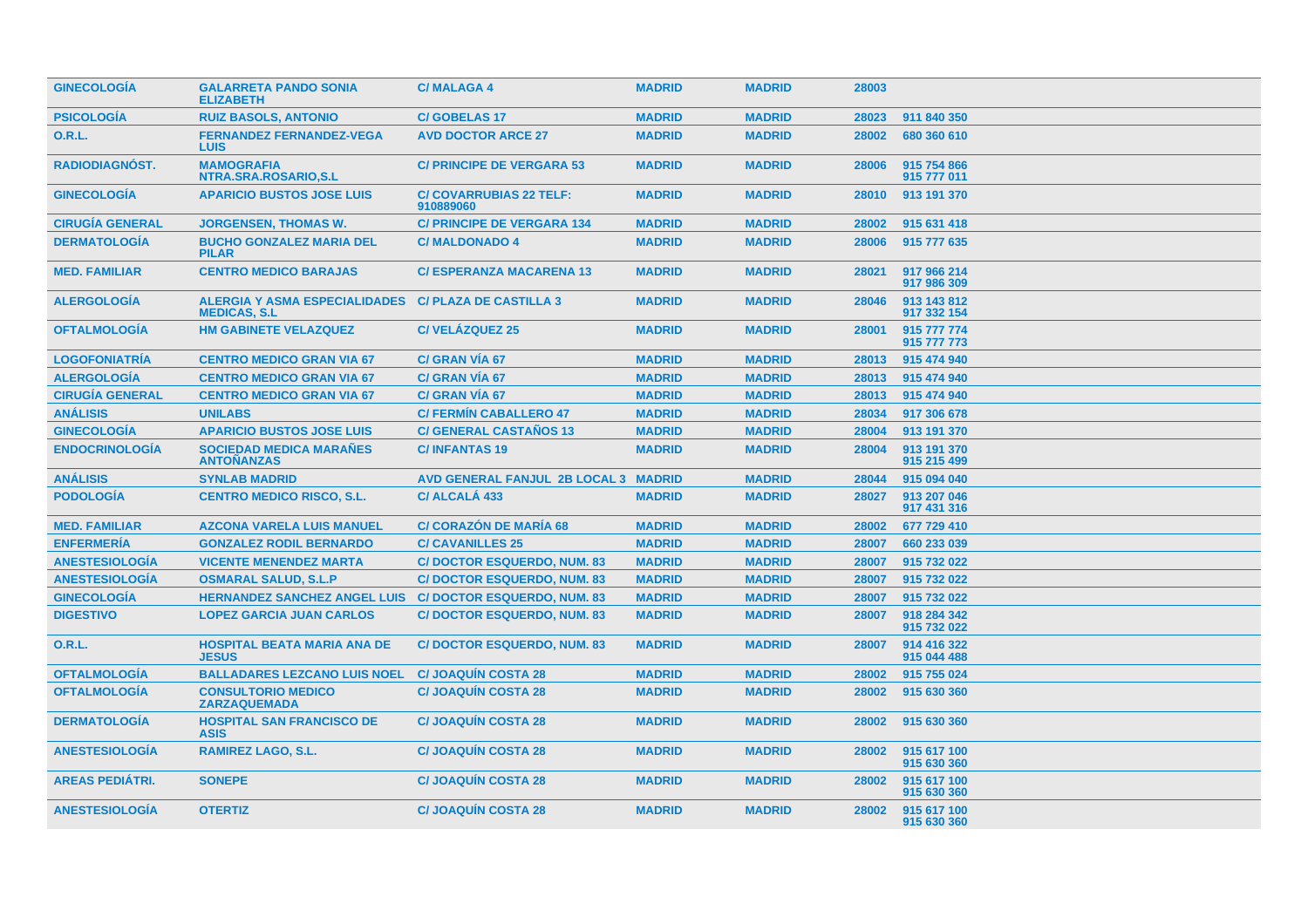| <b>RADIODIAGNÓST.</b>  | <b>HOSPITAL SAN FRANCISCO DE</b><br><b>ASIS</b>                  | <b>C/JOAQUIN COSTA 28</b>                          | <b>MADRID</b> | <b>MADRID</b> | 28002 | 913 582 881<br>915 628 152 |
|------------------------|------------------------------------------------------------------|----------------------------------------------------|---------------|---------------|-------|----------------------------|
| <b>O.R.L.</b>          | <b>CONSULTA DOCTORES LEON</b>                                    | <b>C/JOAQUIN COSTA 28</b>                          | <b>MADRID</b> | <b>MADRID</b> | 28002 | 913 582 881<br>915 395 455 |
| <b>DIGESTIVO</b>       | <b>DR. GUILLERMO PAYERAS</b>                                     | <b>C/JOAQUIN COSTA 28</b>                          | <b>MADRID</b> | <b>MADRID</b> | 28002 | 653 512 210<br>915 630 360 |
| <b>ANÁLISIS</b>        | <b>HOSPITAL SAN FRANCISCO DE</b><br><b>ASIS</b>                  | <b>C/JOAQUIN COSTA 28</b>                          | <b>MADRID</b> | <b>MADRID</b> | 28002 | 915 617 100<br>915 630 360 |
| <b>HEMATOLOGÍA</b>     | <b>HEMOTEP,S.L</b>                                               | <b>C/JOAQUÍN COSTA 28</b>                          | <b>MADRID</b> | <b>MADRID</b> | 28002 | 915 617 100<br>606 042 983 |
| <b>URGENCIAS</b>       | <b>HOSPITAL SAN FRANCISCO DE</b><br><b>ASIS</b>                  | <b>C/JOAQUIN COSTA 28</b>                          | <b>MADRID</b> | <b>MADRID</b> | 28002 | 913 582 881<br>915 617 100 |
| <b>ANESTESIOLOGIA</b>  | <b>DIAZ GIMENEZ JOSE</b>                                         | <b>C/JOAQUIN COSTA 28</b>                          | <b>MADRID</b> | <b>MADRID</b> | 28002 | 915 617 100<br>915 630 360 |
| <b>OFTALMOLOGÍA</b>    | <b>CENTRO MEDICO AVERROES, S.L.</b>                              | <b>C/JOAQUIN COSTA 28</b>                          | <b>MADRID</b> | <b>MADRID</b> | 28002 | 626 482 523<br>915 755 024 |
| <b>OFTALMOLOGIA</b>    | <b>CLINICA ARMSTRONG</b><br><b>INTERNACIONAL</b>                 | <b>C/JOAQUIN COSTA 28</b>                          | <b>MADRID</b> | <b>MADRID</b> | 28002 | 915 617 100<br>915 755 024 |
| <b>GINECOLOGIA</b>     | <b>DE GUADALFAJARA CEMBRANO</b><br><b>LUIS</b>                   | <b>C/JOAQUIN COSTA 28</b>                          | <b>MADRID</b> | <b>MADRID</b> | 28002 | 915 630 360<br>915 619 993 |
| <b>OFTALMOLOGÍA</b>    | <b>POLICLINICA MADRID SUR, S.L.</b>                              | <b>C/ JOAQUÍN COSTA 28</b>                         | <b>MADRID</b> | <b>MADRID</b> | 28002 | 626 482 523<br>661 973 979 |
| <b>ANESTESIOLOGÍA</b>  | <b>ANESREMAR, S.L.</b>                                           | <b>C/JOAQUIN COSTA 28</b>                          | <b>MADRID</b> | <b>MADRID</b> | 28002 | 915 617 100                |
| <b>OFTALMOLOGÍA</b>    | <b>OFTALMOLOGIA DRA BALADO -</b><br><b>TRAUMATOLOGIA DR ALIA</b> | <b>C/JOAQUIN COSTA 28</b>                          | <b>MADRID</b> | <b>MADRID</b> | 28002 | 915 617 100<br>915 630 360 |
| <b>ANESTESIOLOGÍA</b>  | <b>SERRANO ROMERO ANA BELEN</b>                                  | <b>C/JOAQUIN COSTA 28</b>                          | <b>MADRID</b> | <b>MADRID</b> | 28002 | 915 640 145<br>915 617 100 |
| <b>PODOLOGÍA</b>       | <b>CENTRO MEDICO POZA DE LA SAL</b>                              | <b>C/POZA DE LA SAL 24</b>                         | <b>MADRID</b> | <b>MADRID</b> | 28031 | 913 327 142                |
| <b>HEMATOLOGÍA</b>     | <b>HEMATOCLIN MEDICO, S.L.</b>                                   | <b>C/ GENERAL ORAA 3</b>                           | <b>MADRID</b> | <b>MADRID</b> | 28006 | 914 111 917                |
| <b>UROLOGÍA</b>        | <b>MUÑOZ-DELGADO SALMERON</b><br><b>JERONIMO</b>                 | <b>C/ ARTURO SORIA 105</b>                         | <b>MADRID</b> | <b>MADRID</b> | 28043 | 915 193 501<br>914 166 900 |
| <b>MED. FAMILIAR</b>   | <b>FERNANDEZ DE LA BARRERA</b><br><b>FERNANDO</b>                | <b>C/ ARTURO SORIA 105</b>                         | <b>MADRID</b> | <b>MADRID</b> | 28043 | 914 166 900                |
| <b>PUERICULTURA</b>    | <b>CONUA</b>                                                     | <b>C/CALAHORRA 126</b>                             | <b>MADRID</b> | <b>MADRID</b> | 28032 | 917 882 622<br>916 732 392 |
| <b>GINECOLOGÍA</b>     | LOPEZ MORENO, FJ Y DR. LOPEZ<br><b>RUIZ</b>                      | <b>C/GAZTAMBIDE 52</b>                             | <b>MADRID</b> | <b>MADRID</b> | 28015 | 915 443 626                |
| <b>C. MAXILOFACIAL</b> | <b>OMC LZAVALAL, S.L</b>                                         | <b>C/ JOSE ORTEGA Y GASSET 40</b>                  | <b>MADRID</b> | <b>MADRID</b> | 28006 | 626 077 133<br>914 315 972 |
| <b>AREAS PEDIÁTRI.</b> | <b>TELLEZ DE LA VEGA ERNESTO</b>                                 | <b>PLZ SANTA CRISTINA 4</b>                        | <b>MADRID</b> | <b>MADRID</b> | 28011 | 914 631 424                |
| <b>CARDIOLOGÍA</b>     | <b>CALVO ORBE, LUIS ALFONSO</b>                                  | <b>C/DIEGO DE LEÓN 39</b>                          | <b>MADRID</b> | <b>MADRID</b> | 28006 | 917 819 041                |
| <b>TRAUMATOLOGÍA</b>   | <b>INSTITUTO DE LA MANO, S.L.P</b>                               | <b>C/ CASTELLO 80 CONSULTAS</b><br><b>EXTERNAS</b> | <b>MADRID</b> | <b>MADRID</b> | 28006 | 914 313 829<br>914 359 100 |
| <b>TRAUMATOLOGIA</b>   | <b>CUEMA ASOCIACIONES CB</b>                                     | <b>C/ CASTELLO 80 CONSULTAS</b><br><b>EXTERNAS</b> | <b>MADRID</b> | <b>MADRID</b> | 28006 | 914 313 829<br>696 479 899 |
| <b>NEUROFISIOLOGÍA</b> | <b>CENTRO NEUROLOGICO ANTONIO</b><br><b>BARRIO</b>               | <b>C/LEVANTE 10</b>                                | <b>MADRID</b> | <b>MADRID</b> | 28036 | 917 666 239                |
| <b>TRAUMATOLOGIA</b>   | <b>OFTALMOLOGIA DRA BALADO -</b><br><b>TRAUMATOLOGIA DR ALIA</b> | <b>C/ JOAQUIN MARIA LOPEZ 25</b>                   | <b>MADRID</b> | <b>MADRID</b> | 28015 | 915 436 707<br>915 431 263 |
| <b>OFTALMOLOGIA</b>    | <b>OFTALMOLOGIA DRA BALADO -</b><br><b>TRAUMATOLOGIA DR ALIA</b> | <b>C/JOAQUIN MARIA LOPEZ 25</b>                    | <b>MADRID</b> | <b>MADRID</b> | 28015 | 915 436 707<br>915 431 263 |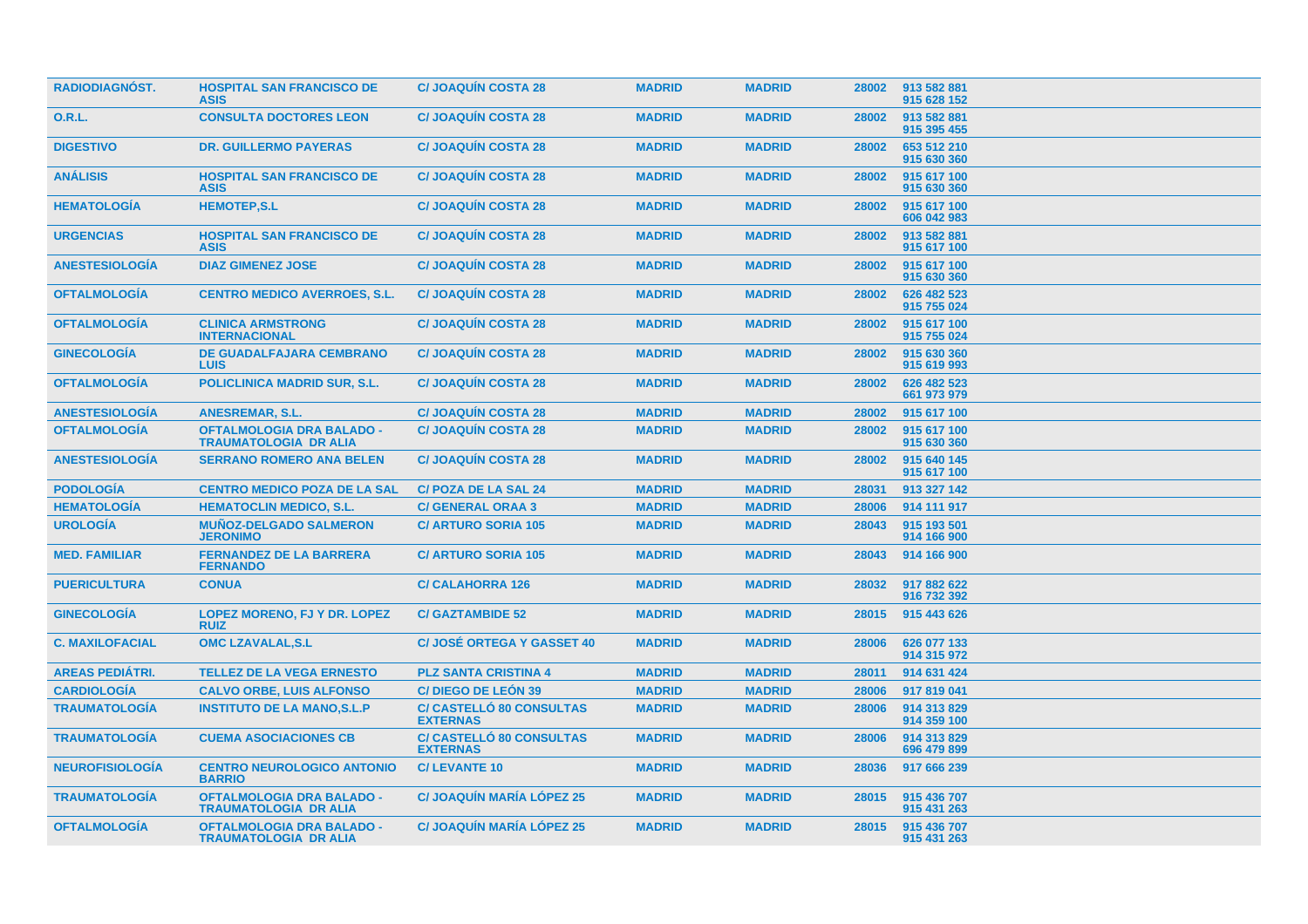| <b>DISESCOP</b>                                                        | <b>C/LOMA1</b>                       | <b>MADRID</b>                                                                                                                                                                                                                                                                                                                                                                                     | <b>MADRID</b> | 28003 | 915 986 625<br>915 348 207 |
|------------------------------------------------------------------------|--------------------------------------|---------------------------------------------------------------------------------------------------------------------------------------------------------------------------------------------------------------------------------------------------------------------------------------------------------------------------------------------------------------------------------------------------|---------------|-------|----------------------------|
| <b>ALVAREZ-SALA WALTHER</b><br><b>FERNANDO</b>                         | C/LA MASO 38                         | <b>MADRID</b>                                                                                                                                                                                                                                                                                                                                                                                     | <b>MADRID</b> | 28034 | 913 875 270<br>913 875 269 |
| <b>UNILABS PATHOLOGY, S.L</b>                                          | <b>C/DOCTOR CASTELO 10</b>           | <b>MADRID</b>                                                                                                                                                                                                                                                                                                                                                                                     | <b>MADRID</b> | 28009 | 915 504 399                |
| <b>BENGIO Y ASOCIADOS (DR.</b><br>POLETTI Y DR. LOWY)                  | C/ GOYA 50 1º DERECHA                | <b>MADRID</b>                                                                                                                                                                                                                                                                                                                                                                                     | <b>MADRID</b> | 28001 | 915 753 763                |
| <b>HIDALGO PEREZ FRANCISCO</b><br><b>JAVIER</b>                        | <b>C/PIRINEOS 7</b>                  | <b>MADRID</b>                                                                                                                                                                                                                                                                                                                                                                                     | <b>MADRID</b> | 28040 | 913 111 000                |
| <b>CENTRO CLINICO BETANZOS 60</b>                                      | <b>AVD BETANZOS 60</b>               | <b>MADRID</b>                                                                                                                                                                                                                                                                                                                                                                                     | <b>MADRID</b> | 28034 | 917 302 684<br>917 304 202 |
| <b>MEGALAB</b>                                                         | <b>C/INFANTA MERCEDES 8</b>          | <b>MADRID</b>                                                                                                                                                                                                                                                                                                                                                                                     | <b>MADRID</b> | 28020 | 915 796 705                |
| <b>DR. RIOS BUCETA, LUIS MARIA</b>                                     | <b>C/PLÉYADES 25</b>                 | <b>MADRID</b>                                                                                                                                                                                                                                                                                                                                                                                     | <b>MADRID</b> | 28023 | 917 522 852                |
| <b>CLINICA ROIZ</b>                                                    | <b>C/PLÉYADES 25</b>                 | <b>MADRID</b>                                                                                                                                                                                                                                                                                                                                                                                     | <b>MADRID</b> | 28023 | 917 522 852                |
| <b>CENTRO MEDICO</b><br><b>SOMOSAGUAS, S.L.</b>                        | <b>C/PLÉYADES 25</b>                 | <b>MADRID</b>                                                                                                                                                                                                                                                                                                                                                                                     | <b>MADRID</b> | 28023 | 917 522 852                |
| <b>CLINICA VALDELAFUENTES</b>                                          | <b>C/PLÉYADES 25</b>                 | <b>MADRID</b>                                                                                                                                                                                                                                                                                                                                                                                     | <b>MADRID</b> | 28023 | 917 522 852                |
| <b>SANZ RAPOSO ANGEL</b>                                               | <b>C/PLÉYADES 25</b>                 | <b>MADRID</b>                                                                                                                                                                                                                                                                                                                                                                                     | <b>MADRID</b> | 28023 | 917 522 852                |
| LOPEZ MORENO, FJ Y DR. LOPEZ<br><b>RUIZ</b>                            | <b>C/PLÉYADES 25</b>                 | <b>MADRID</b>                                                                                                                                                                                                                                                                                                                                                                                     | <b>MADRID</b> | 28023 | 917 522 852                |
| <b>AGREDA ULLOA LUIS</b>                                               | <b>PLZ CONDE DEL VALLE SUCHIL 16</b> | <b>MADRID</b>                                                                                                                                                                                                                                                                                                                                                                                     | <b>MADRID</b> | 28015 | 901 088 212<br>914 476 600 |
|                                                                        | <b>PLZ CONDE DEL VALLE SUCHIL 16</b> | <b>MADRID</b>                                                                                                                                                                                                                                                                                                                                                                                     | <b>MADRID</b> | 28015 | 901 088 212                |
| <b>CASQUET GARCIA MARIA DEL</b><br><b>CARMEN</b>                       | <b>PLZ CONDE DEL VALLE SUCHIL 16</b> | <b>MADRID</b>                                                                                                                                                                                                                                                                                                                                                                                     | <b>MADRID</b> | 28015 | 915 941 106                |
| <b>BALLADARES LEZCANO LUIS NOEL</b>                                    | <b>PLZ CONDE DEL VALLE SUCHIL 16</b> | <b>MADRID</b>                                                                                                                                                                                                                                                                                                                                                                                     | <b>MADRID</b> | 28015 |                            |
| <b>ALONSO DEL OLMO TOMAS</b>                                           | <b>C/ MODESTO LAFUENTE 14</b>        | <b>MADRID</b>                                                                                                                                                                                                                                                                                                                                                                                     | <b>MADRID</b> | 28010 | 914 473 400                |
| <b>EQUIPO DEL DR.DE LA RIVA DE LA</b><br><b>VIÑA, FRANCISCO JAVIER</b> | <b>C/ MODESTO LAFUENTE 14</b>        | <b>MADRID</b>                                                                                                                                                                                                                                                                                                                                                                                     | <b>MADRID</b> | 28010 | 915 942 730<br>914 472 100 |
| <b>CLINICA ATLAS</b>                                                   | <b>C/ JUAN BRAVO 39</b>              | <b>MADRID</b>                                                                                                                                                                                                                                                                                                                                                                                     | <b>MADRID</b> | 28006 | 910 687 777                |
| <b>POLICLINICA MADRID SUR, S.L.</b>                                    | <b>C/ JUAN BRAVO 39</b>              | <b>MADRID</b>                                                                                                                                                                                                                                                                                                                                                                                     | <b>MADRID</b> | 28006 | 910 687 777<br>615 500 899 |
| <b>CLINICA MEDICA SAN JUAN</b>                                         | <b>C/ JUAN BRAVO 39</b>              | <b>MADRID</b>                                                                                                                                                                                                                                                                                                                                                                                     | <b>MADRID</b> | 28006 | 910 687 777                |
| <b>GRUPO QUIRONSALUD</b>                                               |                                      | <b>MADRID</b>                                                                                                                                                                                                                                                                                                                                                                                     | <b>MADRID</b> | 28006 | 910 687 777<br>914 022 100 |
| <b>GRUPO QUIRONSALUD</b>                                               |                                      | <b>MADRID</b>                                                                                                                                                                                                                                                                                                                                                                                     | <b>MADRID</b> | 28006 | 910 687 777<br>914 022 100 |
| <b>GRUPO QUIRONSALUD</b>                                               |                                      | <b>MADRID</b>                                                                                                                                                                                                                                                                                                                                                                                     | <b>MADRID</b> | 28006 | 910 687 777<br>914 022 100 |
| <b>ORTEGA ROMERO ALEJANDRO</b>                                         | <b>C/ JUAN BRAVO 39</b>              | <b>MADRID</b>                                                                                                                                                                                                                                                                                                                                                                                     | <b>MADRID</b> | 28006 | 910 687 777                |
| <b>GRUPO QUIRONSALUD</b>                                               |                                      | <b>MADRID</b>                                                                                                                                                                                                                                                                                                                                                                                     | <b>MADRID</b> | 28006 | 910 687 777<br>914 022 100 |
| <b>GRUPO QUIRONSALUD</b>                                               |                                      | <b>MADRID</b>                                                                                                                                                                                                                                                                                                                                                                                     | <b>MADRID</b> | 28006 | 910 687 777<br>914 022 100 |
| <b>GRUPO QUIRONSALUD</b>                                               |                                      | <b>MADRID</b>                                                                                                                                                                                                                                                                                                                                                                                     | <b>MADRID</b> | 28006 | 910 687 777<br>901 500 201 |
| <b>LOBATO KROPNICK CARLOS</b>                                          | <b>C/ JUAN BRAVO 39</b>              | <b>MADRID</b>                                                                                                                                                                                                                                                                                                                                                                                     | <b>MADRID</b> | 28006 | 910 687 777                |
| <b>PEREZ DE ANA AGUSTIN</b>                                            | <b>C/ JUAN BRAVO 39</b>              | <b>MADRID</b>                                                                                                                                                                                                                                                                                                                                                                                     | <b>MADRID</b> | 28006 |                            |
|                                                                        |                                      | <b>HOSPITAL DE MADRID - HM MADRID</b><br><b>HOSPITAL RUBER JUAN BRAVO 39 - C/ JUAN BRAVO 39</b><br><b>HOSPITAL RUBER JUAN BRAVO 39 - C/ JUAN BRAVO 39</b><br><b>HOSPITAL RUBER JUAN BRAVO 39 - C/ JUAN BRAVO 39</b><br><b>HOSPITAL RUBER JUAN BRAVO 39 - C/ JUAN BRAVO 39</b><br><b>HOSPITAL RUBER JUAN BRAVO 39 - C/ JUAN BRAVO 39</b><br><b>HOSPITAL RUBER JUAN BRAVO 39 - C/ JUAN BRAVO 39</b> |               |       |                            |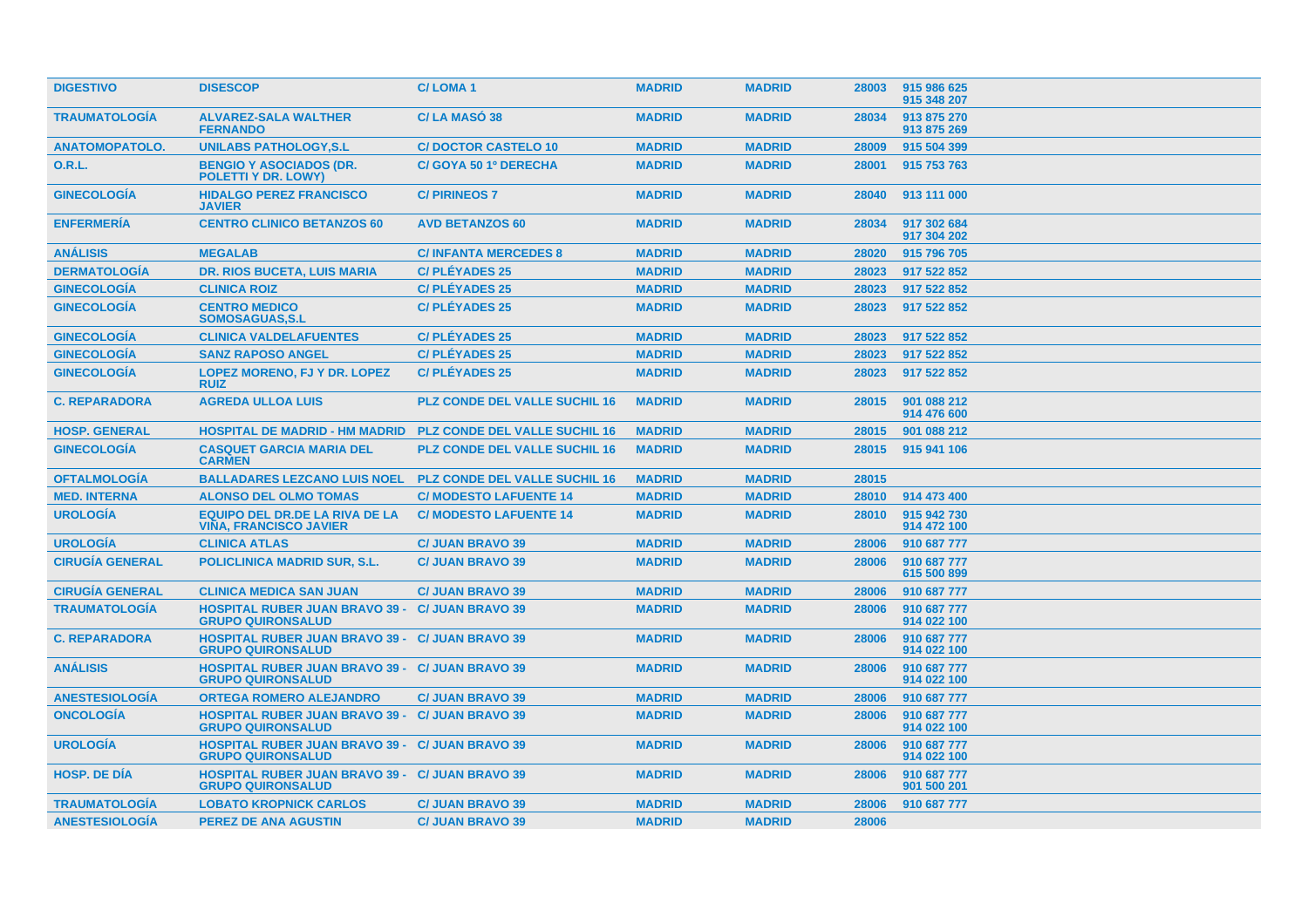| <b>DERMATOLOGIA</b>    | <b>FERRE GARRIGOS INMACULADA</b><br><b>SANTISIMA TRINIDAD</b>     | <b>C/HONDURAS14</b>    | <b>MADRID</b> | <b>MADRID</b> |       | 28016 913 539 500          |           |                                      |
|------------------------|-------------------------------------------------------------------|------------------------|---------------|---------------|-------|----------------------------|-----------|--------------------------------------|
| <b>O.R.L.</b>          | <b>EQUIPO ORL S.L.</b>                                            | <b>C/HONDURAS14</b>    | <b>MADRID</b> | <b>MADRID</b> | 28016 | 913 539 500                |           |                                      |
| <b>C. REPARADORA</b>   | <b>CLINICAS NEXO, S.L.</b>                                        | <b>C/HONDURAS14</b>    | <b>MADRID</b> | <b>MADRID</b> | 28016 | 913 539 500                |           |                                      |
| <b>UROLOGÍA</b>        | <b>ANDROLOGIA Y UROLOGIA</b><br><b>ESPECIALIZADA.S.L.P</b>        | <b>C/HONDURAS 14</b>   | <b>MADRID</b> | <b>MADRID</b> | 28016 | 913 539 500                |           |                                      |
| <b>GINECOLOGIA</b>     | <b>MEDICAM</b>                                                    | <b>C/HONDURAS14</b>    | <b>MADRID</b> | <b>MADRID</b> | 28016 | 913 539 500                |           |                                      |
| <b>TRAUMATOLOGÍA</b>   | <b>ALONSO NUÑEZ CARLOS</b>                                        | <b>C/HONDURAS14</b>    | <b>MADRID</b> | <b>MADRID</b> | 28016 | 913 539 500                |           |                                      |
| <b>GINECOLOGÍA</b>     | <b>CLINICA ARMSTRONG</b><br><b>INTERNACIONAL</b>                  | <b>C/HONDURAS14</b>    | <b>MADRID</b> | <b>MADRID</b> | 28016 | 913 539 500                |           |                                      |
| <b>ANESTESIOLOGIA</b>  | <b>DOVAL ALVAREZ JOSE LUIS</b>                                    | <b>C/HONDURAS14</b>    | <b>MADRID</b> | <b>MADRID</b> | 28016 | 913 539 500                |           |                                      |
| <b>OFTALMOLOGIA</b>    | <b>CLINICA ARMSTRONG</b><br><b>INTERNACIONAL</b>                  | <b>C/HONDURAS 14</b>   | <b>MADRID</b> | <b>MADRID</b> | 28016 | 913 539 500                |           |                                      |
| <b>UROLOGÍA</b>        | <b>CEMAL</b>                                                      | <b>C/HONDURAS14</b>    | <b>MADRID</b> | <b>MADRID</b> | 28016 | 913 539 500                |           |                                      |
| <b>TRAUMATOLOGIA</b>   | <b>CENTRO MEDICO VILLANUEVA DE</b><br>LA CAÑADA, S.L.             | <b>C/HONDURAS14</b>    | <b>MADRID</b> | <b>MADRID</b> | 28016 | 913 539 500                |           |                                      |
| <b>OFTALMOLOGIA</b>    | <b>CONSULTA OFTALMOLOGICA</b><br><b>MARTINEZ DE LA CASA, S.L.</b> | <b>C/HONDURAS14</b>    | <b>MADRID</b> | <b>MADRID</b> | 28016 | 913 539 500                |           |                                      |
| <b>UROLOGÍA</b>        | <b>CENTRO MEDICO ZUBER</b>                                        | <b>C/HONDURAS14</b>    | <b>MADRID</b> | <b>MADRID</b> | 28016 | 913 539 500                |           |                                      |
| O.R.L.                 | <b>ARROYO GARGALLO RAMON</b>                                      | <b>C/HONDURAS14</b>    | <b>MADRID</b> | <b>MADRID</b> | 28016 | 913 539 500                |           |                                      |
| <b>UROLOGÍA</b>        | <b>CENTRO MEDICO</b><br><b>SOMOSAGUAS, S.L</b>                    | <b>C/HONDURAS 14</b>   | <b>MADRID</b> | <b>MADRID</b> | 28016 | 913 539 500                |           |                                      |
| <b>GINECOLOGÍA</b>     | <b>CENTRO MEDICO QUIRONSALUD</b><br><b>VALLE DEL HENARES</b>      | <b>C/HONDURAS14</b>    | <b>MADRID</b> | <b>MADRID</b> | 28016 | 913 539 500                |           |                                      |
| <b>O.R.L.</b>          | <b>HORNA RODRIGUEZ JOAQUIN</b>                                    | <b>C/HONDURAS14</b>    | <b>MADRID</b> | <b>MADRID</b> | 28016 | 913 539 500                |           |                                      |
| <b>TRAUMATOLOGÍA</b>   | <b>CENTRO MEDICO COMPLUTENSE</b>                                  | <b>C/HONDURAS 14</b>   | <b>MADRID</b> | <b>MADRID</b> | 28016 | 918 820 189<br>913 539 500 |           |                                      |
| <b>OFTALMOLOGÍA</b>    | <b>CENTRO MEDICO JACA</b>                                         | <b>C/HONDURAS14</b>    | <b>MADRID</b> | <b>MADRID</b> | 28016 | 913 539 500                |           |                                      |
| <b>ANÁLISIS</b>        | <b>HOSPITAL QUIRONSALUD SAN</b><br><b>JOSE</b>                    | <b>C/CARTAGENA 111</b> | <b>MADRID</b> | <b>MADRID</b> | 28002 | 910 687 000                |           |                                      |
| <b>OFTALMOLOGÍA</b>    | <b>FARAH DIAB MAHMOUD SAID</b>                                    | <b>C/CARTAGENA 111</b> | <b>MADRID</b> | <b>MADRID</b> | 28002 | 910 687 000                |           |                                      |
| <b>OFTALMOLOGÍA</b>    | <b>DIEZ MORENO PONCIANO</b>                                       | <b>C/CARTAGENA 111</b> | <b>MADRID</b> | <b>MADRID</b> | 28002 |                            |           |                                      |
| <b>ALERGOLOGÍA</b>     | <b>HOSPITAL QUIRONSALUD SAN</b><br><b>JOSE</b>                    | <b>C/CARTAGENA 111</b> | <b>MADRID</b> | <b>MADRID</b> | 28002 | 910 687 000                |           |                                      |
| <b>ENFERMERIA</b>      | <b>HOSPITAL QUIRONSALUD SAN</b><br><b>JOSE</b>                    | <b>C/CARTAGENA 111</b> | <b>MADRID</b> | <b>MADRID</b> | 28002 | 910 687 000                |           |                                      |
| <b>DIGESTIVO</b>       | <b>HOSPITAL QUIRONSALUD SAN</b><br><b>JOSE</b>                    | <b>C/CARTAGENA 111</b> | <b>MADRID</b> | <b>MADRID</b> | 28002 | 910 687 000<br>901 068 700 |           |                                      |
| <b>GINECOLOGÍA</b>     | <b>CENTRO DE REPRODUCCION</b><br><b>HUMANA</b>                    | <b>C/CARTAGENA 111</b> | <b>MADRID</b> | <b>MADRID</b> | 28002 |                            |           |                                      |
| <b>CIRUGIA GENERAL</b> | <b>ACEDO DE LA ROSA FERNANDO</b><br><b>FELIPE</b>                 | <b>C/CARTAGENA 111</b> | <b>MADRID</b> | <b>MADRID</b> | 28002 | 910 687 000<br>917 238 248 |           |                                      |
| <b>CIRUGIA GENERAL</b> | <b>CENTRO MEDICO BOADILLA</b>                                     | <b>C/SERRANO 199</b>   | <b>MADRID</b> | <b>MADRID</b> | 28016 | 626 482 523<br>915 649 944 |           |                                      |
| <b>TRAUMATOLOGÍA</b>   | <b>CLINICA ALTHEA</b>                                             | <b>C/SERRANO 199</b>   | <b>MADRID</b> | <b>MADRID</b> | 28016 | 915 649 950                |           |                                      |
| <b>URGENCIAS</b>       | <b>HOSPITAL SAN RAFAEL</b>                                        | <b>C/SERRANO 199</b>   | <b>MADRID</b> | <b>MADRID</b> | 28016 | 915 649 950<br>915 649 944 |           |                                      |
| <b>C. PEDIÁTRICA</b>   | <b>HOSPITAL SAN RAFAEL</b>                                        | <b>C/SERRANO 199</b>   | <b>MADRID</b> | <b>MADRID</b> | 28016 | 626 482 523<br>630 175 053 | <b>SI</b> | Pulsa aquí para pedir tu cita online |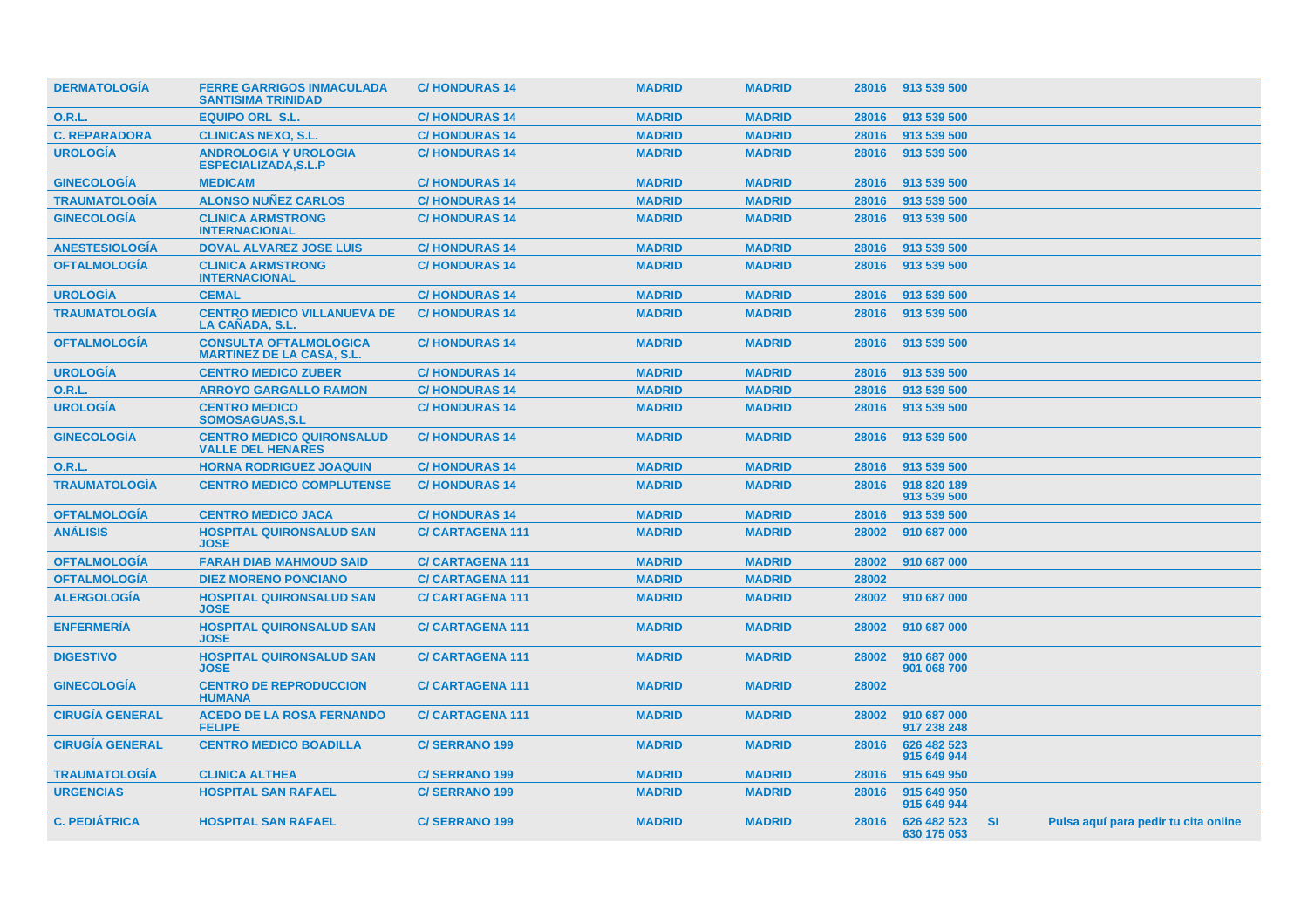| <b>NEUROLOGÍA</b>      | <b>HERRERA MUÑOZ ANA MARIA</b>                                               | <b>C/SERRANO 199</b>                                 | <b>MADRID</b> | <b>MADRID</b> | 28016 | 915 649 944                |
|------------------------|------------------------------------------------------------------------------|------------------------------------------------------|---------------|---------------|-------|----------------------------|
| <b>ENFERMERÍA</b>      | <b>CENTRO CLINICO BETANZOS 60</b>                                            | <b>C/JOSÉ SILVA 7</b>                                | <b>MADRID</b> | <b>MADRID</b> | 28043 |                            |
| <b>URGENCIAS</b>       | <b>HOSPITAL DE MADRID - HM NUEVO</b><br><b>BELEN</b>                         | <b>C/JOSÉ SILVA 7</b>                                | <b>MADRID</b> | <b>MADRID</b> | 28043 | 901 088 212                |
| <b>MED. FAMILIAR</b>   | <b>SANTIAGO MARI ALFONSO JOSE</b>                                            | <b>C/JOSÉ SILVA 7</b>                                | <b>MADRID</b> | <b>MADRID</b> | 28043 | 917 444 100<br>917 444 160 |
| <b>HOSP. GENERAL</b>   | <b>CLINICA LOPEZ IBOR</b>                                                    | <b>C/DOCTOR JUAN JOSÉ LÓPEZ</b><br><b>IBOR 2</b>     | <b>MADRID</b> | <b>MADRID</b> | 28035 | 913 162 740<br>913 162 843 |
| <b>PSIQUIATRÍA</b>     | <b>VERDERA FRANCINO MARIA</b><br><b>MONTSERRAT</b>                           | <b>PLZ MARIANO DE CAVIA 3</b>                        | <b>MADRID</b> | <b>MADRID</b> | 28007 | 914 335 452                |
| <b>HEMATOLOGIA</b>     | <b>HEMATOCLIN MEDICO, S.L.</b>                                               | <b>C/ JUAN BRAVO 49 3 PLANTA</b>                     | <b>MADRID</b> | <b>MADRID</b> | 28006 | 910 687 999                |
| <b>DIGESTIVO</b>       | <b>ALBERDI APARATO DIGESTIVO</b><br><b>S.L.P.</b>                            | <b>C/ PRINCIPE DE VERGARA 53</b>                     | <b>MADRID</b> | <b>MADRID</b> | 28006 | 914 313 829<br>914 359 100 |
| <b>CIRUGÍA GENERAL</b> | <b>MEDICINA APLICADA</b>                                                     | <b>C/ PRINCIPE DE VERGARA 53</b>                     | <b>MADRID</b> | <b>MADRID</b> | 28006 | 914 313 829<br>914 359 100 |
| <b>DERMATOLOGÍA</b>    | <b>ANA ALVAREZ VIEITEZ</b>                                                   | <b>C/ PRINCIPE DE VERGARA 53</b>                     | <b>MADRID</b> | <b>MADRID</b> | 28006 | 914 359 100                |
| <b>ANESTESIOLOGÍA</b>  | <b>CONTRERAS FERNANDEZ RAFAEL</b>                                            | <b>C/ PRINCIPE DE VERGARA 53</b>                     | <b>MADRID</b> | <b>MADRID</b> | 28006 | 656 319 644<br>914 313 829 |
| <b>TRAUMATOLOGÍA</b>   | A.C.A.L. (ASOCIACION DE<br><b>CIRUJANOS DEL APARATO</b><br><b>LOCOMOTOR)</b> | <b>C/ PRINCIPE DE VERGARA 53</b>                     | <b>MADRID</b> | <b>MADRID</b> | 28006 | 656 319 644<br>914 313 829 |
| <b>NEUMOLOGÍA</b>      | <b>CANSECO GONZALEZ FELIPE</b>                                               | <b>C/ PRINCIPE DE VERGARA 53</b>                     | <b>MADRID</b> | <b>MADRID</b> | 28006 | 656 319 644<br>914 313 829 |
| <b>GINECOLOGIA</b>     | <b>HOSPITAL NTRA.SRA. DEL</b><br><b>ROSARIO</b>                              | <b>C/ PRINCIPE DE VERGARA 53</b>                     | <b>MADRID</b> | <b>MADRID</b> | 28006 | 914 359 100                |
| <b>CARDIOLOGÍA</b>     | <b>CALVO ORBE. LUIS ALFONSO</b>                                              | <b>C/ PRINCIPE DE VERGARA 53</b>                     | <b>MADRID</b> | <b>MADRID</b> | 28006 | 914 359 100                |
| <b>DIGESTIVO</b>       | <b>HOSPITAL LA LUZ</b>                                                       | C/ DEL MAESTRO ANGEL LLORCA 8 MADRID                 |               | <b>MADRID</b> | 28003 | 914 530 200                |
| <b>ENDOCRINOLOGÍA</b>  | <b>HOSPITAL LA LUZ</b>                                                       | C/ DEL MAESTRO ANGEL LLORCA 8 MADRID                 |               | <b>MADRID</b> | 28003 | 914 530 200<br>914 350 267 |
| <b>TRAUMATOLOGÍA</b>   | <b>HOSPITAL LA LUZ</b>                                                       | C/DEL MAESTRO ANGEL LLORCA 8 MADRID                  |               | <b>MADRID</b> | 28003 | 914 530 200                |
| <b>REUMATOLOGÍA</b>    | <b>HOSPITAL LA LUZ</b>                                                       | C/ DEL MAESTRO ÁNGEL LLORCA 8 MADRID                 |               | <b>MADRID</b> | 28003 | 914 530 200                |
| <b>CIRUGÍA GENERAL</b> | <b>HOSPITAL LA LUZ</b>                                                       | C/ DEL MAESTRO ANGEL LLORCA 8 MADRID                 |               | <b>MADRID</b> | 28003 | 914 530 200                |
| <b>HOSP, DE DIA</b>    | <b>HOSPITAL LA LUZ</b>                                                       | C/ DEL MAESTRO ANGEL LLORCA 8 MADRID                 |               | <b>MADRID</b> | 28003 | 914 530 200                |
| <b>GINECOLOGÍA</b>     | <b>HOSPITAL LA LUZ</b>                                                       | C/ DEL MAESTRO ÁNGEL LLORCA 8 MADRID                 |               | <b>MADRID</b> | 28003 | 914 530 200<br>914 530 303 |
| <b>ANÁLISIS</b>        | <b>ABACID 2007, S.L.</b>                                                     | <b>PLZ CONDE DEL VALLE DE SUCHIL</b><br>16           | <b>MADRID</b> | <b>MADRID</b> | 28015 | 901 088 212                |
| <b>AREAS PEDIÁTRI.</b> | <b>MUNOZ AVILA ANTONIO</b>                                                   | <b>C/CANOA 18</b>                                    | <b>MADRID</b> | <b>MADRID</b> | 28042 | 917 429 941                |
| <b>C. REPARADORA</b>   | <b>ARROYO MEINHARDT JOSE MARIA</b>                                           | <b>C/ RAIMUNDO FERNÁNDEZ</b><br><b>VILLAVERDE 30</b> | <b>MADRID</b> | <b>MADRID</b> | 28003 | 915 534 942<br>915 534 887 |
| <b>ENFERMERÍA</b>      | <b>CENTRO MEDICO PARIS, S.L.</b>                                             | <b>C/ CARLOS MARTIN ALVAREZ 45</b>                   | <b>MADRID</b> | <b>MADRID</b> | 28018 | 914 771 111                |
| <b>PUERICULTURA</b>    | <b>ESPINOSA DEL VALL MARIA JESUS</b>                                         | <b>PSO EDUARDO DATO 13</b>                           | <b>MADRID</b> | <b>MADRID</b> | 28010 | 913 197 813                |
| <b>ANÁLISIS</b>        | <b>IGENOMIX, S.L</b>                                                         | <b>C/ FRANCISCO SILVELA 46</b>                       | <b>MADRID</b> | <b>MADRID</b> | 28028 | 917 242 760                |
| <b>ENFERMERÍA</b>      | <b>CENTRO MEDICO SANIMED</b>                                                 | <b>RDA CABALLERO DE LA MANCHA</b><br>75              | <b>MADRID</b> | <b>MADRID</b> | 28034 | 913 721 662<br>911 372 166 |
| <b>AREAS PEDIÁTRI.</b> | <b>CENTRO MEDICO SANIMED</b>                                                 | <b>RDA CABALLERO DE LA MANCHA</b><br>75              | <b>MADRID</b> | <b>MADRID</b> | 28034 | 913 721 662<br>911 372 166 |
| <b>MED. FAMILIAR</b>   | <b>CENTRO MEDICO CLINISALUD DE</b><br><b>EUGENIA DE MONTIJO SL</b>           | <b>C/PINGÜINO 23</b>                                 | <b>MADRID</b> | <b>MADRID</b> | 28047 | 615 199 282<br>915 255 267 |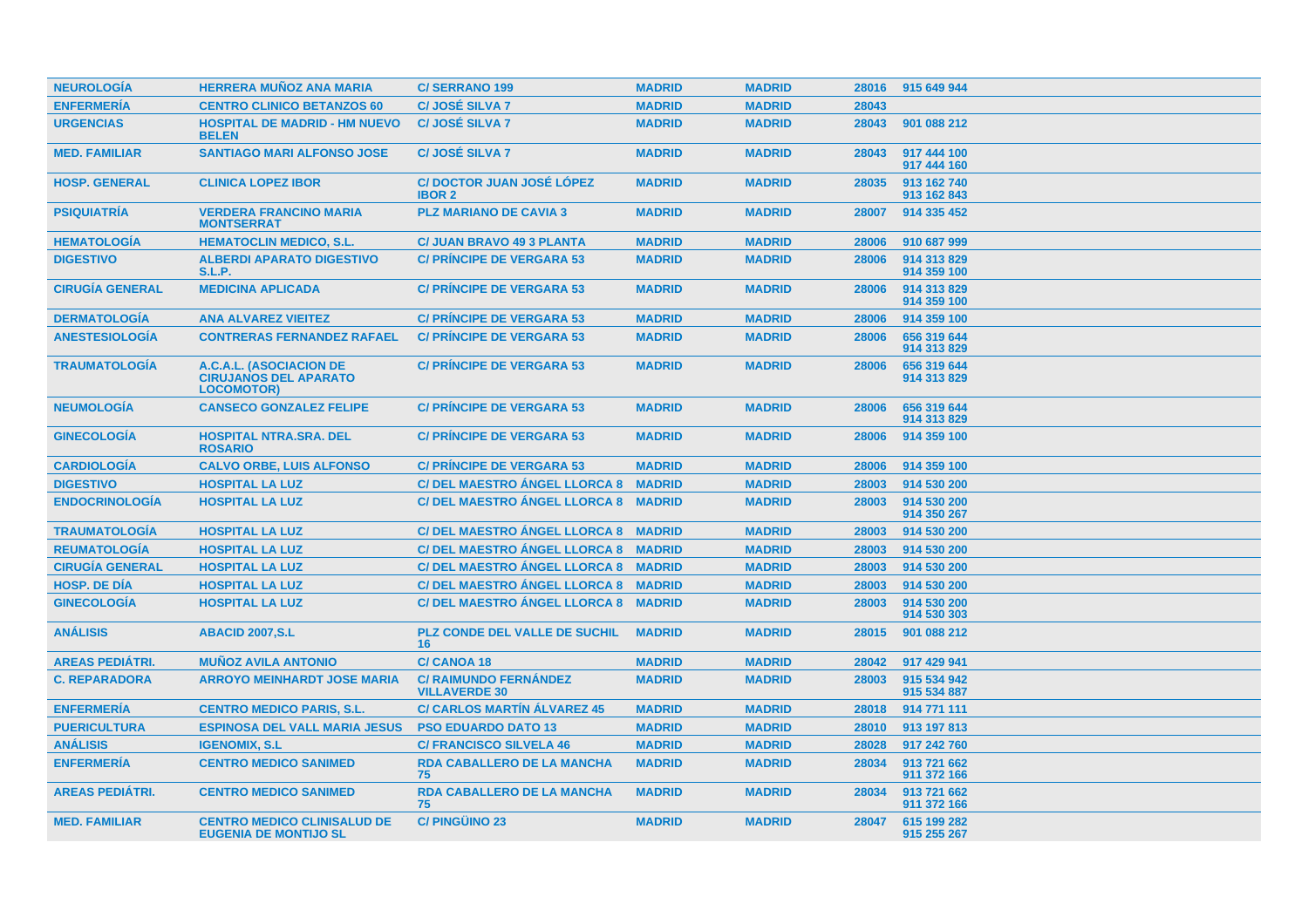| <b>MED. FAMILIAR</b>   | <b>SANZ-GADEA GOMEZ JUAN</b><br><b>MANUEL</b>                          | <b>C/CALERUEGA 51</b>                                               | <b>MADRID</b> | <b>MADRID</b> | 28033 | 913 021 601                |     |                                      |  |
|------------------------|------------------------------------------------------------------------|---------------------------------------------------------------------|---------------|---------------|-------|----------------------------|-----|--------------------------------------|--|
| <b>ANÁLISIS</b>        | <b>UNILABS</b>                                                         | C/ ISAAC PERAL 42 ESQUINA PLAZA MADRID<br><b>DE CRISTO REY, S/N</b> |               | <b>MADRID</b> | 28015 | 915 445 218                |     |                                      |  |
| <b>C. REPARADORA</b>   | <b>CLINICA CEMTRO</b>                                                  | <b>AVD VENTISQUERO DE LA</b><br><b>CONDESA 42</b>                   | <b>MADRID</b> | <b>MADRID</b> | 28035 | 917 355 757                |     |                                      |  |
| <b>CIRUGÍA GENERAL</b> | <b>VALDERRABANO GONZALEZ</b><br><b>SANTIAGO GABRIEL</b>                | <b>AVD VENTISQUERO DE LA</b><br><b>CONDESA 42</b>                   | <b>MADRID</b> | <b>MADRID</b> | 28035 | 917 355 757                |     |                                      |  |
| <b>ANESTESIOLOGIA</b>  | <b>CLINICA CEMTRO</b>                                                  | <b>AVD VENTISQUERO DE LA</b><br><b>CONDESA 42</b>                   | <b>MADRID</b> | <b>MADRID</b> | 28035 | 917 355 777<br>917 355 757 |     |                                      |  |
| <b>CIRUGÍA GENERAL</b> | <b>UNIDAD DE CIRUGIA GENERAL Y</b><br><b>DEL APARATO DIGESTIVO</b>     | <b>AVD VENTISQUERO DE LA</b><br><b>CONDESA 42</b>                   | <b>MADRID</b> | <b>MADRID</b> | 28035 | 914 312 157<br>647 729 616 |     |                                      |  |
| <b>GINECOLOGÍA</b>     | <b>CLINICA CEMTRO</b>                                                  | <b>AVD VENTISQUERO DE LA</b><br><b>CONDESA 42</b>                   | <b>MADRID</b> | <b>MADRID</b> | 28035 | 917 355 757                |     |                                      |  |
| <b>ANÁLISIS</b>        | <b>MEGALAB</b>                                                         | C/ ALCALÁ 619                                                       | <b>MADRID</b> | <b>MADRID</b> | 28022 | 917 430 690                |     |                                      |  |
| <b>AREAS PEDIÁTRI.</b> | <b>POLICLINICA LONGARES</b>                                            | <b>C/ JULIA GARCÍA BOUTÁN 18</b>                                    | <b>MADRID</b> | <b>MADRID</b> | 28022 | 913 240 193                |     |                                      |  |
| <b>PODOLOGÍA</b>       | <b>CLINICA FUENTES GIRON SLP</b>                                       | <b>C/ GENERAL MOSCARDO 3</b>                                        | <b>MADRID</b> | <b>MADRID</b> | 28020 | 649 721 826<br>915 362 501 |     |                                      |  |
| <b>FISIOTERAPIA</b>    | <b>ARTROS-REVITASS</b>                                                 | <b>C/FINISTERRE 26</b>                                              | <b>MADRID</b> | <b>MADRID</b> | 28029 | 913 145 500                |     |                                      |  |
| <b>PODOLOGÍA</b>       | <b>CENTRO MEDICO MAESTRANZA.S.A</b>                                    | C/TÉLLEZ 30                                                         | <b>MADRID</b> | <b>MADRID</b> | 28007 | 915 020 301                |     |                                      |  |
| <b>NEUMOLOGÍA</b>      | <b>CENTRO MEDICO MAESTRANZA.S.A</b>                                    | C/TÉLLEZ 30                                                         | <b>MADRID</b> | <b>MADRID</b> | 28007 | 915 020 301                |     |                                      |  |
| <b>O.R.L.</b>          | <b>SCOLA RAMIREZ ORL, S.L.</b>                                         | <b>AVD PABLO IGLESIAS 37</b>                                        | <b>MADRID</b> | <b>MADRID</b> | 28039 | 915 618 824                |     |                                      |  |
| <b>HOSP. DE DÍA</b>    | <b>M.D.ANDERSON INTERNATIONAL</b><br><b>ESPAÑA</b>                     | <b>C/ ARTURO SORIA 270</b>                                          | <b>MADRID</b> | <b>MADRID</b> | 28033 | 917 878 600                |     |                                      |  |
| <b>UROLOGÍA</b>        | <b>EQUIPO DEL DR.DE LA RIVA DE LA</b><br><b>VIÑA, FRANCISCO JAVIER</b> | <b>C/FERNÁNDEZ DE LA HOZ 45</b>                                     | <b>MADRID</b> | <b>MADRID</b> | 28010 | 914 473 400                |     |                                      |  |
| <b>GINECOLOGÍA</b>     | <b>NUÑEZ OLLER ANTONIO</b>                                             | <b>C/FERNÁNDEZ DE LA HOZ 45</b>                                     | <b>MADRID</b> | <b>MADRID</b> | 28010 | 914 473 400<br>914 473 499 |     |                                      |  |
| <b>ANÁLISIS</b>        | <b>MEGALAB</b>                                                         | <b>PSO DELICIAS 65 EDIF. A ESC 1ª</b><br><b>BAJO</b>                | <b>MADRID</b> | <b>MADRID</b> | 28045 | 912 974 001                |     |                                      |  |
| <b>TRAUMATOLOGÍA</b>   | PEREZ-CABALLER PEREZ ANTONIO<br><b>JAVIER</b>                          | <b>AVD VALLADOLID 71</b>                                            | <b>MADRID</b> | <b>MADRID</b> | 28008 | 650 518 797                |     |                                      |  |
| <b>ANÁLISIS</b>        | <b>IGENOMIX, S.L.</b>                                                  | <b>C/ BRAVO MURILLO 81</b>                                          | <b>MADRID</b> | <b>MADRID</b> | 28003 | 915 334 086                |     |                                      |  |
| <b>ANÁLISIS</b>        | <b>CENTRO DE TRANSFUSION DE LA</b><br><b>COMUNIDAD DE MADRID</b>       | AVD DEMOCRACIA, DE LA S/N                                           | <b>MADRID</b> | <b>MADRID</b> | 28032 | 913 017 252<br>913 017 262 |     |                                      |  |
| <b>ANATOMOPATOLO.</b>  | <b>CENTRO ANATOMOPATOLOGICO,</b><br>S.L.                               | <b>C/ CAMINO DE VINATEROS 11</b>                                    | <b>MADRID</b> | <b>MADRID</b> | 28030 | 914 301 842                |     |                                      |  |
| <b>UROLOGÍA</b>        | <b>CLINICA ARMSTRONG</b><br><b>INTERNACIONAL</b>                       | <b>C/ GUZMÁN EL BUENO 102</b>                                       | <b>MADRID</b> | <b>MADRID</b> | 28003 | 915 358 790                |     |                                      |  |
| <b>PODOLOGIA</b>       | <b>CLINICA ARMSTRONG</b><br><b>INTERNACIONAL</b>                       | <b>C/ GUZMÁN EL BUENO 102</b>                                       | <b>MADRID</b> | <b>MADRID</b> | 28003 | 915 358 790                |     |                                      |  |
| <b>UROLOGIA</b>        | <b>CISNEROS LEDO JESUS</b>                                             | <b>C/ GUZMÁN EL BUENO 102</b>                                       | <b>MADRID</b> | <b>MADRID</b> | 28003 | 915 335 879                |     |                                      |  |
| <b>OFTALMOLOGÍA</b>    | <b>HOSPITAL DE MADRID - HM NORTE-</b><br><b>SANCHINARRO</b>            | C/ONA 10                                                            | <b>MADRID</b> | <b>MADRID</b> | 28050 | 901 088 212<br>917 567 800 |     |                                      |  |
| <b>C. REPARADORA</b>   | <b>HOSPITAL DE MADRID - HM NORTE-</b><br><b>SANCHINARRO</b>            | C/ONA 10                                                            | <b>MADRID</b> | <b>MADRID</b> | 28050 | 901 088 212<br>917 567 800 |     |                                      |  |
| <b>C. MAXILOFACIAL</b> | <b>HOSPITAL DE MADRID - HM NORTE-</b><br><b>SANCHINARRO</b>            | C/ONA 10                                                            | <b>MADRID</b> | <b>MADRID</b> | 28050 | 901 088 212                |     |                                      |  |
| <b>TRAUMATOLOGIA</b>   | <b>HOSPITAL DE MADRID - HM NORTE- C/OÑA 10</b><br><b>SANCHINARRO</b>   |                                                                     | <b>MADRID</b> | <b>MADRID</b> | 28050 | 901 088 212                | -SI | Pulsa aguí para pedir tu cita online |  |
|                        |                                                                        |                                                                     |               |               |       |                            |     |                                      |  |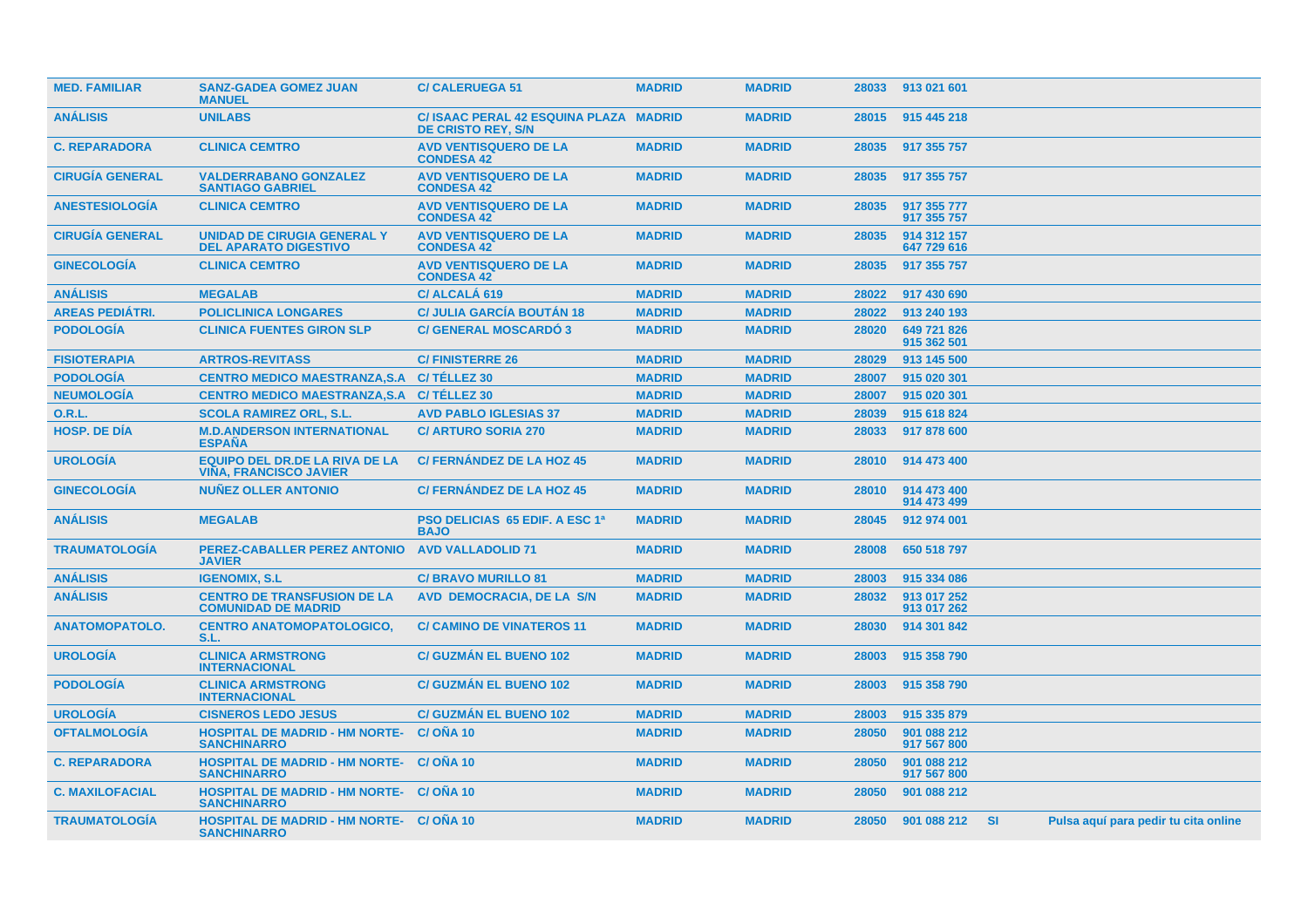| <b>RADIODIAGNÓST.</b>  | <b>HOSPITAL DE MADRID - HM NORTE- C/ ONA 10</b><br><b>SANCHINARRO</b> |                                                                | <b>MADRID</b> | <b>MADRID</b> | 28050 | 901 088 212<br>917 567 960 |           |                                      |
|------------------------|-----------------------------------------------------------------------|----------------------------------------------------------------|---------------|---------------|-------|----------------------------|-----------|--------------------------------------|
| <b>ANESTESIOLOGIA</b>  | <b>HOSPITAL DE MADRID - HM NORTE- C/ OÑA 10</b><br><b>SANCHINARRO</b> |                                                                | <b>MADRID</b> | <b>MADRID</b> | 28050 | 901 088 212<br>917 567 800 |           |                                      |
| <b>CIRUGIA GENERAL</b> | <b>HOSPITAL DE MADRID - HM NORTE- C/ ONA 10</b><br><b>SANCHINARRO</b> |                                                                | <b>MADRID</b> | <b>MADRID</b> | 28050 | 901 088 212<br>917 567 960 |           |                                      |
| <b>DIGESTIVO</b>       | <b>HOSPITAL DE MADRID - HM NORTE- C/OÑA 10</b><br><b>SANCHINARRO</b>  |                                                                | <b>MADRID</b> | <b>MADRID</b> | 28050 | 917 567 960<br>901 088 212 |           |                                      |
| <b>NEUROLOGÍA</b>      | <b>HOSPITAL DE MADRID - HM NORTE- C/ ONA 10</b><br><b>SANCHINARRO</b> |                                                                | <b>MADRID</b> | <b>MADRID</b> | 28050 | 901 088 212<br>917 567 960 | <b>SI</b> | Pulsa aquí para pedir tu cita online |
| <b>HEMATOLOGÍA</b>     | <b>HOSPITAL DE MADRID - HM NORTE- C/ OÑA 10</b><br><b>SANCHINARRO</b> |                                                                | <b>MADRID</b> | <b>MADRID</b> | 28050 | 901 088 212<br>917 567 800 |           |                                      |
| <b>C. TORÁCICA</b>     | <b>HOSPITAL DE MADRID - HM NORTE- C/ ONA 10</b><br><b>SANCHINARRO</b> |                                                                | <b>MADRID</b> | <b>MADRID</b> | 28050 | 919 999 999<br>917 567 960 |           |                                      |
| <b>C. VASCULAR</b>     | <b>HOSPITAL DE MADRID - HM NORTE- C/ OÑA 10</b><br><b>SANCHINARRO</b> |                                                                | <b>MADRID</b> | <b>MADRID</b> | 28050 | 901 088 212                |           |                                      |
| <b>C. MAXILOFACIAL</b> | <b>HOSPITAL DE MADRID - HM NORTE-</b><br><b>SANCHINARRO</b>           | C/ONA 10                                                       | <b>MADRID</b> | <b>MADRID</b> | 28050 | 901 088 212<br>917 567 960 |           |                                      |
| <b>HEMATOLOGIA</b>     | <b>HOSPITAL DE MADRID - HM NORTE-</b><br><b>SANCHINARRO</b>           | C/ONA 10                                                       | <b>MADRID</b> | <b>MADRID</b> | 28050 | 901 088 212                |           |                                      |
| <b>ONCOLOGÍA</b>       | <b>HOSPITAL DE MADRID - HM NORTE- C/OÑA 10</b><br><b>SANCHINARRO</b>  |                                                                | <b>MADRID</b> | <b>MADRID</b> | 28050 |                            | <b>SI</b> | Pulsa aquí para pedir tu cita online |
| <b>OFTALMOLOGÍA</b>    | <b>HM GABINETE VELAZQUEZ</b>                                          | $C/ONA$ 10                                                     | <b>MADRID</b> | <b>MADRID</b> | 28050 | 901 088 212                |           |                                      |
| <b>ANESTESIOLOGÍA</b>  | <b>HOSPITAL DE MADRID - HM NORTE-</b><br><b>SANCHINARRO</b>           | C/ONA 10                                                       | <b>MADRID</b> | <b>MADRID</b> | 28050 | 901 088 212<br>917 567 960 |           |                                      |
| <b>MED. FAMILIAR</b>   | <b>MARTINEZ CANCIO ALINA</b>                                          | <b>C/ AÑASTRO 11</b>                                           | <b>MADRID</b> | <b>MADRID</b> | 28033 | 913 831 566<br>635 194 389 |           |                                      |
| <b>RADIODIAGNÓST.</b>  | <b>INSTITUTO DEL DR. PALOMO</b>                                       | <b>C/ JUAN BRAVO 25</b>                                        | <b>MADRID</b> | <b>MADRID</b> | 28006 | 917 451 762<br>917 451 742 |           |                                      |
| <b>MED. INTERNA</b>    | <b>RODRIGUEZ CALDERON JUAN LUIS</b>                                   | <b>C/ORENSE 29</b>                                             | <b>MADRID</b> | <b>MADRID</b> | 28020 | 914 175 359                |           |                                      |
| <b>ANÁLISIS</b>        | <b>GEMOLAB (GRUPO SYNLAB)</b>                                         | <b>C/ VICTOR DE LA SERNA 36 LOCAL</b><br><b>BAJO - PUERTA1</b> | <b>MADRID</b> | <b>MADRID</b> | 28016 | 913 500 172                |           |                                      |
| <b>MED. FAMILIAR</b>   | <b>ANALISIS CENTRO C, BIENESTAR</b><br><b>SALUD</b>                   | <b>C/ JUAN MONTALVO 25</b>                                     | <b>MADRID</b> | <b>MADRID</b> | 28040 | 915 334 170                |           |                                      |
| <b>PSICOLOGIA</b>      | <b>GABINETE DE SERVICIOS</b><br><b>PSICOLOGICOS ISABEL PINILLOS</b>   | <b>C/ JOSÉ MIGUEL GURIDI 78 CHALET</b>                         | <b>MADRID</b> | <b>MADRID</b> | 28043 | 917 590 319<br>634 517 977 |           |                                      |
| <b>PSICOLOGÍA</b>      | <b>CENTRO DE PSICOLOGIA Y</b><br><b>LOGOPEDIA ARGANZUELA</b>          | <b>PSO DE LOS MELANCÓLICOS 4</b><br><b>LOCAL - 4</b>           | <b>MADRID</b> | <b>MADRID</b> | 28005 | 918 295 518<br>911 335 019 | <b>SI</b> | Pulsa aquí para pedir tu cita online |
| <b>ANESTESIOLOGÍA</b>  | <b>JIMENEZ MATEOS ESPERANZA</b>                                       | <b>C/ VENTISQUERO DE LA CONDESA</b>                            | <b>MADRID</b> | <b>MADRID</b> | 28035 | 913 763 016<br>649 976 647 |           |                                      |
| <b>AREAS PEDIÁTRI.</b> | <b>VITHAS MADRID PARDO ARAVACA</b>                                    | C/LA SALLE 12 SALIDA 10 DE N-VI<br>(CRTA LA CORUÑA)            | <b>MADRID</b> | <b>MADRID</b> | 28023 | 915 129 030<br>915 129 034 |           |                                      |
| <b>TRAUMATOLOGÍA</b>   | <b>INSTITUTO DE REHABILITACION</b>                                    | C/LA SALLE 12 SALIDA 10 DE N-VI<br>(CRTA LA CORUÑA)            | <b>MADRID</b> | <b>MADRID</b> | 28023 | 915 129 000<br>915 129 026 |           |                                      |
| <b>CIRUGÍA GENERAL</b> | <b>CONSULTA MEDICA</b><br><b>TORRELODONES</b>                         | C/LA SALLE 12 SALIDA 10 DE N-VI<br>(CRTA LA CORUÑA)            | <b>MADRID</b> | <b>MADRID</b> | 28023 | 664 473 384<br>910 470 699 |           |                                      |
| <b>TRAUMATOLOGÍA</b>   | <b>CENTRO MEDICO SANTO DOMINGO</b>                                    | C/LA SALLE 12 SALIDA 10 DE N-VI<br>(CRTA LA CORUNA)            | <b>MADRID</b> | <b>MADRID</b> | 28023 | 650 021 481<br>915 129 000 |           |                                      |
| <b>ANÁLISIS</b>        | <b>LABORATORIO ECHEVARNE</b>                                          | <b>C/DOCTOR ESQUERDO 62</b>                                    | <b>MADRID</b> | <b>MADRID</b> | 28007 | 900 909 110                |           |                                      |
| <b>GINECOLOGÍA</b>     | <b>GARCIA DEL REAL VIUDES</b>                                         | <b>C/ PRINCIPE DE VERGARA 53</b>                               | <b>MADRID</b> | <b>MADRID</b> | 28006 | 914 424 488                |           |                                      |
| <b>O.R.L.</b>          | <b>RODRIGUEZ RIVERO ANTONIO</b>                                       | <b>C/FERNAN GONZALEZ 29</b>                                    | <b>MADRID</b> | <b>MADRID</b> | 28009 | 915 740 101                | <b>SI</b> | Pulsa aquí para pedir tu cita online |
|                        |                                                                       |                                                                |               |               |       |                            |           |                                      |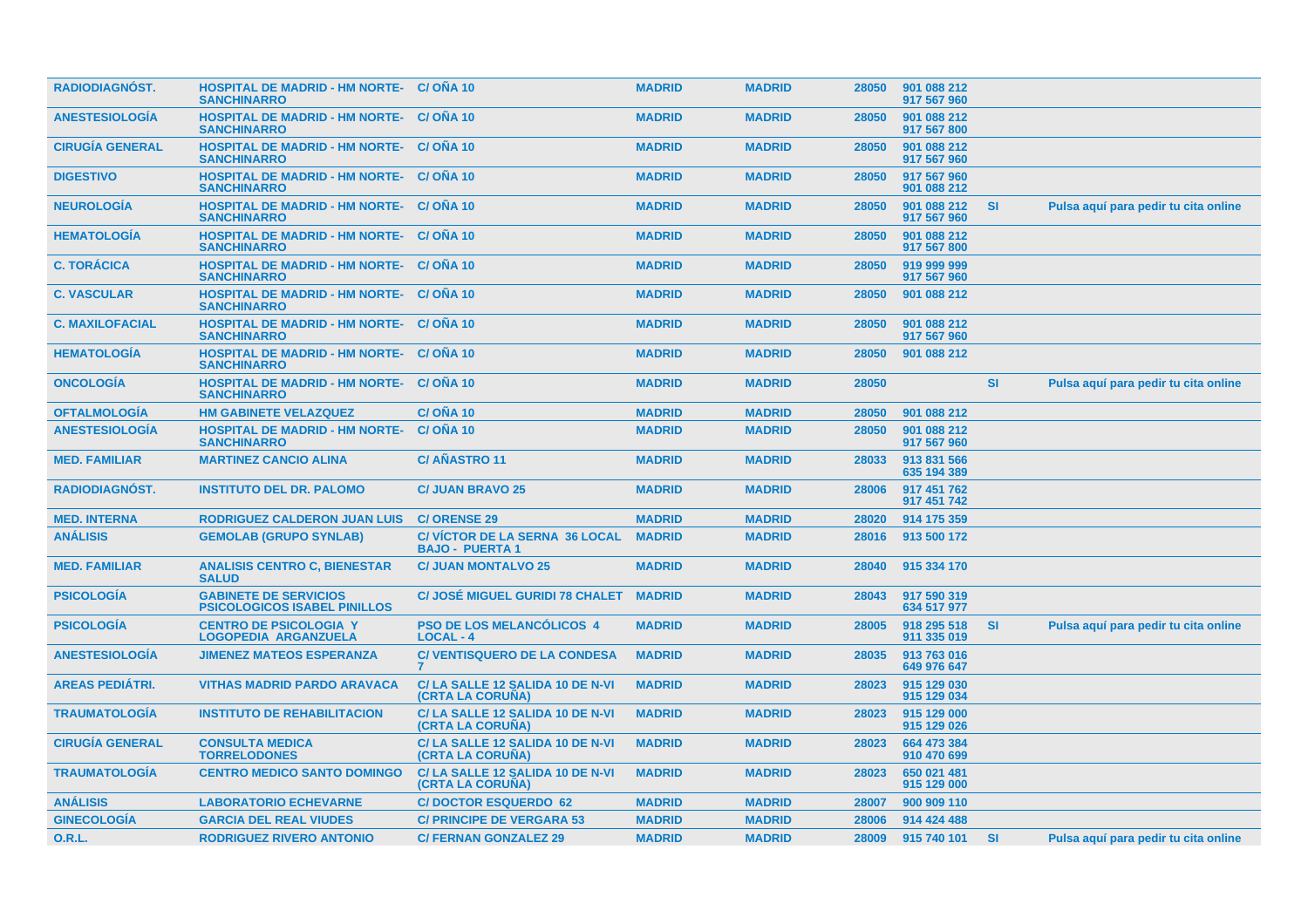| <b>TRAUMATOLOGIA</b>   | <b>INSTITUTO DE TRAUMATOLOGIA</b><br><b>ESTEVEZ.S.L</b>           | <b>C/JOAQUIN COSTA 28</b>                                          | <b>MADRID</b> | <b>MADRID</b> | 28002 | 915 196 086                |           |                                      |  |
|------------------------|-------------------------------------------------------------------|--------------------------------------------------------------------|---------------|---------------|-------|----------------------------|-----------|--------------------------------------|--|
| <b>TRAUMATOLOGÍA</b>   | <b>BARANDIARAN LUCA DE TENA,</b><br><b>FERNANDO</b>               | <b>C/SERRANO 199</b>                                               | <b>MADRID</b> | <b>MADRID</b> | 28016 | 915 762 013                |           |                                      |  |
| <b>ANÁLISIS</b>        | <b>UNILABS</b>                                                    | <b>C/DOCTOR ESQUERDO 83</b>                                        | <b>MADRID</b> | <b>MADRID</b> | 28007 | 609 704 158<br>914 097 919 |           |                                      |  |
| <b>OFTALMOLOGÍA</b>    | <b>CONSULTA OFTALMOLOGICA</b><br><b>MARTINEZ DE LA CASA, S.L.</b> | <b>AVD DE MENÉNDEZ PELAYO 89</b>                                   | <b>MADRID</b> | <b>MADRID</b> | 28007 | 915 512 048                |           |                                      |  |
| <b>MED. FAMILIAR</b>   | <b>BOTELLA GREGORI ANA</b>                                        | <b>AVD BONN 8</b>                                                  | <b>MADRID</b> | <b>MADRID</b> | 28028 | 913 610 300                |           |                                      |  |
| <b>NEUMOLOGÍA</b>      | <b>RUIZ PEÑA ANTONIO</b>                                          | <b>C/ ALBERTO AGUILERA 64</b>                                      | <b>MADRID</b> | <b>MADRID</b> | 28015 | 915 479 111                |           |                                      |  |
| <b>ANATOMOPATOLO.</b>  | <b>VITHAS MADRID ARTURO SORIA</b>                                 | <b>C/ ARTURO SORIA 103-105</b>                                     | <b>MADRID</b> | <b>MADRID</b> | 28043 | 912 143 100<br>914 130 061 |           |                                      |  |
| <b>GINECOLOGÍA</b>     | <b>VITHAS MADRID ARTURO SORIA</b>                                 | <b>C/ ARTURO SORIA 103-105</b>                                     | <b>MADRID</b> | <b>MADRID</b> | 28043 | 912 143 100<br>914 130 061 |           |                                      |  |
| <b>C. TORÁCICA</b>     | <b>VITHAS MADRID ARTURO SORIA</b>                                 | <b>C/ ARTURO SORIA 103-105</b>                                     | <b>MADRID</b> | <b>MADRID</b> | 28043 | 912 143 100<br>914 130 061 |           |                                      |  |
| <b>ENDOCRINOLOGIA</b>  | <b>VITHAS MADRID ARTURO SORIA</b>                                 | <b>C/ ARTURO SORIA 103-105</b>                                     | <b>MADRID</b> | <b>MADRID</b> | 28043 | 912 143 100<br>914 130 061 |           |                                      |  |
| <b>ANESTESIOLOGIA</b>  | <b>VITHAS MADRID ARTURO SORIA</b>                                 | <b>C/ ARTURO SORIA 103-105</b>                                     | <b>MADRID</b> | <b>MADRID</b> | 28043 | 912 143 100<br>914 130 061 |           |                                      |  |
| <b>C. VASCULAR</b>     | <b>MAGALLON ORTIN PEDRO JOSE</b>                                  | <b>C/ ARTURO SORIA 103-105</b>                                     | <b>MADRID</b> | <b>MADRID</b> | 28043 | 912 143 100                |           |                                      |  |
| <b>NEUROFISIOLOGÍA</b> | <b>VITHAS MADRID ARTURO SORIA</b>                                 | <b>C/ ARTURO SORIA 103-105</b>                                     | <b>MADRID</b> | <b>MADRID</b> | 28043 | 912 143 100<br>914 130 061 |           |                                      |  |
| <b>CIRUGÍA GENERAL</b> | <b>GARROTE NIETO ENRIQUE</b>                                      | <b>C/ ARTURO SORIA 103-105</b>                                     | <b>MADRID</b> | <b>MADRID</b> | 28043 | 912 143 100                |           |                                      |  |
| <b>HEMATOLOGÍA</b>     | <b>VITHAS MADRID ARTURO SORIA</b>                                 | <b>C/ ARTURO SORIA 103-105</b>                                     | <b>MADRID</b> | <b>MADRID</b> | 28043 | 912 143 100<br>914 130 061 |           |                                      |  |
| <b>HOSP. GENERAL</b>   | <b>VITHAS MADRID ARTURO SORIA</b>                                 | <b>C/ ARTURO SORIA 103-105</b>                                     | <b>MADRID</b> | <b>MADRID</b> | 28043 | 912 143 100                |           |                                      |  |
| <b>ANÁLISIS</b>        | <b>LABORATORIO ECHEVARNE</b>                                      | <b>C/SANTA ENGRACIA 121</b>                                        | <b>MADRID</b> | <b>MADRID</b> | 28003 | 900 909 110                |           |                                      |  |
| <b>ALERGOLOGÍA</b>     | <b>CLINICA SASTRE</b>                                             | <b>AVD ENSANCHE DE VALLECAS 67</b>                                 | <b>MADRID</b> | <b>MADRID</b> | 28051 | 914 256 562                |           |                                      |  |
| <b>PODOLOGÍA</b>       | <b>CLINICA SASTRE</b>                                             | <b>AVD ENSANCHE DE VALLECAS 67</b>                                 | <b>MADRID</b> | <b>MADRID</b> | 28051 | 914 256 562                |           |                                      |  |
| <b>NEUMOLOGÍA</b>      | <b>CLINICA SASTRE</b>                                             | <b>AVD ENSANCHE DE VALLECAS 67</b>                                 | <b>MADRID</b> | <b>MADRID</b> | 28051 | 914 256 562                |           |                                      |  |
| <b>O.R.L.</b>          | <b>CLINICA SASTRE</b>                                             | <b>AVD ENSANCHE DE VALLECAS 67</b>                                 | <b>MADRID</b> | <b>MADRID</b> | 28051 | 914 256 562                |           |                                      |  |
| <b>CARDIOLOGÍA</b>     | <b>CLINICA SASTRE</b>                                             | <b>AVD ENSANCHE DE VALLECAS 67</b>                                 | <b>MADRID</b> | <b>MADRID</b> | 28051 | 914 256 562                |           |                                      |  |
| <b>MED. FAMILIAR</b>   | <b>CLINICA SASTRE</b>                                             | <b>AVD ENSANCHE DE VALLECAS 67</b>                                 | <b>MADRID</b> | <b>MADRID</b> | 28051 | 914 256 562                |           |                                      |  |
| <b>DERMATOLOGÍA</b>    | <b>CLINICA SASTRE</b>                                             | <b>AVD ENSANCHE DE VALLECAS 67</b>                                 | <b>MADRID</b> | <b>MADRID</b> | 28051 | 914 256 562                |           |                                      |  |
| <b>ENFERMERÍA</b>      | <b>CLINICA FISIOMEDICA MCD,S.L</b>                                | <b>C/ MARQUÉS DE JURA REAL 21</b>                                  | <b>MADRID</b> | <b>MADRID</b> | 28019 | 608 537 783<br>914 695 024 |           |                                      |  |
| <b>ANÁLISIS</b>        | <b>LABORATORIO ECHEVARNE</b>                                      | <b>PSO DE LA CASTELLANA 259</b><br>(EMPRESA OHL)                   | <b>MADRID</b> | <b>MADRID</b> | 28046 | 900 909 110                |           |                                      |  |
| <b>AREAS PEDIÁTRI.</b> | <b>ONLINE MEDICUS, S.L.</b>                                       | C/ ATENCIÓN A DOMICILIO S/N                                        | <b>MADRID</b> | <b>MADRID</b> | 28042 | 620 214 183                |           |                                      |  |
| <b>PODOLOGÍA</b>       | <b>ARDERIU CANDELA RAMON</b>                                      | <b>C/ JUAN MONTALVO 24 ENTRADA</b><br><b>POR CALLE EXPLANADA 1</b> | <b>MADRID</b> | <b>MADRID</b> | 28040 | 915 346 495                |           |                                      |  |
| <b>TRAUMATOLOGIA</b>   | <b>MDH CENTROS MEDICOS</b>                                        | <b>AVD SAN LUIS 166 LOCAL 4</b>                                    | <b>MADRID</b> | <b>MADRID</b> | 28033 | 913 884 434<br>913 027 283 |           |                                      |  |
| <b>ANÁLISIS</b>        | <b>LABORATORIO ECHEVARNE</b>                                      | <b>PLZ DE ESPANA 15</b>                                            | <b>MADRID</b> | <b>MADRID</b> | 28008 | 900 909 110                |           |                                      |  |
| <b>PODOLOGÍA</b>       | <b>JORDAN DE LA CAMPA CARLOS</b>                                  | <b>C/ PEDRO SALINAS 6</b>                                          | <b>MADRID</b> | <b>MADRID</b> | 28043 | 915 190 594                |           |                                      |  |
| <b>GINECOLOGÍA</b>     | GINE - 4 S.L. (EQUIPO DRA. CANO)                                  | <b>C/ ATAPUERCA 8</b>                                              | <b>MADRID</b> | <b>MADRID</b> | 28050 |                            | <b>SI</b> | Pulsa aquí para pedir tu cita online |  |
|                        |                                                                   |                                                                    |               |               |       |                            |           |                                      |  |